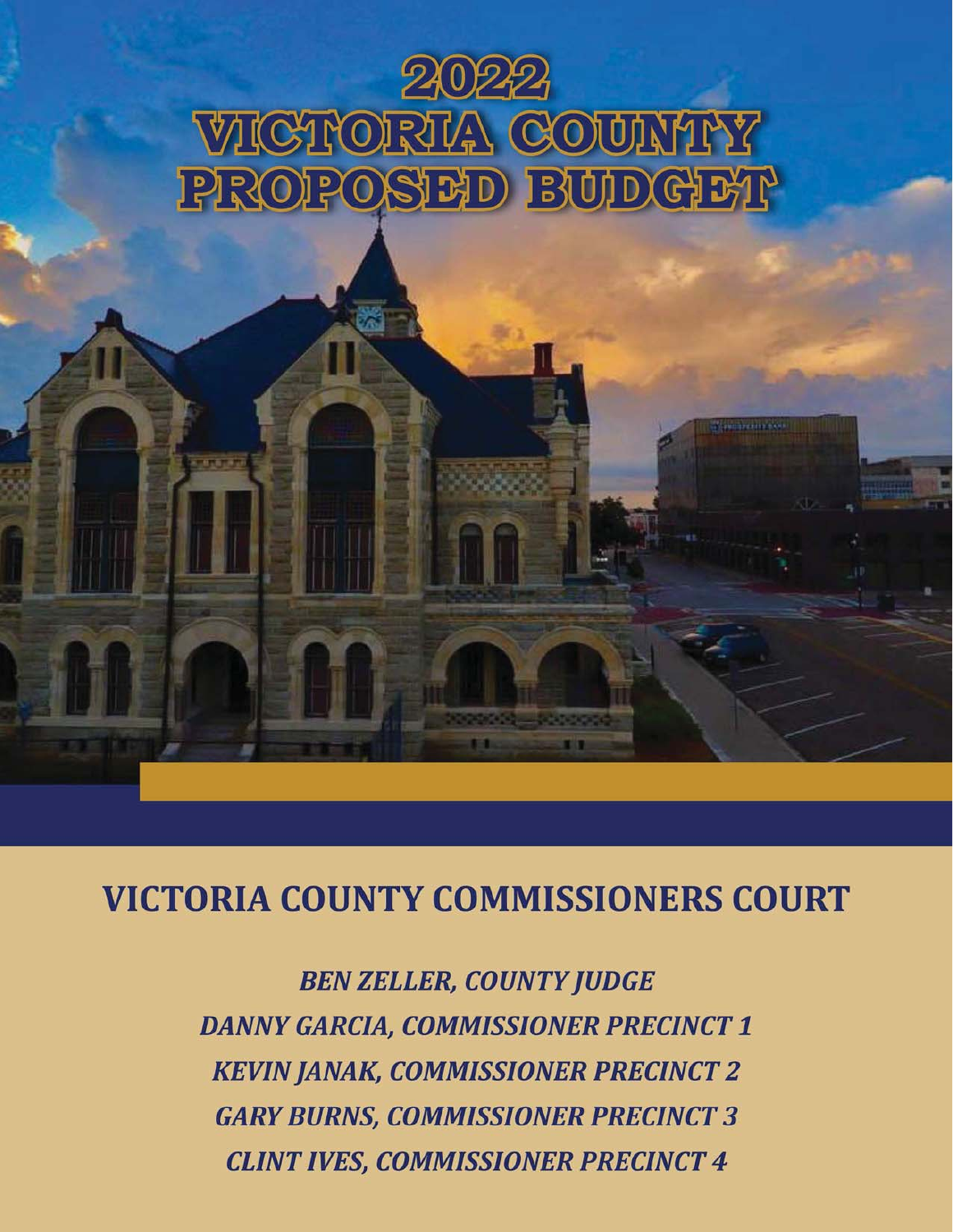

This budget will raise more revenue from property taxes than last year's budget by an amount of \$2,308,325, which is a 9.12 percent  $(\% )$  increase from last year's budget. The property tax revenue to be raised from new property added to the tax roll this year is 350,315.

| <b>Property Tax Rate Comparison</b>                     | 2021 Tax Rate | 2020 Tax Rate |  |  |  |
|---------------------------------------------------------|---------------|---------------|--|--|--|
|                                                         | 2022 Budget   | 2021 Budget   |  |  |  |
|                                                         |               |               |  |  |  |
| <b>Property Tax Rate</b>                                | \$0.3959/100  | \$0.3959/100  |  |  |  |
| No New Revenue/Effective Tax                            | \$0.3667/100  | \$0.3946/100  |  |  |  |
| Rate                                                    |               |               |  |  |  |
| No New Revenue/Effective                                | \$0.3421/100  | \$0.3755/100  |  |  |  |
| Maintenance & Operations Tax Rate                       |               |               |  |  |  |
| Voter Approval/Rollback Tax Rate                        | \$0.3959/100  | \$0.4208/100  |  |  |  |
| Debt Rate                                               | \$0.0265/100  | \$0.0272/100  |  |  |  |
| Total debt obligation for County of Victoria secured by |               |               |  |  |  |
| property taxes: $$1,876,342$                            |               |               |  |  |  |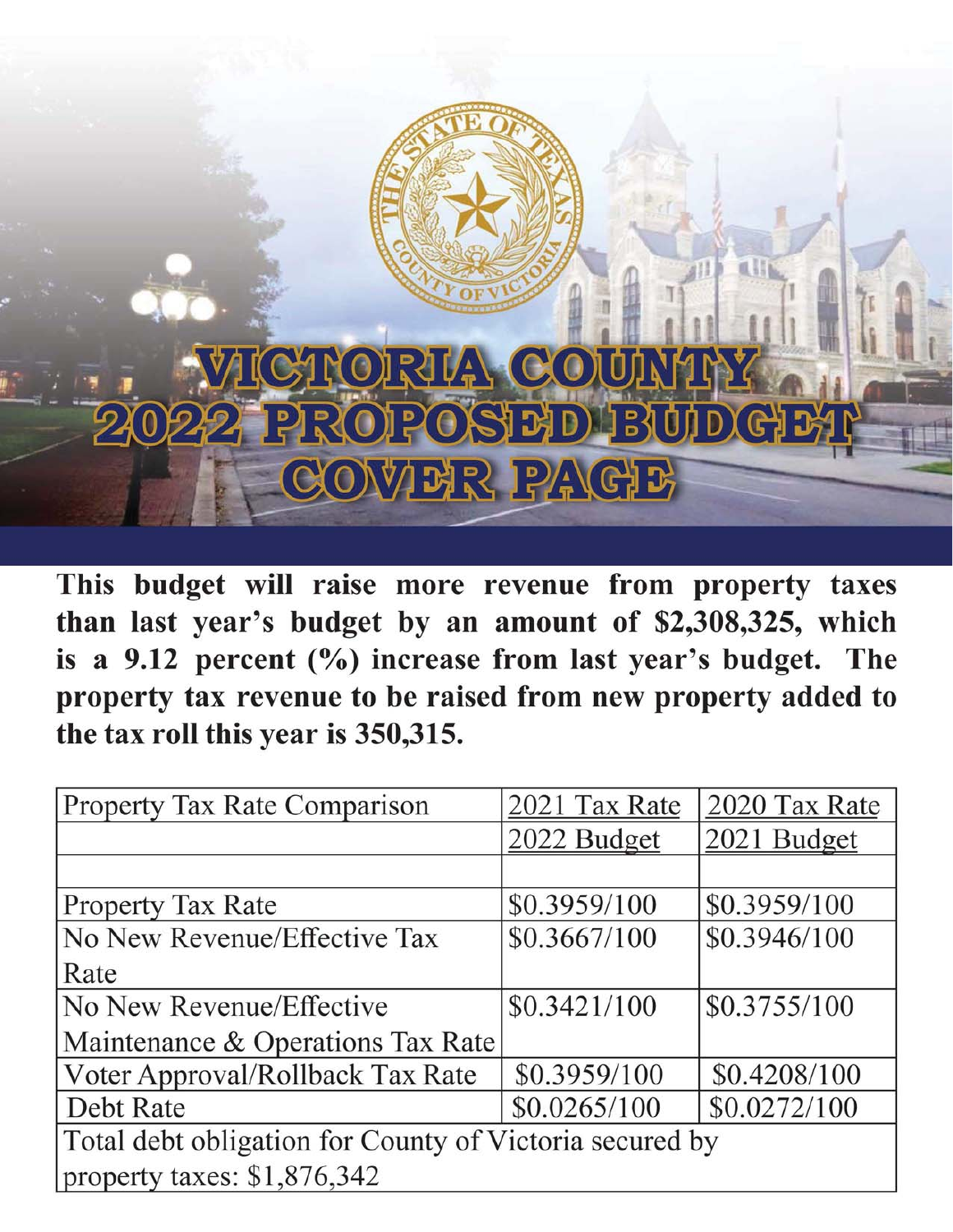## **VICTORIA COUNTY, TEXAS**

## **2022 BUDGET SYNOPSIS**

## **FOR THE PERIOD JANUARY 1 THROUGH DECEMBER 31**

Victoria County is a public corporation and political subdivision of the State of Texas. The general governing body of the County is the elected five-member Commissioners' Court in accordance with the Texas Constitution. Commissioners serve four-year staggered terms, and the County Judge is elected at large to serve a four-year term. The County Judge serves as the budget officer and conducts budget hearings in July and August, with the final calendar year budget approved by the Commissioners' Court following the hearings.

The 2022 budget is based on a 2021 tax rate of \$0.3959 (39.59 cents) per \$100 of assessed taxable valuation. The adopted tax rate has been \$0.3959 since 2016. The 2021 tax rate is 7.96% (2.92 cents) over the County's no new revenue tax rate. The taxable valuation increased for the 2022 year by \$592,956,292. The County budget covers 44 funds in total and includes revenues of \$64,361,087 and expenditures of \$64,076,958.

The County provides a full range of services. The County provides many services not ordinarily provided by any other entity of government and provides additional services in cooperation with other local governmental units. A primary service is the administration of justice, which includes the civil and criminal county and district courts, justices of the peace, constables, district attorney, investigators, clerks of the courts, sheriff, jail, security and emergency management and grand jury bailiffs. Other functions performed by the County include the construction and maintenance of roads and bridges, either independently or in cooperation with other entities; administration of public health services; assistance to indigents; and the provision of juvenile, health, education and welfare services involving the care and correction of dependent or delinquent children as well as property tax collections for multiple agencies. Citizens Medical Center, the County's hospital, operates as a County department under a separate budget, approved by its Board of Managers. Citizens Medical Center continues to operate without taxpayer dollars.

The County also provides many benefits to the employees of the County, and these are determined annually for each budget year.

Victoria County continues to operate in a business-like and conservative manner, while striving to meet the needs of its citizens in the fields of government that have been assigned to counties under the Texas Constitution and statutes. The budget is produced in an easyto-understand format, for the convenience of all concerned. Input from citizens is welcome at each meeting of the Court, which meets weekly on Monday at 10:00 o'clock a.m. in the Commissioners' Courtroom on the second floor of the 1967 Courthouse.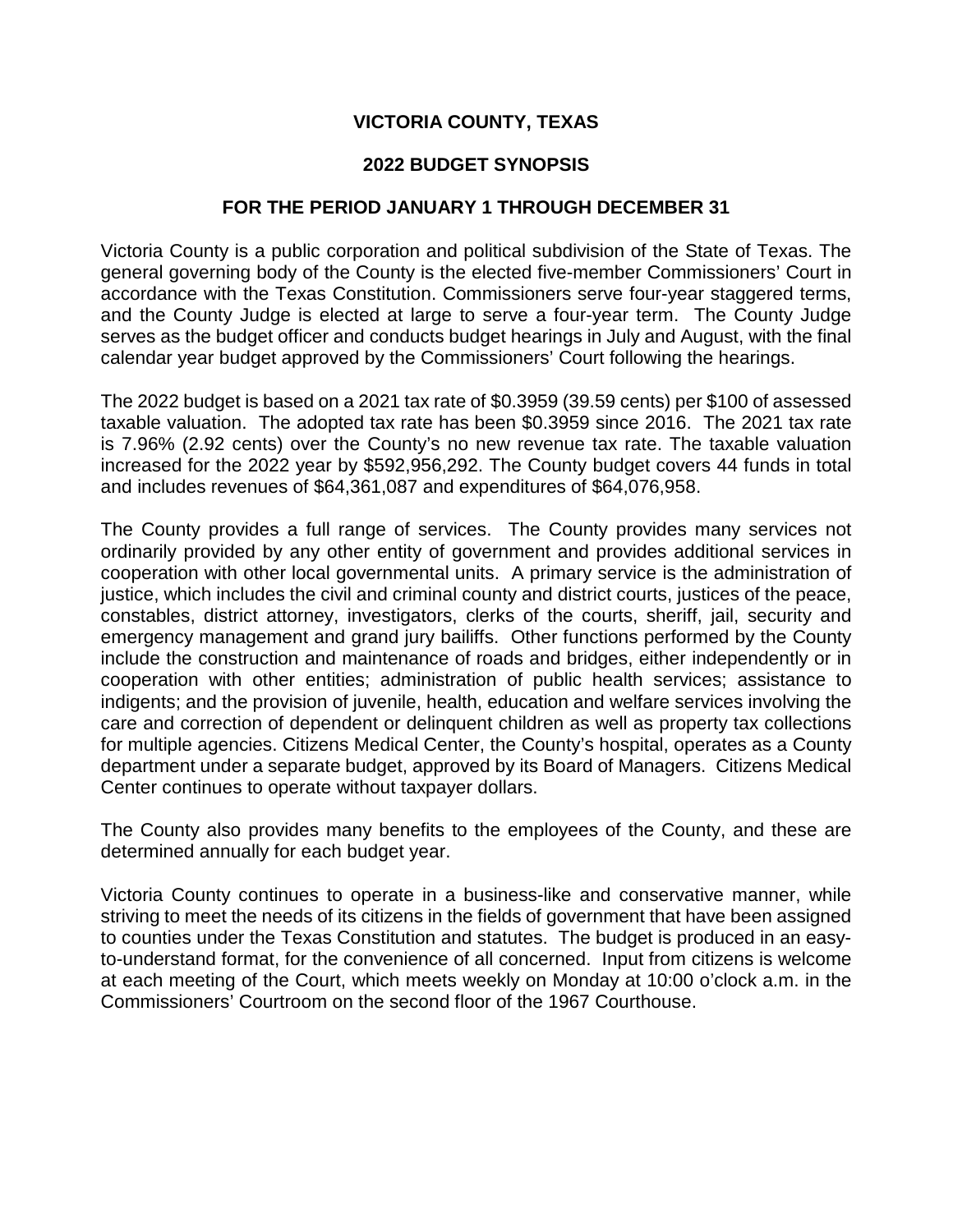# VICTORIA COUNTY, TEXAS 2022 BUDGET STATISTICAL DATA

In presenting this Budget to the Commissioners' Court and to the taxpayers of Victoria County, the following statistics are set out:

> GENERAL FUND TAXABLE VALUATION: \$7,825,226,525 ROAD & BRIDGE FUND TAXABLE VALUATION: \$7,845,343,081

The above taxable valuations show an increase of \$592,956,292 in the General Fund and an increase of \$727,332,088 in the Road and Bridge Funds from that of the preceding year.

The PROPOSED COUNTY TAX RATE contained in this Budget is \$0.3959 (39.59 cents) on each \$100.00 of taxable valuation.

The total amount of county taxes levied for this Budget, based on the above taxable valuations and tax rate is \$30,992,745\*\*. Of this amount, it is estimated that approximately 97.0% or \$30,062,962 will be collected within the current tax year. The delinquent county taxes due Victoria County on July 1, 2021 amounted to \$2,463,314.

FROM COUNTY TAXES it is estimated that:

\$30,992,745 will be assessed.

\$30,062,962 will be collected.

THE TOTAL INDEBTEDNESS of Victoria County on January 1, 2022 (the beginning of the year covered by this Budget) is estimated to be \$19,786,450. During the year covered by this 2022 Budget there will be paid:

On PRINCIPAL \$1,292,290

On INTEREST \$581,802

 \*\*Detail of Tax Levy: General Fund - \$7,825,226,525 X .003064 = \$23,976,494. Debt Service Funds - \$7,825,226,525 X .000265 = \$2,073,685. Road and Bridge Fund - \$7,845,343,081 X .000630 = \$4,942,566.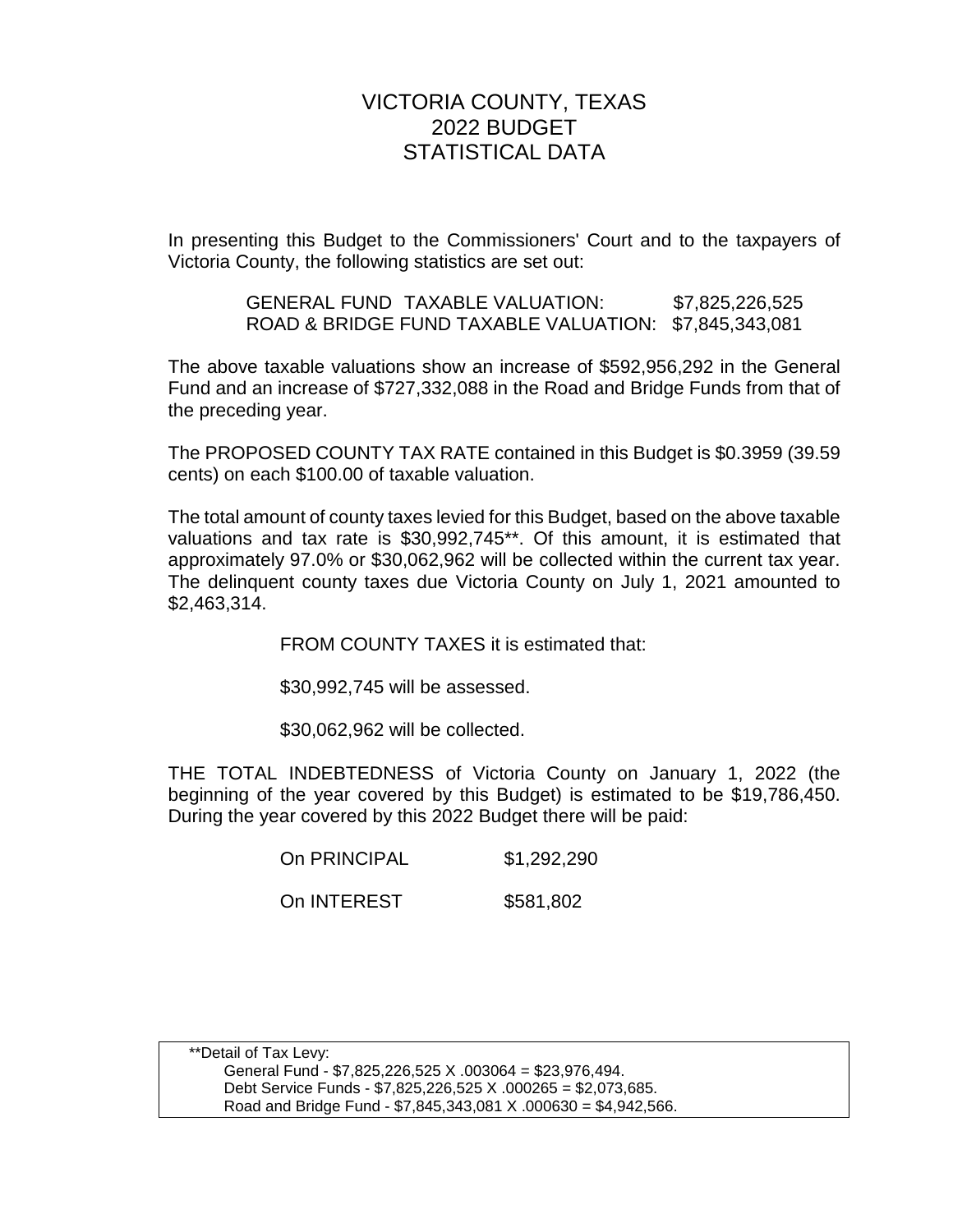### VICTORIA COUNTY, TEXAS

### 2022 BUDGET

### CURRENT TAX COLLECTION HISTORY

|                              | <b>TAX</b>          |                              | <b>TOTAL</b>       |             | <b>TOTAL</b>                  |                         | DELINQUENT COLLECTIONS |                             |
|------------------------------|---------------------|------------------------------|--------------------|-------------|-------------------------------|-------------------------|------------------------|-----------------------------|
| <b>BUDGET</b><br><b>YEAR</b> | LEVY<br><b>YEAR</b> | ASSESSED<br><b>VALUATION</b> | <b>TAX</b><br>RATE |             | <b>TAXES</b><br><b>LEVIED</b> | <b>FOR</b><br>LEVY YEAR | <b>CURRENT</b><br>YEAR | PERCENT<br><b>COLLECTED</b> |
|                              |                     |                              |                    |             |                               |                         |                        |                             |
| 2021                         | 2020                | 7,232,270,233                | 0.3959             | R&B<br>Cnty | 3,752,739<br>24,622,142       | 825,540                 | 27,549,340             | 97.09%                      |
| 2020                         | 2019                | 7,106,082,091                | 0.3959             | R&B<br>Cnty | 4,380,778<br>23,540,293       | 828,307                 | 27,092,764             | 97.03%                      |
| 2019                         | 2018                | 6,577,825,721                | 0.3959             | R&B<br>Cnty | 4,061,903<br>21,870,127       | 651,603                 | 25,280,426             | 97.49%                      |
| 2018                         | 2017                | 6,729,464,260                | 0.3959             | R&B<br>Cnty | 4,146,500<br>22,331,216       | 741,702                 | 25,736,014             | 97.20%                      |
| 2017                         | 2016                | 6,678,929,670                | 0.3959             | R&B<br>Cnty | 4,284,548<br>21,946,915       | 867,072                 | 25,364,391             | 96.69%                      |
| 2016                         | 2015                | 6,699,781,706                | 0.3959             | R&B<br>Cnty | 4,257,922<br>22,190,770       | 843,677                 | 25,605,016             | 96.81%                      |
| 2015                         | 2014                | 6,502,591,487                | 0.3959             | R&B<br>Cnty | 3,760,961<br>21,840,275       | 741,041                 | 24,860,196             | 97.10%                      |
| 2014                         | 2013                | 6,052,804,384                | 0.3986             | R&B<br>Cnty | 3,522,868<br>20,511,792       | 706,054                 | 23,328,606             | 97.06%                      |
| 2013                         | 2012                | 5,594,899,057                | 0.3986             | R&B<br>Cnty | 3,001,487<br>19,242,037       | 686,810                 | 21,556,715             | 96.91%                      |
| 2012                         | 2011                | 5, 195, 577, 248             | 0.3986             | R&B<br>Cnty | 2,773,979<br>17,836,851       | 494,280                 | 20,116,550             | 97.60%                      |
| 2011                         | 2010                | 4,955,236,651                | 0.3986             | R&B<br>Cnty | 2,636,216<br>16,987,233       | 545,105                 | 19,078,344             | 97.22%                      |
| 2010                         | 2009                | 4,945,073,857                | 0.3986             | R&B<br>Cnty | 2,633,131<br>16,981,954       | 673,464                 | 18,941,621             | 96.56%                      |
| 2009                         | 2008                | 4,916,758,278                | 0.3986             | R&B<br>Cnty | 2,607,691<br>16,840,937       | 753,282                 | 18,695,346             | 96.12%                      |
| 2008                         | 2007                | 4,524,994,966                | 0.3986             | R&B<br>Cnty | 2,436,958<br>15,547,883       | 535,311                 | 17,449,530             | 97.02%                      |
| 2007                         | 2006                | 4,217,823,555                | 0.3986             | R&B<br>Cnty | 2,254,697<br>14,492,442       | 470,341                 | 16,276,798             | 97.19%                      |
| 2006                         | 2005                | 3,960,189,297                | 0.3986             | R&B<br>Cnty | 1,920,995<br>13,805,219       | 397,460                 | 15,328,754             | 97.47%                      |
| 2005                         | 2004                | 3,712,014,115                | 0.3986             | R&B<br>Cnty | 1,619,288<br>13,125,682       | 478,798                 | 14,266,172             | 96.75%                      |
| 2004                         | 2003                | 3,553,706,910                | 0.3986             | R&B<br>Cnty | 1,547,895<br>12,965,908       | 495,236                 | 14,018,567             | 96.59%                      |
| 2003                         |                     | 2002 3,559,430,078           | 0.3601             | R&B<br>Cnty | 1,379,948<br>11,393,736       | 431,407                 | 12,342,277             | 96.62%                      |
| 2002                         | 2001                | 3,533,308,164                | 0.3485             | R&B<br>Cnty | 1,542,239<br>10,723,590       | 423,641                 | 11,842,188             | 96.55%                      |
| 2001                         | 2000                | 3,328,267,903                | 0.3410             | R&B<br>Cnty | 1,775,391<br>9,518,846        | 383,182                 | 10,911,055             | 96.61%                      |
| 2000                         | 1999                | 3,244,430,716                | 0.3410             | R&B<br>Cnty | 1,888,896<br>9,166,851        | 441,261                 | 10,614,486             | 96.00%                      |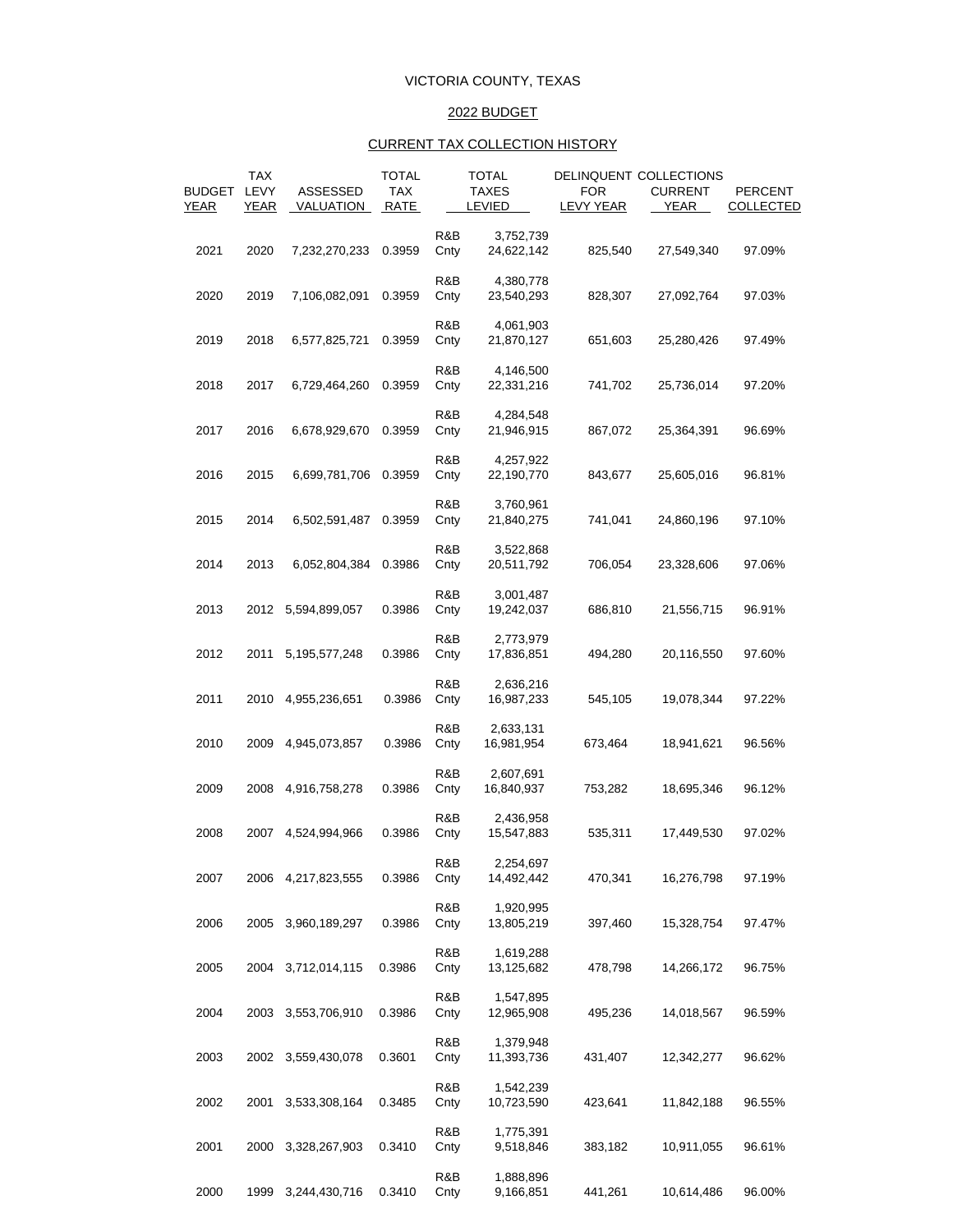| <b>DATE</b>                                           | DATE OF                                               | <b>ORIGINAL</b> |                | <b>AMOUNT</b>      | 2022             | <b>AMOUNT</b>      |
|-------------------------------------------------------|-------------------------------------------------------|-----------------|----------------|--------------------|------------------|--------------------|
| <b>OF</b>                                             | <b>MATURITY</b>                                       | <b>AMOUNT</b>   | <b>AMOUNT</b>  | <b>OUTSTANDING</b> | <b>PRINCIPAL</b> | <b>OUTSTANDING</b> |
| <b>ISSUE</b>                                          | <b>SERIALLY TO</b>                                    | <b>ISSUED</b>   | <b>RETIRED</b> | @ 12-31-2021       | <b>PAYMENTS</b>  | @ 12-31-2022       |
| <b>Tax Secured Debt:</b>                              |                                                       |                 |                |                    |                  |                    |
| Certificates of Obligation, Series 2014               |                                                       |                 |                |                    |                  |                    |
| 5/1/2014<br>Interest Rates: 2,00% to 4,00%            | 2/15/2034                                             | 6,340,000       | 1,430,000      | 4,910,000          | 305,000          | 4,605,000          |
|                                                       |                                                       |                 |                |                    |                  |                    |
| Limited Tax Refunding Bonds, Series 2017<br>2/15/2018 | 2/15/2030                                             | 4,920,000       | 495,000        | 4,425,000          | 425,000.00       | 4,000,000          |
| Interest Rates: 2,00% to 4,00%                        |                                                       |                 |                |                    |                  |                    |
| Limited Tax Refunding Bonds, Series 2019              |                                                       |                 |                |                    |                  |                    |
| 12/20/2019<br>Interest Rates: 2,00% to 4,00%          | 12/31/2039                                            | 9,895,000       | 280,000        | 9,615,000          | 290,000.00       | 9,325,000          |
| <b>Total Tax Secured Debt</b>                         |                                                       | 21,155,000      | 2,205,000      | 18,950,000         | 1,020,000        | 17,930,000         |
|                                                       | <b>TXDOT Contribution-City of Victoria Interlocal</b> |                 |                |                    |                  |                    |
| <b>Agreement for Overpass Improvements</b>            |                                                       |                 |                |                    |                  |                    |
| 3/1/2010                                              | 2/1/2024                                              | 3,300,000       |                |                    |                  |                    |
| Adjustment for Overpass Threshold Savings             |                                                       |                 |                |                    |                  |                    |
| on 4-11-16                                            |                                                       | (85, 995)       |                |                    |                  |                    |
|                                                       |                                                       | 3,214,005       | 2,377,555      | 836,450            | 272,290          | 564,160            |
| <b>Total Indebtedness</b>                             |                                                       | 24,369,005      | 4,582,555      | 19,786,450         | 1,292,290        | 18,494,160         |
|                                                       |                                                       |                 |                |                    |                  |                    |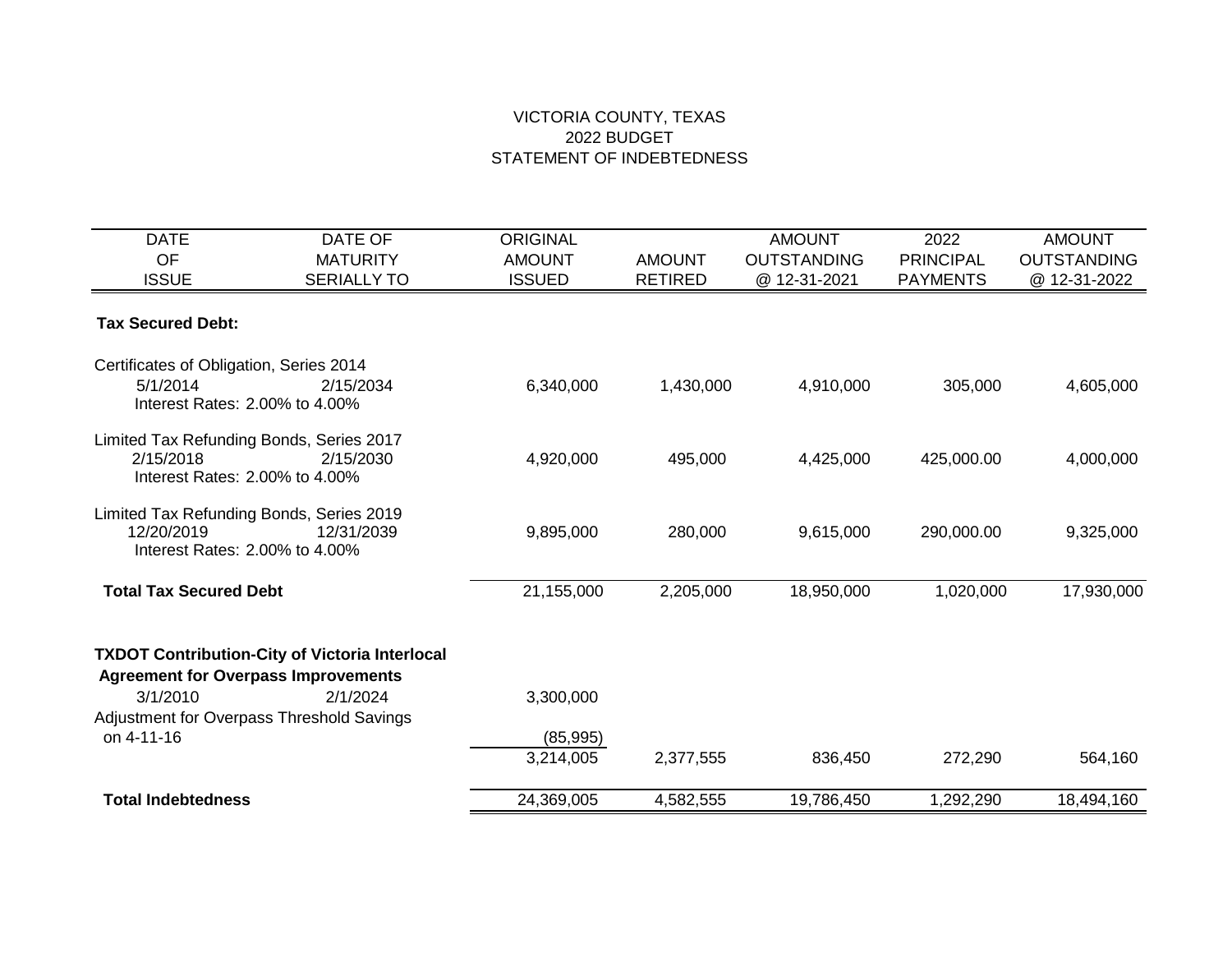# VICTORIA COUNTY, TEXAS

## 2022 BUDGET

# DEBT SERVICE FUND REQUIREMENT

|                                                       | <b>Amount Required</b> |          |                  |  |  |
|-------------------------------------------------------|------------------------|----------|------------------|--|--|
|                                                       | Principal              | Interest | Total<br>Payment |  |  |
|                                                       |                        |          |                  |  |  |
| Certificates of Obligation, Series 2014               | 305,000                | 167,401  | 472,401          |  |  |
| Limited Tax Refunding Bonds, Series 2017              | 425,000                | 157,475  | 582,475          |  |  |
| Certificates of Obligation, Series 2019               | 290,000                | 237,033  | 527,033          |  |  |
| <b>Annual Tax Secured Debt Service</b>                | 1,020,000              | 561,909  | 1,581,909        |  |  |
| <b>TXDOT Contribution-City of Victoria Interlocal</b> |                        |          |                  |  |  |
| Agreement for Overpass Improvements                   | 272,290                | 19,893   | 292,183          |  |  |
| <b>Total Debt Service Fund Requirement</b>            | 1,292,290              | 581,802  | 1,874,092        |  |  |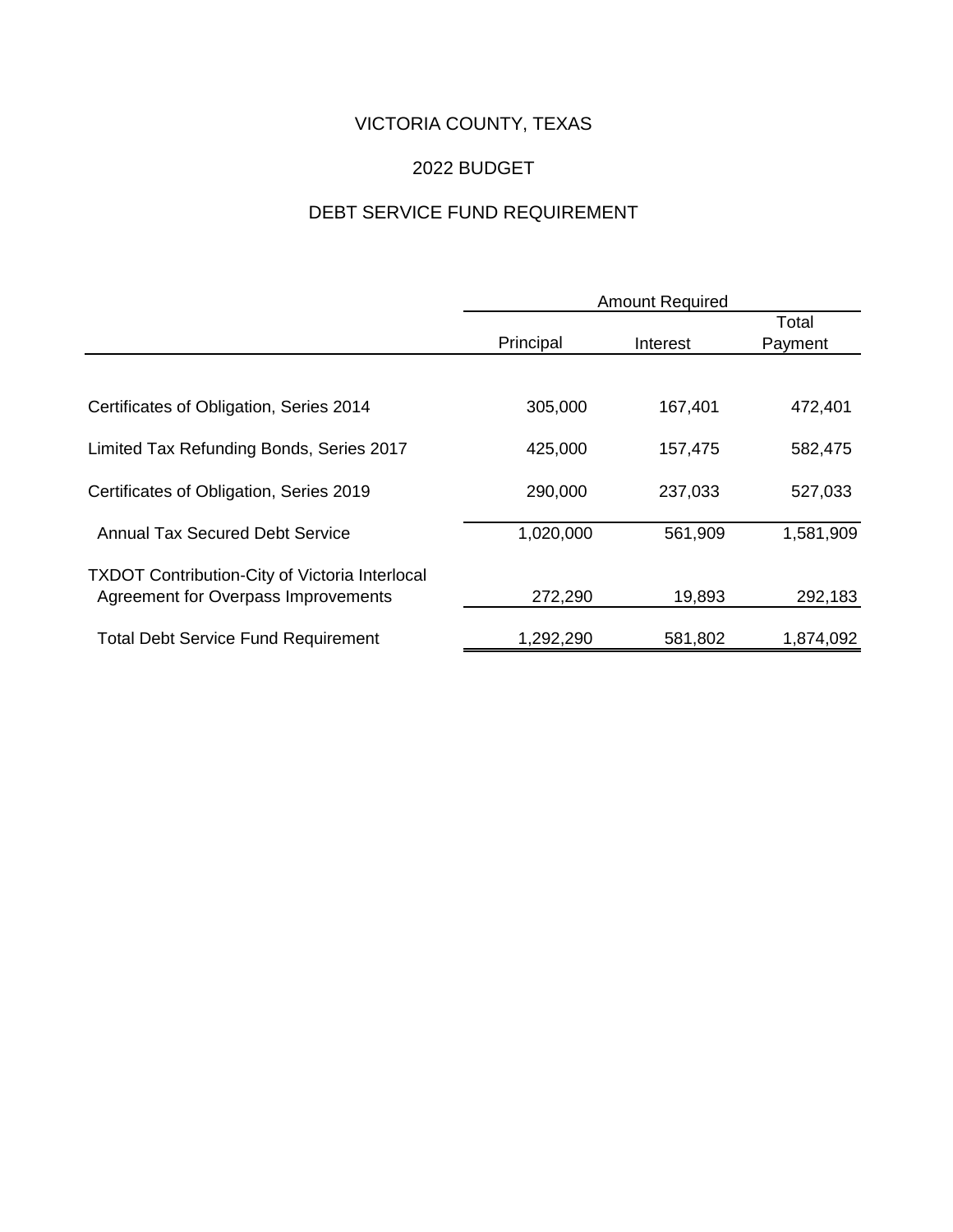## VICTORIA COUNTY, TEXAS

## 2022 BUDGET

## TAX RATES

|                                                     | Tax    | Tax    | Tax    | Tax    | Tax    | Tax    | Tax    |
|-----------------------------------------------------|--------|--------|--------|--------|--------|--------|--------|
|                                                     | Rate   | Rate   | Rate   | Rate   | Rate   | Rate   | Rate   |
|                                                     | 2015   | 2016   | 2017   | 2018   | 2019   | 2020   | 2021   |
|                                                     | Levy   | Levy   | Levy   | Levy   | Levy   | Levy   | Levy   |
| <b>MAINTENANCE &amp; OPERATIONS TAXES</b>           |        |        |        |        |        |        |        |
| General Fund                                        | 0.3066 | 0.3093 | 0.3114 | 0.3114 | 0.3116 | 0.3164 | 0.3064 |
| Farm to Market and Lateral Road Tax                 | 0.0650 | 0.0660 | 0.0630 | 0.0630 | 0.0630 | 0.0523 | 0.0630 |
| <b>Total Maintenance &amp; Operations Tax Rates</b> | 0.3716 | 0.3753 | 0.3744 | 0.3744 | 0.3746 | 0.3687 | 0.3694 |
| <b>DEBT SERVICE</b>                                 |        |        |        |        |        |        |        |
| Debt Service Rate                                   | 0.0243 | 0.0206 | 0.0215 | 0.0215 | 0.0213 | 0.0272 | 0.0265 |
|                                                     |        |        |        |        |        |        |        |
| <b>TOTAL TAX RATES</b>                              | 0.3959 | 0.3959 | 0.3959 | 0.3959 | 0.3959 | 0.3959 | 0.3959 |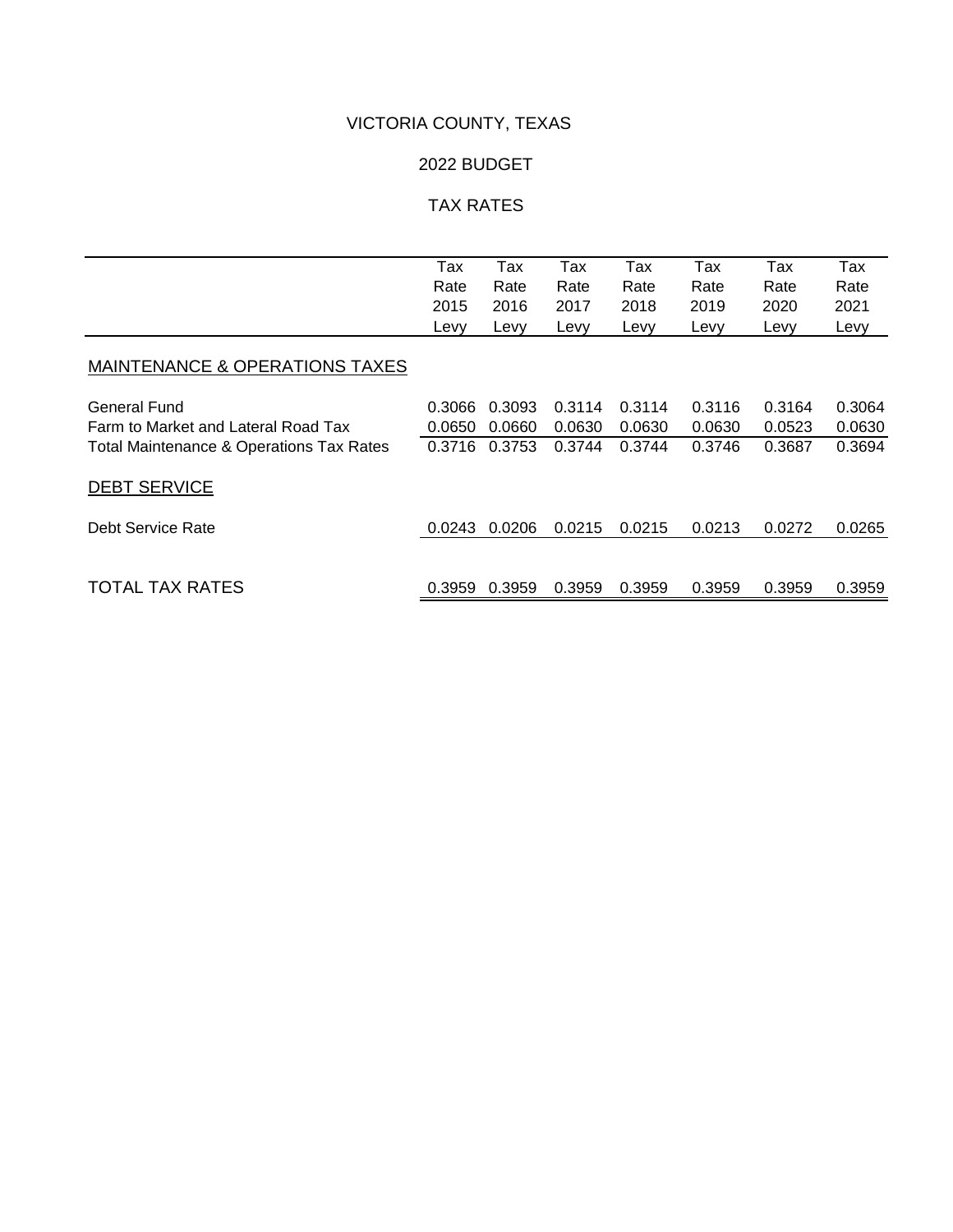## 2022 BUDGET STATEMENT OF ESTIMATED YEAR END BALANCES BY FUND VICTORIA COUNTY, TEXAS

|                                                             | Estimated                    | 2022 BUDGET     |                          | Estimated                  |  |
|-------------------------------------------------------------|------------------------------|-----------------|--------------------------|----------------------------|--|
|                                                             | <b>Balance</b><br>01-01-2022 | Revenue         | Expenditures             | <b>Balance</b><br>12-31-22 |  |
| <b>OPERATING FUNDS:</b>                                     |                              |                 |                          |                            |  |
| 100 General Fund                                            | 13,900,000                   | 44,143,209      | (44, 143, 209)           | 13,900,000                 |  |
| Road & Bridge Funds:                                        |                              |                 |                          |                            |  |
| 201 Precinct #1                                             | 325,000                      | 1,637,491       | (1,637,491)              | 325,000                    |  |
| 202 Precinct #2                                             | 682,000                      | 1,533,530       | (1,533,530)              | 682,000                    |  |
| 203 Precinct #3                                             | 870,000                      | 1,570,659       | (1,570,659)              | 870,000                    |  |
| 204 Precinct #4                                             | 535,000                      | 1,738,359       | (1,738,359)              | 535,000                    |  |
| Total Road & Bridge Funds                                   | 2,412,000                    | 6,480,039       | (6,480,039)              | 2,412,000                  |  |
| TOTAL OPERATING FUNDS                                       | 16,312,000                   | 50,623,248      | (50,623,248)             | 16,312,000                 |  |
| SPECIAL REVENUE FUNDS:                                      |                              |                 |                          |                            |  |
| 108 Emergency Management                                    |                              | 440,472         | (440, 472)               |                            |  |
| 109 Emergency Management LEPC                               | 12,750                       | 15,000          | (15,000)                 | 12,750                     |  |
| 118 County Jury Fund                                        | 1,130                        | 210             | (210)                    | 1,130                      |  |
| 119 County Clerk Archive Fee                                | 368,950                      | 77,000          | $\overline{\phantom{a}}$ | 445,950                    |  |
| 120 Records Management                                      | 106,640                      | 92,000          | (61, 416)                | 137,224                    |  |
| 121 Courthouse Security                                     | 135,130                      | 37,000          | (13,986)                 | 158,144                    |  |
| 122 Justice Court Building Security                         | 37,510                       | 3,200           | (8,000)                  | 32,710                     |  |
| 123 District Clerk Records Management                       | 4,400                        | 6,300           | (5, 346)                 | 5,354                      |  |
| 124 County Clerk of the Court                               | 31,200                       | 15,000          | (10, 655)                | 35,545                     |  |
| 125 District Clerk of the Court                             | 5,170                        |                 |                          | 5,170                      |  |
| 215 Capital Credits Fund                                    | 153,150                      | 80,000          | (117, 661)               | 115,489                    |  |
| 240 Drug Courts Program                                     | 10,920                       | 10,200<br>7,920 | (10, 200)                | $\overline{\phantom{0}}$   |  |
| 245 County Specialty Court<br>280 Local Truancy Preventions | 21,850                       | 2,000           | (7,920)                  | 10,920<br>23,850           |  |
| 281 Justice Technology                                      | 17,540                       | 12,900          | (13, 175)                | 17,265                     |  |
| 282 Family Protection Fee                                   | 560                          | 5,500           | (5,500)                  | 560                        |  |
| 283 County/District Technology                              | 19,940                       | 21,100          | (22,900)                 | 18,140                     |  |
| 286 Child Abuse Prevention                                  | 120                          | 100             |                          | 220                        |  |
| 300 C.D.A. Processing Fee                                   | 780                          | 9,100           |                          | 9,880                      |  |
| 301 C.D.A. Bond Forfeitures                                 | 35,240                       | 5,000           |                          | 40,240                     |  |
| 303 PreTrial Intervention                                   | 41,730                       | 50,000          | (21, 359)                | 70,371                     |  |
| 310 4-H Activity Center                                     | 3,450                        | 750             | (4, 150)                 | 50                         |  |
| 360 Sheriff's Forfeiture                                    | 305,900                      | 60,000          | (235, 820)               | 130,080                    |  |
| 362 Sheriff's DOJ Federal Forfeiture                        | 116,740                      | 3,400           | (120,000)                | 140                        |  |
| 370 C.D.A. Contraband Forfeiture                            | 855,600                      | 150,000         | (133, 641)               | 871,959                    |  |
| 372 Sheriff's DOT Fed. Forfeiture                           | 223,750                      | 1,200           | (47,500)                 | 177,450                    |  |
| 392 National School Lunch Program                           |                              | 184,639         | (184, 639)               |                            |  |
| 420 Employee Benefit                                        | 3,150                        | 1,500           | (1,500)                  | 3,150                      |  |
| 450 Election Administrator Special                          | 22,930                       | 60,025          | (74, 628)                | 8,327                      |  |
| 499 Tax Assessor-Collector Special                          | 14,000                       | 3,000           | (3,000)                  | 14,000                     |  |
| 500 Historical Commission                                   | 14,150                       | 300             | (10, 870)                | 3,580                      |  |
| 515 Child Welfare Board                                     | 5,180                        | 14,460          | (14, 395)                | 5,245                      |  |
| 720 Law Library                                             | 41,300                       | 57,000          | (57,000)                 | 41,300                     |  |
| 800 City/County Health Department                           |                              | 2,528,326       | (2,516,086)              | 12,240                     |  |
| TOTAL SPECIAL REVENUE FUNDS                                 | 2,610,860                    | 3,954,602       | (4, 157, 029)            | 2,408,433                  |  |
| 700 DEBT SERVICE FUND                                       | 615,000                      | 2,056,525       | (1,876,342)              | 795,183                    |  |
| <b>ENTERPRISE FUNDS:</b>                                    |                              |                 |                          |                            |  |
| 321 Airport                                                 | 161,800                      | 2,883,708       | (2,796,466)              | 249,042                    |  |
| 380 Sheriff's Commissary                                    | 518,530                      | 163,000         | (200, 543)               | 480,987                    |  |
| 390 Juvenile Detention Commissary                           | 7,720                        | 1,020           | (750)                    | 7,990                      |  |

G:\Budget\2022 Budget\BDG5-2022 EST BUDGET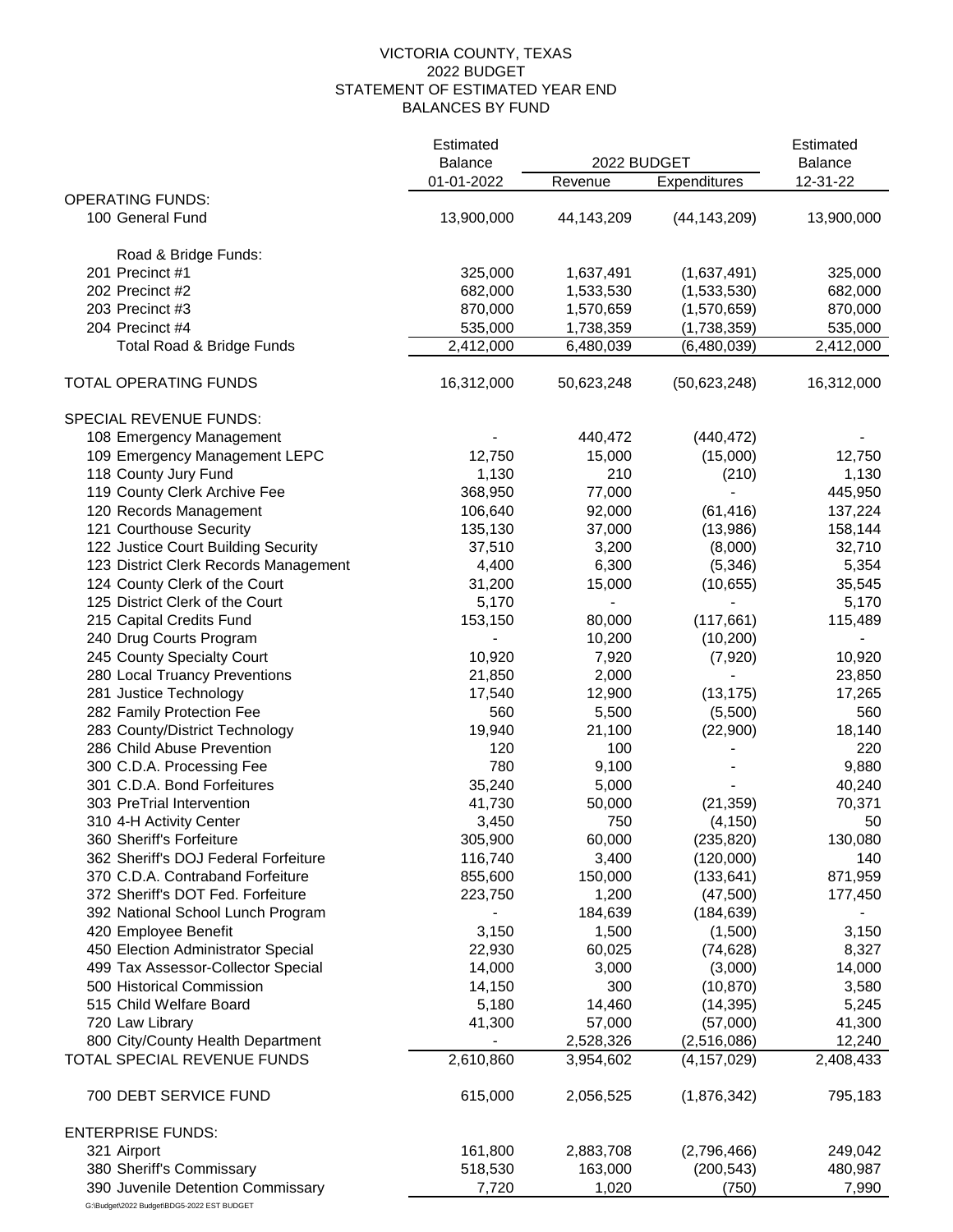## 2022 BUDGET STATEMENT OF ESTIMATED YEAR END BALANCES BY FUND VICTORIA COUNTY, TEXAS

|                             | Estimated      |             |                     | Estimated      |
|-----------------------------|----------------|-------------|---------------------|----------------|
|                             | <b>Balance</b> | 2022 BUDGET |                     | <b>Balance</b> |
|                             | 01-01-2022     | Revenue     | <b>Expenditures</b> | 12-31-22       |
| TOTAL ENTERPRISE FUNDS      | 688,050        | 3,047,728   | (2,997,759)         | 738,019        |
| INTERNAL SERVICE FUND:      |                |             |                     |                |
| 410 Health Insurance        | (657,000)      | 4,678,984   | (4,422,580)         | (400, 596)     |
| TOTAL INTERNAL SERVICE FUND | (657,000)      | 4,678,984   | (4,422,580)         | (400, 596)     |
| $(44$ Funds)                |                |             |                     |                |
| <b>TOTAL ALL FUNDS</b>      | 19,568,910     | 64,361,087  | (64,076,958)        | 19,853,039     |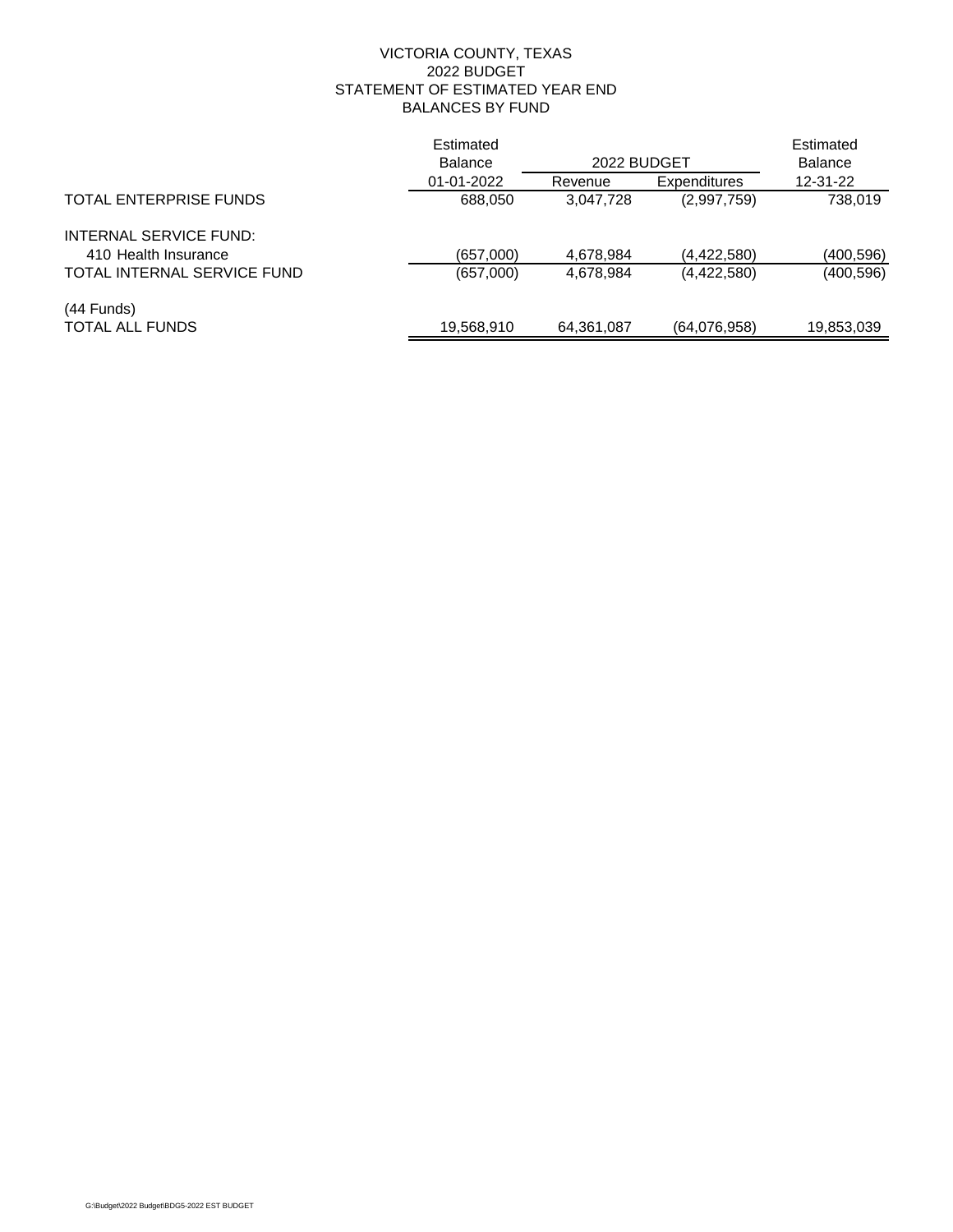# VICTORIA COUNTY, TEXAS 2022 BUDGET DEPARTMENT EXPENDITURE COMPARISON

|                                   | 2021          | 2022          | <b>INCREASE</b> |
|-----------------------------------|---------------|---------------|-----------------|
| <b>GENERAL FUND</b>               | <b>BUDGET</b> | <b>BUDGET</b> | (DECREASE)      |
| County Judge                      | 221,111       | 236,855       | 15,744          |
| <b>Commissioners' Court</b>       | 153,591       | 160,810       | 7,219           |
| <b>Records Management</b>         | 114,897       | 118,205       | 3,308           |
| <b>County Clerk</b>               | 763,720       | 795,128       | 31,408          |
| <b>Pre-Trial Services</b>         | 132,794       | 139,370       | 6,576           |
| <b>Veterans Service Officer</b>   | 68,210        | 69,988        | 1,778           |
| Non-Departmental Expense          | 2,937,165     | 3,136,676     | 199,511         |
| County Court at Law #1            | 813,910       | 875,800       | 61,890          |
| County Court at Law #2            | 95,000        | 130,000       | 35,000          |
| <b>District Court</b>             | 1,634,379     | 1,780,816     | 146,437         |
| <b>District Clerk</b>             | 797,245       | 818,708       | 21,463          |
| Justice of the Peace #1           | 223,188       | 229,200       | 6,012           |
| Justice of the Peace #2           | 177,570       | 176,379       | (1, 191)        |
| Justice of the Peace #3           | 280,784       | 288,207       | 7,423           |
| Justice of the Peace #4           | 203,364       | 209,175       | 5,811           |
| <b>Criminal District Attorney</b> | 1,723,684     | 1,870,858     | 147,174         |
| <b>Election Administrator</b>     | 334,544       | 344,801       | 10,257          |
| <b>County Auditor</b>             | 535,952       | 559,300       | 23,348          |
| <b>County Treasurer</b>           | 369,573       | 380,457       | 10,884          |
| <b>Tax Assessor Collector</b>     | 845,966       | 895,141       | 49,175          |
| <b>Administrative Services</b>    | 314,460       | 349,033       | 34,573          |
| <b>Information Technology</b>     | 1,278,364     | 1,432,591     | 154,227         |
| <b>Human Resources</b>            | 146,904       | 234,109       | 87,205          |
| <b>Facilities Management</b>      | 1,809,998     | 1,926,005     | 116,007         |
| <b>County Fire Marshal</b>        | 670,022       | 694,979       | 24,957          |
| Constable - Precinct #1           | 67,271        | 70,576        | 3,305           |
| Constable - Precinct #2           | 68,355        | 72,407        | 4,052           |
| Constable - Precinct #3           | 67,705        | 71,756        | 4,051           |
| Constable - Precinct #4           | 62,239        | 66,289        | 4,050           |
| <b>Sheriff</b>                    | 16,610,770    | 17,671,674    | 1,060,904       |
| <b>Adult Probation</b>            | 1,000         | 1,000         |                 |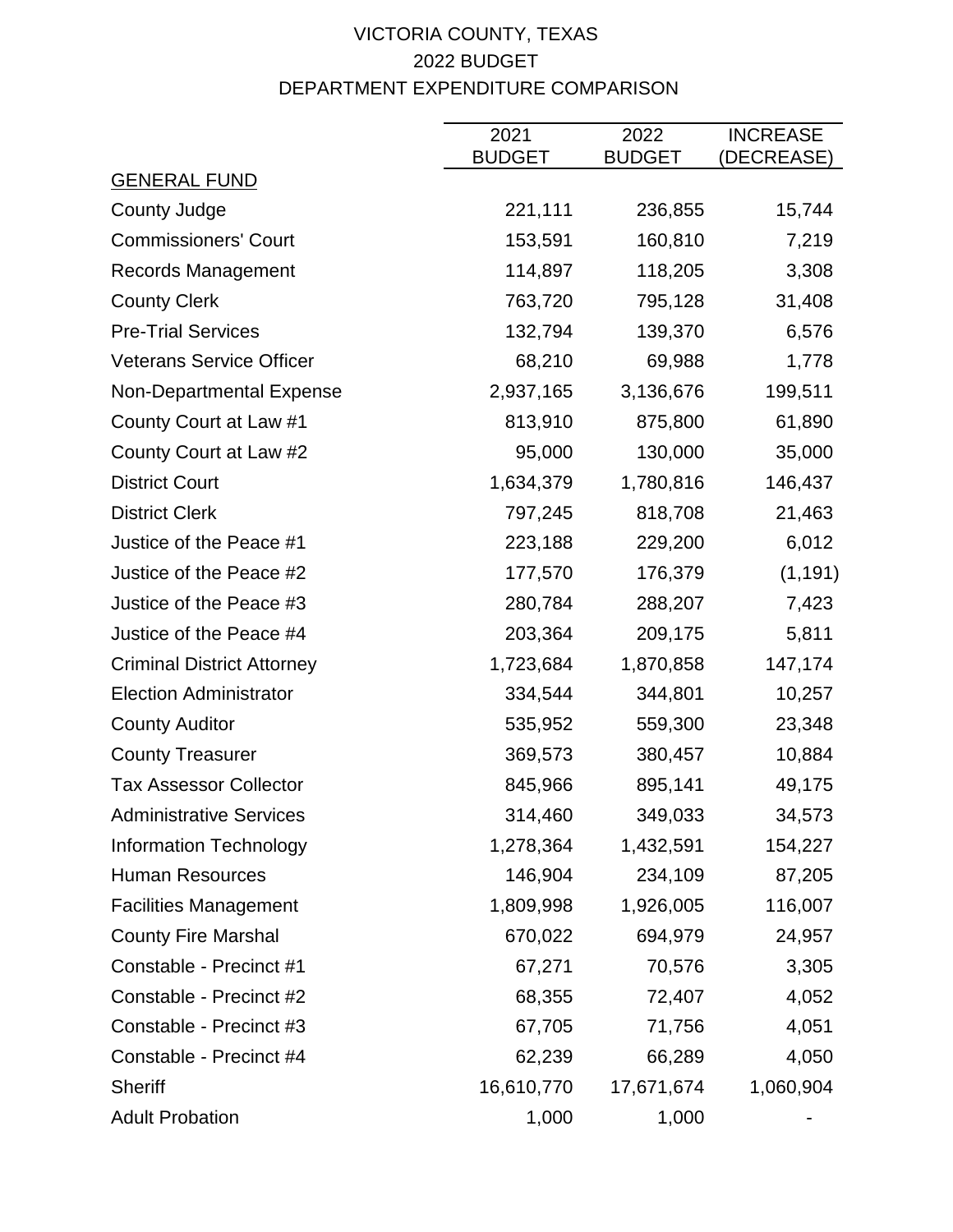# VICTORIA COUNTY, TEXAS 2022 BUDGET DEPARTMENT EXPENDITURE COMPARISON

|                                                                        | 2021          | 2022          | <b>INCREASE</b> |
|------------------------------------------------------------------------|---------------|---------------|-----------------|
|                                                                        | <b>BUDGET</b> | <b>BUDGET</b> | (DECREASE)      |
| <b>Juvenile Detention Facility</b>                                     | 3,261,872     | 3,388,753     | 126,881         |
| Juvenile Board                                                         | 41,176        | 42,090        | 914             |
| <b>Extension Service</b>                                               | 257,738       | 264,443       | 6,705           |
| Intergovernmental                                                      | 2,023,000     | 2,199,583     | 176,583         |
| <b>Transfers</b>                                                       | 1,612,709     | 2,442,047     | 829,338         |
| <b>Total General Fund</b>                                              | 40,720,230    | 44,143,209    | 3,422,979       |
| Percent of Increase (Decrease)                                         |               | 8.41%         |                 |
|                                                                        |               |               |                 |
| <b>ROAD AND BRIDGE FUNDS</b>                                           |               |               |                 |
| Precinct #1                                                            | 1,335,762     | 1,637,491     | 301,729         |
| Precinct #2                                                            | 1,249,550     | 1,533,530     | 283,980         |
| Precinct #3                                                            | 1,446,470     | 1,570,659     | 124,189         |
| Precinct #4                                                            | 1,418,882     | 1,738,359     | 319,477         |
| <b>Total Road and Bridge Funds</b>                                     | 5,450,664     | 6,480,039     | 1,029,375       |
| Percent of Increase (Decrease)                                         |               | 18.89%        |                 |
|                                                                        |               |               |                 |
| <b>Total Estimated Expenditures</b><br>General and Road & Bridge Funds | 46,170,894    | 50,623,248    | 4,452,354       |
|                                                                        |               |               |                 |
| Percent of Increase (Decrease)                                         |               |               |                 |
| General and Road & Bridge Funds                                        |               | 9.64%         |                 |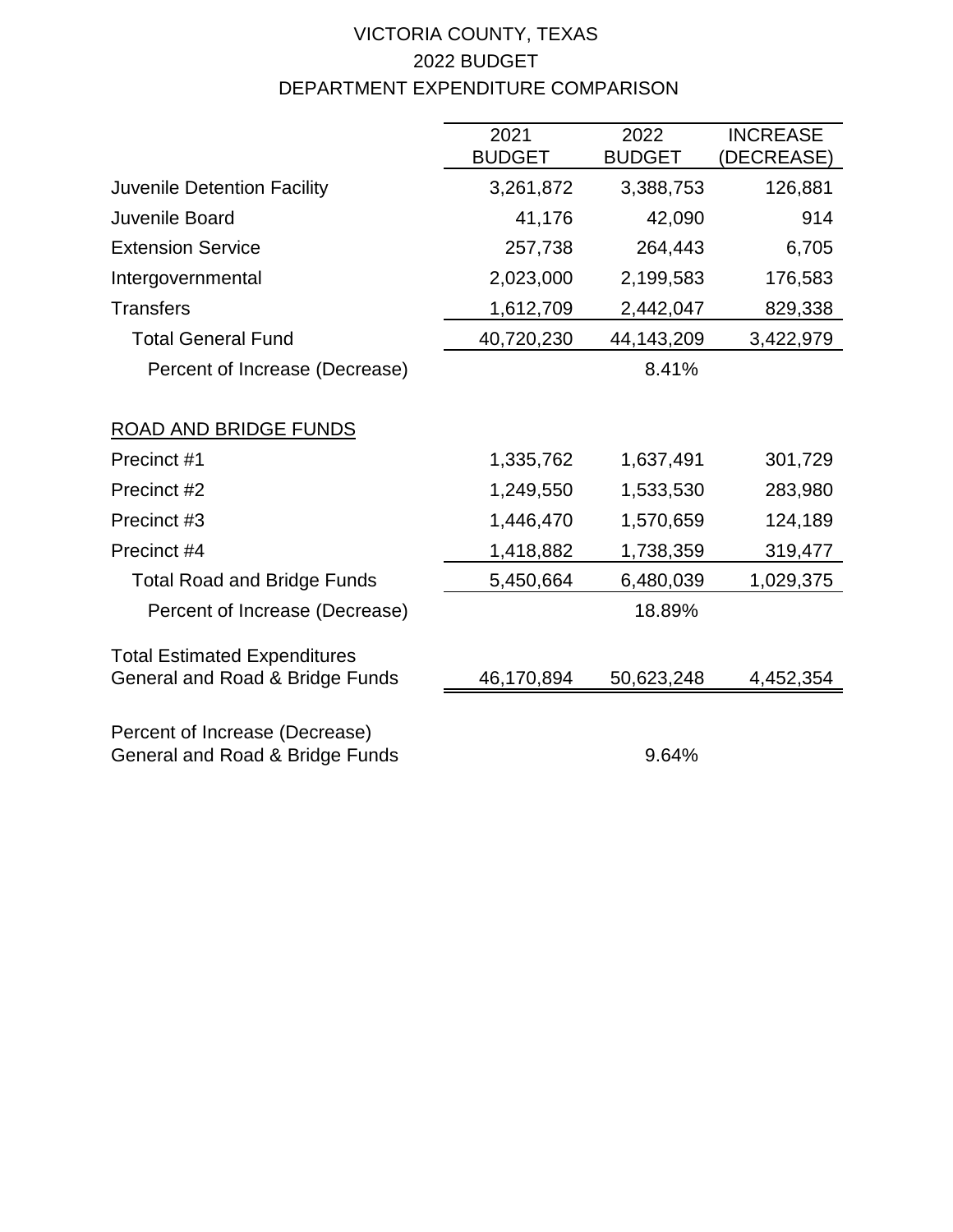## 2022 BUDGET EXPENDITURE COMPARISON - ALL OTHER FUNDS VICTORIA COUNTY, TEXAS

|     |                                          | 2021          | 2022          | <b>INCREASE</b> |
|-----|------------------------------------------|---------------|---------------|-----------------|
|     |                                          | <b>BUDGET</b> | <b>BUDGET</b> | (DECREASE)      |
|     | FUND # ALL OTHER FUNDS                   |               |               |                 |
| 108 | <b>Emergency Management</b>              | 311,428       | 440,472       | 129,044         |
| 109 | <b>Emergency Management LEPC</b>         | 15,000        | 15,000        |                 |
| 118 | County Jury Fund                         | 210           | 210           |                 |
| 119 | <b>County Clerk Archive Fee</b>          | 0             | 0             |                 |
| 120 | <b>Records Management</b>                | 106,070       | 61,416        | (44, 654)       |
| 121 | <b>Courthouse Security</b>               | 13,986        | 13,986        |                 |
| 122 | <b>Justice Court Building Security</b>   | 8,000         | 8,000         |                 |
| 123 | <b>District Clerk Records Management</b> | 5,343         | 5,346         | 3               |
| 124 | County Clerk of the Court                | 0             | 10,655        | 10,655          |
| 125 | District Clerk of the Court              | 0             | 0             |                 |
| 215 | <b>Capital Credits Fund</b>              | 111,919       | 117,661       | 5,742           |
| 240 | Drug Courts Program                      | 12,250        | 10,200        | (2,050)         |
| 245 | <b>County Specialty Court</b>            | 0             | 7,920         | 7,920           |
| 280 | <b>Local Truancy Preventions</b>         | 0             | 0             |                 |
| 281 | Justice Technology                       | 12,057        | 13,175        | 1,118           |
| 282 | <b>Family Protection Fee</b>             | 4,000         | 5,500         | 1,500           |
| 283 | <b>County/District Technology</b>        | 22,900        | 22,900        |                 |
| 286 | <b>Child Abuse Prevention</b>            | 0             | 0             |                 |
| 300 | C.D.A. Processing Fee                    | 30,977        | 0             | (30, 977)       |
| 301 | C.D.A. Bond Forfeitures                  | 0             | 0             |                 |
| 303 | <b>Pretrial Intervention</b>             | 21,330        | 21,359        | 29              |
| 310 | 4-H Activity Center                      | 4,150         | 4,150         |                 |
| 321 | Airport                                  | 3,047,997     | 2,796,466     | (251, 531)      |
| 323 | <b>Airport Capital Projects</b>          | 0             | 0             |                 |
| 360 | <b>Sheriff's Forfeiture Fund</b>         | 332,158       | 235,820       | (96, 338)       |
| 362 | <b>Sheriff's DOJ Federal Forfeiture</b>  | 120,000       | 120,000       |                 |
| 370 | C.D.A. Contraband Forfeiture             | 96,877        | 133,641       | 36,764          |
| 372 | <b>Sheriff DOT Federal Forfeiture</b>    | 47,500        | 47,500        |                 |
| 380 | <b>Sheriff Commissary</b>                | 196,049       | 200,543       | 4,494           |
| 390 | Juvenile Commissary                      | 750           | 750           |                 |
| 392 | National School Lunch Program            | $\mathbf 0$   | 184,639       | 184,639         |
| 410 | <b>Health Insurance</b>                  | 4,463,149     | 4,422,580     | (40, 569)       |
| 420 | <b>Employee Benefit</b>                  | 1,500         | 1,500         |                 |
| 450 | <b>Election Administrator Special</b>    | 67,034        | 74,628        | 7,594           |
| 499 | <b>Tax Assessor-Collector Special</b>    | 3,000         | 3,000         |                 |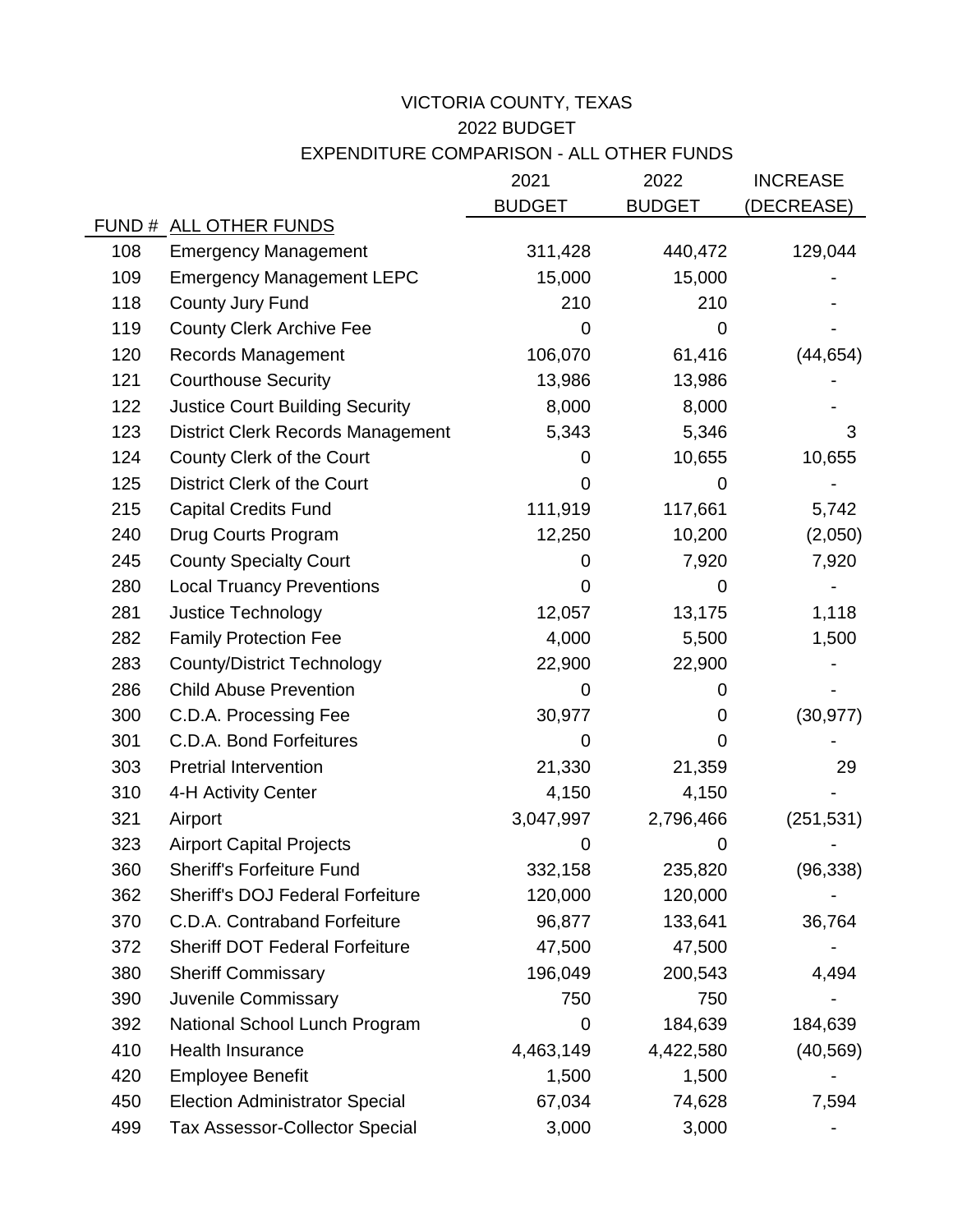# 2022 BUDGET

|     |                                      | 2021          | 2022          | <b>INCREASE</b> |
|-----|--------------------------------------|---------------|---------------|-----------------|
|     |                                      | <b>BUDGET</b> | <b>BUDGET</b> | (DECREASE)      |
| 500 | <b>Historical Commission</b>         | 5,645         | 10,870        | 5,225           |
| 515 | <b>Child Welfare Board</b>           | 16,460        | 14,395        | (2,065)         |
| 700 | <b>Debt Service</b>                  | 1,878,592     | 1,876,342     | (2,250)         |
| 720 | Law Library                          | 57,000        | 57,000        |                 |
| 800 | <b>City/County Health Department</b> | 1,974,687     | 2,516,086     | 541,399         |
|     | <b>Total Other Fund Expenditures</b> | 12,988,018    | 13,453,710    | 465,692         |
|     |                                      |               |               |                 |

EXPENDITURE COMPARISON - ALL OTHER FUNDS

Percent of Increase (Decrease) 3.59%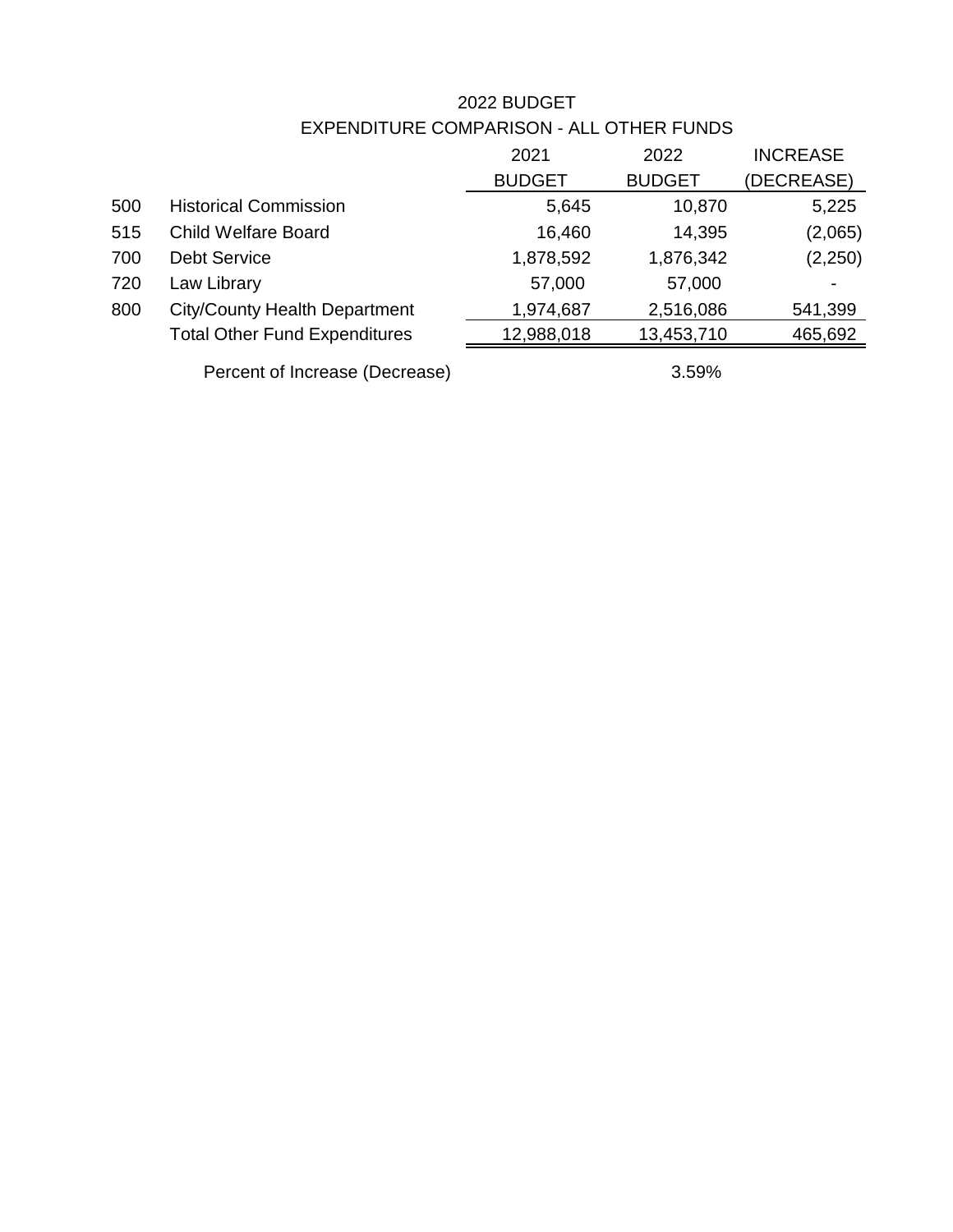|        |                                             | 2020                | 2021                | 2022               |
|--------|---------------------------------------------|---------------------|---------------------|--------------------|
| Fund   |                                             | <b>Actual Prior</b> | Estimated           | Estimated          |
| Number | <b>Fund Description</b>                     | Year                | <b>Current Year</b> | <b>Budget Year</b> |
| 100    | <b>General Fund</b>                         |                     |                     |                    |
|        | Sales Tax                                   | 9,958,854           | 9,675,000           | 10,250,000         |
|        | <b>General Property Taxes</b>               | 21,781,274          | 22,596,441          | 23,657,200         |
|        | Penalty & Interest on Tax                   | 197,070             | 177,000             | 177,000            |
|        | <b>Business License, Permits</b>            | 56,198              | 62,000              | 58,000             |
|        | Federal Payments in Lieu of Taxes           |                     | 500                 | 500                |
|        | <b>State Shared Revenue</b>                 | 638,520             | 687,427             | 685,880            |
|        | Fees of Office                              | 1,787,140           | 1,810,100           | 1,857,100          |
|        | <b>Other Fees</b>                           | 173,606             | 234,511             | 200,971            |
|        | <b>Other Governmental Services</b>          | 235,258             | 239,415             | 245,695            |
|        | <b>Sheriff Contracts</b>                    | 606,119             | 573,500             | 1,011,500          |
|        | Juvenile Facility Contracts                 | 2,178,484           | 2,328,000           | 2,328,000          |
|        | Fines                                       | 715,048             | 825,000             | 880,000            |
|        | Forfeitures                                 | 67,021              | 70,100              | 10,100             |
|        | Miscellaneous Revenue                       | 763,377             | 986,283             | 841,333            |
|        | <b>Rents and Commissions</b>                | 449,182             | 444,094             | 393,689            |
|        | Transfers In                                | 17,000              |                     | 1,546,241          |
|        | <b>Total General Fund</b>                   | 39,624,151          | 40,709,371          | 44,143,209         |
|        |                                             |                     |                     |                    |
| 108    | <b>Emergency Management Fund</b>            |                     |                     |                    |
|        | <b>Federal Grants</b>                       | 36,935              | 35,357              | 36,000             |
|        | <b>Intergovernmental Contracts</b>          | 117,384             | 136,840             | 199,236            |
|        | Miscellaneous Revenue                       |                     |                     |                    |
|        | <b>Transfers In</b>                         | 133,508             | 145,264             | 205,236            |
|        | <b>Total Emergency Management Fund</b>      | 287,827             | 317,461             | 440,472            |
|        |                                             |                     |                     |                    |
| 109    | <b>Emergency Management LEPC Fund</b>       |                     |                     |                    |
|        | Miscellaneous Revenue                       | 2,500               | 2,500               | 15,000             |
|        | <b>Total Emergency Management LEPC Fund</b> | 2,500               | 2,500               | 15,000             |
|        |                                             |                     |                     |                    |
| 118    | <b>County Jury Fund</b>                     |                     |                     |                    |
|        | Fees of Office                              | 509                 | 834                 | 210                |
|        | Miscellaneous Revenue                       |                     |                     |                    |
|        | <b>Total County Jury Fund</b>               | 509                 | 834                 | 210                |
|        |                                             |                     |                     |                    |
| 119    | <b>County Clerk Archive fee</b>             |                     |                     |                    |
|        | <b>State Grants</b>                         |                     |                     |                    |
|        | Fees of Office                              | 73,785              | 77,700              | 75,000             |
|        | Miscellaneous Revenue                       | 1,340               | 100                 | 2,000              |
|        | <b>Total County Clerk Archive Fee</b>       | 75,125              | 77,800              | 77,000             |
|        |                                             |                     |                     |                    |
| 120    | <b>Records Management Fund</b>              |                     |                     |                    |
|        | Fees of Office                              | 97,053              | 106,260             | 92,000             |
|        | Miscellaneous Revenue                       |                     |                     |                    |
|        | <b>Total Records Management Fund</b>        | 97,053              | 106,260             | 92,000             |
|        |                                             |                     |                     |                    |
| 121    | <b>Courthouse Security Fund</b>             |                     |                     |                    |
|        | Fees of Office                              | 36,875              | 42,530              | 37,000             |
|        | Miscellaneous Revenue                       |                     | 2,700               |                    |
|        | <b>Total Courthouse Security Fund</b>       | 36,875              | 45,230              | 37,000             |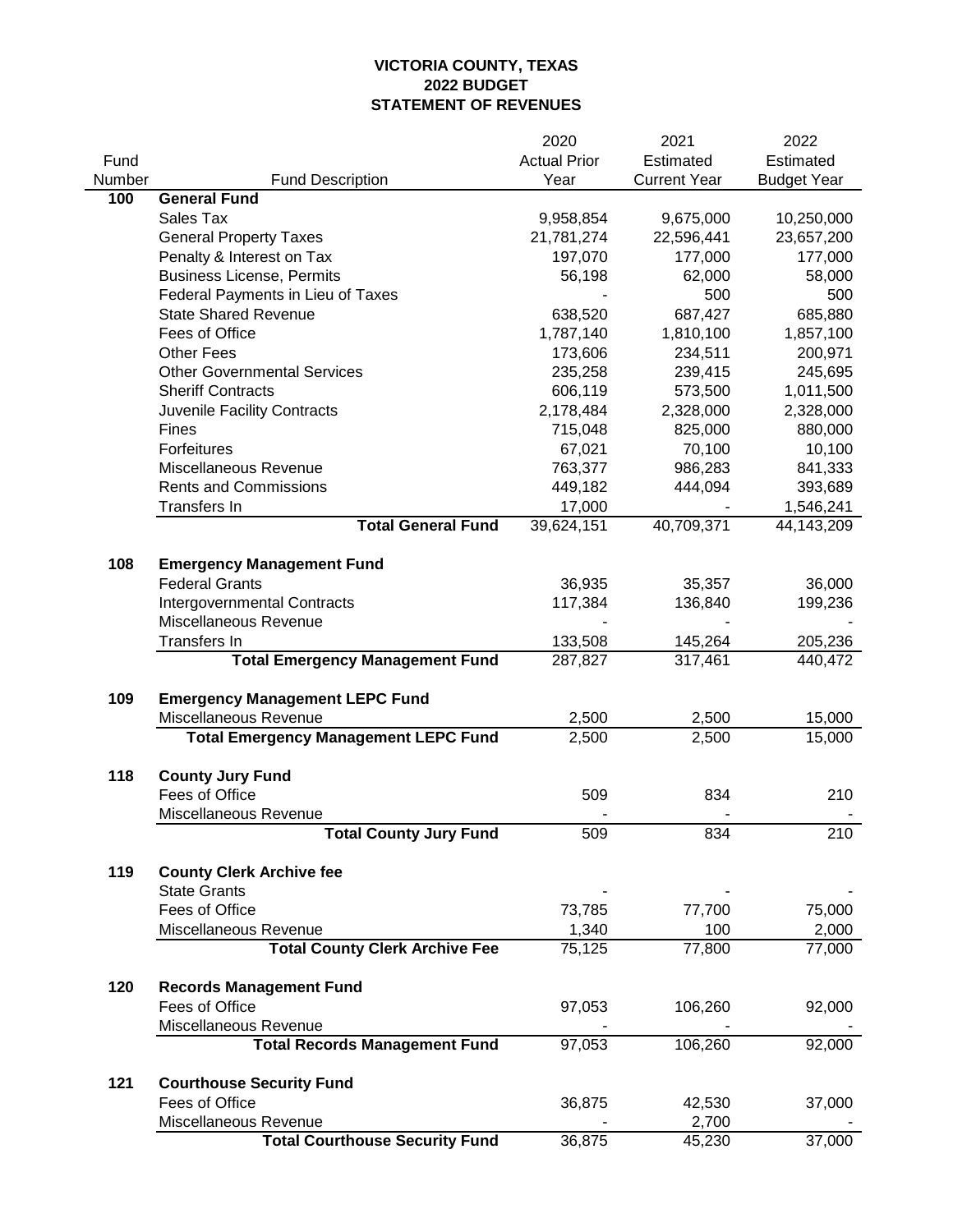|        |                                                | 2020                | 2021                | 2022               |
|--------|------------------------------------------------|---------------------|---------------------|--------------------|
| Fund   |                                                | <b>Actual Prior</b> | Estimated           | Estimated          |
| Number | <b>Fund Description</b>                        | Year                | <b>Current Year</b> | <b>Budget Year</b> |
|        |                                                |                     |                     |                    |
| 122    | <b>Justice Court Building Security</b>         |                     |                     |                    |
|        | Fees of Office                                 | 2,828               | 3,974               | 3,200              |
|        | Miscellaneous Revenue                          |                     |                     |                    |
|        | <b>Total Courthouse Security Fund</b>          | 2,828               | 3,974               | 3,200              |
|        |                                                |                     |                     |                    |
| 123    | <b>District Clerk Record Management Fund</b>   |                     |                     |                    |
|        | Fees of Office                                 | 5,806               | 7,720               | 6,300              |
|        | Miscellaneous Revenue                          |                     |                     |                    |
|        | <b>Total District Clerk Record Mgmt Fund</b>   | 5,806               | 7,720               | 6,300              |
| 124    | <b>County Clerk of the Court</b>               |                     |                     |                    |
|        | Fees of Office                                 | 13,351              | 17,857              | 15,000             |
|        | Miscellaneous Revenue                          |                     |                     |                    |
|        | <b>Total County Clerk of the Court</b>         | 13,351              | 17,857              | 15,000             |
|        |                                                |                     |                     |                    |
| 125    | <b>District Clerk of the Court</b>             |                     |                     |                    |
|        | Fees of Office                                 | 1,061               | 4,117               |                    |
|        | Miscellaneous Revenue                          |                     |                     |                    |
|        | <b>Total District Clerk of the Court</b>       | 1,061               | 4,117               |                    |
|        |                                                |                     |                     |                    |
| 201    | Road & Bridge Fund Pct 1<br><b>Other Taxes</b> |                     | 938,816             |                    |
|        | Penalty & Interest on Tax                      | 1,104,298<br>9,758  | 8,400               | 1,240,545<br>8,400 |
|        | <b>State Shared Revenue</b>                    | 341,025             | 338,500             | 338,500            |
|        | Miscellaneous Revenue                          | 5,309               | 14,000              | 14,000             |
|        | <b>Other Revenue</b>                           | 48,107              | 30,100              | 30,100             |
|        | Transfers In                                   | 227,496             | 30,636              | 5,946              |
|        | <b>Total Road &amp; Bridge Fund Pct 1</b>      | 1,735,993           | 1,360,452           | 1,637,491          |
|        |                                                |                     |                     |                    |
| 202    | Road & Bridge Fund Pct 2                       |                     |                     |                    |
|        | <b>Other Taxes</b>                             | 1,039,235           | 883,650             | 1,167,630          |
|        | Penalty & Interest on Tax                      | 9,173               | 8,300               | 8,300              |
|        | <b>State Shared Revenue</b>                    | 338,268             | 338,500             | 338,500            |
|        | Miscellaneous Revenue                          | 6,761               | 18,000              | 18,000             |
|        | <b>Other Revenue</b>                           | 208                 | 1,100               | 1,100              |
|        | Transfer In                                    | 9,823               |                     |                    |
|        | <b>Total Road &amp; Bridge Fund Pct 2</b>      | 1,403,468           | 1,249,550           | 1,533,530          |
| 203    |                                                |                     |                     |                    |
|        | Road & Bridge Fund Pct 3<br><b>Other Taxes</b> | 1,017,813           | 865,595             | 1,143,659          |
|        | Penalty & Interest on Tax                      | 8,982               | 8,200               | 8,200              |
|        | <b>State Shared Revenue</b>                    | 314,840             | 338,500             | 338,500            |
|        | Miscellaneous Revenue                          | 11,600              | 25,000              | 25,000             |
|        | <b>Other Revenue</b>                           | 69,717              | 55,300              | 55,300             |
|        | Transfer In                                    | 63,009              | 224,550             |                    |
|        | <b>Total Road &amp; Bridge Fund Pct 3</b>      | 1,485,961           | 1,517,145           | 1,570,659          |
|        |                                                |                     |                     |                    |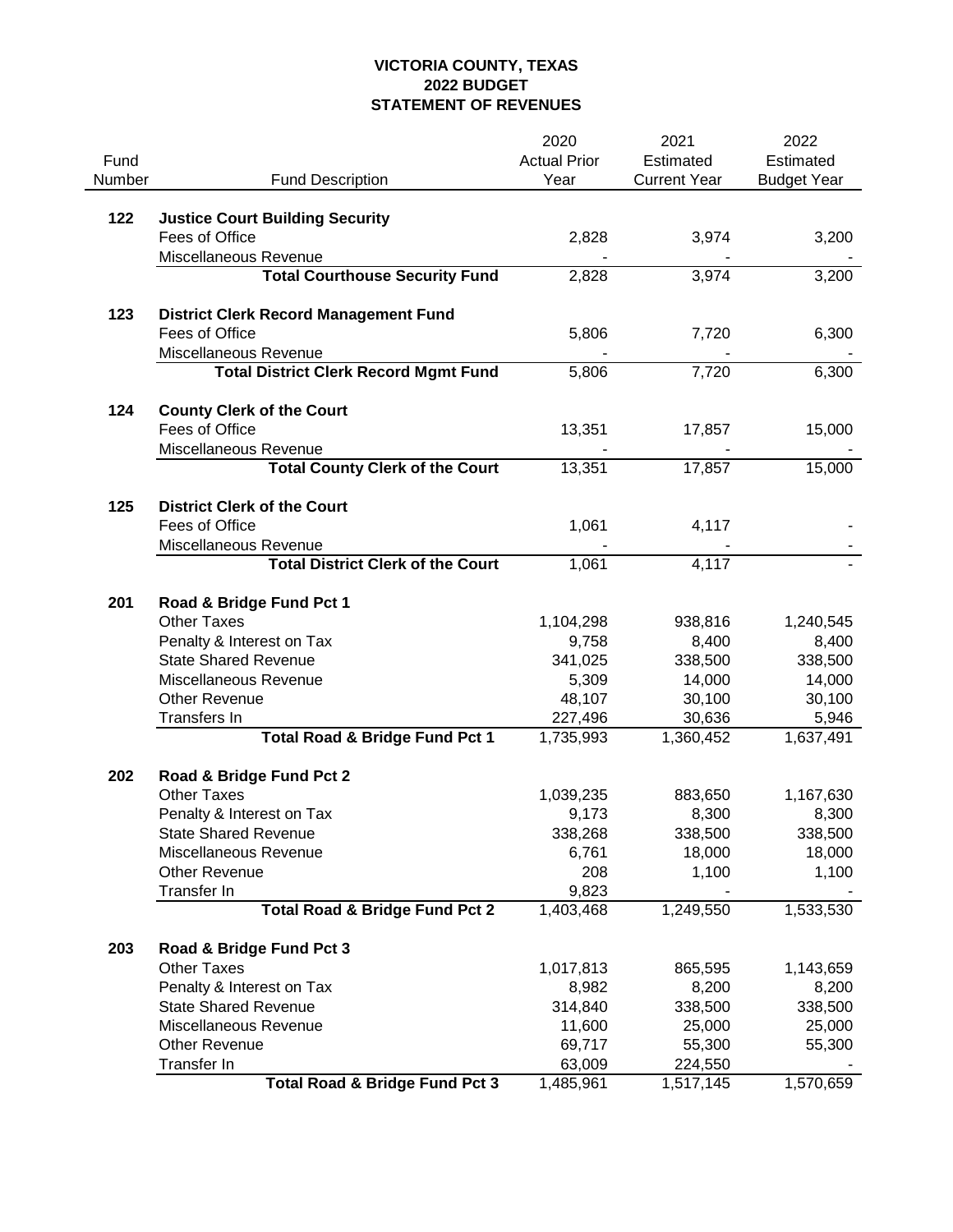|        |                                                                           | 2020                | 2021                | 2022               |
|--------|---------------------------------------------------------------------------|---------------------|---------------------|--------------------|
| Fund   |                                                                           | <b>Actual Prior</b> | Estimated           | Estimated          |
| Number | <b>Fund Description</b>                                                   | Year                | <b>Current Year</b> | <b>Budget Year</b> |
| 204    | Road & Bridge Fund Pct 4                                                  |                     |                     |                    |
|        | <b>Other Taxes</b>                                                        | 1,169,278           | 993,982             | 1,313,459          |
|        | Penalty & Interest on Tax                                                 | 10,310              | 9,300               | 9,300              |
|        | <b>State Shared Revenue</b>                                               | 353,429             | 368,500             | 368,500            |
|        | Miscellaneous Revenue                                                     | 6,287               | 12,000              | 12,000             |
|        | <b>Other Revenue</b>                                                      | 194,858             | 41,039              | 35,100             |
|        | Transfer In                                                               | 7,478               | 207                 |                    |
|        | <b>Total Road &amp; Bridge Fund Pct 4</b>                                 | 1,741,640           | 1,425,028           | 1,738,359          |
| 215    | <b>Capital Credits Fund</b>                                               |                     |                     |                    |
|        | <b>State Shared Revenue</b>                                               | 69,395              | 65,000              | 80,000             |
|        | <b>Total Capital Credits Fund</b>                                         | 69,395              | 65,000              | 80,000             |
|        |                                                                           |                     |                     |                    |
| 240    | <b>Drug Courts Program</b>                                                |                     |                     |                    |
|        | Fees of Office                                                            | 5,689               | 1,930               | 10,000             |
|        | Miscellaneous Revenue                                                     | 91                  |                     | 200                |
|        | <b>Total Drug Courts Program Fund</b>                                     | 5,780               | 1,931               | 10,200             |
|        |                                                                           |                     |                     |                    |
| 245    | <b>County Specialty Court</b>                                             |                     |                     |                    |
|        | Fees of Office                                                            | 7,338               | 11,500              |                    |
|        | Miscellaneous Revenue                                                     |                     |                     |                    |
|        | <b>Total County Specialty Fund</b>                                        | 7,338               | 11,500              |                    |
|        |                                                                           |                     |                     |                    |
| 280    | <b>Local Truancy Preventions Fund</b>                                     |                     |                     |                    |
|        | Fees of Office                                                            | 7,458               | 14,390              | 2,000              |
|        | Miscellaneous Revenue<br><b>Total Local Truancy Preventions Fund</b>      | 7,458               | 14,390              | 2,000              |
|        |                                                                           |                     |                     |                    |
| 281    | <b>Justice Technology Fund</b>                                            |                     |                     |                    |
|        | Fees of Office                                                            | 9,944               | 12,900              | 12,900             |
|        | Miscellaneous Revenue                                                     |                     |                     |                    |
|        | <b>Total Justice Technology Fund</b>                                      | 9,944               | 12,900              | 12,900             |
|        |                                                                           |                     |                     |                    |
| 282    | <b>Family Protection Fee Fund</b>                                         |                     |                     |                    |
|        | Fees of Office                                                            | 4,590               | 5,100               | 4,500              |
|        | <b>Fines</b>                                                              | 596                 | 1,140               | 1,000              |
|        | <b>Total Family Protection Fee Fund</b>                                   | 5,186               | 6,240               | 5,500              |
|        |                                                                           |                     |                     |                    |
|        |                                                                           |                     |                     |                    |
| 283    | <b>County and District Technology Fund</b>                                |                     |                     |                    |
|        | Fees of Office                                                            | 17,200              | 17,055              | 21,100             |
|        | Miscellaneous Revenue<br><b>Total County and District Technology Fund</b> | 17,200              | 17,055              | 21,100             |
|        |                                                                           |                     |                     |                    |
| 286    | <b>Child Abuse Prevention</b>                                             |                     |                     |                    |
|        | <b>Fines</b>                                                              | 109                 | 13                  | 100                |
|        | Miscellaneous Revenue                                                     |                     |                     |                    |
|        | <b>Total Child Abuse Prevention</b>                                       | 109                 | $\overline{13}$     | 100                |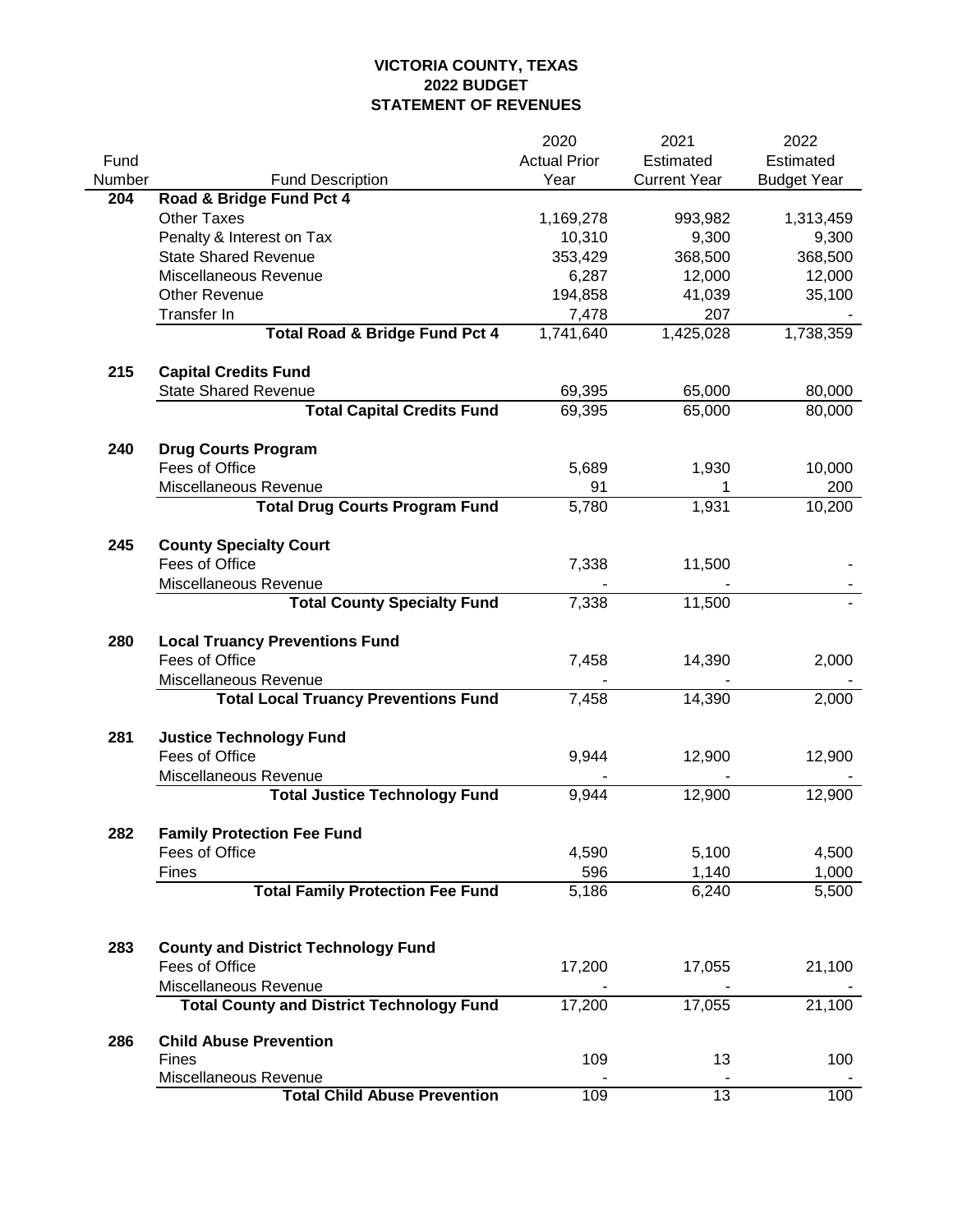|        |                                               | 2020                | 2021                | 2022               |
|--------|-----------------------------------------------|---------------------|---------------------|--------------------|
| Fund   |                                               | <b>Actual Prior</b> | Estimated           | Estimated          |
| Number | <b>Fund Description</b>                       | Year                | <b>Current Year</b> | <b>Budget Year</b> |
| 300    | <b>CDA Processing Fee Fund</b>                |                     |                     |                    |
|        | Fees of Office                                | 5,769               | 2,500               | 9,000              |
|        | Miscellaneous Revenue                         | 56                  | 2                   | 100                |
|        | <b>Other Revenues</b>                         |                     |                     |                    |
|        | Transfers In                                  | 20,659              | 21,877              |                    |
|        | <b>Total CDA Processing Fee Fund</b>          | 26,484              | 24,379              | 9,100              |
| 301    | <b>Bond Forfeiture Commissions Fund</b>       |                     |                     |                    |
|        | Fees of Office                                | 9,183               | 745                 | 5,000              |
|        | <b>Total Bond Forfeiture Commissions Fund</b> | 9,183               | 745                 | 5,000              |
| 303    | <b>Pretrial Intervention</b>                  |                     |                     |                    |
|        | Fees of Office                                | 46,690              | 19,600              | 50,000             |
|        | <b>Total Pretrial Intervention</b>            | 46,690              | 19,600              | 50,000             |
| 310    | <b>4/H Activity Center</b>                    |                     |                     |                    |
|        | Miscellaneous Revenue                         | 41                  | 100                 | 100                |
|        | <b>Local Matching Funds</b>                   | 100                 | 650                 | 650                |
|        | <b>Total 4/H Activity Center</b>              | 141                 | 750                 | 750                |
| 321    | <b>Airport Fund</b>                           |                     |                     |                    |
|        | <b>Federal Grants</b>                         | 69,000              |                     |                    |
|        | <b>State Grants</b>                           |                     |                     | 50,000             |
|        | Miscellaneous Revenue                         | 2,581               | 250                 | 3,000              |
|        | <b>Administrative Revenue</b>                 | 2,192,988           | 2,693,470           | 2,830,708          |
|        | <b>FBO Revenue</b>                            |                     |                     |                    |
|        | Airside Revenue                               |                     |                     |                    |
|        | Landside Revenue                              |                     |                     |                    |
|        | Transfers In                                  |                     | 150,000             |                    |
|        | <b>Total Airport Fund</b>                     | 2,264,569           | 2,843,720           | 2,883,708          |
| 360    | <b>Sheriff's Forfeiture Fund</b>              |                     |                     |                    |
|        | Miscellaneous Revenue                         | 127,391             | 228,560             | 60,000             |
|        | <b>Other Revenues</b>                         |                     |                     |                    |
|        | <b>Total Sheriff's Forfeiture Fund</b>        | 127,391             | 228,560             | 60,000             |
| 362    | <b>Sheriff's DOJ Forfeiture Fund</b>          |                     |                     |                    |
|        | Miscellaneous Revenue                         | 1,713               | 60                  | 3,400              |
|        | <b>Other Revenues</b>                         |                     |                     |                    |
|        | <b>Transfer In</b>                            |                     |                     |                    |
|        | <b>Total Sheriff's DOJ Forfeiture Fund</b>    | 1,713               | 60                  | 3,400              |
|        |                                               |                     |                     |                    |
| 370    | <b>CDA Contraband Forfeiture</b>              |                     |                     |                    |
|        | Miscellaneous Revenue                         | 4,629               | 1,000               | 1,000              |
|        | <b>Other Revenues</b>                         | 73,684              | 149,000             | 149,000            |
|        | <b>Total CDA Contraband Forfeiture</b>        | 78,313              | 150,000             | 150,000            |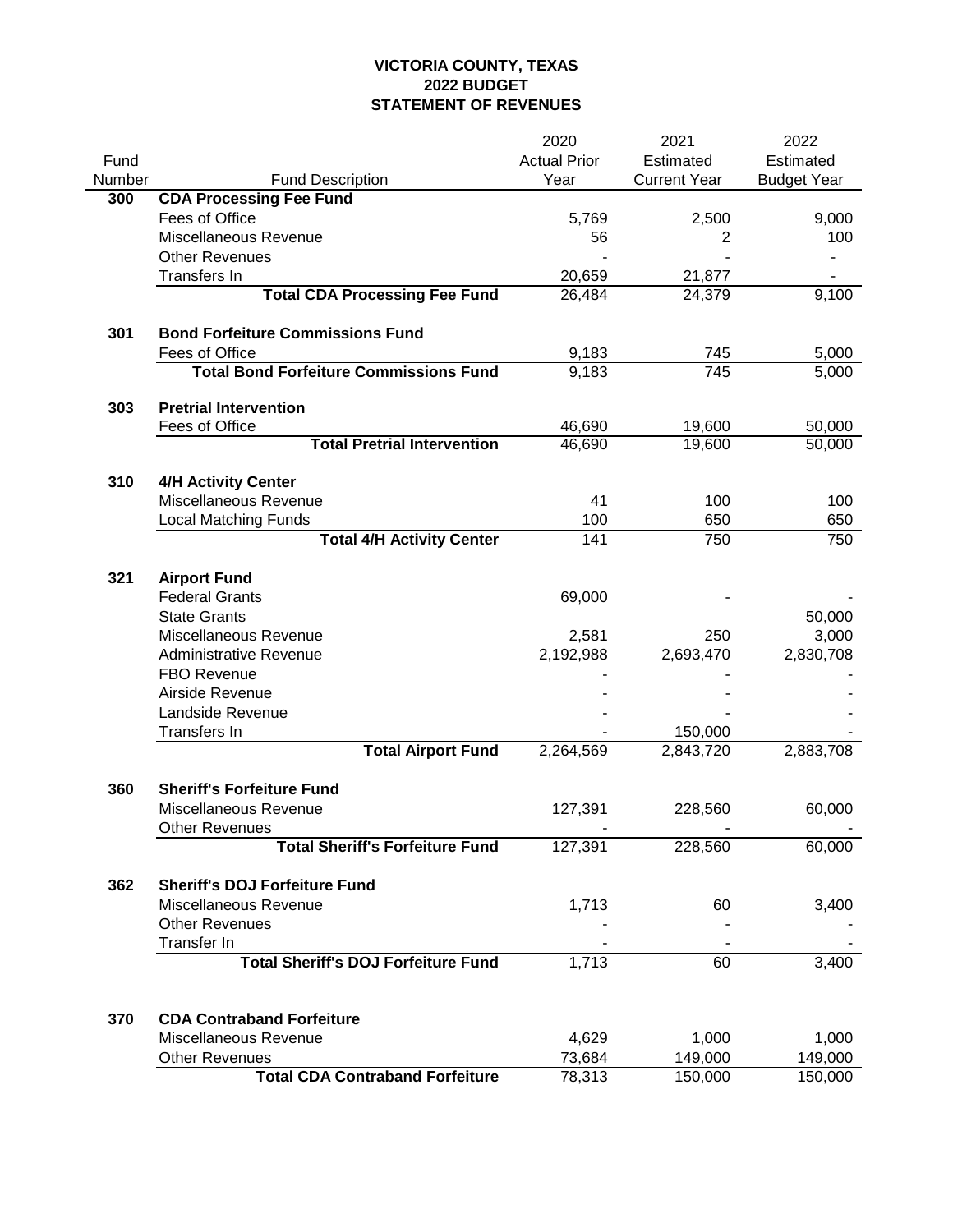|        |                                                     | 2020                 | 2021                | 2022               |
|--------|-----------------------------------------------------|----------------------|---------------------|--------------------|
| Fund   |                                                     | <b>Actual Prior</b>  | Estimated           | Estimated          |
| Number | <b>Fund Description</b>                             | Year                 | <b>Current Year</b> | <b>Budget Year</b> |
| 372    | <b>Sheriff's DOT Federal Forfeiture</b>             |                      |                     |                    |
|        | Miscellaneous Revenue                               | 1,557                | 95                  | 1,200              |
|        | <b>Other Revenue</b>                                |                      |                     |                    |
|        | <b>Total Sheriff's DOT Federal Forfeiture</b>       | 1,557                | 95                  | 1,200              |
|        |                                                     |                      |                     |                    |
| 380    | <b>Sheriff Commissary Fund</b>                      |                      |                     |                    |
|        | Miscellaneous Revenue                               | 157                  | 125                 | 3,000              |
|        | <b>Rents and Commissions</b>                        | 234,995              | 435,115             | 160,000            |
|        | <b>Total Sheriff Commissary Fund</b>                | 235,152              | 435,240             | 163,000            |
|        |                                                     |                      |                     |                    |
| 390    | <b>Juvenile Commissary Fund</b>                     |                      |                     |                    |
|        | Miscellaneous Revenue                               | 42                   | 20                  | 20                 |
|        | <b>Rents and Commissions</b>                        | 574                  | 1,000               | 1,000              |
|        | <b>Total Juvenile Commissary Fund</b>               | 616                  | 1,020               | 1,020              |
|        |                                                     |                      |                     |                    |
| 410    | <b>Health Insurance Fund</b><br>Revenues            |                      | 4,009,516           | 3,969,903          |
|        | Miscellaneous Revenue                               | 3,716,911<br>395,781 | 209,081             | 209,081            |
|        | Transfer In                                         | 1,151,000            |                     |                    |
|        | <b>Total Health Insurance Fund</b>                  | 5,263,692            | 4,218,597           | 4,178,984          |
|        |                                                     |                      |                     |                    |
| 420    | <b>Employee Benefit Fund</b>                        |                      |                     |                    |
|        | Miscellaneous Revenue                               |                      |                     |                    |
|        | <b>Employee Benefits Fund</b>                       | 1,507                | 1,500               | 1,500              |
|        | <b>Total Employee Benefit Fund</b>                  | 1,507                | 1,500               | 1,500              |
|        |                                                     |                      |                     |                    |
| 450    | <b>Elections Adm Special</b>                        |                      |                     |                    |
|        | <b>Service Contracts</b>                            | 49,682               | 76,365              | 60,000             |
|        | Miscellaneous Revenue                               | 113                  | 2                   | 25                 |
|        | <b>Total Elections Adm Special</b>                  | 49,795               | 76,367              | 60,025             |
|        |                                                     |                      |                     |                    |
|        |                                                     |                      |                     |                    |
| 499    | <b>Tax Assessor Special</b>                         |                      |                     |                    |
|        | Miscellaneous Revenue                               | 3,101                | 1,690               | 3,000              |
|        | <b>Total Tax Assessor Special</b>                   | 3,101                | 1,690               | 3,000              |
|        |                                                     |                      |                     |                    |
| 500    | <b>Historical Commission</b>                        |                      |                     |                    |
|        | Miscellaneous Revenue                               | 116                  | 5                   | 300                |
|        | Sale of Assets                                      |                      |                     |                    |
|        | <b>Transfers In/Capital Credits</b>                 |                      |                     |                    |
|        | <b>Total Historical Commission</b>                  | 116                  | 5                   | 300                |
| 515    |                                                     |                      |                     |                    |
|        | <b>Child Welfare Board</b><br>Miscellaneous Revenue | 730                  | 645                 | 2,000              |
|        | <b>Transfers In/General Fund</b>                    |                      | 9,000               | 12,460             |
|        | <b>Total Child Welfare Board</b>                    | 730                  | 9,645               | 14,460             |
|        |                                                     |                      |                     |                    |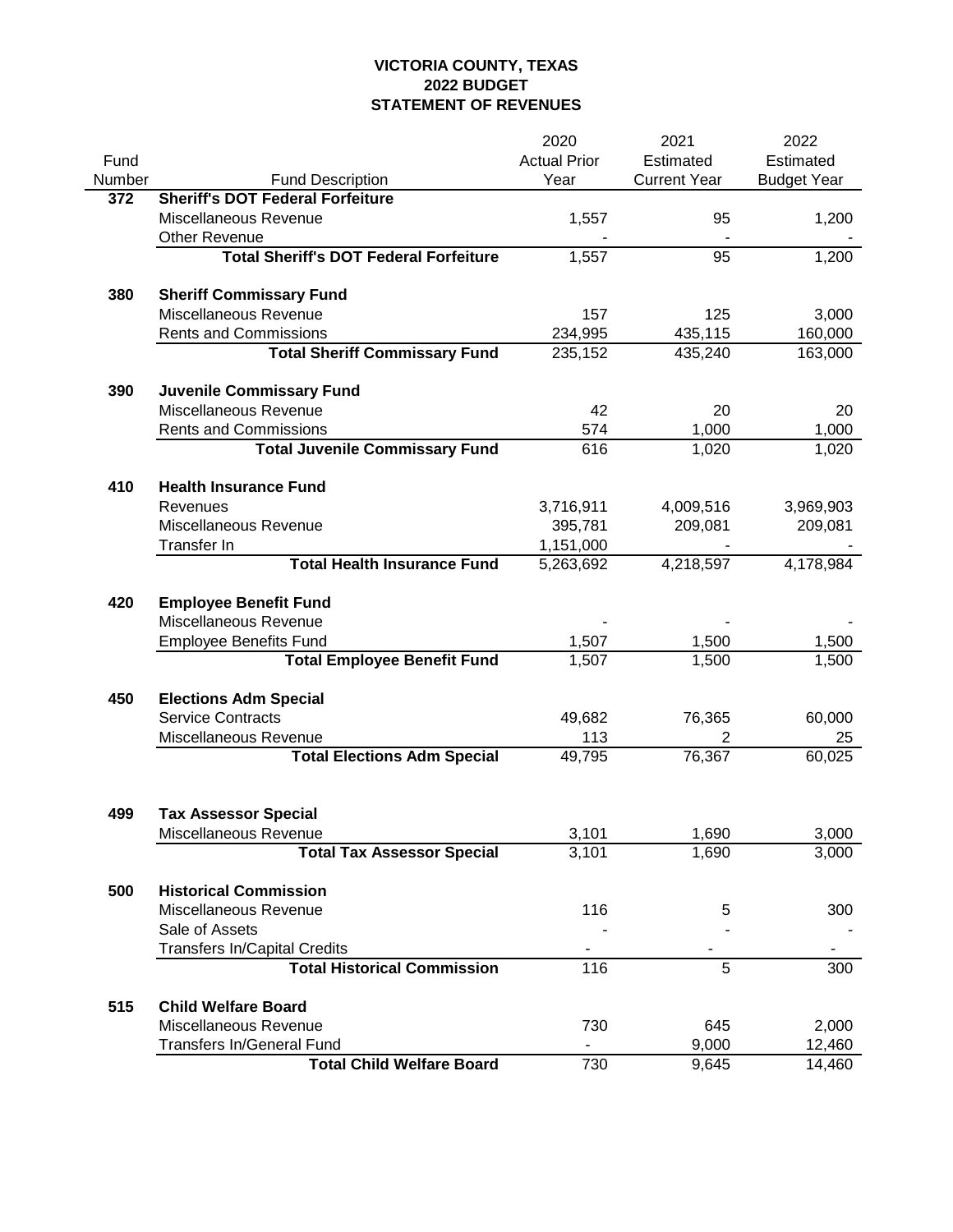|        |                                         | 2020                | 2021                | 2022               |
|--------|-----------------------------------------|---------------------|---------------------|--------------------|
| Fund   |                                         | <b>Actual Prior</b> | Estimated           | Estimated          |
| Number | <b>Fund Description</b>                 | Year                | <b>Current Year</b> | <b>Budget Year</b> |
| 700    | <b>Debt Service</b>                     |                     |                     |                    |
|        | <b>General Property Taxes</b>           | 1,490,532           | 1,942,164           | 2,041,475          |
|        | Penalty & Interest on Tax               | 14,045              | 14,800              | 14,800             |
|        | Miscellaneous Revenue                   | 5,298               | 6,000               | 250                |
|        | <b>Other Revenues</b>                   |                     |                     |                    |
|        | <b>Total Debt Service</b>               | 1,509,875           | 1,962,964           | 2,056,525          |
| 720    | <b>Law Library Fund</b>                 |                     |                     |                    |
|        | Fees of Office                          | 47,255              | 46,445              | 57,000             |
|        | Miscellaneous Revenue                   |                     |                     |                    |
|        | <b>Total Law Library Fund</b>           | 47,255              | 46,445              | 57,000             |
| 800    | <b>Victoria Health Dept</b>             |                     |                     |                    |
|        | <b>Interlocal Cooperative Contracts</b> | 184,750             | 198,165             | 184,750            |
|        | Local Program Income                    | 991,803             | 1,410,000           | 966,900            |
|        | Grant Program Income                    | 27,161              | 19,760              | 36,000             |
|        | Miscellaneous Revenue                   | 135                 | 65                  | 175                |
|        | <b>Other Revenue</b>                    | 75,066              | 80,375              | 87,186             |
|        | <b>Animal Control Fees</b>              | 49,595              | 49,305              | 57,910             |
|        | Transfers In                            | 651,969             | 595,000             | 1,195,405          |
|        | <b>Total Victoria Health Dept</b>       | 1,980,479           | 2,352,670           | 2,528,326          |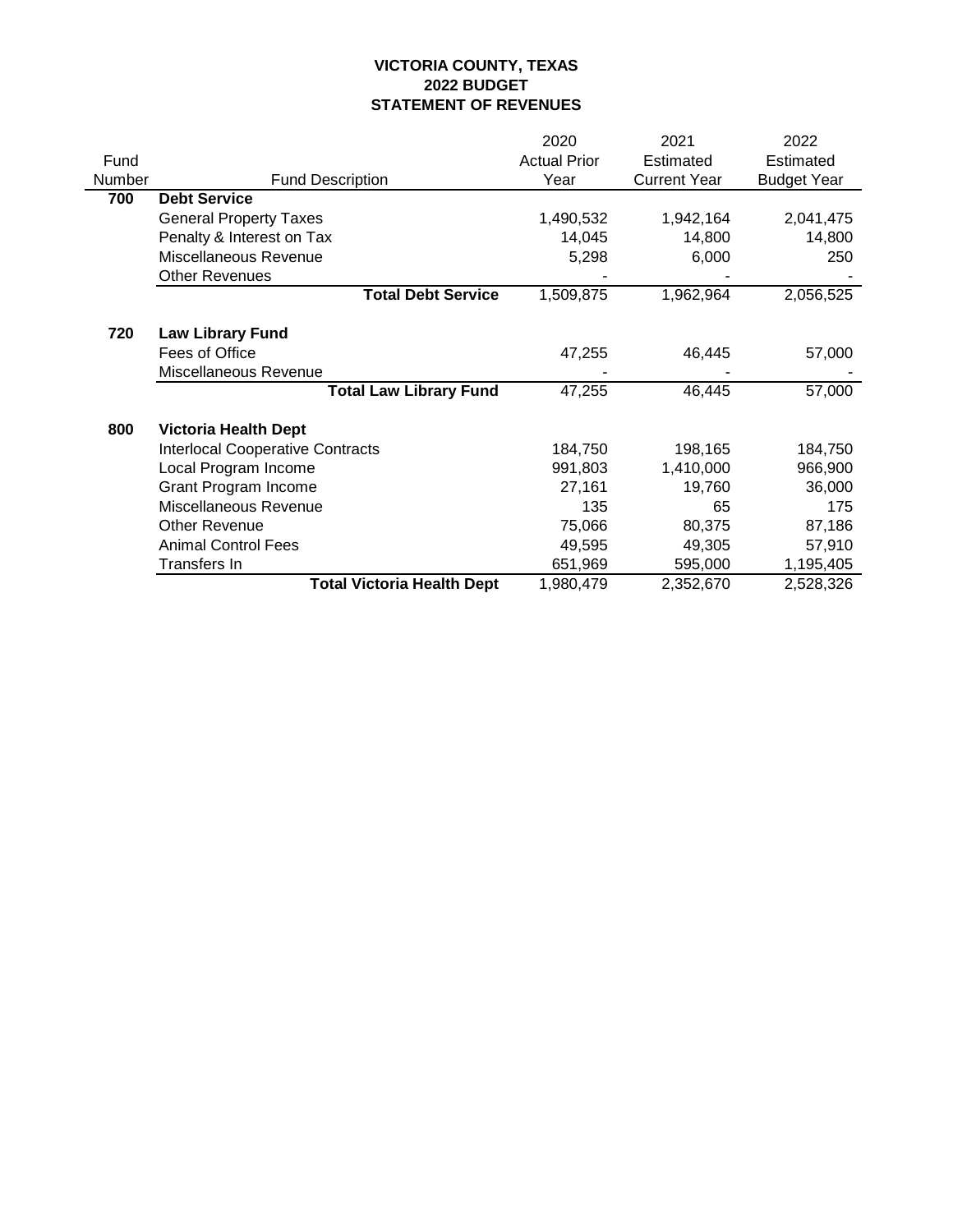8-16-2021 02:05 PM V I C T O R I A C O U N T Y PAGE: 1 BUDGET LISTING AS OF: AUGUST 31ST, 2021

100-GENERAL FUND

#### FINANCIAL SUMMARY

BUDGET AND RESERVE AND RESERVE AND RESERVE AND RESERVE AND RESERVE AND RESERVE AND RESERVE AND RESERVE AND RESERVE AND RESERVE AND RESERVE AND RESERVE AND RESERVE AND RESERVE AND RESPONDING A REPORT OF A REPORT OF A REPORT -----------------------------------------------------------------------------------------------

#### REVENUE SUMMARY

| SALES TAX                 | 10,250,000                 |
|---------------------------|----------------------------|
| GENERAL PROPERTY TAXES    | 23,657,200                 |
| PENALTY & INTEREST ON TAX | 177,000                    |
| BUSINESS LICENSE, PERMITS | 58,000                     |
| PAYMENT IN LIEU OF TAXES  | 500                        |
| STATE SHARED REVENUE      | 685,880                    |
| FEES OF OFFICE            | 1,857,100                  |
| OTHER FEES                | 200,971                    |
| OTHER GOVERNMENTAL SERVIC | 245,695                    |
| SHERIFF CONTRACTS         | 1,011,500                  |
| JUVENILE FACILITY CONTRAC | 2,328,000                  |
| <b>FINES</b>              | 880,000                    |
| FORFEITURES               | 10,100                     |
| MISCELLANEOUS REVENUE     | 841,333                    |
| RENTS AND COMMISSIONS     | 393,689                    |
|                           |                            |
| *** TOTAL REVENUES ***    | 42,596,968<br>------------ |
|                           |                            |
| EXPENDITURE SUMMARY       |                            |
| COUNTY JUDGE              | 236,855                    |
| COMMISSIONERS' COURT      | 160,810                    |
| RECORDS MGMT PRESERVATION | 118,205                    |
| COUNTY CLERK              | 795,128                    |
| PRE-TRIAL SERVICES        | 139,370                    |
| VETERANS SERVICE OFFICE   | 69,988                     |
| NON/DEPARTMENTAL EXPENSE  | 3,136,676                  |
| COUNTY COURTS AT LAW      | 875,800                    |
| COUNTY COURT AT LAW #2    | 130,000                    |
| DISTRICT COURT            | 875,316                    |
| 24TH DIST CRT INDIGENT    | 456,000                    |
| 135TH DIST CRT INDIGENT   | 64,400                     |
| 267TH DIST CRT INDIGENT   | 61,100                     |
| 377TH DIST CRT INDIGENT   | 324,000                    |
| DISTRICT CLERK            | 818,708                    |
| JUSTICE OF THE PEACE #1   | 229,200                    |
| JUSTICE OF THE PEACE #2   | 176,379                    |
| JUSTICE OF THE PEACE #3   | 288,207                    |
| JUSTICE OF THE PEACE #4   | 209,175                    |
| CRIMINAL DIST. ATTORNEY   | 1,870,858                  |
| ELECTION ADMINISTRATOR    | 344,801                    |
| COUNTY AUDITOR            | 559,300                    |
| COUNTY TREASURER          | 380,457                    |
| TAX ASSESSOR/COLLECTOR    | 895,141                    |
| ADMINISTRATIVE SERVICES   | 349,033                    |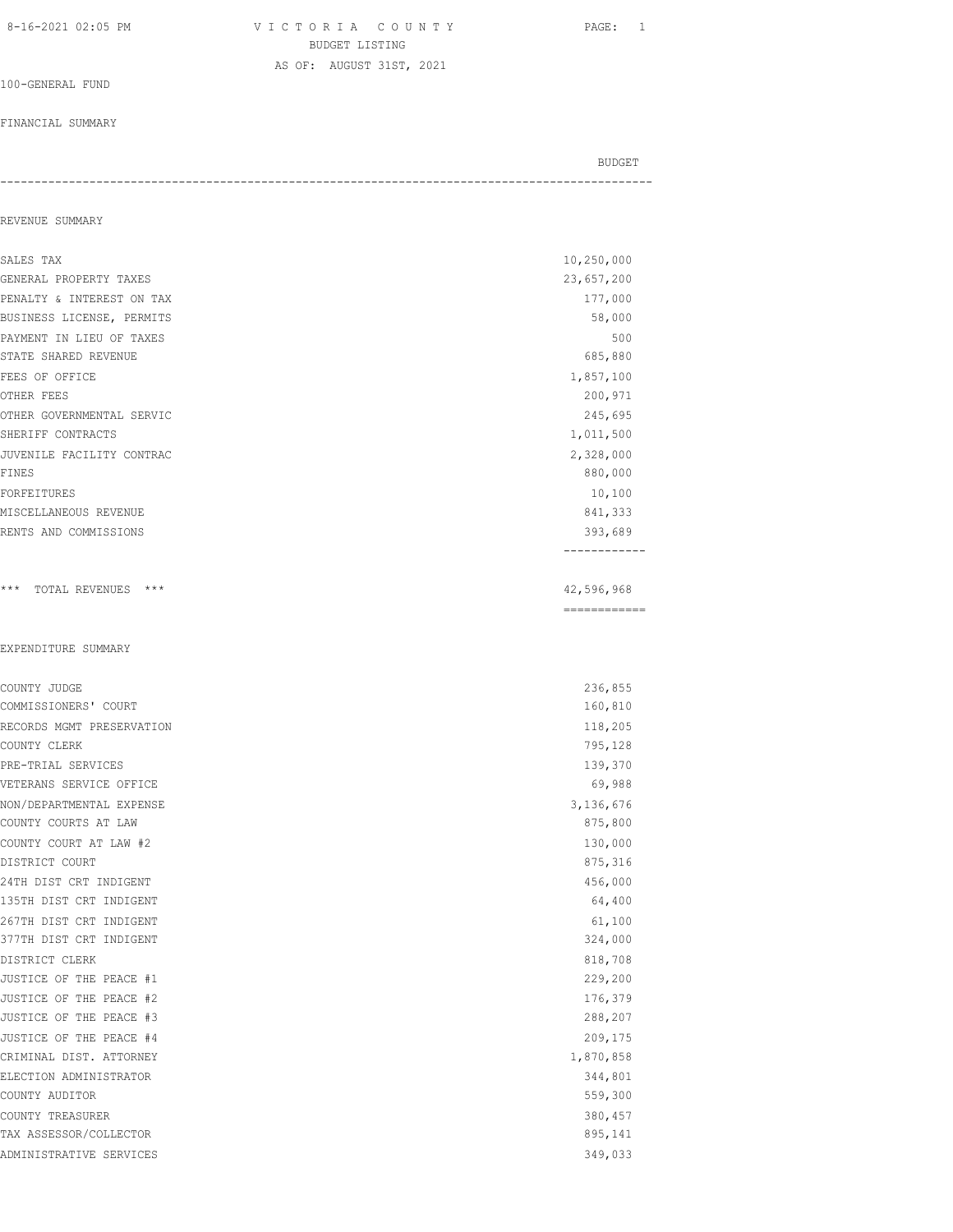AS OF: AUGUST 31ST, 2021

100-GENERAL FUND

#### FINANCIAL SUMMARY

|                                         | BUDGET                     |
|-----------------------------------------|----------------------------|
| INFORMATION TECHNOLOGY                  | 1,432,591                  |
| HUMAN RESOURCES                         | 234,109                    |
| FACILITIES MANAGEMENT                   | 1,926,005                  |
| COUNTY FIRE MARSHAL                     | 694,979                    |
| CONSTABLE PCT 1                         | 70,576                     |
| CONSTABLE PCT 2                         | 72,407                     |
| CONSTABLE PCT 3                         | 71,756                     |
| CONSTABLE PCT 4                         | 66,289                     |
| SHERIFF'S ADMINISTRATION                | 3,642,010                  |
| SHERIFF'S ENFORCEMENT DIV               | 3,403,200                  |
| SHERIFF'S SPECIAL CRIMES                | 980,884                    |
| SHERIFF'S DETENTION DIV                 | 9,645,580                  |
| ADULT PROBATION                         | 1,000                      |
| JUVENILE DETENTION                      | 3,388,753                  |
| <b>JUVENILE BOARD</b>                   | 42,090                     |
| EXTENSION SERVICE                       | 264,443                    |
| INTERGOVERNMENTAL EXP.                  | 2,199,583                  |
| *** TOTAL EXPENDITURES ***              | 41,701,162<br>------------ |
| REVENUE OVER (UNDER) EXPENDITURES       | 895,806<br>============    |
| OTHER FINANCING SOURCES (USES)          |                            |
| TRANSFERS IN                            | 1,546,241                  |
| TRANSFERS OUT                           | 2,442,047<br>------------  |
| TOTAL TRANSFERS                         | (895, 806)                 |
| TOTAL REVENUE OVER (UNDER) EXPENDITURES | 0                          |
|                                         | -------------              |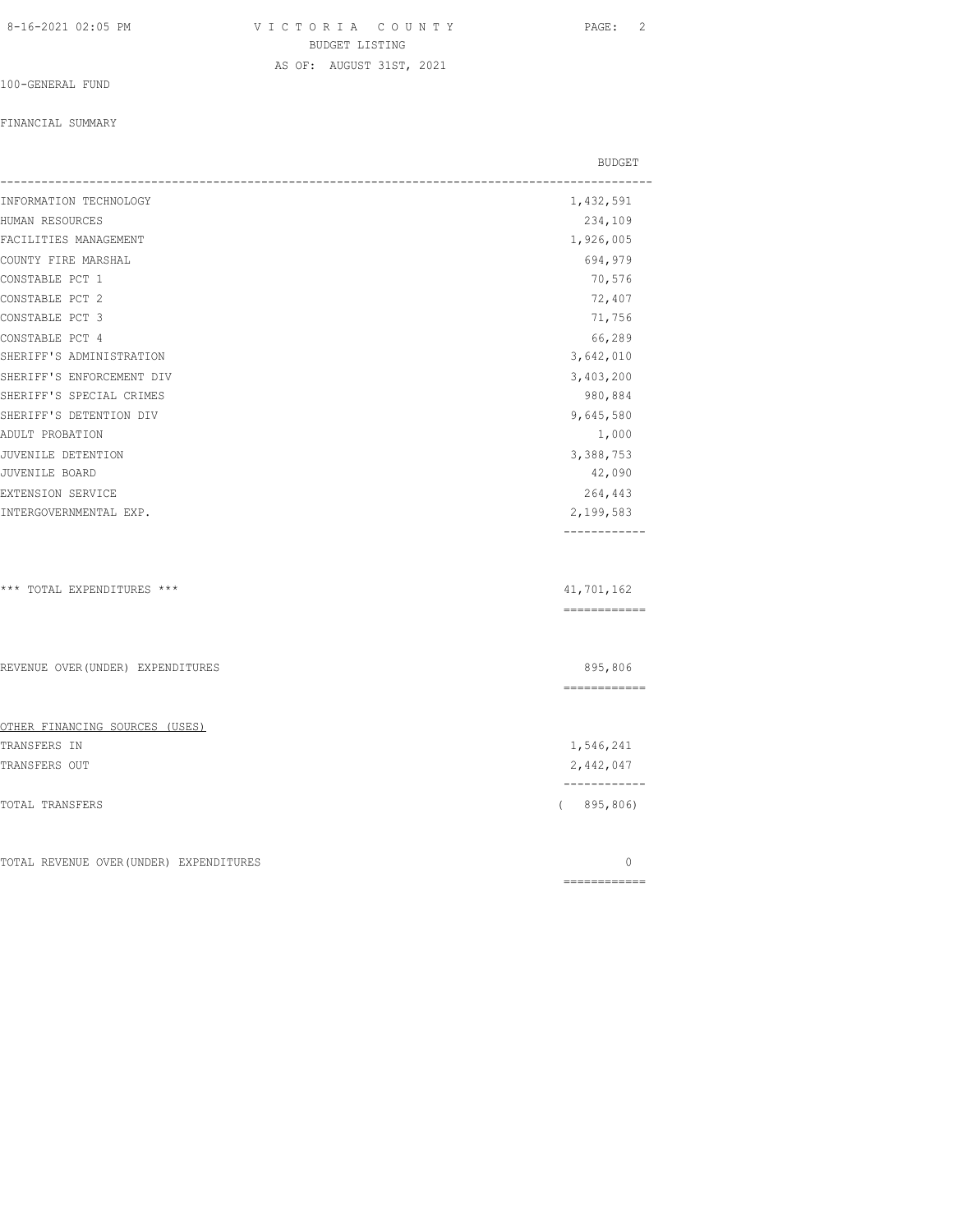| 8-16-2021 02:05 PM |  |  |
|--------------------|--|--|
|--------------------|--|--|

V I C T O R I A C O U N T Y Y PAGE: 3 BUDGET LISTING AS OF: AUGUST 31ST, 2021

100-GENERAL FUND

#### REVENUES

BUDGET AND RESERVE AND RESERVE AND RESERVE AND RESERVE AND RESERVE AND RESERVE AND RESERVE AND RESERVE AND RESERVE AND RESERVE AND RESERVE AND RESERVE AND RESERVE AND RESERVE AND RESPONDING A REPORT OF A REPORT OF A REPORT -----------------------------------------------------------------------------------------------

| SALES TAX                             |                            |
|---------------------------------------|----------------------------|
| 310-1000 SALES & USE TAX              | 9,500,000                  |
| 310-1006 MTR VEHICLE SALES TAX COMM.  | 750,000<br>------------    |
| TOTAL SALES TAX                       | 10,250,000                 |
| GENERAL PROPERTY TAXES                |                            |
| 311-1000 CURRENT AD VALOREM TAXES     | 23, 257, 200               |
| 311-3000 DELINQUENT AD VALOREM TAXES  | 400,000                    |
| TOTAL GENERAL PROPERTY TAXES          | ------------<br>23,657,200 |
| PENALTY & INTEREST ON TAX             |                            |
| 319-1000 PENALTY/INTEREST/CURRENT TAX | 82,000                     |
| 319-3000 PENALTY/INTEREST/DELQ TAXES  | 95,000                     |
| TOTAL PENALTY & INTEREST ON TAX       | 177,000                    |
| BUSINESS LICENSE, PERMITS             |                            |
| 322-1000 MARRIAGE LICENSES            | 15,000                     |
| 322-2000 BEER LICENSES, TAX OFFICE    | 15,000                     |
| 322-3000 WHISKEY LICENSES             | 27,000                     |
| 322-4000 GAMEROOM PERMIT              | 1,000                      |
| TOTAL BUSINESS LICENSE, PERMITS       | --------<br>58,000         |
| PAYMENT IN LIEU OF TAXES              |                            |
| 332-1000 PAYMENTS IN LIEU OF TAXES    | 500                        |
| TOTAL PAYMENT IN LIEU OF TAXES        | 500                        |
| STATE SHARED REVENUE                  |                            |
| 335-7000 ALCOHOL BEVERAGE TAX         | 265,000                    |
| 335-7550 CO. CRTS @ LAW HB 66/SB 600  | 168,000                    |
| 335-8000 BINGO GROSS RECEIPTS TAX     | 110,000                    |
| 335-8100 TOBACCO SETTLEMENT           | 40,000                     |
| 335-8200 INDIGENT DEFENSE GRANT       | 65,000                     |
| 335-8306 JURY FEE REIMB/GC 61.0015    | 35,000                     |
| 335-8400 DA LONGEVITY REIMB/GC 41     | 2,880<br>------------      |
| TOTAL STATE SHARED REVENUE            | 685,880                    |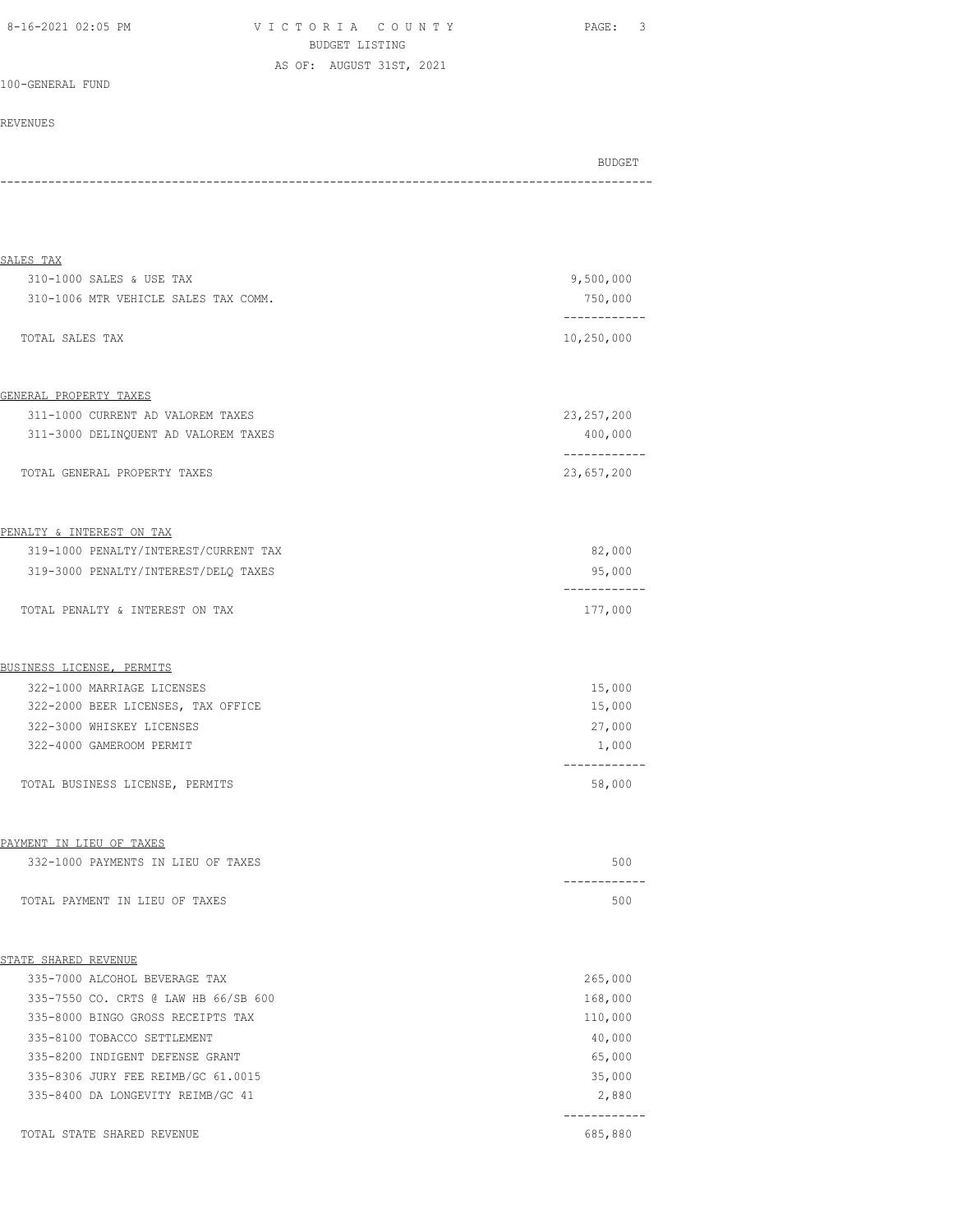8-16-2021 02:05 PM V I C T O R I A C O U N T Y PAGE: 4 BUDGET LISTING AS OF: AUGUST 31ST, 2021

#### 100-GENERAL FUND

#### REVENUES

BUDGET AND RESERVE AND RESERVE AND RESERVE AND RESERVE AND RESERVE AND RESERVE AND RESERVE AND RESERVE AND RESERVE AND RESERVE AND RESERVE AND RESERVE AND RESERVE AND RESERVE AND RESPONDING A REPORT OF A REPORT OF A REPORT -----------------------------------------------------------------------------------------------

#### FEES OF OFFICE

| 341-2000 COUNTY SHERIFF FEES            | 275,000   |  |
|-----------------------------------------|-----------|--|
| 341-2016 ESTRAY FEES                    | 100       |  |
| 341-3500 COUNTY TREASURER FEES          | 3,000     |  |
| 341-4000 COUNTY CLERK FEES              | 375,000   |  |
| 341-4001 PROBATE PERS TRAIN LGC 118.064 | 1,000     |  |
| 341-4008 GUARDIANSHIP FEE LGC 118.067   | 5,500     |  |
| 341-4501 COUNTY COURT @ LAW #1 FEES     | 2,000     |  |
| 341-4502 COUNTY COURT @ LAW #2 FEES     | 2,000     |  |
| 341-5000 TAX ASSESSOR/COLLECTOR FEES    | 600,000   |  |
| 341-6000 CRIMINAL DIST. ATTORNEY FEES   | 9,000     |  |
| 341-7000 DISTRICT CLERK FEES            | 150,000   |  |
| 341-8001 JUSTICE OF THE PEACE #1 FEES   | 18,000    |  |
| 341-8002 JUSTICE OF THE PEACE #2 FEES   | 20,000    |  |
| 341-8003 JUSTICE OF THE PEACE #3 FEES   | 15,000    |  |
| 341-8004 JUSTICE OF THE PEACE #4 FEES   | 16,000    |  |
| 341-8500 DEFERRED ADJUDICATION FEES     | 35,000    |  |
| 341-9001 CONSTABLE PREC. #1 FEES        | 20,000    |  |
| 341-9002 CONSTABLE PREC. #2 FEES        | 20,000    |  |
| 341-9003 CONSTABLE PREC. #3 FEES        | 20,000    |  |
| 341-9004 CONSTABLE PREC. #4 FEES        | 20,000    |  |
| 341-9010 PRE-TRIAL SUPERVISORY FEES     | 10,000    |  |
| 341-9014 PRE-TRIAL BONDING FEES         | 225,000   |  |
| 341-9016 INTERLOCK DEVICE FEES          | 15,000    |  |
| 341-9020 PRE-TRIAL DRUG TEST FEES       | 500       |  |
| TOTAL FEES OF OFFICE                    | 1,857,100 |  |

#### OTHER FEES

|  | 342-1000 RECORDS MGMT PRESERVATION      | 12,000 |
|--|-----------------------------------------|--------|
|  | 342-2200 CONSLIDATED STATE CRIMIN FEE   | 23,000 |
|  | 342-4000 VICTIMS OF CRIME COLLECTION    | 5      |
|  | 342-7500 LEGAL SERV. FOR INDIGENTS FEES | 1,200  |
|  | 342-8000 DEFENSIVE DRIVING COURSE FEES  | 4,500  |
|  | 342-8100 VISUAL RECORDS/ELECTRONIC DEVI | 2,000  |
|  | 342-8200 COURT REPORTER FEE/CO. CRT.    | 11,000 |
|  | 342-8210 COURT REPORTER FEE/DIST. CRT.  | 12,000 |
|  | 342-8300 ARREST WARRANT FEE             | 35,000 |
|  | 342-8310 CHILD SAFETY FEE               | 1,000  |
|  | 342-8312 OPTIONAL CHILD SFTY ADMIN FEE  | 7,000  |
|  | 342-8314 OPTIONAL CHILD SAFETY FEE      | 33,466 |
|  | 342-8320 TRAFFIC FEE                    | 500    |
|  | 342-8500 TIME PAYMENT FEE/ALL CRTS      | 7,500  |
|  | 342-8597 CONSOLIDATED CRT. COST FEES    | 3,000  |
|  | 342-8899 COUNTY ADMIN FEE/CCP 102.072   | 20,000 |
|  | 342-8900 PERSONAL RECOGNIZANCE FEES     | 150    |
|  | 342-8901 DNA TESTING FEES               | 500    |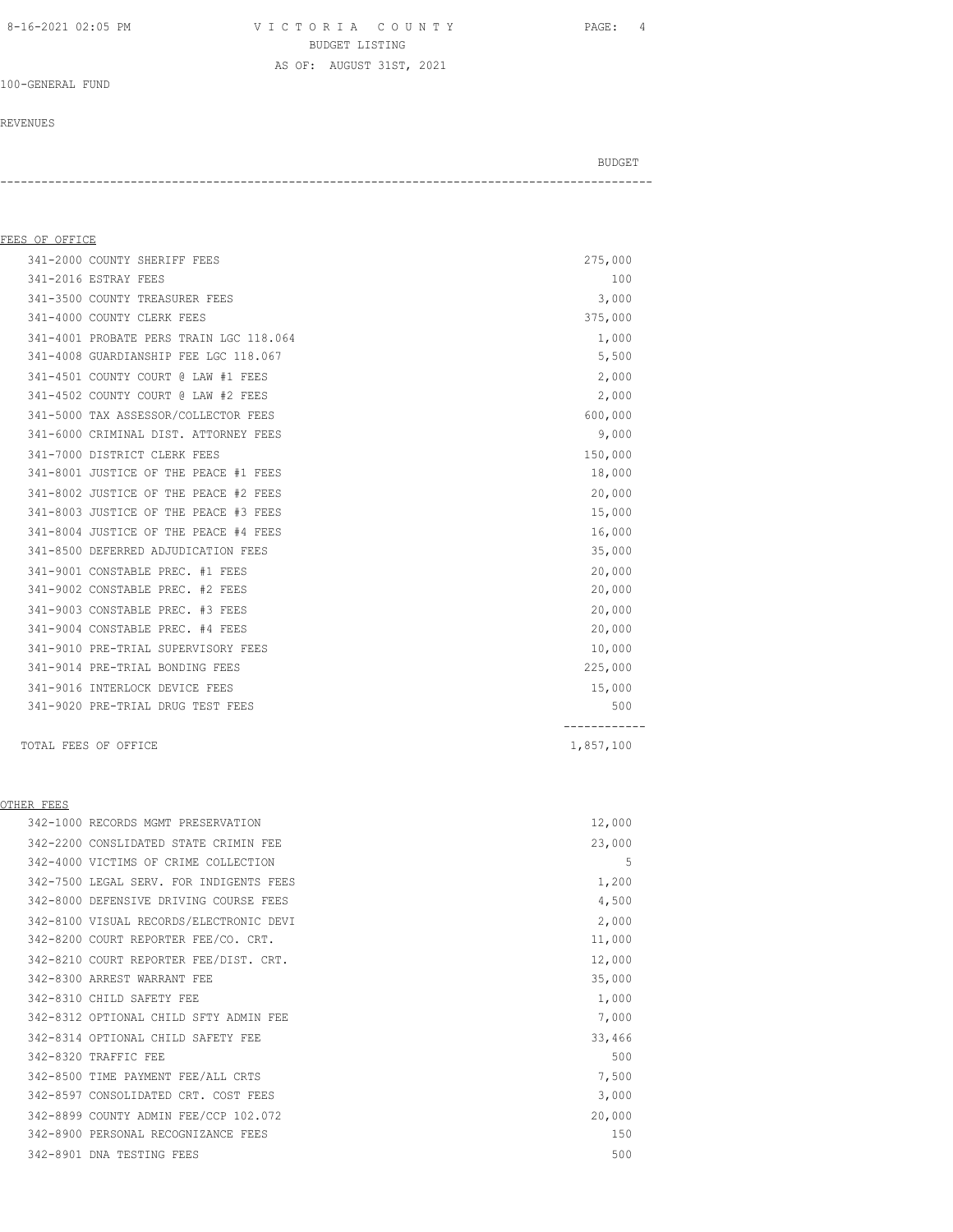8-16-2021 02:05 PM V I C T O R I A C O U N T Y PAGE: 5 BUDGET LISTING AS OF: AUGUST 31ST, 2021

100-GENERAL FUND

#### REVENUES

|                                         | <b>BUDGET</b>           |
|-----------------------------------------|-------------------------|
| 342-8915 EMS TRAUMA FEES                | 1,000                   |
| 342-8920 INDIGENT DEFENSE FEES          | 100                     |
| 342-8925 JS SUPP JUDICIAL/CRIMINAL FEE  | 300                     |
| 342-9005 BAIL BOND FEES                 | 2,500                   |
| 342-9008 LOCAL TRAFFIC FINE             | 4,000                   |
| 342-9010 STATE TRAFFIC FEE              | 3,500                   |
| 342-9015 DIVORCE/FAMILY LAW CASE FEES   | 500                     |
| 342-9101 DPS FEES                       | 9,000                   |
| 342-9103 TEXAS PARKS & WILDLIFE FEE     | 100                     |
| 342-9104 SJFC SUPP JUDICIAL/CRIMINAL    | 650                     |
| 342-9405 VIC JR COLLEGE POLICE DEPT     | 100                     |
| 342-9630 C.J.A.D. CONTRACT SERVICES     | 5,400                   |
| TOTAL OTHER FEES                        | 200,971                 |
| OTHER GOVERNMENTAL SERVIC               |                         |
| 343-1000 CALHOUN CO/JUDGES & REPORTERS  | 74,306                  |
| 343-1001 DEWITT CO/JUDGES & REPORTERS R | 70,540                  |
| 343-1002 GOLIAD CO/JUDGES & REPORTERS R | 24,765                  |
| 343-1003 JACKSON CO/JUDGES & REPORTERS  | 49,430                  |
| 343-1004 REFUGIO CO/JUDGES & REPORTERS  | 26,654                  |
| TOTAL OTHER GOVERNMENTAL SERVIC         | 245,695                 |
| SHERIFF CONTRACTS                       |                         |
| 346-6010 INMATE BEDSPACE CONTRACT       | 943,000                 |
| 346-6012 INMATE CONTRACT OTHER REIMB.   | 18,000                  |
| 346-6013 INMATE EXTRADITION REIMB.      | 12,500                  |
| 346-6015 GENERAL INMATE MEDICAL REIMB.  | 38,000                  |
| TOTAL SHERIFF CONTRACTS                 | ----------<br>1,011,500 |
| JUVENILE FACILITY CONTRAC               |                         |
| 347-1001 RESIDENTIAL/DETENTION CONTR.   | 2,250,000               |
| 347-1002 CONTRACT MEDICAL REIMB.        | 75,000                  |
| 347-2006 USDA CONTRACT                  | 3,000                   |
| TOTAL JUVENILE FACILITY CONTRAC         | 2,328,000               |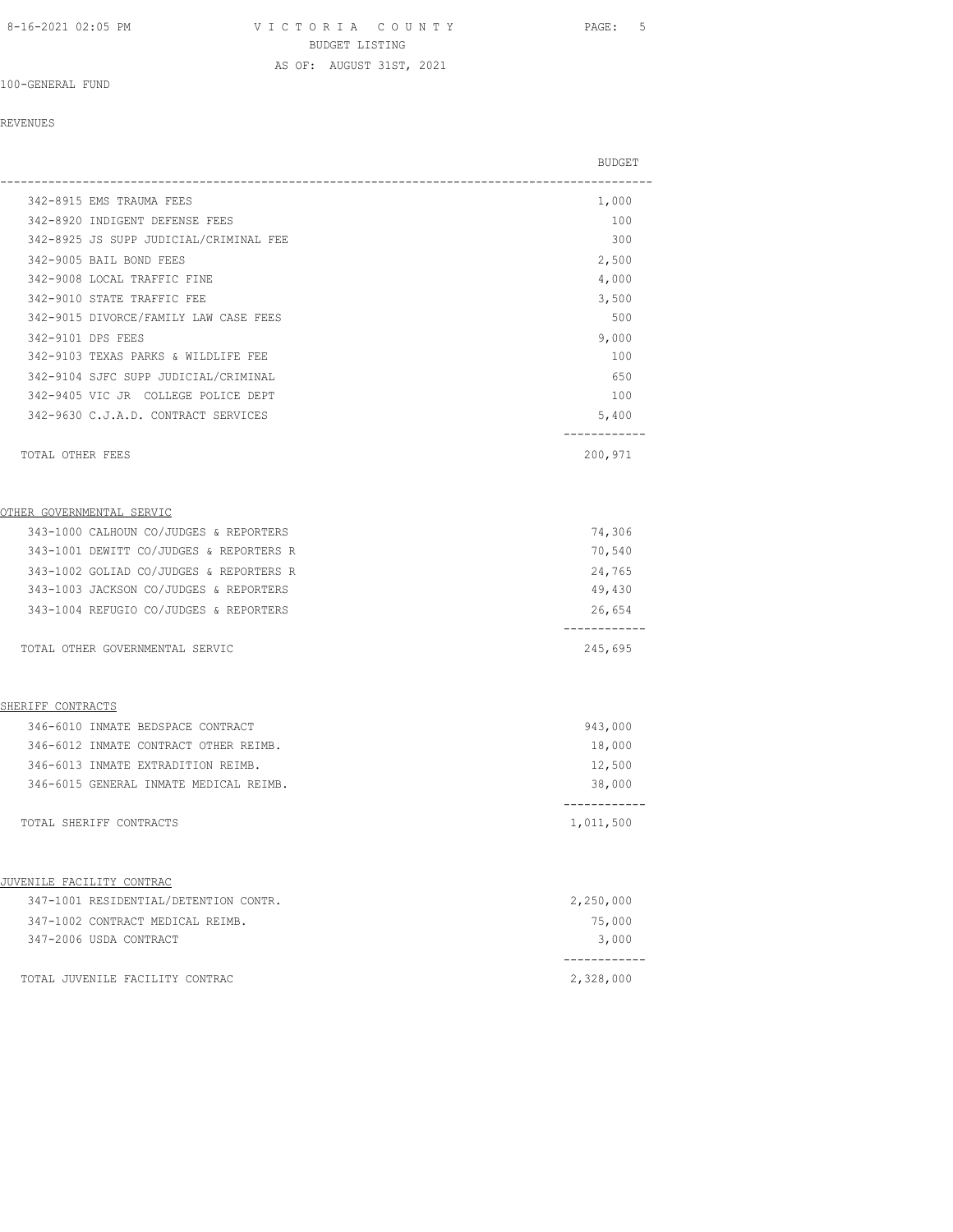8-16-2021 02:05 PM V I C T O R I A C O U N T Y PAGE: 6 BUDGET LISTING AS OF: AUGUST 31ST, 2021

100-GENERAL FUND

#### REVENUES

# BUDGET AND RESERVE AND RESERVE AND RESERVE AND RESERVE AND RESERVE AND RESERVE AND RESERVE AND RESERVE AND RESERVE AND RESERVE AND RESERVE AND RESERVE AND RESERVE AND RESERVE AND RESPONDING A REPORT OF A REPORT OF A REPORT -----------------------------------------------------------------------------------------------

## FINES 351-1000 DISTRICT COURT FINES 210,000 351-2000 COUNTY CRTS @ LAW 1 & 2 FINES 300,000 351-3001 JUSTICE OF THE PEACE 1 FINES 115,000 351-3002 JUSTICE OF THE PEACE 2 FINES 110,000 351-3003 JUSTICE OF THE PEACE 3 FINES 75,000 351-3004 JUSTICE OF THE PEACE 4 FINES 70,000 ------------ TOTAL FINES 880,000 FORFEITURES 352-1000 FORFEITURES 10,000 352-1001 PUNITIVE FORFEITURES 100 ------------ TOTAL FORFEITURES 10,100 MISCELLANEOUS REVENUE 361-1000 INTEREST EARNINGS 200,000 361-1011 SALE OF SURP/SALVAGE PROP. 1,000 361-1306 ELECTION MACHINES RENTAL 4,000 361-2000 TAX COLLECTION VARIANCE 100 361-3000 REIMB/INDIGENT REPRESENTATION 52,000 361-5000 MISCELLANEOUS 50,000 361-6050 SOCIAL SECURITY INCENTIVE PYMT 7,200 361-6059 C.O. REIMBURSEMENT 527,033 ------------ TOTAL MISCELLANEOUS REVENUE **841,333** RENTS AND COMMISSIONS 362-5000 RENT/ALOE TOWER 4,800 362-5010 RENT/LINEBARGER/TAX OFFICE 6,000 362-5015 RENT/HLTH DEPT/HOGG GRANT 10,000 362-5020 RENT/CDA MEETING ROOM 3,500 362-5040 RENT/CREDIT UNION 19,272 362-5050 RENT/VICTORIA PRESERVATION 13,160 362-5060 RENT/M CLOUD OFFICE 7,200 362-5065 RENT/TX FORESTRY SERVICE 14,763 362-5070 RENT/JP#4 (A) 10,506 362-5080 RENT/STRAC 4,000 362-5085 RENT/COUNTY APPRAISAL DIST 148,392 362-5090 RENT/PARKS & WILDLIFE 39,000 362-5095 RENT/GROUNDWATER DISTRICT 18,096 362-6000 TELEPHONE COMM./LOCAL 95,000

 ------------ TOTAL RENTS AND COMMISSIONS 393,689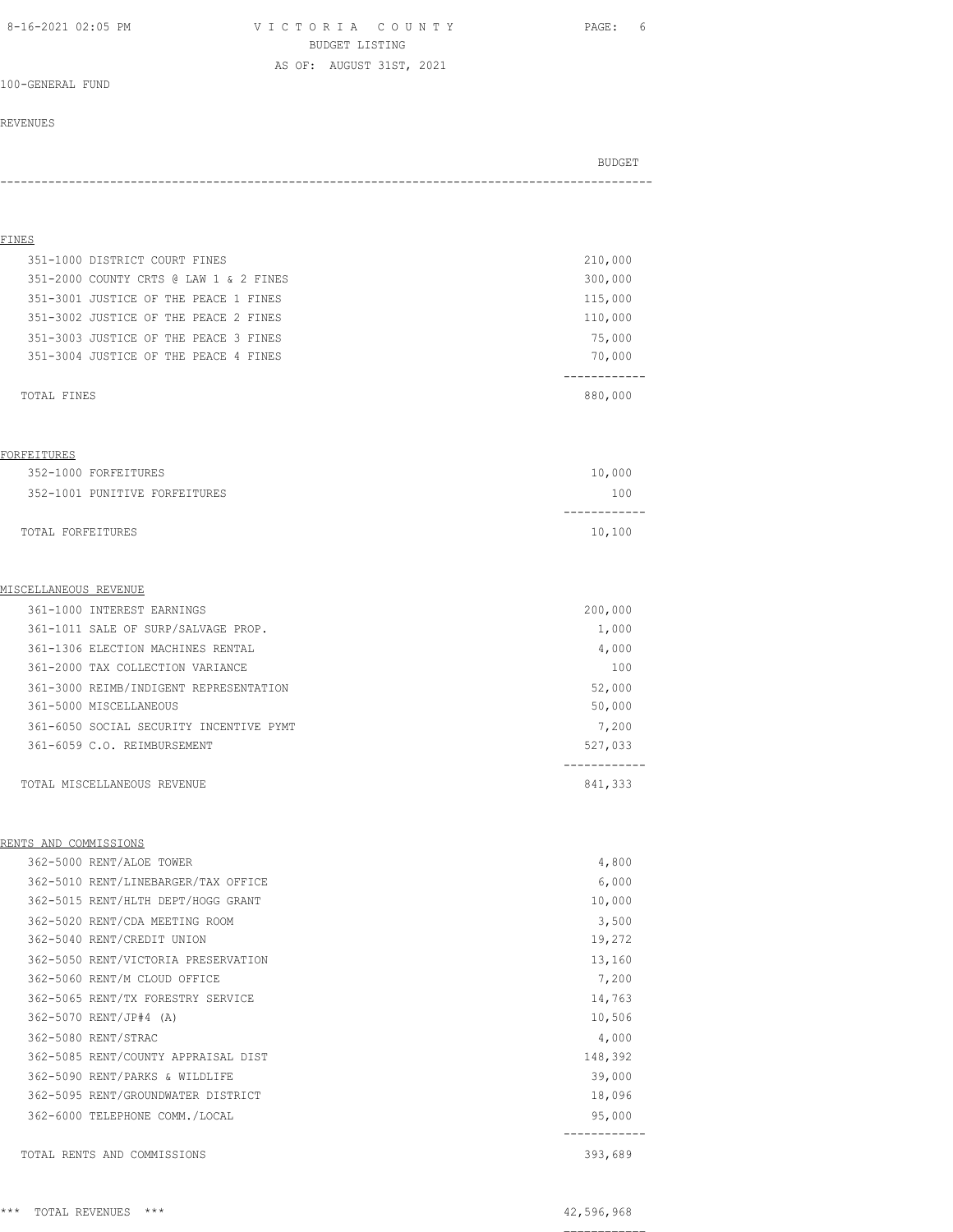8-16-2021 02:05 PM V I C T O R I A C O U N T Y PAGE: 7 BUDGET LISTING

AS OF: AUGUST 31ST, 2021

100-GENERAL FUND COUNTY JUDGE DEPARTMENT EXPENDITURES

BUDGET AND RESERVE AND RESERVE AND RESERVE AND RESERVE AND RESERVE AND RESERVE AND RESERVE AND RESERVE AND RESERVE AND RESERVE AND RESERVE AND RESERVE AND RESERVE AND RESERVE AND RESPONDING A REPORT OF A REPORT OF A REPORT -----------------------------------------------------------------------------------------------

| SALARIES                             |              |
|--------------------------------------|--------------|
| 400-1101 SALARY, COUNTY JUDGE        | 114,404      |
| 400-1103 SALARY, CHIEF OF STAFF      | 57,783       |
| 400-1132 LONGEVITY                   | 650          |
| 400-1139 CELL PHONE ALLOWANCE        | 1,560        |
|                                      |              |
| TOTAL SALARIES                       | 174,397      |
|                                      |              |
| FRINGE BENEFITS                      |              |
| 400-2001 SOCIAL SECURITY             | 13,342       |
| 400-2002 HEALTH INSURANCE            | 10,272       |
| 400-2003 RETIREMENT                  | 26,055       |
| 400-2004 LIFE INSURANCE              | 489          |
|                                      |              |
| TOTAL FRINGE BENEFITS                | 50,158       |
|                                      |              |
| OPERATING EXPENSES                   |              |
| 400-3005 TRAINING & TRAVEL           | 6,000        |
| 400-3006 SUPPLIES                    | 2,000        |
| 400-3008 DUES & SUBSCRIPTIONS        | 700          |
|                                      | ----------   |
| TOTAL OPERATING EXPENSES             | 8,700        |
|                                      |              |
| OTHER SERVICES & CHARGES             |              |
| 400-4006 CONTRACT/PROFEESSIONAL SVCS | 3,600        |
|                                      |              |
| TOTAL OTHER SERVICES & CHARGES       | 3,600        |
|                                      |              |
| CAPITAL OUTLAY                       |              |
|                                      | ------------ |
| TOTAL CAPITAL OUTLAY                 | $\circ$      |
|                                      |              |
| TOTAL COUNTY JUDGE                   | 236,855      |
|                                      | ============ |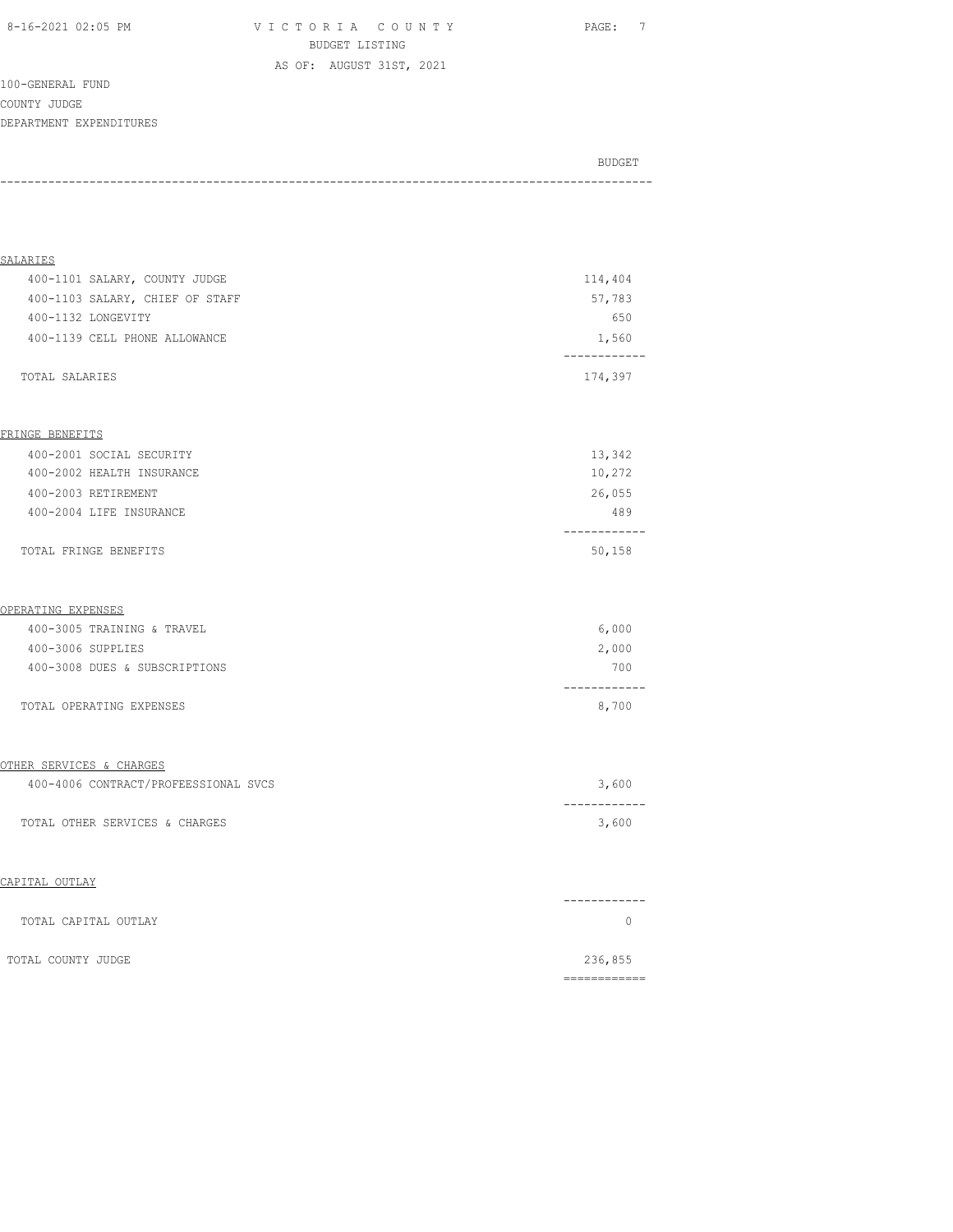8-16-2021 02:05 PM V I C T O R I A C O U N T Y PAGE: 8 BUDGET LISTING

AS OF: AUGUST 31ST, 2021

100-GENERAL FUND COMMISSIONERS' COURT DEPARTMENT EXPENDITURES

| BUDGET |
|--------|
|        |
|        |
|        |

| <b>SALARIES</b>                     |                                                                                                                                                                                                                                                                                                                                                                                                                                                                                        |
|-------------------------------------|----------------------------------------------------------------------------------------------------------------------------------------------------------------------------------------------------------------------------------------------------------------------------------------------------------------------------------------------------------------------------------------------------------------------------------------------------------------------------------------|
| 401-1103 SALARY, ADM. ASSISTANT     | 43,992                                                                                                                                                                                                                                                                                                                                                                                                                                                                                 |
| 401-1106 SALARY, ADM ASSISTANT      | 43,992                                                                                                                                                                                                                                                                                                                                                                                                                                                                                 |
| 401-1130 EXTRA HELP                 | 1,800                                                                                                                                                                                                                                                                                                                                                                                                                                                                                  |
| 401-1132 LONGEVITY                  | 1,170<br>----------                                                                                                                                                                                                                                                                                                                                                                                                                                                                    |
| TOTAL SALARIES                      | 90,954                                                                                                                                                                                                                                                                                                                                                                                                                                                                                 |
| FRINGE BENEFITS                     |                                                                                                                                                                                                                                                                                                                                                                                                                                                                                        |
| 401-2001 SOCIAL SECURITY            | 6,958                                                                                                                                                                                                                                                                                                                                                                                                                                                                                  |
| 401-2002 HEALTH INSURANCE           | 9,528                                                                                                                                                                                                                                                                                                                                                                                                                                                                                  |
| 401-2003 RETIREMENT                 | 13,320                                                                                                                                                                                                                                                                                                                                                                                                                                                                                 |
| 401-2004 LIFE INSURANCE             | 250                                                                                                                                                                                                                                                                                                                                                                                                                                                                                    |
| TOTAL FRINGE BENEFITS               | ------------<br>30,056                                                                                                                                                                                                                                                                                                                                                                                                                                                                 |
| OPERATING EXPENSES                  |                                                                                                                                                                                                                                                                                                                                                                                                                                                                                        |
| 401-3005 TRAINING & TRAVEL          | 3,000                                                                                                                                                                                                                                                                                                                                                                                                                                                                                  |
| 401-3006 SUPPLIES                   | 5,000                                                                                                                                                                                                                                                                                                                                                                                                                                                                                  |
| 401-3008 ASSOCIATION DUES           | 23,000                                                                                                                                                                                                                                                                                                                                                                                                                                                                                 |
| 401-3009 COPY MACHINE               | 4,000<br>------------                                                                                                                                                                                                                                                                                                                                                                                                                                                                  |
| TOTAL OPERATING EXPENSES            | 35,000                                                                                                                                                                                                                                                                                                                                                                                                                                                                                 |
| <u>OTHER SERVICES &amp; CHARGES</u> |                                                                                                                                                                                                                                                                                                                                                                                                                                                                                        |
| 401-4003 LEGAL NOTICES              | 4,800<br>------------                                                                                                                                                                                                                                                                                                                                                                                                                                                                  |
| TOTAL OTHER SERVICES & CHARGES      | 4,800                                                                                                                                                                                                                                                                                                                                                                                                                                                                                  |
| TOTAL COMMISSIONERS' COURT          | 160,810                                                                                                                                                                                                                                                                                                                                                                                                                                                                                |
|                                     | $\begin{array}{cccccccccc} \multicolumn{2}{c}{} & \multicolumn{2}{c}{} & \multicolumn{2}{c}{} & \multicolumn{2}{c}{} & \multicolumn{2}{c}{} & \multicolumn{2}{c}{} & \multicolumn{2}{c}{} & \multicolumn{2}{c}{} & \multicolumn{2}{c}{} & \multicolumn{2}{c}{} & \multicolumn{2}{c}{} & \multicolumn{2}{c}{} & \multicolumn{2}{c}{} & \multicolumn{2}{c}{} & \multicolumn{2}{c}{} & \multicolumn{2}{c}{} & \multicolumn{2}{c}{} & \multicolumn{2}{c}{} & \multicolumn{2}{c}{} & \mult$ |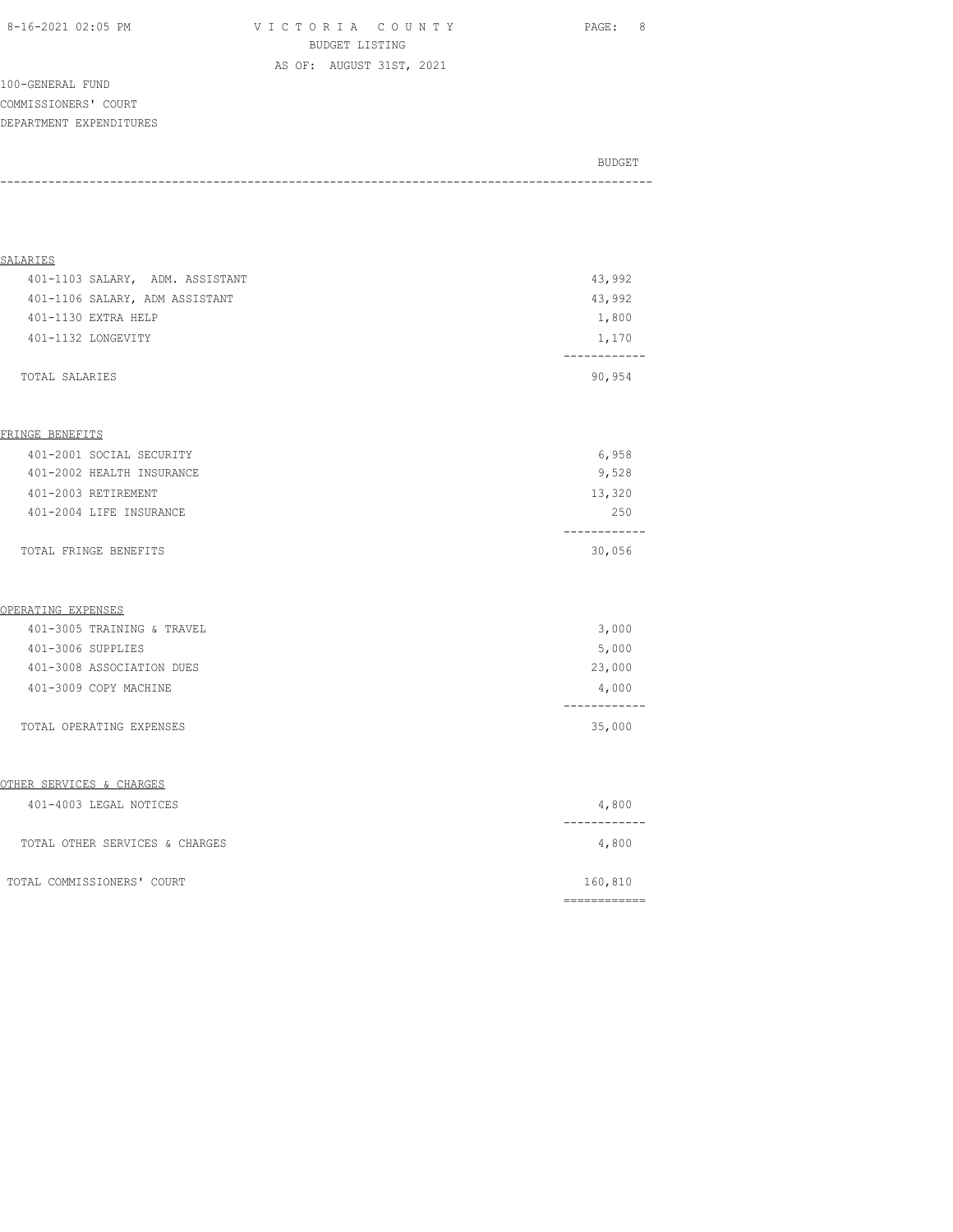| 8-16-2021 02:05 PM |  |
|--------------------|--|
|                    |  |

V I C T O R I A C O U N T Y PAGE: 9 BUDGET LISTING AS OF: AUGUST 31ST, 2021

100-GENERAL FUND RECORDS MGMT PRESERVATION DEPARTMENT EXPENDITURES

| BUDGET |
|--------|
|        |
|        |
|        |

| <b>SALARIES</b>                   |              |
|-----------------------------------|--------------|
| 402-1104 SALARY, RECORDS MANAGER  | 50,087       |
| 402-1105 SALARY, RM TECH          | 34,487       |
| 402-1132 LONGEVITY                | 1,760        |
| 402-1139 CELL PHONE ALLOWANCE     | 480          |
|                                   | ------------ |
| TOTAL SALARIES                    | 86,814       |
|                                   |              |
|                                   |              |
| FRINGE BENEFITS                   |              |
| 402-2001 SOCIAL SECURITY          | 6,642        |
| 402-2002 HEALTH INSURANCE         | 8,784        |
| 402-2003 RETIREMENT               | 12,971       |
| 402-2004 LIFE INSURANCE           | 244          |
|                                   | -----------  |
| TOTAL FRINGE BENEFITS             | 28,641       |
|                                   |              |
| <u>OPERATING EXPENSES</u>         |              |
| 402-3006 SUPPLIES                 | 1,000        |
| 402-3013 TRUCK, REPAIRS/GAS & OIL | 1,750        |
|                                   |              |
| TOTAL OPERATING EXPENSES          | 2,750        |
|                                   |              |
|                                   |              |
| CAPITAL OUTLAY                    |              |
|                                   | -----------  |
| TOTAL CAPITAL OUTLAY              | $\Omega$     |
|                                   |              |
| TOTAL RECORDS MGMT PRESERVATION   | 118,205      |
|                                   | ============ |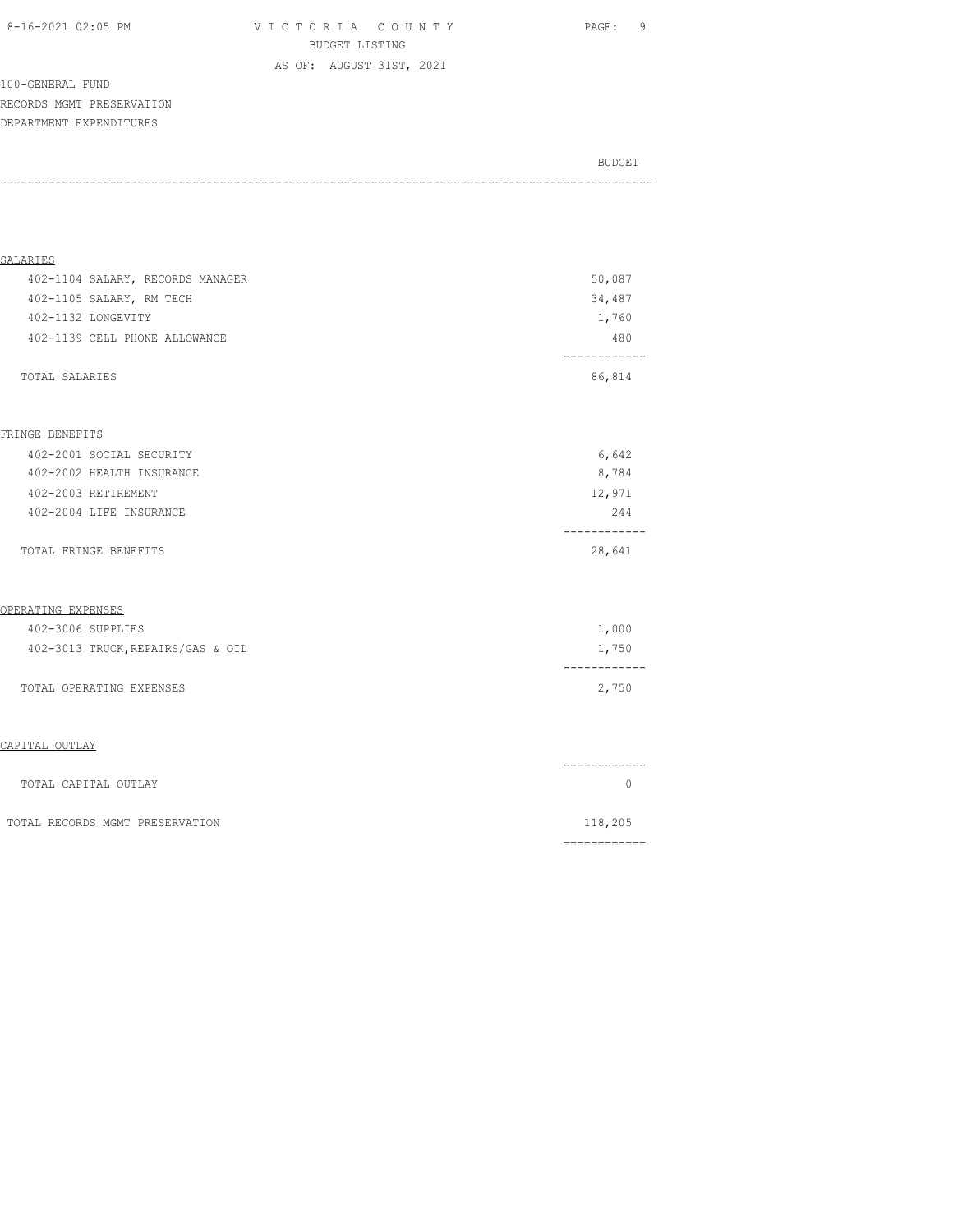8-16-2021 02:05 PM V I C T O R I A C O U N T Y PAGE: 10 BUDGET LISTING

100-GENERAL FUND COUNTY CLERK DEPARTMENT EXPENDITURES

BUDGET AND RESERVE AND RESERVE AND RESERVE AND RESERVE AND RESERVE AND RESERVE AND RESERVE AND RESERVE AND RESERVE AND RESERVE AND RESERVE AND RESERVE AND RESERVE AND RESERVE AND RESPONDING A REPORT OF A REPORT OF A REPORT -----------------------------------------------------------------------------------------------

AS OF: AUGUST 31ST, 2021

| SALARIES                               |         |
|----------------------------------------|---------|
| 403-1101 SALARY, COUNTY CLERK          | 79,545  |
| 403-1103 SALARY, CHIEF DEPUTY          | 53,477  |
| 403-1104 SALARY, 2 ASST CHIEF DEPUTIES | 78,334  |
| 403-1105 SALARY, 9 CLERK III           | 311,505 |
| 403-1106 SALARY, SYSTEMS ANALYST       | 40,997  |
| 403-1132 LONGEVITY                     | 7,315   |
|                                        |         |
| TOTAL SALARIES                         | 571,173 |

#### FRINGE BENEFITS

| TOTAL FRINGE BENEFITS     | 183,405 |
|---------------------------|---------|
| 403-2004 LIFE INSURANCE   | 1,600   |
| 403-2003 RETIREMENT       | 85,334  |
| 403-2002 HEALTH INSURANCE | 52,776  |
| 403-2001 SOCIAL SECURITY  | 43,695  |

#### OPERATING EXPENSES

|               | 403-3003 MAINTENANCE CONTRACTS          | 9,300  |  |
|---------------|-----------------------------------------|--------|--|
|               | 403-3004 INSURANCE & BONDS              | 800    |  |
|               | 403-3005 TRAINING & TRAVEL              | 3,000  |  |
|               | 403-3006 SUPPLIES                       | 23,000 |  |
| 403-3008 DUES |                                         | 350    |  |
|               | 403-3010 COPY MACHINE                   | 2,400  |  |
|               | 403-3040 PROBATE PERS TRAIN LGC 118.064 | 1,700  |  |
|               |                                         |        |  |
|               | TOTAL OPERATING EXPENSES                | 40,550 |  |

#### CAPITAL OUTLAY

| TOTAL CAPITAL OUTLAY |         |
|----------------------|---------|
| TOTAL COUNTY CLERK   | 795,128 |
|                      |         |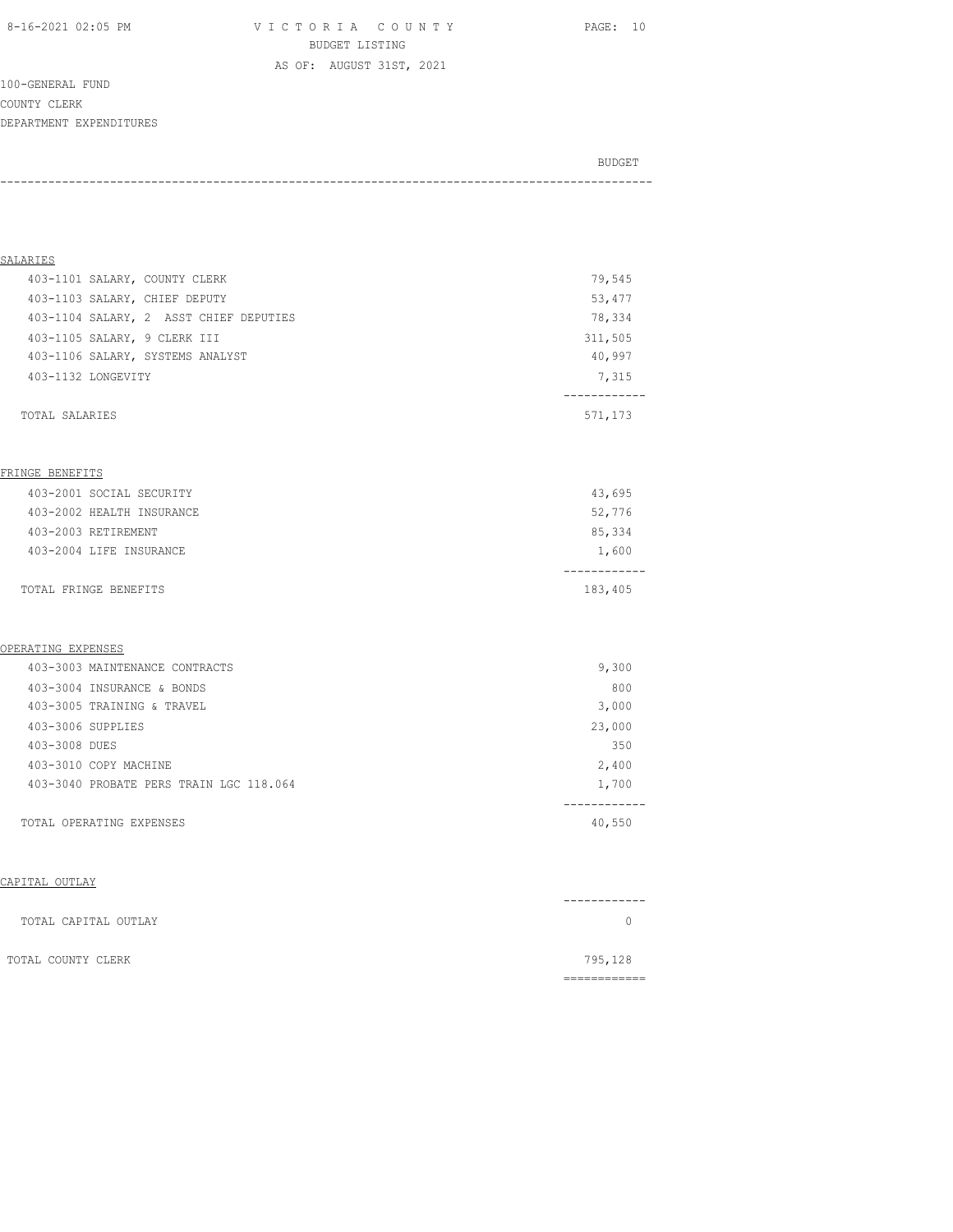8-16-2021 02:05 PM V I C T O R I A C O U N T Y PAGE: 11 BUDGET LISTING AS OF: AUGUST 31ST, 2021

100-GENERAL FUND PRE-TRIAL SERVICES DEPARTMENT EXPENDITURES

| BUDGET |
|--------|
|        |
|        |

| SALARIES                                |                         |
|-----------------------------------------|-------------------------|
| 404-1104 SALARY, PRE-TRIAL SERV OFFICER | 59,551                  |
| 404-1105 SALARY, PROBATION ASSISTANT    | 40,748                  |
| 404-1132 LONGEVITY                      | 1,795                   |
| 404-1139 CELL PHONE ALLOWANCE           | 1,081                   |
| TOTAL SALARIES                          | ------------<br>103,175 |
|                                         |                         |
| FRINGE BENEFITS                         |                         |
| 404-2001 SOCIAL SECURITY                | 7,893                   |
| 404-2002 HEALTH INSURANCE               | 9,528                   |
| 404-2003 RETIREMENT                     | 15,415                  |
| 404-2004 LIFE INSURANCE                 | 289                     |
| TOTAL FRINGE BENEFITS                   | ----------<br>33,125    |
| OPERATING EXPENSES                      |                         |
| 404-3005 TRAINING & TRAVEL              | 2,000                   |
| 404-3006 SUPPLIES                       | 1,000                   |
| 404-3008 DUES                           | 70                      |
| TOTAL OPERATING EXPENSES                | --------<br>3,070       |
| OTHER SERVICES & CHARGES                |                         |
|                                         | ----------              |
| TOTAL OTHER SERVICES & CHARGES          | $\circ$                 |
| TOTAL PRE-TRIAL SERVICES                | 139,370                 |
|                                         | ============            |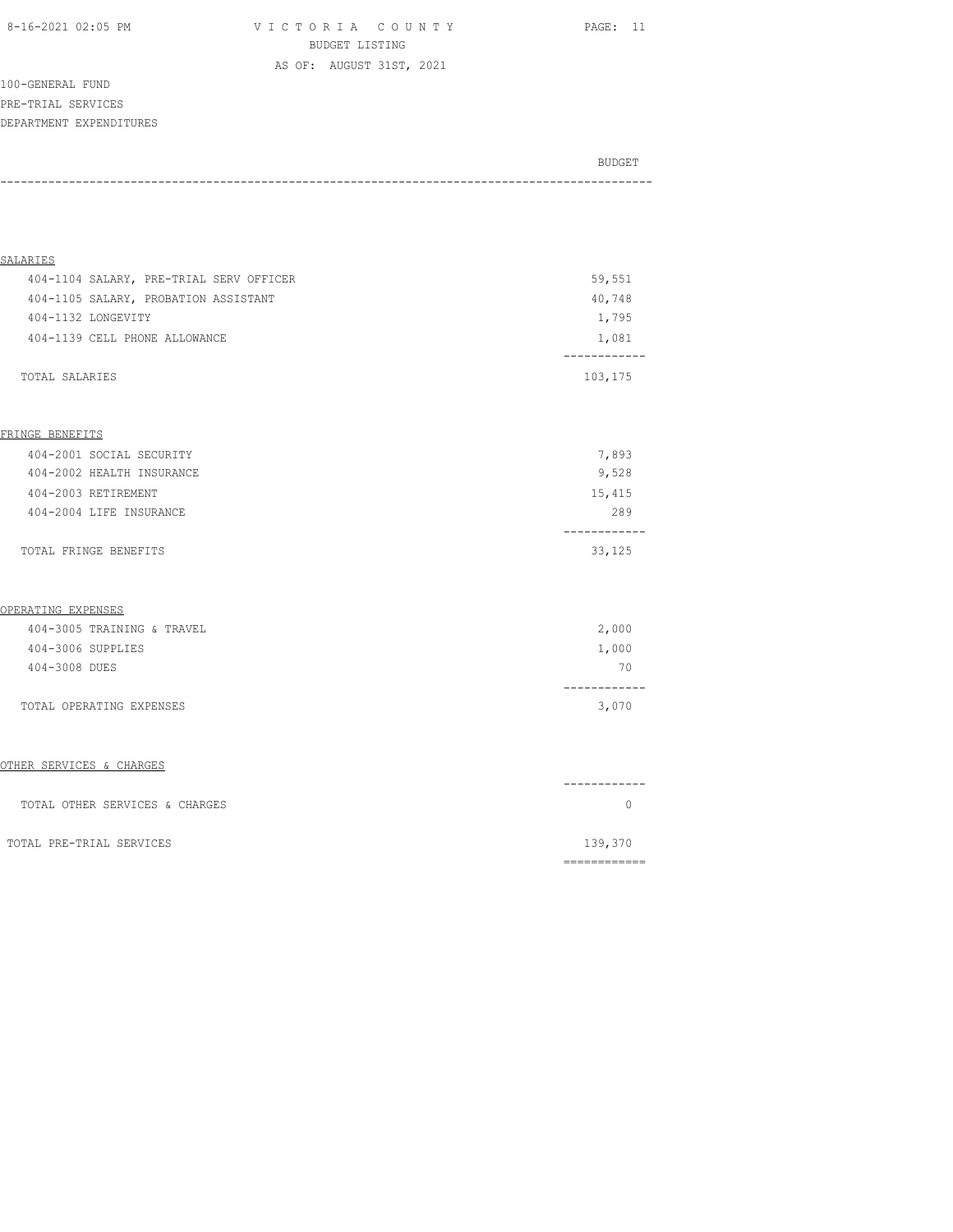| 8-16-2021 02:05 PM |  |
|--------------------|--|
|                    |  |

VICTORIA COUNTY PAGE: 12 BUDGET LISTING AS OF: AUGUST 31ST, 2021

100-GENERAL FUND VETERANS SERVICE OFFICE DEPARTMENT EXPENDITURES

| BUDGET |
|--------|
|        |

| SALARIES                          |                              |
|-----------------------------------|------------------------------|
| 405-1104 SALARY, VETERANS OFFICER | 53, 477                      |
| 405-1132 LONGEVITY                | 90                           |
| TOTAL SALARIES                    | 53,567                       |
| FRINGE BENEFITS                   |                              |
| 405-2001 SOCIAL SECURITY          | 4,098                        |
| 405-2003 RETIREMENT               | 8,003                        |
| 405-2004 LIFE INSURANCE           | 150                          |
| TOTAL FRINGE BENEFITS             | ------------<br>12,251       |
| OPERATING EXPENSES                |                              |
| 405-3002 POSTAGE                  | 400                          |
| 405-3005 TRAINING & TRAVEL        | 1,700                        |
| 405-3006 SUPPLIES                 | 1,850                        |
| 405-3008 DUES                     | 20                           |
| 405-3009 COPY MACHINE             | 200<br>--------              |
| TOTAL OPERATING EXPENSES          | 4,170                        |
| OTHER SERVICES & CHARGES          |                              |
| TOTAL OTHER SERVICES & CHARGES    | ------------<br>$\mathbf{0}$ |
| CAPITAL OUTLAY                    |                              |
| TOTAL CAPITAL OUTLAY              | -----------<br>$\mathbf{0}$  |
| TOTAL VETERANS SERVICE OFFICE     | 69,988                       |
|                                   | -------------                |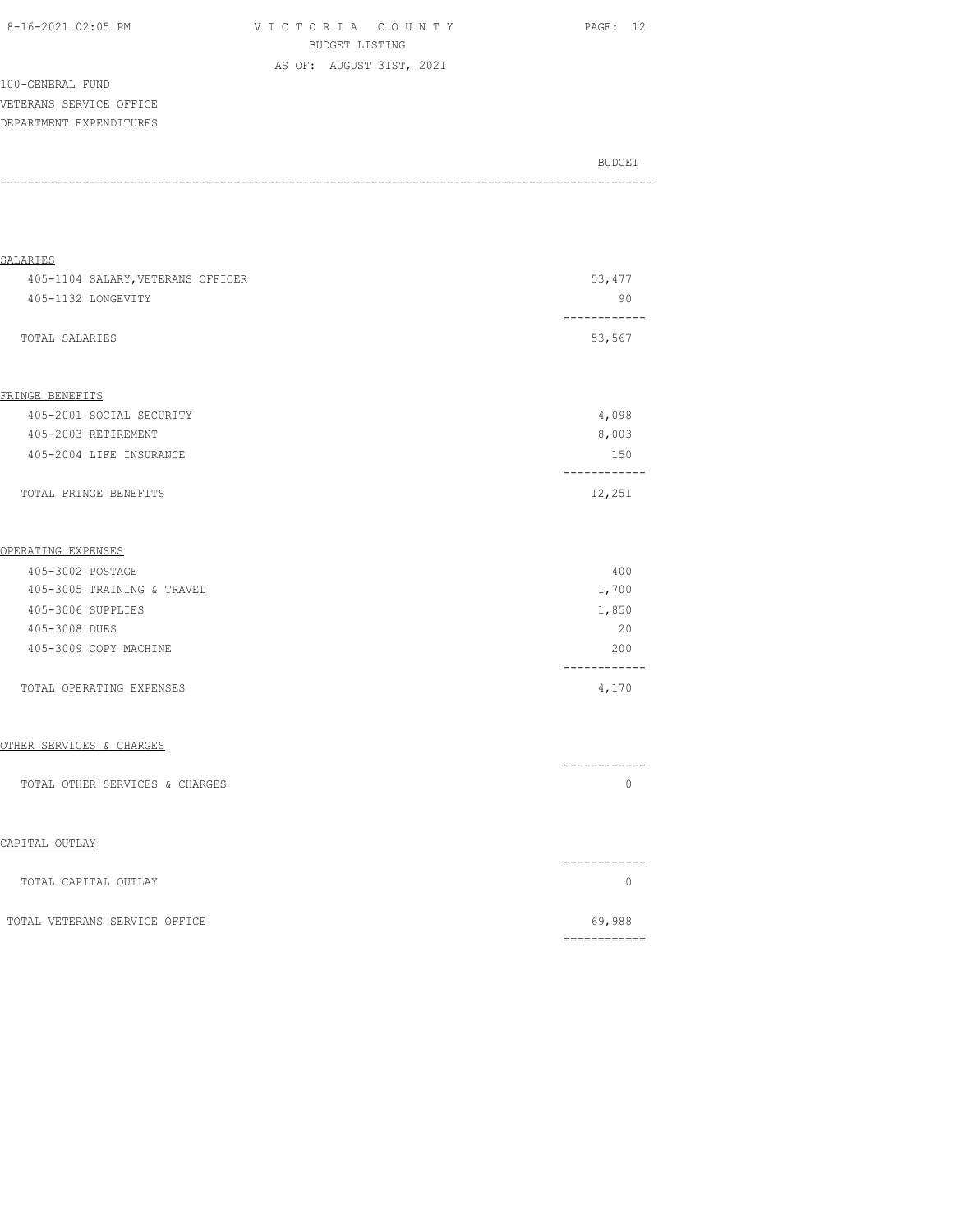8-16-2021 02:05 PM V I C T O R I A C O U N T Y PAGE: 13 BUDGET LISTING

100-GENERAL FUND NON/DEPARTMENTAL EXPENSE DEPARTMENT EXPENDITURES

BUDGET AND RESERVE AND RESERVE AND RESERVE AND RESERVE AND RESERVE AND RESERVE AND RESERVE AND RESERVE AND RESERVE AND RESERVE AND RESERVE AND RESERVE AND RESERVE AND RESERVE AND RESPONDING A REPORT OF A REPORT OF A REPORT -----------------------------------------------------------------------------------------------

AS OF: AUGUST 31ST, 2021

| OPERATING EXPENSES |                                        |           |
|--------------------|----------------------------------------|-----------|
|                    | 409-3001 PAUPER CARE                   | 40,000    |
|                    | 409-3002 MENTAL CARE                   | 25,000    |
|                    | 409-3003 OUTSIDE AUDIT                 | 35,900    |
|                    | 409-3004 INSURANCE/FIRE/GENL/AUTO LIAB | 600,000   |
|                    | 409-3005 WORKER'S COMPENSATION         | 95,000    |
|                    | 409-3006 UNEMPLOYMENT TAXES            | 28,000    |
|                    | 409-3009 HWY PATROL SUPPLIES/MAINT.    | 4,000     |
|                    | 409-3010 EMPLOYEE TESTING              | 7,000     |
|                    | 409-3013 POSTAGE/ALL DEPTS.            | 80,000    |
|                    | 409-3030 CONTINGENCY                   | 251,079   |
|                    | 409-3040 TELEPHONES/COMMUNICATIONS     | 195,000   |
|                    | 409-3045 EMPLOYEE ACTIVITIES & RECOG   | 2,500     |
|                    | 409-3106 TRANSLATORS/TRANSCRIBING      | 10,000    |
|                    | 409-3211 CITY MENTAL TRANSPORTS        | 40,000    |
|                    |                                        |           |
|                    | TOTAL OPERATING EXPENSES               | 1,413,479 |

#### OTHER SERVICES & CHARGES

| 409-4000 MTD COAST FAMILY SERVICES   | 5,000     |
|--------------------------------------|-----------|
| 409-4001 PSYCHIATRIC EVALUATIONS     | 2,500     |
| 409-4002 GULF BEND CENTER            | 40,000    |
| 409-4004 HOPE OF SOUTH TEXAS         | 22,000    |
| 409-4006 SOIL & WATER CONSERVATION   | 1,500     |
| 409-4007 TRAPPING & PREDATOR CONTROL | 38,400    |
| 409-4009 APPRAISAL DISTRICT          | 405,000   |
| 409-4010 SENIOR CITIZENS CENTER      | 10,000    |
| 409-4012 U OF H WORKSTUDY/INTERNSHIP | 13,500    |
| 409-4013 LEGAL SERVICES              | 175,000   |
| 409-4014 SERV OF CITATION            | 7,500     |
| 409-4016 AUTOPSIES/TRANSPORTATION    | 200,000   |
| 409-4018 COUNTYWIDE RECYCLING        | 50,000    |
| 409-4019 PROFESSIONAL SERVICES       | 85,000    |
| 409-4020 LOBBYING ACTIVITIES         | 1         |
| 409-4021 GUARDIANS/ATTY AD LITEM     | 1,000     |
| 409-4025 REDISTRICTING SERVICES      | 12,500    |
| 409-4111 AIRPORT LEASES              | 354,296   |
| 409-4112 AIRPORT UTILITIES           | 25,000    |
| TOTAL OTHER SERVICES & CHARGES       | 1,448,197 |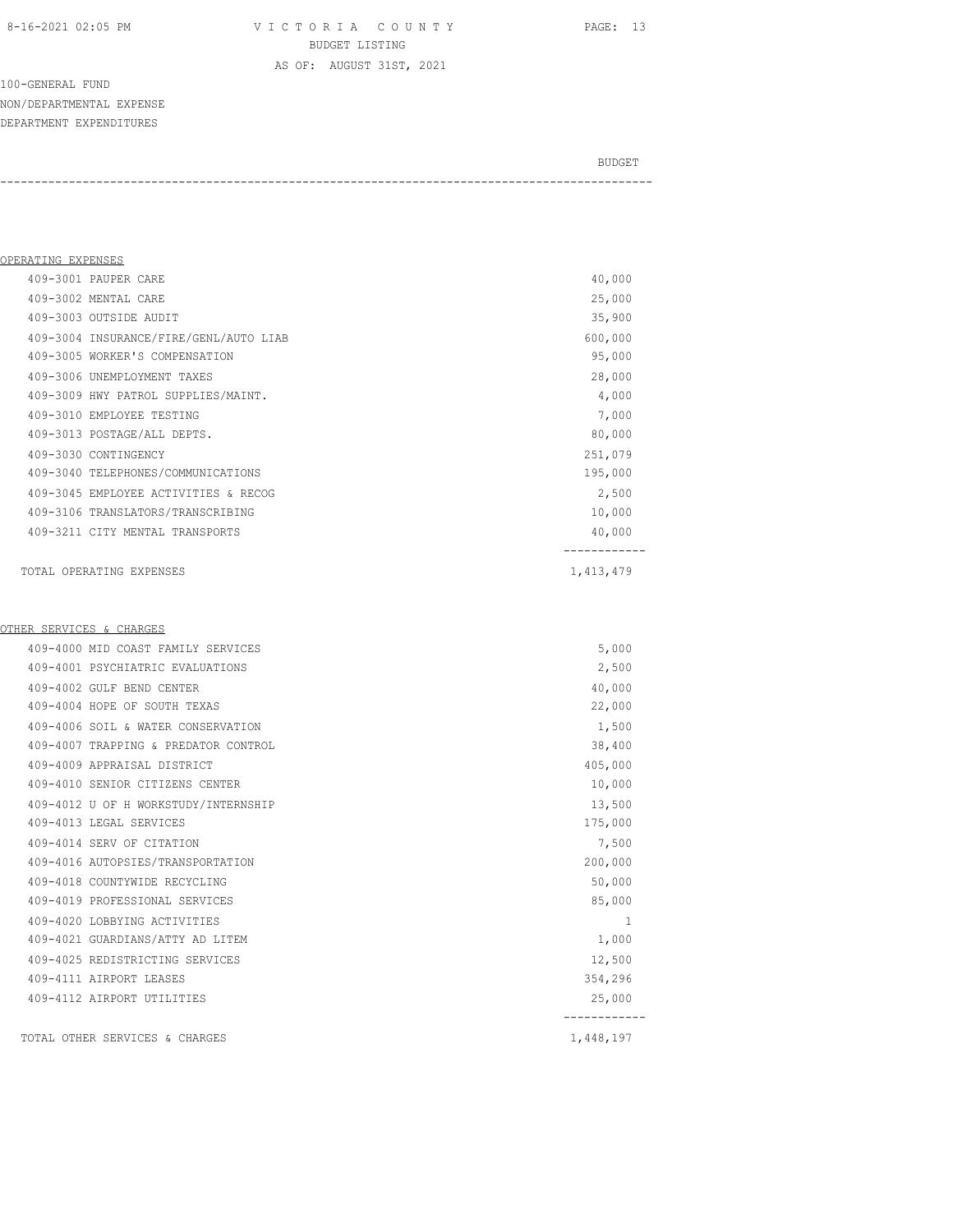| 8-16-2021 02:05 PM |  |
|--------------------|--|
|                    |  |

VICTORIA COUNTY PAGE: 14 BUDGET LISTING AS OF: AUGUST 31ST, 2021

100-GENERAL FUND NON/DEPARTMENTAL EXPENSE DEPARTMENT EXPENDITURES

| BUDGET |
|--------|
|        |

| CAPITAL OUTLAY                 |           |
|--------------------------------|-----------|
| 409-5001 FURNITURE & EQUIPMENT | 25,000    |
| 409-5006 CAPITAL IMPROVEMENTS  | 250,000   |
|                                |           |
| TOTAL CAPITAL OUTLAY           | 275,000   |
|                                |           |
| TOTAL NON/DEPARTMENTAL EXPENSE | 3,136,676 |
|                                |           |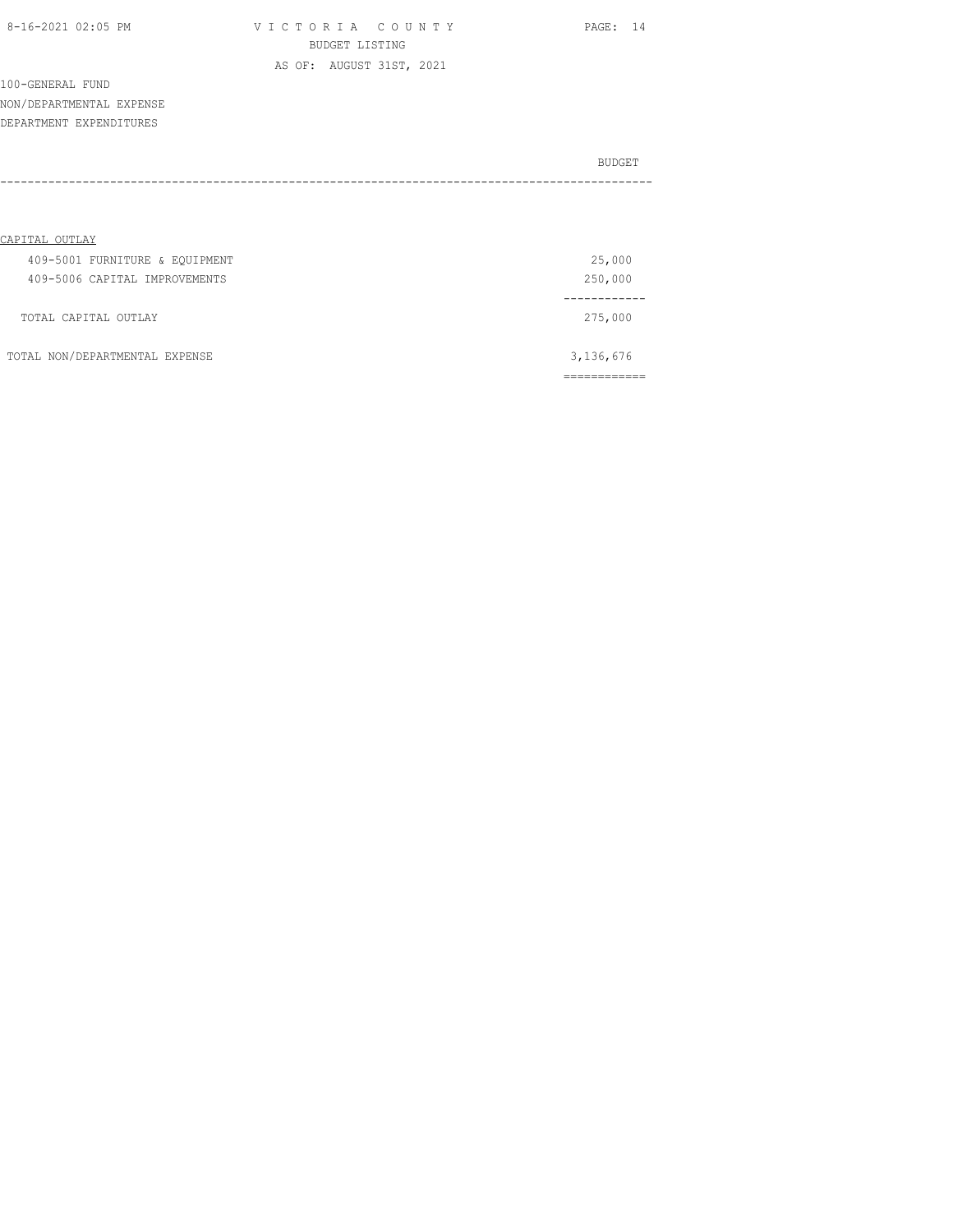8-16-2021 02:05 PM V I C T O R I A C O U N T Y PAGE: 15 BUDGET LISTING

100-GENERAL FUND COUNTY COURTS AT LAW DEPARTMENT EXPENDITURES

# BUDGET AND RESERVE AND RESERVE AND RESERVE AND RESERVE AND RESERVE AND RESERVE AND RESERVE AND RESERVE AND RESERVE AND RESERVE AND RESERVE AND RESERVE AND RESERVE AND RESERVE AND RESPONDING A REPORT OF A REPORT OF A REPORT -----------------------------------------------------------------------------------------------

AS OF: AUGUST 31ST, 2021

| SALARIES                                |         |
|-----------------------------------------|---------|
| 425-1101 SALARY, 2 JUDGES               | 358,892 |
| 425-1103 SALARY, 2 COURT REPORTERS      | 146,766 |
| 425-1107 SALARY, SR COURT COORDINATOR   | 55,016  |
| 425-1113 SALARY, VST JUDGE/SUB CRTRPTRS | 6,000   |
| 425-1132 LONGEVITY                      | 4,570   |
|                                         |         |
| TOTAL SALARIES                          | 571,244 |

#### FRINGE BENEFITS

| 425-2003 RETIREMENT<br>425-2004 LIFE INSURANCE | 84,448<br>1,583 |
|------------------------------------------------|-----------------|
|                                                |                 |
| TOTAL FRINGE BENEFITS                          | 153,924         |

#### OPERATING EXPENSES

| TOTAL OPERATING EXPENSES             | 7,632 |
|--------------------------------------|-------|
| 425-3011 TRAINING & TRAVEL-CRT COORD | 2,000 |
| 425-3008 DUES                        | 600   |
| 425-3006 SUPPLIES                    | 1,000 |
| 425-3005 TRAINING & TRAVEL           | 3,000 |
| 425-3004 INSURANCE & BONDS           | 1,032 |

#### OTHER SERVICES & CHARGES

| 425-4007 SUB RPTR/INDIGENT TRANSCRIPTS | 8,000   |
|----------------------------------------|---------|
| 425-4900 CC#1 INDIGENT REPRESENTATION  | 135,000 |
|                                        |         |
| TOTAL OTHER SERVICES & CHARGES         | 143,000 |
|                                        |         |
| TOTAL COUNTY COURTS AT LAW             | 875,800 |
|                                        |         |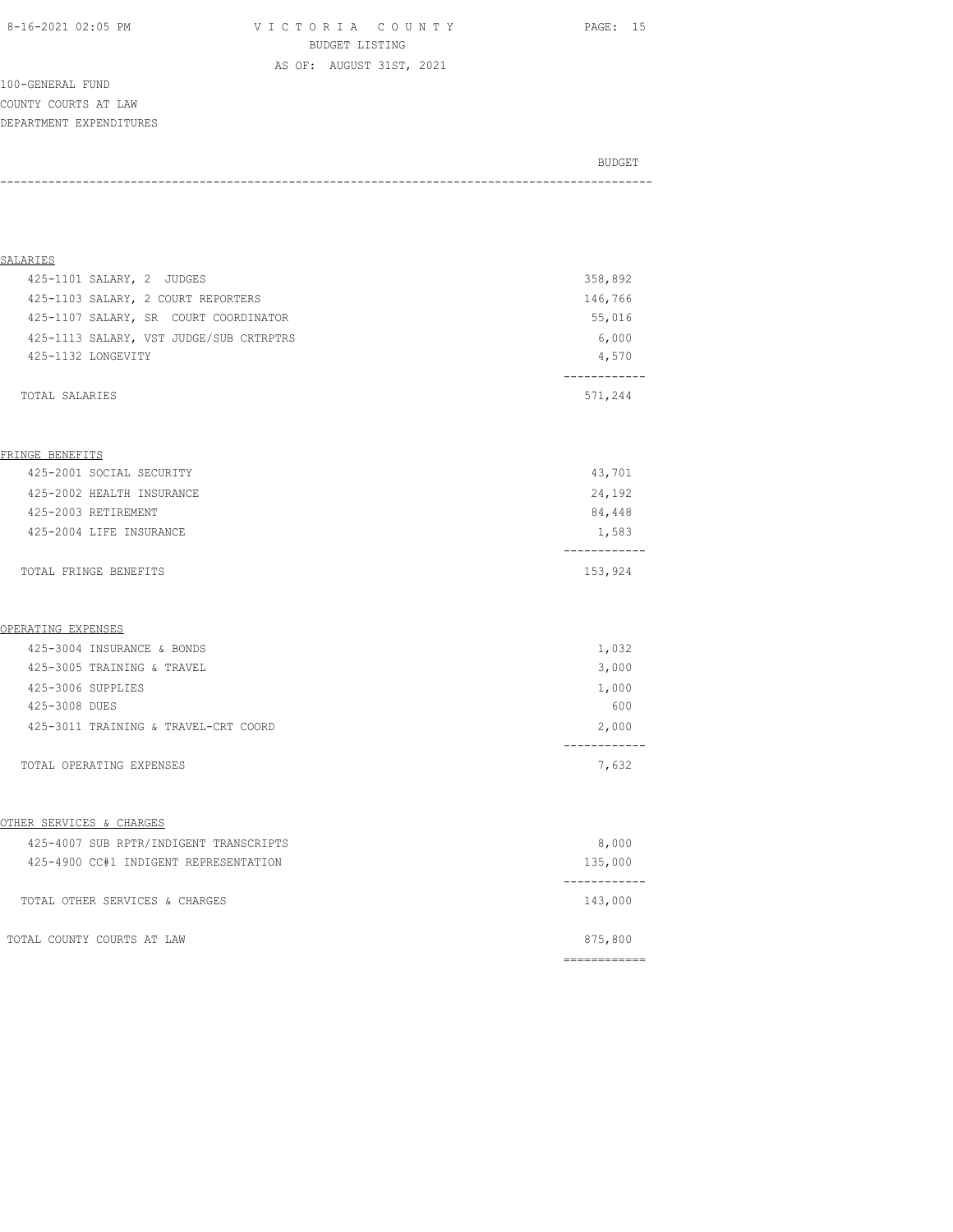| 8-16-2021 02:05 PM |  |  |
|--------------------|--|--|

VICTORIA COUNTY PAGE: 16 BUDGET LISTING AS OF: AUGUST 31ST, 2021

100-GENERAL FUND COUNTY COURT AT LAW #2 DEPARTMENT EXPENDITURES

BUDGET AND RESERVE AND RESERVE AND RESERVE AND RESERVE AND RESERVE AND RESERVE AND RESERVE AND RESERVE AND RESERVE AND RESERVE AND RESERVE AND RESERVE AND RESERVE AND RESERVE AND RESPONDING A REPORT OF A REPORT OF A REPORT -----------------------------------------------------------------------------------------------

| SALARIES                              |                                                                                                                                                                                                                                                                                                                                                                                                                                                                                                   |
|---------------------------------------|---------------------------------------------------------------------------------------------------------------------------------------------------------------------------------------------------------------------------------------------------------------------------------------------------------------------------------------------------------------------------------------------------------------------------------------------------------------------------------------------------|
| TOTAL SALARIES                        | ------<br>$\mathbf 0$                                                                                                                                                                                                                                                                                                                                                                                                                                                                             |
| FRINGE BENEFITS                       |                                                                                                                                                                                                                                                                                                                                                                                                                                                                                                   |
| TOTAL FRINGE BENEFITS                 | 0                                                                                                                                                                                                                                                                                                                                                                                                                                                                                                 |
| OPERATING EXPENSES                    |                                                                                                                                                                                                                                                                                                                                                                                                                                                                                                   |
| TOTAL OPERATING EXPENSES              | ---------<br>$\mathbf{0}$                                                                                                                                                                                                                                                                                                                                                                                                                                                                         |
| OTHER SERVICES & CHARGES              |                                                                                                                                                                                                                                                                                                                                                                                                                                                                                                   |
| 426-4900 CC#2 INDIGENT REPRESENTATION | 130,000<br>--------<br>---                                                                                                                                                                                                                                                                                                                                                                                                                                                                        |
| TOTAL OTHER SERVICES & CHARGES        | 130,000                                                                                                                                                                                                                                                                                                                                                                                                                                                                                           |
| CAPITAL OUTLAY                        |                                                                                                                                                                                                                                                                                                                                                                                                                                                                                                   |
| TOTAL CAPITAL OUTLAY                  | -------<br>$\circ$                                                                                                                                                                                                                                                                                                                                                                                                                                                                                |
| TOTAL COUNTY COURT AT LAW #2          | 130,000<br>$\begin{array}{cccccccccc} \multicolumn{2}{c}{} & \multicolumn{2}{c}{} & \multicolumn{2}{c}{} & \multicolumn{2}{c}{} & \multicolumn{2}{c}{} & \multicolumn{2}{c}{} & \multicolumn{2}{c}{} & \multicolumn{2}{c}{} & \multicolumn{2}{c}{} & \multicolumn{2}{c}{} & \multicolumn{2}{c}{} & \multicolumn{2}{c}{} & \multicolumn{2}{c}{} & \multicolumn{2}{c}{} & \multicolumn{2}{c}{} & \multicolumn{2}{c}{} & \multicolumn{2}{c}{} & \multicolumn{2}{c}{} & \multicolumn{2}{c}{} & \mult$ |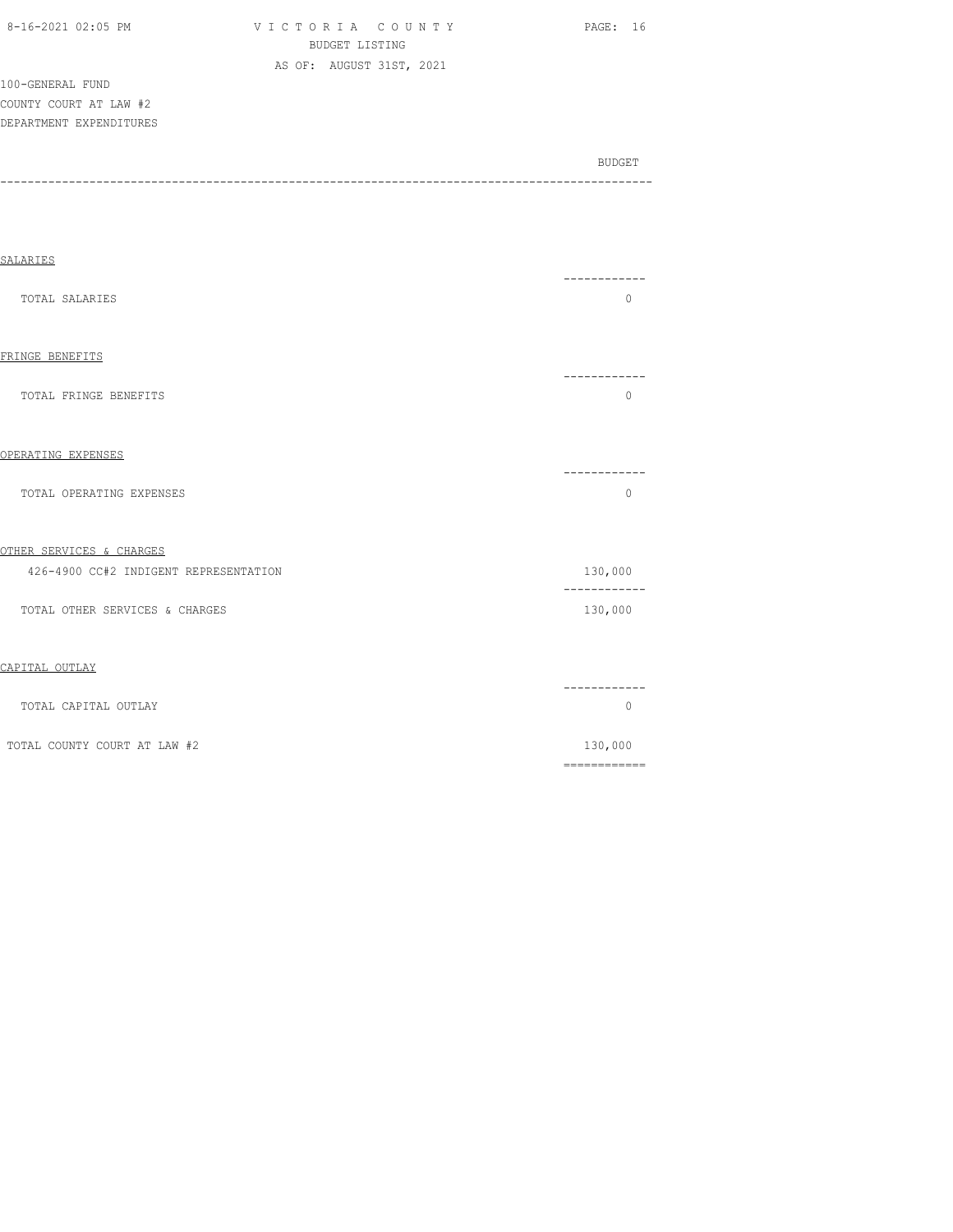8-16-2021 02:05 PM V I C T O R I A C O U N T Y PAGE: 17 BUDGET LISTING

100-GENERAL FUND DISTRICT COURT DEPARTMENT EXPENDITURES

BUDGET AND RESERVE AND RESERVE AND RESERVE AND RESERVE AND RESERVE AND RESERVE AND RESERVE AND RESERVE AND RESERVE AND RESERVE AND RESERVE AND RESERVE AND RESERVE AND RESERVE AND RESPONDING A REPORT OF A REPORT OF A REPORT -----------------------------------------------------------------------------------------------

AS OF: AUGUST 31ST, 2021

| <b>SALARIES</b>                        |                        |
|----------------------------------------|------------------------|
| 435-1101 SALARY, 4 JUDGES              | 61,628                 |
| 435-1103 SALARY, 5 COURT REPORTERS     | 429,000                |
| 435-1107 SALARY, 2 COURT COORDINATOR   | 110,032                |
| 435-1113 SALARY, VST JUD/SUB CRTRPT    | 1,000                  |
| 435-1132 LONGEVITY                     | 5,315                  |
| TOTAL SALARIES                         | -----------<br>606,975 |
|                                        |                        |
| FRINGE BENEFITS                        |                        |
| 435-2001 SOCIAL SECURITY               | 46,434                 |
| 435-2002 HEALTH INSURANCE              | 21,960                 |
| 435-2003 RETIREMENT                    | 90,683                 |
| 435-2004 LIFE INSURANCE                | 1,700                  |
| TOTAL FRINGE BENEFITS                  | ------<br>160,777      |
| OPERATING EXPENSES                     |                        |
| 435-3004 INSURANCE & BONDS             | 6,000                  |
| 435-3005 TRAINING & TRAVEL-CRT RPTRS   | 4,500                  |
| 435-3006 SUPPLIES                      | 2,614                  |
| 435-3008 TRAINING & TRAVEL-CRT COORDIN | 2,300                  |
| 435-3009 COPY MACHINE                  | 700                    |
| TOTAL OPERATING EXPENSES               | 16,114                 |
| OTHER SERVICES & CHARGES               |                        |
| 435-4011 4TH ADMINISTRATIVE JUDICIAL   | 6,450                  |
| 435-4013 JURY FEES & EXPENSES          | 70,000                 |
| 435-4902 AG CASES                      | 15,000                 |
| TOTAL OTHER SERVICES & CHARGES         | ----------<br>91,450   |
| CAPITAL OUTLAY                         |                        |
| TOTAL CAPITAL OUTLAY                   | $\circ$                |
| TOTAL DISTRICT COURT                   | 875,316                |

============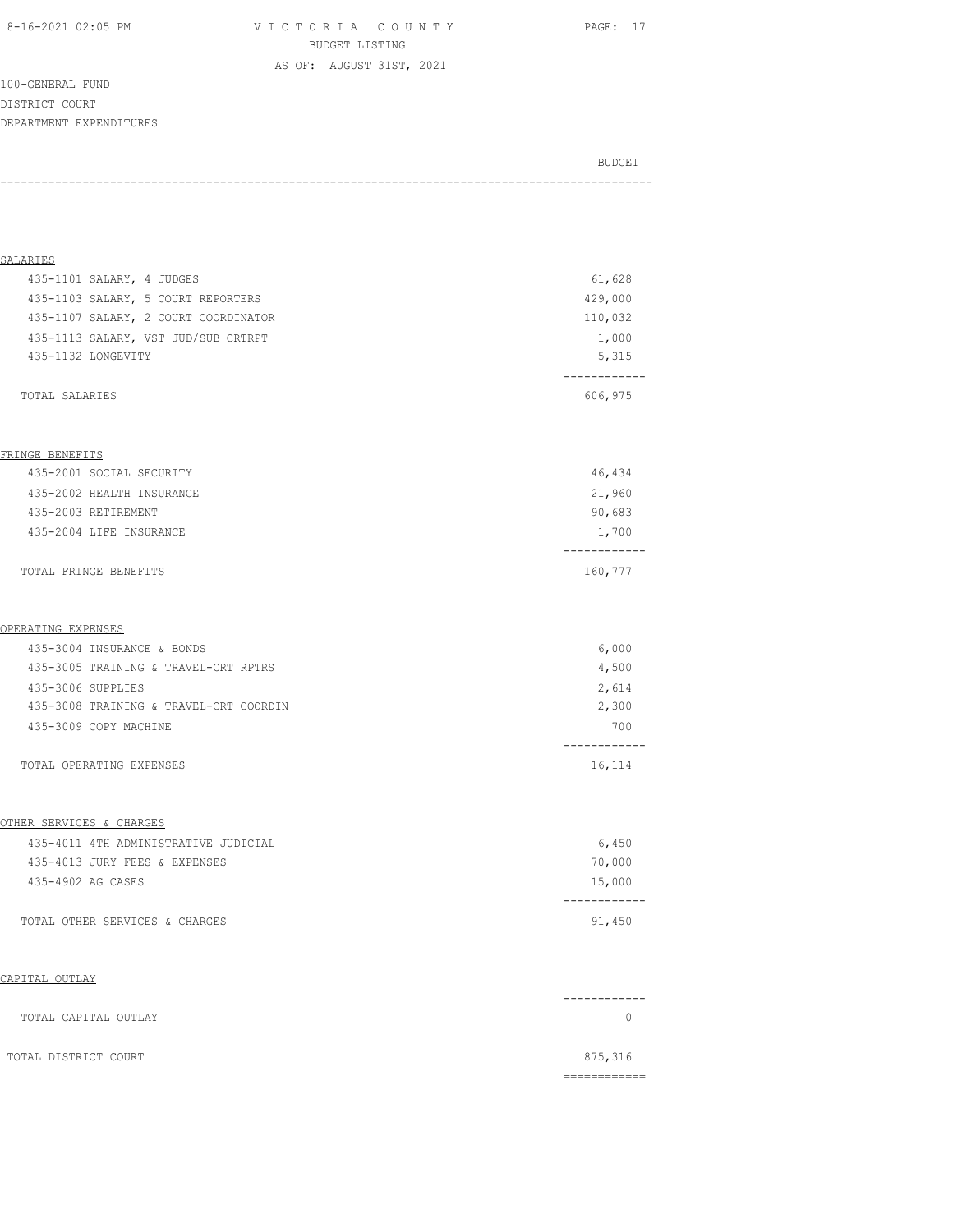VICTORIA COUNTY PAGE: 18 BUDGET LISTING AS OF: AUGUST 31ST, 2021

100-GENERAL FUND 24TH DIST CRT INDIGENT DEPARTMENT EXPENDITURES

|      | BUDGET |
|------|--------|
| ---- |        |

| OTHER SERVICES & CHARGES              |         |
|---------------------------------------|---------|
| 436-4800 24TH CPS APPOINTMENTS        | 60,000  |
| 436-4900 24TH INDIGENT REPRESENTATION | 396,000 |
| TOTAL OTHER SERVICES & CHARGES        | 456,000 |
| TOTAL 24TH DIST CRT INDIGENT          | 456,000 |
|                                       |         |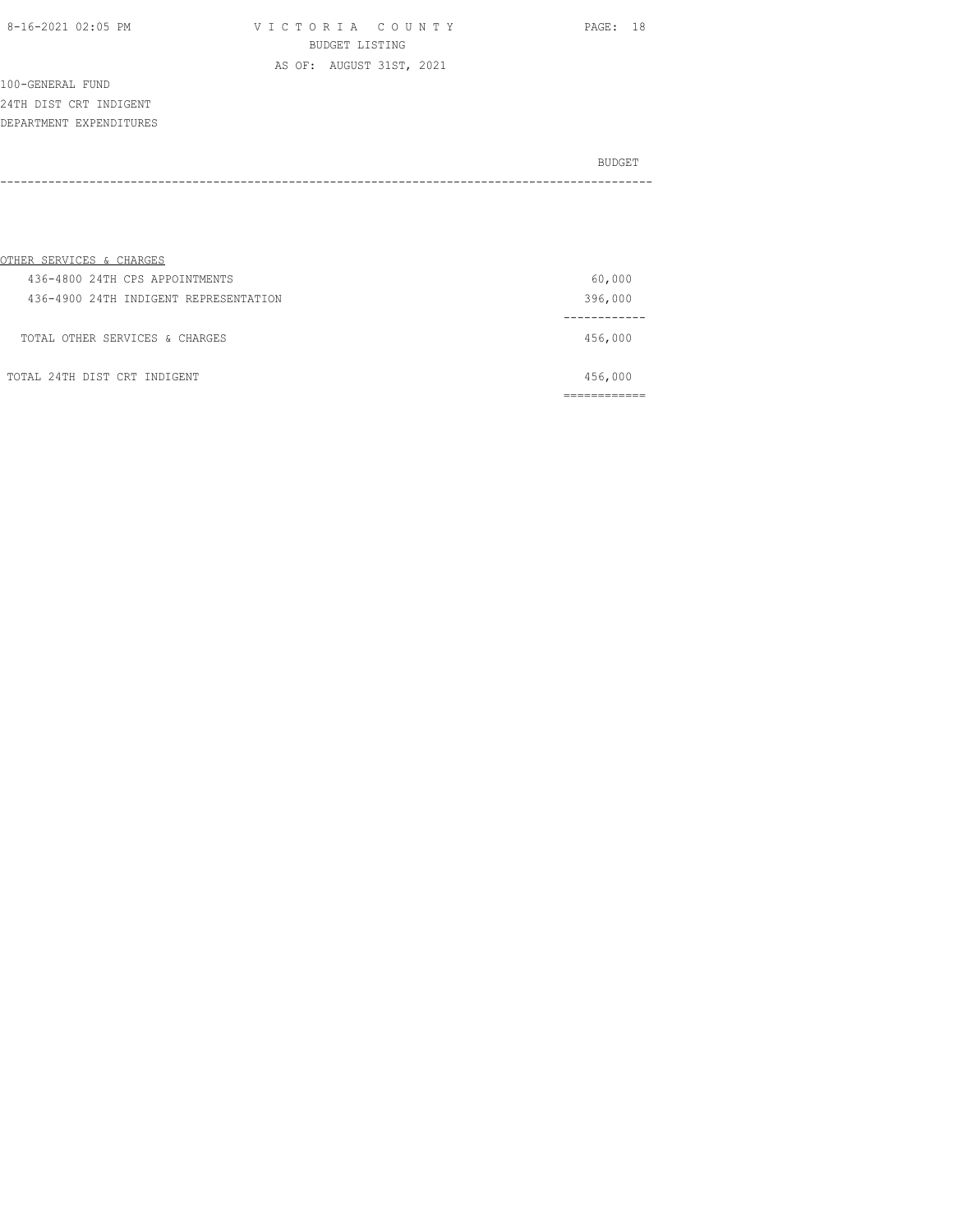VICTORIA COUNTY PAGE: 19 BUDGET LISTING AS OF: AUGUST 31ST, 2021

100-GENERAL FUND 135TH DIST CRT INDIGENT DEPARTMENT EXPENDITURES

|          | BUDGET |
|----------|--------|
| -------- |        |
|          |        |

| OTHER SERVICES & CHARGES               |        |
|----------------------------------------|--------|
| 437-4800 135TH CPS APPOINTMENTS        | 60,000 |
| 437-4900 135TH INDIGENT REPRESENTATION | 4,400  |
| TOTAL OTHER SERVICES & CHARGES         | 64,400 |
| TOTAL 135TH DIST CRT INDIGENT          | 64,400 |
|                                        |        |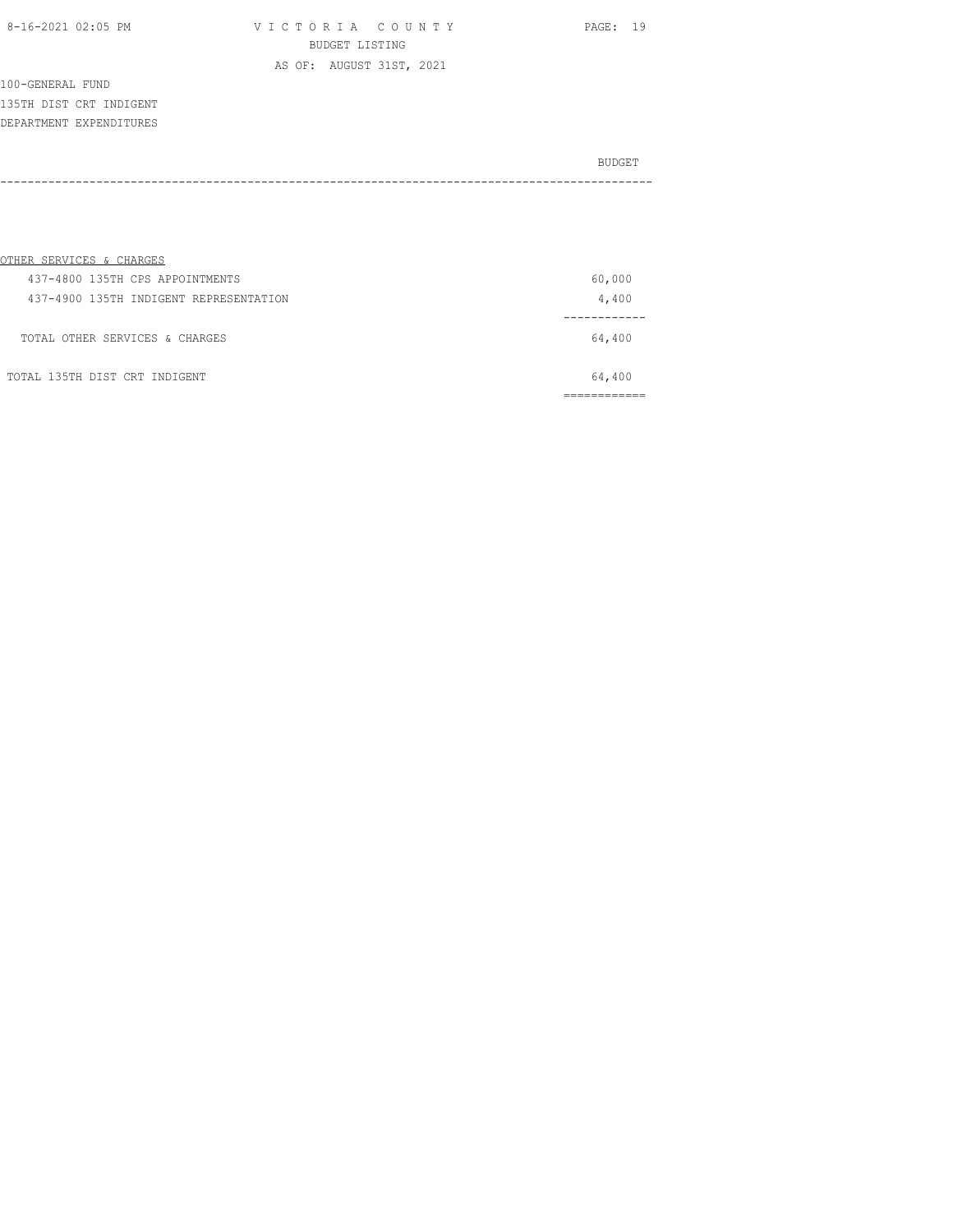VICTORIA COUNTY PAGE: 20 BUDGET LISTING AS OF: AUGUST 31ST, 2021

100-GENERAL FUND 267TH DIST CRT INDIGENT DEPARTMENT EXPENDITURES

|      | BUDGET |
|------|--------|
| ---- |        |
|      |        |

| OTHER SERVICES & CHARGES               |        |
|----------------------------------------|--------|
| 438-4800 267TH CPS APPOINTMENTS        | 60,000 |
| 438-4900 267TH INDIGENT REPRESENTATION | 1,100  |
| TOTAL OTHER SERVICES & CHARGES         | 61,100 |
| TOTAL 267TH DIST CRT INDIGENT          | 61,100 |
|                                        |        |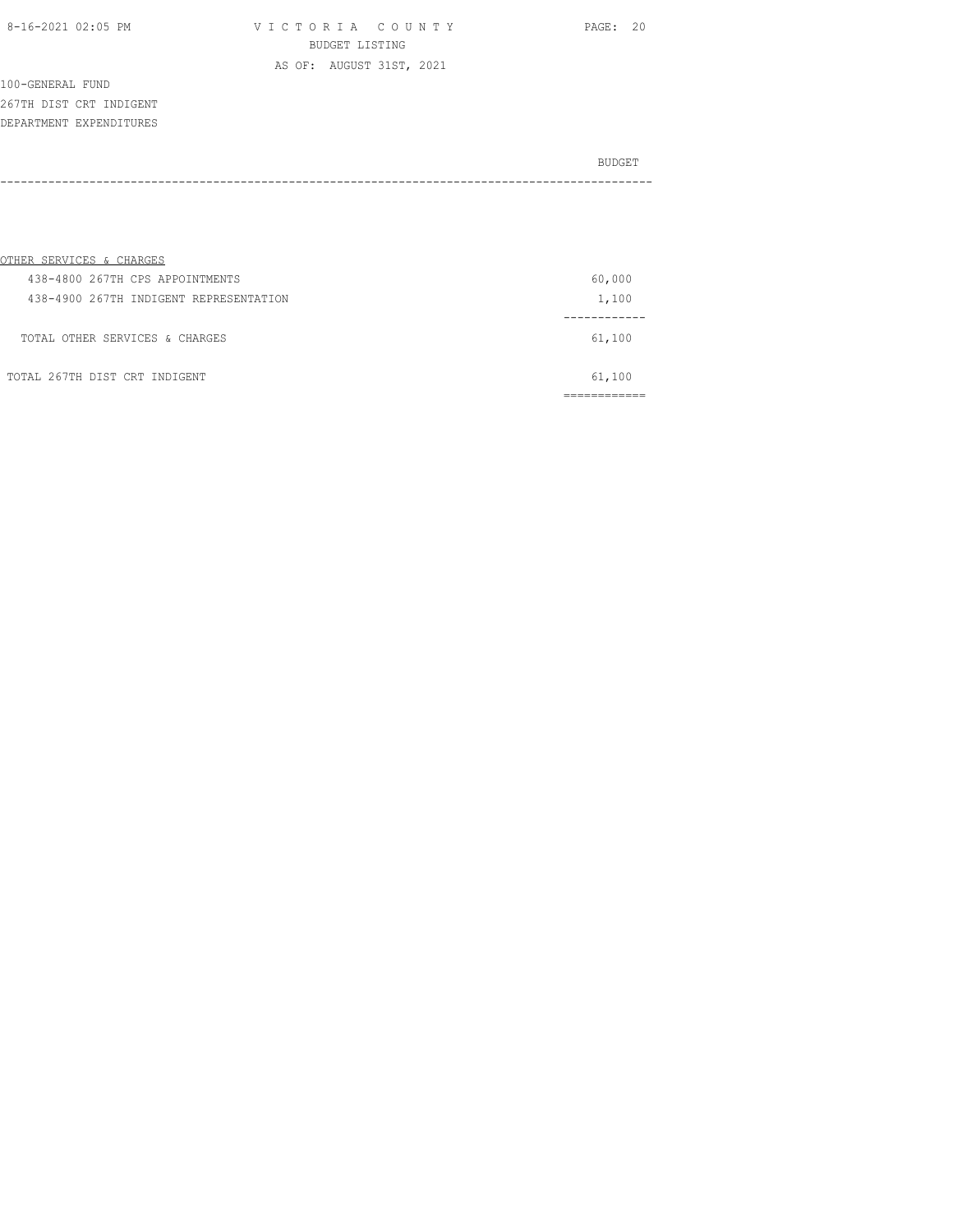VICTORIA COUNTY PAGE: 21 BUDGET LISTING AS OF: AUGUST 31ST, 2021

100-GENERAL FUND 377TH DIST CRT INDIGENT DEPARTMENT EXPENDITURES

|      | BUDGET |
|------|--------|
| ---- |        |
|      |        |

| OTHER SERVICES & CHARGES               |         |
|----------------------------------------|---------|
| 439-4800 377TH CPS APPOINTMENTS        | 60,000  |
| 439-4900 377TH INDIGENT REPRESENTATION | 264,000 |
| TOTAL OTHER SERVICES & CHARGES         | 324,000 |
| TOTAL 377TH DIST CRT INDIGENT          | 324,000 |
|                                        |         |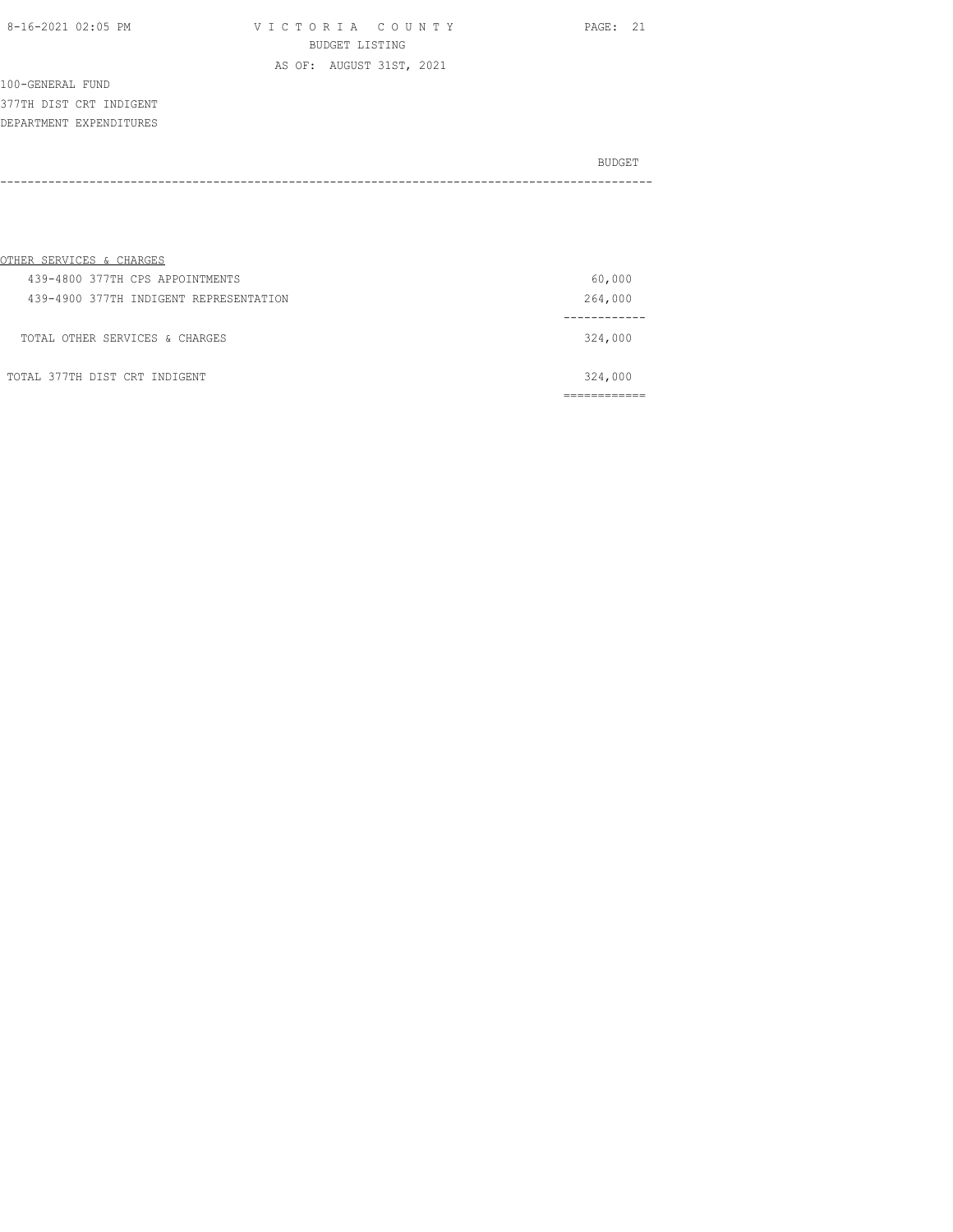8-16-2021 02:05 PM V I C T O R I A C O U N T Y PAGE: 22 BUDGET LISTING

AS OF: AUGUST 31ST, 2021

100-GENERAL FUND DISTRICT CLERK DEPARTMENT EXPENDITURES

BUDGET AND RESERVE AND RESERVE AND RESERVE AND RESERVE AND RESERVE AND RESERVE AND RESERVE AND RESERVE AND RESERVE AND RESERVE AND RESERVE AND RESERVE AND RESERVE AND RESERVE AND RESPONDING A REPORT OF A REPORT OF A REPORT -----------------------------------------------------------------------------------------------

| SALARIES                                |             |
|-----------------------------------------|-------------|
| 450-1101 SALARY, DISTRICT CLERK         | 85,358      |
| 450-1103 SALARY, CHIEF DEPUTY           | 53,477      |
| 450-1104 SALARY, 2 ASST CHIEF DEPUTY    | 78,334      |
| 450-1105 SALARY, 7 CLERK III            | 242,386     |
| 450-1109 SALARY, COLLECTIONS SUPERVISOR | 39,167      |
| 450-1110 SALARY, 2 COLLECTION CLERKS    | 68,974      |
| 450-1132 LONGEVITY                      | 10,265      |
|                                         | --------    |
| TOTAL SALARIES                          | 577,961     |
|                                         |             |
|                                         |             |
| FRINGE BENEFITS                         |             |
| 450-2001 SOCIAL SECURITY                | 44,215      |
| 450-2002 HEALTH INSURANCE               | 60,816      |
| 450-2003 RETIREMENT                     | 86,348      |
| 450-2004 LIFE INSURANCE                 | 1,619       |
|                                         |             |
| TOTAL FRINGE BENEFITS                   | 192,998     |
|                                         |             |
|                                         |             |
| OPERATING EXPENSES                      |             |
| 450-3004 INSURANCE & BONDS              | 274         |
| 450-3005 TRAINING & TRAVEL              | 3,000       |
| 450-3006 SUPPLIES                       | 12,000      |
| 450-3008 DUES                           | 175         |
| 450-3009 COPY MACHINE                   | 2,300       |
| 450-3010 JURY SUMMONS EXPENSE           | 30,000      |
| TOTAL OPERATING EXPENSES                | .<br>47,749 |

|                      | ---------- |
|----------------------|------------|
| TOTAL CAPITAL OUTLAY |            |
| TOTAL DISTRICT CLERK | 818,708    |
|                      |            |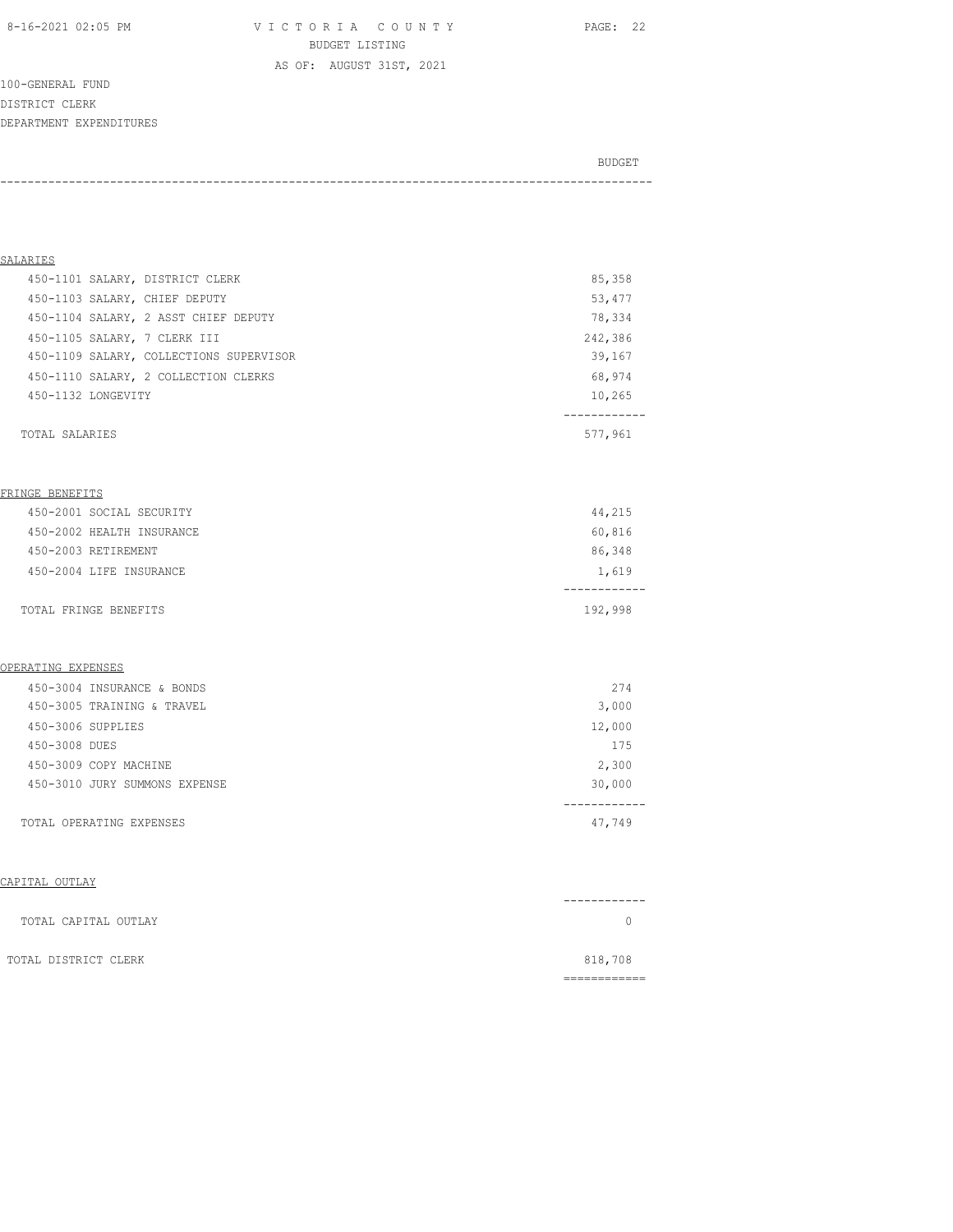100-GENERAL FUND JUSTICE OF THE PEACE #1 DEPARTMENT EXPENDITURES

## BUDGET AND RESERVE AND RESERVE AND RESERVE AND RESERVE AND RESERVE AND RESERVE AND RESERVE AND RESERVE AND RESERVE AND RESERVE AND RESERVE AND RESERVE AND RESERVE AND RESERVE AND RESPONDING A REPORT OF A REPORT OF A REPORT -----------------------------------------------------------------------------------------------

| SALARIES                            |         |
|-------------------------------------|---------|
| 455-1101 SALARY, JUDGE              | 56,155  |
| 455-1104 SALARY, ASST CHIEF CLERK   | 39,167  |
| 455-1105 SALARY, CLERK III          | 34,487  |
| 455-1106 SALARY, CLERK III/WARRANTS | 34,487  |
| 455-1132 LONGEVITY                  | 1,915   |
| 455-1139 CELL PHONE ALLOWANCE       | 1,081   |
|                                     |         |
| TOTAL SALARIES                      | 167,292 |

#### FRINGE BENEFITS

| TOTAL FRINGE BENEFITS     | 56,573 |
|---------------------------|--------|
| 455-2004 LIFE INSURANCE   | 469    |
| 455-2003 RETIREMENT       | 24,994 |
| 455-2002 HEALTH INSURANCE | 18,312 |
| 455-2001 SOCIAL SECURITY  | 12,798 |

#### OPERATING EXPENSES

| TOTAL OPERATING EXPENSES   | 5,335 |
|----------------------------|-------|
| 455-3009 COPY MACHINE      | 300   |
| 455-3008 DUES              | 135   |
| 455-3006 SUPPLIES          | 2,000 |
| 455-3005 TRAINING & TRAVEL | 2,000 |
| 455-3002 POSTAGE           | 900   |

## OTHER SERVICES & CHARGES

| ------------                   |  |
|--------------------------------|--|
| TOTAL OTHER SERVICES & CHARGES |  |

|                               | - - - - - - - |
|-------------------------------|---------------|
| TOTAL CAPITAL OUTLAY          |               |
| TOTAL JUSTICE OF THE PEACE #1 | 229,200       |
|                               |               |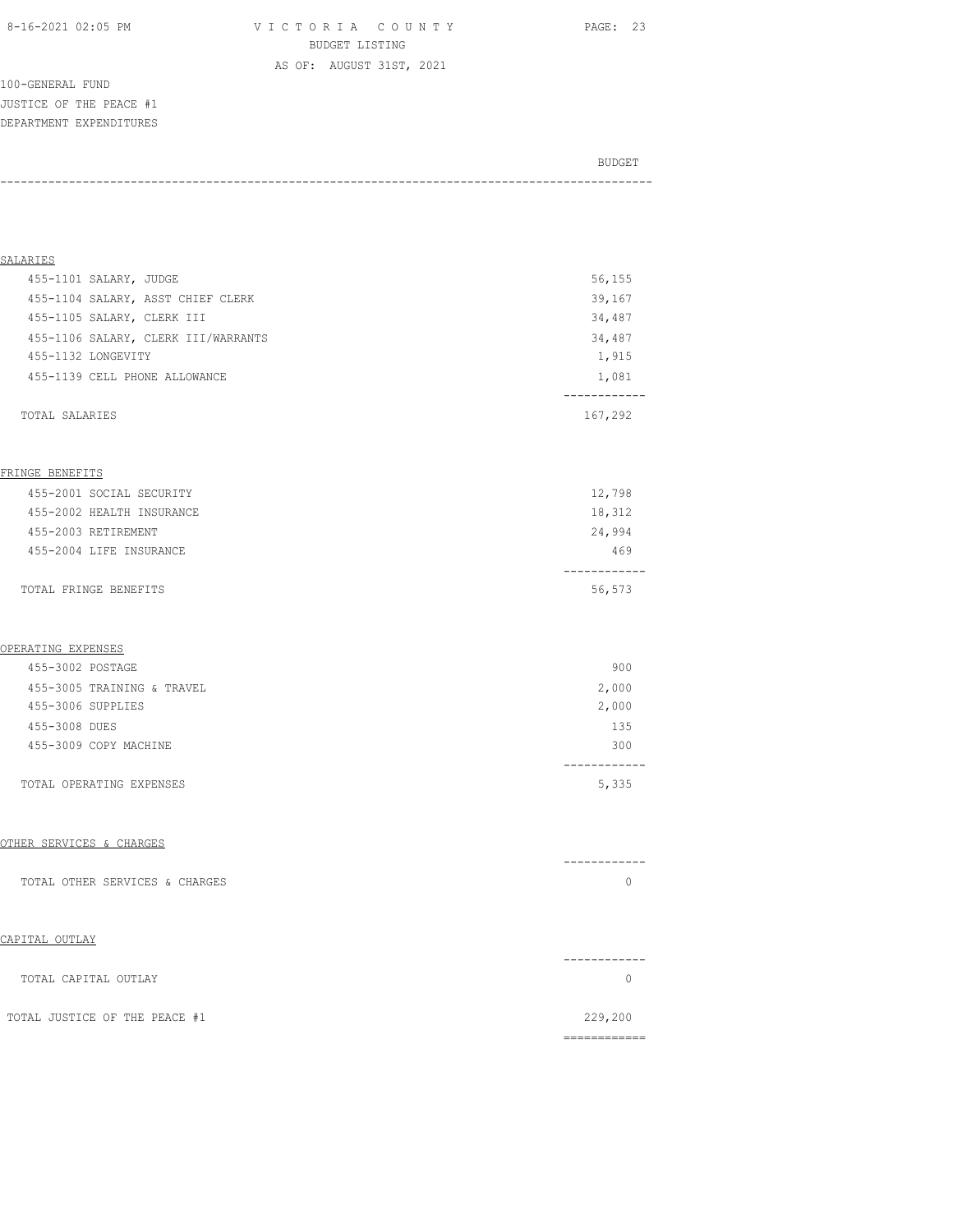8-16-2021 02:05 PM V I C T O R I A C O U N T Y PAGE: 24 BUDGET LISTING AS OF: AUGUST 31ST, 2021

100-GENERAL FUND JUSTICE OF THE PEACE #2 DEPARTMENT EXPENDITURES

| BUDGET |
|--------|
|        |

| SALARIES                          |          |
|-----------------------------------|----------|
| 456-1101 SALARY, JUDGE            | 56,155   |
| 456-1104 SALARY, ASST CHIEF CLERK | 39,167   |
| 456-1105 SALARY, CLERK III        | 34,487   |
| 456-1132 LONGEVITY                | 2,225    |
| 456-1139 CELL PHONE ALLOWANCE     | 1,081    |
|                                   |          |
| TOTAL SALARIES                    | 133, 115 |

#### FRINGE BENEFITS

| TOTAL FRINGE BENEFITS     | 39,229 |
|---------------------------|--------|
|                           |        |
| 456-2004 LIFE INSURANCE   | 373    |
| 456-2003 RETIREMENT       | 19,888 |
| 456-2002 HEALTH INSURANCE | 8,784  |
| 456-2001 SOCIAL SECURITY  | 10,184 |
|                           |        |

#### OPERATING EXPENSES

| 456-3009 COPY MACHINE    | 400   |
|--------------------------|-------|
|                          |       |
| TOTAL OPERATING EXPENSES | 4,035 |

#### OTHER SERVICES & CHARGES

|                                | ------------ |
|--------------------------------|--------------|
| TOTAL OTHER SERVICES & CHARGES |              |

| TOTAL CAPITAL OUTLAY          |         |
|-------------------------------|---------|
| TOTAL JUSTICE OF THE PEACE #2 | 176,379 |
|                               |         |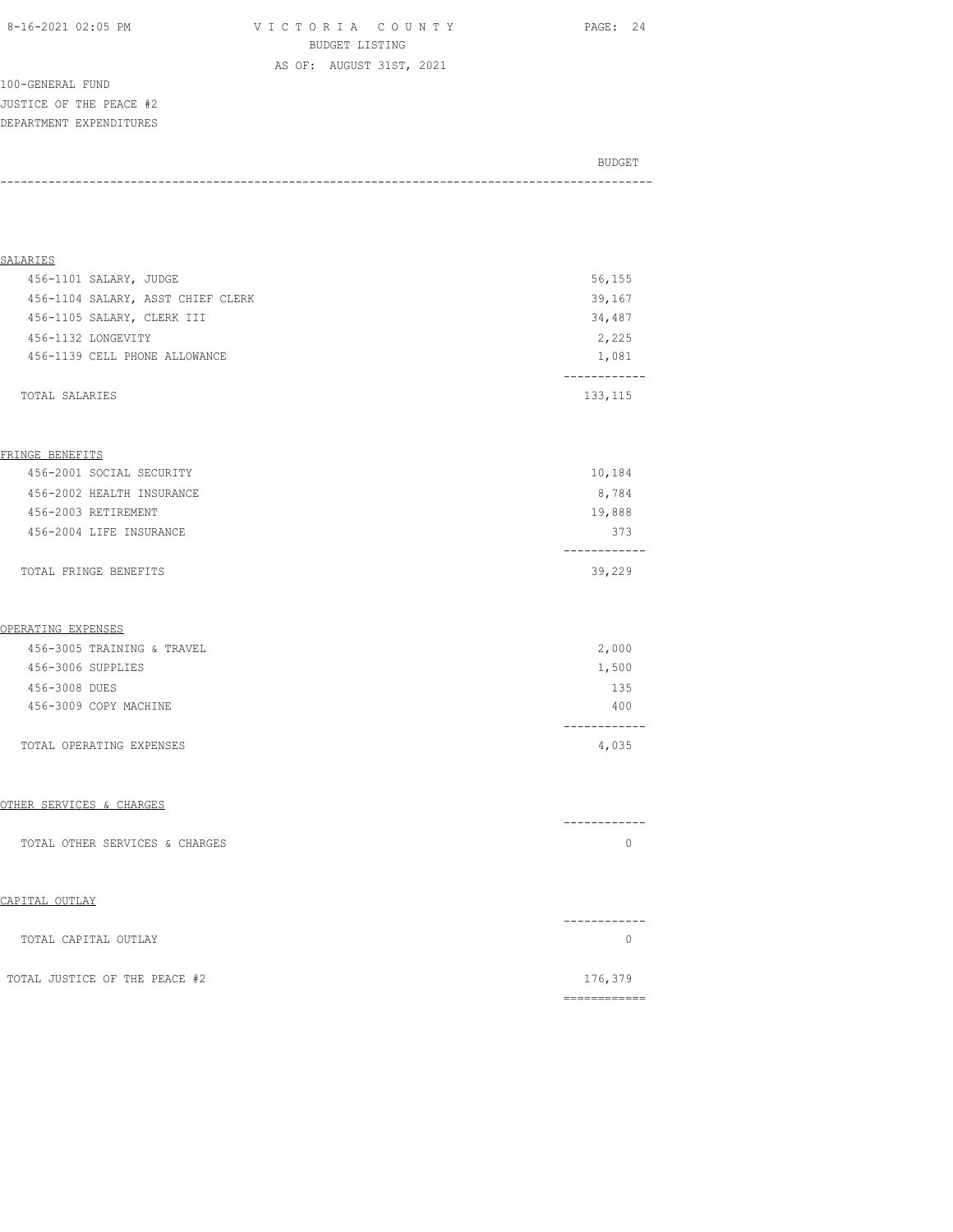100-GENERAL FUND JUSTICE OF THE PEACE #3 DEPARTMENT EXPENDITURES

# BUDGET AND RESERVE AND RESERVE AND RESERVE AND RESERVE AND RESERVE AND RESERVE AND RESERVE AND RESERVE AND RESERVE AND RESERVE AND RESERVE AND RESERVE AND RESERVE AND RESERVE AND RESPONDING A REPORT OF A REPORT OF A REPORT -----------------------------------------------------------------------------------------------

| SALARIES                          |         |
|-----------------------------------|---------|
| 457-1101 SALARY, JUDGE            | 85,358  |
| 457-1103 SALARY, CHIEF CLERK      | 53,477  |
| 457-1104 SALARY, ASST CHIEF CLERK | 39,167  |
| 457-1105 SALARY, CLERK III        | 34,487  |
| 457-1132 LONGEVITY                | 2,975   |
| 457-1139 CELL PHONE ALLOWANCE     | 1,081   |
|                                   |         |
| TOTAL SALARIES                    | 216,545 |

#### FRINGE BENEFITS

| TOTAL FRINGE BENEFITS     | 67,093 |
|---------------------------|--------|
| 457-2004 LIFE INSURANCE   | 607    |
| 457-2003 RETIREMENT       | 32,352 |
| 457-2002 HEALTH INSURANCE | 17,568 |
| 457-2001 SOCIAL SECURITY  | 16,566 |
|                           |        |

#### OPERATING EXPENSES

| TOTAL OPERATING EXPENSES   | 4,569 |
|----------------------------|-------|
| 457-3009 COPY MACHINE      | 509   |
| 457-3008 DUES              | 60    |
| 457-3006 SUPPLIES          | 2,000 |
| 457-3005 TRAINING & TRAVEL | 2,000 |

#### OTHER SERVICES & CHARGES

|                                | ------------ |
|--------------------------------|--------------|
| TOTAL OTHER SERVICES & CHARGES |              |

| TOTAL CAPITAL OUTLAY          |         |
|-------------------------------|---------|
| TOTAL JUSTICE OF THE PEACE #3 | 288,207 |
|                               |         |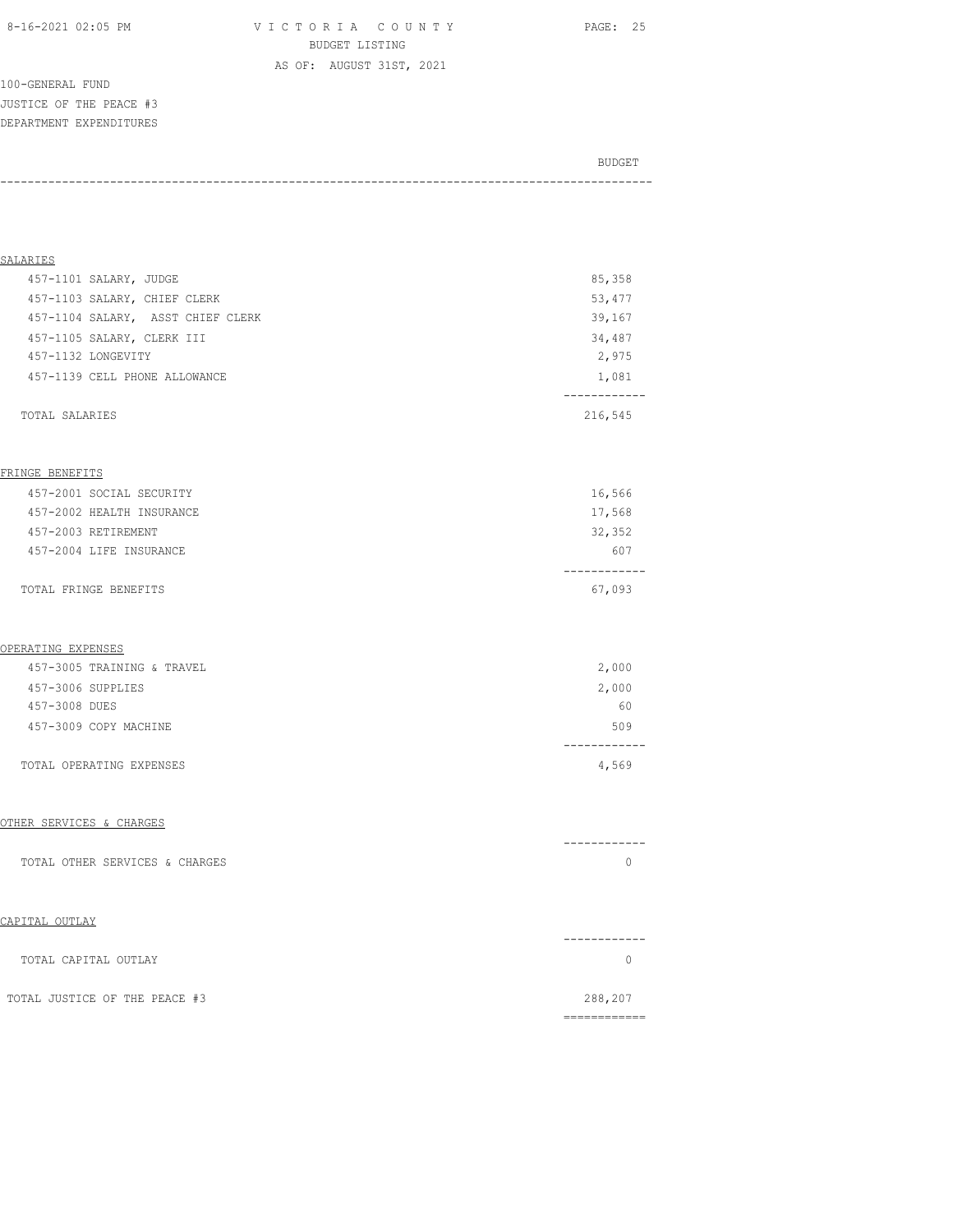8-16-2021 02:05 PM V I C T O R I A C O U N T Y PAGE: 26 BUDGET LISTING AS OF: AUGUST 31ST, 2021

100-GENERAL FUND JUSTICE OF THE PEACE #4 DEPARTMENT EXPENDITURES

BUDGET AND RESERVE AND RESERVE AND RESERVE AND RESERVE AND RESERVE AND RESERVE AND RESERVE AND RESERVE AND RESERVE AND RESERVE AND RESERVE AND RESERVE AND RESERVE AND RESERVE AND RESPONDING A REPORT OF A REPORT OF A REPORT -----------------------------------------------------------------------------------------------

| SALARIES                          |         |
|-----------------------------------|---------|
| 458-1101 SALARY, JUDGE            | 56,155  |
| 458-1104 SALARY, ASST CHIEF CLERK | 44,720  |
| 458-1105 SALARY, CLERK III        | 34,487  |
| 458-1106 SALARY, P/T CLERK III    | 15,153  |
| 458-1132 LONGEVITY                | 2,363   |
| 458-1139 CELL PHONE ALLOWANCE     | 1,081   |
|                                   |         |
| TOTAL SALARIES                    | 153,959 |
|                                   |         |

#### FRINGE BENEFITS

| TOTAL FRINGE BENEFITS     | 49,876 |
|---------------------------|--------|
| 458-2004 LIFE INSURANCE   | 432    |
| 458-2003 RETIREMENT       | 23,002 |
| 458-2002 HEALTH INSURANCE | 14,664 |
| 458-2001 SOCIAL SECURITY  | 11,778 |

#### OPERATING EXPENSES

| 1,300 |
|-------|
| 2,000 |
| 1,500 |
| 240   |
| 300   |
| 5,340 |
|       |

## OTHER SERVICES & CHARGES

|                                | ------------ |
|--------------------------------|--------------|
| TOTAL OTHER SERVICES & CHARGES |              |

| TOTAL CAPITAL OUTLAY          |         |
|-------------------------------|---------|
| TOTAL JUSTICE OF THE PEACE #4 | 209,175 |
|                               |         |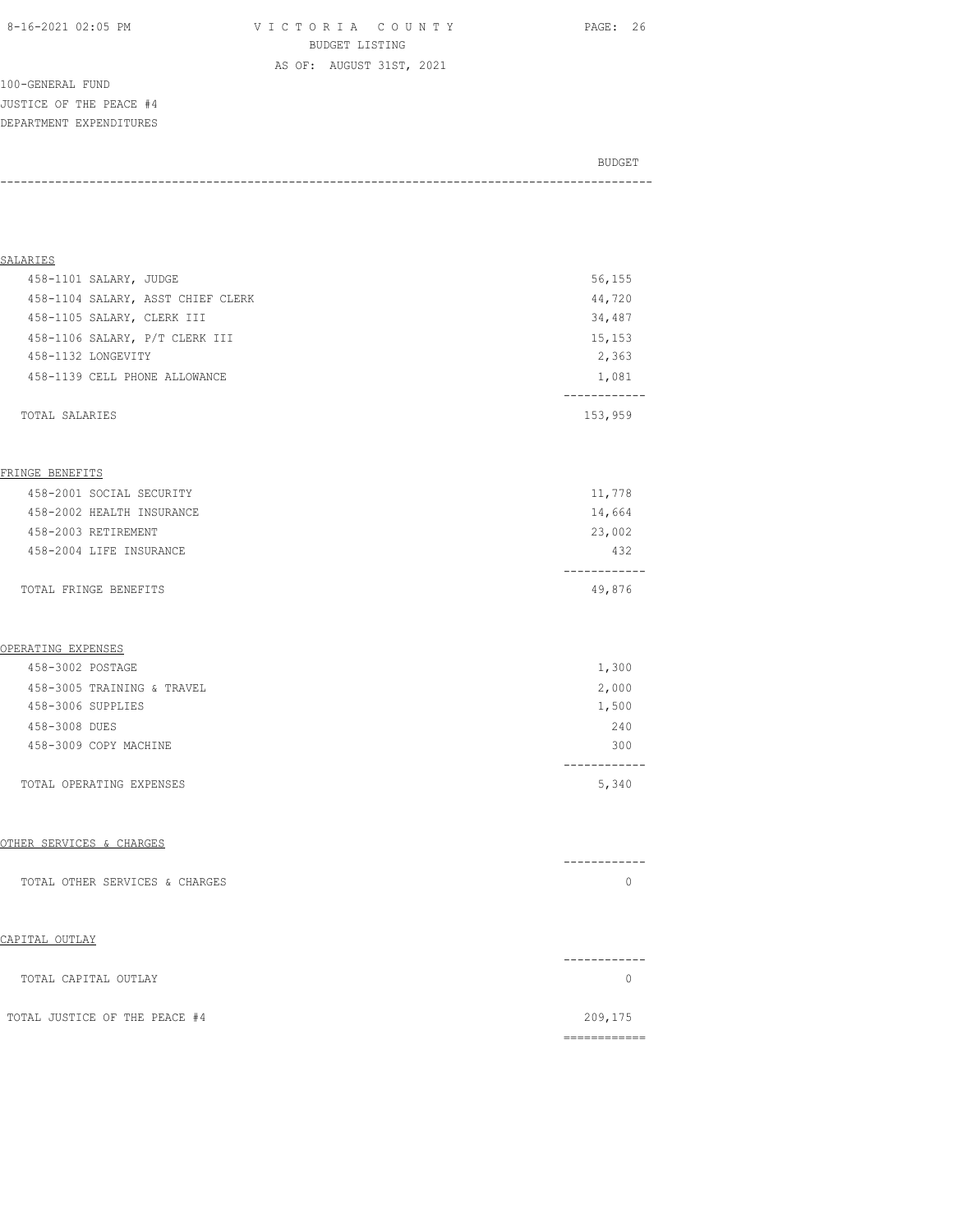8-16-2021 02:05 PM V I C T O R I A C O U N T Y PAGE: 27 BUDGET LISTING AS OF: AUGUST 31ST, 2021

-----------------------------------------------------------------------------------------------

100-GENERAL FUND CRIMINAL DIST. ATTORNEY DEPARTMENT EXPENDITURES

BUDGET AND RESERVE AND RESERVE AND RESERVE AND RESERVE AND RESERVE AND RESERVE AND RESERVE AND RESERVE AND RESERVE AND RESERVE AND RESERVE AND RESERVE AND RESERVE AND RESERVE AND RESPONDING A REPORT OF A REPORT OF A REPORT

## SALARIES 475-1101 SALARY, CDA SUPPLEMENT 18,000 475-1104 SALARY, 3 FELONY ASSISTANT CDA 242,133 475-1105 SALARY, 3 MISD ASSISTANT CDA 215,468 475-1107 SALARY, 2 CHIEF CLERKS 103,876 475-1108 SALARY, 4 CLERK III 137,948 475-1110 SALARY, 5 ASST CHIEF CLERKS 195,835 475-1119 SALARY, P/T JP CDA 38,158 475-1132 LONGEVITY 13,763 475-1135 LONGEVITY, GOVT CODE 41 3,157 475-1140 SALARY, FIRST ASST/APPELL CDA 104,146 475-1160 SALARY, MISD JUVENILE CDA 75,026 475-1180 SALARY, ADMINISTRATION CHIEF 61,839 475-1185 SALARY, 3 INVESTIGATORS 186,333 475-1230 SALARY, MISD VICTIM/WIT COORD 49,151 ------------ TOTAL SALARIES 1,444,833

#### FRINGE BENEFITS

| TOTAL FRINGE BENEFITS     | 395,643 |
|---------------------------|---------|
|                           |         |
| 475-2004 LIFE INSURANCE   | 4,046   |
| 475-2003 RETIREMENT       | 215,859 |
| 475-2002 HEALTH INSURANCE | 65,208  |
| 475-2001 SOCIAL SECURITY  | 110,530 |

#### OPERATING EXPENSES

| 475-3004 INSURANCE & BONDS | 687    |
|----------------------------|--------|
| 475-3006 SUPPLIES          | 29,695 |
|                            |        |
| TOTAL OPERATING EXPENSES   | 30,382 |

| TOTAL CAPITAL OUTLAY          |           |
|-------------------------------|-----------|
|                               |           |
| TOTAL CRIMINAL DIST. ATTORNEY | 1,870,858 |
|                               |           |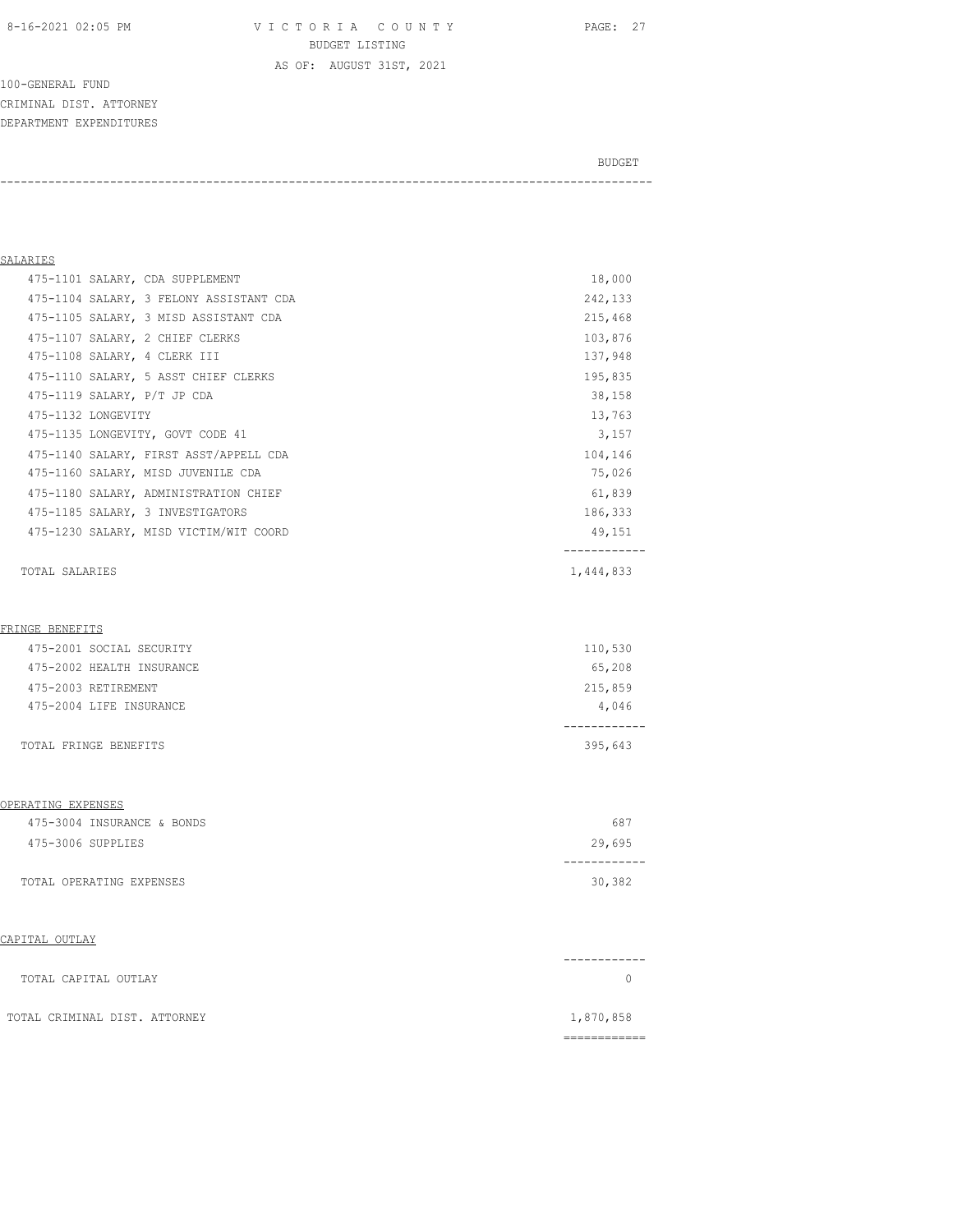8-16-2021 02:05 PM V I C T O R I A C O U N T Y PAGE: 28 BUDGET LISTING AS OF: AUGUST 31ST, 2021

100-GENERAL FUND ELECTION ADMINISTRATOR DEPARTMENT EXPENDITURES

| BUDGET |
|--------|
|        |

| SALARIES                   |                                         |         |
|----------------------------|-----------------------------------------|---------|
|                            | 490-1102 SALARY, ELECTION ADMINISTRATOR | 60,320  |
|                            | 490-1103 SALARY, ASSIST ELECT ADMIN     | 39,167  |
| 490-1104 SALARY, CLERK III |                                         | 34,487  |
|                            | 490-1120 SALARY, ELECTION PERSONNEL     | 40,000  |
| 490-1132 LONGEVITY         |                                         | 1,585   |
|                            |                                         |         |
| TOTAL SALARIES             |                                         | 175,559 |

#### FRINGE BENEFITS

| TOTAL FRINGE BENEFITS     | 47,240 |
|---------------------------|--------|
| 490-2004 LIFE INSURANCE   | 380    |
| 490-2003 RETIREMENT       | 20,253 |
| 490-2002 HEALTH INSURANCE | 13,176 |
| 490-2001 SOCIAL SECURITY  | 13,431 |

#### OPERATING EXPENSES

|                  | 490-3001 TELEPHONE/COMMUNICATIONS | 2,688  |  |
|------------------|-----------------------------------|--------|--|
| 490-3002 POSTAGE |                                   | 150    |  |
|                  | 490-3003 MAINTENANCE CONTRACTS    | 54,691 |  |
|                  | 490-3004 INSURANCE & BONDS        | 141    |  |
|                  | 490-3005 TRAINING & TRAVEL        | 944    |  |
|                  | 490-3006 SUPPLIES                 | 16,000 |  |
| 490-3008 DUES    |                                   | 700    |  |
|                  | 490-3009 COPY MACHINE             | 4,000  |  |
|                  | 490-3010 CONTRACT VANS            | 734    |  |
|                  |                                   |        |  |
|                  | TOTAL OPERATING EXPENSES          | 80,048 |  |

## OTHER SERVICES & CHARGES

|  | TOTAL OTHER SERVICES & CHARGES     | 41,954 |
|--|------------------------------------|--------|
|  | 490-4018 CUSTODIAL SERVICES        | 3,950  |
|  | 490-4017 BUILDING RENTAL           | 3,236  |
|  | 490-4010 BALLOTS/ELECTION SUPPLIES | 28,500 |
|  | 490-4008 CONTRACT SERVICES         | 4,675  |
|  | 490-4003 PUBLICATIONS              | 1,593  |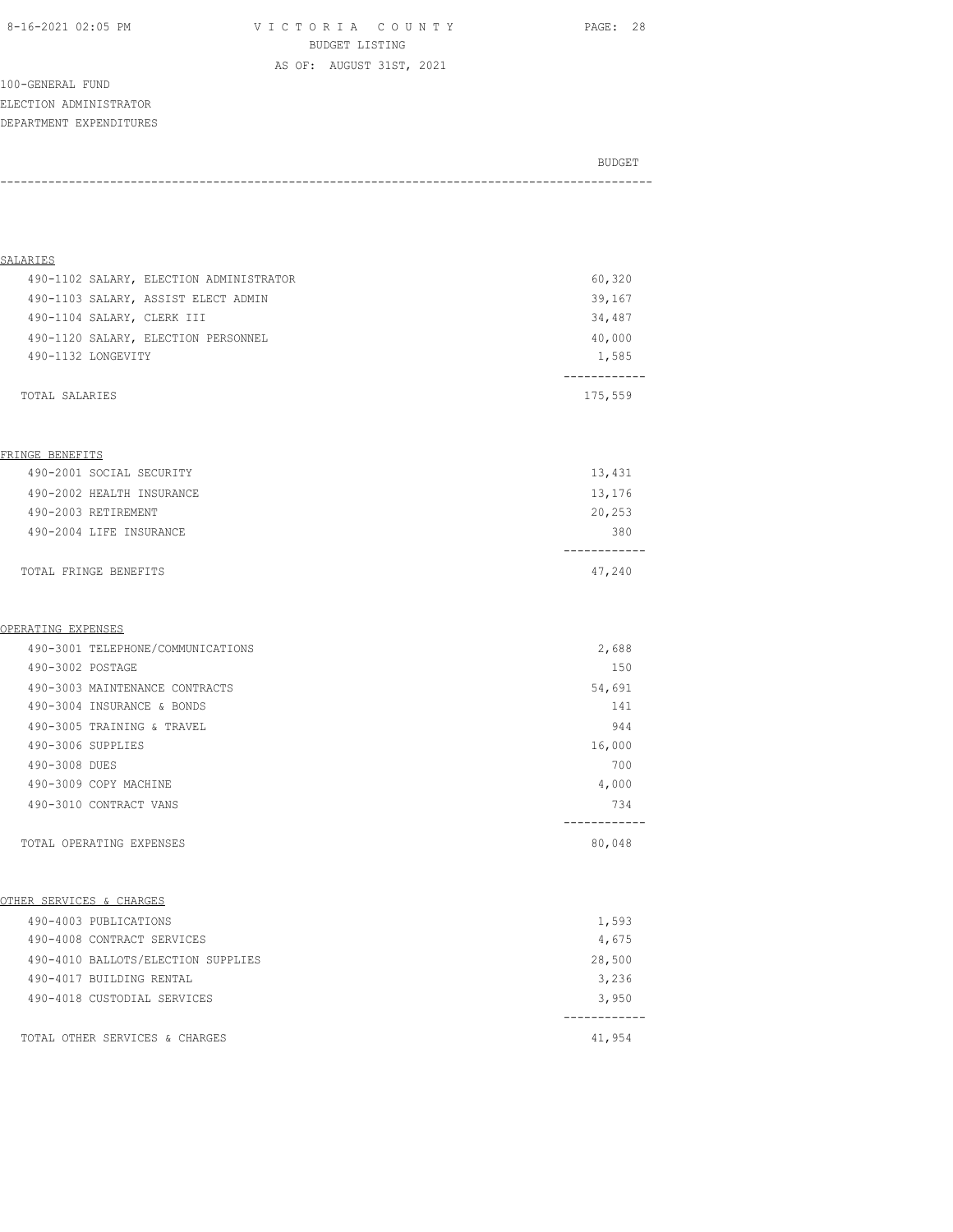| 8-16-2021 02:05 PM           | VICTORIA COUNTY          | PAGE: 29      |
|------------------------------|--------------------------|---------------|
|                              | <b>BUDGET LISTING</b>    |               |
|                              | AS OF: AUGUST 31ST, 2021 |               |
| 100-GENERAL FUND             |                          |               |
| ELECTION ADMINISTRATOR       |                          |               |
| DEPARTMENT EXPENDITURES      |                          |               |
|                              |                          |               |
|                              |                          | <b>BUDGET</b> |
|                              |                          |               |
|                              |                          |               |
|                              |                          |               |
| CAPITAL OUTLAY               |                          |               |
|                              |                          |               |
| TOTAL CAPITAL OUTLAY         |                          | $\mathbf 0$   |
|                              |                          |               |
| TOTAL ELECTION ADMINISTRATOR |                          | 344,801       |

============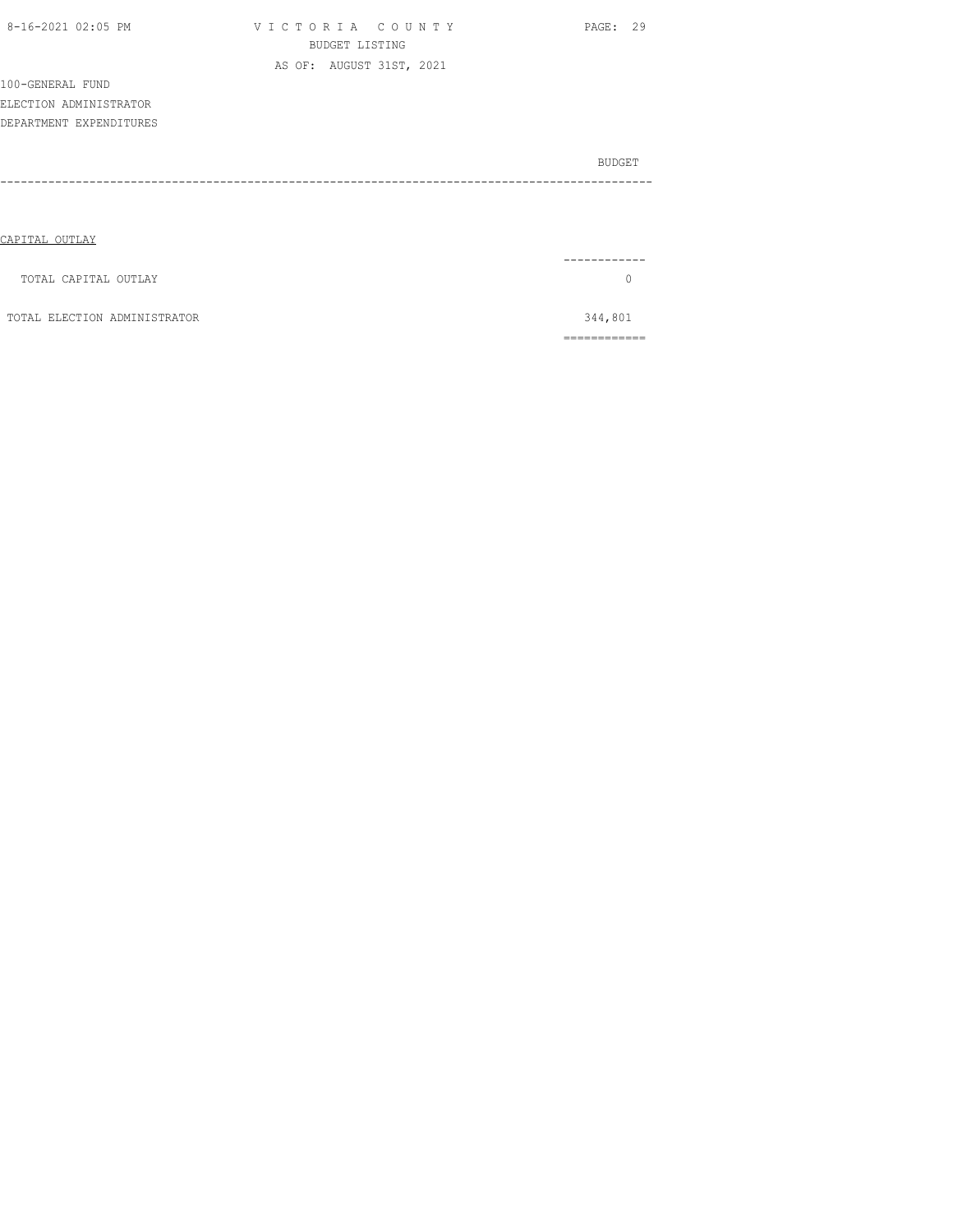8-16-2021 02:05 PM V I C T O R I A C O U N T Y PAGE: 30 BUDGET LISTING

AS OF: AUGUST 31ST, 2021

100-GENERAL FUND COUNTY AUDITOR DEPARTMENT EXPENDITURES

BUDGET AND RESERVE AND RESERVE AND RESERVE AND RESERVE AND RESERVE AND RESERVE AND RESERVE AND RESERVE AND RESERVE AND RESERVE AND RESERVE AND RESERVE AND RESERVE AND RESERVE AND RESPONDING A REPORT OF A REPORT OF A REPORT -----------------------------------------------------------------------------------------------

| SALARIES                        |                                        |         |
|---------------------------------|----------------------------------------|---------|
| 495-1102 SALARY, COUNTY AUDITOR |                                        | 85,358  |
|                                 | 495-1103 SALARY, FIRST ASSISTANT       | 62,005  |
|                                 | 495-1104 SALARY, 2 INTERNAL AUDITORS   | 90,564  |
|                                 | 495-1105 SALARY, 3 ACCOUNTING CLERK II | 111,636 |
| 495-1106 SALARY, AUDIT MANAGER  |                                        | 57,783  |
| 495-1132 LONGEVITY              |                                        | 4,790   |
|                                 |                                        |         |
| TOTAL SALARIES                  |                                        | 412,136 |

#### FRINGE BENEFITS

| TOTAL FRINGE BENEFITS     | 132,369 |
|---------------------------|---------|
| 495-2004 LIFE INSURANCE   | 1,154   |
| 495-2003 RETIREMENT       | 61,574  |
| 495-2002 HEALTH INSURANCE | 38,112  |
| 495-2001 SOCIAL SECURITY  | 31,529  |

#### OPERATING EXPENSES

| TOTAL OPERATING EXPENSES   | 14,795 |
|----------------------------|--------|
| 495-3009 COPY MACHINE      | 2,500  |
| 495-3008 DUES              | 295    |
| 495-3006 SUPPLIES          | 7,500  |
| 495-3005 TRAINING & TRAVEL | 4,500  |

|                      | ---------- |
|----------------------|------------|
| TOTAL CAPITAL OUTLAY |            |
| TOTAL COUNTY AUDITOR | 559,300    |
|                      |            |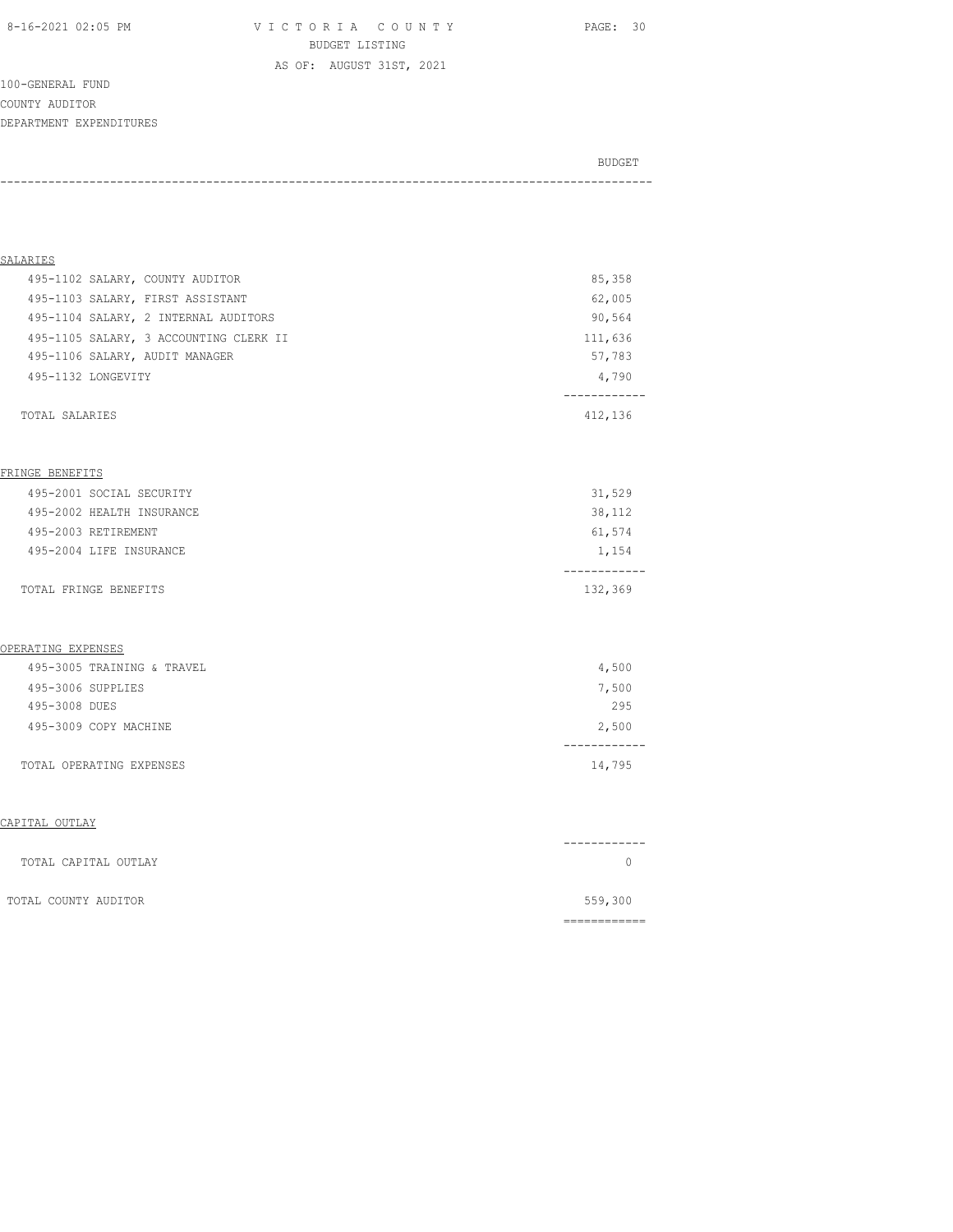8-16-2021 02:05 PM V I C T O R I A C O U N T Y PAGE: 31 BUDGET LISTING

AS OF: AUGUST 31ST, 2021

100-GENERAL FUND COUNTY TREASURER DEPARTMENT EXPENDITURES

BUDGET AND RESERVE AND RESERVE AND RESERVE AND RESERVE AND RESERVE AND RESERVE AND RESERVE AND RESERVE AND RESERVE AND RESERVE AND RESERVE AND RESERVE AND RESERVE AND RESERVE AND RESPONDING A REPORT OF A REPORT OF A REPORT -----------------------------------------------------------------------------------------------

| SALARIES                      |                                      |         |
|-------------------------------|--------------------------------------|---------|
|                               | 497-1101 SALARY, COUNTY TREASURER    | 85,358  |
| 497-1103 SALARY, CHIEF DEPUTY |                                      | 53,477  |
|                               | 497-1104 SALARY, PAYROLL ASSISTANT   | 39,167  |
|                               | 497-1105 SALARY, ACCOUNTING CLERK II | 37,212  |
|                               | 497-1106 SALARY, PAYROLL COORDINATOR | 45,927  |
| 497-1132 LONGEVITY            |                                      | 2,490   |
|                               |                                      |         |
| TOTAL SALARIES                |                                      | 263,631 |

#### FRINGE BENEFITS

| TOTAL FRINGE BENEFITS     | 83,742 |
|---------------------------|--------|
| 497-2004 LIFE INSURANCE   | 739    |
| 497-2003 RETIREMENT       | 39,387 |
| 497-2002 HEALTH INSURANCE | 23,448 |
| 497-2001 SOCIAL SECURITY  | 20,168 |

#### OPERATING EXPENSES

| TOTAL OPERATING EXPENSES       | 33,084 |
|--------------------------------|--------|
| 497-3034 BANK CHARGES          | 22,000 |
| 497-3009 COPY MACHINE          | 1,000  |
| 497-3008 DUES                  | 200    |
| 497-3007 REPAIRS & MAINTENANCE | 1,250  |
| 497-3006 SUPPLIES              | 4,000  |
| 497-3005 TRAINING & TRAVEL     | 4,000  |
| 497-3004 INSURANCE & BONDS     | 634    |

#### OTHER SERVICES & CHARGES

|                                | ------------ |
|--------------------------------|--------------|
| TOTAL OTHER SERVICES & CHARGES |              |

| TOTAL CAPITAL OUTLAY   | ------- |
|------------------------|---------|
| TOTAL COUNTY TREASURER | 380,457 |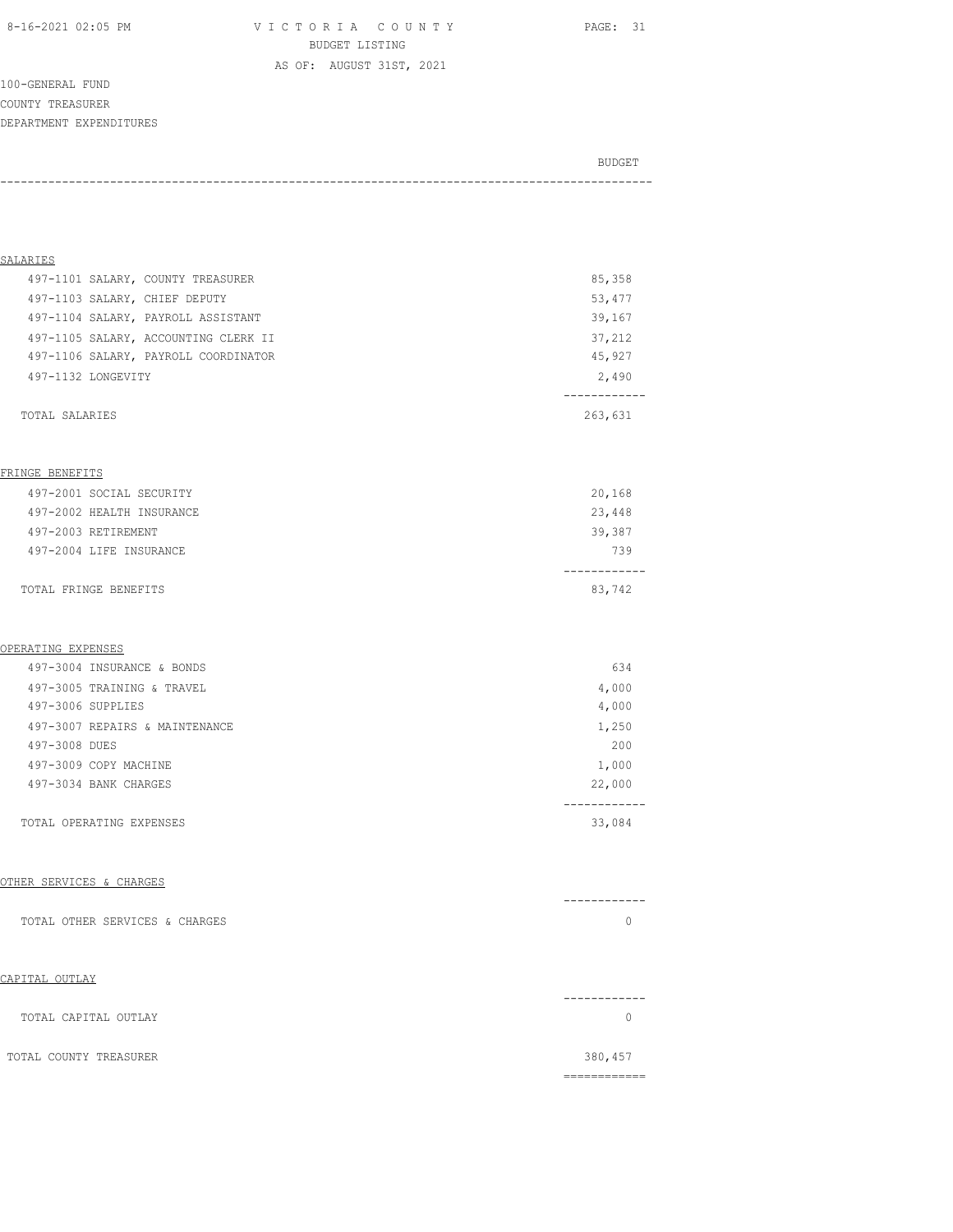8-16-2021 02:05 PM V I C T O R I A C O U N T Y PAGE: 32 BUDGET LISTING AS OF: AUGUST 31ST, 2021

100-GENERAL FUND TAX ASSESSOR/COLLECTOR DEPARTMENT EXPENDITURES

BUDGET AND RESERVE AND RESERVE AND RESERVE AND RESERVE AND RESERVE AND RESERVE AND RESERVE AND RESERVE AND RESERVE AND RESERVE AND RESERVE AND RESERVE AND RESERVE AND RESERVE AND RESPONDING A REPORT OF A REPORT OF A REPORT -----------------------------------------------------------------------------------------------

| SALARIES                               |         |
|----------------------------------------|---------|
| 499-1101 SALARY, TAX ASSESSOR/COLLECT. | 85,358  |
| 499-1103 SALARY, CHIEF DEPUTY          | 53,477  |
| 499-1104 SALARY, 3 ASST CHIEF DEPUTY   | 118,582 |
| 499-1106 SALARY, 11 CLERK III          | 379,357 |
| 499-1107 SALARY, PART-ACCTG CLERK      | 18,408  |
| 499-1132 LONGEVITY                     | 10,580  |
|                                        |         |
| TOTAL SALARIES                         | 665,762 |
|                                        |         |

#### FRINGE BENEFITS

| TOTAL FRINGE BENEFITS     | 213,077 |
|---------------------------|---------|
| 499-2004 LIFE INSURANCE   | 1,865   |
| 499-2003 RETIREMENT       | 99,465  |
| 499-2002 HEALTH INSURANCE | 60,816  |
| 499-2001 SOCIAL SECURITY  | 50,931  |

#### OPERATING EXPENSES

| TOTAL OPERATING EXPENSES   | 16,302 |
|----------------------------|--------|
| 499-3010 COPY MACHINE      | 1,000  |
| 499-3008 DUES              | 600    |
| 499-3006 SUPPLIES          | 10,000 |
| 499-3005 TRAINING & TRAVEL | 4,500  |
| 499-3004 INSURANCE & BONDS | 202    |

#### OTHER SERVICES & CHARGES

| TOTAL OTHER SERVICES & CHARGES |         |
|--------------------------------|---------|
| TOTAL TAX ASSESSOR/COLLECTOR   | 895,141 |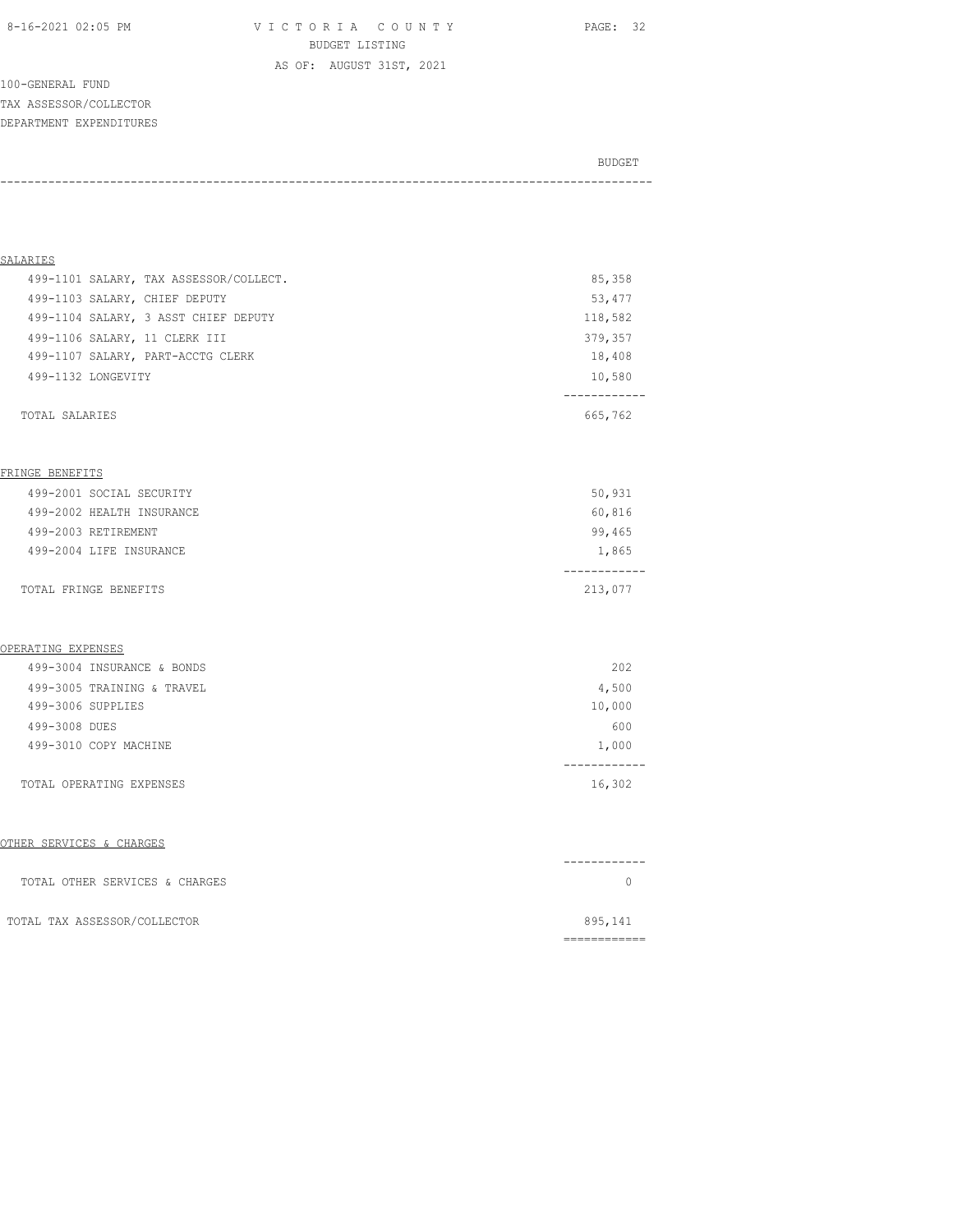8-16-2021 02:05 PM V I C T O R I A C O U N T Y PAGE: 33 BUDGET LISTING AS OF: AUGUST 31ST, 2021

100-GENERAL FUND ADMINISTRATIVE SERVICES DEPARTMENT EXPENDITURES

| BUDGET |
|--------|
|        |

| SALARIES                               |         |
|----------------------------------------|---------|
| 501-1101 SALARY, ENGINEER/PRJCT MGR    | 130,895 |
| 501-1106 SALARY, COMPLIANCE SPECIALIST | 53,477  |
| 501-1110 SALARY, GRANT ADMINISTRATOR   | 60,320  |
| 501-1132 LONGEVITY                     | 995     |
| 501-1139 CELL PHONE ALLOWANCE          | 1,081   |
|                                        |         |
| TOTAL SALARIES                         | 246,768 |

#### FRINGE BENEFITS

| 501-2001 SOCIAL SECURITY  | 18,878 |
|---------------------------|--------|
| 501-2002 HEALTH INSURANCE | 9,528  |
| 501-2003 RETIREMENT       | 36,868 |
| 501-2004 LIFE INSURANCE   | 691    |
|                           |        |
| TOTAL FRINGE BENEFITS     | 65,965 |

#### OPERATING EXPENSES

| 501-3005 TRAINING & TRAVEL | 9,000  |
|----------------------------|--------|
| 501-3006 SUPPLIES          | 3,000  |
| 501-3008 DUES              | 300    |
| 501-3009 COPY MACHINE      | 4,000  |
|                            |        |
| TOTAL OPERATING EXPENSES   | 16,300 |

| 501-5001 FURNITURE & EQUIPMENT | 20,000           |
|--------------------------------|------------------|
| TOTAL CAPITAL OUTLAY           | ------<br>20,000 |
| TOTAL ADMINISTRATIVE SERVICES  | 349,033          |
|                                |                  |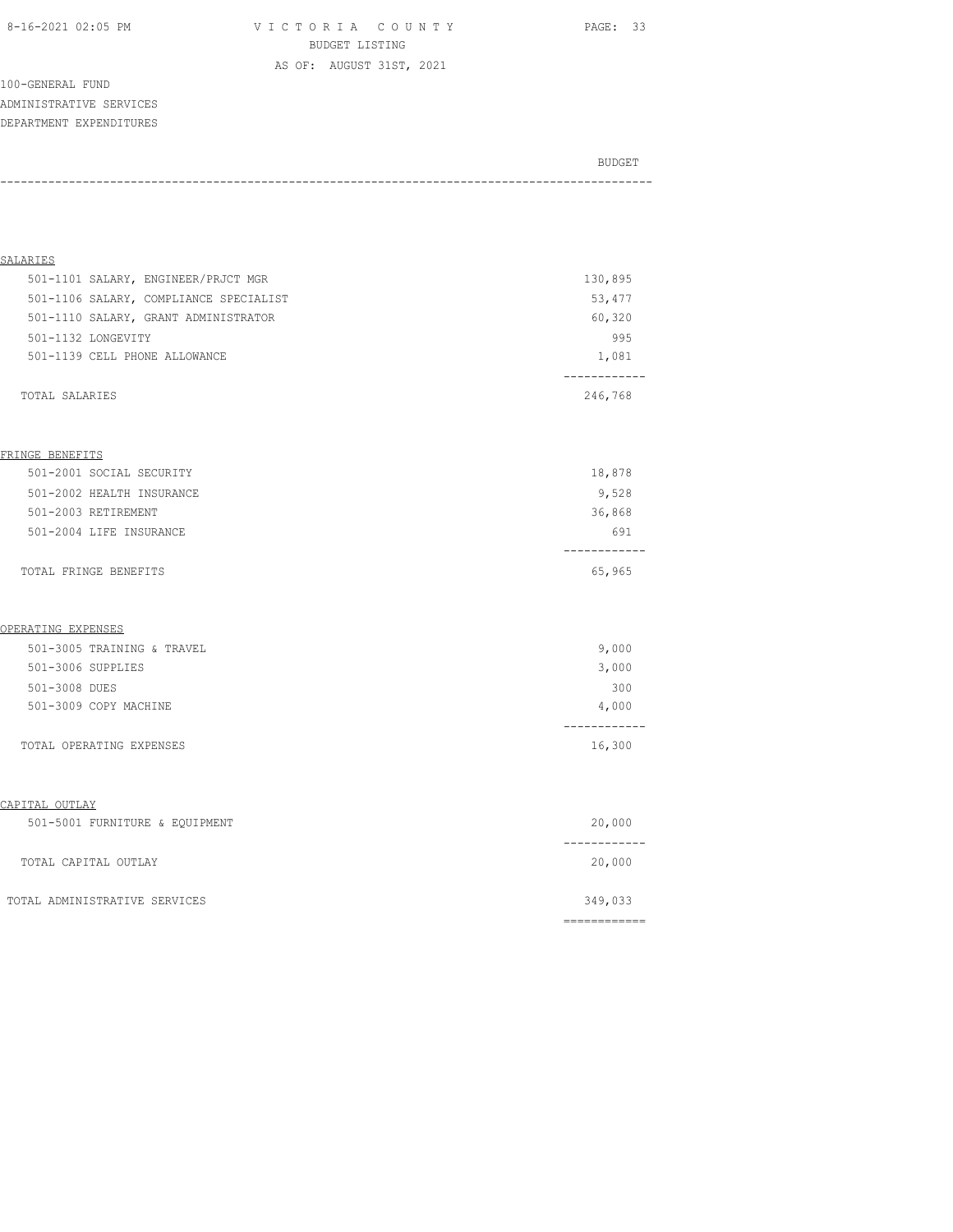8-16-2021 02:05 PM V I C T O R I A C O U N T Y PAGE: 34 BUDGET LISTING

AS OF: AUGUST 31ST, 2021

100-GENERAL FUND INFORMATION TECHNOLOGY DEPARTMENT EXPENDITURES

## BUDGET AND RESERVE AND RESERVE AND RESERVE AND RESERVE AND RESERVE AND RESERVE AND RESERVE AND RESERVE AND RESERVE AND RESERVE AND RESERVE AND RESERVE AND RESERVE AND RESERVE AND RESPONDING A REPORT OF A REPORT OF A REPORT -----------------------------------------------------------------------------------------------

| SALARIES                          |         |
|-----------------------------------|---------|
| 503-1104 SALARY, DIRECTOR         | 85,093  |
| 503-1105 SALARY, ASST. DIRECTOR   | 76,440  |
| 503-1106 SALARY, COMPUTER TECH.   | 46,260  |
| 503-1108 SALARY, SENIOR TECH      | 53,768  |
| 503-1109 SALARY, NETWORK ENGINEER | 59,967  |
| 503-1110 SALARY, SYSTEM ADMIN. II | 64,418  |
| 503-1111 SALARY, SYSTEM ADMIN I   | 54,829  |
| 503-1132 LONGEVITY                | 5,700   |
| 503-1139 CELL PHONE ALLOWANCE     | 3,721   |
| TOTAL SALARIES                    | 450,196 |
| FRINGE BENEFITS                   |         |
| 503-2001 SOCIAL SECURITY          | 34,440  |
| 503-2002 HEALTH INSURANCE         | 28,584  |
| 503-2003 RETIREMENT               | 67,260  |
| 503-2004 LIFE INSURANCE           | 1,261   |
| TOTAL FRINGE BENEFITS             | 131,545 |
| OPERATING EXPENSES                |         |
| 503-3003 MAINTENANCE CONTRACTS    | 498,000 |

| 503-3007 REPAIRS & MAINTENANCE | 4,000   |
|--------------------------------|---------|
| 503-3008 ASSOCIATION DUES      | 200     |
| 503-3009 COPY MACHINE          | 150     |
|                                |         |
| TOTAL OPERATING EXPENSES       | 514,350 |

#### OTHER SERVICES & CHARGES

| 503-4024 COMPUTER SUPPLIES     | 85,000  |
|--------------------------------|---------|
| 503-4025 COMPUTER SERVICES     | 131,500 |
|                                |         |
| TOTAL OTHER SERVICES & CHARGES | 216,500 |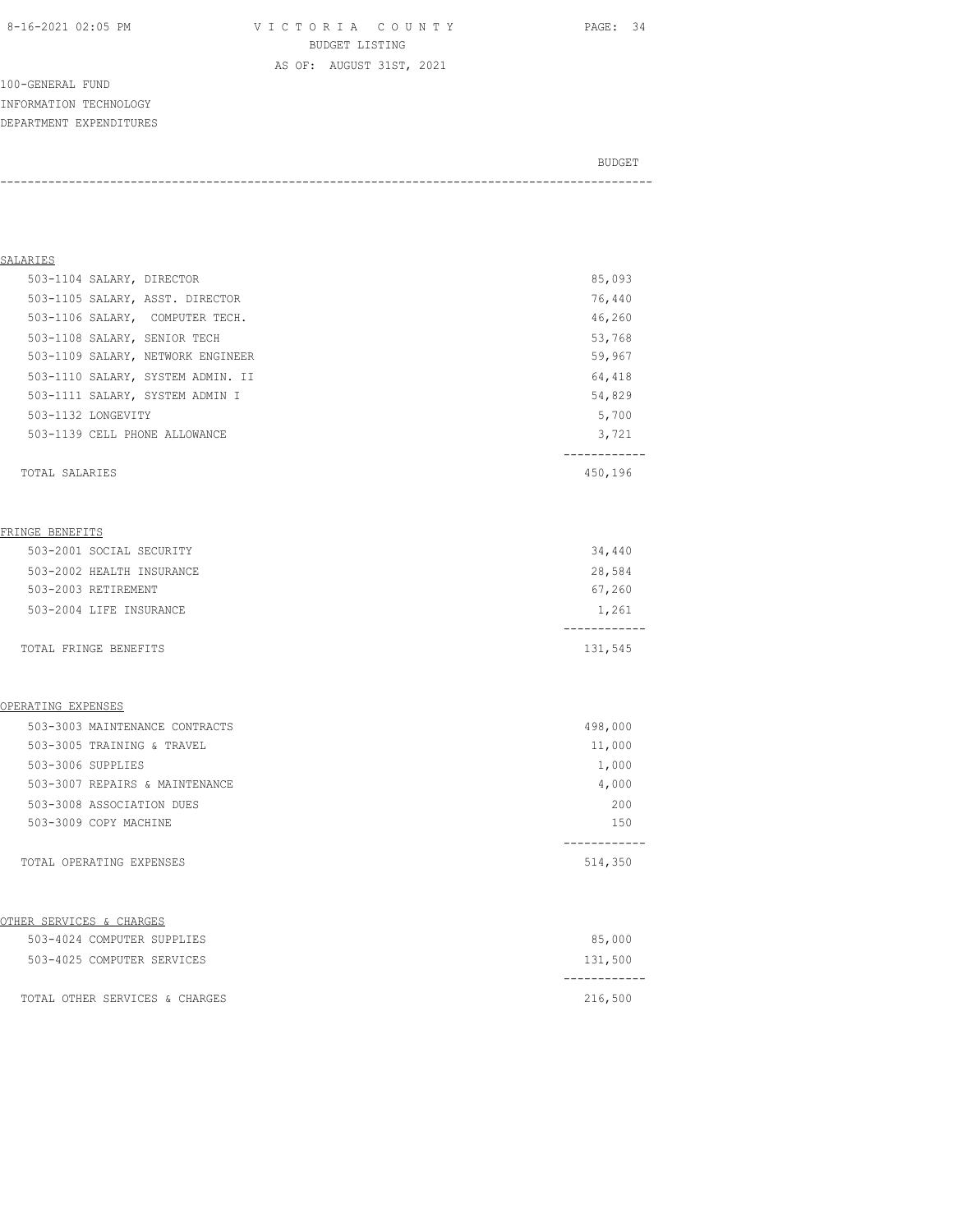| 8-16-2021 02:05 PM |  |
|--------------------|--|

V I C T O R I A C O U N T Y PAGE: 35 BUDGET LISTING AS OF: AUGUST 31ST, 2021

100-GENERAL FUND INFORMATION TECHNOLOGY DEPARTMENT EXPENDITURES

BUDGET AND RESERVE AND RESERVE AND RESERVE AND RESERVE AND RESERVE AND RESERVE AND RESERVE AND RESERVE AND RESERVE AND RESERVE AND RESERVE AND RESERVE AND RESERVE AND RESERVE AND RESPONDING A REPORT OF A REPORT OF A REPORT -----------------------------------------------------------------------------------------------

## CAPITAL OUTLAY

| 503-5004 COMPUTER EQUIPMENT | 120,000 |
|-----------------------------|---------|
| TOTAL CAPITAL OUTLAY        | 120,000 |
|                             |         |

#### DEBT SERVICE

| TOTAL DEBT SERVICE           |           |
|------------------------------|-----------|
| TOTAL INFORMATION TECHNOLOGY | 1,432,591 |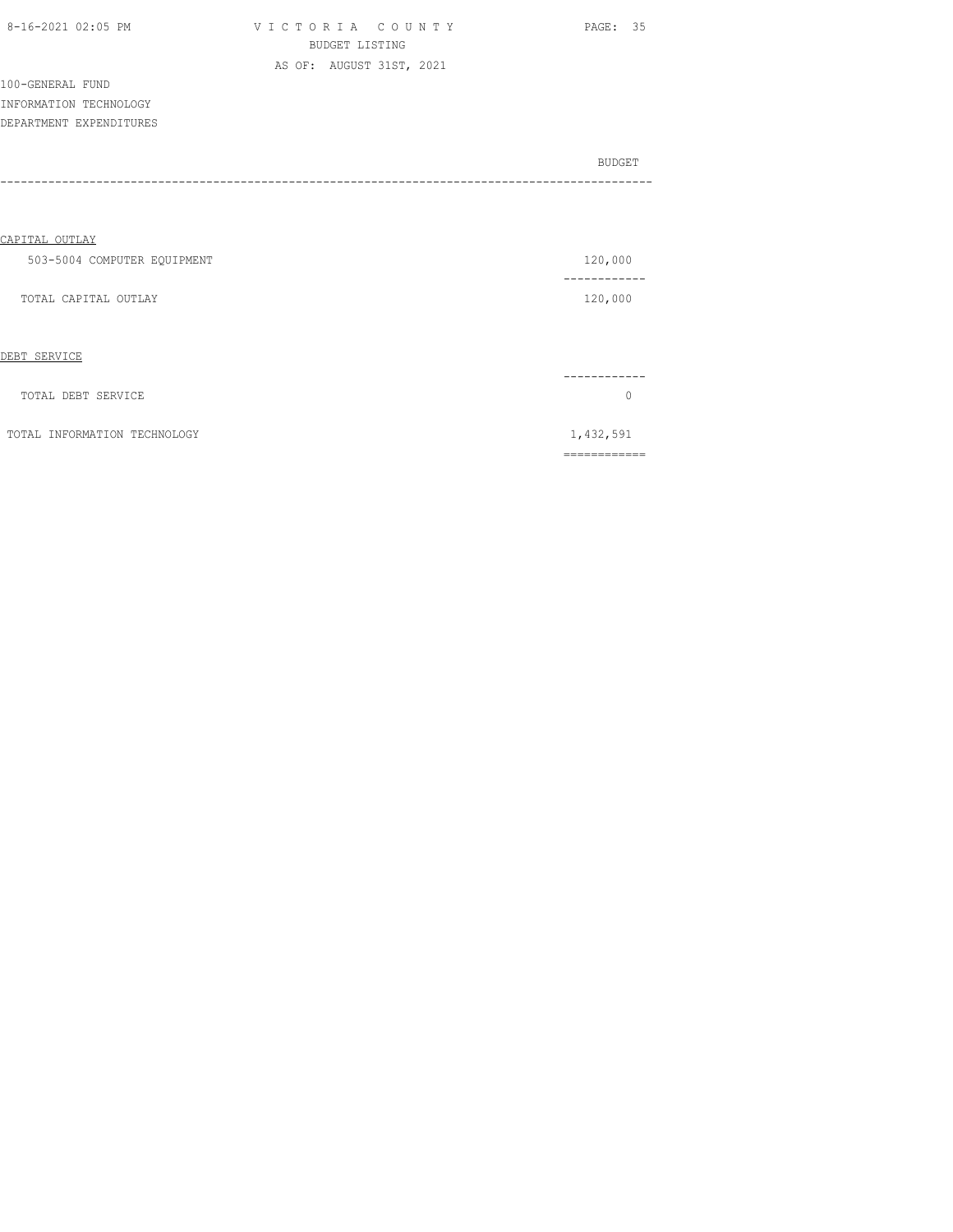8-16-2021 02:05 PM V I C T O R I A C O U N T Y PAGE: 36 BUDGET LISTING

100-GENERAL FUND HUMAN RESOURCES DEPARTMENT EXPENDITURES

BUDGET AND RESERVE AND RESERVE AND RESERVE AND RESERVE AND RESERVE AND RESERVE AND RESERVE AND RESERVE AND RESERVE AND RESERVE AND RESERVE AND RESERVE AND RESERVE AND RESERVE AND RESPONDING A REPORT OF A REPORT OF A REPORT -----------------------------------------------------------------------------------------------

AS OF: AUGUST 31ST, 2021

| SALARIES                                |         |
|-----------------------------------------|---------|
| 505-1101 SALARY, HUMAN RESRCS DIRECTOR  | 75,005  |
| 505-1102 SALARY, HUMAN RESRCS SPECIALIS | 53,477  |
| 505-1105 SALARY, CLERK III              | 34,487  |
| 505-1132 LONGEVITY                      | 2,015   |
| 505-1139 CELL PHONE ALLOWANCE           | 1,081   |
|                                         |         |
| TOTAL SALARIES                          | 166,065 |

#### FRINGE BENEFITS

| 505-2001 SOCIAL SECURITY  | 12,704 |
|---------------------------|--------|
| 505-2002 HEALTH INSURANCE | 14,664 |
| 505-2003 RETIREMENT       | 24,811 |
| 505-2004 LIFE INSURANCE   | 465    |
|                           |        |
| TOTAL FRINGE BENEFITS     | 52,644 |

#### OPERATING EXPENSES

|                                       | ---------- |
|---------------------------------------|------------|
| TOTAL HUMAN RESOURCES                 | 234,109    |
| TOTAL OPERATING EXPENSES              | 15,400     |
| 505-3108 TRAINING MEETINGS            | 3,500      |
| 505-3106 JOB ADVERTISE/RECRUITING EXP | 1,500      |
| 505-3009 COPY MACHINE                 | 5,000      |
| 505-3008 DUES                         | 400        |
| 505-3006 SUPPLIES                     | 2,000      |
| 505-3005 TRAINING & TRAVEL            | 3,000      |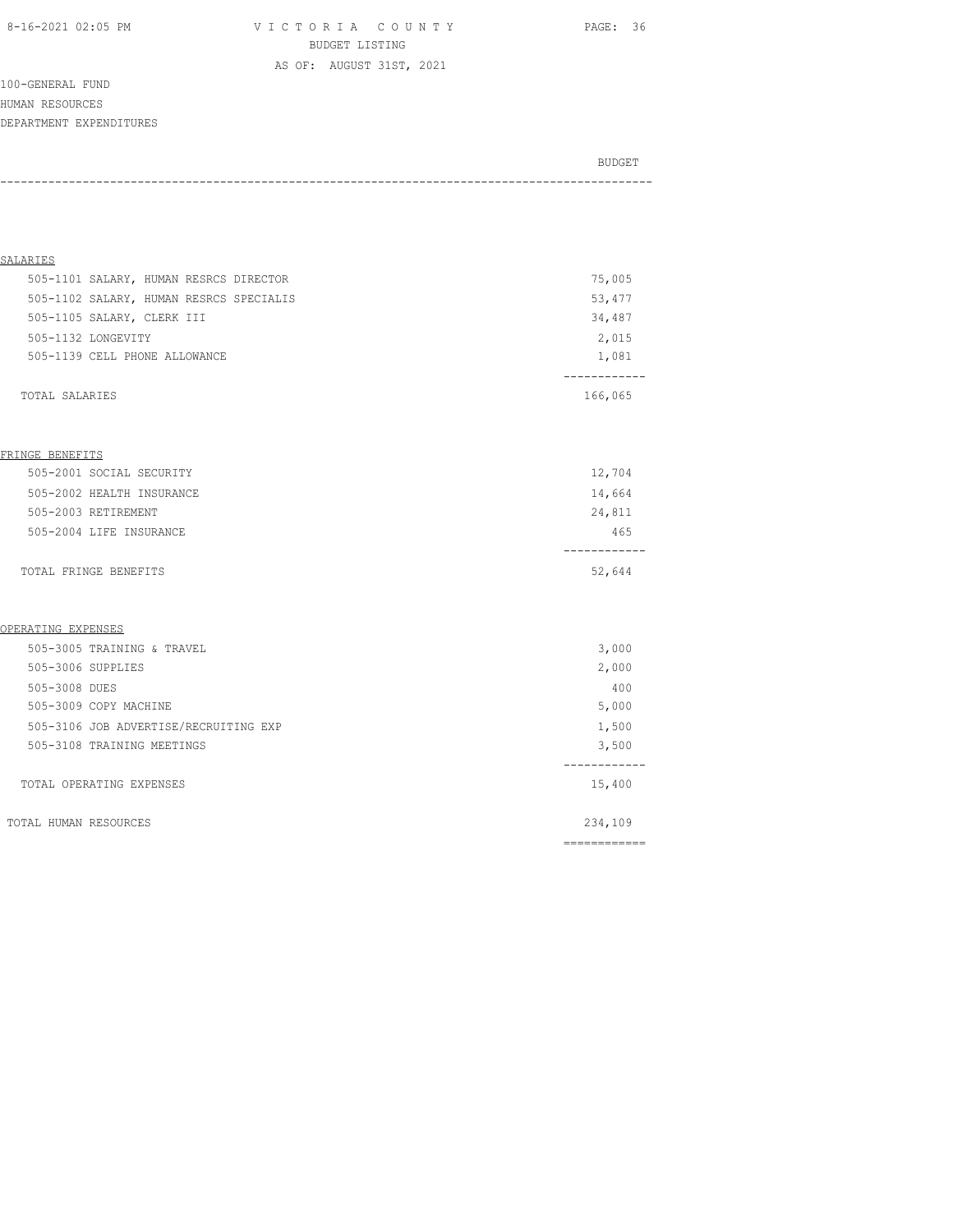8-16-2021 02:05 PM V I C T O R I A C O U N T Y PAGE: 37 BUDGET LISTING

AS OF: AUGUST 31ST, 2021

100-GENERAL FUND FACILITIES MANAGEMENT DEPARTMENT EXPENDITURES

BUDGET AND RESERVE AND RESERVE AND RESERVE AND RESERVE AND RESERVE AND RESERVE AND RESERVE AND RESERVE AND RESERVE AND RESERVE AND RESERVE AND RESERVE AND RESERVE AND RESERVE AND RESPONDING A REPORT OF A REPORT OF A REPORT -----------------------------------------------------------------------------------------------

#### SALARIES

| 510-1102 SALARY, FACILITIES MANAGER   | 80,000  |
|---------------------------------------|---------|
| 510-1103 SALARY, FACILITIES FOREMAN   | 54,496  |
| 510-1104 SALARY, 8 MAINTENANCE I      | 262,416 |
| 510-1105 SALARY, FACILITIES TECH      | 35,568  |
| 510-1106 SALARY, FACILITIES TECH I    | 42,848  |
| 510-1107 SALARY, 2 FACILITIES TECH II | 50,024  |
| 510-1131 OVERTIME                     | 4,500   |
| 510-1132 LONGEVITY                    | 6,005   |
| 510-1139 CELL PHONE ALLOWANCE         | 2,641   |
|                                       |         |
| TOTAL SALARIES                        | 538,498 |

#### FRINGE BENEFITS

| TOTAL FRINGE BENEFITS     | 177,348 |
|---------------------------|---------|
| 510-2004 LIFE INSURANCE   | 1,508   |
| 510-2003 RETIREMENT       | 80,452  |
| 510-2002 HEALTH INSURANCE | 54,192  |
| 510-2001 SOCIAL SECURITY  | 41,196  |

#### OPERATING EXPENSES

| 510-3005 TRAINING & TRAVEL           | 2,500     |
|--------------------------------------|-----------|
| 510-3006 SUPPLIES                    | 52,000    |
| 510-3007 REPAIRS & MAINTENANCE       | 300,000   |
| 510-3011 UNIFORMS & DOOR MATS        | 3,000     |
| 510-3013 TRUCK, REPAIRS/GAS & OIL    | 16,000    |
| 510-3016 UTILITIES                   | 700,000   |
| 510-3018 LAWN CARE                   | 2,400     |
| 510-3301 AIR CONDITIONER             | 9,000     |
| 510-3302 1892 CRTHSE ROOF MAINT CONT | 10,300    |
| 510-3303 ELEVATOR                    | 32,964    |
| 510-3304 GARBAGE COLLECTION          | 23,000    |
| 510-3305 PEST CONTROL                | 11,700    |
| 510-3306 CLOCK MAINTENANCE CONTRACT  | 895       |
| 510-3307 FIRE SPRINKLER/ALARM/EXTING | 17,000    |
| 510-3308 GENERATOR MAINTENANCE       | 26,000    |
| 510-3309 CHEMICAL FEE MAINTENANCE    | 3,400     |
| TOTAL OPERATING EXPENSES             | 1,210,159 |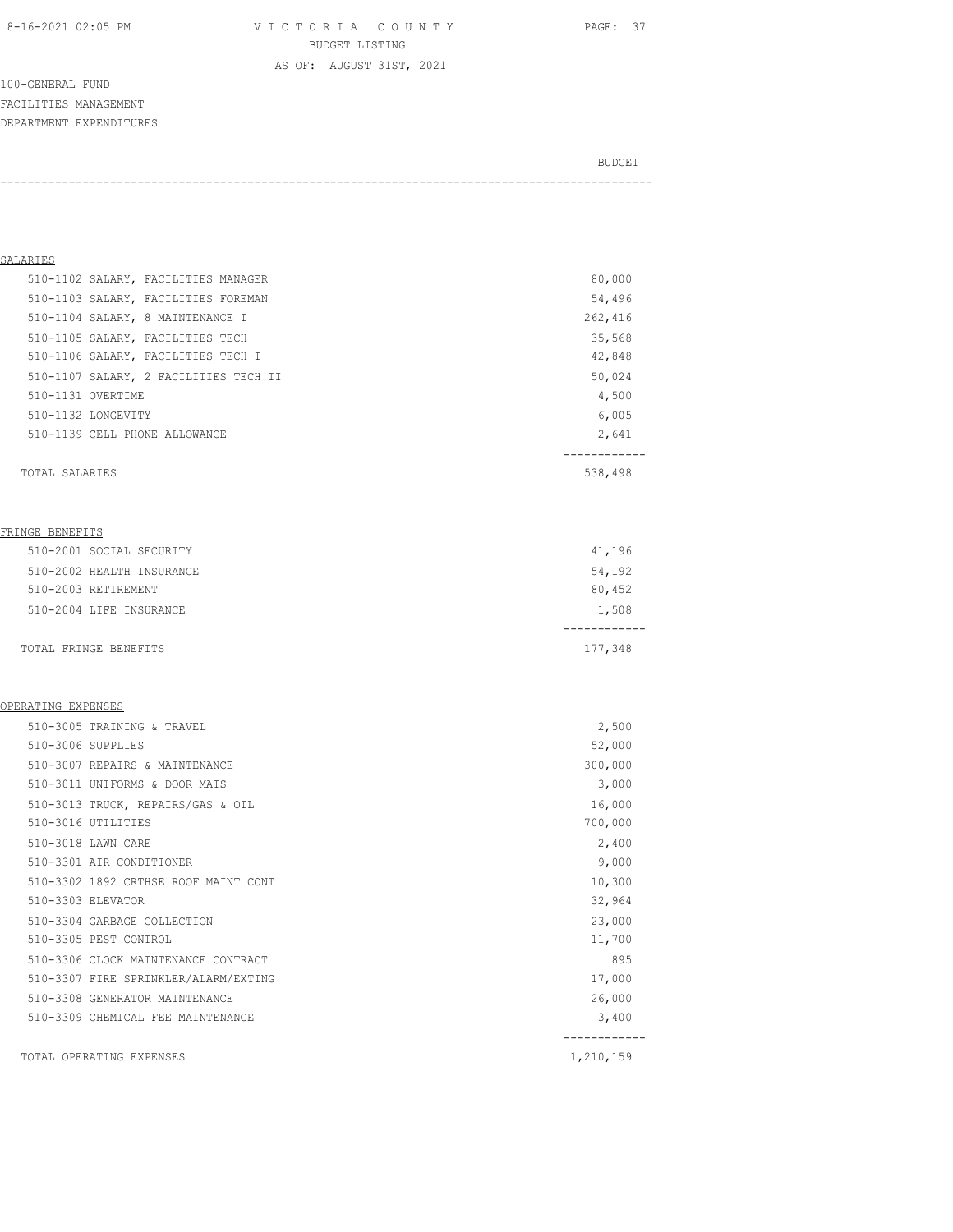| 8-16-2021 02:05 PM          | VICTORIA COUNTY          | PAGE: 38  |
|-----------------------------|--------------------------|-----------|
|                             | <b>BUDGET LISTING</b>    |           |
|                             | AS OF: AUGUST 31ST, 2021 |           |
| 100-GENERAL FUND            |                          |           |
| FACILITIES MANAGEMENT       |                          |           |
| DEPARTMENT EXPENDITURES     |                          |           |
|                             |                          |           |
|                             |                          | BUDGET    |
|                             |                          |           |
|                             |                          |           |
|                             |                          |           |
| CAPITAL OUTLAY              |                          |           |
|                             |                          |           |
| TOTAL CAPITAL OUTLAY        |                          | 0         |
|                             |                          |           |
| TOTAL FACILITIES MANAGEMENT |                          | 1,926,005 |
|                             |                          |           |

============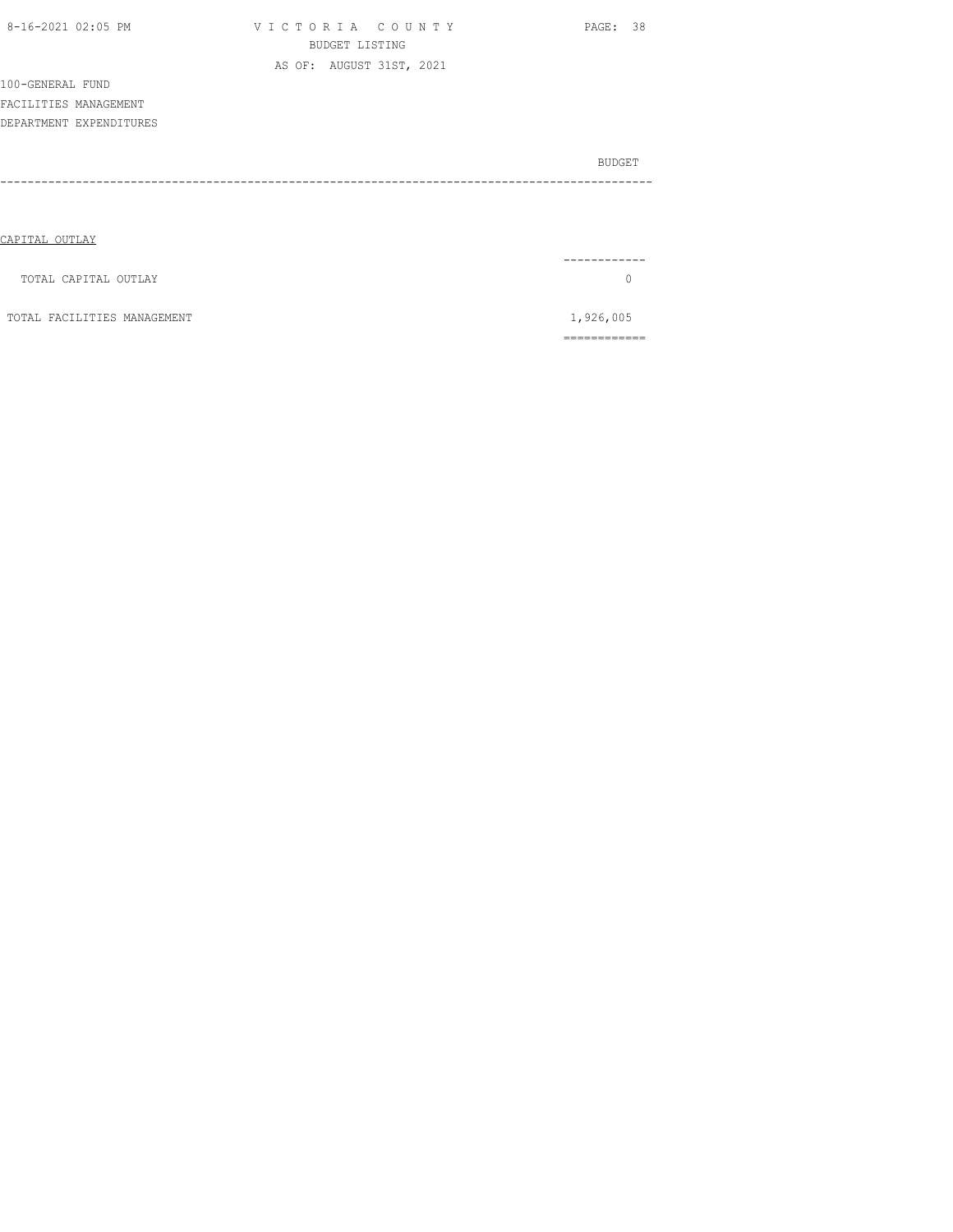8-16-2021 02:05 PM V I C T O R I A C O U N T Y PAGE: 39 BUDGET LISTING

AS OF: AUGUST 31ST, 2021

100-GENERAL FUND COUNTY FIRE MARSHAL DEPARTMENT EXPENDITURES

| BUDGET |
|--------|
|        |

| <u>SALARIES</u>                     |                        |
|-------------------------------------|------------------------|
| 550-1104 SALARY, FIRE MARSHAL/CHIEF | 72,738                 |
| 550-1105 SALARY, ADMIN. ASST.       | 40,020                 |
| 550-1108 SALARY, LT ARFF            | 59,780                 |
| 550-1110 SALARY, ARFF SPECIALIST I  | 55,842                 |
| 550-1111 SALARY, 3 ARFF SPECIALISTS | 164,829                |
| 550-1132 LONGEVITY                  | 5,465                  |
| 550-1139 CELL PHONE ALLOWANCE       | 2,162                  |
|                                     | ------------           |
| TOTAL SALARIES                      | 400,836                |
|                                     |                        |
| FRINGE BENEFITS                     |                        |
| 550-2001 SOCIAL SECURITY            | 30,664                 |
| 550-2002 HEALTH INSURANCE           | 29,328                 |
| 550-2003 RETIREMENT                 | 59,885                 |
| 550-2004 LIFE INSURANCE             | 1,123                  |
|                                     | -----------            |
| TOTAL FRINGE BENEFITS               | 121,000                |
|                                     |                        |
| OPERATING EXPENSES                  |                        |
| 550-3001 TELEPHONE/PAGERS/COMMUN.   | 3,550                  |
| 550-3002 POSTAGE                    | 200                    |
| 550-3004 INSURANCE & BONDS          | 93                     |
| 550-3005 TRAINING & TRAVEL          | 9,000                  |
| 550-3006 SUPPLIES                   | 16,600                 |
| 550-3007 REPAIRS & MAINTENANCE      | 25,000                 |
| 550-3008 DUES & LICENSES            | 2,500                  |
| 550-3009 COPY MACHINE               | 1,000                  |
| 550-3011 UNIFORMS                   | 7,000                  |
| 550-3012 FUEL                       | 12,000                 |
| 550-3015 LABORATORY FEES            | 1,200                  |
| 550-3409 ARFF OPERATIONS            | 30,000                 |
| TOTAL OPERATING EXPENSES            | -----------<br>108,143 |
|                                     |                        |
| OTHER SERVICES & CHARGES            |                        |
| 550-4408 VFD APPROPRIATIONS         | 10,000                 |
| 550-4440 VFD ASSISTANCE             | 50,000                 |
| 550-4450 FIRE FIGHTING GEAR         | 5,000                  |
| TOTAL OTHER SERVICES & CHARGES      | 65,000                 |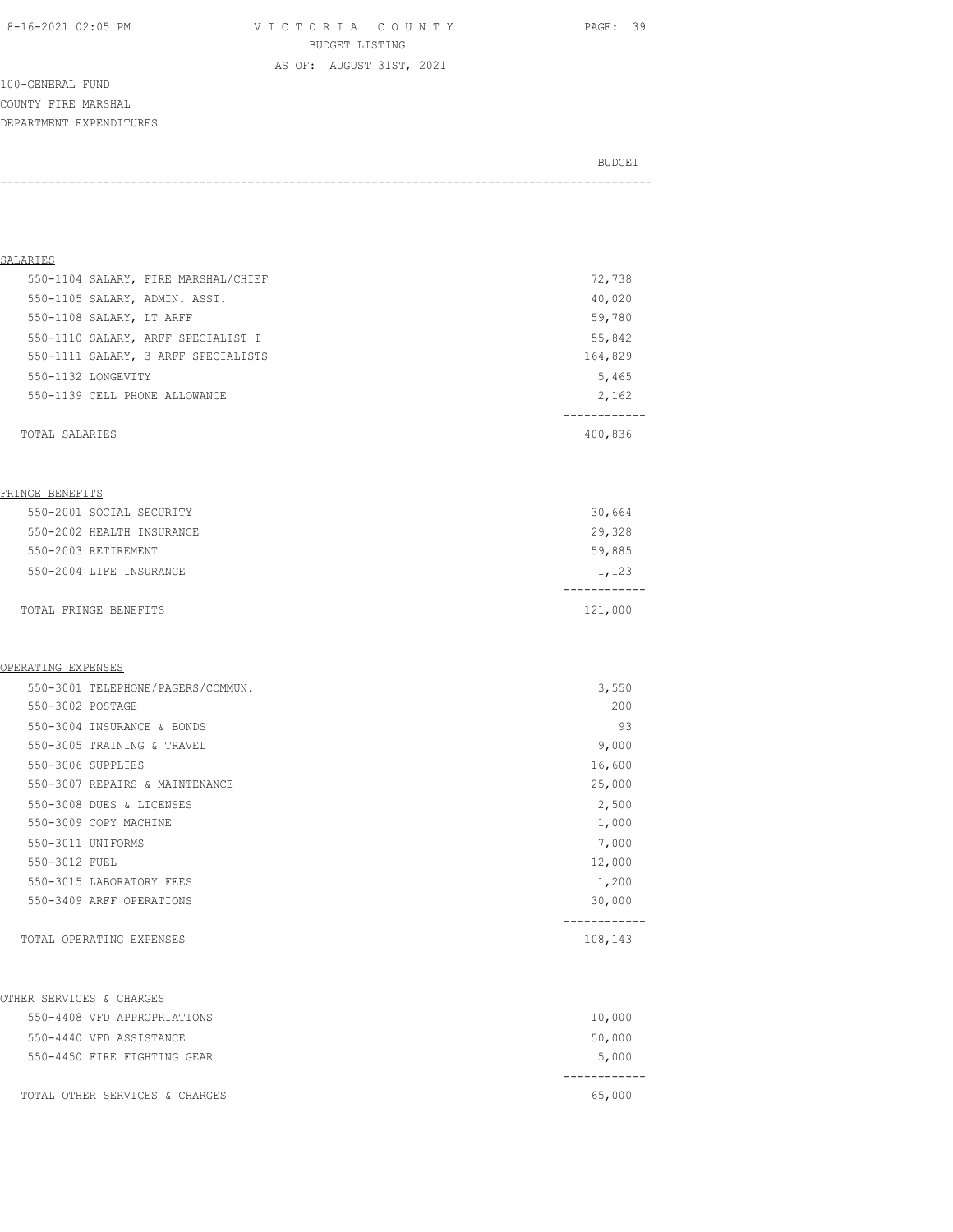| 8-16-2021 02:05 PM        | VICTORIA COUNTY<br><b>BUDGET LISTING</b> | PAGE: 40 |
|---------------------------|------------------------------------------|----------|
|                           | AS OF: AUGUST 31ST, 2021                 |          |
| 100-GENERAL FUND          |                                          |          |
| COUNTY FIRE MARSHAL       |                                          |          |
| DEPARTMENT EXPENDITURES   |                                          |          |
|                           |                                          |          |
|                           |                                          | BUDGET   |
|                           |                                          |          |
|                           |                                          |          |
|                           |                                          |          |
| CAPITAL OUTLAY            |                                          |          |
|                           |                                          |          |
| TOTAL CAPITAL OUTLAY      |                                          | $\Omega$ |
|                           |                                          |          |
| TOTAL COUNTY FIRE MARSHAL |                                          | 694,979  |

============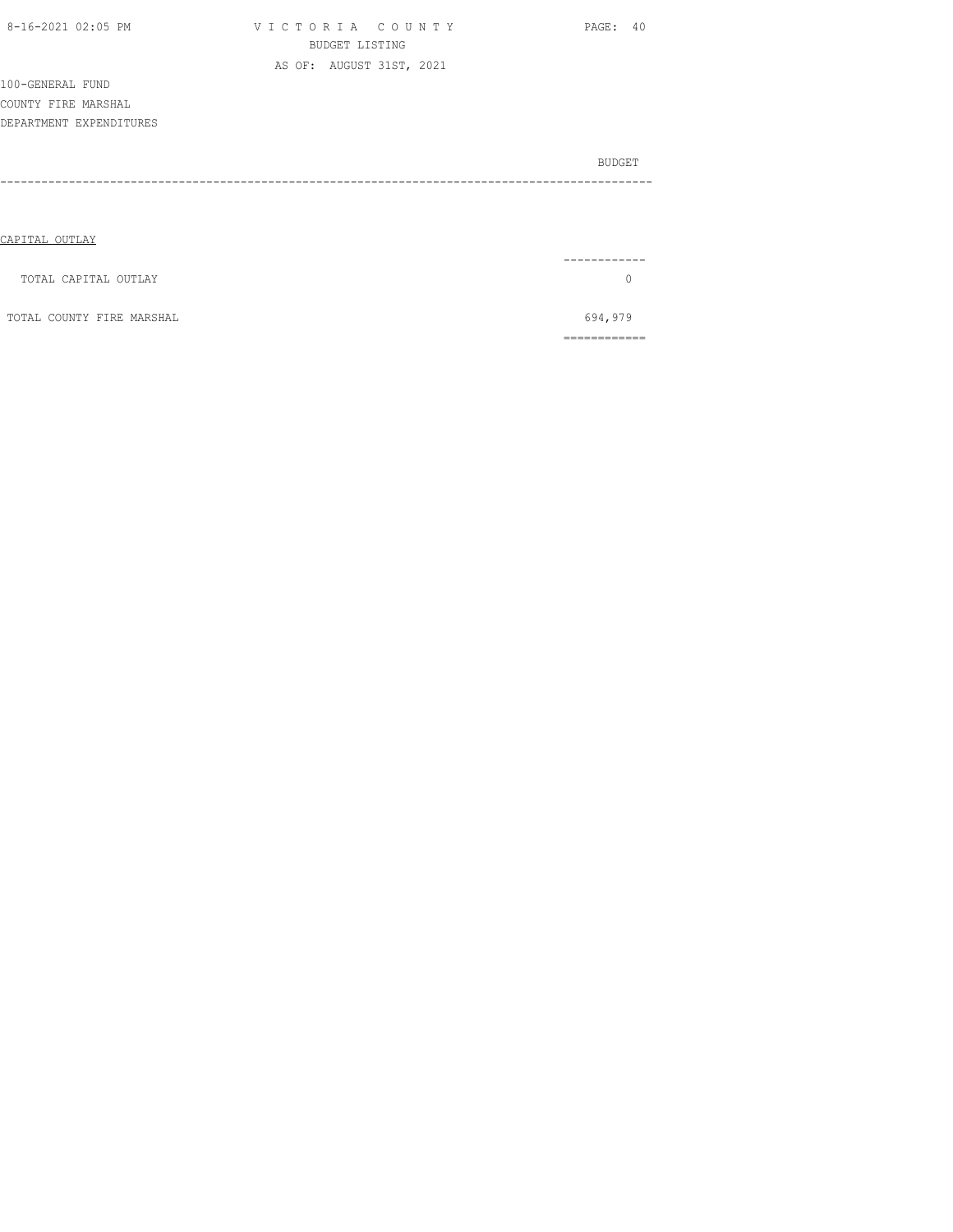8-16-2021 02:05 PM V I C T O R I A C O U N T Y PAGE: 41 BUDGET LISTING AS OF: AUGUST 31ST, 2021

100-GENERAL FUND CONSTABLE PCT 1 DEPARTMENT EXPENDITURES

| ____<br>_______ |  |        |
|-----------------|--|--------|
|                 |  | BUDGET |
|                 |  |        |

| SALARIES                           |                      |
|------------------------------------|----------------------|
| 555-1101 SALARY, CONSTABLE PCT. #1 | 47,038               |
| 555-1132 LONGEVITY                 | 120                  |
| 555-1137 SALARY, CERTIFICATION PAY | 1,800                |
| 555-1139 CELL PHONE ALLOWANCE      | 1,081                |
| TOTAL SALARIES                     | ----------<br>50,039 |
| FRINGE BENEFITS                    |                      |
| 555-2001 SOCIAL SECURITY           | 3,828                |
| 555-2002 HEALTH INSURANCE          | 4,392                |
| 555-2003 RETIREMENT                | 7,476                |
| 555-2004 LIFE INSURANCE            | 141                  |
| TOTAL FRINGE BENEFITS              | 15,837               |
| OPERATING EXPENSES                 |                      |
| 555-3006 SUPPLIES                  | 500                  |
| 555-3012 AUTO FUEL & OIL           | 3,500                |
| 555-3013 AUTO EXPENSES             | 500                  |
|                                    | 200                  |
| 555-3025 REPAIRS & MAINTENANCE     | ---------            |

| TOTAL CAPITAL OUTLAY  | ------- |
|-----------------------|---------|
| TOTAL CONSTABLE PCT 1 | 70,576  |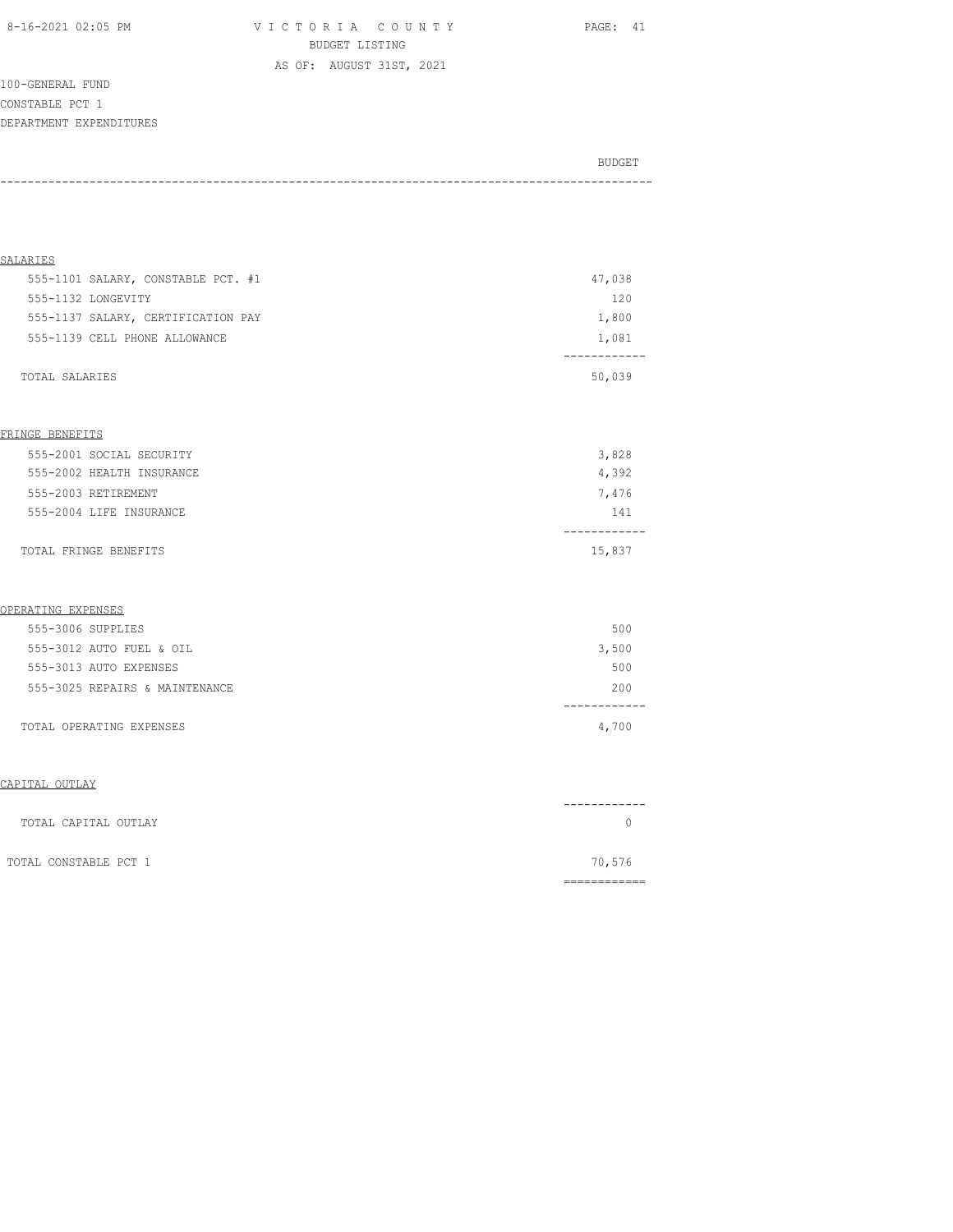8-16-2021 02:05 PM V I C T O R I A C O U N T Y PAGE: 42 BUDGET LISTING

100-GENERAL FUND CONSTABLE PCT 2 DEPARTMENT EXPENDITURES

| BUDGET |
|--------|
|        |

AS OF: AUGUST 31ST, 2021

| SALARIES                           |                     |
|------------------------------------|---------------------|
| 556-1101 SALARY, CONSTABLE PCT #2  | 47,038              |
| 556-1132 LONGEVITY                 |                     |
|                                    | 1,610               |
| 556-1137 SALARY, CERTIFICATION PAY | 1,800               |
| 556-1139 CELL PHONE ALLOWANCE      | 1,081               |
| TOTAL SALARIES                     | 51,529              |
|                                    |                     |
| FRINGE BENEFITS                    |                     |
| 556-2001 SOCIAL SECURITY           | 3,942               |
| 556-2002 HEALTH INSURANCE          | 4,392               |
| 556-2003 RETIREMENT                | 7,699               |
| 556-2004 LIFE INSURANCE            | 145                 |
| TOTAL FRINGE BENEFITS              | ---------<br>16,178 |
| OPERATING EXPENSES                 |                     |
| 556-3006 SUPPLIES                  | 500                 |
| 556-3012 AUTO FUEL & OIL           | 3,500               |
| 556-3013 AUTO EXPENSES             | 500                 |
|                                    | 200                 |
| 556-3025 REPAIRS & MAINTENANCE     |                     |

| TOTAL CAPITAL OUTLAY  | ------ |
|-----------------------|--------|
| TOTAL CONSTABLE PCT 2 | 72,407 |
|                       |        |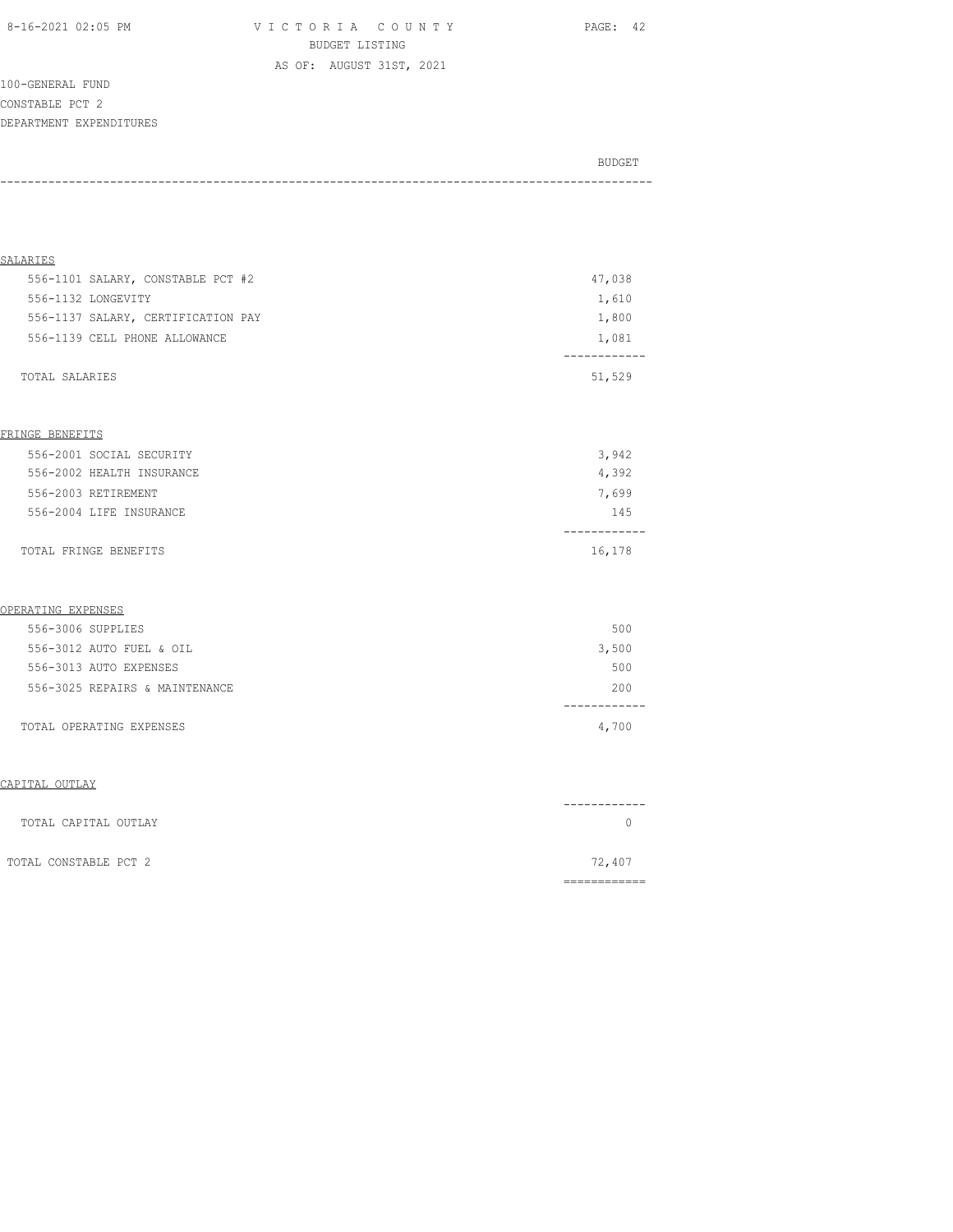8-16-2021 02:05 PM V I C T O R I A C O U N T Y PAGE: 43 BUDGET LISTING

100-GENERAL FUND CONSTABLE PCT 3 DEPARTMENT EXPENDITURES

BUDGET AND RESERVE AND RESERVE AND RESERVE AND RESERVE AND RESERVE AND RESERVE AND RESERVE AND RESERVE AND RESERVE AND RESERVE AND RESERVE AND RESERVE AND RESERVE AND RESERVE AND RESPONDING A REPORT OF A REPORT OF A REPORT -----------------------------------------------------------------------------------------------

AS OF: AUGUST 31ST, 2021

| SALARIES                           |                       |
|------------------------------------|-----------------------|
| 557-1101 SALARY, CONSTABLE PCT #3  | 47,038                |
| 557-1132 LONGEVITY                 | 1,080                 |
| 557-1137 SALARY, CERTIFICATION PAY | 1,800                 |
| 557-1139 CELL PHONE ALLOWANCE      | 1,081                 |
|                                    |                       |
| TOTAL SALARIES                     | 50,999                |
|                                    |                       |
| FRINGE BENEFITS                    |                       |
| 557-2001 SOCIAL SECURITY           | 3,902                 |
| 557-2002 HEALTH INSURANCE          | 4,392                 |
| 557-2003 RETIREMENT                | 7,620                 |
| 557-2004 LIFE INSURANCE            | 143                   |
| TOTAL FRINGE BENEFITS              | -----------<br>16,057 |
| OPERATING EXPENSES                 |                       |
| 557-3006 SUPPLIES                  | 500                   |
| 557-3012 AUTO FUEL & OIL           | 3,500                 |
| 557-3013 AUTO EXPENSES             | 500                   |
| 557-3025 REPAIRS & MAINTENANCE     | 200                   |
| TOTAL OPERATING EXPENSES           | 4,700                 |
|                                    |                       |

| TOTAL CAPITAL OUTLAY  | ------ |
|-----------------------|--------|
| TOTAL CONSTABLE PCT 3 | 71,756 |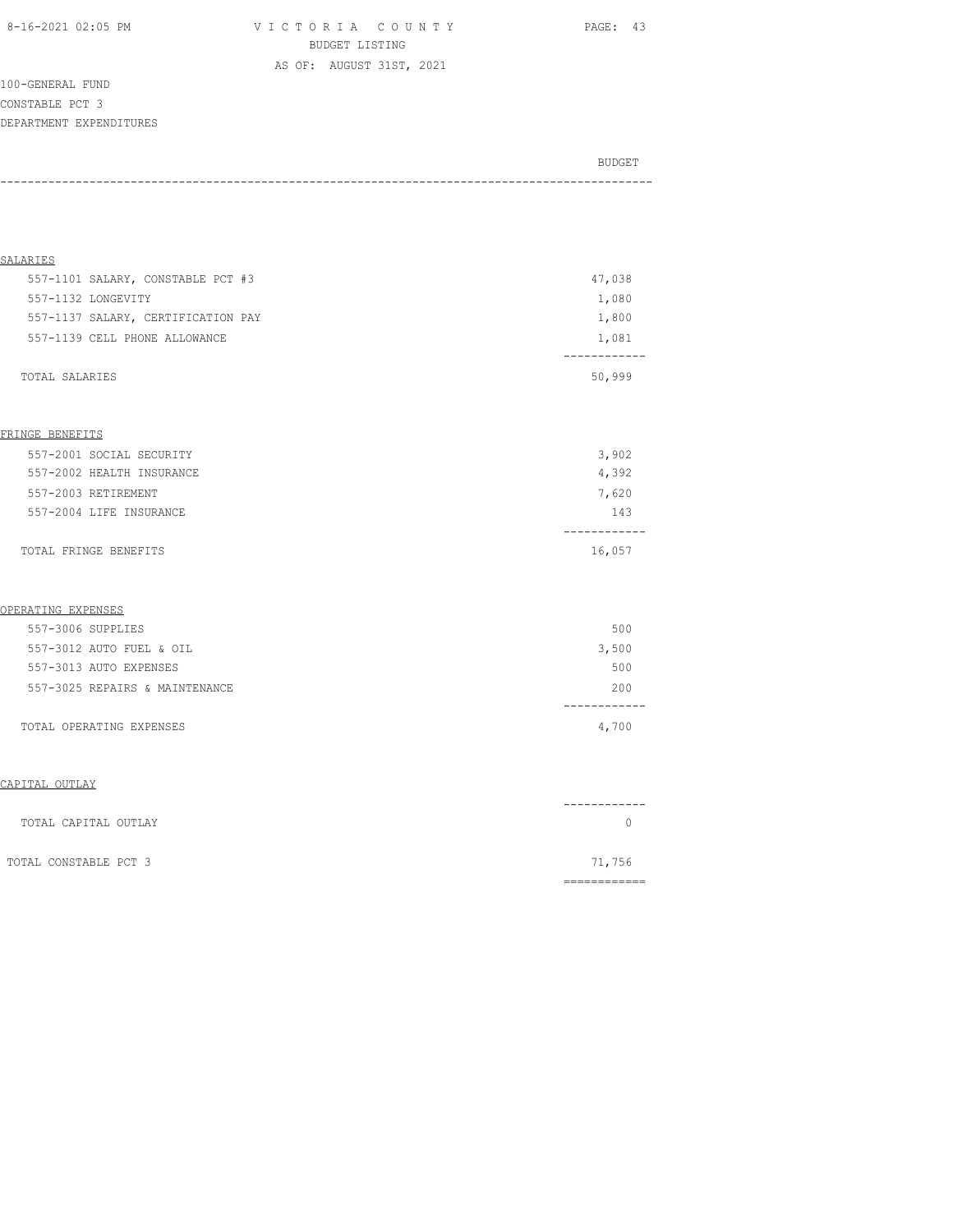8-16-2021 02:05 PM V I C T O R I A C O U N T Y PAGE: 44 BUDGET LISTING AS OF: AUGUST 31ST, 2021

100-GENERAL FUND CONSTABLE PCT 4 DEPARTMENT EXPENDITURES

| BUDGET |
|--------|
|        |

| SALARIES                           |                      |
|------------------------------------|----------------------|
| 558-1101 SALARY, CONSTABLE PCT. #4 | 47,038               |
| 558-1132 LONGEVITY                 | 205                  |
| 558-1137 SALARY, CERTIFICATION PAY | 1,800                |
| 558-1139 CELL PHONE ALLOWANCE      | 1,081                |
|                                    |                      |
| TOTAL SALARIES                     | 50,124               |
|                                    |                      |
|                                    |                      |
| FRINGE BENEFITS                    |                      |
| 558-2001 SOCIAL SECURITY           | 3,835                |
| 558-2003 RETIREMENT                | 7,489                |
| 558-2004 LIFE INSURANCE            | 141                  |
| TOTAL FRINGE BENEFITS              | 11,465               |
|                                    |                      |
| OPERATING EXPENSES                 |                      |
| 558-3006 SUPPLIES                  | 500                  |
| 558-3012 AUTO FUEL & OIL           | 3,500                |
| 558-3013 AUTO EXPENSES             | 500                  |
| 558-3025 REPAIRS & MAINTENANCE     | 200                  |
| TOTAL OPERATING EXPENSES           | -----------<br>4,700 |
|                                    |                      |
| CAPITAL OUTLAY                     |                      |
|                                    |                      |
| TOTAL CAPITAL OUTLAY               | $\Omega$             |

| TOTAL CONSTABLE PCT 4 | 66,289 |
|-----------------------|--------|
|                       |        |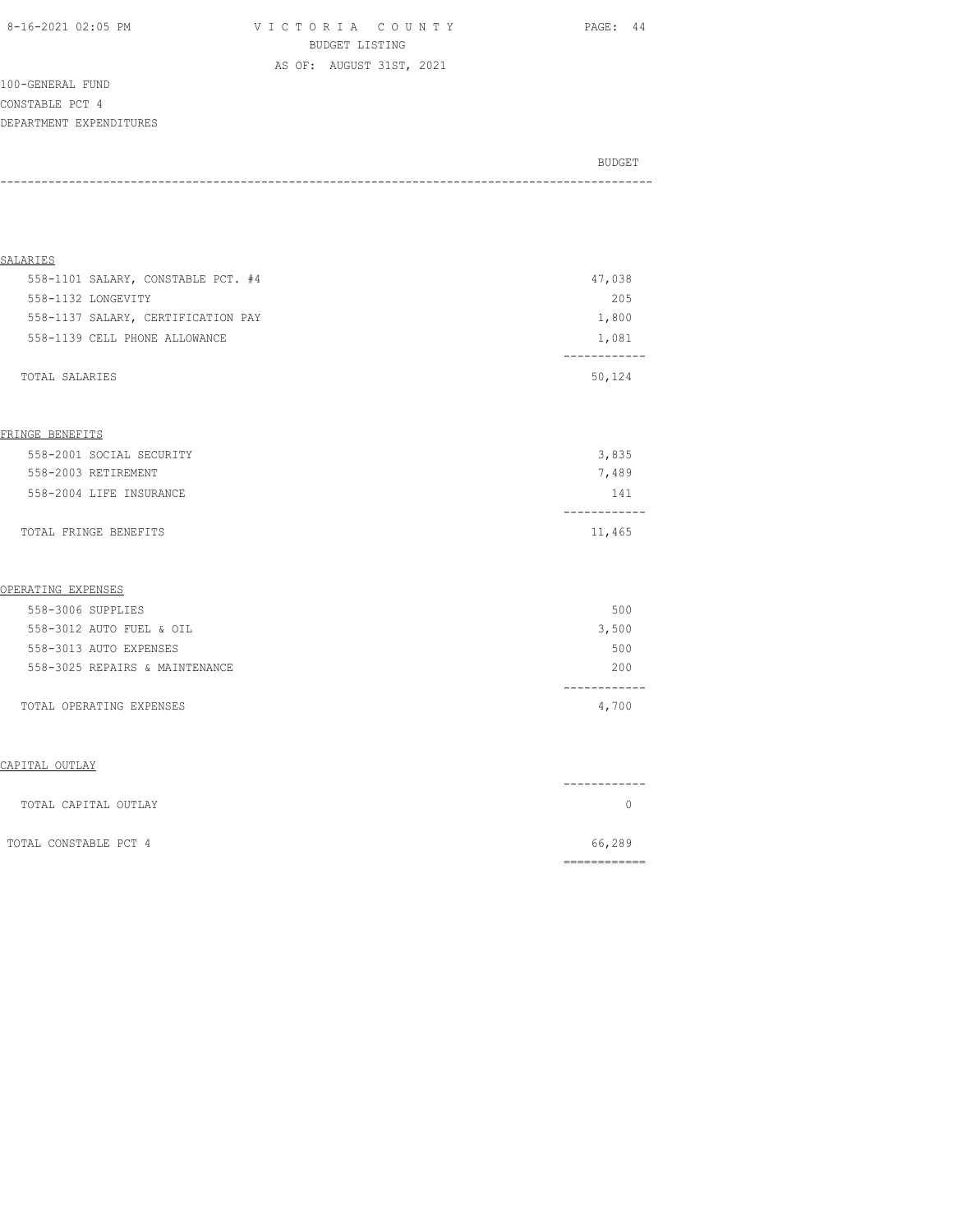8-16-2021 02:05 PM V I C T O R I A C O U N T Y PAGE: 45 BUDGET LISTING AS OF: AUGUST 31ST, 2021

100-GENERAL FUND SHERIFF'S ADMINISTRATION DEPARTMENT EXPENDITURES

BUDGET AND RESERVE AND RESERVE AND RESERVE AND RESERVE AND RESERVE AND RESERVE AND RESERVE AND RESERVE AND RESERVE AND RESERVE AND RESERVE AND RESERVE AND RESERVE AND RESERVE AND RESPONDING A REPORT OF A REPORT OF A REPORT

-----------------------------------------------------------------------------------------------

## SALARIES

| 562-1101 SALARY, SHERIFF        |                                         | 103,000        |
|---------------------------------|-----------------------------------------|----------------|
| 562-1103 SALARY, CHIEF DEPUTY   |                                         | 89,607         |
|                                 | 562-1120 SALARY, EXECUTIVE ASSISTANT    | 45,927         |
|                                 | 562-1122 SALARY, FINANCIAL OFFICER      | 53,477         |
|                                 | 562-1123 SALARY, ASST FINANCIAL OFFICER | 40,644         |
| 562-1130 SALARY, EXTRA HELP     |                                         | 30,000         |
| 562-1131 OVERTIME               |                                         | 42,000         |
| 562-1132 LONGEVITY              |                                         | 15,543         |
|                                 | 562-1136 SALARY, LICENSED PEACE OFC PAY | 17,784         |
|                                 | 562-1137 SALARY, CERTIFICATION PAY      | 12,600         |
|                                 | 562-1138 SALARY, STEP PAY PROGRAM       | 250,000        |
|                                 | 562-1140 SALARY, CAPTAIN ADMINISTRATION | 70,304         |
|                                 | 562-1142 SALARY, LT TRAINING OFFICER    | 61,844         |
|                                 | 562-1143 SALARY, CPL GRANT WRITER/FOREN | 56,131         |
| 562-1144 SALARY, QUARTERMASTER  |                                         | 54,175         |
|                                 | 562-1145 SALARY, FORENSIC/IT INVESTIGAT | 57,865         |
|                                 | 562-1146 SALARY, SYSTEM SPECIALIST      | 53,997         |
|                                 | 562-1147 SALARY, RECORDS ADMINISTRATOR  | 50,690         |
| 562-1148 SALARY, 5 CLERK III    |                                         | 172,435        |
|                                 | 562-1150 SALARY, TRAINING SERGEANT      | 57,865         |
| 562-1152 SALARY, TCO SERGEANT   |                                         | 57,865         |
|                                 | 562-1153 SALARY, 8 TELECOMM. OPERATORS  | 362,088        |
|                                 | 562-1154 SALARY, REG PT TELECOM/OPER    | 30,851         |
|                                 | 562-1160 SALARY, BACKGROUND INVESTIGAT  | 51,685         |
|                                 | 562-1161 SALARY, 3 CRIME SCENE TECH     | 162,525        |
| 562-1165 SALARY, FLEET CORPORAL |                                         | 56,131         |
| TOTAL SALARIES                  |                                         | .<br>2,057,033 |

#### FRINGE BENEFITS

| 562-2004 LIFE INSURANCE   | 5,676   |
|---------------------------|---------|
|                           |         |
|                           |         |
| 562-2003 RETIREMENT       | 302,839 |
| 562-2002 HEALTH INSURANCE | 125,280 |
| 562-2001 SOCIAL SECURITY  | 157,364 |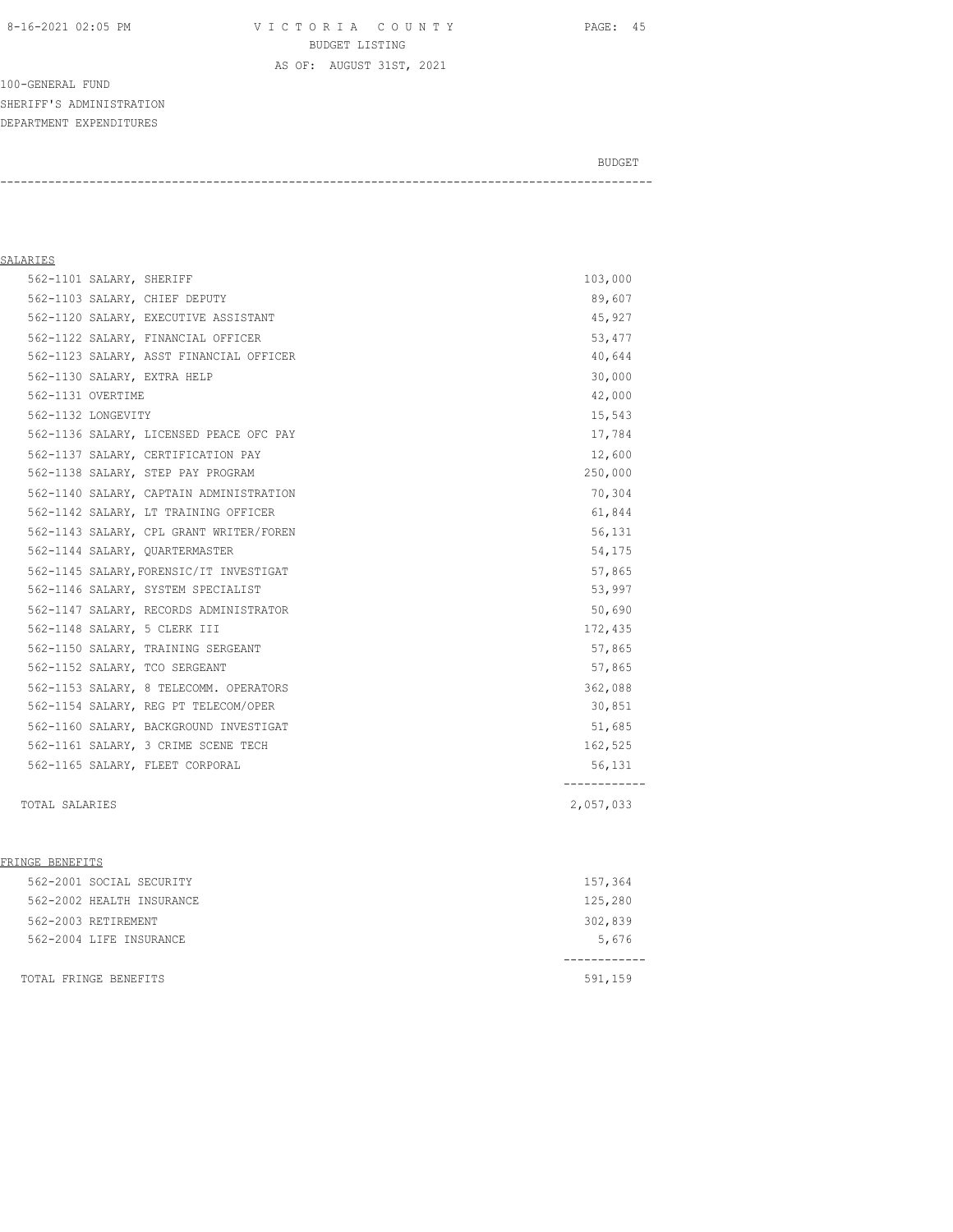8-16-2021 02:05 PM V I C T O R I A C O U N T Y PAGE: 46 BUDGET LISTING AS OF: AUGUST 31ST, 2021

100-GENERAL FUND SHERIFF'S ADMINISTRATION DEPARTMENT EXPENDITURES

BUDGET AND RESERVE AND RESERVE AND RESERVE AND RESERVE AND RESERVE AND RESERVE AND RESERVE AND RESERVE AND RESERVE AND RESERVE AND RESERVE AND RESERVE AND RESERVE AND RESERVE AND RESPONDING A REPORT OF A REPORT OF A REPORT -----------------------------------------------------------------------------------------------

| OPERATING EXPENSES             |         |
|--------------------------------|---------|
| 562-3002 COPY MACHINE          | 16,000  |
| 562-3003 MAINTENANCE CONTRACTS | 139,999 |
| 562-3004 INSURANCE & BONDS     | 1,002   |
| 562-3005 TRAINING & TRAVEL     | 105,000 |
| 562-3006 SUPPLIES              | 26,750  |
| 562-3007 REPAIRS & MAINTENANCE | 15,000  |
| 562-3008 DUES/SUBSCRIPTIONS    | 1,500   |
| 562-3009 VEHICLE LEASES        | 7,200   |
| 562-3010 LICENSE/PERMITS       | 500     |
| 562-3011 UNIFORMS              | 75,000  |
| 562-3012 AUTO FUEL & OIL       | 369,434 |
| 562-3013 AUTO EXPENSES         | 187,433 |
| 562-3030 MISCELLANEOUS         | 9,000   |
|                                |         |
| TOTAL OPERATING EXPENSES       | 953,818 |
|                                |         |

#### OTHER SERVICES & CHARGES

| 562-4019 PROFESSIONAL SERVICES | 40,000 |
|--------------------------------|--------|
|                                |        |
| TOTAL OTHER SERVICES & CHARGES | 40,000 |

#### CAPITAL OUTLAY

|                      | ________ |
|----------------------|----------|
| TOTAL CAPITAL OUTLAY |          |
|                      |          |

#### DEBT SERVICE

|                    | ------------ |
|--------------------|--------------|
| TOTAL DEBT SERVICE |              |
|                    |              |

| TOTAL SHERIFF'S ADMINISTRATION |  | 3,642,010    |
|--------------------------------|--|--------------|
|                                |  | ____________ |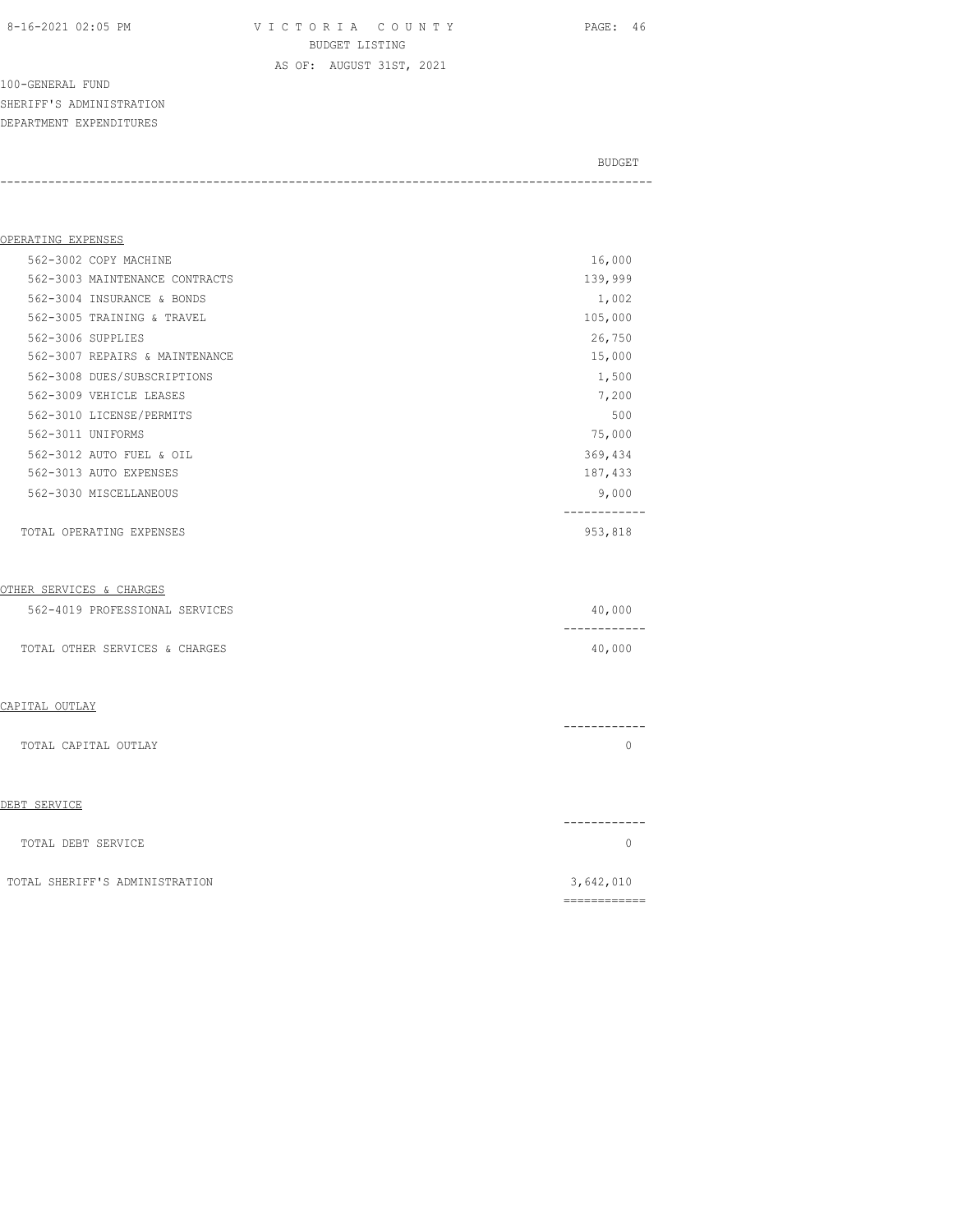8-16-2021 02:05 PM V I C T O R I A C O U N T Y PAGE: 47 BUDGET LISTING

AS OF: AUGUST 31ST, 2021

100-GENERAL FUND SHERIFF'S ENFORCEMENT DIV DEPARTMENT EXPENDITURES

BUDGET AND RESERVE AND RESERVE AND RESERVE AND RESERVE AND RESERVE AND RESERVE AND RESERVE AND RESERVE AND RESERVE AND RESERVE AND RESERVE AND RESERVE AND RESERVE AND RESERVE AND RESPONDING A REPORT OF A REPORT OF A REPORT

-----------------------------------------------------------------------------------------------

## SALARIES

| 563-1104 SALARY, CAPT. ENFORCEMENT      | 70,304    |
|-----------------------------------------|-----------|
| 563-1105 SALARY, 2 LT. ENFORCEMENT      | 123,688   |
| 563-1106 SALARY, 7 INVESTIGATORS        | 405,055   |
| 563-1108 SALARY, 5 SGT. ENFORCEMENT     | 289,325   |
| 563-1109 SALARY, 19 SENIOR PATROL DEP   | 1,009,989 |
| 563-1111 SALARY, 2 CIVIL DEPUTIES       | 108,350   |
| 563-1112 SALARY, 4 PATROL CORPORALS     | 224,524   |
| 563-1119 SALARY, 2 WARRANTS OFFICERS    | 108,350   |
| 563-1129 SALARY, ASSIST CHIEF CLERK     | 39,167    |
| 563-1131 L.E. OVERTIME                  | 18,000    |
| 563-1132 LONGEVITY                      | 30,145    |
| 563-1136 SALARY, LICENSED PEACE OFC PAY | 106,704   |
| 563-1137 SALARY, CERTIFICATION PAY      | 56,100    |
|                                         |           |
| TOTAL SALARIES                          | 2,589,701 |

#### FRINGE BENEFITS

| TOTAL FRINGE BENEFITS     | 783,499 |
|---------------------------|---------|
|                           |         |
| 563-2004 LIFE INSURANCE   | 7,252   |
| 563-2003 RETIREMENT       | 386,902 |
| 563-2002 HEALTH INSURANCE | 191,232 |
| 563-2001 SOCIAL SECURITY  | 198,113 |

#### OPERATING EXPENSES

| 563-3006 L.E. SUPPLIES          | 30,000    |
|---------------------------------|-----------|
| TOTAL OPERATING EXPENSES        | 30,000    |
| TOTAL SHERIFF'S ENFORCEMENT DIV | 3,403,200 |

============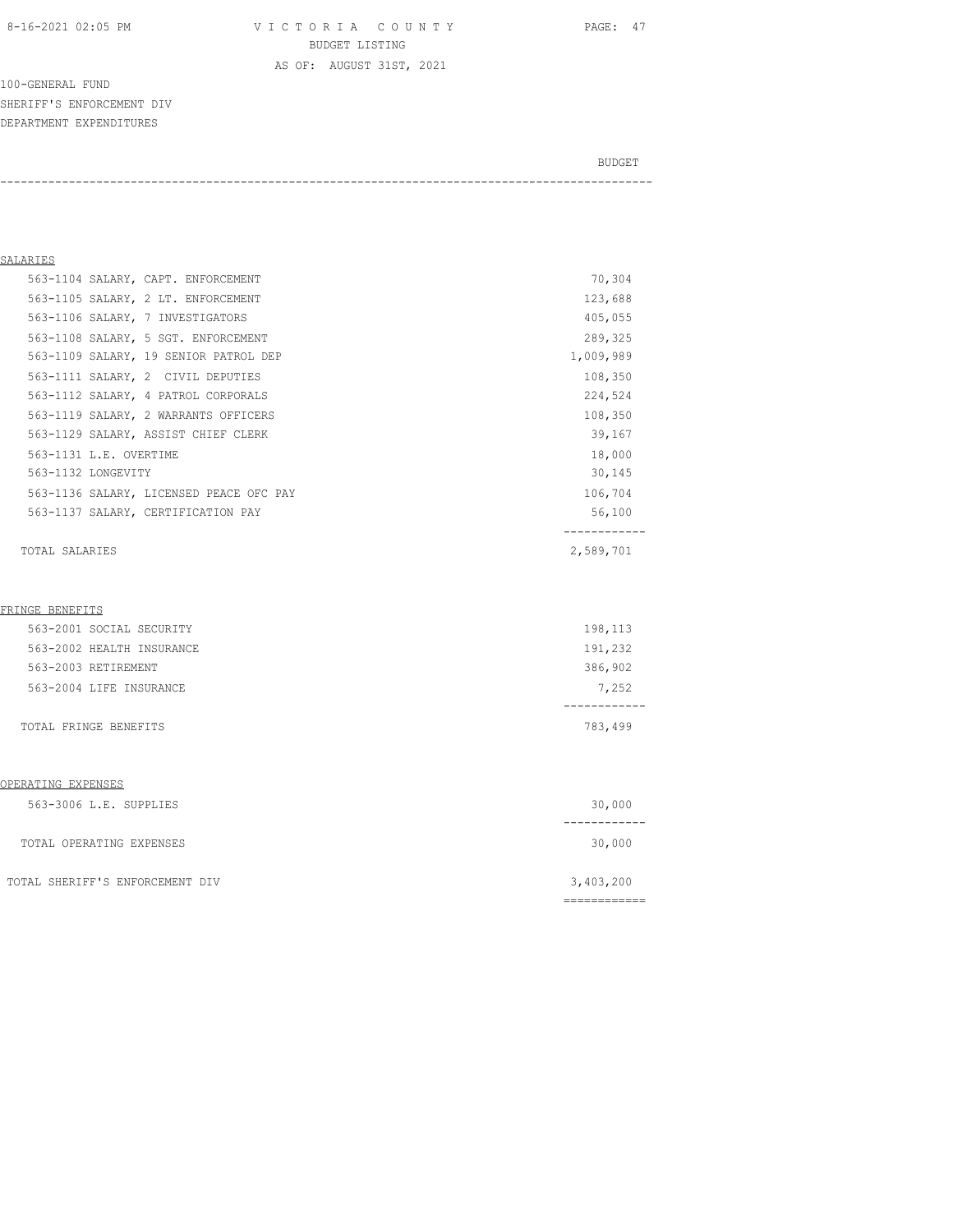8-16-2021 02:05 PM V I C T O R I A C O U N T Y PAGE: 48 BUDGET LISTING

AS OF: AUGUST 31ST, 2021

100-GENERAL FUND SHERIFF'S SPECIAL CRIMES DEPARTMENT EXPENDITURES

BUDGET AND RESERVE AND RESERVE AND RESERVE AND RESERVE AND RESERVE AND RESERVE AND RESERVE AND RESERVE AND RESERVE AND RESERVE AND RESERVE AND RESERVE AND RESERVE AND RESERVE AND RESPONDING A REPORT OF A REPORT OF A REPORT

-----------------------------------------------------------------------------------------------

## SALARIES

|                    | 564-1137 SALARY, CERTIFICATION PAY      | 5,700   |
|--------------------|-----------------------------------------|---------|
|                    | 564-1136 SALARY, LICENSED PEACE OFC PAY | 24,453  |
| 564-1132 LONGEVITY |                                         | 6,745   |
| 564-1131 OVERTIME  |                                         | 10,000  |
|                    | 564-1112 SALARY, 4 INTERDICTION DEPUTIE | 216,700 |
|                    | 564-1111 SALARY, INTERDICTION CORPORAL  | 56,131  |
|                    | 564-1110 SALARY, INTERDICTION SERGEANT  | 57,865  |
|                    | 564-1107 SALARY, SCU SERGEANT           | 57,865  |
|                    | 564-1106 SALARY, 3 SCU INVESTIGATORS    | 173,595 |
|                    | 564-1105 SALARY, SCU LIEUTENANT         | 61,844  |
|                    | 564-1104 SALARY, CAPTAIN SPECIAL CRIMES | 70,304  |
|                    |                                         |         |

TOTAL SALARIES 741,202

#### FRINGE BENEFITS

| TOTAL FRINGE BENEFITS     | 226,682 |
|---------------------------|---------|
| 564-2004 LIFE INSURANCE   | 2,076   |
| 564-2003 RETIREMENT       | 110,736 |
| 564-2002 HEALTH INSURANCE | 57,168  |
| 564-2001 SOCIAL SECURITY  | 56,702  |

## OPERATING EXPENSES

| 564-3006 SUPPLIES              | 5,000   |
|--------------------------------|---------|
| 564-3008 K-9 & EXPENSES        | 8,000   |
|                                |         |
| TOTAL OPERATING EXPENSES       | 13,000  |
|                                |         |
| TOTAL SHERIFF'S SPECIAL CRIMES | 980,884 |
|                                |         |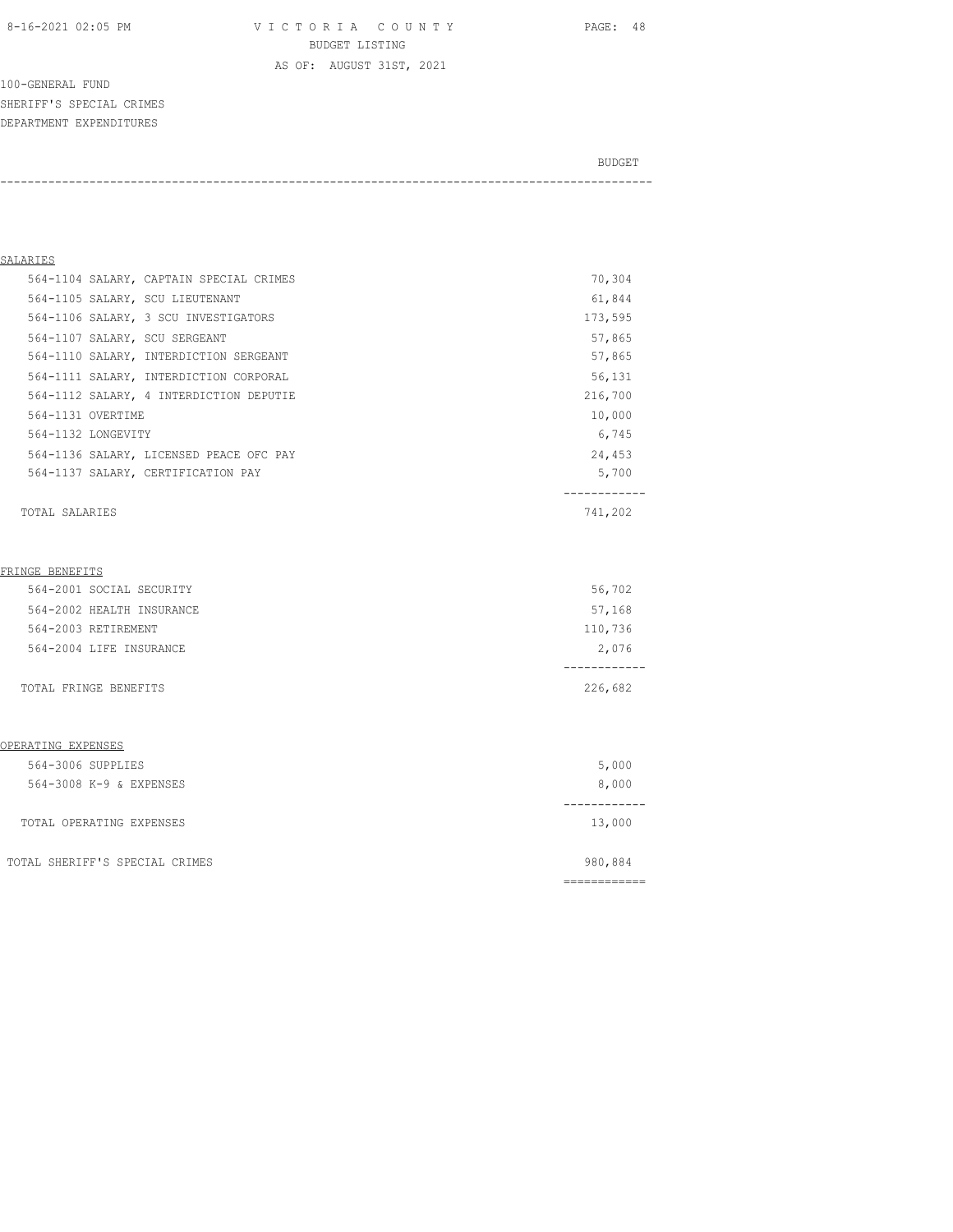8-16-2021 02:05 PM V I C T O R I A C O U N T Y PAGE: 49 BUDGET LISTING

AS OF: AUGUST 31ST, 2021

100-GENERAL FUND SHERIFF'S DETENTION DIV DEPARTMENT EXPENDITURES

BUDGET AND RESERVE AND RESERVE AND RESERVE AND RESERVE AND RESERVE AND RESERVE AND RESERVE AND RESERVE AND RESERVE AND RESERVE AND RESERVE AND RESERVE AND RESERVE AND RESERVE AND RESPONDING A REPORT OF A REPORT OF A REPORT

-----------------------------------------------------------------------------------------------

## SALARIES

| 565-1128 SALARY, 4 NURSES      |                                         | 194,108   |
|--------------------------------|-----------------------------------------|-----------|
|                                | 565-1127 SALARY, NURSE SUPERVISOR       | 52,520    |
|                                | 565-1126 SALARY, 4 CMA/EMT/EMT-P        | 153,256   |
| 565-1124 SALARY, MEDICAL CLERK |                                         | 35,132    |
| 565-1123 SALARY, 4 COOKS       |                                         | 163,824   |
|                                | 565-1122 SALARY, FOOD SERVICES/SUPER    | 50,544    |
|                                | 565-1120 SALARY, MAINTENANCE SUPERVISOR | 55,807    |
|                                | 565-1119 SALARY, CLASSIFICATION OFFICER | 54,175    |
|                                | 565-1117 SALARY, 9 DETENTION TIER 2     | 409,752   |
|                                |                                         |           |
|                                | 565-1116 SALARY, 10 DETENTION TIER 1    | 411,930   |
|                                | 565-1115 SALARY, 21 DETENTION TIER 3    | 1,067,178 |
|                                | 565-1114 SALARY, 29 DETENTION DEPUTIES  | 1,078,460 |
|                                | 565-1113 SALARY, MAINT. OFFICER         | 43,771    |
|                                | 565-1112 SALARY, INMATE SERV. OFFICER   | 51,685    |
|                                | 565-1110 SALARY, 17 COURTS/EXTRADIT.    | 920,975   |
| 565-1109 SALARY, 10 CORPORALS  |                                         | 561,310   |
| 565-1108 SALARY, 5 SERGEANTS   |                                         | 289,325   |
|                                | 565-1105 SALARY, 3 LT. DETENTION        | 185,532   |
|                                | 565-1104 SALARY, CAPTAIN DETENTION      | 70,304    |

#### FRINGE BENEFITS

| TOTAL FRINGE BENEFITS     | 1,866,764 |
|---------------------------|-----------|
| 565-2004 LIFE INSURANCE   | 17,200    |
| 565-2003 RETIREMENT       | 917,722   |
| 565-2002 HEALTH INSURANCE | 460,776   |
| 565-2001 SOCIAL SECURITY  | 471,066   |

#### OPERATING EXPENSES

| 565-3003 MAINTENANCE CONTRACTS    | 10,000  |
|-----------------------------------|---------|
| 565-3007 REPAIRS & MAINTENANCE    | 70,100  |
| 565-3020 INMATE EXTRADITION       | 20,000  |
| 565-3501 FOOD SERVICE             | 505,000 |
| 565-3502 MEDICAL SUPPLIES         | 20,000  |
| 565-3503 MEDICAL CARE             | 400,000 |
| 565-3504 JAIL OPERATIONS SUPPLIES | 150,000 |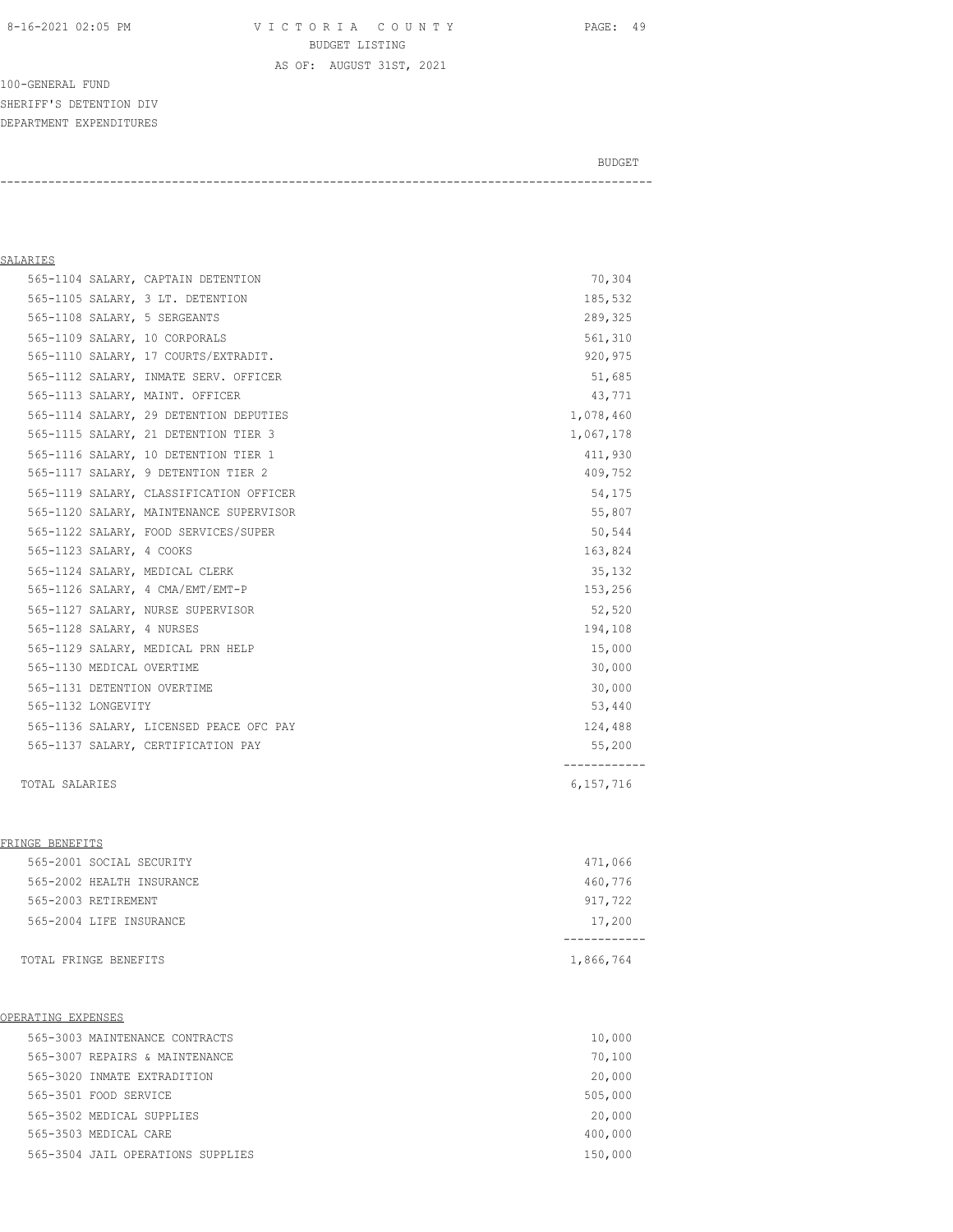AS OF: AUGUST 31ST, 2021

## 100-GENERAL FUND SHERIFF'S DETENTION DIV

DEPARTMENT EXPENDITURES

|  |                                         | <b>BUDGET</b> |
|--|-----------------------------------------|---------------|
|  | 565-3505 JAIL PHYSICIAN                 | 136,000       |
|  | 565-3506 JAIL DENTIST                   | 30,000        |
|  | 565-3507 PHYSICIAN'S ASSIST/NURSE PRACT | 65,000        |
|  | 565-3508 PSYCHTATRIST                   | 50,000        |
|  | 565-3509 PHARMACY                       | 165,000       |
|  |                                         |               |
|  | TOTAL OPERATING EXPENSES                | 1,621,100     |

## OTHER SERVICES & CHARGES

| TOTAL OTHER SERVICES & CHARGES |           |
|--------------------------------|-----------|
|                                |           |
| CAPITAL OUTLAY                 |           |
|                                |           |
| TOTAL CAPITAL OUTLAY           |           |
| TOTAL SHERIFF'S DETENTION DIV  | 9,645,580 |
|                                |           |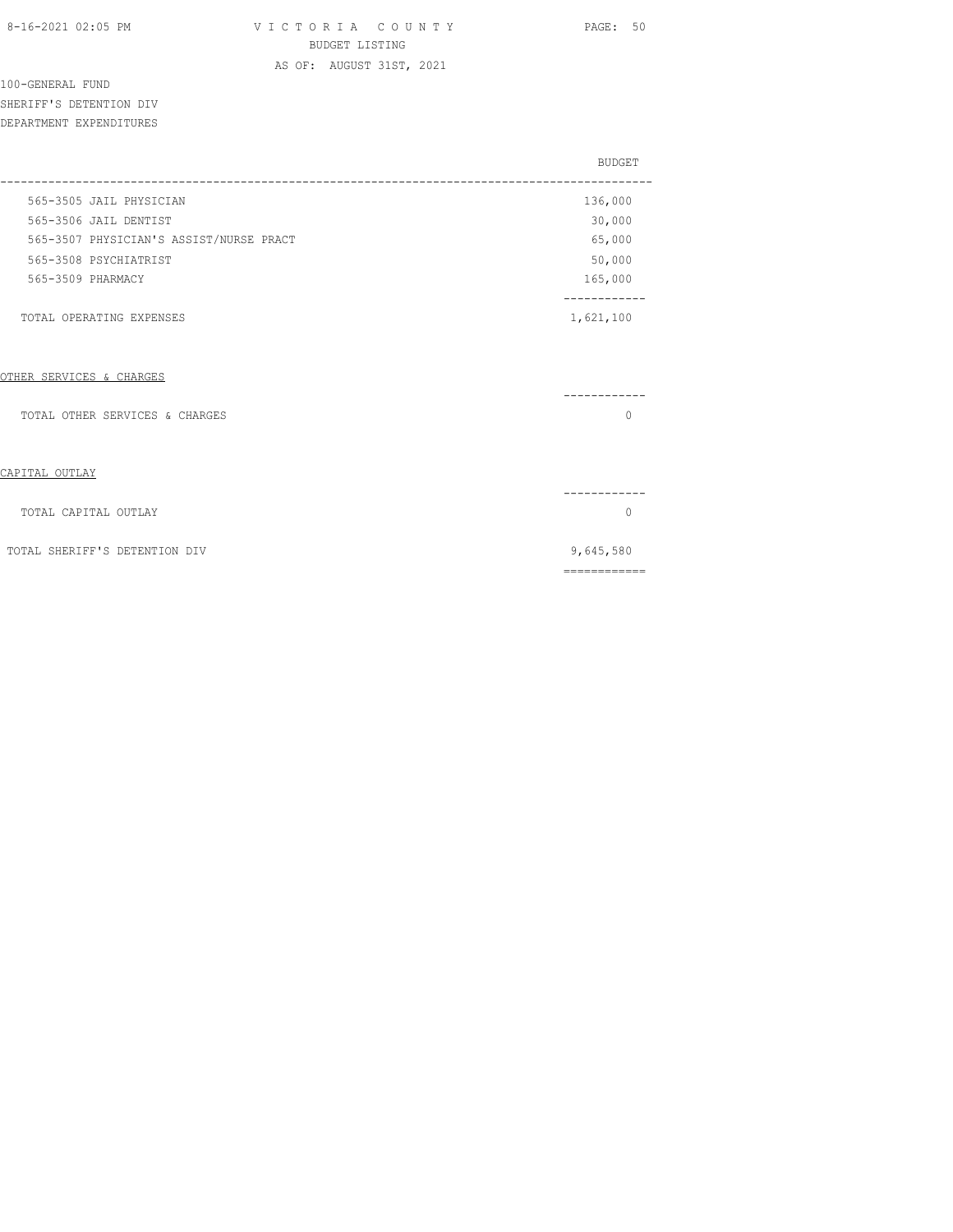| 8-16-2021 02:05 PM |  |
|--------------------|--|

| 8-16-2021 02:05 PM | VICTORIA COUNTY          | PAGE: 51 |
|--------------------|--------------------------|----------|
|                    | BUDGET LISTING           |          |
|                    | AS OF: AUGUST 31ST, 2021 |          |

100-GENERAL FUND ADULT PROBATION DEPARTMENT EXPENDITURES

| BUDGET |
|--------|
|        |
|        |

| OPERATING EXPENSES       |              |
|--------------------------|--------------|
| 570-3006 SUPPLIES        | 1,000        |
| TOTAL OPERATING EXPENSES | 1,000        |
| CAPITAL OUTLAY           |              |
| TOTAL CAPITAL OUTLAY     | $\Omega$     |
| TOTAL ADULT PROBATION    | 1,000        |
|                          | ------------ |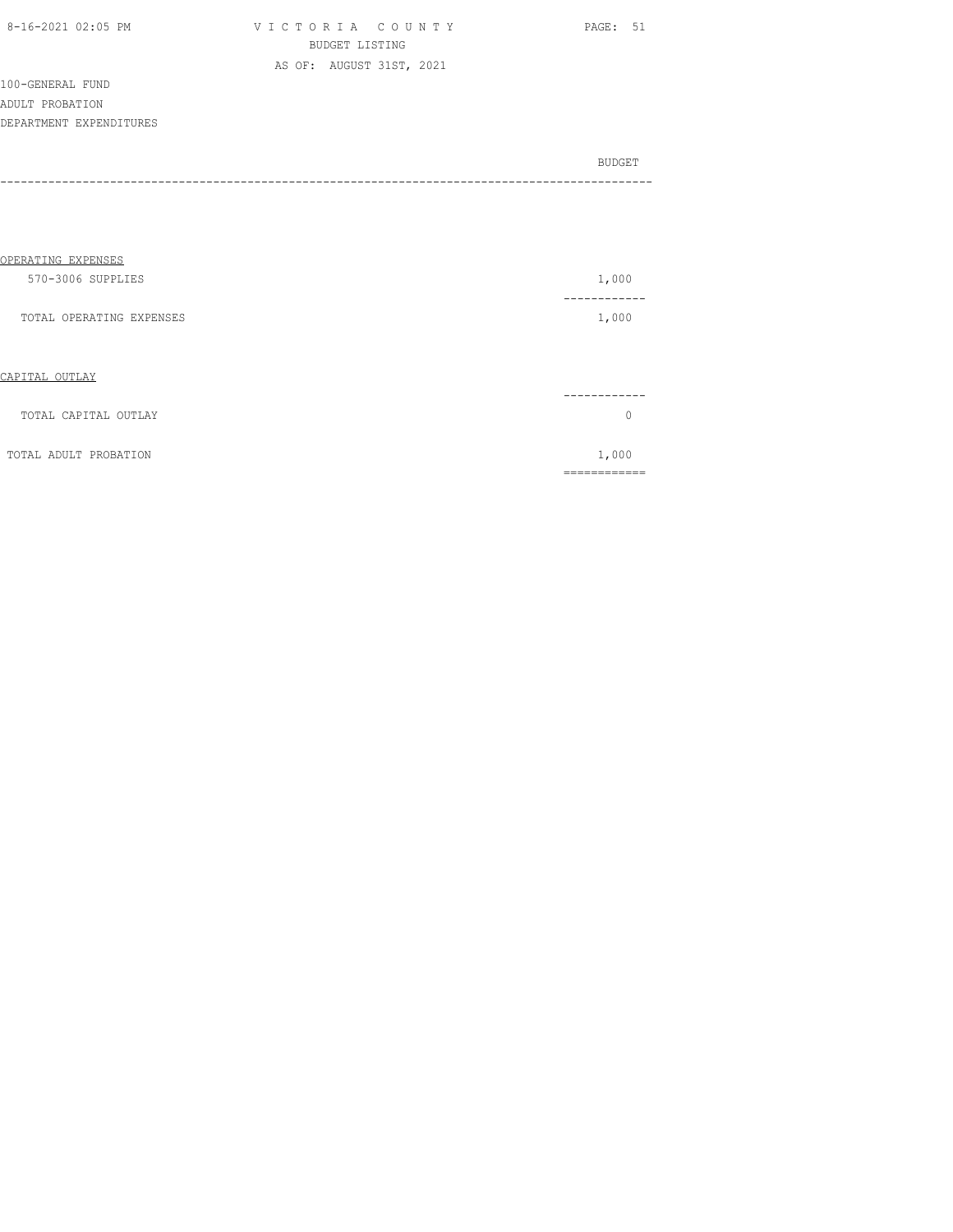8-16-2021 02:05 PM V I C T O R I A C O U N T Y PAGE: 52 BUDGET LISTING AS OF: AUGUST 31ST, 2021

-----------------------------------------------------------------------------------------------

100-GENERAL FUND JUVENILE DETENTION DEPARTMENT EXPENDITURES

BUDGET AND RESERVE AND RESERVE AND RESERVE AND RESERVE AND RESERVE AND RESERVE AND RESERVE AND RESERVE AND RESERVE AND RESERVE AND RESERVE AND RESERVE AND RESERVE AND RESERVE AND RESPONDING A REPORT OF A REPORT OF A REPORT

## SALARIES 573-1130 EXTRA HELP 250,000 573-1131 OVERTIME 48,000 573-1132 LONGEVITY 20,415 573-1139 CELL PHONE ALLOWANCE 3,241 573-1140 SALARY, ASST. CHIEF 4,493 573-1141 SALARY, FACILITY ADMINISTRATOR 59,114 573-1142 SALARY, COMPLIANCE OFFICER 53,477 573-1143 SALARY, ASST. FACILITIES ADMIN 49,192 573-1145 SALARY, STAFF SERVICES COORDIN 44,991 573-1147 SALARY, CLERK III 36,234 573-1148 SALARY, CONTROL RM OFFICER 28,933 573-1150 SALARY, 4 JSO SUPERVISORS 206,920 573-1151 SALARY, 4 JSO III 183,444 573-1154 SALARY, 6 JSO II 256,362 573-1155 SALARY, 9 JSO I 351,531 573-1156 SALARY, 9 JSO 322,920 573-1160 SALARY, 2 RESIDENTIAL JPO 82,515 573-1162 SALARY, INTAKE OFFICER 40,852 573-1165 SALARY, NURSE SUPERVISOR 47,362 573-1167 SALARY, NURSE 41,351 573-1173 SALARY, FOOD SERV SUPERVISOR 12, 938 573-1174 SALARY, 2 COOKS 21,716 573-1176 SALARY, MAINTENANCE II 41,538 573-1177 SALARY, MAINTENANCE I 39,479 ------------ TOTAL SALARIES 2,247,018

| TOTAL FRINGE BENEFITS     | 659,085 |
|---------------------------|---------|
| 573-2004 LIFE INSURANCE   | 5,592   |
| 573-2003 RETIREMENT       | 297,895 |
| 573-2002 HEALTH INSURANCE | 183,936 |
| 573-2001 SOCIAL SECURITY  | 171,662 |
|                           |         |

#### OPERATING EXPENSES

FRINGE BENEFITS

| 573-3002 POSTAGE |                                | 1,200  |
|------------------|--------------------------------|--------|
|                  | 573-3005 TRAINING & TRAVEL     | 10,000 |
|                  | 573-3006 SUPPLIES              | 52,000 |
|                  | 573-3007 REPAIRS & MAINTENANCE | 48,600 |
|                  | 573-3008 PROFESSIONAL DUES     | 150    |
|                  | 573-3010 COPY MACHINE          | 4,200  |
|                  | 573-3011 UNIFORMS/JUVENILE     | 6,400  |
|                  | 573-3012 UNIFORMS/STAFF        | 2,000  |
|                  |                                |        |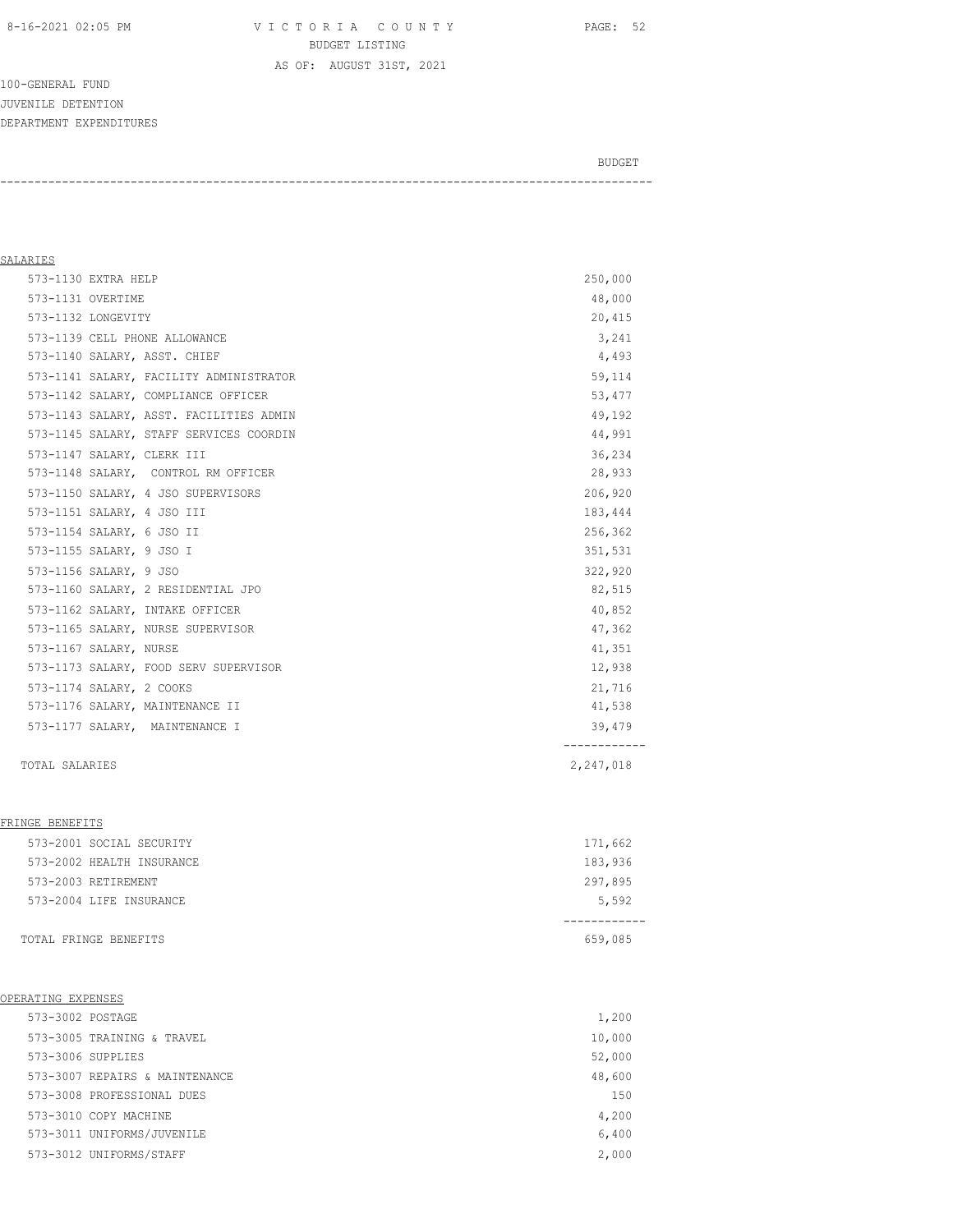AS OF: AUGUST 31ST, 2021

# 100-GENERAL FUND

JUVENILE DETENTION

DEPARTMENT EXPENDITURES

|                                   | <b>BUDGET</b>                  |
|-----------------------------------|--------------------------------|
| 573-3013 AUTO REPAIRS/FUEL        | 17,000                         |
| 573-3030 MISCELLANEOUS            | 500                            |
| 573-3501 FOOD                     | 23,500                         |
| 573-3502 UTILITIES                | 72,350                         |
| 573-3503 MEDICAL                  | 20,000                         |
| 573-3504 BARBER FEES              | 500                            |
| 573-3505 CONTRACT MEDICAL (REIMB) | 75,000                         |
| 573-3506 VOCATIONAL/EDUCATIONAL   | 13,000                         |
| 573-3600 PHYSICIANS CONTRACT      | 15,600                         |
| TOTAL OPERATING EXPENSES          | . _ _ _ _ _ _ _ _ _<br>362,000 |
| OTHER SERVICES & CHARGES          |                                |
| 573-4009 DIETITIAN SERVICES       | 650                            |
| 573-4012 MENTAL HEALTH COUNSELING | 120,000<br>---------           |
| TOTAL OTHER SERVICES & CHARGES    | 120,650                        |
| CAPITAL OUTLAY                    |                                |
| TOTAL CAPITAL OUTLAY              | $\Omega$                       |
| TOTAL JUVENILE DETENTION          | 3,388,753                      |
|                                   |                                |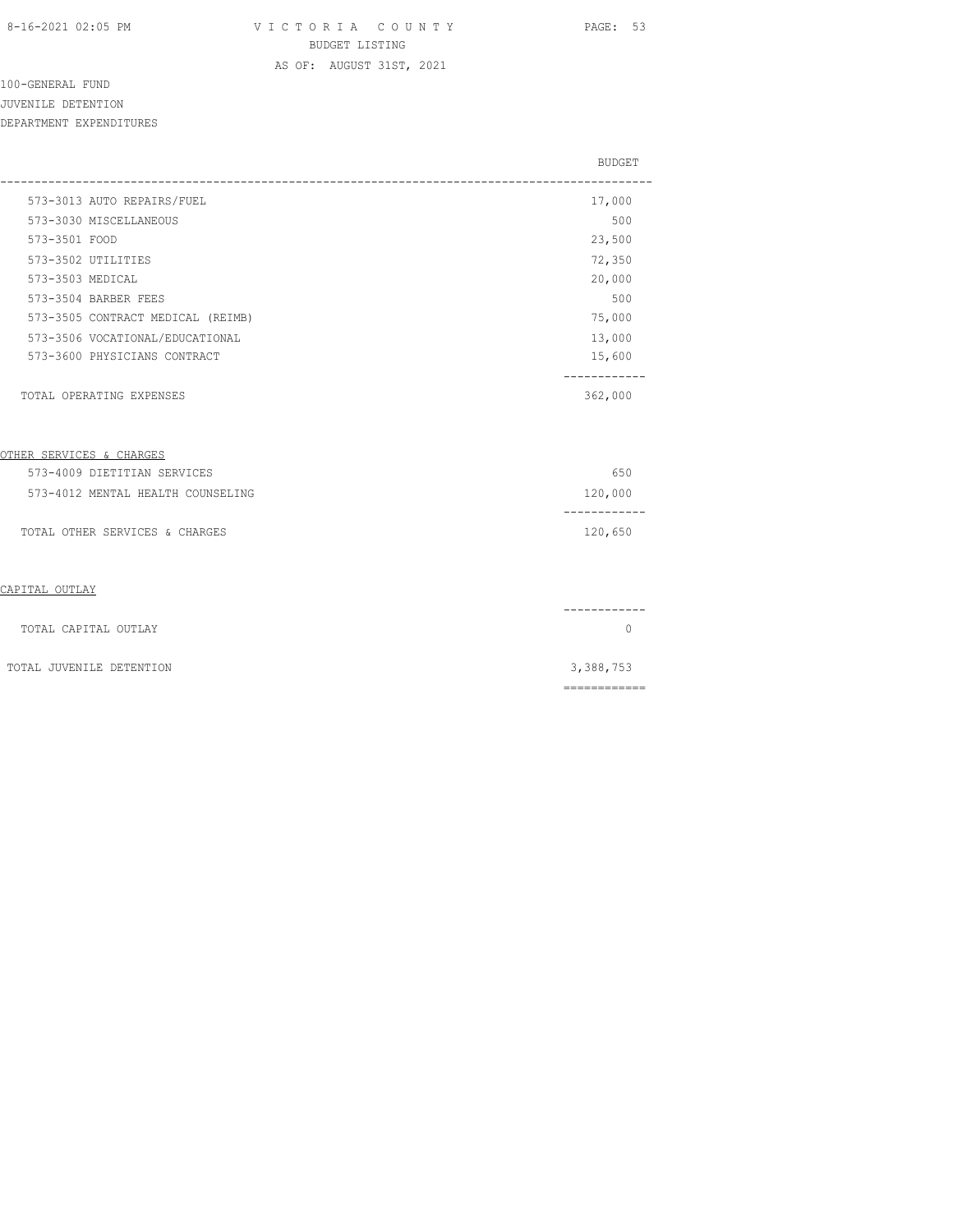8-16-2021 02:05 PM V I C T O R I A C O U N T Y PAGE: 54 BUDGET LISTING

100-GENERAL FUND JUVENILE BOARD DEPARTMENT EXPENDITURES

BUDGET AND RESERVE AND RESERVE AND RESERVE AND RESERVE AND RESERVE AND RESERVE AND RESERVE AND RESERVE AND RESERVE AND RESERVE AND RESERVE AND RESERVE AND RESERVE AND RESERVE AND RESPONDING A REPORT OF A REPORT OF A REPORT -----------------------------------------------------------------------------------------------

AS OF: AUGUST 31ST, 2021

| SALARIES                           |        |
|------------------------------------|--------|
| 574-1101 SALARIES, 4 DIST. JUDGES  | 10,372 |
| 574-1103 SALARY, CLERK             | 5,813  |
| 574-1104 SALARY, COUNTY JUDGE      | 6,628  |
| 574-1105 SALARY, CO. CRT. @ LAW #1 | 5,721  |
| 574-1106 SALARY, CO. CRT. @ LAW #2 | 5,721  |
|                                    |        |
| TOTAL SALARIES                     | 34,255 |

#### FRINGE BENEFITS

| 574-2001 SOCIAL SECURITY | 2,621 |
|--------------------------|-------|
| 574-2003 RETIREMENT      | 5,118 |
| 574-2004 LIFE INSURANCE  | 96    |
|                          |       |
| TOTAL FRINGE BENEFITS    | 7,835 |

### OTHER SERVICES & CHARGES

|                                | _______ |
|--------------------------------|---------|
| TOTAL OTHER SERVICES & CHARGES |         |
| TOTAL JUVENILE BOARD           | 42,090  |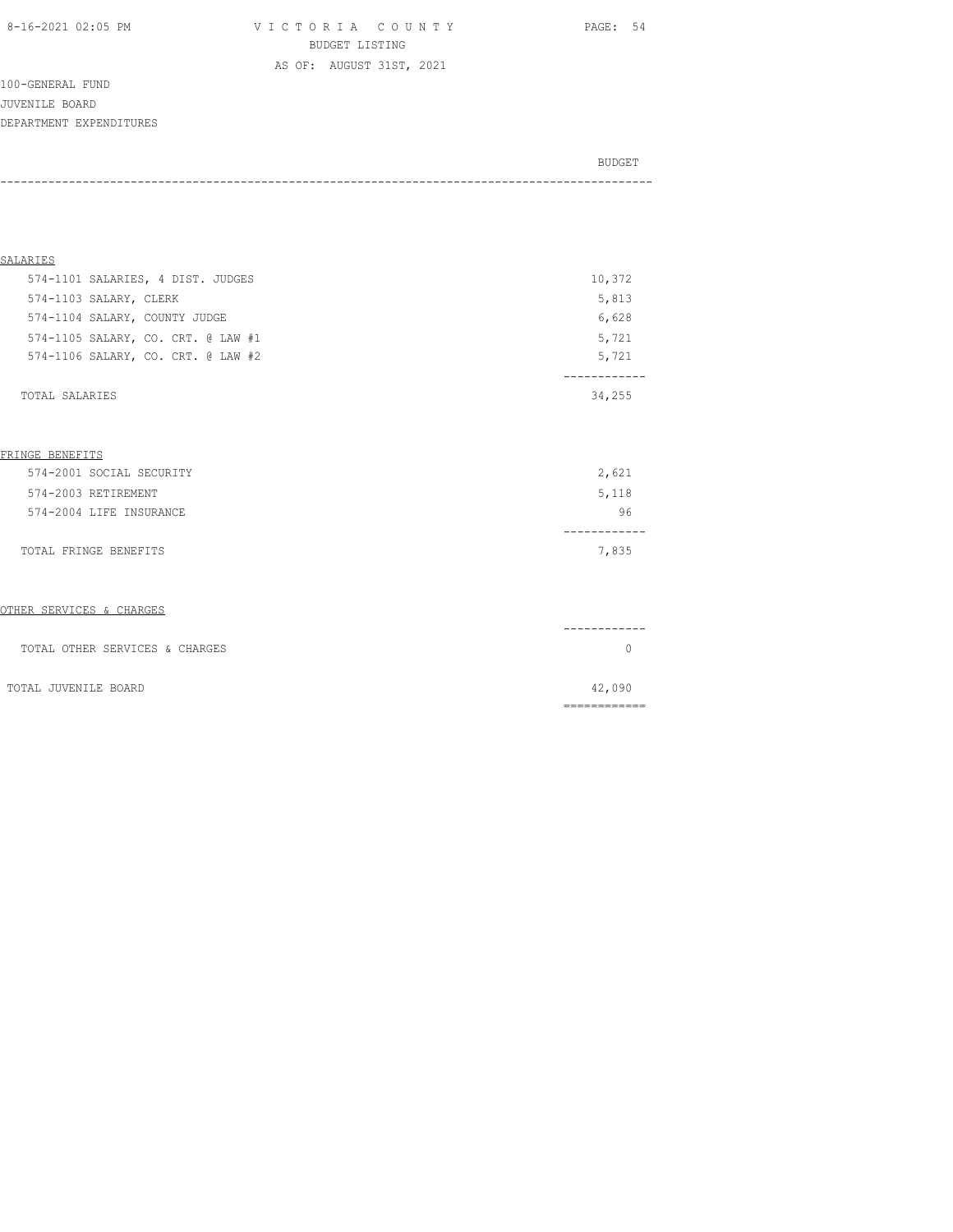8-16-2021 02:05 PM V I C T O R I A C O U N T Y PAGE: 55 BUDGET LISTING

AS OF: AUGUST 31ST, 2021

100-GENERAL FUND EXTENSION SERVICE DEPARTMENT EXPENDITURES

| BUDGET |
|--------|
|        |

| SALARIES                            |              |
|-------------------------------------|--------------|
| 665-1103 SALARY, AGENT/FCS          | 33,800       |
| 665-1104 SALARY, AGENT/AG NR        | 35,672       |
| 665-1105 SALARY, AGENT/4 H YD       | 26,084       |
| 665-1107 SALARY, CHIEF CLERK        | 53, 477      |
| 665-1109 SALARY, ASST. CHIEF CLERK  | 39,167       |
| 665-1132 LONGEVITY                  | 2,845        |
| 665-1139 CELL PHONE ALLOWANCE       | 1,440        |
|                                     |              |
| TOTAL SALARIES                      | 192,485      |
|                                     |              |
| FRINGE BENEFITS                     |              |
| 665-2001 SOCIAL SECURITY            | 14,726       |
| 665-2002 HEALTH INSURANCE           | 9,528        |
| 665-2003 RETIREMENT                 | 14,482       |
| 665-2004 LIFE INSURANCE             | 272          |
|                                     | ------------ |
| TOTAL FRINGE BENEFITS               | 39,008       |
|                                     |              |
|                                     |              |
| <u>OPERATING EXPENSES</u>           |              |
| 665-3002 POSTAGE                    | 300          |
| 665-3004 FUEL & OIL                 | 2,500        |
| 665-3005 TRAINING & TRAVEL          | 6,000        |
| 665-3006 SUPPLIES                   | 6,300        |
| 665-3007 REPAIRS & MAINTENANCE      | 1,000        |
| 665-3008 DUES                       | 350          |
| 665-3009 COPY MACHINE               | 3,500        |
|                                     |              |
| TOTAL OPERATING EXPENSES            | 19,950       |
|                                     |              |
| <u>OTHER SERVICES &amp; CHARGES</u> |              |
| 665-4017 UTILITIES/ELEC, INTERNET   | 13,000       |
|                                     | ------------ |
| TOTAL OTHER SERVICES & CHARGES      | 13,000       |
|                                     |              |
| CAPITAL OUTLAY                      |              |
|                                     | ----------   |
| TOTAL CAPITAL OUTLAY                | $\circ$      |
|                                     |              |
| TOTAL EXTENSION SERVICE             | 264,443      |
|                                     | ===========  |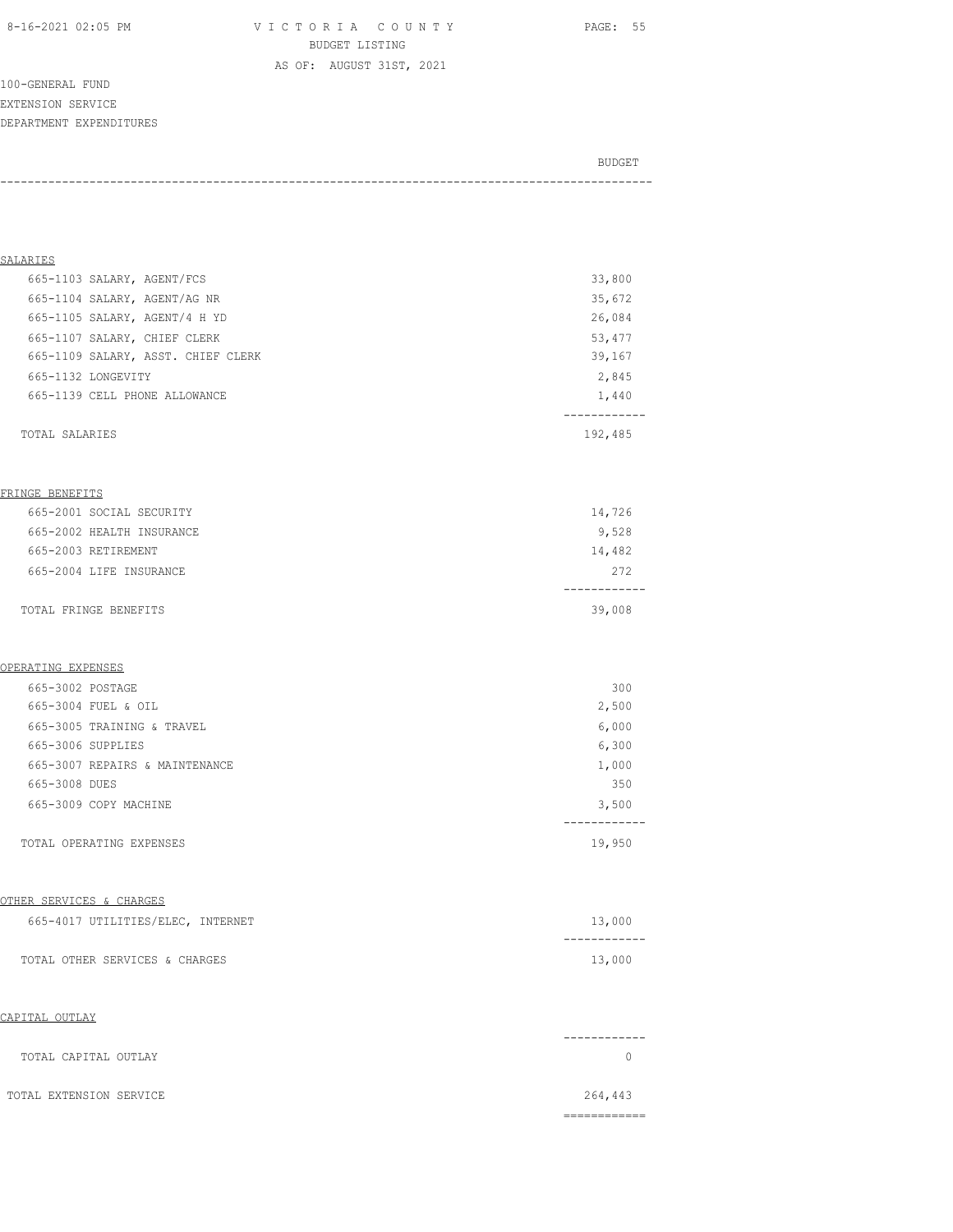8-16-2021 02:05 PM V I C T O R I A C O U N T Y PAGE: 56 BUDGET LISTING AS OF: AUGUST 31ST, 2021

100-GENERAL FUND INTERGOVERNMENTAL EXP. DEPARTMENT EXPENDITURES

| OTHER SERVICES & CHARGES                                |                            |
|---------------------------------------------------------|----------------------------|
| 690-4100 CITY/COUNTY CONTRACT                           | 2,011,583                  |
| 690-4150 CITY RADIO CONTRACT                            | 188,000                    |
| TOTAL OTHER SERVICES & CHARGES                          | 2,199,583                  |
| TOTAL INTERGOVERNMENTAL EXP.                            | 2,199,583<br>============  |
|                                                         |                            |
| *** TOTAL EXPENDITURES ***                              | 41,701,162<br>============ |
| REVENUE OVER (UNDER) EXPENDITURES                       | 895,806                    |
| OTHER FINANCING SOURCES (USES)<br>_____________________ |                            |
| TRANSFERS IN                                            |                            |
| 390-0118 TRANSFER IN/COUNTY JURY FUND                   | 210                        |
| 390-0190 TRANSFER IN/AMERICAN RESCUE PN                 | 1,529,031                  |
| 390-0720 TRANSFER/LAW LIBRARY                           | 17,000                     |
| TOTAL TRANSFERS IN                                      | ------------<br>1,546,241  |
| TRANSFERS OUT                                           |                            |
| 700-4001 HEALTH DEPT. FUND                              | 1,195,405                  |
| 700-4108 EMERGENCY MGMT FUND                            | 205,236                    |
| 700-4120 VICTORIA CO. CHILD WELFARE BD                  | 12,460                     |
| 700-4230 JUVENILE PROBATION FUND                        | 420,000                    |
| 700-4305 DA VAG GRANTS                                  | 22,861                     |
| 700-4306 SO VAG GRANT                                   | 11,446                     |
| 700-4392 NATIONAL SCHOOL LUNCH PRG                      | 74,639                     |
| 700-4410 HEALTH INSURANCE FD                            | 500,000                    |
| TOTAL TRANSFERS                                         | 2,442,047                  |
| TOTAL REVENUE OVER (UNDER) EXPENDITURES                 | $\Omega$                   |

============

BUDGET AND RESERVE AND RESERVE AND RESERVE AND RESERVE AND RESERVE AND RESERVE AND RESERVE AND RESERVE AND RESERVE AND RESERVE AND RESERVE AND RESERVE AND RESERVE AND RESERVE AND RESPONDING A REPORT OF A REPORT OF A REPORT -----------------------------------------------------------------------------------------------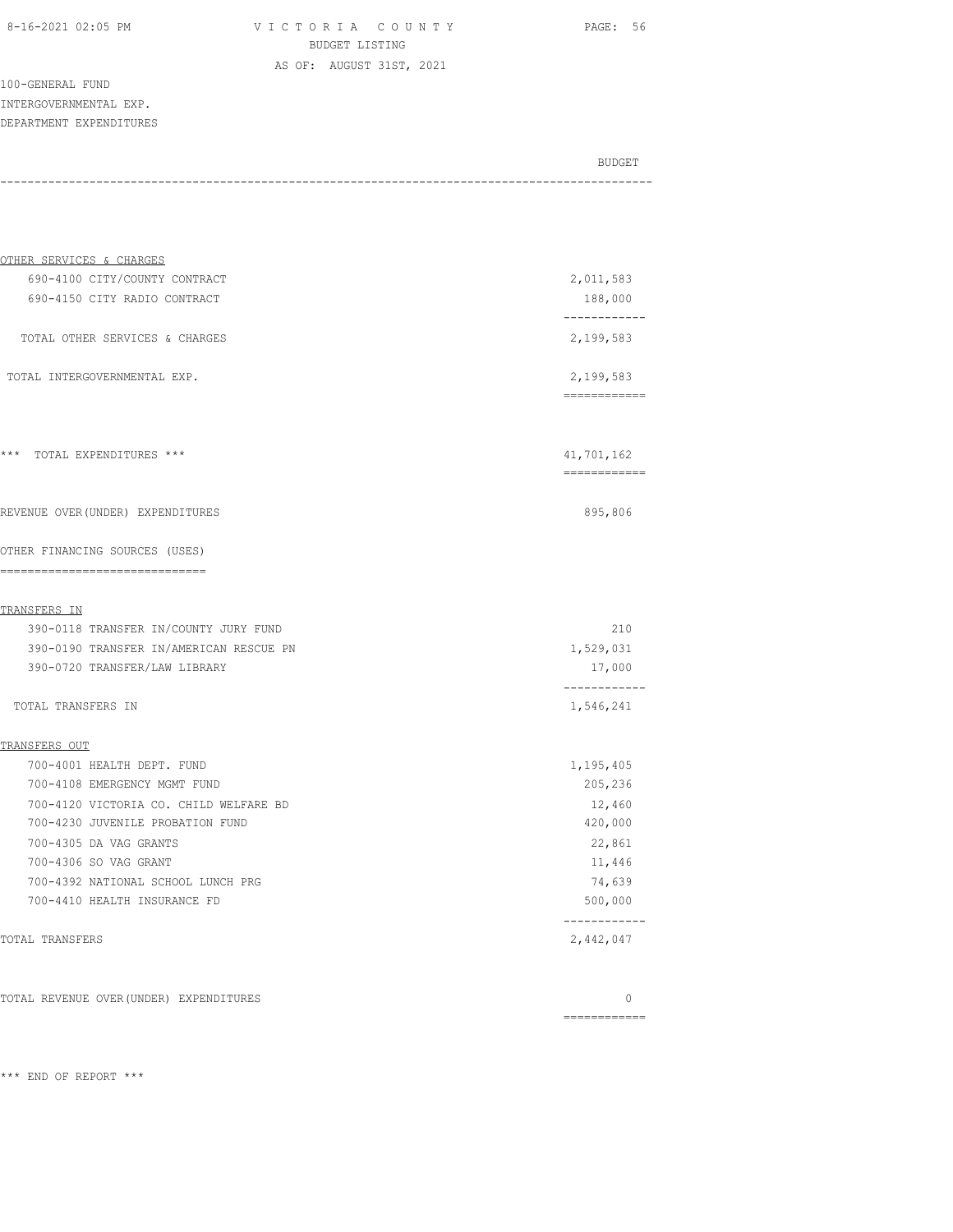| 8-16-2021 02:06 PM                      | VICTORIA COUNTY<br>BUDGET LISTING | PAGE: 1                                                                                                                                                                                                                                                                                                                                                                                                                                                                                           |
|-----------------------------------------|-----------------------------------|---------------------------------------------------------------------------------------------------------------------------------------------------------------------------------------------------------------------------------------------------------------------------------------------------------------------------------------------------------------------------------------------------------------------------------------------------------------------------------------------------|
|                                         | AS OF: AUGUST 31ST, 2021          |                                                                                                                                                                                                                                                                                                                                                                                                                                                                                                   |
| 108-EMERGENCY MGMT                      |                                   |                                                                                                                                                                                                                                                                                                                                                                                                                                                                                                   |
| FINANCIAL SUMMARY                       |                                   |                                                                                                                                                                                                                                                                                                                                                                                                                                                                                                   |
|                                         |                                   | BUDGET<br>--------------                                                                                                                                                                                                                                                                                                                                                                                                                                                                          |
| REVENUE SUMMARY                         |                                   |                                                                                                                                                                                                                                                                                                                                                                                                                                                                                                   |
| FEDERAL GRANTS                          |                                   | 36,000                                                                                                                                                                                                                                                                                                                                                                                                                                                                                            |
| INTERGOVERNMENTAL CONTRAC               |                                   | 199,236                                                                                                                                                                                                                                                                                                                                                                                                                                                                                           |
| MISCELLANEOUS REVENUE                   |                                   | $\mathbf{0}$<br>------------                                                                                                                                                                                                                                                                                                                                                                                                                                                                      |
| *** TOTAL REVENUES ***                  |                                   | 235,236<br>============                                                                                                                                                                                                                                                                                                                                                                                                                                                                           |
| EXPENDITURE SUMMARY                     |                                   |                                                                                                                                                                                                                                                                                                                                                                                                                                                                                                   |
| EMERGENCY MGMT                          |                                   | 440,472<br>------------                                                                                                                                                                                                                                                                                                                                                                                                                                                                           |
| *** TOTAL EXPENDITURES ***              |                                   | 440,472<br>$\begin{array}{cccccccccc} \multicolumn{2}{c}{} & \multicolumn{2}{c}{} & \multicolumn{2}{c}{} & \multicolumn{2}{c}{} & \multicolumn{2}{c}{} & \multicolumn{2}{c}{} & \multicolumn{2}{c}{} & \multicolumn{2}{c}{} & \multicolumn{2}{c}{} & \multicolumn{2}{c}{} & \multicolumn{2}{c}{} & \multicolumn{2}{c}{} & \multicolumn{2}{c}{} & \multicolumn{2}{c}{} & \multicolumn{2}{c}{} & \multicolumn{2}{c}{} & \multicolumn{2}{c}{} & \multicolumn{2}{c}{} & \multicolumn{2}{c}{} & \mult$ |
| REVENUE OVER (UNDER) EXPENDITURES       |                                   | (205, 236)<br>============                                                                                                                                                                                                                                                                                                                                                                                                                                                                        |
| OTHER FINANCING SOURCES (USES)          |                                   |                                                                                                                                                                                                                                                                                                                                                                                                                                                                                                   |
| TRANSFERS IN                            |                                   | 205,236                                                                                                                                                                                                                                                                                                                                                                                                                                                                                           |
| TRANSFERS OUT                           |                                   | $\overline{0}$<br>------------                                                                                                                                                                                                                                                                                                                                                                                                                                                                    |
| TOTAL TRANSFERS                         |                                   | 205,236                                                                                                                                                                                                                                                                                                                                                                                                                                                                                           |
| TOTAL REVENUE OVER (UNDER) EXPENDITURES |                                   | $\circ$<br>$=$ = = = = = = = = = = = =                                                                                                                                                                                                                                                                                                                                                                                                                                                            |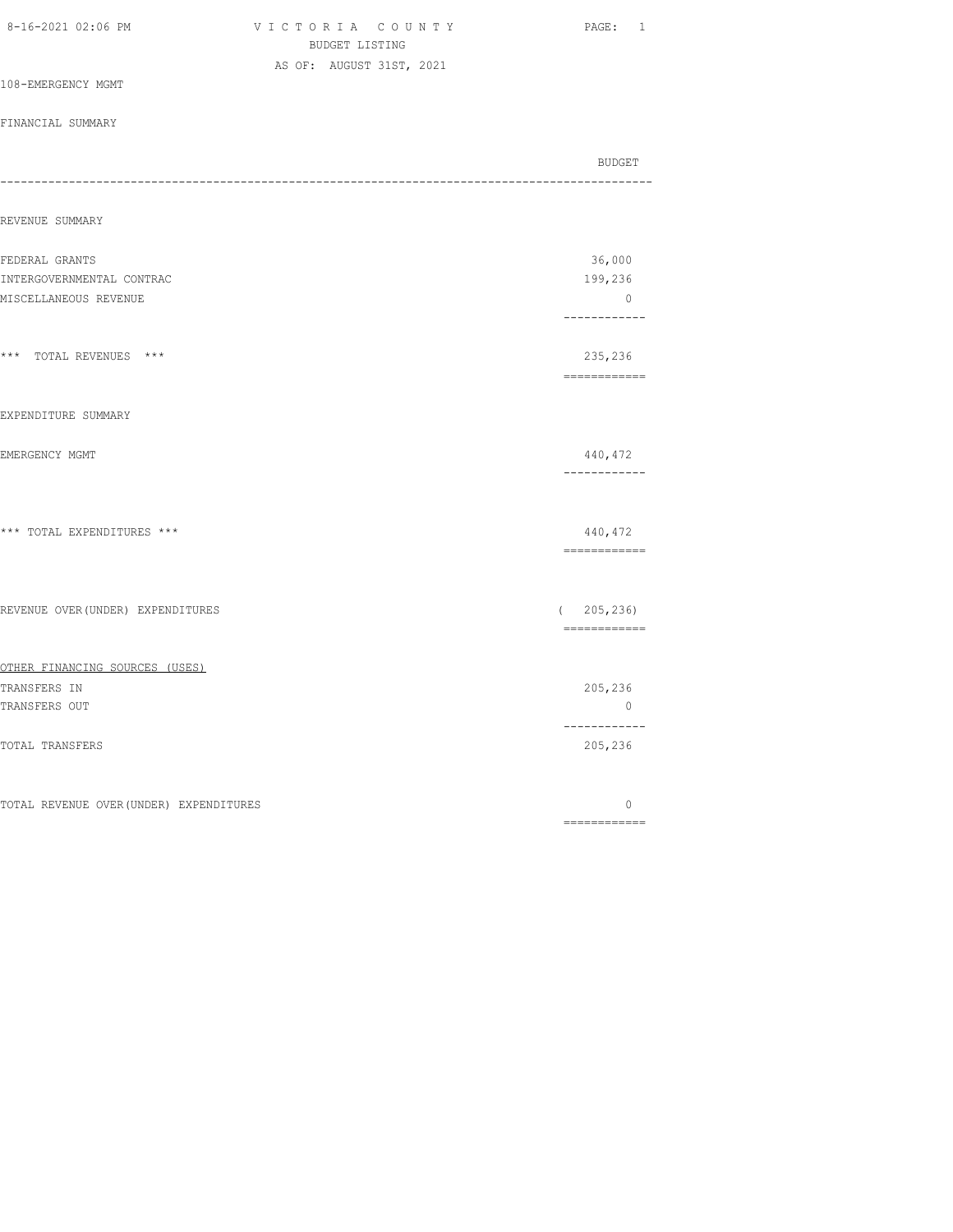| 8-16-2021 02:06 PM | VICTORIA COUNTY          |                |  | PAGE: | - 2 |
|--------------------|--------------------------|----------------|--|-------|-----|
|                    |                          | BUDGET LISTING |  |       |     |
|                    | AS OF: AUGUST 31ST, 2021 |                |  |       |     |
| 108-EMERGENCY MGMT |                          |                |  |       |     |

|  | ∩ דום |
|--|-------|
|  |       |

| FEDERAL GRANTS                   |                         |
|----------------------------------|-------------------------|
| 331-1008 EMPG GRANT              | 36,000                  |
| TOTAL FEDERAL GRANTS             | 36,000                  |
| INTERGOVERNMENTAL CONTRAC        |                         |
| 339-1008 CITY CONTRIBUTIONS      | 199,236                 |
| TOTAL INTERGOVERNMENTAL CONTRAC  | 199,236                 |
| MISCELLANEOUS REVENUE            |                         |
| TOTAL MISCELLANEOUS REVENUE      | $\Omega$                |
| $***$<br>$***$<br>TOTAL REVENUES | 235,236<br>============ |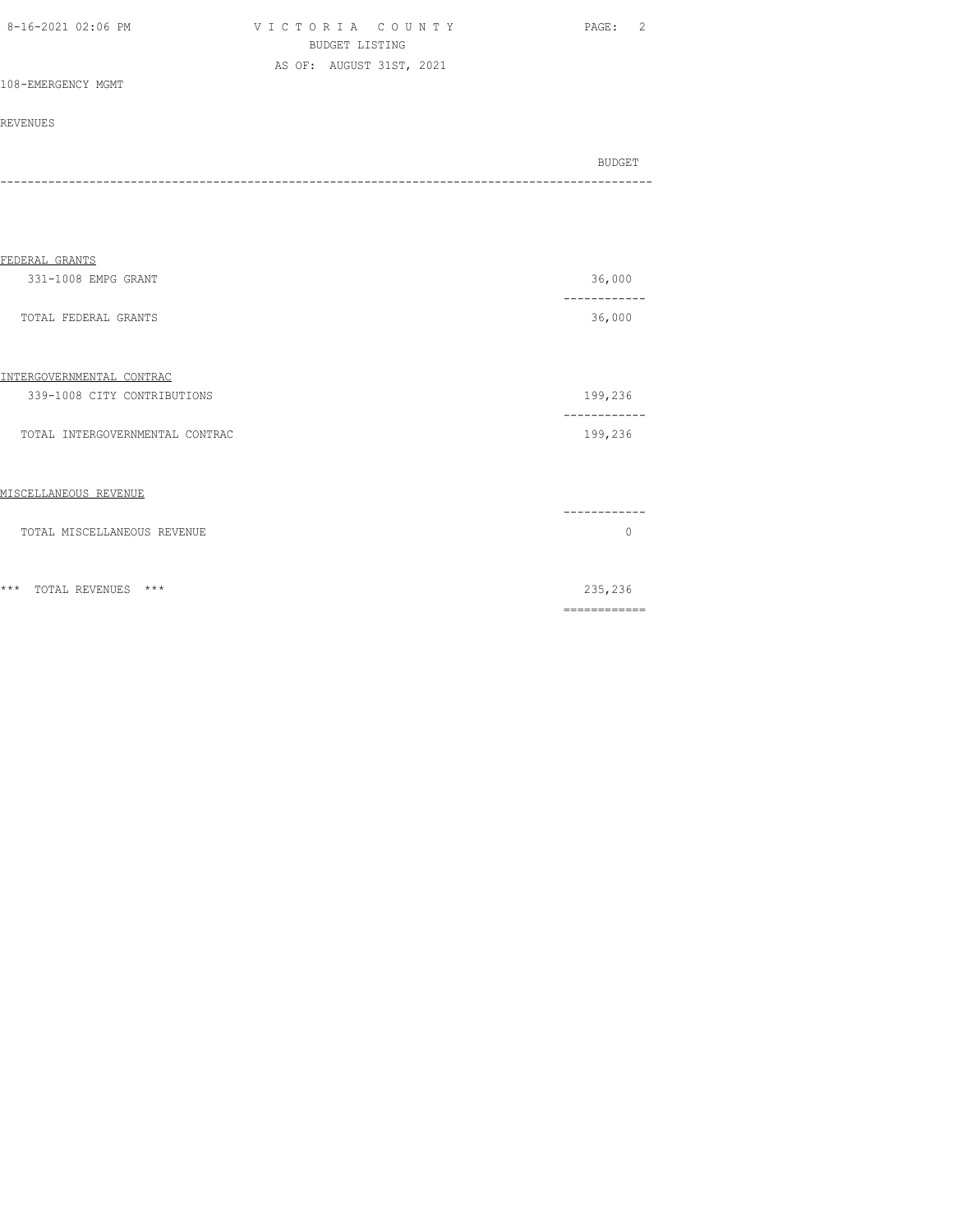8-16-2021 02:06 PM V I C T O R I A C O U N T Y PAGE: 3 BUDGET LISTING

AS OF: AUGUST 31ST, 2021

108-EMERGENCY MGMT EMERGENCY MGMT DEPARTMENT EXPENDITURES

BUDGET AND RESERVE AND RESERVE AND RESERVE AND RESERVE AND RESERVE AND RESERVE AND RESERVE AND RESERVE AND RESERVE AND RESERVE AND RESERVE AND RESERVE AND RESERVE AND RESERVE AND RESPONDING A REPORT OF A REPORT OF A REPORT -----------------------------------------------------------------------------------------------

| SALARIES                                |         |
|-----------------------------------------|---------|
| 599-1103 SALARY, EMERGENCY MGMT COORD   | 89,898  |
| 599-1104 SALARY, EMER MGMT SPECIALIST   | 53,477  |
| 599-1106 SALARY, DEPUTY EMER MGMT COORD | 78,853  |
| 599-1107 SALARY, DISASTER RECOVERY COOR | 64,501  |
| 599-1132 LONGEVITY                      | 2,210   |
| 599-1139 CELL PHONE ALLOWANCE           | 2,641   |
|                                         |         |
| TOTAL SALARIES                          | 291,580 |

#### FRINGE BENEFITS

| 599-2001 SOCIAL SECURITY      | 22,306 |
|-------------------------------|--------|
| 599-2002 HEALTH INSURANCE     | 13,176 |
| 599-2003 RETIREMENT           | 43,563 |
| 599-2004 LIFE INSURANCE       | 817    |
| 599-2005 WORKERS COMPENSATION | 234    |
| 599-2006 UNEMPLOYMENT         | 161    |
|                               |        |
| TOTAL FRINGE BENEFITS         | 80,257 |

#### OPERATING EXPENSES

|               | 599-3001 TELEPHONE/COMMUNICATIONS | 5,550  |
|---------------|-----------------------------------|--------|
|               | 599-3005 TRAINING & TRAVEL        | 10,000 |
|               | 599-3006 SUPPLIES                 | 4,500  |
|               | 599-3008 ASSOCIATION DUES         | 855    |
|               | 599-3009 COPY MACHINE             | 1,000  |
|               | 599-3010 COMPUTER SUPPLIES        | 3,500  |
| 599-3013 FUEL |                                   | 1,000  |
|               | 599-3014 AUTO REPAIRS             | 1,000  |
|               | 599-3017 UTILITIES/CABLE-EOC      | 1,980  |
|               |                                   |        |
|               | TOTAL OPERATING EXPENSES          | 29,385 |

#### OTHER SERVICES & CHARGES

| 599-4006 ENVIRONMENTAL SERVICES         | 5,000  |
|-----------------------------------------|--------|
| 599-4020 CONTRACT/PROFESSIONAL SERVICES | 5,800  |
| 599-4201 EMERGENCY CALL SYSTEM          | 16,000 |
| 599-4211 WEB EOC                        | 5,000  |
| 599-4215 EOC MAINTENANCE                | 7,450  |
| TOTAL OTHER SERVICES & CHARGES          | 39,250 |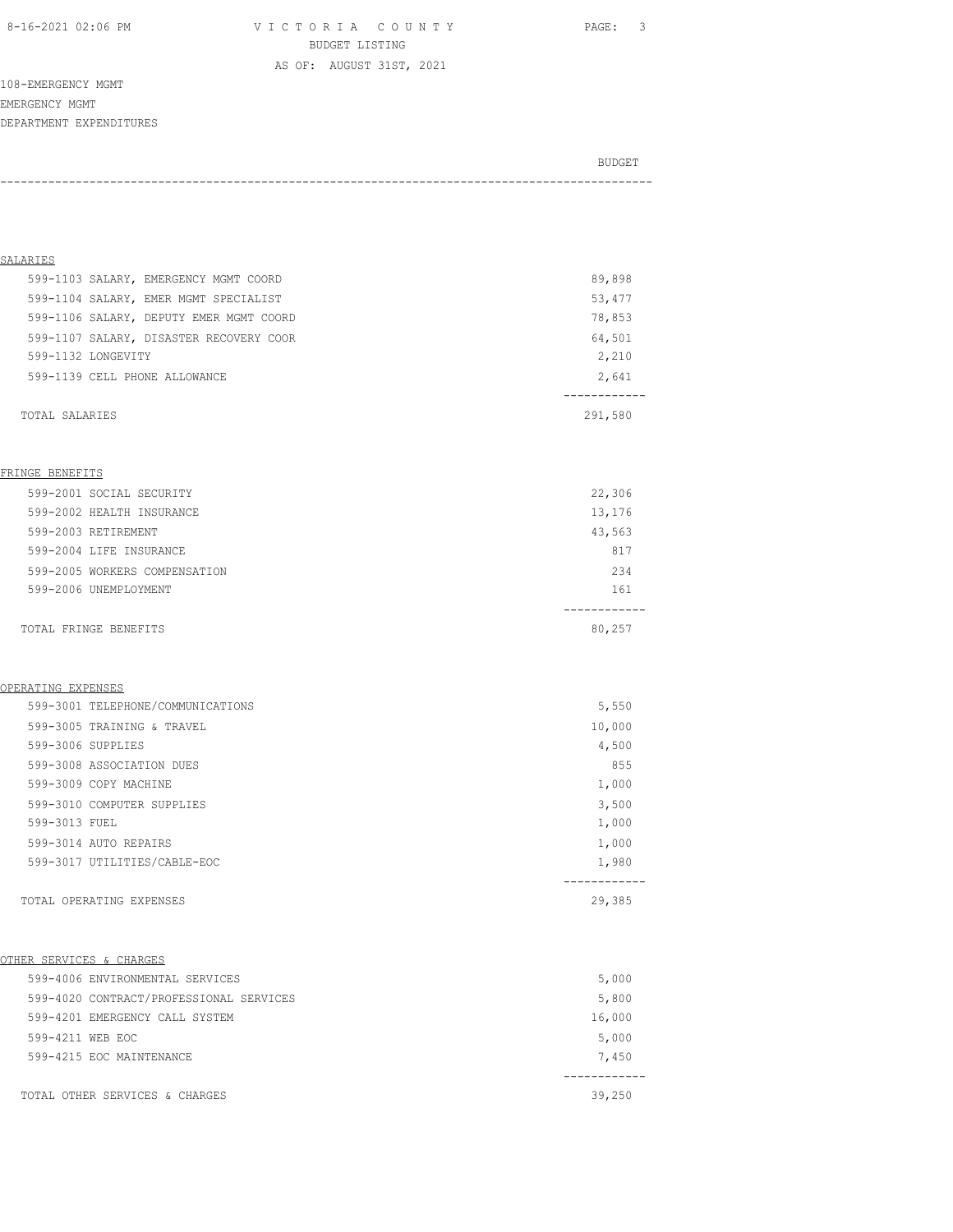| 8-16-2021 02:06 PM |  |
|--------------------|--|
|                    |  |

VICTORIA COUNTY PAGE: 4 BUDGET LISTING AS OF: AUGUST 31ST, 2021

108-EMERGENCY MGMT EMERGENCY MGMT

DEPARTMENT EXPENDITURES

|       | BUDGET |
|-------|--------|
| ----- |        |
|       |        |

| CAPITAL OUTLAY                                                     |                                                                                                                                                                                                                                                                                                                                                                                                                                                                                                   |
|--------------------------------------------------------------------|---------------------------------------------------------------------------------------------------------------------------------------------------------------------------------------------------------------------------------------------------------------------------------------------------------------------------------------------------------------------------------------------------------------------------------------------------------------------------------------------------|
| TOTAL CAPITAL OUTLAY                                               | -----------<br>$\circ$                                                                                                                                                                                                                                                                                                                                                                                                                                                                            |
| TOTAL EMERGENCY MGMT                                               | 440,472<br>$\begin{array}{cccccccccc} \multicolumn{2}{c}{} & \multicolumn{2}{c}{} & \multicolumn{2}{c}{} & \multicolumn{2}{c}{} & \multicolumn{2}{c}{} & \multicolumn{2}{c}{} & \multicolumn{2}{c}{} & \multicolumn{2}{c}{} & \multicolumn{2}{c}{} & \multicolumn{2}{c}{} & \multicolumn{2}{c}{} & \multicolumn{2}{c}{} & \multicolumn{2}{c}{} & \multicolumn{2}{c}{} & \multicolumn{2}{c}{} & \multicolumn{2}{c}{} & \multicolumn{2}{c}{} & \multicolumn{2}{c}{} & \multicolumn{2}{c}{} & \mult$ |
|                                                                    |                                                                                                                                                                                                                                                                                                                                                                                                                                                                                                   |
| *** TOTAL EXPENDITURES ***                                         | 440,472<br>$\begin{array}{cccccccccc} \multicolumn{2}{c}{} & \multicolumn{2}{c}{} & \multicolumn{2}{c}{} & \multicolumn{2}{c}{} & \multicolumn{2}{c}{} & \multicolumn{2}{c}{} & \multicolumn{2}{c}{} & \multicolumn{2}{c}{} & \multicolumn{2}{c}{} & \multicolumn{2}{c}{} & \multicolumn{2}{c}{} & \multicolumn{2}{c}{} & \multicolumn{2}{c}{} & \multicolumn{2}{c}{} & \multicolumn{2}{c}{} & \multicolumn{2}{c}{} & \multicolumn{2}{c}{} & \multicolumn{2}{c}{} & \multicolumn{2}{c}{} & \mult$ |
| REVENUE OVER (UNDER) EXPENDITURES                                  | 205, 236<br>$\left($                                                                                                                                                                                                                                                                                                                                                                                                                                                                              |
| OTHER FINANCING SOURCES (USES)<br>-------------------------------- |                                                                                                                                                                                                                                                                                                                                                                                                                                                                                                   |
| TRANSFERS IN                                                       |                                                                                                                                                                                                                                                                                                                                                                                                                                                                                                   |
| 390-0100 TRANSFER IN/GENERAL FUND                                  | 205,236<br>------------                                                                                                                                                                                                                                                                                                                                                                                                                                                                           |
| TOTAL TRANSFERS IN                                                 | 205,236                                                                                                                                                                                                                                                                                                                                                                                                                                                                                           |
| TRANSFERS OUT                                                      |                                                                                                                                                                                                                                                                                                                                                                                                                                                                                                   |
| TOTAL TRANSFERS                                                    | ------------<br>$\circ$                                                                                                                                                                                                                                                                                                                                                                                                                                                                           |
| TOTAL REVENUE OVER (UNDER) EXPENDITURES                            | $\Omega$                                                                                                                                                                                                                                                                                                                                                                                                                                                                                          |
|                                                                    | $\begin{array}{cccccccccccccc} \multicolumn{2}{c}{} & \multicolumn{2}{c}{} & \multicolumn{2}{c}{} & \multicolumn{2}{c}{} & \multicolumn{2}{c}{} & \multicolumn{2}{c}{} & \multicolumn{2}{c}{} & \multicolumn{2}{c}{} & \multicolumn{2}{c}{} & \multicolumn{2}{c}{} & \multicolumn{2}{c}{} & \multicolumn{2}{c}{} & \multicolumn{2}{c}{} & \multicolumn{2}{c}{} & \multicolumn{2}{c}{} & \multicolumn{2}{c}{} & \multicolumn{2}{c}{} & \multicolumn{2}{c}{} & \multicolumn{2}{c}{} & \$            |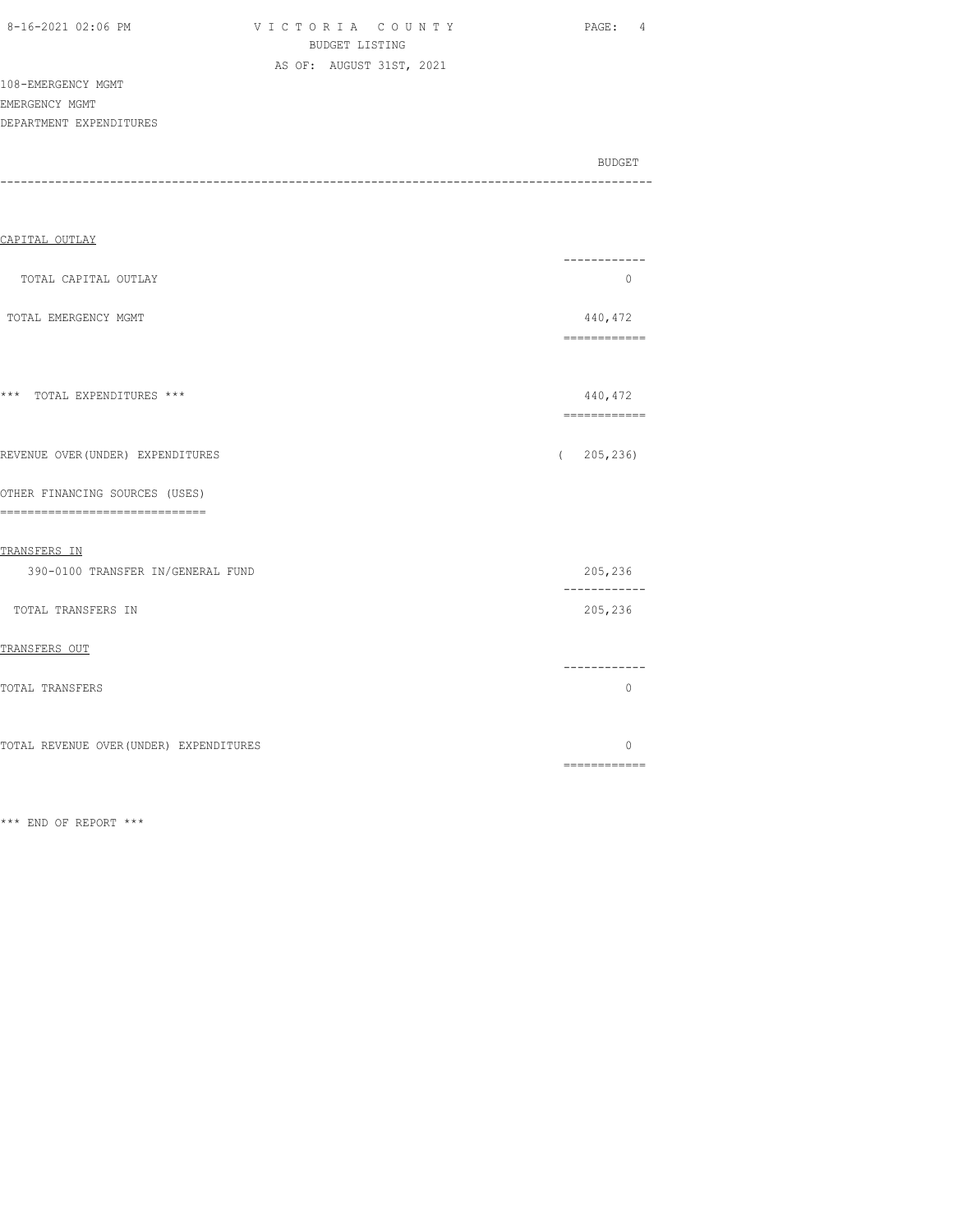| 8-16-2021 02:06 PM                | VICTORIA COUNTY<br><b>BUDGET LISTING</b><br>AS OF: AUGUST 31ST, 2021 | PAGE: 1                                                                                                                                                                                                                                                                                                                                                                                                                                                                                          |
|-----------------------------------|----------------------------------------------------------------------|--------------------------------------------------------------------------------------------------------------------------------------------------------------------------------------------------------------------------------------------------------------------------------------------------------------------------------------------------------------------------------------------------------------------------------------------------------------------------------------------------|
| 109-LEPC FUND                     |                                                                      |                                                                                                                                                                                                                                                                                                                                                                                                                                                                                                  |
| FINANCIAL SUMMARY                 |                                                                      |                                                                                                                                                                                                                                                                                                                                                                                                                                                                                                  |
|                                   |                                                                      | BUDGET                                                                                                                                                                                                                                                                                                                                                                                                                                                                                           |
| ---                               |                                                                      |                                                                                                                                                                                                                                                                                                                                                                                                                                                                                                  |
| REVENUE SUMMARY                   |                                                                      |                                                                                                                                                                                                                                                                                                                                                                                                                                                                                                  |
| MISCELLANEOUS REVENUE             |                                                                      | 15,000<br>------------                                                                                                                                                                                                                                                                                                                                                                                                                                                                           |
| *** TOTAL REVENUES ***            |                                                                      | 15,000                                                                                                                                                                                                                                                                                                                                                                                                                                                                                           |
| EXPENDITURE SUMMARY               |                                                                      | $\begin{array}{cccccccccc} \multicolumn{2}{c}{} & \multicolumn{2}{c}{} & \multicolumn{2}{c}{} & \multicolumn{2}{c}{} & \multicolumn{2}{c}{} & \multicolumn{2}{c}{} & \multicolumn{2}{c}{} & \multicolumn{2}{c}{} & \multicolumn{2}{c}{} & \multicolumn{2}{c}{} & \multicolumn{2}{c}{} & \multicolumn{2}{c}{} & \multicolumn{2}{c}{} & \multicolumn{2}{c}{} & \multicolumn{2}{c}{} & \multicolumn{2}{c}{} & \multicolumn{2}{c}{} & \multicolumn{2}{c}{} & \multicolumn{2}{c}{} & \mult$           |
| EMERGENCY MGMT                    |                                                                      | 15,000<br>------------                                                                                                                                                                                                                                                                                                                                                                                                                                                                           |
| *** TOTAL EXPENDITURES ***        |                                                                      | 15,000<br>$\begin{array}{cccccccccc} \multicolumn{2}{c}{} & \multicolumn{2}{c}{} & \multicolumn{2}{c}{} & \multicolumn{2}{c}{} & \multicolumn{2}{c}{} & \multicolumn{2}{c}{} & \multicolumn{2}{c}{} & \multicolumn{2}{c}{} & \multicolumn{2}{c}{} & \multicolumn{2}{c}{} & \multicolumn{2}{c}{} & \multicolumn{2}{c}{} & \multicolumn{2}{c}{} & \multicolumn{2}{c}{} & \multicolumn{2}{c}{} & \multicolumn{2}{c}{} & \multicolumn{2}{c}{} & \multicolumn{2}{c}{} & \multicolumn{2}{c}{} & \mult$ |
| REVENUE OVER (UNDER) EXPENDITURES |                                                                      | $\circ$                                                                                                                                                                                                                                                                                                                                                                                                                                                                                          |
|                                   |                                                                      | $\begin{array}{cccccccccc} \multicolumn{2}{c}{} & \multicolumn{2}{c}{} & \multicolumn{2}{c}{} & \multicolumn{2}{c}{} & \multicolumn{2}{c}{} & \multicolumn{2}{c}{} & \multicolumn{2}{c}{} & \multicolumn{2}{c}{} & \multicolumn{2}{c}{} & \multicolumn{2}{c}{} & \multicolumn{2}{c}{} & \multicolumn{2}{c}{} & \multicolumn{2}{c}{} & \multicolumn{2}{c}{} & \multicolumn{2}{c}{} & \multicolumn{2}{c}{} & \multicolumn{2}{c}{} & \multicolumn{2}{c}{} & \multicolumn{2}{c}{} & \mult$           |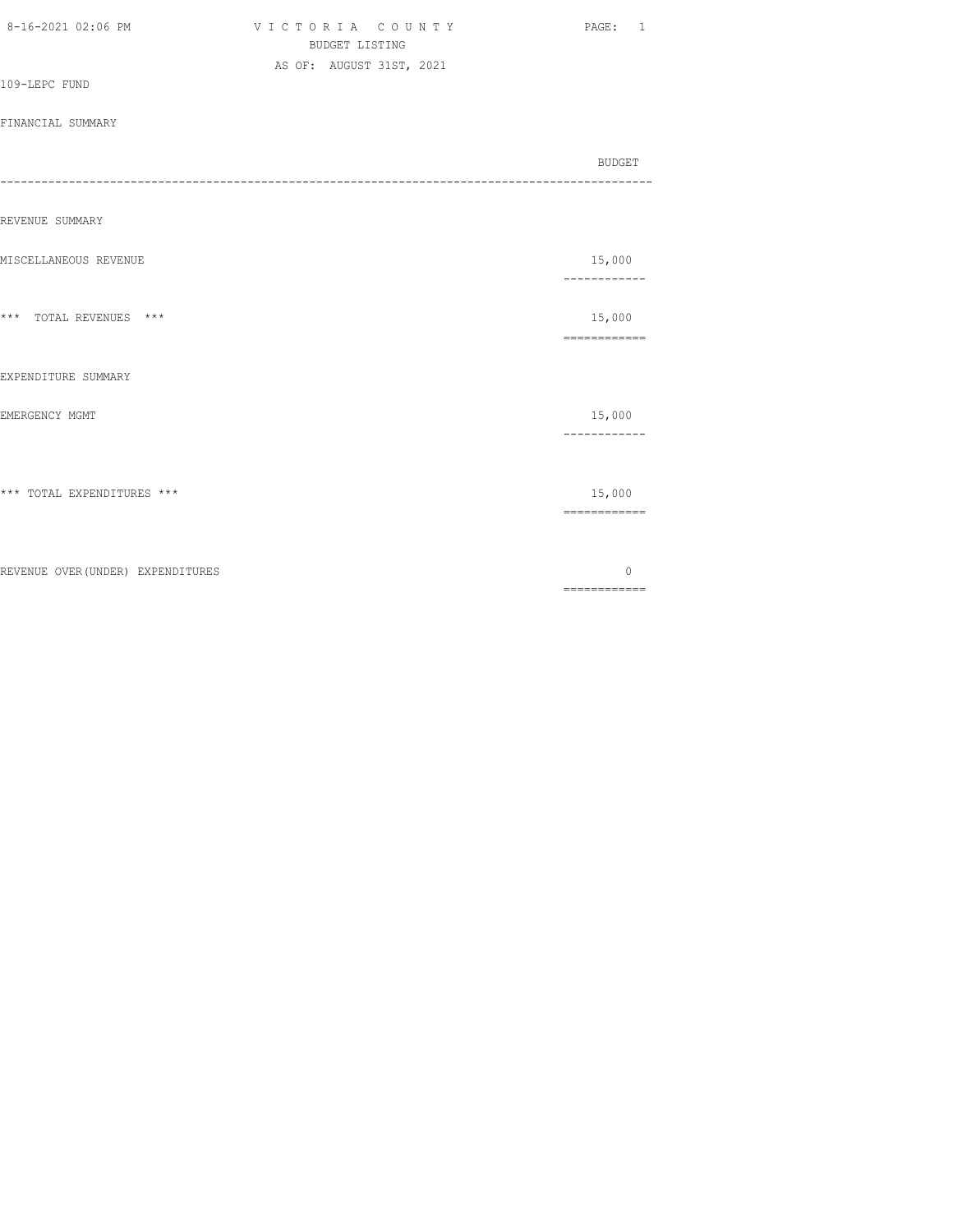| 8-16-2021 02:06 PM | VICTORIA COUNTY          | - 2<br>PAGE: |
|--------------------|--------------------------|--------------|
|                    | BUDGET LISTING           |              |
|                    | AS OF: AUGUST 31ST, 2021 |              |
| 109-LEPC FUND      |                          |              |

|  | BUDGET |
|--|--------|
|  |        |
|  |        |

| MISCELLANEOUS REVENUE       |        |
|-----------------------------|--------|
| 361-2016 DONATIONS          | 15,000 |
|                             |        |
| TOTAL MISCELLANEOUS REVENUE | 15,000 |
|                             |        |
|                             |        |

|       |                |     |   | ____________<br>______________ |
|-------|----------------|-----|---|--------------------------------|
| $***$ | TOTAL REVENUES | *** | . | . In the                       |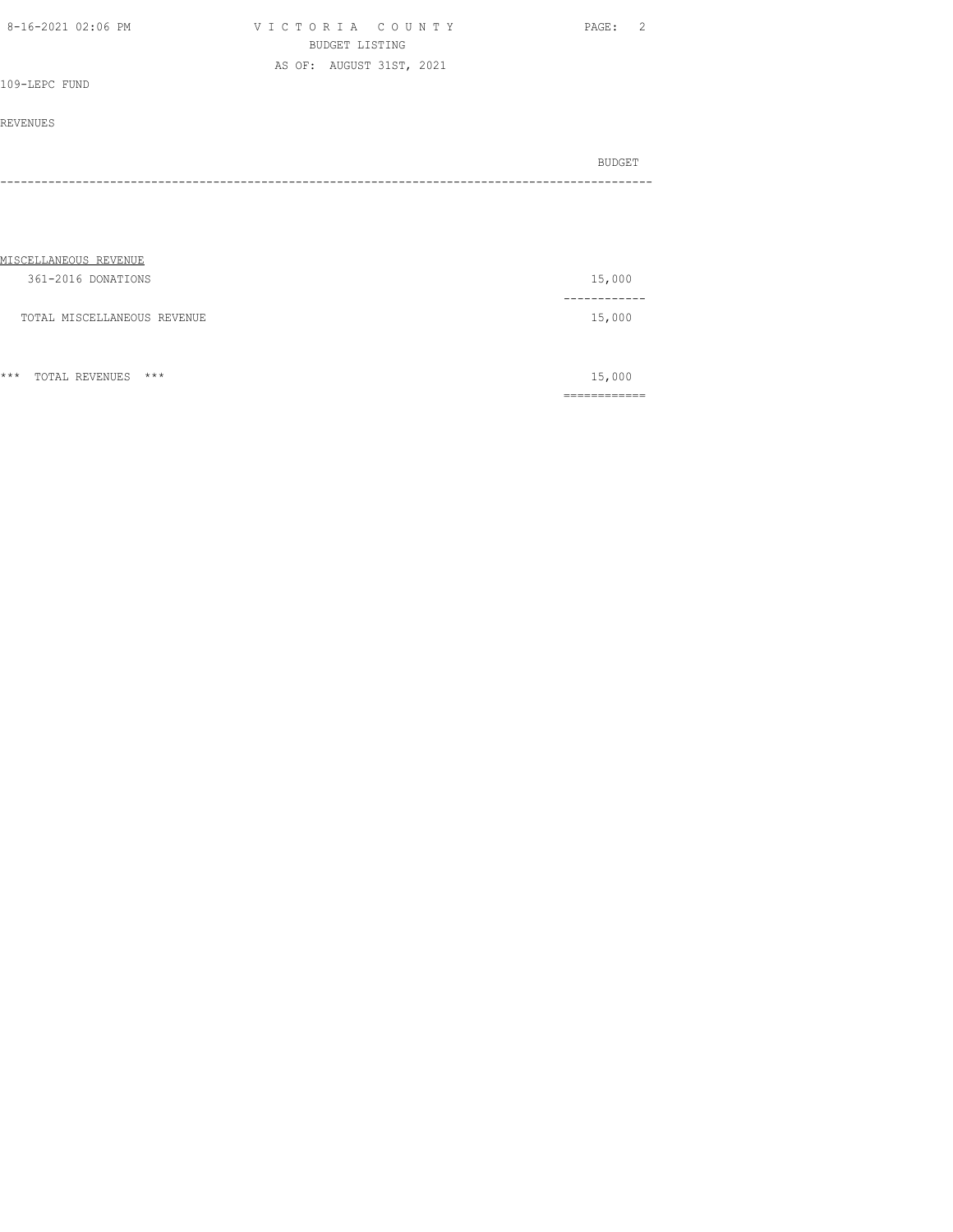8-16-2021 02:06 PM V I C T O R I A C O U N T Y PAGE: 3 BUDGET LISTING AS OF: AUGUST 31ST, 2021

109-LEPC FUND

EMERGENCY MGMT

DEPARTMENT EXPENDITURES

| BUDGET |
|--------|
|        |

| OPERATING EXPENSES                  |          |
|-------------------------------------|----------|
| 599-3001 EMERGENCY NOTIFICATION SYS | 7,500    |
| 599-3006 SUPPLIES                   | 3,750    |
| 599-3010 ADVERTISEMENT/BROCHURES    | 3,750    |
| TOTAL OPERATING EXPENSES            | 15,000   |
| TOTAL EMERGENCY MGMT                | 15,000   |
|                                     | -------  |
| $***$<br>TOTAL EXPENDITURES ***     | 15,000   |
|                                     |          |
| REVENUE OVER (UNDER) EXPENDITURES   | $\Omega$ |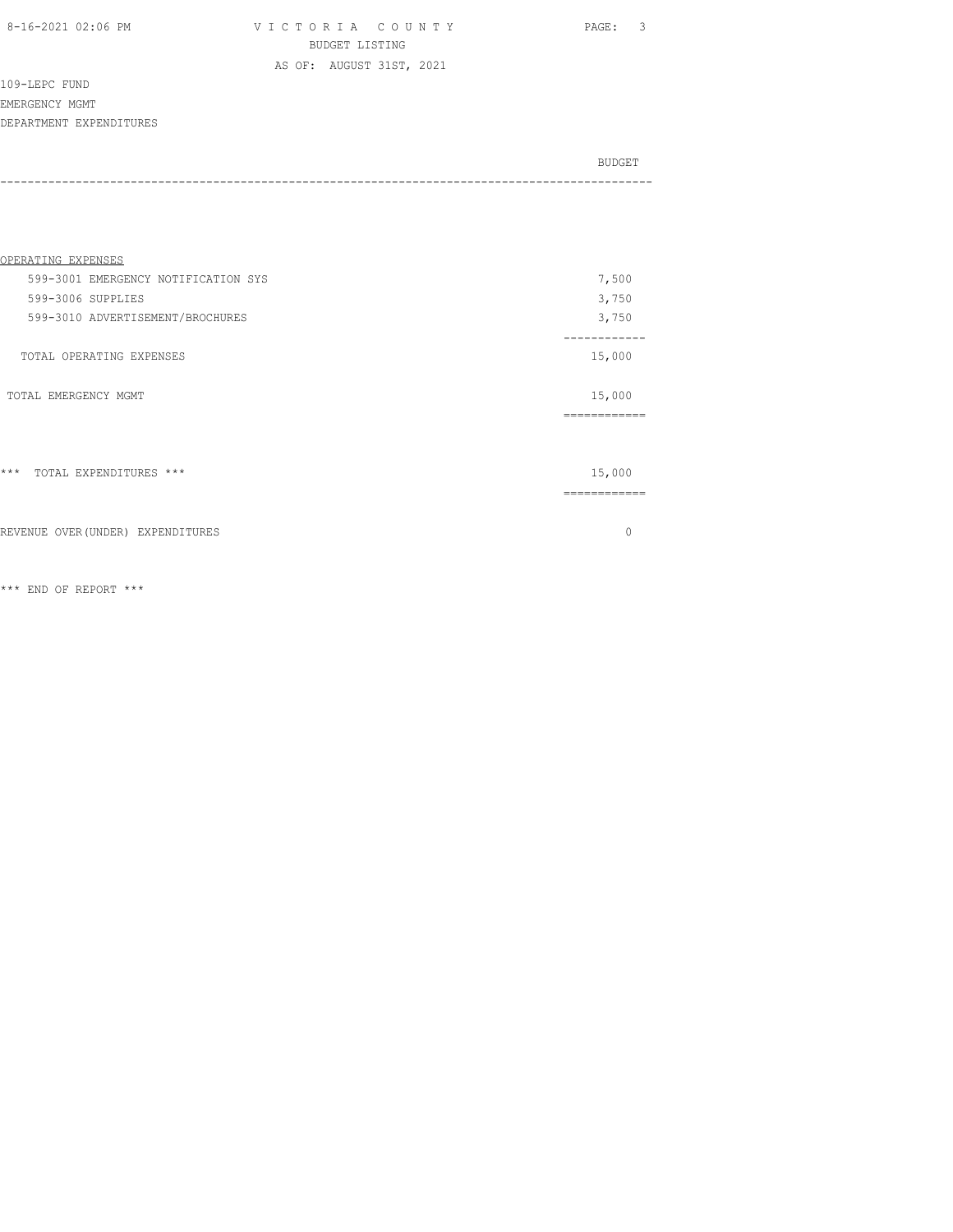| <b>BUDGET LISTING</b>    |                                                                              |                                |
|--------------------------|------------------------------------------------------------------------------|--------------------------------|
| AS OF: AUGUST 31ST, 2021 |                                                                              |                                |
|                          |                                                                              |                                |
|                          |                                                                              |                                |
|                          |                                                                              | BUDGET                         |
|                          |                                                                              |                                |
|                          |                                                                              | 210                            |
|                          |                                                                              | $\overline{0}$<br>------------ |
|                          |                                                                              | 210<br>============            |
|                          |                                                                              |                                |
|                          |                                                                              | $\circ$<br>------------        |
|                          |                                                                              | $\circ$<br>============        |
|                          |                                                                              | 210                            |
|                          |                                                                              | ------------                   |
|                          |                                                                              |                                |
|                          |                                                                              | $\circ$<br>210                 |
|                          |                                                                              | ------------<br>(210)          |
|                          |                                                                              | $\circ$<br>------------        |
|                          | REVENUE OVER (UNDER) EXPENDITURES<br>TOTAL REVENUE OVER (UNDER) EXPENDITURES |                                |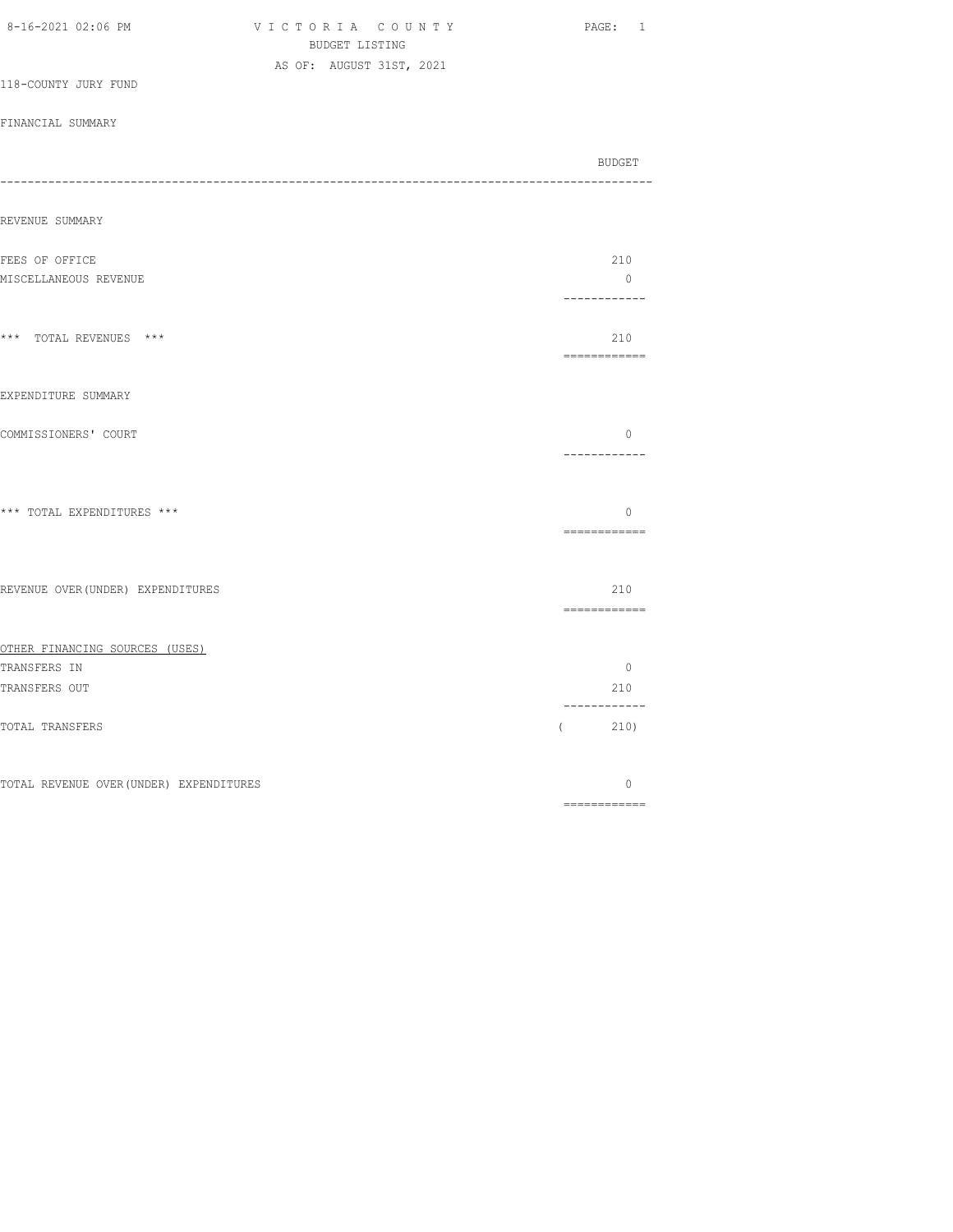| 8-16-2021 02:06 PM   | VICTORIA COUNTY          | - 2<br>PAGE: |
|----------------------|--------------------------|--------------|
|                      | BUDGET LISTING           |              |
|                      | AS OF: AUGUST 31ST, 2021 |              |
| 118-COUNTY JURY FUND |                          |              |

| BUDGET |
|--------|
|        |
|        |

| FEES OF OFFICE                          |     |
|-----------------------------------------|-----|
| 341-3000 JP FEE/LGC 134.103             | 100 |
| 341-4000 COUNTY CLERK FEE/LGC 134.102   | 100 |
| 341-7000 DISTRICT CLERK FEE/LGC 134.101 | 10  |
|                                         |     |
| TOTAL FEES OF OFFICE                    | 210 |
|                                         |     |
|                                         |     |
| MISCELLANEOUS REVENUE                   |     |
|                                         |     |
| TOTAL MISCELLANEOUS REVENUE             |     |
|                                         |     |
|                                         |     |
| $***$<br>$***$<br>TOTAL REVENUES        | 210 |

============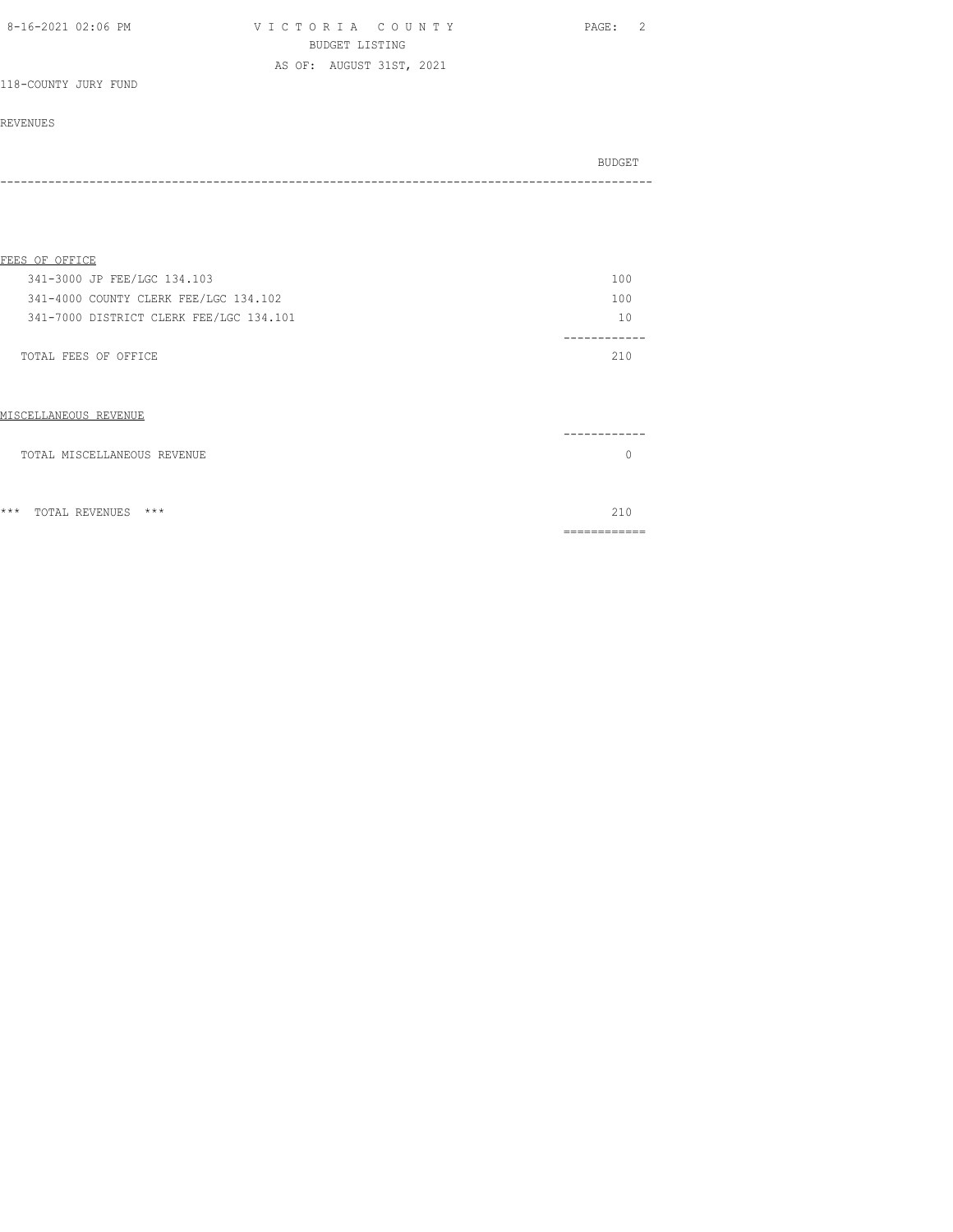| 8-16-2021 02:06 PM |  |
|--------------------|--|
|                    |  |

VICTORIA COUNTY PAGE: 3 BUDGET LISTING AS OF: AUGUST 31ST, 2021

118-COUNTY JURY FUND COMMISSIONERS' COURT DEPARTMENT EXPENDITURES

BUDGET AND RESERVE AND RESERVE AND RESERVE AND RESERVE AND RESERVE AND RESERVE AND RESERVE AND RESERVE AND RESERVE AND RESERVE AND RESERVE AND RESERVE AND RESERVE AND RESERVE AND RESPONDING A REPORT OF A REPORT OF A REPORT -----------------------------------------------------------------------------------------------

| OTHER SERVICES & CHARGES                                              | -------                                                                                                                                                                                                                                                                                                                                                                                                                                                                                            |
|-----------------------------------------------------------------------|----------------------------------------------------------------------------------------------------------------------------------------------------------------------------------------------------------------------------------------------------------------------------------------------------------------------------------------------------------------------------------------------------------------------------------------------------------------------------------------------------|
| TOTAL OTHER SERVICES & CHARGES                                        | $\Omega$                                                                                                                                                                                                                                                                                                                                                                                                                                                                                           |
| TOTAL COMMISSIONERS' COURT                                            | <sup>0</sup>                                                                                                                                                                                                                                                                                                                                                                                                                                                                                       |
|                                                                       |                                                                                                                                                                                                                                                                                                                                                                                                                                                                                                    |
| *** TOTAL EXPENDITURES ***                                            | $\Omega$<br>-------------                                                                                                                                                                                                                                                                                                                                                                                                                                                                          |
| REVENUE OVER (UNDER) EXPENDITURES                                     | 210                                                                                                                                                                                                                                                                                                                                                                                                                                                                                                |
| OTHER FINANCING SOURCES (USES)<br>----------------------------<br>=== |                                                                                                                                                                                                                                                                                                                                                                                                                                                                                                    |
| TRANSFERS IN                                                          |                                                                                                                                                                                                                                                                                                                                                                                                                                                                                                    |
| TOTAL TRANSFERS IN                                                    | ------<br>$\Omega$                                                                                                                                                                                                                                                                                                                                                                                                                                                                                 |
| TRANSFERS OUT                                                         |                                                                                                                                                                                                                                                                                                                                                                                                                                                                                                    |
| 700-0100 TRANSFER OUT/GENERAL FUND                                    | 210<br>-------                                                                                                                                                                                                                                                                                                                                                                                                                                                                                     |
| TOTAL TRANSFERS                                                       | 210                                                                                                                                                                                                                                                                                                                                                                                                                                                                                                |
| TOTAL REVENUE OVER (UNDER) EXPENDITURES                               | $\Omega$<br>$\begin{array}{cccccccccc} \multicolumn{2}{c}{} & \multicolumn{2}{c}{} & \multicolumn{2}{c}{} & \multicolumn{2}{c}{} & \multicolumn{2}{c}{} & \multicolumn{2}{c}{} & \multicolumn{2}{c}{} & \multicolumn{2}{c}{} & \multicolumn{2}{c}{} & \multicolumn{2}{c}{} & \multicolumn{2}{c}{} & \multicolumn{2}{c}{} & \multicolumn{2}{c}{} & \multicolumn{2}{c}{} & \multicolumn{2}{c}{} & \multicolumn{2}{c}{} & \multicolumn{2}{c}{} & \multicolumn{2}{c}{} & \multicolumn{2}{c}{} & \mult$ |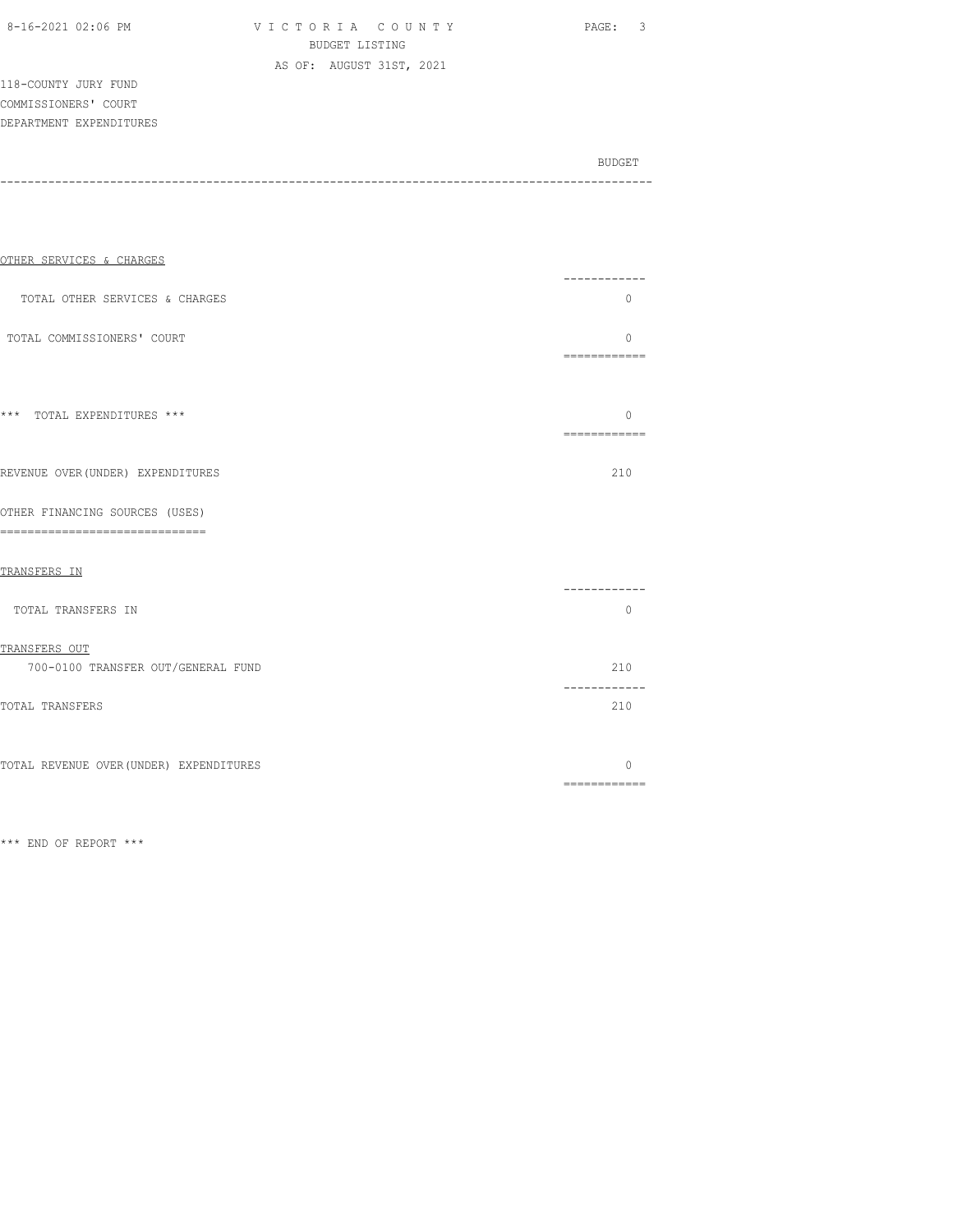| 8-16-2021 02:06 PM                | VICTORIA COUNTY          | PAGE:<br>$\mathbf{1}$                                                                                                                                                                                                                                                                                                                                                                                                                                                                  |
|-----------------------------------|--------------------------|----------------------------------------------------------------------------------------------------------------------------------------------------------------------------------------------------------------------------------------------------------------------------------------------------------------------------------------------------------------------------------------------------------------------------------------------------------------------------------------|
|                                   | <b>BUDGET LISTING</b>    |                                                                                                                                                                                                                                                                                                                                                                                                                                                                                        |
|                                   | AS OF: AUGUST 31ST, 2021 |                                                                                                                                                                                                                                                                                                                                                                                                                                                                                        |
| 119-CO CLERK ARCHIVE FEE FD       |                          |                                                                                                                                                                                                                                                                                                                                                                                                                                                                                        |
| FINANCIAL SUMMARY                 |                          |                                                                                                                                                                                                                                                                                                                                                                                                                                                                                        |
|                                   |                          |                                                                                                                                                                                                                                                                                                                                                                                                                                                                                        |
|                                   |                          | BUDGET                                                                                                                                                                                                                                                                                                                                                                                                                                                                                 |
| ----                              |                          |                                                                                                                                                                                                                                                                                                                                                                                                                                                                                        |
|                                   |                          |                                                                                                                                                                                                                                                                                                                                                                                                                                                                                        |
| REVENUE SUMMARY                   |                          |                                                                                                                                                                                                                                                                                                                                                                                                                                                                                        |
|                                   |                          |                                                                                                                                                                                                                                                                                                                                                                                                                                                                                        |
| STATE GRANTS                      |                          | $\circ$                                                                                                                                                                                                                                                                                                                                                                                                                                                                                |
| FEES OF OFFICE                    |                          | 75,000                                                                                                                                                                                                                                                                                                                                                                                                                                                                                 |
| MISCELLANEOUS REVENUE             |                          | 2,000<br>------------                                                                                                                                                                                                                                                                                                                                                                                                                                                                  |
|                                   |                          |                                                                                                                                                                                                                                                                                                                                                                                                                                                                                        |
| *** TOTAL REVENUES ***            |                          | 77,000                                                                                                                                                                                                                                                                                                                                                                                                                                                                                 |
|                                   |                          | ============                                                                                                                                                                                                                                                                                                                                                                                                                                                                           |
|                                   |                          |                                                                                                                                                                                                                                                                                                                                                                                                                                                                                        |
| EXPENDITURE SUMMARY               |                          |                                                                                                                                                                                                                                                                                                                                                                                                                                                                                        |
|                                   |                          |                                                                                                                                                                                                                                                                                                                                                                                                                                                                                        |
| COUNTY CLERK                      |                          | $\circ$                                                                                                                                                                                                                                                                                                                                                                                                                                                                                |
|                                   |                          | ------------                                                                                                                                                                                                                                                                                                                                                                                                                                                                           |
|                                   |                          |                                                                                                                                                                                                                                                                                                                                                                                                                                                                                        |
| *** TOTAL EXPENDITURES ***        |                          | $\Omega$                                                                                                                                                                                                                                                                                                                                                                                                                                                                               |
|                                   |                          | $\begin{array}{cccccccccc} \multicolumn{2}{c}{} & \multicolumn{2}{c}{} & \multicolumn{2}{c}{} & \multicolumn{2}{c}{} & \multicolumn{2}{c}{} & \multicolumn{2}{c}{} & \multicolumn{2}{c}{} & \multicolumn{2}{c}{} & \multicolumn{2}{c}{} & \multicolumn{2}{c}{} & \multicolumn{2}{c}{} & \multicolumn{2}{c}{} & \multicolumn{2}{c}{} & \multicolumn{2}{c}{} & \multicolumn{2}{c}{} & \multicolumn{2}{c}{} & \multicolumn{2}{c}{} & \multicolumn{2}{c}{} & \multicolumn{2}{c}{} & \mult$ |
|                                   |                          |                                                                                                                                                                                                                                                                                                                                                                                                                                                                                        |
|                                   |                          |                                                                                                                                                                                                                                                                                                                                                                                                                                                                                        |
| REVENUE OVER (UNDER) EXPENDITURES |                          | 77,000                                                                                                                                                                                                                                                                                                                                                                                                                                                                                 |
|                                   |                          | $\begin{array}{cccccccccc} \multicolumn{2}{c}{} & \multicolumn{2}{c}{} & \multicolumn{2}{c}{} & \multicolumn{2}{c}{} & \multicolumn{2}{c}{} & \multicolumn{2}{c}{} & \multicolumn{2}{c}{} & \multicolumn{2}{c}{} & \multicolumn{2}{c}{} & \multicolumn{2}{c}{} & \multicolumn{2}{c}{} & \multicolumn{2}{c}{} & \multicolumn{2}{c}{} & \multicolumn{2}{c}{} & \multicolumn{2}{c}{} & \multicolumn{2}{c}{} & \multicolumn{2}{c}{} & \multicolumn{2}{c}{} & \multicolumn{2}{c}{} & \mult$ |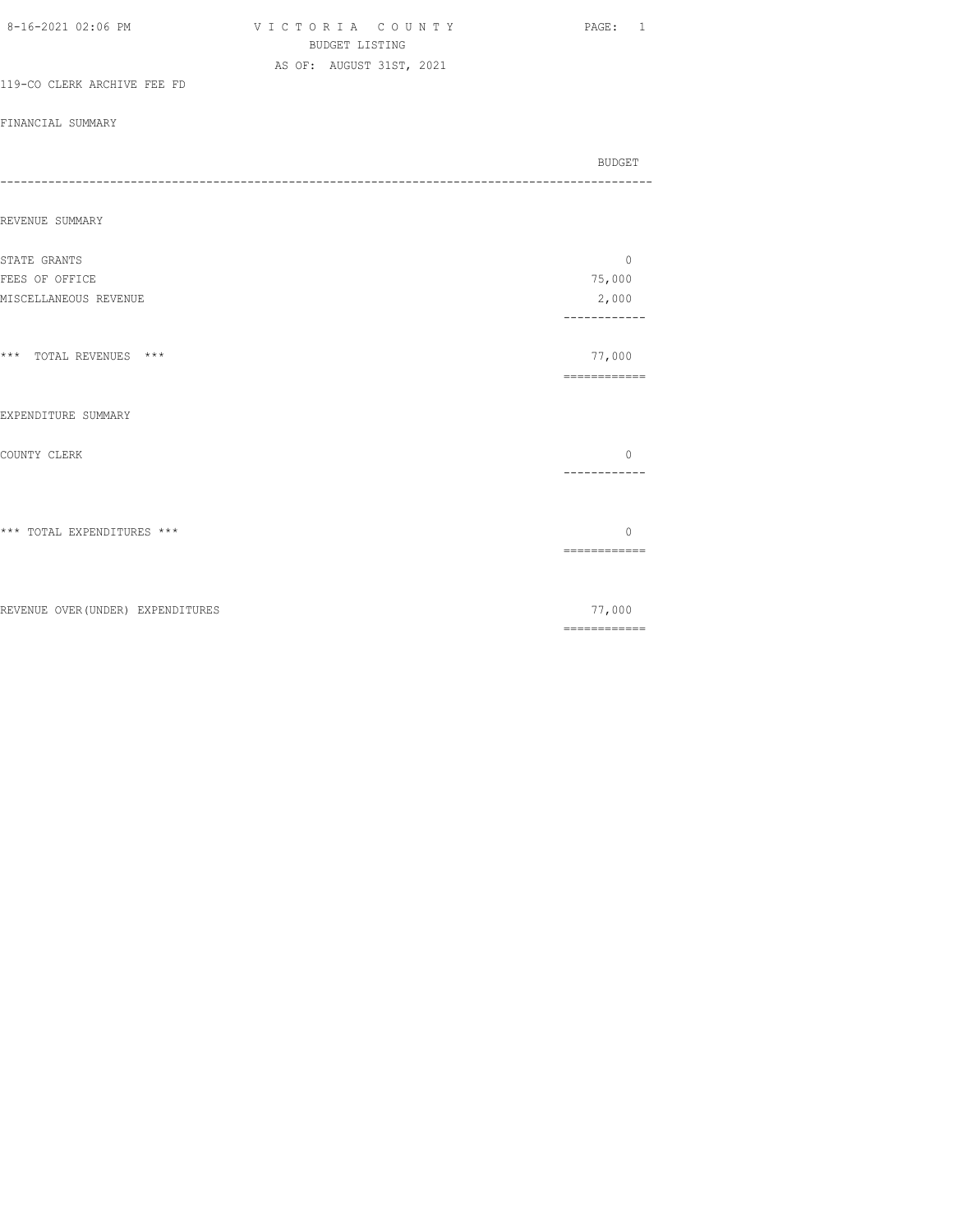| 8-16-2021 02:06 PM                                | VICTORIA COUNTY<br><b>BUDGET LISTING</b>                    | 2<br>PAGE:    |
|---------------------------------------------------|-------------------------------------------------------------|---------------|
|                                                   | AS OF: AUGUST 31ST, 2021                                    |               |
| 119-CO CLERK ARCHIVE FEE FD                       |                                                             |               |
|                                                   |                                                             |               |
| <b>REVENUES</b>                                   |                                                             |               |
|                                                   |                                                             |               |
|                                                   |                                                             | <b>BUDGET</b> |
|                                                   |                                                             |               |
|                                                   |                                                             |               |
|                                                   |                                                             |               |
|                                                   |                                                             |               |
| STATE GRANTS                                      |                                                             |               |
|                                                   |                                                             | ----------    |
| TOTAL STATE GRANTS                                |                                                             | 0             |
|                                                   |                                                             |               |
|                                                   |                                                             |               |
| FEES OF OFFICE                                    |                                                             |               |
| 341-4012 ARCHIVE FEE/LGC 118.025                  |                                                             | 75,000        |
|                                                   |                                                             | ------------  |
| TOTAL FEES OF OFFICE                              |                                                             | 75,000        |
|                                                   |                                                             |               |
| 341-4012 ARCHIVE FEE/LGC 118.025 PERMANENT NOTES: |                                                             |               |
|                                                   | This fee is determined on an annual basis by the            |               |
|                                                   | Commissioners Court. It will be terminated when the project |               |
|                                                   | is completed.                                               |               |
|                                                   |                                                             |               |
| MISCELLANEOUS REVENUE                             |                                                             |               |
|                                                   |                                                             |               |
| 361-1000 INTEREST EARNINGS                        |                                                             | 2,000         |

| OUI IUUU INIBREUI BARNINGO  | 2,000 |
|-----------------------------|-------|
|                             |       |
| TOTAL MISCELLANEOUS REVENUE | 2,000 |

|                        | -----------<br>------------ |
|------------------------|-----------------------------|
| *** TOTAL REVENUES *** | 77,000                      |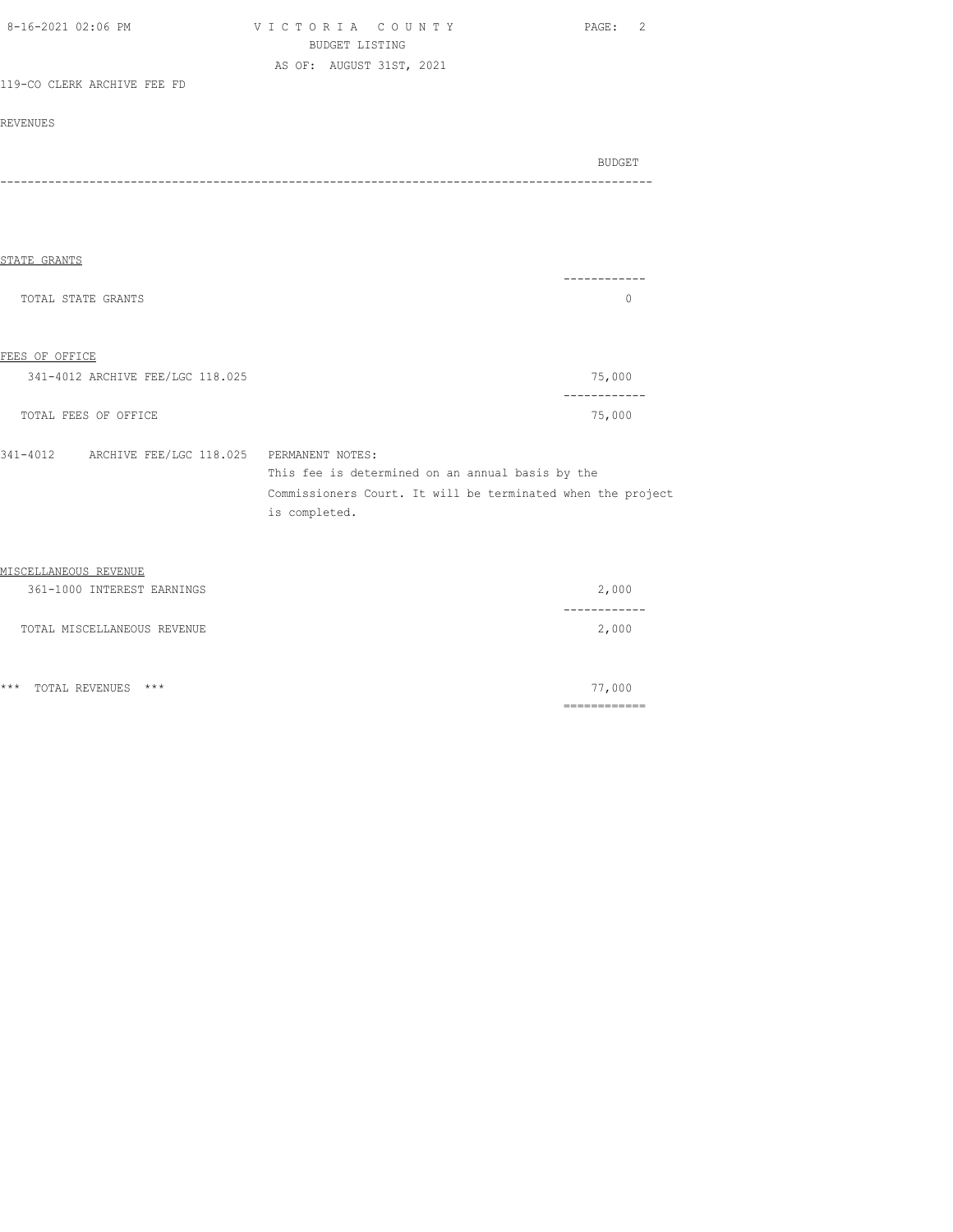| 8-16-2021 02:06 PM          | VICTORIA COUNTY          | - 3<br>PAGE:  |
|-----------------------------|--------------------------|---------------|
|                             | BUDGET LISTING           |               |
|                             | AS OF: AUGUST 31ST, 2021 |               |
| 119-CO CLERK ARCHIVE FEE FD |                          |               |
| COUNTY CLERK                |                          |               |
| DEPARTMENT EXPENDITURES     |                          |               |
|                             |                          |               |
|                             |                          | <b>BUDGET</b> |

-----------------------------------------------------------------------------------------------

| <b>SALARIES</b>                   |                                                                                                                                                                                                                                                                                                                                                                                                                                                                                                    |
|-----------------------------------|----------------------------------------------------------------------------------------------------------------------------------------------------------------------------------------------------------------------------------------------------------------------------------------------------------------------------------------------------------------------------------------------------------------------------------------------------------------------------------------------------|
| TOTAL SALARIES                    | $\circ$                                                                                                                                                                                                                                                                                                                                                                                                                                                                                            |
| FRINGE BENEFITS                   |                                                                                                                                                                                                                                                                                                                                                                                                                                                                                                    |
| TOTAL FRINGE BENEFITS             | ----------<br>$\circ$                                                                                                                                                                                                                                                                                                                                                                                                                                                                              |
| OTHER SERVICES & CHARGES          | ----------                                                                                                                                                                                                                                                                                                                                                                                                                                                                                         |
| TOTAL OTHER SERVICES & CHARGES    | $\mathbf{0}$                                                                                                                                                                                                                                                                                                                                                                                                                                                                                       |
| CAPITAL OUTLAY                    |                                                                                                                                                                                                                                                                                                                                                                                                                                                                                                    |
| TOTAL CAPITAL OUTLAY              | ---------<br>$\mathbf{0}$                                                                                                                                                                                                                                                                                                                                                                                                                                                                          |
| TOTAL COUNTY CLERK                | $\Omega$<br>============                                                                                                                                                                                                                                                                                                                                                                                                                                                                           |
| *** TOTAL EXPENDITURES ***        | $\Omega$<br>$\begin{array}{cccccccccc} \multicolumn{2}{c}{} & \multicolumn{2}{c}{} & \multicolumn{2}{c}{} & \multicolumn{2}{c}{} & \multicolumn{2}{c}{} & \multicolumn{2}{c}{} & \multicolumn{2}{c}{} & \multicolumn{2}{c}{} & \multicolumn{2}{c}{} & \multicolumn{2}{c}{} & \multicolumn{2}{c}{} & \multicolumn{2}{c}{} & \multicolumn{2}{c}{} & \multicolumn{2}{c}{} & \multicolumn{2}{c}{} & \multicolumn{2}{c}{} & \multicolumn{2}{c}{} & \multicolumn{2}{c}{} & \multicolumn{2}{c}{} & \mult$ |
| REVENUE OVER (UNDER) EXPENDITURES | 77,000                                                                                                                                                                                                                                                                                                                                                                                                                                                                                             |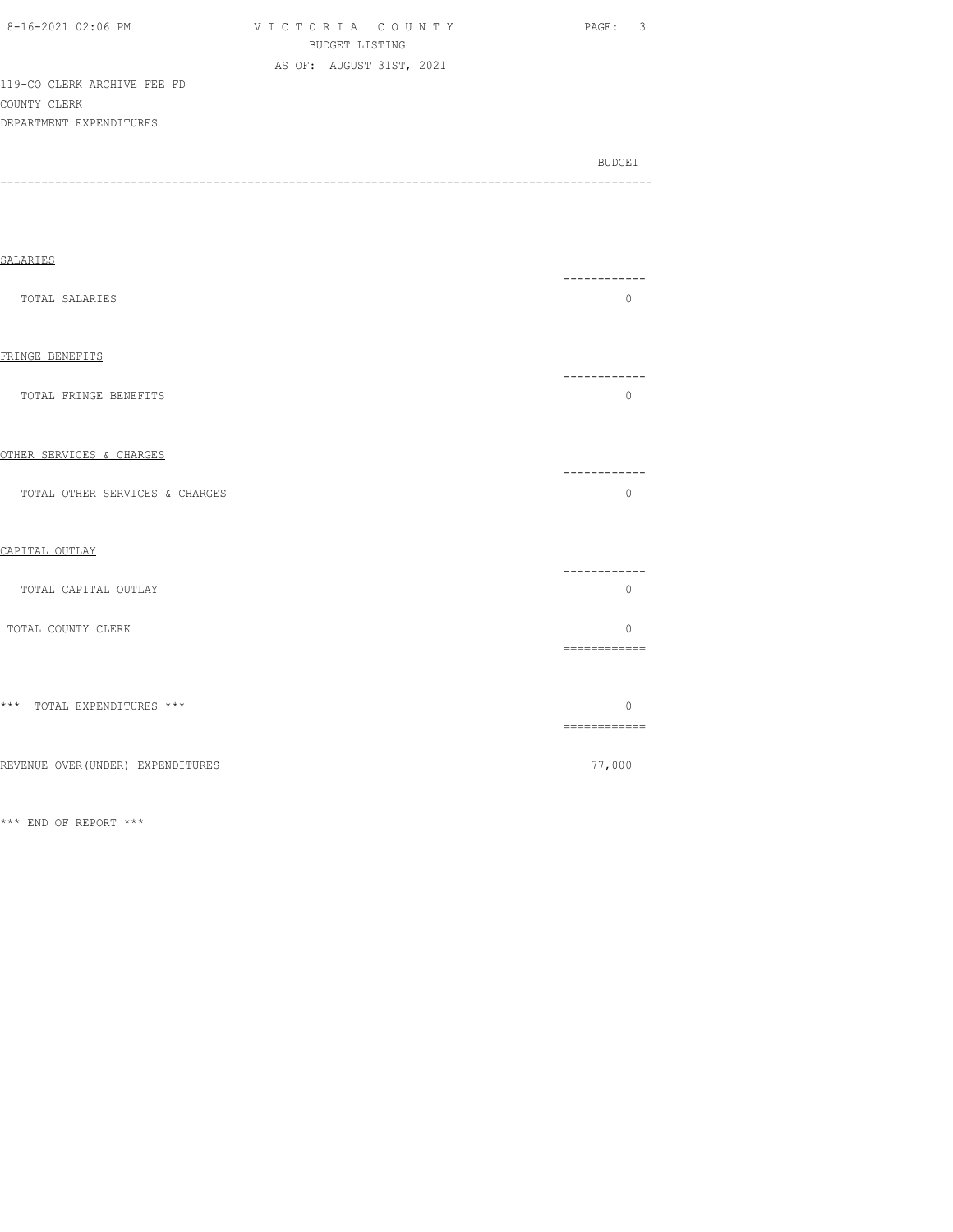|                                         | <b>BUDGET LISTING</b>    |  |                                                                                                                                                                                                                                                                                                                                                                                                                                                                                                  |
|-----------------------------------------|--------------------------|--|--------------------------------------------------------------------------------------------------------------------------------------------------------------------------------------------------------------------------------------------------------------------------------------------------------------------------------------------------------------------------------------------------------------------------------------------------------------------------------------------------|
| 120-RECORDS MANAGEMENT FUND             | AS OF: AUGUST 31ST, 2021 |  |                                                                                                                                                                                                                                                                                                                                                                                                                                                                                                  |
| FINANCIAL SUMMARY                       |                          |  |                                                                                                                                                                                                                                                                                                                                                                                                                                                                                                  |
| -------------------                     |                          |  | BUDGET                                                                                                                                                                                                                                                                                                                                                                                                                                                                                           |
| REVENUE SUMMARY                         |                          |  |                                                                                                                                                                                                                                                                                                                                                                                                                                                                                                  |
| FEES OF OFFICE<br>MISCELLANEOUS REVENUE |                          |  | 92,000<br>$\circ$<br>-----------                                                                                                                                                                                                                                                                                                                                                                                                                                                                 |
| *** TOTAL REVENUES ***                  |                          |  | 92,000<br>------------                                                                                                                                                                                                                                                                                                                                                                                                                                                                           |
| EXPENDITURE SUMMARY                     |                          |  |                                                                                                                                                                                                                                                                                                                                                                                                                                                                                                  |
| COUNTY CLERK                            |                          |  | 61,416<br>------------                                                                                                                                                                                                                                                                                                                                                                                                                                                                           |
| *** TOTAL EXPENDITURES ***              |                          |  | 61,416<br>$\begin{array}{cccccccccc} \multicolumn{2}{c}{} & \multicolumn{2}{c}{} & \multicolumn{2}{c}{} & \multicolumn{2}{c}{} & \multicolumn{2}{c}{} & \multicolumn{2}{c}{} & \multicolumn{2}{c}{} & \multicolumn{2}{c}{} & \multicolumn{2}{c}{} & \multicolumn{2}{c}{} & \multicolumn{2}{c}{} & \multicolumn{2}{c}{} & \multicolumn{2}{c}{} & \multicolumn{2}{c}{} & \multicolumn{2}{c}{} & \multicolumn{2}{c}{} & \multicolumn{2}{c}{} & \multicolumn{2}{c}{} & \multicolumn{2}{c}{} & \mult$ |
| REVENUE OVER (UNDER) EXPENDITURES       |                          |  | 30,584<br>$\begin{array}{cccccccccc} \multicolumn{2}{c}{} & \multicolumn{2}{c}{} & \multicolumn{2}{c}{} & \multicolumn{2}{c}{} & \multicolumn{2}{c}{} & \multicolumn{2}{c}{} & \multicolumn{2}{c}{} & \multicolumn{2}{c}{} & \multicolumn{2}{c}{} & \multicolumn{2}{c}{} & \multicolumn{2}{c}{} & \multicolumn{2}{c}{} & \multicolumn{2}{c}{} & \multicolumn{2}{c}{} & \multicolumn{2}{c}{} & \multicolumn{2}{c}{} & \multicolumn{2}{c}{} & \multicolumn{2}{c}{} & \multicolumn{2}{c}{} & \mult$ |

8-16-2021 02:06 PM V I C T O R I A C O U N T Y PAGE: 1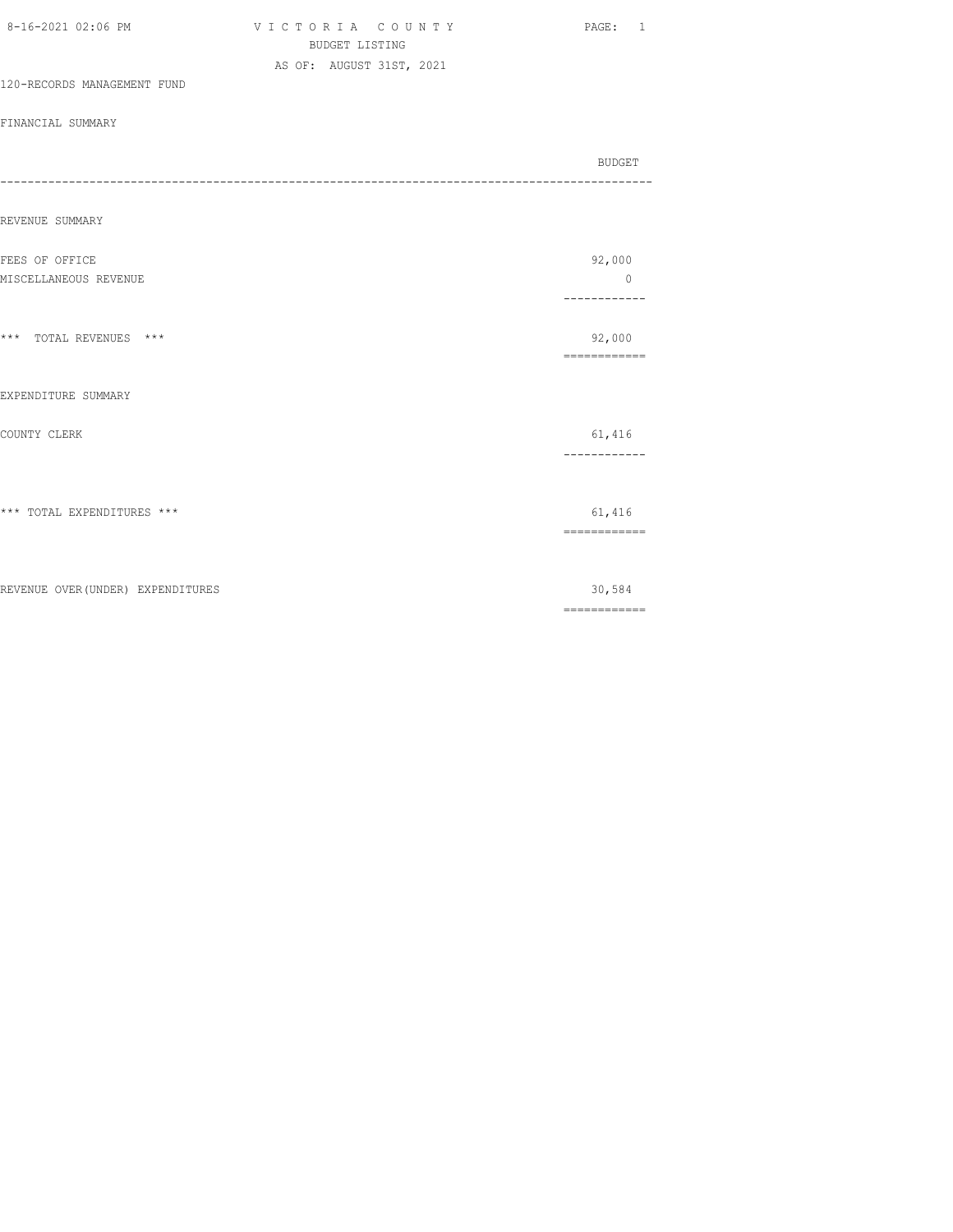| 8-16-2021 02:06 PM          | VICTORIA COUNTY          | PAGE: |
|-----------------------------|--------------------------|-------|
|                             | BUDGET LISTING           |       |
|                             | AS OF: AUGUST 31ST, 2021 |       |
| 120-RECORDS MANAGEMENT FUND |                          |       |

| BUDGET |
|--------|
|        |

| FEES OF OFFICE                      |           |
|-------------------------------------|-----------|
| 341-4000 COUNTY CLK FEE/102.005 CCP | 92,000    |
| TOTAL FEES OF OFFICE                | 92,000    |
| MISCELLANEOUS REVENUE               |           |
| TOTAL MISCELLANEOUS REVENUE         | $\bigcap$ |
| $***$<br>$***$<br>TOTAL REVENUES    | 92,000    |

============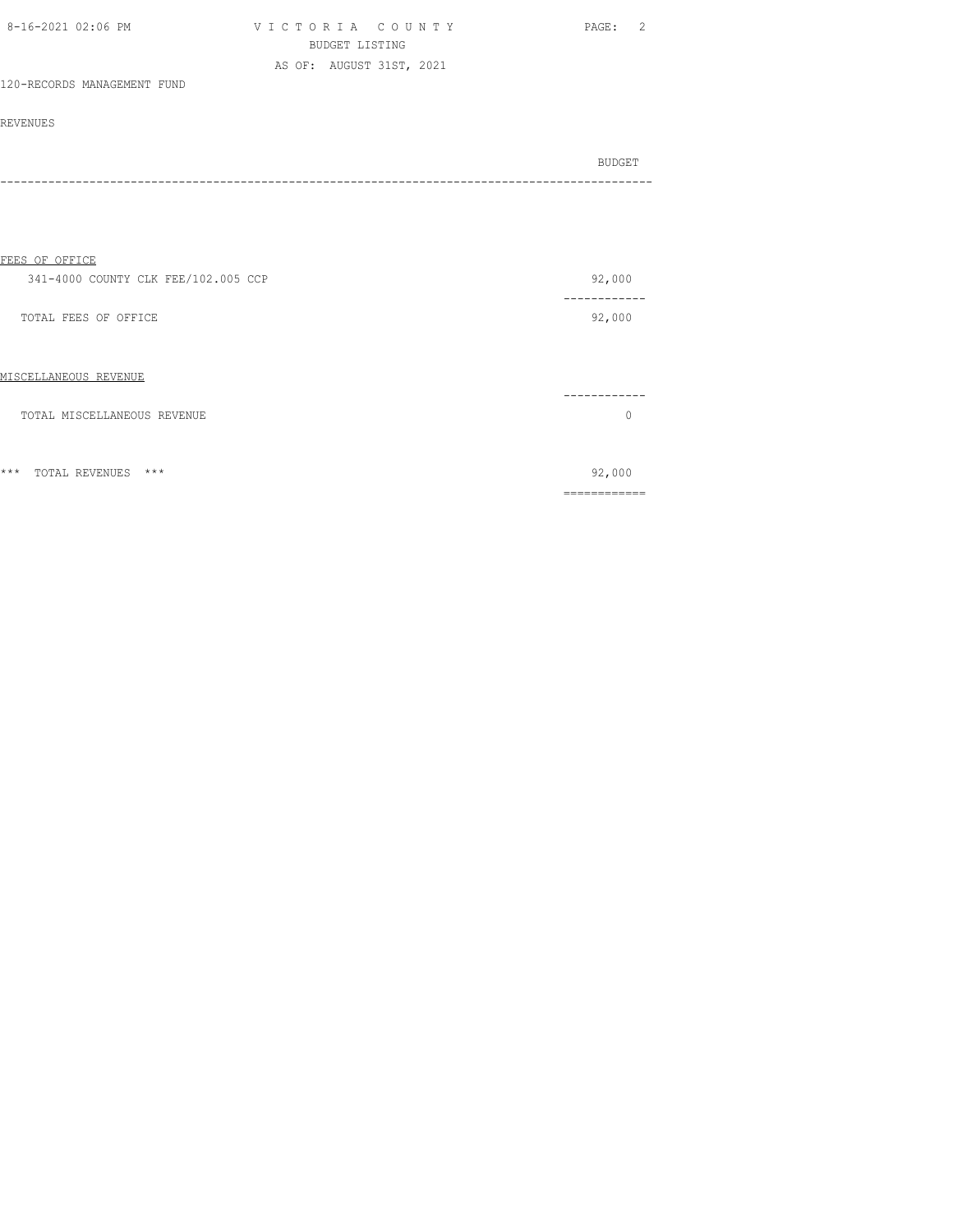| 8-16-2021 02:06 PM |
|--------------------|
|--------------------|

V I C T O R I A C O U N T Y PAGE: 3 BUDGET LISTING AS OF: AUGUST 31ST, 2021

120-RECORDS MANAGEMENT FUND COUNTY CLERK DEPARTMENT EXPENDITURES

| BUDGET |
|--------|
|        |

| SALARIES                          |                         |
|-----------------------------------|-------------------------|
| 403-1105 SALARY, 13 CLERK III     | 9,984                   |
| 403-1110 SALARY, 2 P/T CLERK II   | 17,697                  |
| 403-1132 LONGEVITY                | 98                      |
| TOTAL SALARIES                    | 27,779                  |
| FRINGE BENEFITS                   |                         |
| 403-2001 SOCIAL SECURITY          | 2,126                   |
| 403-2003 RETIREMENT               | 4,151                   |
| 403-2004 LIFE INSURANCE           | 78                      |
| 403-2005 WORKERS COMPENSATION     | 40                      |
| 403-2006 UNEMPLOYMENT             | 22<br>-----------       |
| TOTAL FRINGE BENEFITS             | 6,417                   |
| OPERATING EXPENSES                |                         |
| 403-3003 MAINTENANCE CONTRACTS    | 9,870                   |
| 403-3005 TRAINING & TRAVEL        | 2,500                   |
| 403-3006 SUPPLIES                 | 1,850                   |
| 403-3033 CONTRACT SERVICES        | 9,000                   |
| TOTAL OPERATING EXPENSES          | 23,220                  |
| OTHER SERVICES & CHARGES          |                         |
| 403-4006 RECORDS PRESERVATION     | 4,000                   |
| TOTAL OTHER SERVICES & CHARGES    | 4,000                   |
| CAPITAL OUTLAY                    |                         |
| TOTAL CAPITAL OUTLAY              | -------<br>0            |
| DEBT SERVICE                      |                         |
| TOTAL DEBT SERVICE                | ------------<br>$\circ$ |
| TOTAL COUNTY CLERK                | 61,416<br>------------  |
| *** TOTAL EXPENDITURES ***        | 61,416                  |
|                                   | ------------            |
| REVENUE OVER (UNDER) EXPENDITURES | 30,584                  |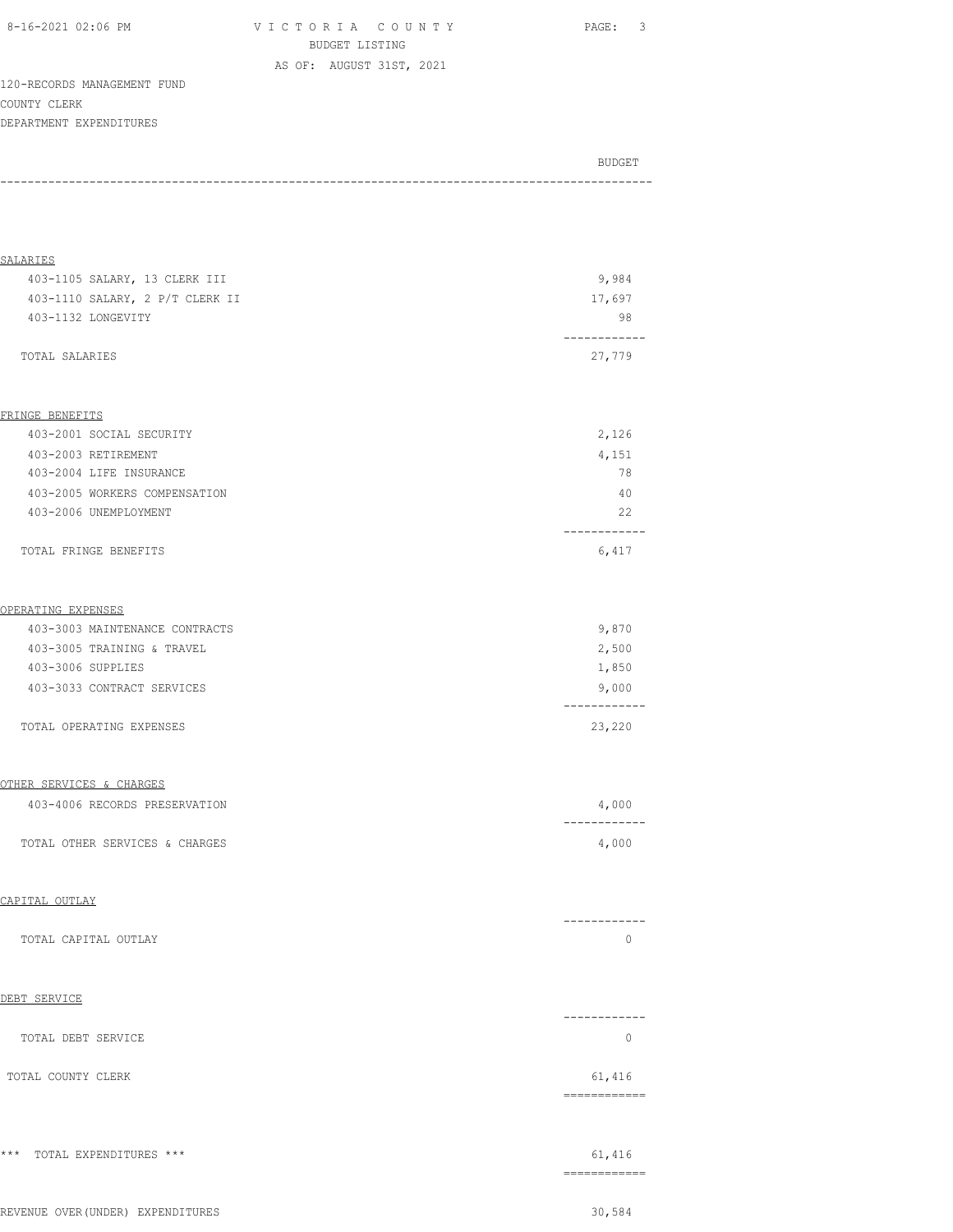| <b>BUDGET LISTING</b>                                 |                                |
|-------------------------------------------------------|--------------------------------|
| AS OF: AUGUST 31ST, 2021                              |                                |
| 121-COURTHOUSE SECURITY FUND                          |                                |
| FINANCIAL SUMMARY                                     |                                |
|                                                       | BUDGET                         |
| ---------------------------------<br>---------------- |                                |
| REVENUE SUMMARY                                       |                                |
| FEES OF OFFICE                                        | 37,000                         |
| MISCELLANEOUS REVENUE                                 | $\overline{0}$<br>------------ |
| *** TOTAL REVENUES ***                                | 37,000<br>-------------        |
| EXPENDITURE SUMMARY                                   |                                |
| COMMISSIONERS' COURT                                  | 13,986<br>------------         |
| *** TOTAL EXPENDITURES ***                            | 13,986<br>============         |
| REVENUE OVER (UNDER) EXPENDITURES                     | 23,014<br>============         |
| OTHER FINANCING SOURCES (USES)                        |                                |
| TRANSFERS IN                                          | $\circ$                        |
| TRANSFERS OUT                                         | 0                              |
| TOTAL TRANSFERS                                       | . <u>.</u> .<br>$\circ$        |
| TOTAL REVENUE OVER (UNDER) EXPENDITURES               | 23,014                         |
|                                                       |                                |

8-16-2021 02:06 PM V I C T O R I A C O U N T Y PAGE: 1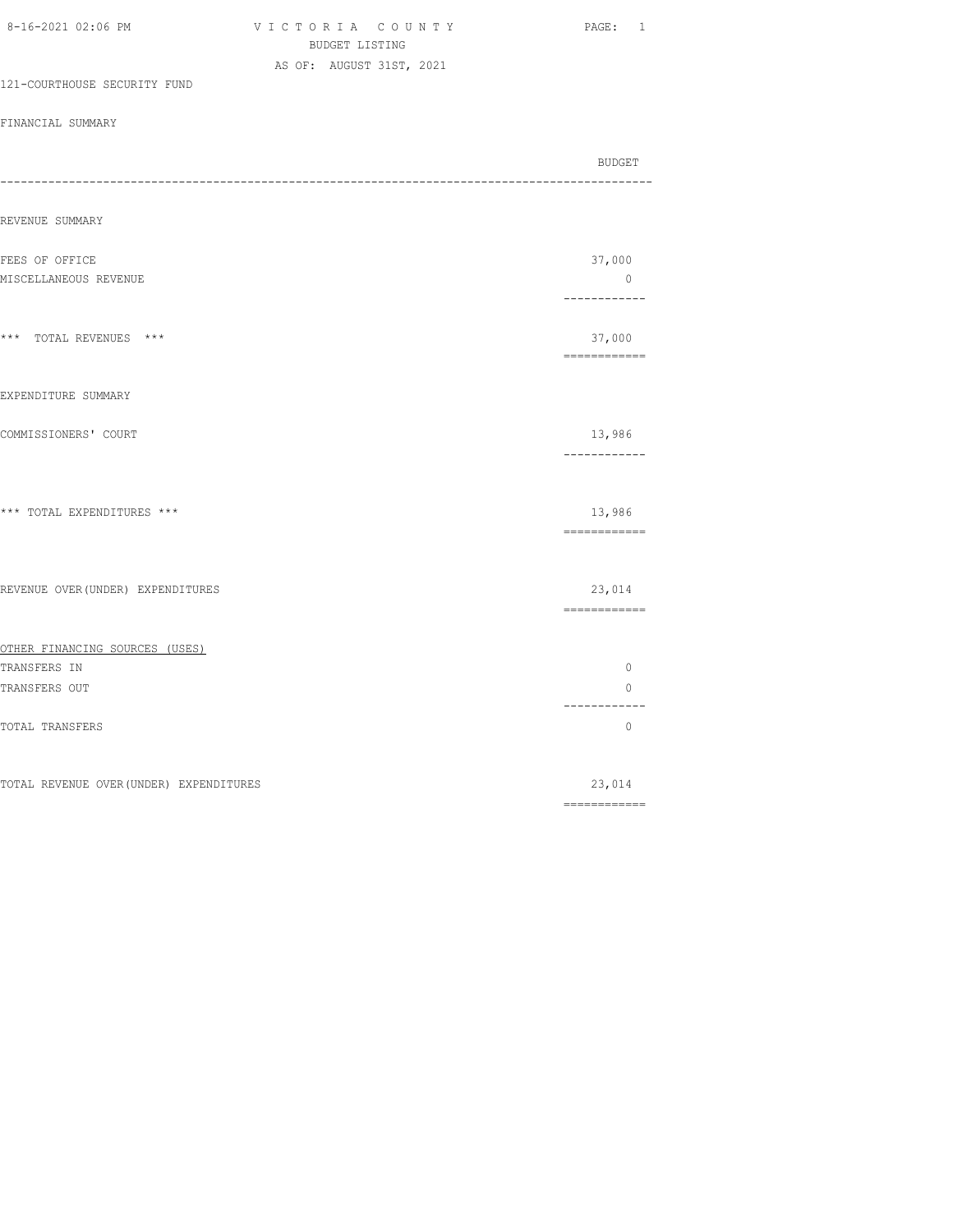| 8-16-2021 02:06 PM | VICTORIA COUNTY          | PAGE: |
|--------------------|--------------------------|-------|
|                    | BUDGET LISTING           |       |
|                    | AS OF: AUGUST 31ST, 2021 |       |

## 121-COURTHOUSE SECURITY FUND

#### REVENUES

| BUDGET |
|--------|
|        |

| FEES OF OFFICE           |        |
|--------------------------|--------|
| 341-3000 JP/ CCP 102.017 | 10,000 |
| 341-4000 COUNTY CLERK    | 21,000 |
| 341-5000 DISTRICT CLERK  | 6,000  |
|                          |        |
| TOTAL FEES OF OFFICE     | 37,000 |
|                          |        |
|                          |        |
|                          |        |

| MISCELLANEOUS REVENUE          |        |
|--------------------------------|--------|
|                                |        |
| TOTAL MISCELLANEOUS REVENUE    |        |
|                                |        |
|                                |        |
| $***$<br>***<br>TOTAL REVENUES | 37,000 |
|                                |        |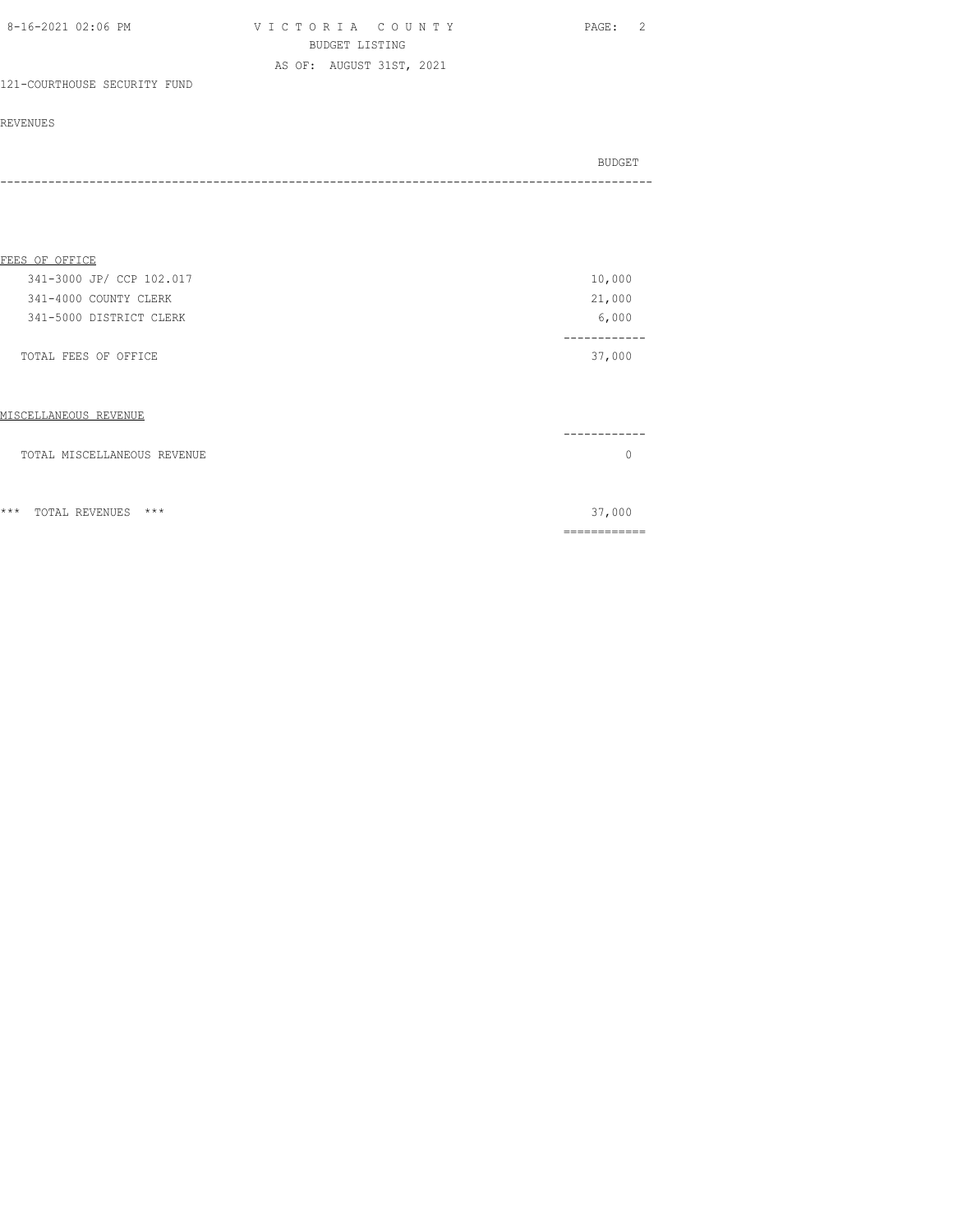| 8-16-2021 02:06 PM |  |
|--------------------|--|

VICTORIA COUNTY PAGE: 3 BUDGET LISTING AS OF: AUGUST 31ST, 2021

BUDGET AND RESERVE AND RESERVE AND RESERVE AND RESERVE AND RESERVE AND RESERVE AND RESERVE AND RESERVE AND RESERVE AND RESERVE AND RESERVE AND RESERVE AND RESERVE AND RESERVE AND RESPONDING A REPORT OF A REPORT OF A REPORT -----------------------------------------------------------------------------------------------

121-COURTHOUSE SECURITY FUND COMMISSIONERS' COURT DEPARTMENT EXPENDITURES

SALARIES ------------ TOTAL SALARIES 0 FRINGE BENEFITS ------------ TOTAL FRINGE BENEFITS 0 OPERATING EXPENSES 401-3003 MAINTENANCE CONTRACTS 8,986 401-3007 REPAIRS & MAINTENANCE 5,000 ------------ TOTAL OPERATING EXPENSES 13,986 CAPITAL OUTLAY ------------ TOTAL CAPITAL OUTLAY 0 TOTAL COMMISSIONERS' COURT COURT COURT COURT COMMISSIONERS' COURT COURT COMMISSIONERS' COURT ============ \*\*\* TOTAL EXPENDITURES \*\*\* 13,986 ============ REVENUE OVER(UNDER) EXPENDITURES 23,014

OTHER FINANCING SOURCES (USES)

==============================

TRANSFERS IN ------------ TOTAL TRANSFERS IN 0 TRANSFERS OUT ------------ TOTAL TRANSFERS **0** 

TOTAL REVENUE OVER(UNDER) EXPENDITURES 23,014 ============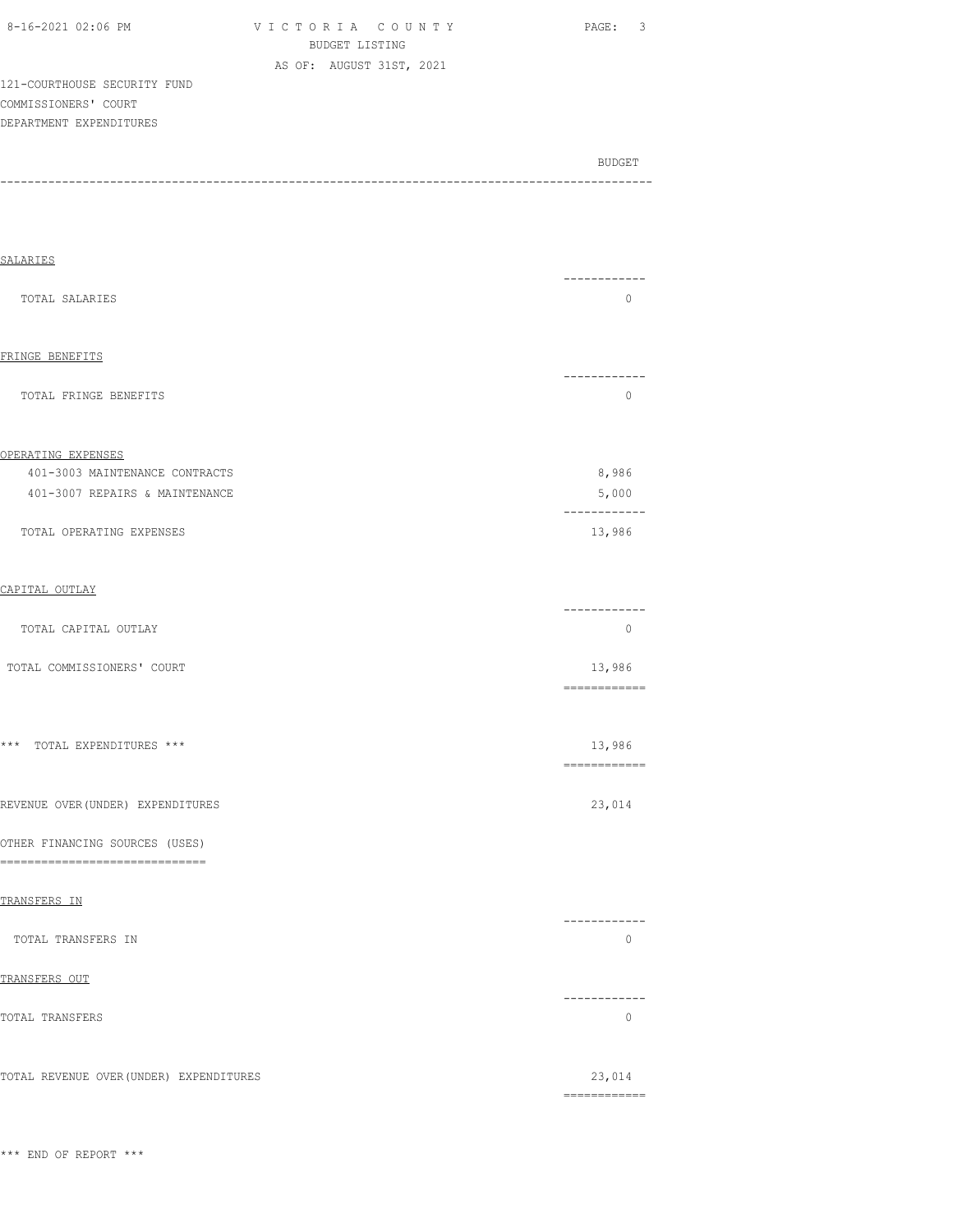| 8-16-2021 02:06 PM                                                         | VICTORIA COUNTY<br>BUDGET LISTING | PAGE: 1                                                                                                                                                                                                                                                                                                                                                                                                                                                                                         |
|----------------------------------------------------------------------------|-----------------------------------|-------------------------------------------------------------------------------------------------------------------------------------------------------------------------------------------------------------------------------------------------------------------------------------------------------------------------------------------------------------------------------------------------------------------------------------------------------------------------------------------------|
|                                                                            | AS OF: AUGUST 31ST, 2021          |                                                                                                                                                                                                                                                                                                                                                                                                                                                                                                 |
| 122-JUSTICE CT BLDG SECURITY                                               |                                   |                                                                                                                                                                                                                                                                                                                                                                                                                                                                                                 |
| FINANCIAL SUMMARY                                                          |                                   |                                                                                                                                                                                                                                                                                                                                                                                                                                                                                                 |
|                                                                            |                                   | BUDGET<br>---------------------------                                                                                                                                                                                                                                                                                                                                                                                                                                                           |
| REVENUE SUMMARY                                                            |                                   |                                                                                                                                                                                                                                                                                                                                                                                                                                                                                                 |
| FEES OF OFFICE                                                             |                                   | 3,200                                                                                                                                                                                                                                                                                                                                                                                                                                                                                           |
| MISCELLANEOUS REVENUE                                                      |                                   | $\circ$<br>------------                                                                                                                                                                                                                                                                                                                                                                                                                                                                         |
| $^{\star\;\star\;\star}$ $\;$ TOTAL REVENUES $\;$ $^{\star\;\star\;\star}$ |                                   | 3,200<br>$\begin{array}{cccccccccc} \multicolumn{2}{c}{} & \multicolumn{2}{c}{} & \multicolumn{2}{c}{} & \multicolumn{2}{c}{} & \multicolumn{2}{c}{} & \multicolumn{2}{c}{} & \multicolumn{2}{c}{} & \multicolumn{2}{c}{} & \multicolumn{2}{c}{} & \multicolumn{2}{c}{} & \multicolumn{2}{c}{} & \multicolumn{2}{c}{} & \multicolumn{2}{c}{} & \multicolumn{2}{c}{} & \multicolumn{2}{c}{} & \multicolumn{2}{c}{} & \multicolumn{2}{c}{} & \multicolumn{2}{c}{} & \multicolumn{2}{c}{} & \mult$ |
| EXPENDITURE SUMMARY                                                        |                                   |                                                                                                                                                                                                                                                                                                                                                                                                                                                                                                 |
| COMMISSIONERS' COURT                                                       |                                   | 8,000<br>------------                                                                                                                                                                                                                                                                                                                                                                                                                                                                           |
| *** TOTAL EXPENDITURES ***                                                 |                                   | 8,000<br>$\begin{array}{cccccccccc} \multicolumn{2}{c}{} & \multicolumn{2}{c}{} & \multicolumn{2}{c}{} & \multicolumn{2}{c}{} & \multicolumn{2}{c}{} & \multicolumn{2}{c}{} & \multicolumn{2}{c}{} & \multicolumn{2}{c}{} & \multicolumn{2}{c}{} & \multicolumn{2}{c}{} & \multicolumn{2}{c}{} & \multicolumn{2}{c}{} & \multicolumn{2}{c}{} & \multicolumn{2}{c}{} & \multicolumn{2}{c}{} & \multicolumn{2}{c}{} & \multicolumn{2}{c}{} & \multicolumn{2}{c}{} & \multicolumn{2}{c}{} & \mult$ |
| REVENUE OVER (UNDER) EXPENDITURES                                          |                                   | (4, 800)                                                                                                                                                                                                                                                                                                                                                                                                                                                                                        |
|                                                                            |                                   | $\begin{minipage}{0.99\linewidth} \begin{tabular}{l} \multicolumn{2}{l}{} & \multicolumn{2}{l}{} & \multicolumn{2}{l}{} \\ \multicolumn{2}{l}{} & \multicolumn{2}{l}{} & \multicolumn{2}{l}{} \\ \multicolumn{2}{l}{} & \multicolumn{2}{l}{} & \multicolumn{2}{l}{} \\ \multicolumn{2}{l}{} & \multicolumn{2}{l}{} & \multicolumn{2}{l}{} \\ \multicolumn{2}{l}{} & \multicolumn{2}{l}{} & \multicolumn{2}{l}{} \\ \multicolumn{2}{l}{} & \multicolumn{2}{l}{} & \multicolumn{2}{l}{} \\$       |
| OTHER FINANCING SOURCES (USES)<br>TRANSFERS IN                             |                                   | $\circ$                                                                                                                                                                                                                                                                                                                                                                                                                                                                                         |
| TRANSFERS OUT                                                              |                                   | 0                                                                                                                                                                                                                                                                                                                                                                                                                                                                                               |
| TOTAL TRANSFERS                                                            |                                   | ------------<br>$\circ$                                                                                                                                                                                                                                                                                                                                                                                                                                                                         |
| TOTAL REVENUE OVER (UNDER) EXPENDITURES                                    |                                   | (4, 800)                                                                                                                                                                                                                                                                                                                                                                                                                                                                                        |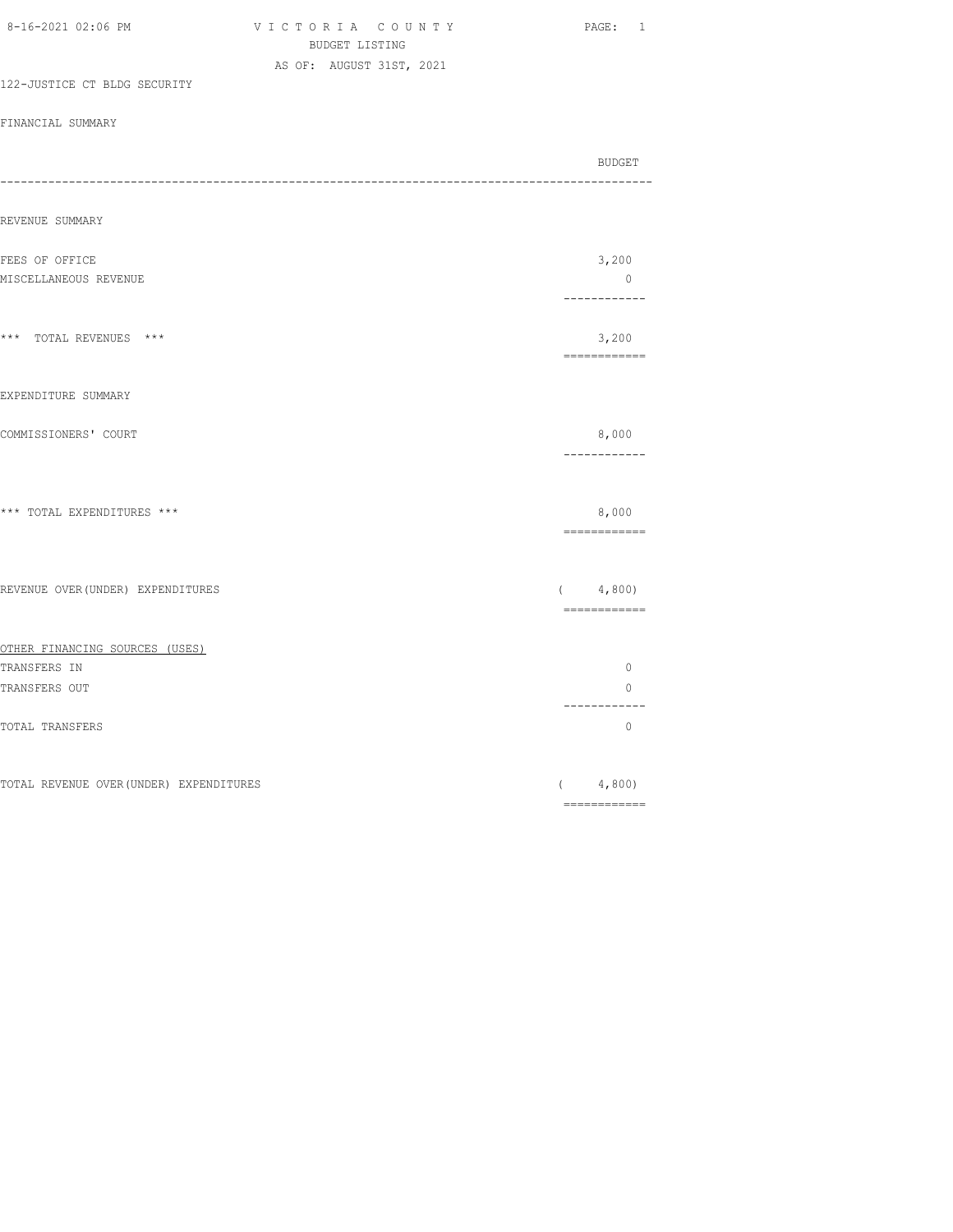| 8-16-2021 02:06 PM           | VICTORIA COUNTY          | PAGE: |
|------------------------------|--------------------------|-------|
|                              | BUDGET LISTING           |       |
|                              | AS OF: AUGUST 31ST, 2021 |       |
| 122-JUSTICE CT BLDG SECURITY |                          |       |

| BUDGET |
|--------|
|        |

## FEES OF OFFICE

| 341-3006 COURT SECURITY-CCP 102.017 | 3,200                  |
|-------------------------------------|------------------------|
| TOTAL FEES OF OFFICE                | 3,200                  |
| MISCELLANEOUS REVENUE               | -------                |
| TOTAL MISCELLANEOUS REVENUE         |                        |
| ***<br>$***$<br>TOTAL REVENUES      | 3,200                  |
|                                     | ------------<br>------ |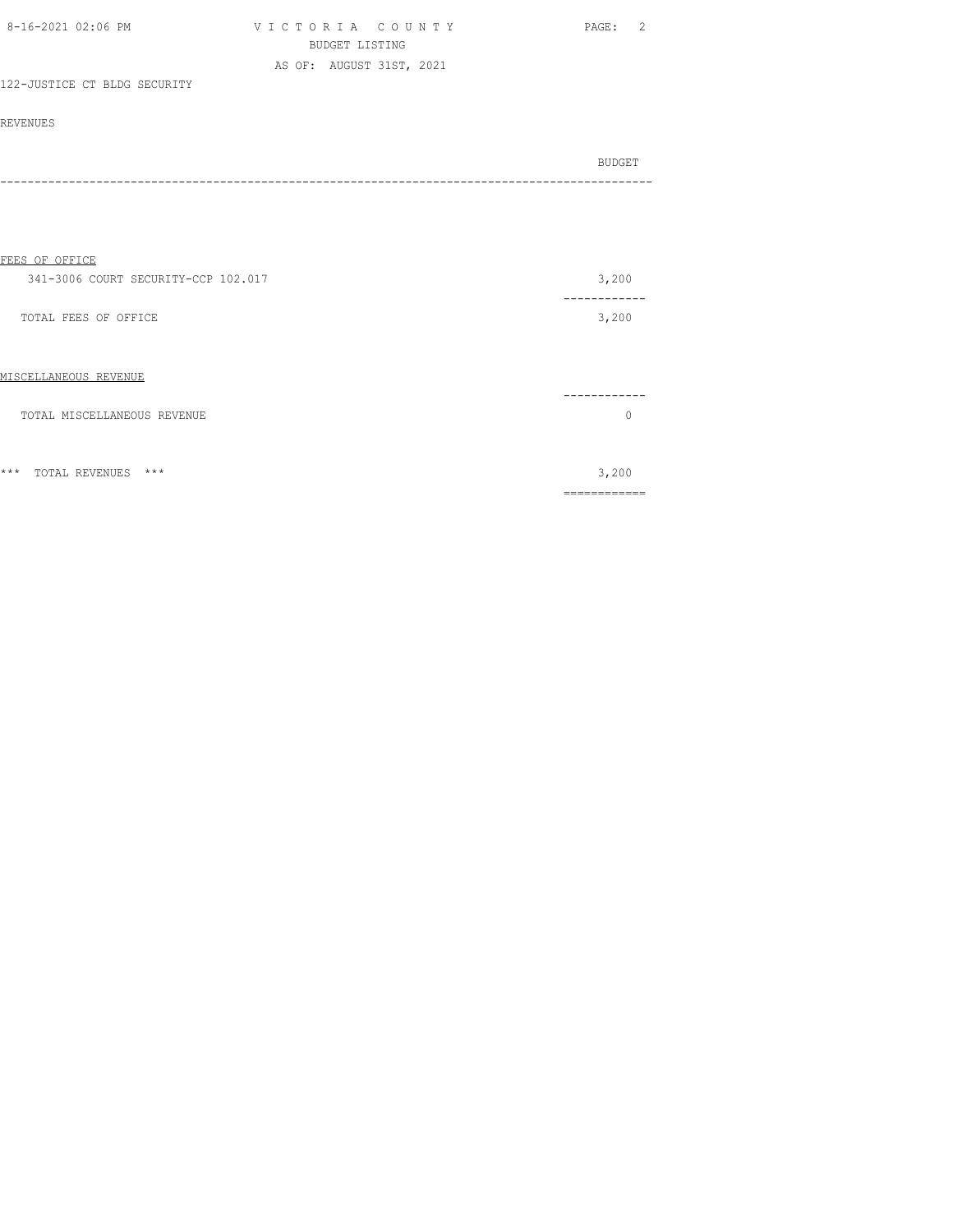| 8-16-2021 02:06 PM |  |
|--------------------|--|
|                    |  |

V I C T O R I A C O U N T Y PAGE: 3 BUDGET LISTING AS OF: AUGUST 31ST, 2021

122-JUSTICE CT BLDG SECURITY COMMISSIONERS' COURT DEPARTMENT EXPENDITURES

| BUDGET |
|--------|
|        |

| OPERATING EXPENSES             |       |
|--------------------------------|-------|
| 401-3006 SUPPLIES              | 3,000 |
| 401-3007 REPAIRS & MAINTENANCE | 5,000 |
|                                |       |
| TOTAL OPERATING EXPENSES       | 8,000 |

## CAPITAL OUTLAY

|                            | _____ |
|----------------------------|-------|
| TOTAL CAPITAL OUTLAY       |       |
| TOTAL COMMISSIONERS' COURT | 8,000 |
|                            |       |

| *** TOTAL EXPENDITURES *** |  | 8,000 |
|----------------------------|--|-------|
|                            |  |       |
|                            |  |       |

|  | REVENUE OVER (UNDER) EXPENDITURES | (4,800) |
|--|-----------------------------------|---------|
|  |                                   |         |

## OTHER FINANCING SOURCES (USES) ==============================

#### TRANSFERS IN

|                    | ------       |
|--------------------|--------------|
| TOTAL TRANSFERS IN |              |
| TRANSFERS OUT      |              |
|                    | ------------ |

| TOTAL TRANSFERS |  |
|-----------------|--|
|                 |  |
|                 |  |

|  | TOTAL REVENUE OVER(UNDER) EXPENDITURES | 4.800 |
|--|----------------------------------------|-------|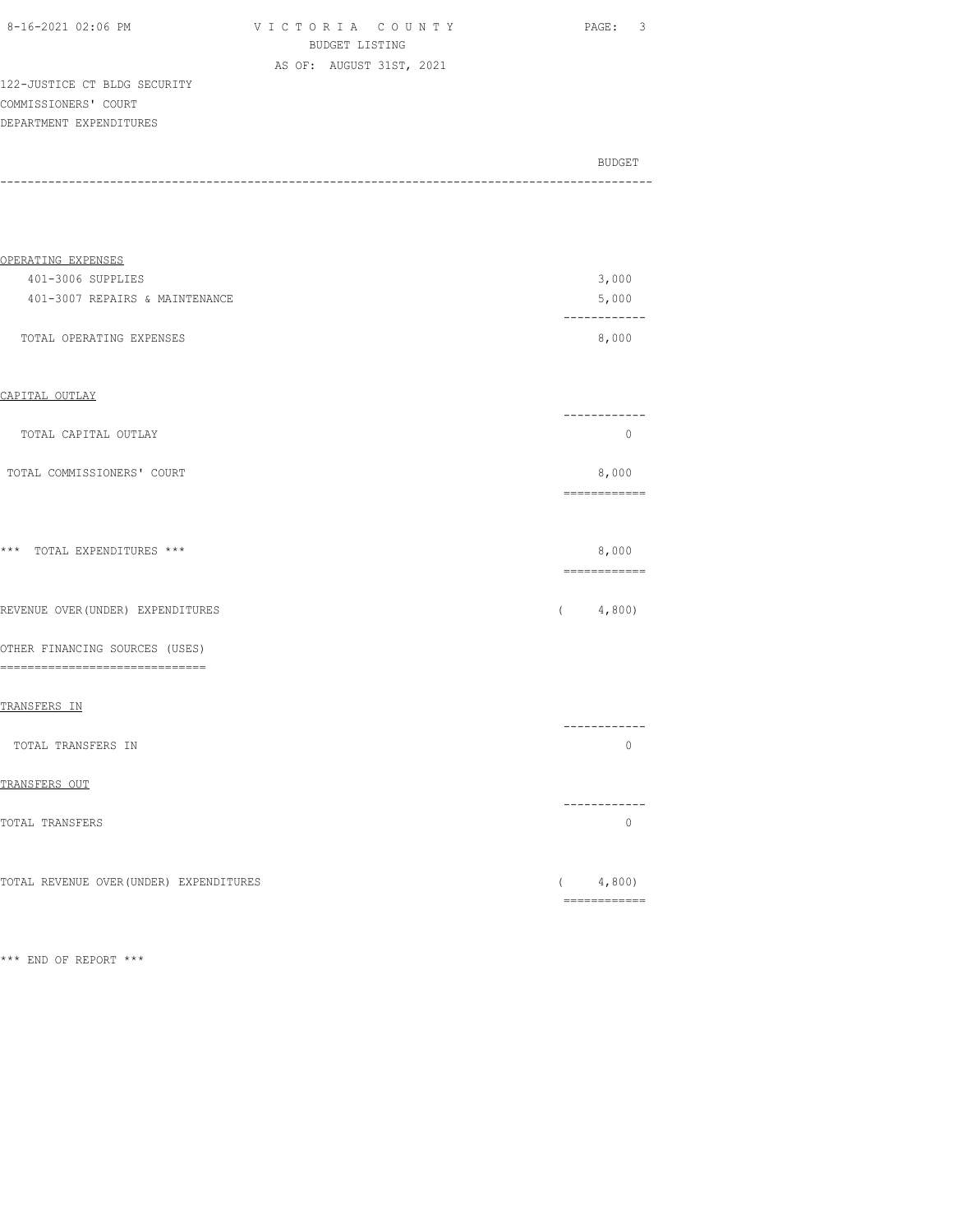|                                   | <b>BUDGET LISTING</b>    |                                                                                                                                                                                                                                                                                                                                                                                                                                                                                        |
|-----------------------------------|--------------------------|----------------------------------------------------------------------------------------------------------------------------------------------------------------------------------------------------------------------------------------------------------------------------------------------------------------------------------------------------------------------------------------------------------------------------------------------------------------------------------------|
|                                   | AS OF: AUGUST 31ST, 2021 |                                                                                                                                                                                                                                                                                                                                                                                                                                                                                        |
| 123-DIST. CLERK RECORD MGMT       |                          |                                                                                                                                                                                                                                                                                                                                                                                                                                                                                        |
| FINANCIAL SUMMARY                 |                          |                                                                                                                                                                                                                                                                                                                                                                                                                                                                                        |
|                                   |                          | BUDGET                                                                                                                                                                                                                                                                                                                                                                                                                                                                                 |
|                                   |                          |                                                                                                                                                                                                                                                                                                                                                                                                                                                                                        |
|                                   |                          |                                                                                                                                                                                                                                                                                                                                                                                                                                                                                        |
| REVENUE SUMMARY                   |                          |                                                                                                                                                                                                                                                                                                                                                                                                                                                                                        |
| FEES OF OFFICE                    |                          | 6,300                                                                                                                                                                                                                                                                                                                                                                                                                                                                                  |
| MISCELLANEOUS REVENUE             |                          | $\circ$                                                                                                                                                                                                                                                                                                                                                                                                                                                                                |
|                                   |                          | ------------                                                                                                                                                                                                                                                                                                                                                                                                                                                                           |
| *** TOTAL REVENUES ***            |                          | 6,300                                                                                                                                                                                                                                                                                                                                                                                                                                                                                  |
|                                   |                          | ------------                                                                                                                                                                                                                                                                                                                                                                                                                                                                           |
|                                   |                          |                                                                                                                                                                                                                                                                                                                                                                                                                                                                                        |
| EXPENDITURE SUMMARY               |                          |                                                                                                                                                                                                                                                                                                                                                                                                                                                                                        |
| DISTRICT CLERK                    |                          | 5,346                                                                                                                                                                                                                                                                                                                                                                                                                                                                                  |
|                                   |                          | ------------                                                                                                                                                                                                                                                                                                                                                                                                                                                                           |
|                                   |                          |                                                                                                                                                                                                                                                                                                                                                                                                                                                                                        |
| *** TOTAL EXPENDITURES ***        |                          | 5,346                                                                                                                                                                                                                                                                                                                                                                                                                                                                                  |
|                                   |                          | ============                                                                                                                                                                                                                                                                                                                                                                                                                                                                           |
|                                   |                          |                                                                                                                                                                                                                                                                                                                                                                                                                                                                                        |
| REVENUE OVER (UNDER) EXPENDITURES |                          | 954                                                                                                                                                                                                                                                                                                                                                                                                                                                                                    |
|                                   |                          | $\begin{array}{cccccccccc} \multicolumn{2}{c}{} & \multicolumn{2}{c}{} & \multicolumn{2}{c}{} & \multicolumn{2}{c}{} & \multicolumn{2}{c}{} & \multicolumn{2}{c}{} & \multicolumn{2}{c}{} & \multicolumn{2}{c}{} & \multicolumn{2}{c}{} & \multicolumn{2}{c}{} & \multicolumn{2}{c}{} & \multicolumn{2}{c}{} & \multicolumn{2}{c}{} & \multicolumn{2}{c}{} & \multicolumn{2}{c}{} & \multicolumn{2}{c}{} & \multicolumn{2}{c}{} & \multicolumn{2}{c}{} & \multicolumn{2}{c}{} & \mult$ |

8-16-2021 02:06 PM V I C T O R I A C O U N T Y PAGE: 1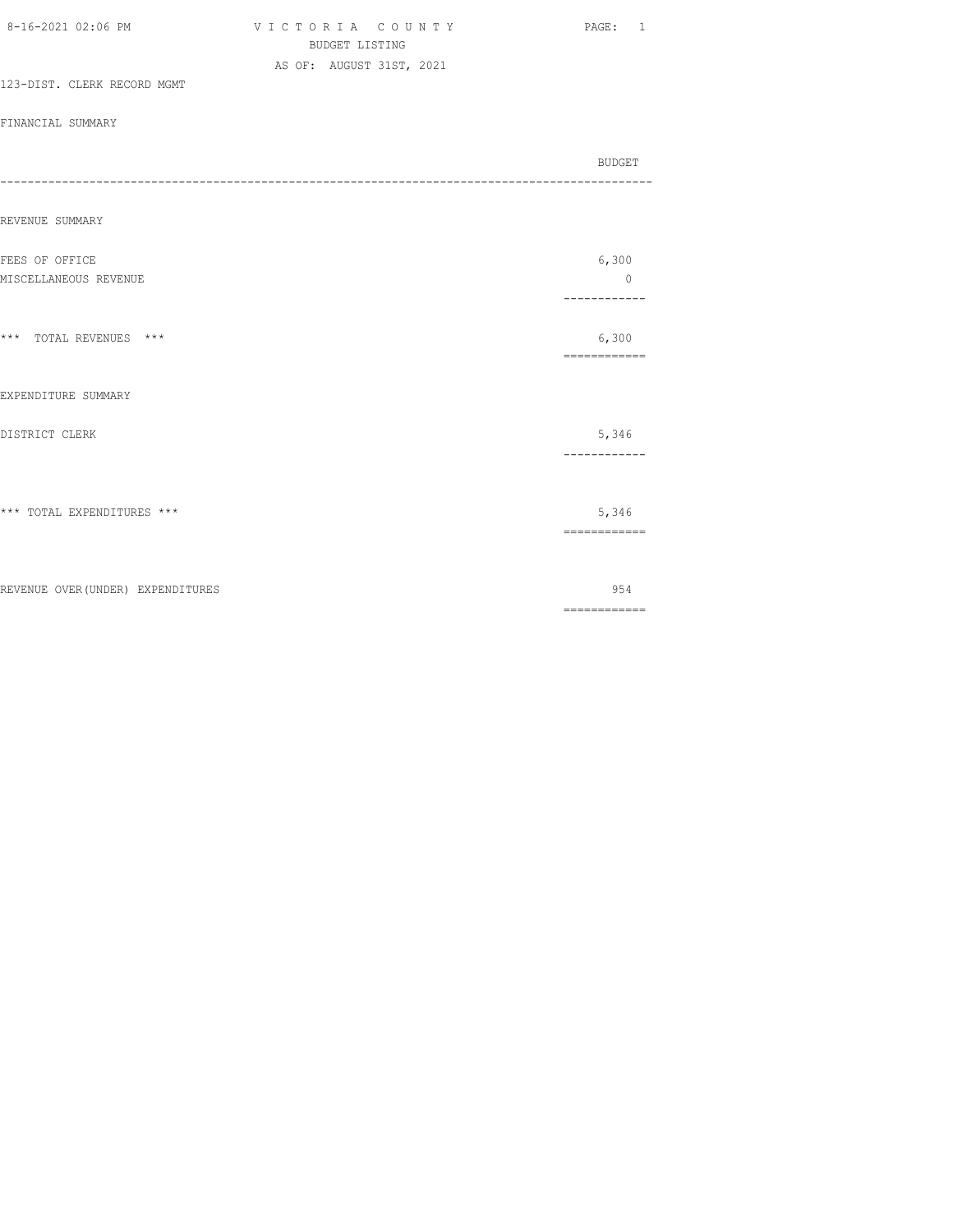| 8-16-2021 02:06 PM          | VICTORIA COUNTY          | PAGE: |  |
|-----------------------------|--------------------------|-------|--|
|                             | BUDGET LISTING           |       |  |
|                             | AS OF: AUGUST 31ST, 2021 |       |  |
| 123-DIST. CLERK RECORD MGMT |                          |       |  |

| <b>BUDGET</b> |
|---------------|
|               |

| FEES OF OFFICE                   |       |
|----------------------------------|-------|
| 341-4000 DIST CLK FEES/51.317 GC | 6,300 |
| TOTAL FEES OF OFFICE             | 6,300 |
| MISCELLANEOUS REVENUE            |       |
| TOTAL MISCELLANEOUS REVENUE      |       |
|                                  |       |
| $***$<br>$***$<br>TOTAL REVENUES | 6,300 |
|                                  |       |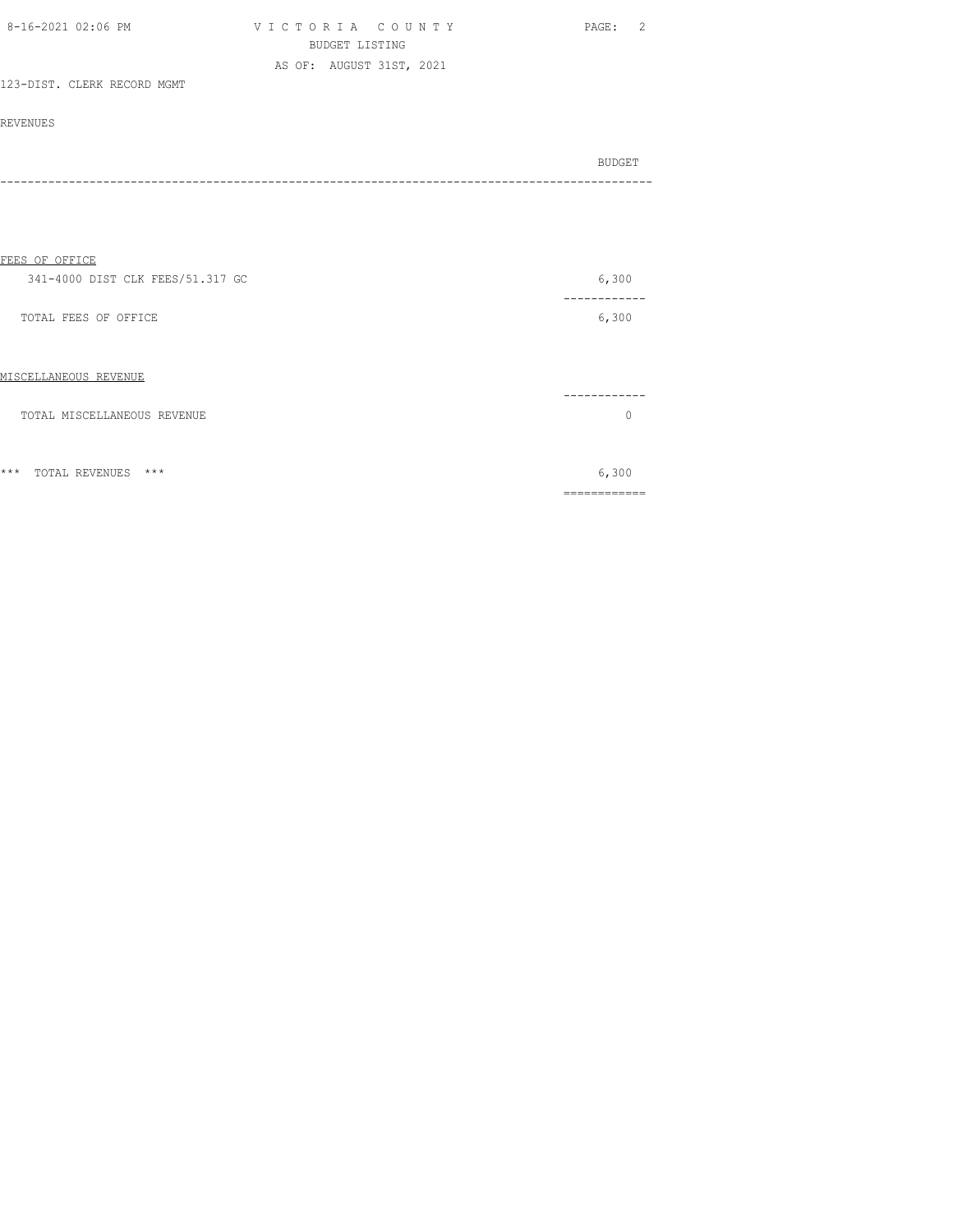| 8-16-2021 02:06 PM          | VICTORIA COUNTY          | $\overline{\mathbf{3}}$<br>PAGE: |
|-----------------------------|--------------------------|----------------------------------|
|                             | BUDGET LISTING           |                                  |
|                             | AS OF: AUGUST 31ST, 2021 |                                  |
| 123-DIST. CLERK RECORD MGMT |                          |                                  |
| DISTRICT CLERK              |                          |                                  |
| DEPARTMENT EXPENDITURES     |                          |                                  |
|                             |                          |                                  |
|                             |                          | BUDGET                           |
|                             |                          |                                  |

-----------------------------------------------------------------------------------------------

| <b>SALARIES</b>                    |                                                                                                                                                                                                                                                                                                                                                                                                                                                                                                                 |
|------------------------------------|-----------------------------------------------------------------------------------------------------------------------------------------------------------------------------------------------------------------------------------------------------------------------------------------------------------------------------------------------------------------------------------------------------------------------------------------------------------------------------------------------------------------|
| 450-1104 SALARY, ASST CHIEF DEPUTY | 2,309                                                                                                                                                                                                                                                                                                                                                                                                                                                                                                           |
| TOTAL SALARIES                     | 2,309                                                                                                                                                                                                                                                                                                                                                                                                                                                                                                           |
|                                    |                                                                                                                                                                                                                                                                                                                                                                                                                                                                                                                 |
| FRINGE BENEFITS                    |                                                                                                                                                                                                                                                                                                                                                                                                                                                                                                                 |
| 450-2001 SOCIAL SECURITY           | 177                                                                                                                                                                                                                                                                                                                                                                                                                                                                                                             |
| 450-2003 RETIREMENT                | 345                                                                                                                                                                                                                                                                                                                                                                                                                                                                                                             |
| 450-2004 LIFE INSURANCE            | $\overline{7}$                                                                                                                                                                                                                                                                                                                                                                                                                                                                                                  |
| 450-2005 WORKERS COMPENSATION      | 6                                                                                                                                                                                                                                                                                                                                                                                                                                                                                                               |
| 450-2006 UNEMPLOYMENT              | 2                                                                                                                                                                                                                                                                                                                                                                                                                                                                                                               |
| TOTAL FRINGE BENEFITS              | -----<br>537                                                                                                                                                                                                                                                                                                                                                                                                                                                                                                    |
| OPERATING EXPENSES                 |                                                                                                                                                                                                                                                                                                                                                                                                                                                                                                                 |
| 450-3005 TRAVEL & TRAINING         | 2,000                                                                                                                                                                                                                                                                                                                                                                                                                                                                                                           |
| 450-3006 SUPPLIES                  | 500<br>------------                                                                                                                                                                                                                                                                                                                                                                                                                                                                                             |
| TOTAL OPERATING EXPENSES           | 2,500                                                                                                                                                                                                                                                                                                                                                                                                                                                                                                           |
| CAPITAL OUTLAY                     |                                                                                                                                                                                                                                                                                                                                                                                                                                                                                                                 |
| TOTAL CAPITAL OUTLAY               | ------------<br>$\circ$                                                                                                                                                                                                                                                                                                                                                                                                                                                                                         |
| TOTAL DISTRICT CLERK               | 5,346                                                                                                                                                                                                                                                                                                                                                                                                                                                                                                           |
| *** TOTAL EXPENDITURES ***         | ============<br>5,346<br>$\begin{array}{cccccccccc} \multicolumn{2}{c}{} & \multicolumn{2}{c}{} & \multicolumn{2}{c}{} & \multicolumn{2}{c}{} & \multicolumn{2}{c}{} & \multicolumn{2}{c}{} & \multicolumn{2}{c}{} & \multicolumn{2}{c}{} & \multicolumn{2}{c}{} & \multicolumn{2}{c}{} & \multicolumn{2}{c}{} & \multicolumn{2}{c}{} & \multicolumn{2}{c}{} & \multicolumn{2}{c}{} & \multicolumn{2}{c}{} & \multicolumn{2}{c}{} & \multicolumn{2}{c}{} & \multicolumn{2}{c}{} & \multicolumn{2}{c}{} & \mult$ |
| REVENUE OVER (UNDER) EXPENDITURES  | 954                                                                                                                                                                                                                                                                                                                                                                                                                                                                                                             |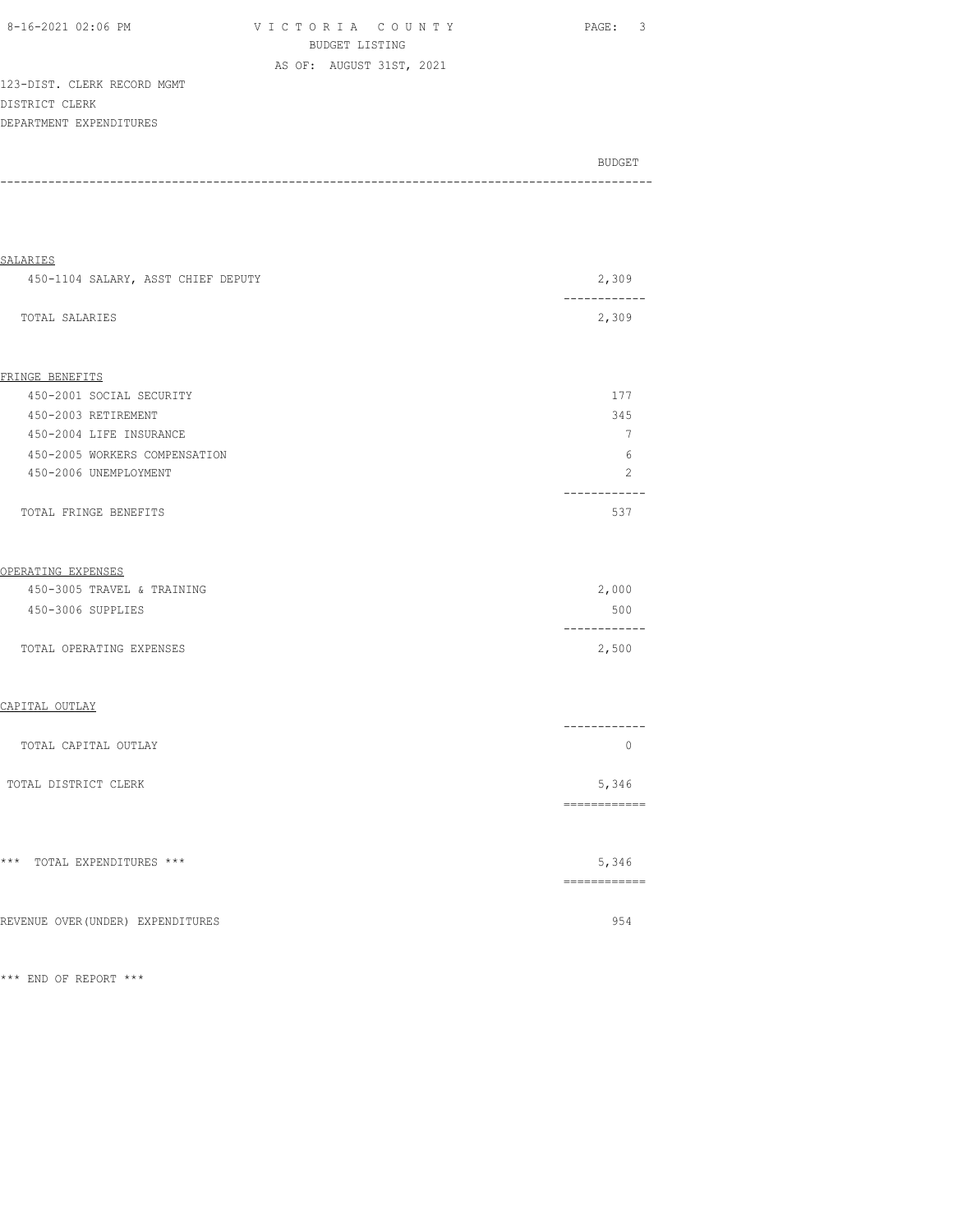|                                   | <b>BUDGET LISTING</b>    |  |                        |
|-----------------------------------|--------------------------|--|------------------------|
|                                   | AS OF: AUGUST 31ST, 2021 |  |                        |
| 124-CO CLERK OF THE COURT         |                          |  |                        |
| FINANCIAL SUMMARY                 |                          |  |                        |
|                                   |                          |  | BUDGET                 |
|                                   |                          |  |                        |
| REVENUE SUMMARY                   |                          |  |                        |
| FEES OF OFFICE                    |                          |  | 15,000                 |
| MISCELLANEOUS REVENUE             |                          |  | $\circ$<br>----------- |
|                                   |                          |  |                        |
| *** TOTAL REVENUES ***            |                          |  | 15,000<br>============ |
| EXPENDITURE SUMMARY               |                          |  |                        |
|                                   |                          |  |                        |
| COUNTY CLERK                      |                          |  | 10,655                 |
|                                   |                          |  | ------------           |
| *** TOTAL EXPENDITURES ***        |                          |  | 10,655                 |
|                                   |                          |  | ------------           |
|                                   |                          |  |                        |
| REVENUE OVER (UNDER) EXPENDITURES |                          |  | 4,345                  |

8-16-2021 02:06 PM V I C T O R I A C O U N T Y PAGE: 1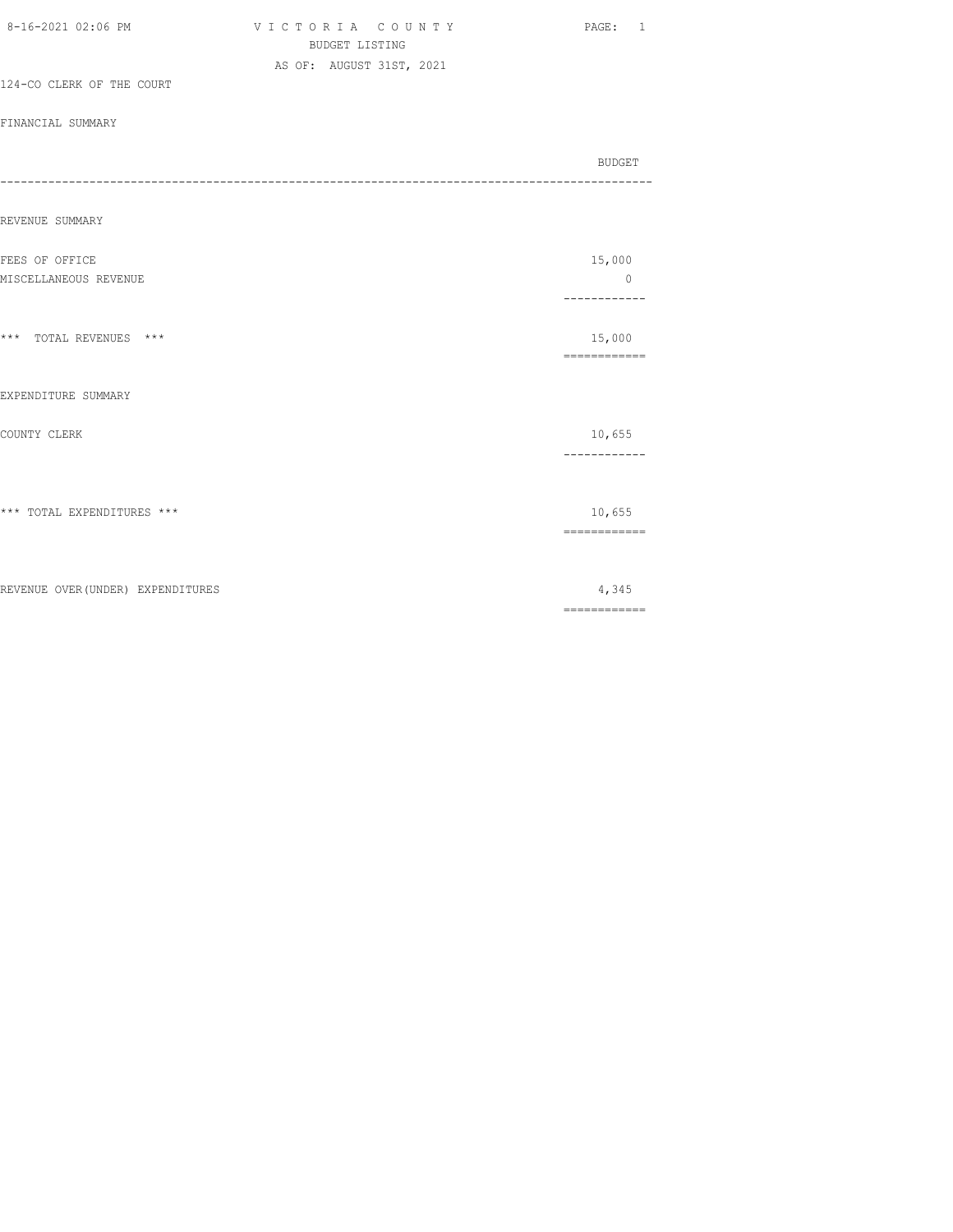| 8-16-2021 02:06 PM        | VICTORIA COUNTY          | PAGE: |
|---------------------------|--------------------------|-------|
|                           | BUDGET LISTING           |       |
|                           | AS OF: AUGUST 31ST, 2021 |       |
| 124-CO CLERK OF THE COURT |                          |       |

| BUDGET |
|--------|
|        |

| FEES OF OFFICE                          |          |
|-----------------------------------------|----------|
| 341-4000 CO CLERK FEE/ LGC 134.102      | 15,000   |
| TOTAL FEES OF OFFICE                    | 15,000   |
| MISCELLANEOUS REVENUE                   |          |
| TOTAL MISCELLANEOUS REVENUE             | $\Omega$ |
| $***$<br>$***$<br><b>TOTAL REVENUES</b> | 15,000   |
|                                         |          |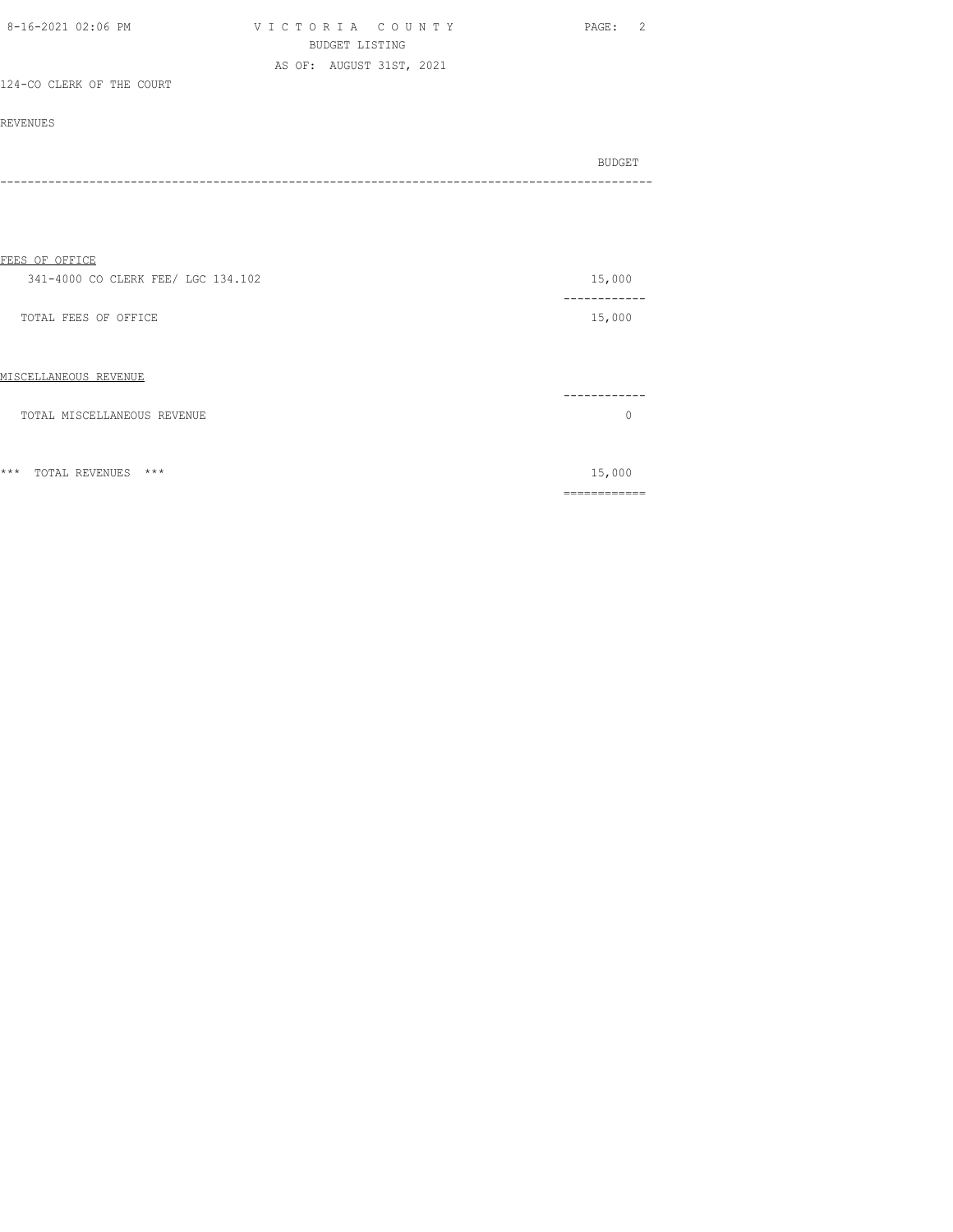| 8-16-2021 02:06 PM        | VICTORIA COUNTY          | - 3<br>PAGE: |
|---------------------------|--------------------------|--------------|
|                           | BUDGET LISTING           |              |
|                           | AS OF: AUGUST 31ST, 2021 |              |
| 124-CO CLERK OF THE COURT |                          |              |

 $124 - CO$ COUNTY CLERK DEPARTMENT EXPENDITURES

| BUDGET |
|--------|
|        |

| 8,632<br>403-1105 SALARY, 13 CLERK III<br>8,632<br>TOTAL SALARIES<br>661<br>403-2001 SOCIAL SECURITY<br>1,290<br>403-2003 RETIREMENT<br>25<br>403-2004 LIFE INSURANCE<br>403-2005 WORKERS COMPENSATION<br>40<br>$7\phantom{.0}$<br>403-2006 UNEMPLOYMENT<br>. <u>.</u> .<br>2,023<br>TOTAL FRINGE BENEFITS<br>--------<br>$\mathbf{0}$<br>TOTAL OPERATING EXPENSES<br>10,655<br>TOTAL COUNTY CLERK<br>10,655<br>-------------<br>4,345 | SALARIES |                                                                                                                                                                                                                                                                                                                                                                                                                                                                                        |
|----------------------------------------------------------------------------------------------------------------------------------------------------------------------------------------------------------------------------------------------------------------------------------------------------------------------------------------------------------------------------------------------------------------------------------------|----------|----------------------------------------------------------------------------------------------------------------------------------------------------------------------------------------------------------------------------------------------------------------------------------------------------------------------------------------------------------------------------------------------------------------------------------------------------------------------------------------|
|                                                                                                                                                                                                                                                                                                                                                                                                                                        |          |                                                                                                                                                                                                                                                                                                                                                                                                                                                                                        |
| FRINGE BENEFITS<br>OPERATING EXPENSES<br>*** TOTAL EXPENDITURES ***<br>REVENUE OVER (UNDER) EXPENDITURES                                                                                                                                                                                                                                                                                                                               |          |                                                                                                                                                                                                                                                                                                                                                                                                                                                                                        |
|                                                                                                                                                                                                                                                                                                                                                                                                                                        |          |                                                                                                                                                                                                                                                                                                                                                                                                                                                                                        |
|                                                                                                                                                                                                                                                                                                                                                                                                                                        |          |                                                                                                                                                                                                                                                                                                                                                                                                                                                                                        |
|                                                                                                                                                                                                                                                                                                                                                                                                                                        |          |                                                                                                                                                                                                                                                                                                                                                                                                                                                                                        |
|                                                                                                                                                                                                                                                                                                                                                                                                                                        |          |                                                                                                                                                                                                                                                                                                                                                                                                                                                                                        |
|                                                                                                                                                                                                                                                                                                                                                                                                                                        |          |                                                                                                                                                                                                                                                                                                                                                                                                                                                                                        |
|                                                                                                                                                                                                                                                                                                                                                                                                                                        |          |                                                                                                                                                                                                                                                                                                                                                                                                                                                                                        |
|                                                                                                                                                                                                                                                                                                                                                                                                                                        |          |                                                                                                                                                                                                                                                                                                                                                                                                                                                                                        |
|                                                                                                                                                                                                                                                                                                                                                                                                                                        |          |                                                                                                                                                                                                                                                                                                                                                                                                                                                                                        |
|                                                                                                                                                                                                                                                                                                                                                                                                                                        |          |                                                                                                                                                                                                                                                                                                                                                                                                                                                                                        |
|                                                                                                                                                                                                                                                                                                                                                                                                                                        |          |                                                                                                                                                                                                                                                                                                                                                                                                                                                                                        |
|                                                                                                                                                                                                                                                                                                                                                                                                                                        |          |                                                                                                                                                                                                                                                                                                                                                                                                                                                                                        |
|                                                                                                                                                                                                                                                                                                                                                                                                                                        |          |                                                                                                                                                                                                                                                                                                                                                                                                                                                                                        |
|                                                                                                                                                                                                                                                                                                                                                                                                                                        |          |                                                                                                                                                                                                                                                                                                                                                                                                                                                                                        |
|                                                                                                                                                                                                                                                                                                                                                                                                                                        |          | $\begin{array}{cccccccccc} \multicolumn{2}{c}{} & \multicolumn{2}{c}{} & \multicolumn{2}{c}{} & \multicolumn{2}{c}{} & \multicolumn{2}{c}{} & \multicolumn{2}{c}{} & \multicolumn{2}{c}{} & \multicolumn{2}{c}{} & \multicolumn{2}{c}{} & \multicolumn{2}{c}{} & \multicolumn{2}{c}{} & \multicolumn{2}{c}{} & \multicolumn{2}{c}{} & \multicolumn{2}{c}{} & \multicolumn{2}{c}{} & \multicolumn{2}{c}{} & \multicolumn{2}{c}{} & \multicolumn{2}{c}{} & \multicolumn{2}{c}{} & \mult$ |
|                                                                                                                                                                                                                                                                                                                                                                                                                                        |          |                                                                                                                                                                                                                                                                                                                                                                                                                                                                                        |
|                                                                                                                                                                                                                                                                                                                                                                                                                                        |          |                                                                                                                                                                                                                                                                                                                                                                                                                                                                                        |
|                                                                                                                                                                                                                                                                                                                                                                                                                                        |          |                                                                                                                                                                                                                                                                                                                                                                                                                                                                                        |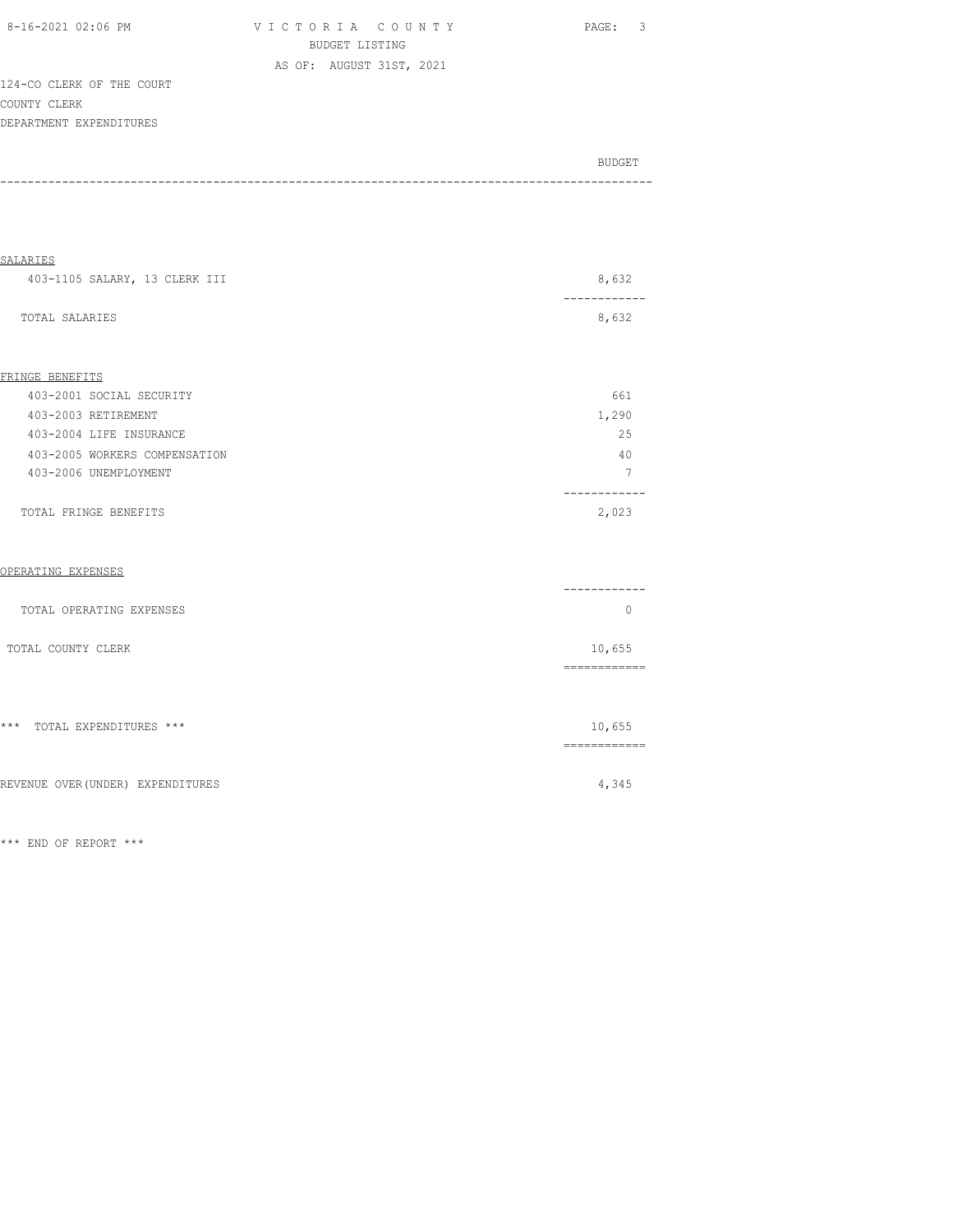| 8-16-2021 02:06 PM                | VICTORIA COUNTY<br>BUDGET LISTING | PAGE: 1                  |
|-----------------------------------|-----------------------------------|--------------------------|
| 125-DIST CLERK OF THE COURT       | AS OF: AUGUST 31ST, 2021          |                          |
| FINANCIAL SUMMARY                 |                                   |                          |
|                                   |                                   | BUDGET                   |
| REVENUE SUMMARY                   |                                   |                          |
| FEES OF OFFICE                    |                                   | $\circ$                  |
| MISCELLANEOUS REVENUE             |                                   | $\Omega$<br>------------ |
| *** TOTAL REVENUES ***            |                                   | $\Omega$<br>============ |
| EXPENDITURE SUMMARY               |                                   |                          |
| DISTRICT CLERK                    |                                   | $\circ$<br>------------  |
| *** TOTAL EXPENDITURES ***        |                                   | $\Omega$                 |
|                                   |                                   | ============             |
| REVENUE OVER (UNDER) EXPENDITURES |                                   | $\circ$                  |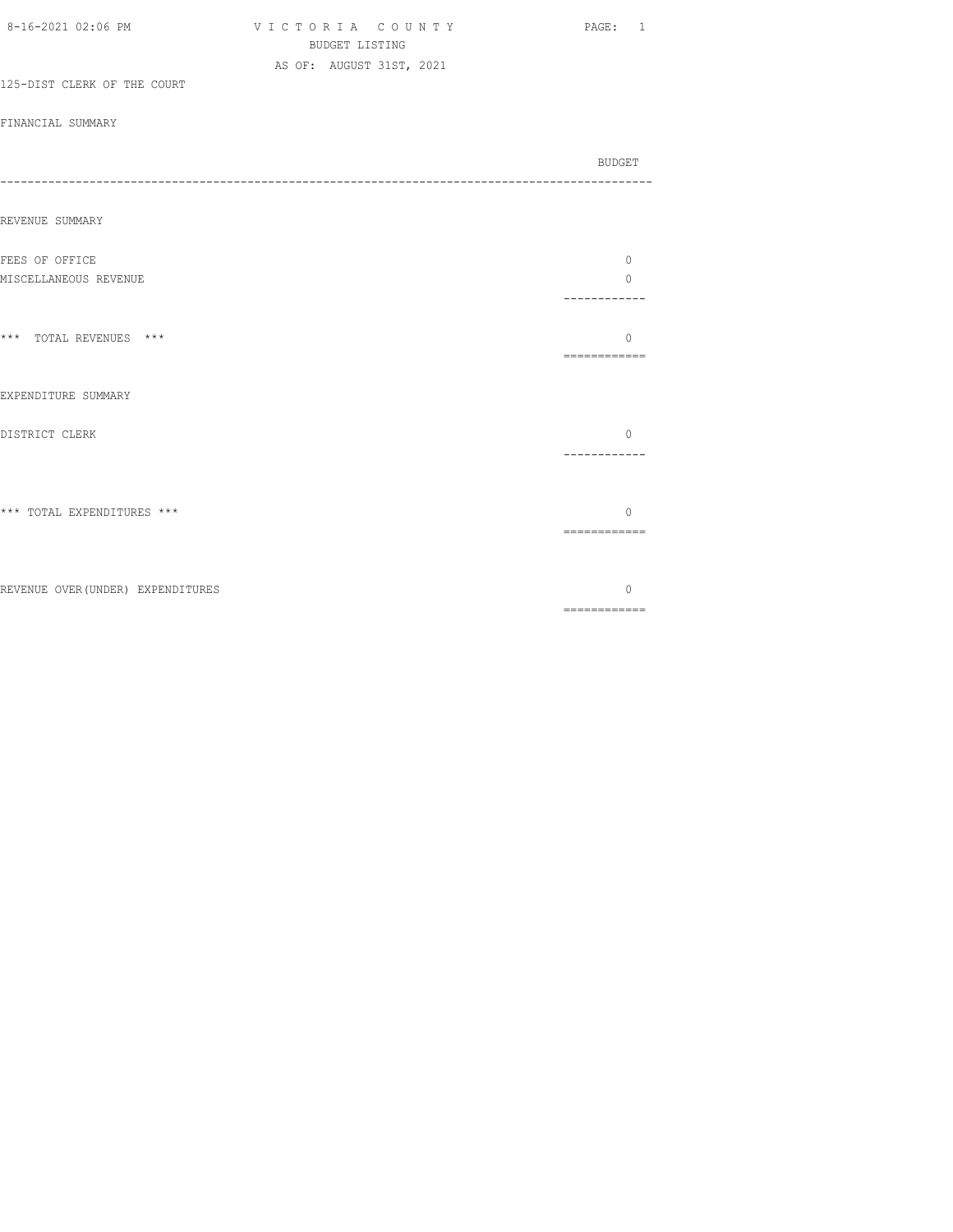| 8-16-2021 02:06 PM          | VICTORIA COUNTY          | PAGE: 2 |
|-----------------------------|--------------------------|---------|
|                             | <b>BUDGET LISTING</b>    |         |
|                             | AS OF: AUGUST 31ST, 2021 |         |
| 125-DIST CLERK OF THE COURT |                          |         |
|                             |                          |         |
| <b>REVENUES</b>             |                          |         |
|                             |                          | BUDGET  |
|                             |                          |         |
|                             |                          |         |
|                             |                          |         |
|                             |                          |         |
| FEES OF OFFICE              |                          |         |
|                             |                          | ------- |
| TOTAL FEES OF OFFICE        |                          | $\circ$ |
|                             |                          |         |
| MISCELLANEOUS REVENUE       |                          |         |
|                             |                          | ------- |
| TOTAL MISCELLANEOUS REVENUE |                          | $\circ$ |

\*\*\* TOTAL REVENUES \*\*\* 0 ============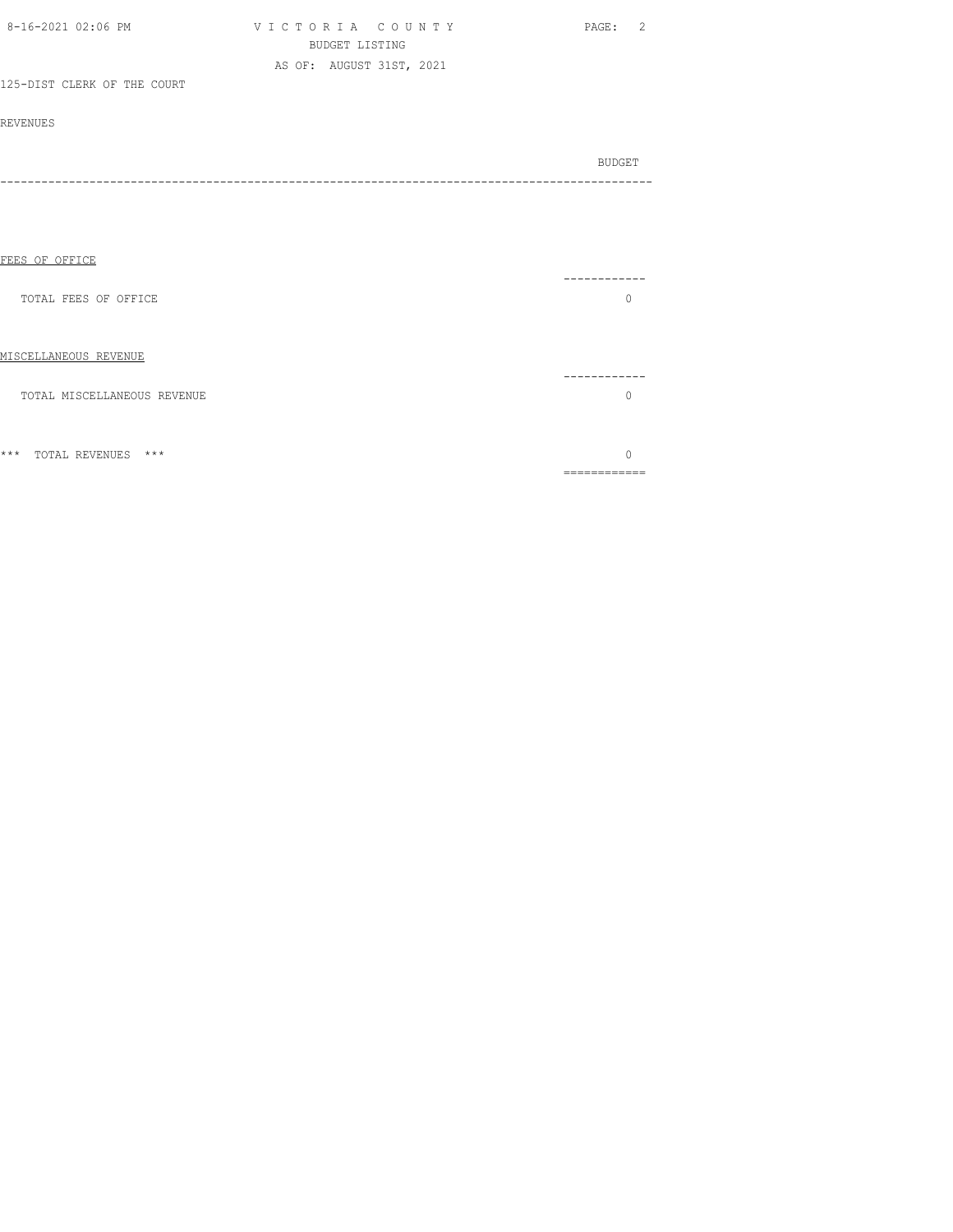| 8-16-2021 02:06 PM |  |
|--------------------|--|
|                    |  |

V I C T O R I A C O U N T Y PAGE: 3 BUDGET LISTING AS OF: AUGUST 31ST, 2021

125-DIST CLERK OF THE COURT DISTRICT CLERK DEPARTMENT EXPENDITURES

BUDGET AND RESERVE AND RESERVE AND RESERVE AND RESERVE AND RESERVE AND RESERVE AND RESERVE AND RESERVE AND RESERVE AND RESERVE AND RESERVE AND RESERVE AND RESERVE AND RESERVE AND RESPONDING A REPORT OF A REPORT OF A REPORT -----------------------------------------------------------------------------------------------

| OPERATING EXPENSES                |       |
|-----------------------------------|-------|
| TOTAL OPERATING EXPENSES          |       |
| TOTAL DISTRICT CLERK              | _____ |
| $***$<br>TOTAL EXPENDITURES ***   |       |
| REVENUE OVER (UNDER) EXPENDITURES |       |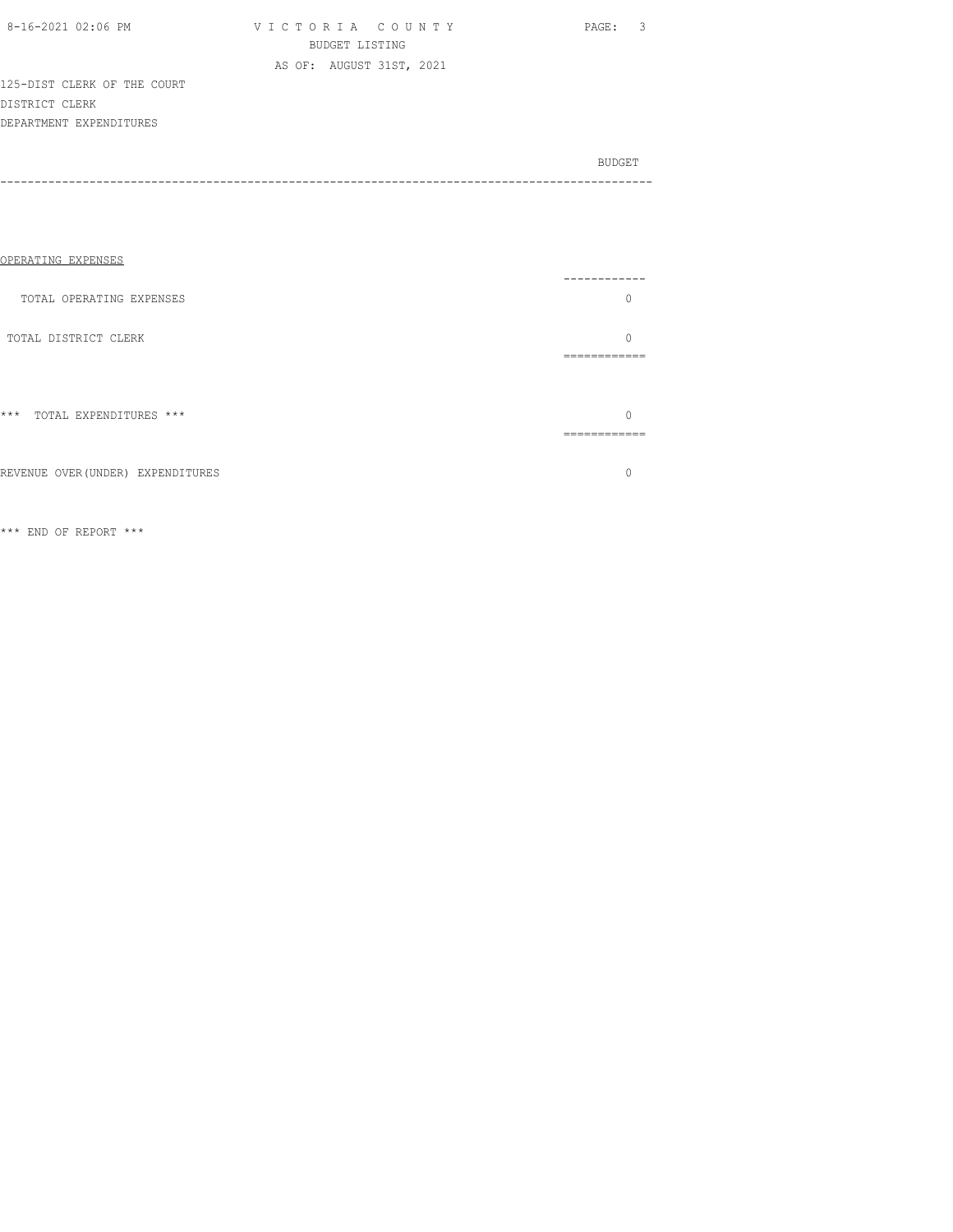| 8-16-2021 02:07 PM                      | VICTORIA COUNTY<br>BUDGET LISTING | PAGE: 1                                                                                                                                                                                                                                                                                                                                                                                                                                                                                             |
|-----------------------------------------|-----------------------------------|-----------------------------------------------------------------------------------------------------------------------------------------------------------------------------------------------------------------------------------------------------------------------------------------------------------------------------------------------------------------------------------------------------------------------------------------------------------------------------------------------------|
|                                         | AS OF: AUGUST 31ST, 2021          |                                                                                                                                                                                                                                                                                                                                                                                                                                                                                                     |
| 201-ROAD & BRIDGE FUND PCT 1            |                                   |                                                                                                                                                                                                                                                                                                                                                                                                                                                                                                     |
| FINANCIAL SUMMARY                       |                                   |                                                                                                                                                                                                                                                                                                                                                                                                                                                                                                     |
|                                         |                                   | <b>BUDGET</b>                                                                                                                                                                                                                                                                                                                                                                                                                                                                                       |
| REVENUE SUMMARY                         |                                   |                                                                                                                                                                                                                                                                                                                                                                                                                                                                                                     |
| OTHER TAXES                             |                                   | 1,240,545                                                                                                                                                                                                                                                                                                                                                                                                                                                                                           |
| PENALTY & INTEREST ON TAX               |                                   | 8,400                                                                                                                                                                                                                                                                                                                                                                                                                                                                                               |
| STATE SHARED REVENUE                    |                                   | 338,500                                                                                                                                                                                                                                                                                                                                                                                                                                                                                             |
| MISCELLANEOUS REVENUE                   |                                   | 14,000                                                                                                                                                                                                                                                                                                                                                                                                                                                                                              |
| OTHER REVENUES                          |                                   | 30,100<br>------------                                                                                                                                                                                                                                                                                                                                                                                                                                                                              |
| *** TOTAL REVENUES ***                  |                                   | 1,631,545<br>$\begin{array}{cccccccccc} \multicolumn{2}{c}{} & \multicolumn{2}{c}{} & \multicolumn{2}{c}{} & \multicolumn{2}{c}{} & \multicolumn{2}{c}{} & \multicolumn{2}{c}{} & \multicolumn{2}{c}{} & \multicolumn{2}{c}{} & \multicolumn{2}{c}{} & \multicolumn{2}{c}{} & \multicolumn{2}{c}{} & \multicolumn{2}{c}{} & \multicolumn{2}{c}{} & \multicolumn{2}{c}{} & \multicolumn{2}{c}{} & \multicolumn{2}{c}{} & \multicolumn{2}{c}{} & \multicolumn{2}{c}{} & \multicolumn{2}{c}{} & \mult$ |
| EXPENDITURE SUMMARY                     |                                   |                                                                                                                                                                                                                                                                                                                                                                                                                                                                                                     |
| PRECINCT #1                             |                                   | 1,637,491<br>------------                                                                                                                                                                                                                                                                                                                                                                                                                                                                           |
| *** TOTAL EXPENDITURES ***              |                                   | 1,637,491                                                                                                                                                                                                                                                                                                                                                                                                                                                                                           |
|                                         |                                   | ============                                                                                                                                                                                                                                                                                                                                                                                                                                                                                        |
| REVENUE OVER (UNDER) EXPENDITURES       |                                   | (5, 946)<br>============                                                                                                                                                                                                                                                                                                                                                                                                                                                                            |
| OTHER FINANCING SOURCES (USES)          |                                   |                                                                                                                                                                                                                                                                                                                                                                                                                                                                                                     |
| TRANSFERS IN                            |                                   | 5,946                                                                                                                                                                                                                                                                                                                                                                                                                                                                                               |
| TRANSFERS OUT                           |                                   | 0<br>------------                                                                                                                                                                                                                                                                                                                                                                                                                                                                                   |
| TOTAL TRANSFERS                         |                                   | 5,946                                                                                                                                                                                                                                                                                                                                                                                                                                                                                               |
| TOTAL REVENUE OVER (UNDER) EXPENDITURES |                                   | $\mathbb O$                                                                                                                                                                                                                                                                                                                                                                                                                                                                                         |
|                                         |                                   | ============                                                                                                                                                                                                                                                                                                                                                                                                                                                                                        |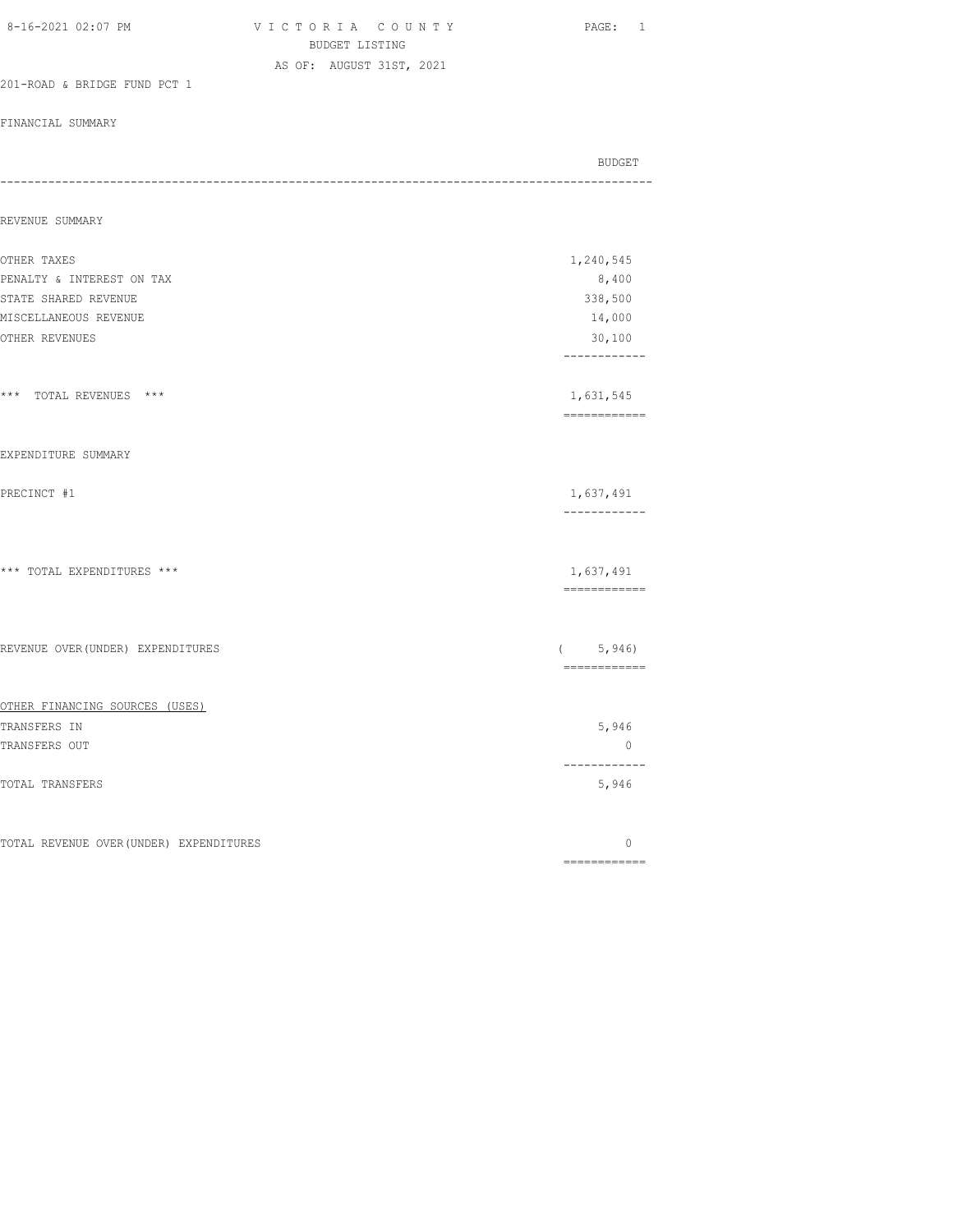| 8-16-2021 02:07 PM | VICTORIA COUNTY          | PAGE: |
|--------------------|--------------------------|-------|
|                    | BUDGET LISTING           |       |
|                    | AS OF: AUGUST 31ST, 2021 |       |

201-ROAD & BRIDGE FUND PCT 1

| BUDGET |
|--------|
|        |
|        |

| OTHER TAXES                             |                         |
|-----------------------------------------|-------------------------|
| 318-1000 CURRENT AD VALOREM TAXES       | 1,222,545               |
| 318-3000 DELINQUENT AD VALOREM TAXES    | 18,000                  |
| TOTAL OTHER TAXES                       | 1,240,545               |
|                                         |                         |
| PENALTY & INTEREST ON TAX               |                         |
| 319-2000 PENALTY/INTEREST/CURRENT TAX   | 4,000                   |
| 319-4000 PENALTY/INTEREST/DELQ TAXES    | 4,400                   |
| TOTAL PENALTY & INTEREST ON TAX         | 8,400                   |
| STATE SHARED REVENUE                    |                         |
| 335-1000 OVERSIZED LOAD PERMITS         | 20,000                  |
| 335-1008 LATERAL RD/TRANSP CODE 256     | 8,500                   |
| 335-5000 MOTOR VEHICLE REGISTRATION     | 90,000                  |
| 335-6000 OPTIONAL MOTOR VEHICLE REGISTR | 220,000                 |
| TOTAL STATE SHARED REVENUE              | ------------<br>338,500 |
| MISCELLANEOUS REVENUE                   |                         |
| 361-1000 INTEREST EARNINGS              | 14,000                  |
| TOTAL MISCELLANEOUS REVENUE             | 14,000                  |
| OTHER REVENUES                          |                         |
| 368-2000 SALE OF SURPLUS/SALVAGE        | 100                     |
| 368-5000 MISCELLANEOUS                  | 15,000                  |
| 368-6500 COURTESY STATION               | 15,000                  |
|                                         |                         |
| TOTAL OTHER REVENUES                    | 30,100                  |
| * * *<br>TOTAL REVENUES ***             | 1,631,545               |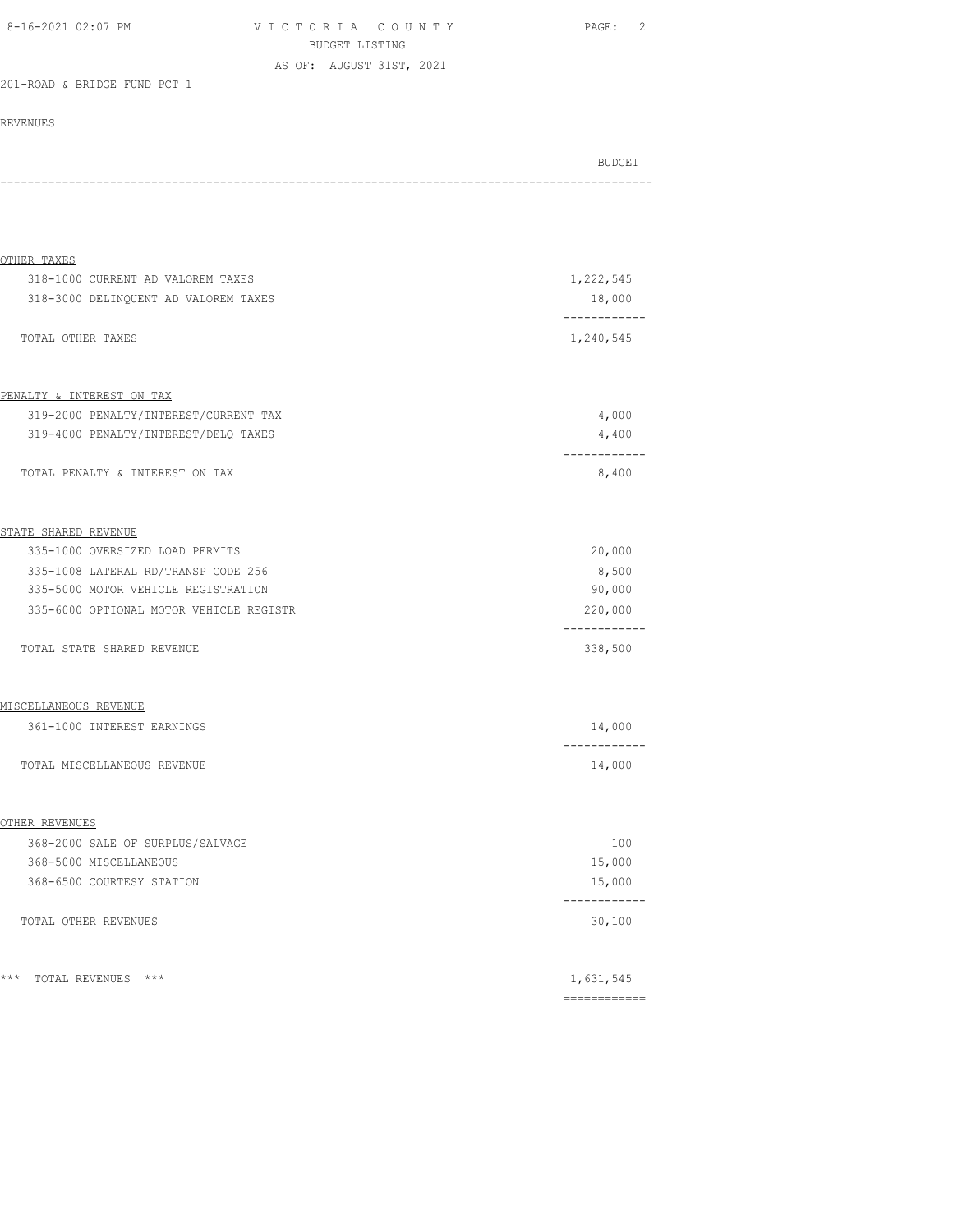8-16-2021 02:07 PM V I C T O R I A C O U N T Y PAGE: 3 BUDGET LISTING

AS OF: AUGUST 31ST, 2021

201-ROAD & BRIDGE FUND PCT 1 PRECINCT #1 DEPARTMENT EXPENDITURES

| BUDGET |
|--------|
|        |

#### SALARIES

| 611-1139 CELL PHONE ALLOWANCE          | 3,241   |
|----------------------------------------|---------|
| 611-1132 LONGEVITY                     | 8,238   |
| 611-1131 OVERTIME WAGES                | 10,000  |
| 611-1130 EXTRA HELP                    | 2,000   |
| 611-1120 SALARY, COURTESY STATION OPER | 12,659  |
| 611-1109 SALARY, ROAD CREW FOREMAN     | 54,496  |
| 611-1108 SALARY, 6 SR. EQUIP OPERATORS | 300,144 |
| 611-1107 SALARY, MECHANIC/EOP OPER     | 53,477  |
| 611-1104 SALARY, ASSISTANT FOREMAN     | 54,496  |
| 611-1103 SALARY, FOREMAN               | 57,845  |
| 611-1101 SALARY, COMMISSIONER          | 84,551  |
|                                        |         |

TOTAL SALARIES 641,147

#### FRINGE BENEFITS

| 611-2001 SOCIAL SECURITY      | 49,048  |
|-------------------------------|---------|
| 611-2002 HEALTH INSURANCE     | 38,112  |
| 611-2003 RETIREMENT           | 95,788  |
| 611-2004 LIFE INSURANCE       | 1,796   |
| 611-2005 WORKERS COMPENSATION | 10,600  |
| 611-2006 UNEMPLOYMENT         | 513     |
|                               |         |
| TOTAL FRINGE BENEFITS         | 195,857 |

#### OPERATING EXPENSES

| 611-3001 UTILITIES                   | 4,300   |
|--------------------------------------|---------|
| 611-3002 INSURANCE & BONDS           | 356     |
| 611-3003 REPAIRS & MAINTENANCE       | 100,000 |
| 611-3004 FUEL & OIL                  | 75,000  |
| 611-3005 TIRES & TUBES               | 20,000  |
| 611-3006 CONSTRUCTION SUPPLIES       | 428,290 |
| 611-3008 UNIFORMS                    | 4,000   |
| 611-3011 TRAINING & TRAVEL           | 4,000   |
| 611-3030 MISCELLANEOUS               | 365     |
| 611-3033 CONTRACT SERVICES           | 30,980  |
| 611-3112 VEHICLE/PROPERTY INSURANCE  | 12,146  |
| 611-3306 COURTESY STATION SUPPLIES   | 400     |
| 611-3307 COURTESY STAT. RENTAL/HAUL. | 20,000  |
| 611-3308 COURTESY STATION/UTILITIES  | 400     |
|                                      |         |
| TOTAL OPERATING EXPENSES             | 700,237 |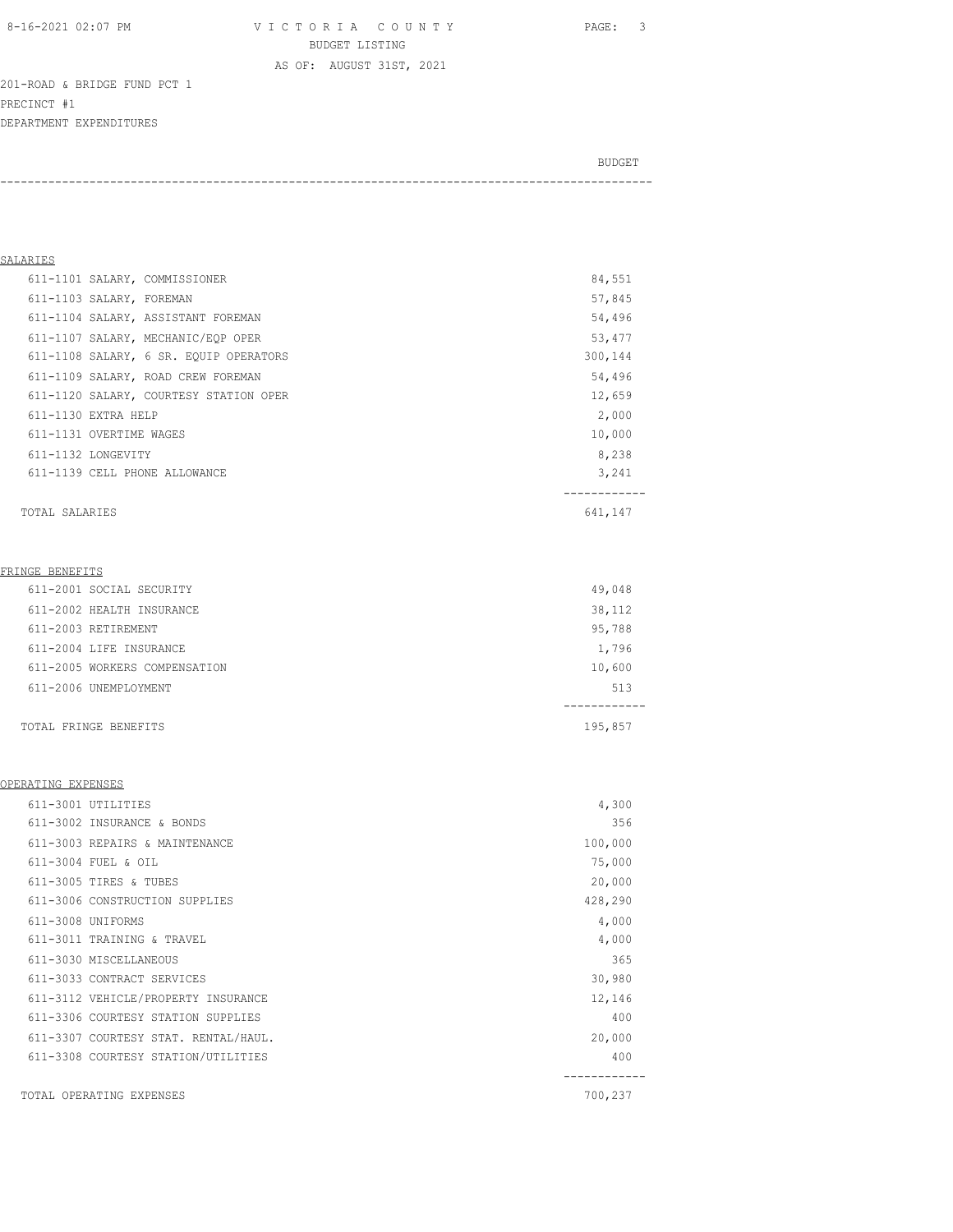VICTORIA COUNTY PAGE: 4 BUDGET LISTING AS OF: AUGUST 31ST, 2021

201-ROAD & BRIDGE FUND PCT 1 PRECINCT #1

| DEPARTMENT EXPENDITURES                                        |                           |
|----------------------------------------------------------------|---------------------------|
|                                                                | BUDGET                    |
|                                                                |                           |
| OTHER SERVICES & CHARGES                                       |                           |
| 611-4003 BID ADVERTISING                                       | 250                       |
| TOTAL OTHER SERVICES & CHARGES                                 | 250                       |
| CAPITAL OUTLAY                                                 |                           |
| 611-5001 EQUIPMENT                                             | 100,000<br>-----------    |
| TOTAL CAPITAL OUTLAY                                           | 100,000                   |
| DEBT SERVICE                                                   |                           |
| TOTAL DEBT SERVICE                                             | . <u>.</u><br>$\circ$     |
| TOTAL PRECINCT #1                                              | 1,637,491<br>============ |
| *** TOTAL EXPENDITURES ***                                     | 1,637,491                 |
| REVENUE OVER (UNDER) EXPENDITURES                              | -------------<br>(5, 946) |
| OTHER FINANCING SOURCES (USES)<br>--------------------         |                           |
| TRANSFERS IN                                                   |                           |
| 390-0202 TRANSF IN/R&B PCT #2                                  | 1,982                     |
| 390-0203 TRANSF IN/R&B PCT #3<br>390-0204 TRANSF IN/R&B PCT #4 | 1,982<br>1,982            |
| TOTAL TRANSFERS IN                                             | 5,946                     |
| TRANSFERS OUT                                                  |                           |
| TOTAL TRANSFERS                                                | -----------<br>0          |
| TOTAL REVENUE OVER (UNDER) EXPENDITURES                        | 0                         |
|                                                                | ============              |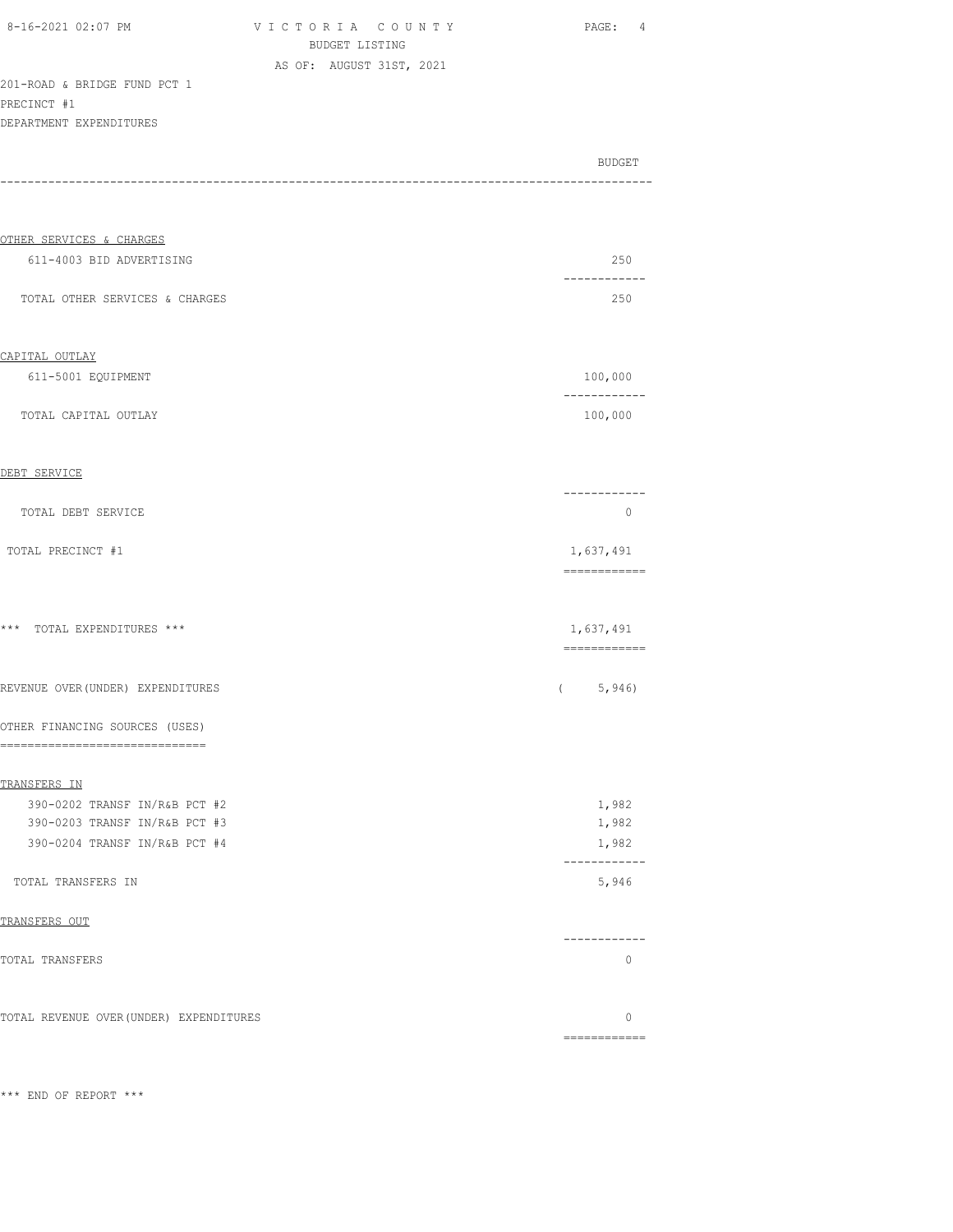| 8-16-2021 02:07 PM                      | VICTORIA COUNTY<br>BUDGET LISTING | PAGE: 1                   |
|-----------------------------------------|-----------------------------------|---------------------------|
|                                         | AS OF: AUGUST 31ST, 2021          |                           |
| 202-ROAD & BRIDGE FUND PCT 2            |                                   |                           |
| FINANCIAL SUMMARY                       |                                   |                           |
|                                         |                                   | <b>BUDGET</b>             |
| REVENUE SUMMARY                         |                                   |                           |
| OTHER TAXES                             |                                   | 1,167,630                 |
| PENALTY & INTEREST ON TAX               |                                   | 8,300                     |
| STATE SHARED REVENUE                    |                                   | 338,500                   |
| MISCELLANEOUS REVENUE                   |                                   | 18,000                    |
| OTHER REVENUES                          |                                   | 1,100<br>------------     |
| *** TOTAL REVENUES ***                  |                                   | 1,533,530                 |
| EXPENDITURE SUMMARY                     |                                   |                           |
| PRECINCT #2                             |                                   | 1,531,548<br>------------ |
| *** TOTAL EXPENDITURES ***              |                                   | 1,531,548<br>============ |
| REVENUE OVER (UNDER) EXPENDITURES       |                                   | 1,982<br>-------------    |
| OTHER FINANCING SOURCES (USES)          |                                   |                           |
| TRANSFERS IN                            |                                   | $\circ$                   |
| TRANSFERS OUT                           |                                   | 1,982                     |
| TOTAL TRANSFERS                         |                                   | ------------<br>(1, 982)  |
| TOTAL REVENUE OVER (UNDER) EXPENDITURES |                                   | 0<br>============         |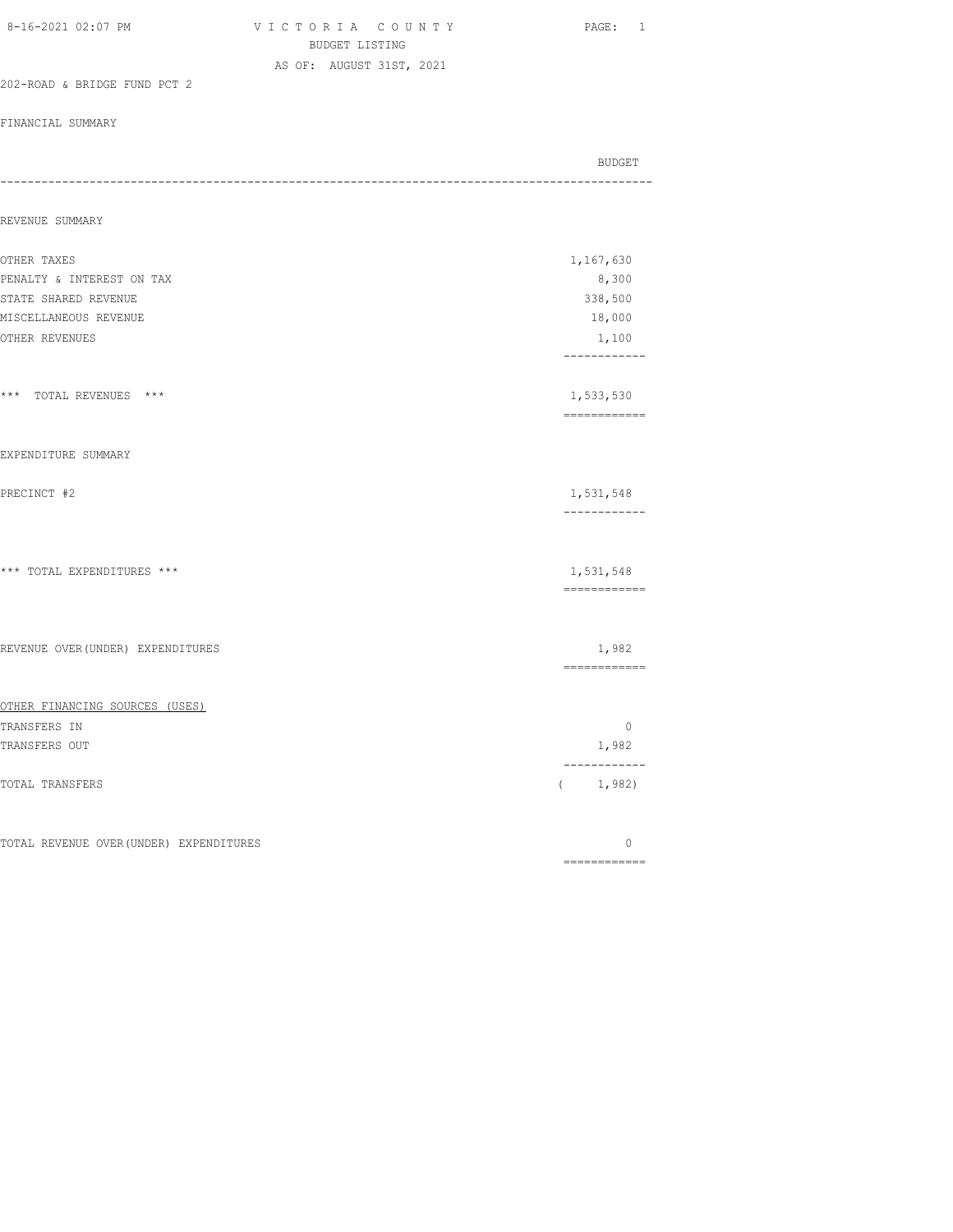| 8-16-2021 02:07 PM | VICTORIA COUNTY          | PAGE: 2 |
|--------------------|--------------------------|---------|
|                    | BUDGET LISTING           |         |
|                    | AS OF: AUGUST 31ST, 2021 |         |

#### 202-ROAD & BRIDGE FUND PCT 2

| BUDGET |
|--------|
|        |
| - - -  |

| OTHER TAXES                             |           |
|-----------------------------------------|-----------|
| 318-1000 CURRENT AD VALOREM TAXES       | 1,150,630 |
| 318-3000 DELINQUENT AD VALOREM TAXES    | 17,000    |
| TOTAL OTHER TAXES                       | 1,167,630 |
|                                         |           |
| PENALTY & INTEREST ON TAX               |           |
| 319-2000 PENALTY/INTEREST/CURRENT TAX   | 4,300     |
| 319-4000 PENALTY/INTEREST/DELQ TAXES    | 4,000     |
| TOTAL PENALTY & INTEREST ON TAX         | 8,300     |
| STATE SHARED REVENUE                    |           |
| 335-1000 OVERSIZED LOAD PERMITS         | 20,000    |
| 335-1008 LATERAL RD/TRANSP CODE 256     | 8,500     |
| 335-5000 MOTOR VEHICLE REGISTRATION     | 90,000    |
| 335-6000 OPTIONAL MOTOR VEHICLE REGISTR | 220,000   |
| TOTAL STATE SHARED REVENUE              | 338,500   |
| MISCELLANEOUS REVENUE                   |           |
| 361-1000 INTEREST EARNINGS              | 18,000    |
| TOTAL MISCELLANEOUS REVENUE             | 18,000    |
| OTHER REVENUES                          |           |
| 368-2000 SALE OF SURPLUS/SALVAGE        | 100       |
| 368-5000 MISCELLANEOUS                  | 1,000     |
| TOTAL OTHER REVENUES                    | 1,100     |
| $***$<br>TOTAL REVENUES ***             | 1,533,530 |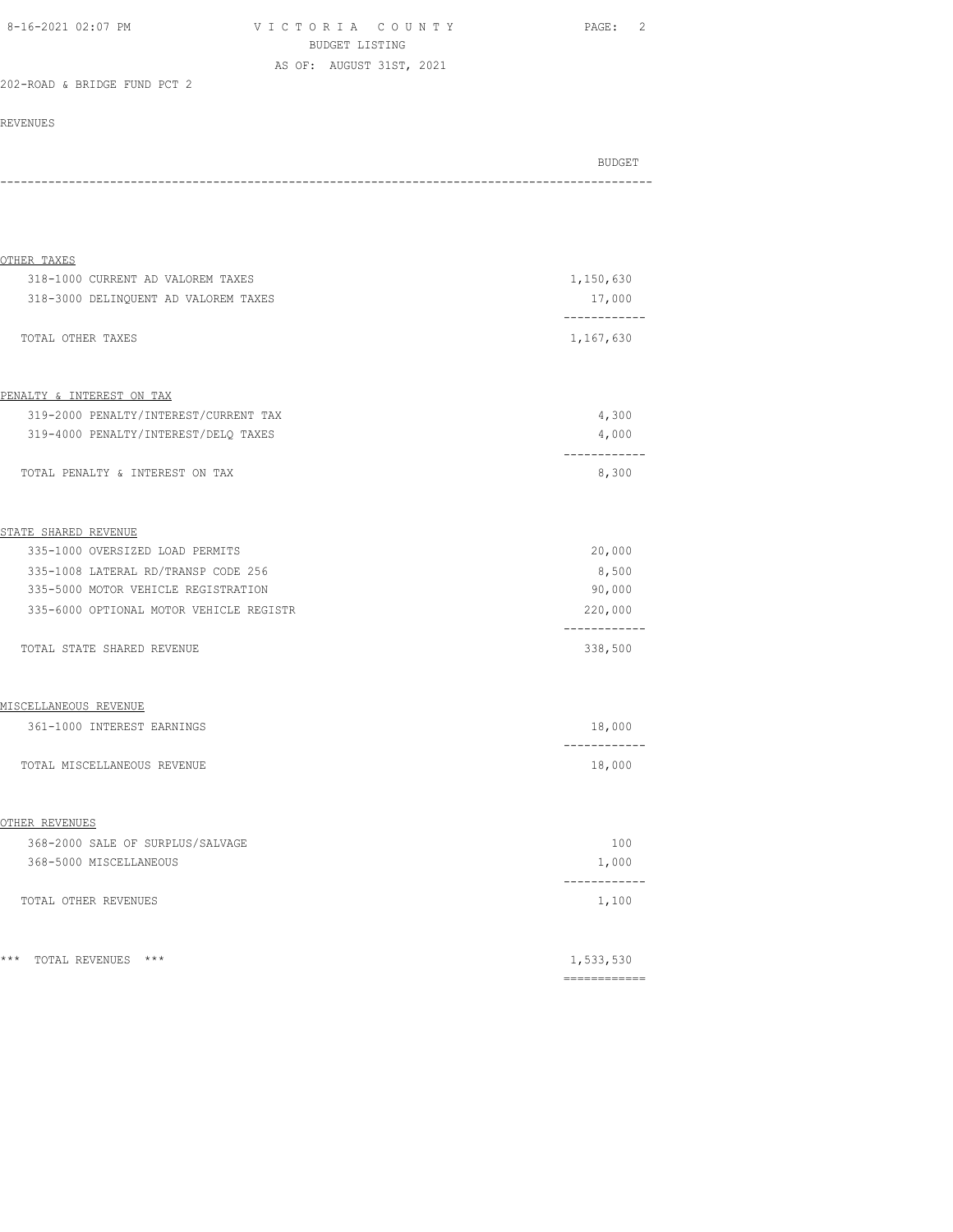8-16-2021 02:07 PM V I C T O R I A C O U N T Y PAGE: 3 BUDGET LISTING

AS OF: AUGUST 31ST, 2021

202-ROAD & BRIDGE FUND PCT 2 PRECINCT #2 DEPARTMENT EXPENDITURES

| BUDGET |
|--------|
|        |

| SALARIES                               |         |
|----------------------------------------|---------|
| 612-1101 SALARY, COMMISSIONER          | 84,551  |
| 612-1103 SALARY, FOREMAN               | 57,845  |
| 612-1104 SALARY, ASSIST FOREMAN        | 54,496  |
| 612-1107 SALARY, MECHANIC/EOUIP OPER   | 53,477  |
| 612-1108 SALARY, 5 SR. EQUIP OPERATORS | 250,120 |
| 612-1110 SALARY, P/T EQUIPMENT OPER    | 17,046  |
| 612-1131 OVERTIME                      | 500     |
| 612-1132 LONGEVITY                     | 5,808   |
| 612-1139 CELL PHONE ALLOWANCE          | 2,161   |
|                                        |         |
| TOTAL SALARIES                         | 526,004 |

#### FRINGE BENEFITS

| 612-2001 SOCIAL SECURITY      | 40,240  |
|-------------------------------|---------|
| 612-2002 HEALTH INSURANCE     | 35,208  |
| 612-2003 RETIREMENT           | 78,585  |
| 612-2004 LIFE INSURANCE       | 1,473   |
| 612-2005 WORKERS COMPENSATION | 8,500   |
| 612-2006 UNEMPLOYMENT         | 421     |
|                               |         |
| TOTAL FRINGE BENEFITS         | 164,427 |

#### OPERATING EXPENSES

| 612-3001 UTILITIES                  | 8,500   |
|-------------------------------------|---------|
| 612-3003 REPAIRS & MAINTENANCE      | 70,000  |
| 612-3004 FUEL & OIL                 | 45,000  |
| 612-3005 TIRES & TUBES              | 9,000   |
| 612-3006 CONSTRUCTION SUPPLIES      | 559,617 |
| 612-3007 SERVICE CENTER SUPPLIES    | 20,000  |
| 612-3008 UNIFORMS                   | 3,500   |
| 612-3010 SERVICE CENTER REPAIRS     | 5,000   |
| 612-3011 TRAINING & TRAVEL          | 4,000   |
| 612-3030 MISCELLANEOUS              | 3,000   |
| 612-3033 CONTRACT SERVICES          | 50,000  |
| 612-3105 MILEAGE REIMBURSEMENT      | 10,000  |
| 612-3112 VEHICLE/PROPERTY INSURANCE | 12,500  |
|                                     |         |
| TOTAL OPERATING EXPENSES            | 800,117 |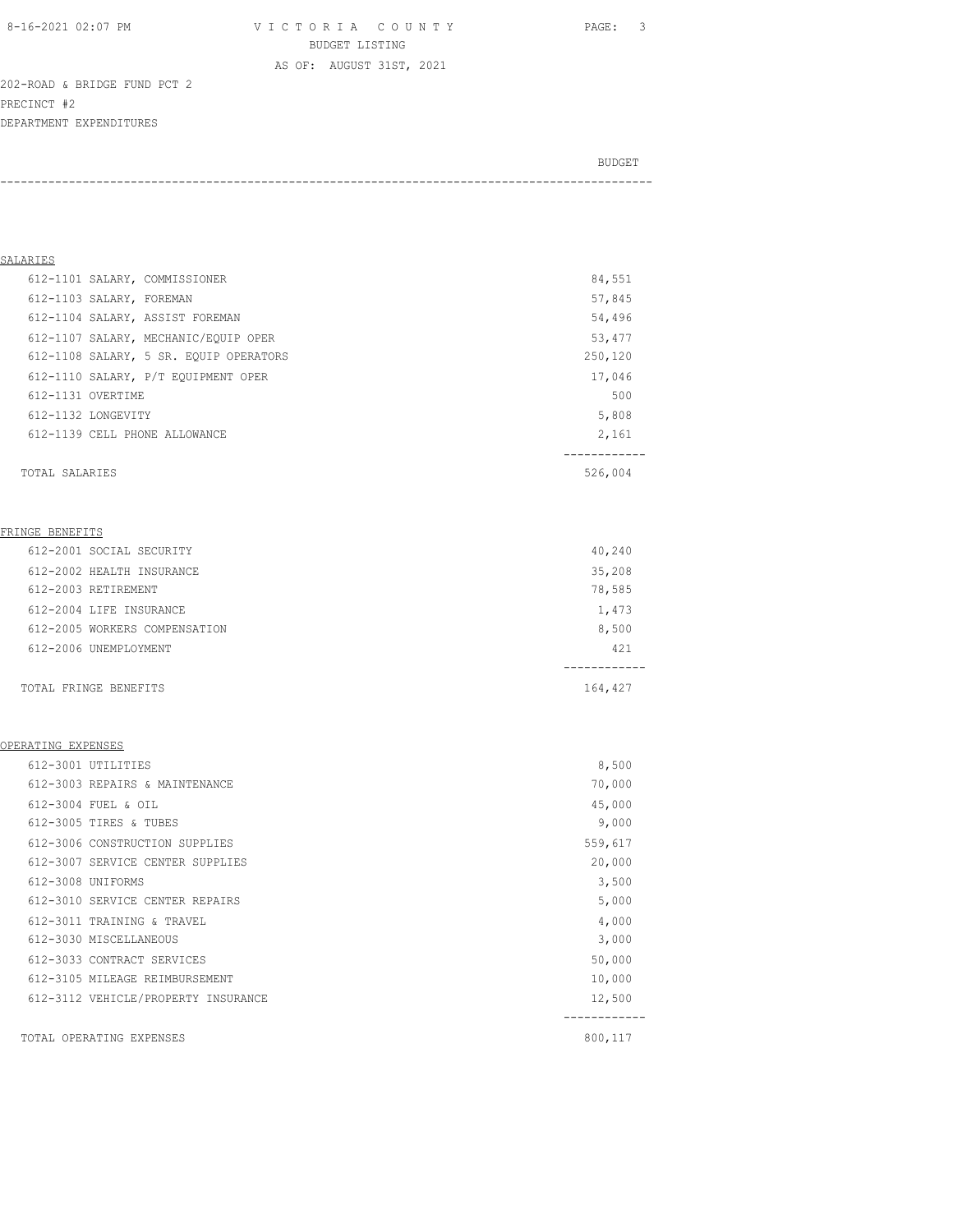8-16-2021 02:07 PM V I C T O R I A C O U N T Y PAGE: 4 BUDGET LISTING AS OF: AUGUST 31ST, 2021

202-ROAD & BRIDGE FUND PCT 2 PRECINCT #2 DEPARTMENT EXPENDITURES

| DELAKTMEMI PVLEMNIIAKES |  |
|-------------------------|--|
|                         |  |
| BUDGET                  |  |
|                         |  |

| OTHER SERVICES & CHARGES       |        |
|--------------------------------|--------|
| 612-4003 BID ADVERTISING       | 1,000  |
| 612-4020 PROFESSIONAL SERVICES | 5,000  |
| 612-4610 EQUIPMENT RENTAL      | 10,000 |
| 612-4612 BRIDGE REPAIRS        | 5,000  |
| TOTAL OTHER SERVICES & CHARGES | 21,000 |

#### CAPITAL OUTLAY

| 612-5001 EOUIPMENT   | 20,000 |
|----------------------|--------|
|                      |        |
| TOTAL CAPITAL OUTLAY | 20,000 |

#### DEBT SERVICE

| TOTAL DEBT SERVICE |           |
|--------------------|-----------|
| TOTAL PRECINCT #2  | 1,531,548 |

============

============

\*\*\* TOTAL EXPENDITURES \*\*\* 1,531,548

REVENUE OVER(UNDER) EXPENDITURES

#### OTHER FINANCING SOURCES (USES)

==============================

#### TRANSFERS IN

| TOTAL TRANSFERS IN             |       |
|--------------------------------|-------|
| TRANSFERS OUT                  |       |
| 700-0201 TRANSF OUT/R&B PCT #1 | 1,982 |
| TOTAL TRANSFERS                | 1,982 |
|                                |       |

TOTAL REVENUE OVER(UNDER) EXPENDITURES 0 ============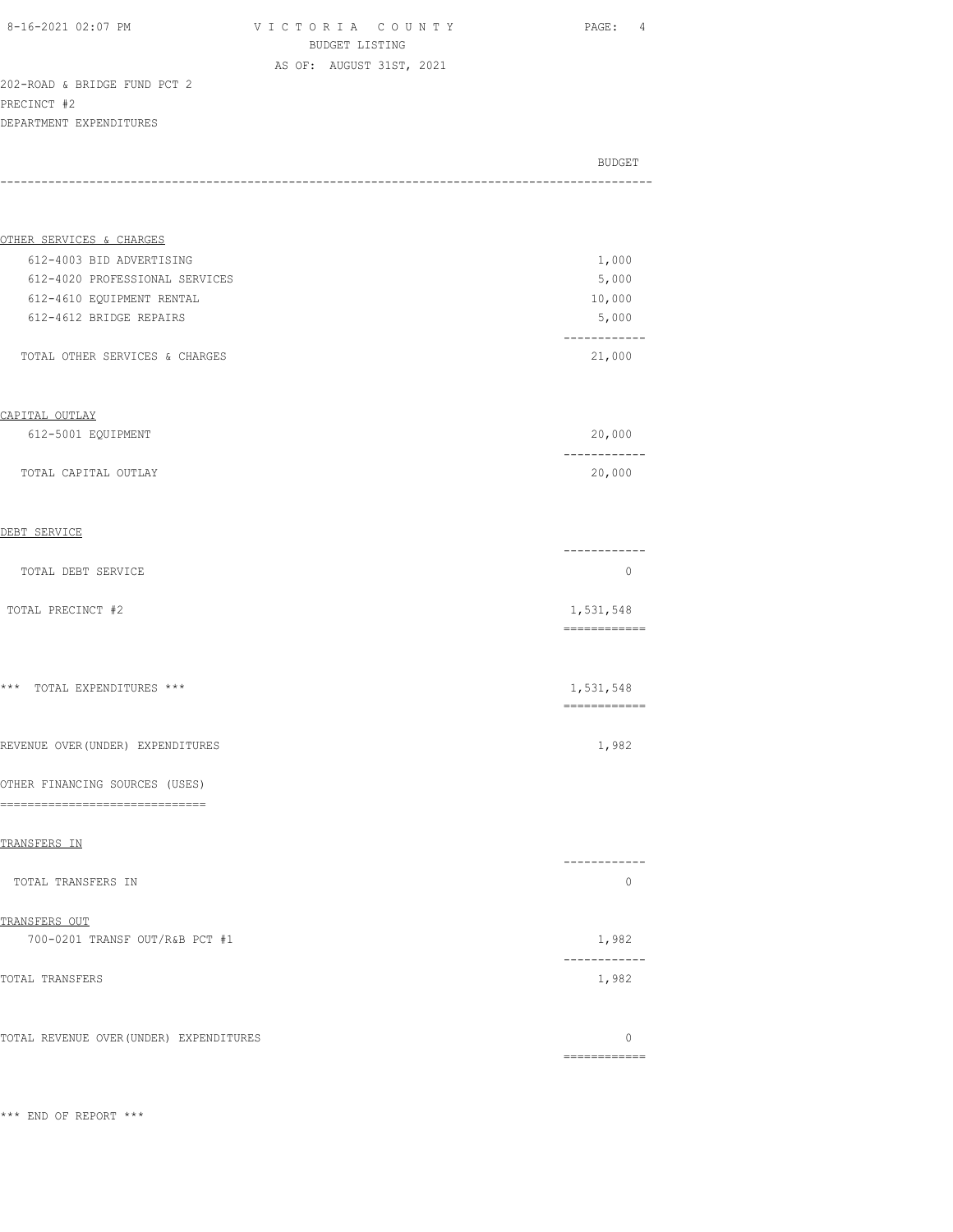| 8-16-2021 02:07 PM                      | VICTORIA COUNTY<br>BUDGET LISTING | PAGE: 1                   |
|-----------------------------------------|-----------------------------------|---------------------------|
|                                         | AS OF: AUGUST 31ST, 2021          |                           |
| 203-ROAD & BRIDGE FUND PCT 3            |                                   |                           |
| FINANCIAL SUMMARY                       |                                   |                           |
|                                         |                                   | BUDGET                    |
| REVENUE SUMMARY                         |                                   |                           |
| OTHER TAXES                             |                                   | 1,143,659                 |
| PENALTY & INTEREST ON TAX               |                                   | 8,200                     |
| STATE SHARED REVENUE                    |                                   | 338,500                   |
| MISCELLANEOUS REVENUE                   |                                   | 25,000                    |
| OTHER REVENUES                          |                                   | 55,300<br>------------    |
| *** TOTAL REVENUES ***                  |                                   | 1,570,659<br>------------ |
| EXPENDITURE SUMMARY                     |                                   |                           |
| PRECINCT #3                             |                                   | 1,568,677<br>------------ |
| *** TOTAL EXPENDITURES ***              |                                   | 1,568,677<br>============ |
| REVENUE OVER (UNDER) EXPENDITURES       |                                   | 1,982<br>============     |
| OTHER FINANCING SOURCES (USES)          |                                   |                           |
| TRANSFERS IN                            |                                   | $\circ$                   |
| TRANSFERS OUT                           |                                   | 1,982                     |
| TOTAL TRANSFERS                         |                                   | (1, 982)                  |
| TOTAL REVENUE OVER (UNDER) EXPENDITURES |                                   | 0                         |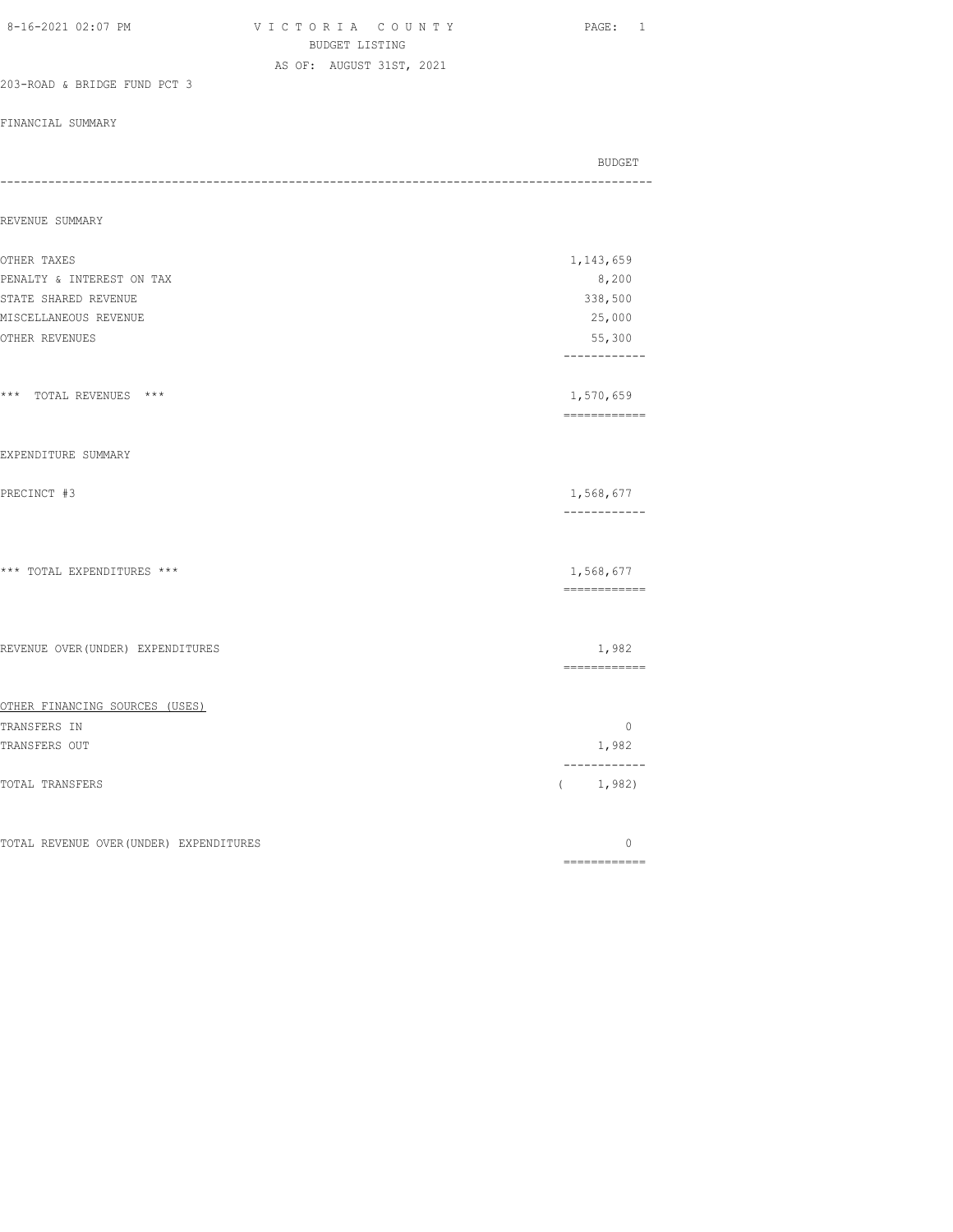| 8-16-2021 02:07 PM | VICTORIA COUNTY          | PAGE: 2 |
|--------------------|--------------------------|---------|
|                    | BUDGET LISTING           |         |
|                    | AS OF: AUGUST 31ST, 2021 |         |

#### 203-ROAD & BRIDGE FUND PCT 3

| BUDGET |
|--------|
|        |
| - - -  |

| OTHER TAXES                                                                   |                                  |
|-------------------------------------------------------------------------------|----------------------------------|
| 318-1000 CURRENT AD VALOREM TAXES                                             | 1,126,659                        |
| 318-3000 DELINQUENT AD VALOREM TAXES                                          | 17,000<br>-----------            |
| TOTAL OTHER TAXES                                                             | 1,143,659                        |
|                                                                               |                                  |
| PENALTY & INTEREST ON TAX                                                     |                                  |
| 319-2000 PENALTY/INTEREST/CURRENT TAX<br>319-4000 PENALTY/INTEREST/DELO TAXES | 4,200                            |
|                                                                               | 4,000<br>-----------             |
| TOTAL PENALTY & INTEREST ON TAX                                               | 8,200                            |
| STATE SHARED REVENUE                                                          |                                  |
| 335-1000 OVERSIZED LOAD PERMITS                                               | 20,000                           |
| 335-1008 LATERAL RD/TRANSP CODE 256                                           | 8,500                            |
| 335-5000 MOTOR VEHICLE REGISTRATION                                           | 90,000                           |
| 335-6000 OPTIONAL MOTOR VEHICLE REGISTR                                       | 220,000                          |
| TOTAL STATE SHARED REVENUE                                                    | . _ _ _ _ _ _ _ _ _ _<br>338,500 |
| MISCELLANEOUS REVENUE                                                         |                                  |
| 361-1000 INTEREST EARNINGS                                                    | 25,000                           |
|                                                                               | ------------                     |
| TOTAL MISCELLANEOUS REVENUE                                                   | 25,000                           |
| OTHER REVENUES                                                                |                                  |
| 368-2000 SALE OF SURPLUS/SALVAGE                                              | 100                              |
| 368-5000 MISCELLANEOUS                                                        | 16,200                           |
| 368-5500 COURTESY STATION                                                     | 36,000                           |
| 368-5514 SAXET PARK FACILITIES RENT                                           | 3,000                            |
|                                                                               | . <u>.</u> .                     |
| TOTAL OTHER REVENUES                                                          | 55,300                           |
|                                                                               |                                  |
| ***<br>TOTAL REVENUES ***                                                     | 1,570,659                        |
|                                                                               | -------------                    |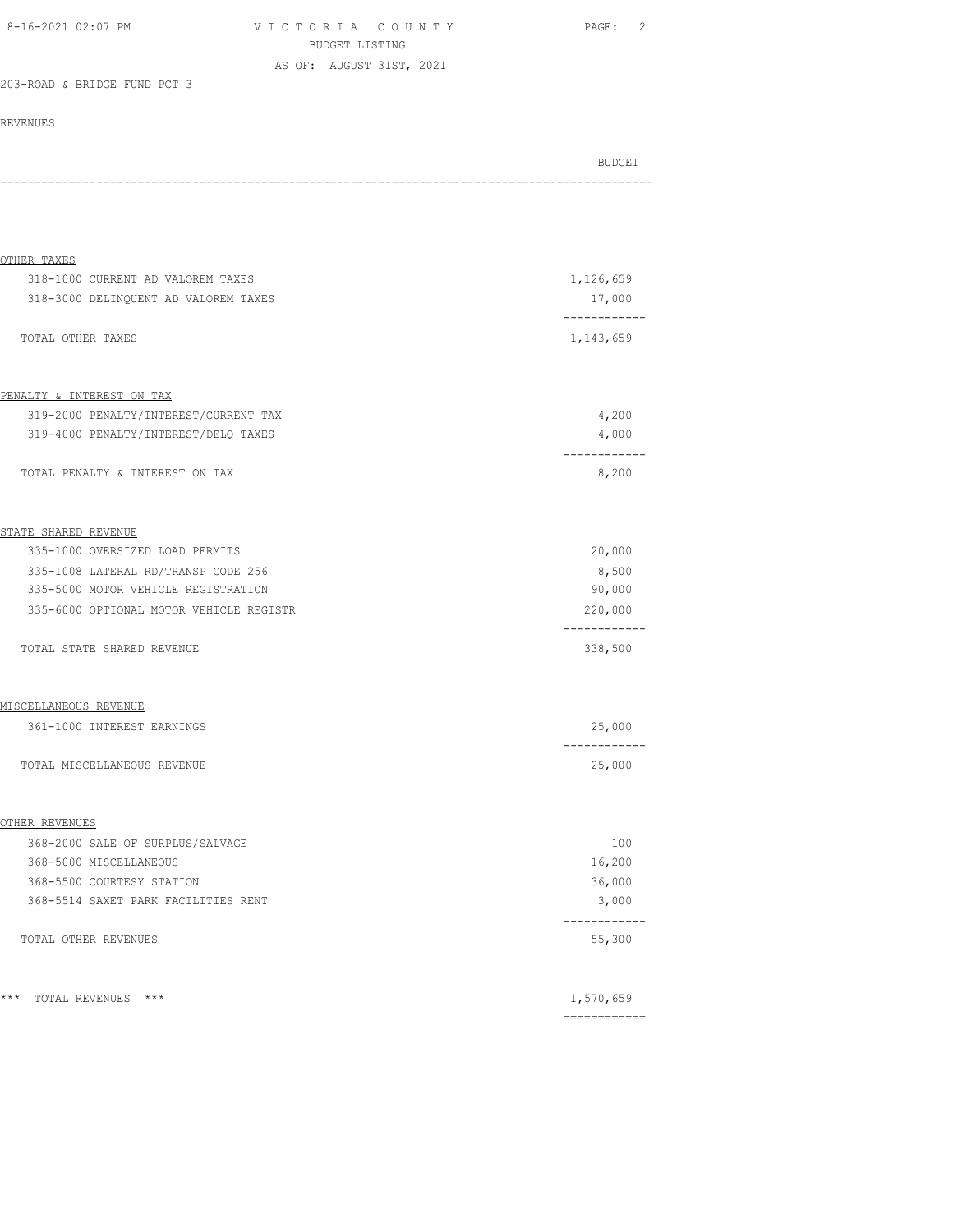8-16-2021 02:07 PM V I C T O R I A C O U N T Y PAGE: 3 BUDGET LISTING

AS OF: AUGUST 31ST, 2021

203-ROAD & BRIDGE FUND PCT 3 PRECINCT #3 DEPARTMENT EXPENDITURES

BUDGET AND RESERVE AND RESERVE AND RESERVE AND RESERVE AND RESERVE AND RESERVE AND RESERVE AND RESERVE AND RESERVE AND RESERVE AND RESERVE AND RESERVE AND RESERVE AND RESERVE AND RESPONDING A REPORT OF A REPORT OF A REPORT -----------------------------------------------------------------------------------------------

## SALARIES

| 613-1101 SALARY, COMMISSIONER          | 84,551  |
|----------------------------------------|---------|
| 613-1102 SALARY, SUPPLEMENT/PARK       | 4,909   |
| 613-1103 SALARY, FOREMAN               | 57,845  |
| 613-1104 SALARY, ASSISTANT FOREMAN     | 54,496  |
| 613-1105 SALARY, 3 EQUIP OPERATORS     | 135,222 |
| 613-1107 SALARY, MECHANIC/EOP OPER     | 53,477  |
| 613-1108 SALARY, 4 SR. EQUIP OPERATORS | 200,096 |
| 613-1110 SALARY, MAINT III/PARK        | 45,074  |
| 613-1120 SALARY, COURTESY STATION      | 14,157  |
| 613-1130 EXTRA HELP                    | 1,500   |
| 613-1132 LONGEVITY                     | 9,340   |
| 613-1139 CELL PHONE ALLOWANCE          | 2,161   |
| TOTAL SALARIES                         | 662,828 |
| FRINGE BENEFITS                        |         |
| 613-2001 SOCIAL SECURITY               | 50,707  |
| 613-2002 HEALTH INSURANCE              | 56,424  |
| 613-2003 RETIREMENT                    | 98,803  |
| 613-2004 LIFE INSURANCE                | 1,852   |

| 613-2006 UNEMPLOYMENT | 531     |
|-----------------------|---------|
|                       |         |
| TOTAL FRINGE BENEFITS | 217,817 |

613-2005 WORKERS COMPENSATION 9,500

## OPERATING EXPENSES

| 613-3001 UTILITIES                  | 5,000   |  |
|-------------------------------------|---------|--|
| 613-3003 REPAIRS & MAINTENANCE      | 52,000  |  |
| 613-3004 FUEL & OIL                 | 55,000  |  |
| 613-3005 TIRE & TUBES               | 15,000  |  |
| 613-3006 CONSTRUCTION SUPPLIES      | 400,623 |  |
| 613-3007 RIGHT OF WAY MAINTENANCE   | 1,000   |  |
| 613-3008 UNIFORMS                   | 5,000   |  |
| 613-3011 TRAINING & TRAVEL          | 4,000   |  |
| 613-3030 MISCELLANEOUS              | 3,000   |  |
| 613-3033 CONTRACT SERVICES          | 30,000  |  |
| 613-3105 MILEAGE REIMBURSEMENT      | 8,000   |  |
| 613-3112 VEHICLE/PROPERTY INSURANCE | 11,752  |  |
| 613-3306 COURTESY STATION SUPPLIES  | 900     |  |
| 613-3307 COURTESY STAT. RENTAL/HAUL | 27,000  |  |
| 613-3308 COURTESY STATION UTILITIES | 1,000   |  |
| 613-3309 COURTESY STATION REPAIRS   | 1,000   |  |
|                                     |         |  |
| TOTAL OPERATING EXPENSES            | 620,275 |  |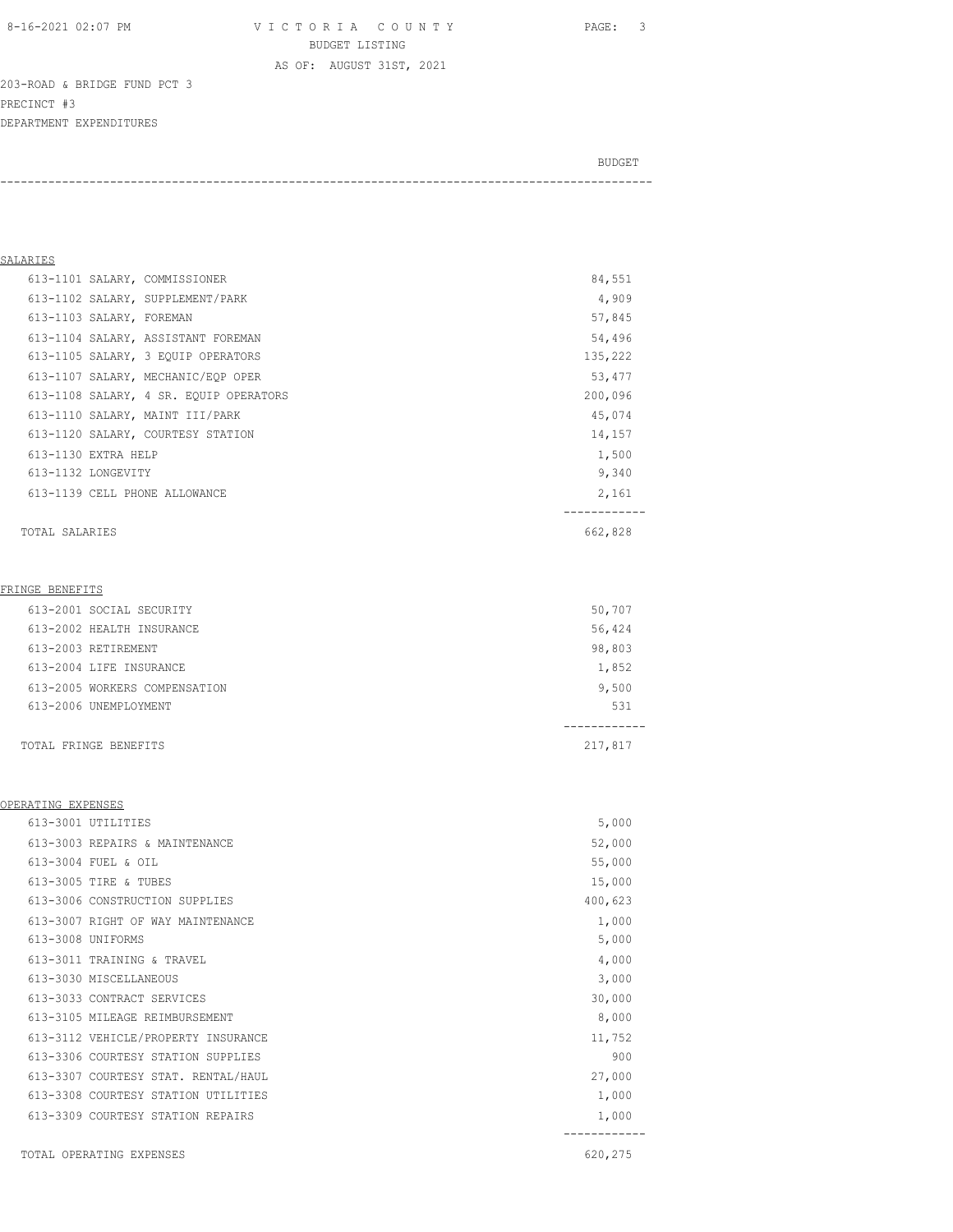| 8-16-2021 02:07 PM |  |
|--------------------|--|
|                    |  |

V I C T O R I A C O U N T Y PAGE: 4 BUDGET LISTING AS OF: AUGUST 31ST, 2021

| 203-ROAD & BRIDGE FUND PCT 3 |  |  |  |
|------------------------------|--|--|--|
| PRECINCT #3                  |  |  |  |
| DEPARTMENT EXPENDITURES      |  |  |  |

|                                                          | <b>BUDGET</b>             |
|----------------------------------------------------------|---------------------------|
|                                                          |                           |
| OTHER SERVICES & CHARGES                                 |                           |
| 613-4003 BID ADVERTISING                                 | 500                       |
| 613-4020 PROFESSIONAL SERVICES                           | 1,500                     |
| TOTAL OTHER SERVICES & CHARGES                           | -----------<br>2,000      |
| CAPITAL OUTLAY                                           |                           |
| 613-5001 EQUIPMENT                                       | 65,757                    |
| TOTAL CAPITAL OUTLAY                                     | 65,757                    |
| DEBT SERVICE                                             |                           |
| TOTAL DEBT SERVICE                                       | -----------<br>0          |
| TOTAL PRECINCT #3                                        | 1,568,677<br>============ |
| *** TOTAL EXPENDITURES ***                               | 1,568,677<br>------------ |
| REVENUE OVER (UNDER) EXPENDITURES                        | 1,982                     |
| OTHER FINANCING SOURCES (USES)<br>---------------------- |                           |
| TRANSFERS IN                                             | ---------                 |
| TOTAL TRANSFERS IN                                       | $\circ$                   |
| TRANSFERS OUT                                            |                           |
| 700-0201 TRANSF OUT/R&B PCT #1                           | 1,982                     |
| TOTAL TRANSFERS                                          | ------------<br>1,982     |
| TOTAL REVENUE OVER (UNDER) EXPENDITURES                  | 0<br>-------------        |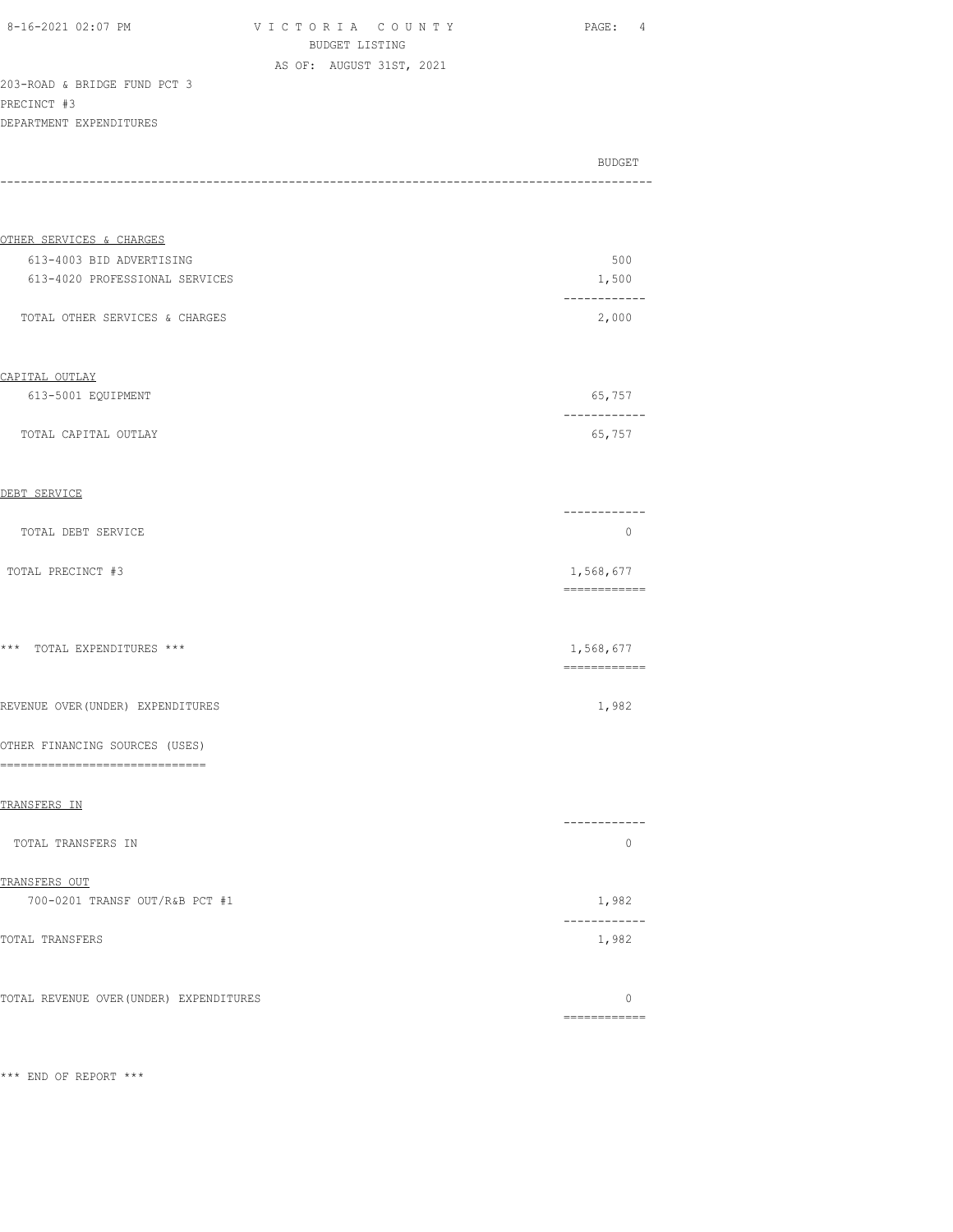| 8-16-2021 02:07 PM                      | VICTORIA COUNTY<br>BUDGET LISTING | PAGE: 1                                      |
|-----------------------------------------|-----------------------------------|----------------------------------------------|
| 204-ROAD & BRIDGE FUND PCT 4            | AS OF: AUGUST 31ST, 2021          |                                              |
| FINANCIAL SUMMARY                       |                                   |                                              |
|                                         |                                   | <b>BUDGET</b><br>--------------------------- |
| REVENUE SUMMARY                         |                                   |                                              |
| OTHER TAXES                             |                                   | 1,313,459                                    |
| PENALTY & INTEREST ON TAX               |                                   | 9,300                                        |
| STATE SHARED REVENUE                    |                                   | 368,500                                      |
| MISCELLANEOUS REVENUE                   |                                   | 12,000                                       |
| OTHER REVENUES                          |                                   | 35,100<br>------------                       |
| *** TOTAL REVENUES ***                  |                                   | 1,738,359<br>============                    |
| EXPENDITURE SUMMARY                     |                                   |                                              |
| PRECINCT #4                             |                                   | 1,736,377<br>------------                    |
| *** TOTAL EXPENDITURES ***              |                                   | 1,736,377<br>============                    |
| REVENUE OVER (UNDER) EXPENDITURES       |                                   | 1,982<br>-------------                       |
| OTHER FINANCING SOURCES (USES)          |                                   |                                              |
| TRANSFERS IN                            |                                   | $\circ$                                      |
| TRANSFERS OUT                           |                                   | 1,982<br>------------                        |
| TOTAL TRANSFERS                         |                                   | (1, 982)                                     |
| TOTAL REVENUE OVER (UNDER) EXPENDITURES |                                   | 0                                            |
|                                         |                                   | ============                                 |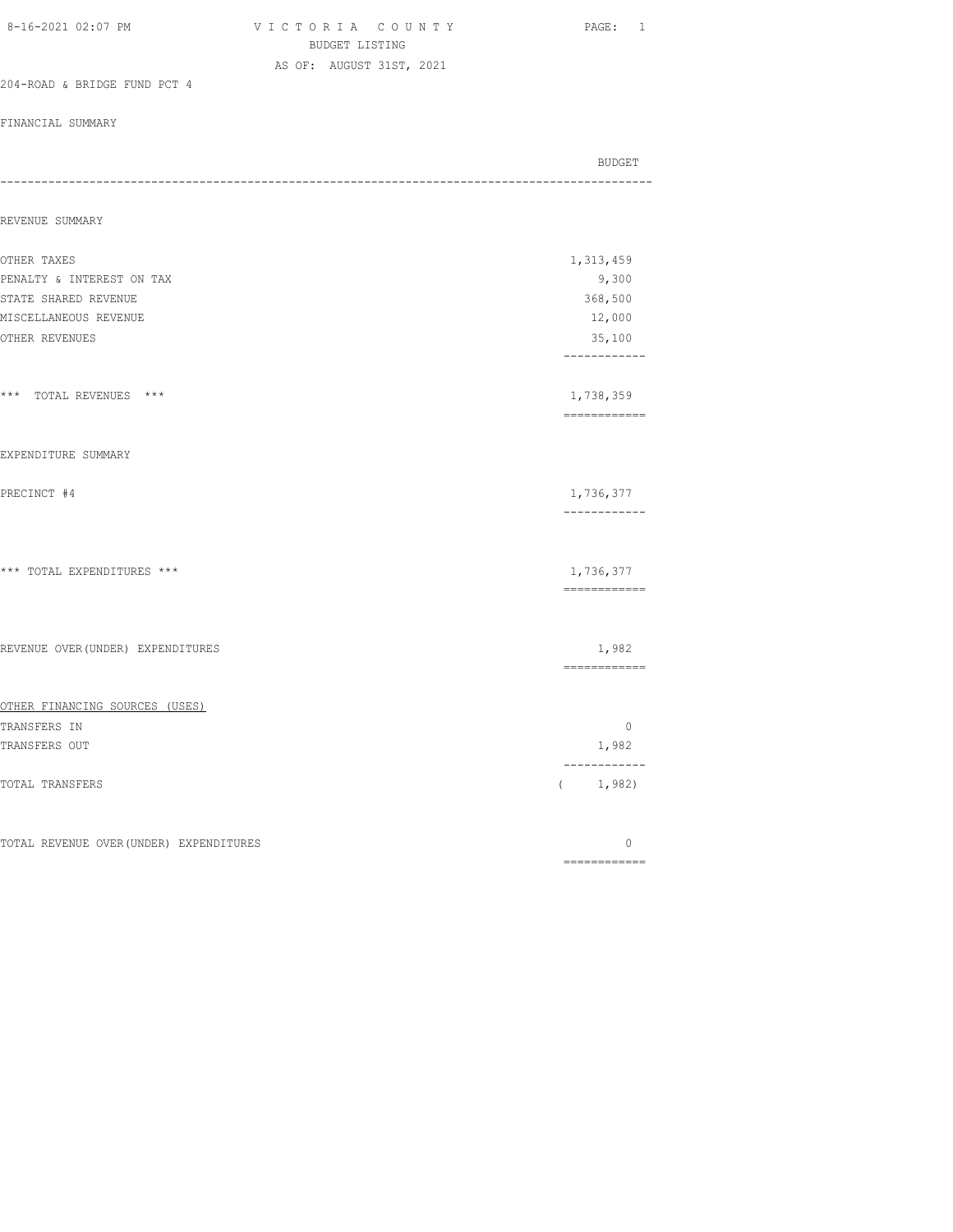| 8-16-2021 02:07 PM | VICTORIA COUNTY          | PAGE: |
|--------------------|--------------------------|-------|
|                    | BUDGET LISTING           |       |
|                    | AS OF: AUGUST 31ST, 2021 |       |

### 204-ROAD & BRIDGE FUND PCT 4

| BUDGET |
|--------|
| - - -  |

| OTHER TAXES                             |                         |
|-----------------------------------------|-------------------------|
| 318-1000 CURRENT AD VALOREM TAXES       | 1,294,459               |
| 318-3000 DELINQUENT AD VALOREM TAXES    | 19,000                  |
| TOTAL OTHER TAXES                       | 1,313,459               |
| PENALTY & INTEREST ON TAX               |                         |
| 319-2000 PENALTY/INTEREST/CURRENT TAX   | 4,800                   |
| 319-4000 PENALTY/INTEREST/DELQ TAXES    | 4,500                   |
| TOTAL PENALTY & INTEREST ON TAX         | 9,300                   |
|                                         |                         |
| STATE SHARED REVENUE                    |                         |
| 335-1000 OVERSIZED LOAD PERMITS         | 20,000                  |
| 335-1008 LATERAL RD/TRANSP CODE 256     | 8,500                   |
| 335-5000 MOTOR VEHICLE REGISTRATION     | 90,000                  |
| 335-6000 OPTIONAL MOTOR VEHICLE REGISTR | 250,000<br>------------ |
| TOTAL STATE SHARED REVENUE              | 368,500                 |
| MISCELLANEOUS REVENUE                   |                         |
| 361-1000 INTEREST EARNINGS              | 12,000                  |
| TOTAL MISCELLANEOUS REVENUE             | -------<br>12,000       |
| OTHER REVENUES                          |                         |
| 368-2000 SALE OF SURPLUS/SALVAGE        | 100                     |
| 368-5000 MISCELLANEOUS                  | 1,000                   |
| 368-5500 COURTESY STATION               | 34,000                  |
| TOTAL OTHER REVENUES                    | 35,100                  |
|                                         |                         |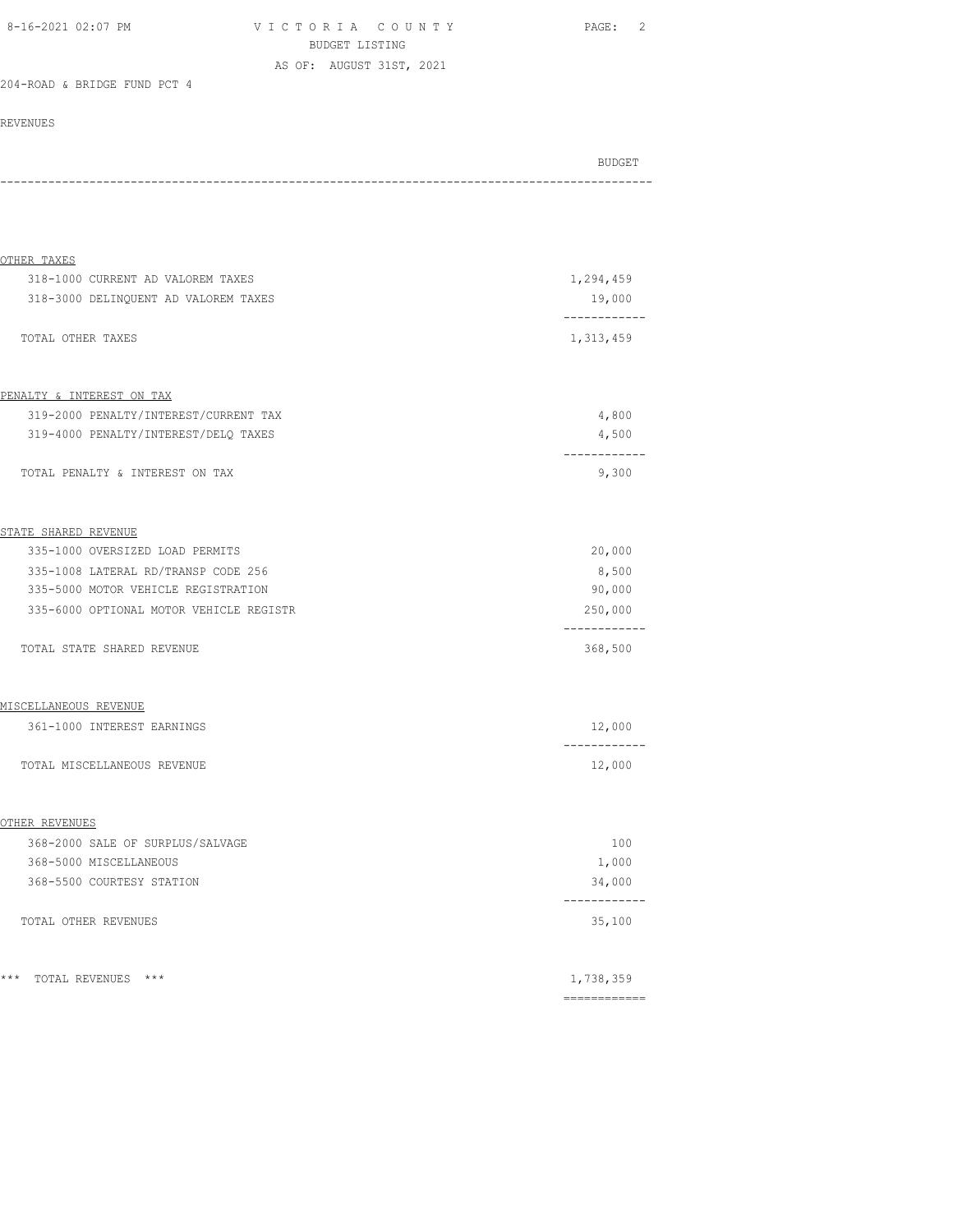8-16-2021 02:07 PM V I C T O R I A C O U N T Y PAGE: 3 BUDGET LISTING

AS OF: AUGUST 31ST, 2021

-----------------------------------------------------------------------------------------------

204-ROAD & BRIDGE FUND PCT 4 PRECINCT #4 DEPARTMENT EXPENDITURES

BUDGET AND RESERVE AND RESERVE AND RESERVE AND RESERVE AND RESERVE AND RESERVE AND RESERVE AND RESERVE AND RESERVE AND RESERVE AND RESERVE AND RESERVE AND RESERVE AND RESERVE AND RESPONDING A REPORT OF A REPORT OF A REPORT

SALARIES 614-1101 SALARY, COMMISSIONER 84,551 614-1103 SALARY, FOREMAN 57,845 614-1104 SALARY, ASSISTANT FOREMAN 54,496 614-1105 SALARY, 2 EQUIP OPERATOR 90,148 614-1106 SALARY, MECHANIC/EQUIP OPER 53,477 614-1108 SALARY, 4 SR. EQUIP. OPERATORS 200,096 614-1110 P/T EQUIPMENT OPERATOR 23,647 614-1120 SALARY, COURTESY STATION OPER 16,517 614-1130 EXTRA HELP 20,000 614-1131 OVERTIME WAGES 1,000 614-1132 LONGEVITY 4,180 614-1139 CELL PHONE ALLOWANCE 2,161 ------------ TOTAL SALARIES 608,118 FRINGE BENEFITS 614-2001 SOCIAL SECURITY 46,522 614-2002 HEALTH INSURANCE 24,936 614-2003 RETIREMENT 87,865 614-2004 LIFE INSURANCE 1,647 614-2005 WORKERS COMPENSATION 10,000 614-2006 UNEMPLOYMENT 487 ------------ TOTAL FRINGE BENEFITS 171,457

#### OPERATING EXPENSES

|                   | 614-3001 UTILITIES                  | 7,300   |  |
|-------------------|-------------------------------------|---------|--|
|                   | 614-3003 REPAIRS & MAINTENANCE      | 34,000  |  |
|                   | 614-3004 FUEL & OTL                 | 49,000  |  |
|                   | 614-3005 TIRES & TUBES              | 10,000  |  |
|                   | 614-3006 CONSTRUCTION SUPPLIES      | 551,516 |  |
|                   | 614-3007 SERVICE CENTER SUPPLIES    | 15,000  |  |
| 614-3008 UNIFORMS |                                     | 8,000   |  |
|                   | 614-3011 TRAINING & TRAVEL          | 4,000   |  |
|                   | 614-3030 MISCELLANEOUS              | 2,000   |  |
|                   | 614-3033 CONTRACT SERVICES          | 80,374  |  |
|                   | 614-3105 MILEAGE REIMBURSEMENT      | 10,000  |  |
|                   | 614-3112 VEHICLE/PROPERTY INSURANCE | 11,898  |  |
|                   | 614-3306 COURTESY STATION SUPPLIES  | 700     |  |
|                   | 614-3307 COURTESY STAT. RENTAL/HAUL | 28,000  |  |
|                   | 614-3308 COURTESY STATION UTILITIES | 800     |  |
|                   | 614-3309 COURTESY STATION REPAIRS   | 1,500   |  |
|                   | TOTAL OPERATING EXPENSES            | 814,088 |  |
|                   |                                     |         |  |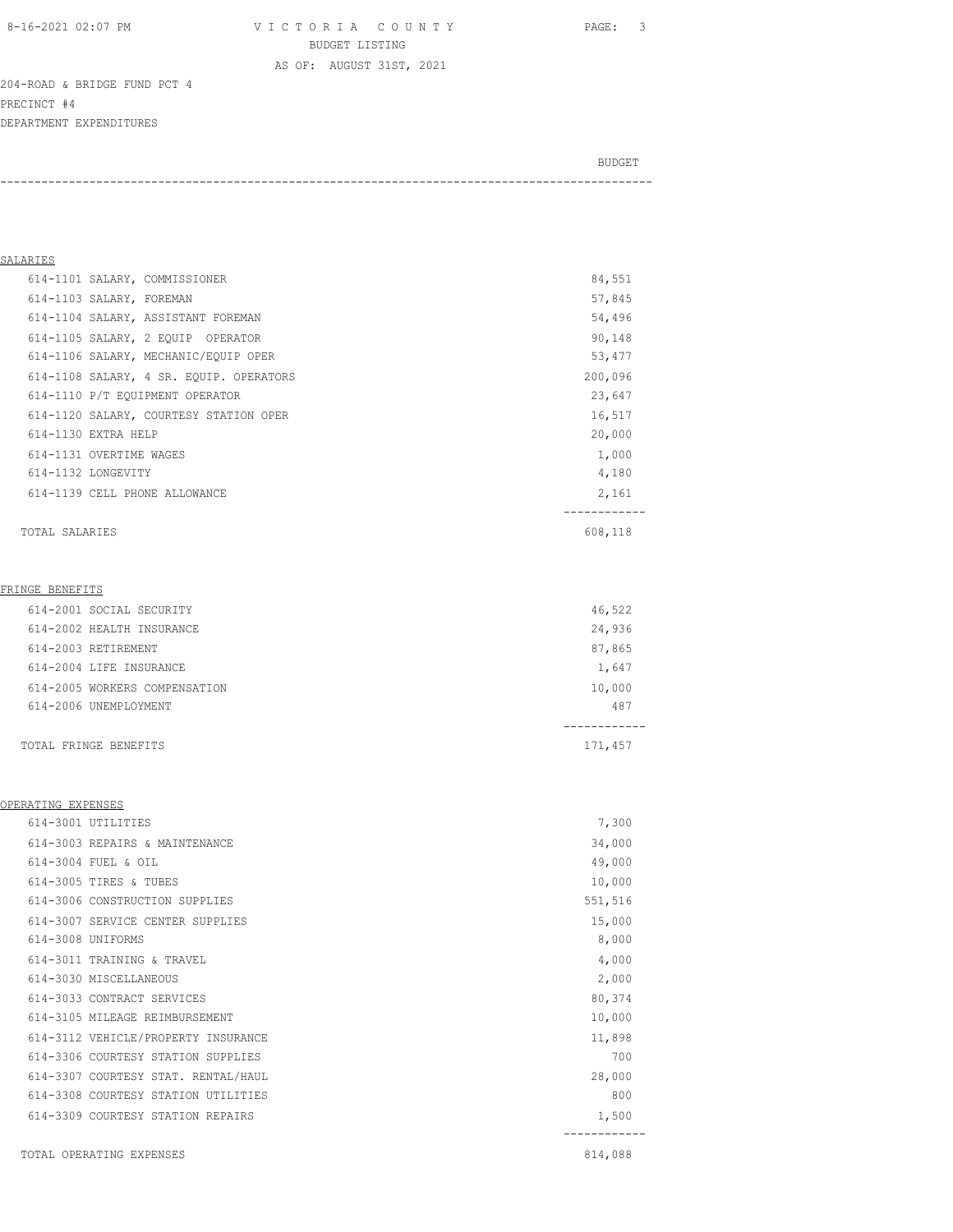VICTORIA COUNTY PAGE: 4 BUDGET LISTING AS OF: AUGUST 31ST, 2021

204-ROAD & BRIDGE FUND PCT 4 PRECINCT #4 DEPARTMENT EXPENDITURES

BUDGET AND RESERVE AND RESERVE AND RESERVE AND RESERVE AND RESERVE AND RESERVE AND RESERVE AND RESERVE AND RESERVE AND RESERVE AND RESERVE AND RESERVE AND RESERVE AND RESERVE AND RESPONDING A REPORT OF A REPORT OF A REPORT ----------------------------------------------------------------------------------------------- OTHER SERVICES & CHARGES 614-4003 BID ADVERTISING 1,300

| 10,500 |
|--------|
| 12,000 |
|        |
| 23,800 |
|        |

#### CAPITAL OUTLAY

| 614-5001 EQUIPMENT   | 95,000                |
|----------------------|-----------------------|
|                      | - - - - - - - - - - - |
| TOTAL CAPITAL OUTLAY | 95,000                |

#### DEBT SERVICE

| 614-6925 6120M TRACTOR LSE 2020/2025 | 23,914    |
|--------------------------------------|-----------|
| TOTAL DEBT SERVICE                   | 23,914    |
| TOTAL PRECINCT #4                    | 1,736,377 |

============

============

============

\*\*\* TOTAL EXPENDITURES \*\*\* 1,736,377

REVENUE OVER(UNDER) EXPENDITURES 1,982

#### OTHER FINANCING SOURCES (USES)

==============================

#### TRANSFERS IN

| TOTAL TRANSFERS IN             |       |
|--------------------------------|-------|
| TRANSFERS OUT                  |       |
| 700-0201 TRANSF OUT/R&B PCT #1 | 1,982 |
| TOTAL TRANSFERS                | 1,982 |
|                                |       |

TOTAL REVENUE OVER(UNDER) EXPENDITURES 0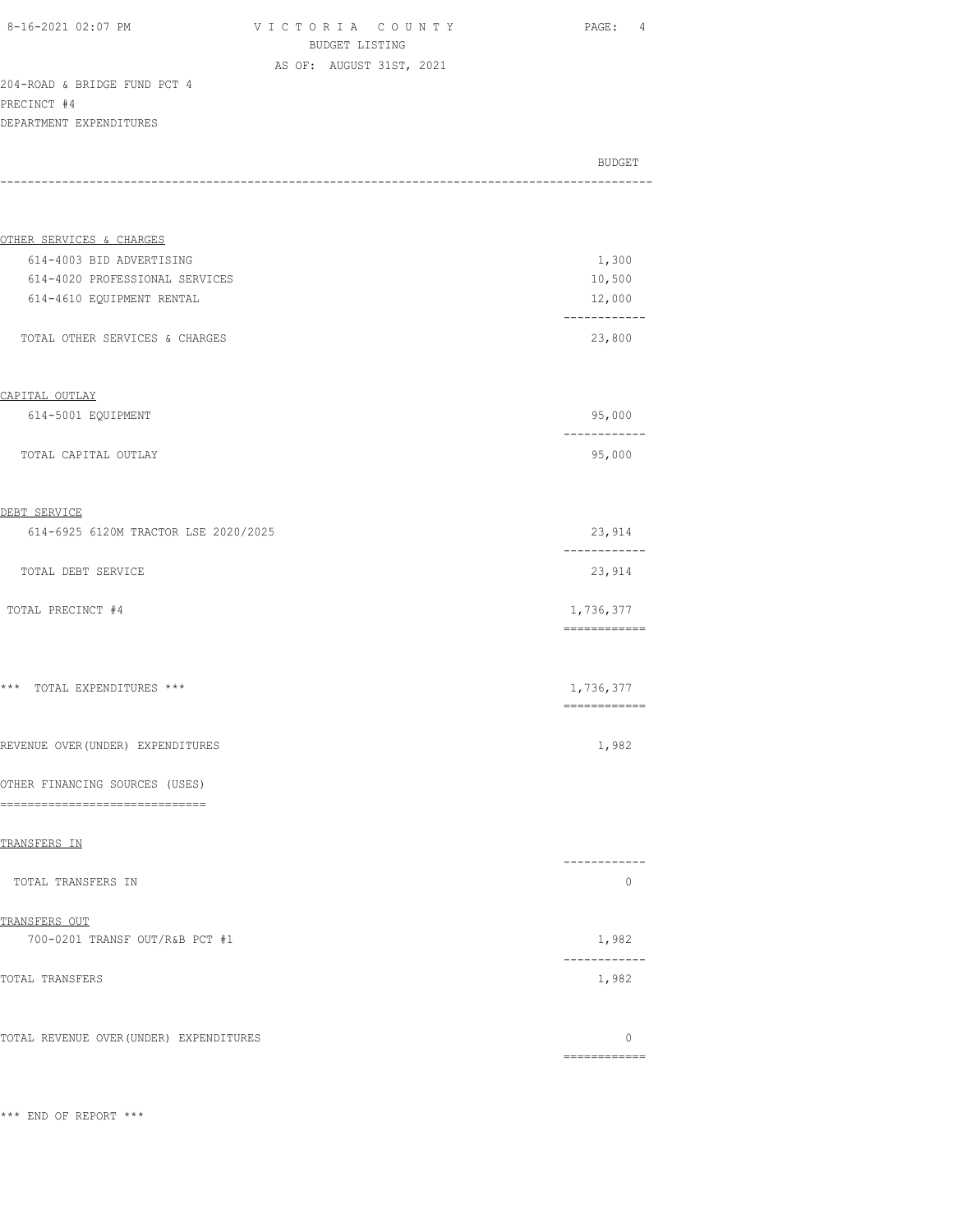| 8-16-2021 02:07 PM                             | VICTORIA COUNTY<br>BUDGET LISTING | PAGE: 1                                                                                                                                                                                                                                                                                                                                                                                                                                                                                             |
|------------------------------------------------|-----------------------------------|-----------------------------------------------------------------------------------------------------------------------------------------------------------------------------------------------------------------------------------------------------------------------------------------------------------------------------------------------------------------------------------------------------------------------------------------------------------------------------------------------------|
|                                                | AS OF: AUGUST 31ST, 2021          |                                                                                                                                                                                                                                                                                                                                                                                                                                                                                                     |
| 215-CAPITAL CREDITS FUND                       |                                   |                                                                                                                                                                                                                                                                                                                                                                                                                                                                                                     |
| FINANCIAL SUMMARY                              |                                   |                                                                                                                                                                                                                                                                                                                                                                                                                                                                                                     |
|                                                |                                   | BUDGET<br>-----------------                                                                                                                                                                                                                                                                                                                                                                                                                                                                         |
| REVENUE SUMMARY                                |                                   |                                                                                                                                                                                                                                                                                                                                                                                                                                                                                                     |
| STATE SHARED REVENUE                           |                                   | 80,000<br>------------                                                                                                                                                                                                                                                                                                                                                                                                                                                                              |
| *** TOTAL REVENUES ***                         |                                   | 80,000                                                                                                                                                                                                                                                                                                                                                                                                                                                                                              |
| EXPENDITURE SUMMARY                            |                                   |                                                                                                                                                                                                                                                                                                                                                                                                                                                                                                     |
| HERITAGE DIRECTOR<br>EXPENDITURES              |                                   | 63,661<br>54,000<br>------------                                                                                                                                                                                                                                                                                                                                                                                                                                                                    |
| *** TOTAL EXPENDITURES ***                     |                                   | 117,661<br>============                                                                                                                                                                                                                                                                                                                                                                                                                                                                             |
| REVENUE OVER (UNDER) EXPENDITURES              |                                   | (37, 661)<br>============                                                                                                                                                                                                                                                                                                                                                                                                                                                                           |
| OTHER FINANCING SOURCES (USES)<br>TRANSFERS IN |                                   | $\mathbb O$                                                                                                                                                                                                                                                                                                                                                                                                                                                                                         |
| TRANSFERS OUT                                  |                                   | $\circ$                                                                                                                                                                                                                                                                                                                                                                                                                                                                                             |
| TOTAL TRANSFERS                                |                                   | ------------<br>$\circ$                                                                                                                                                                                                                                                                                                                                                                                                                                                                             |
| TOTAL REVENUE OVER (UNDER) EXPENDITURES        |                                   | (37, 661)<br>$\begin{array}{cccccccccc} \multicolumn{2}{c}{} & \multicolumn{2}{c}{} & \multicolumn{2}{c}{} & \multicolumn{2}{c}{} & \multicolumn{2}{c}{} & \multicolumn{2}{c}{} & \multicolumn{2}{c}{} & \multicolumn{2}{c}{} & \multicolumn{2}{c}{} & \multicolumn{2}{c}{} & \multicolumn{2}{c}{} & \multicolumn{2}{c}{} & \multicolumn{2}{c}{} & \multicolumn{2}{c}{} & \multicolumn{2}{c}{} & \multicolumn{2}{c}{} & \multicolumn{2}{c}{} & \multicolumn{2}{c}{} & \multicolumn{2}{c}{} & \mult$ |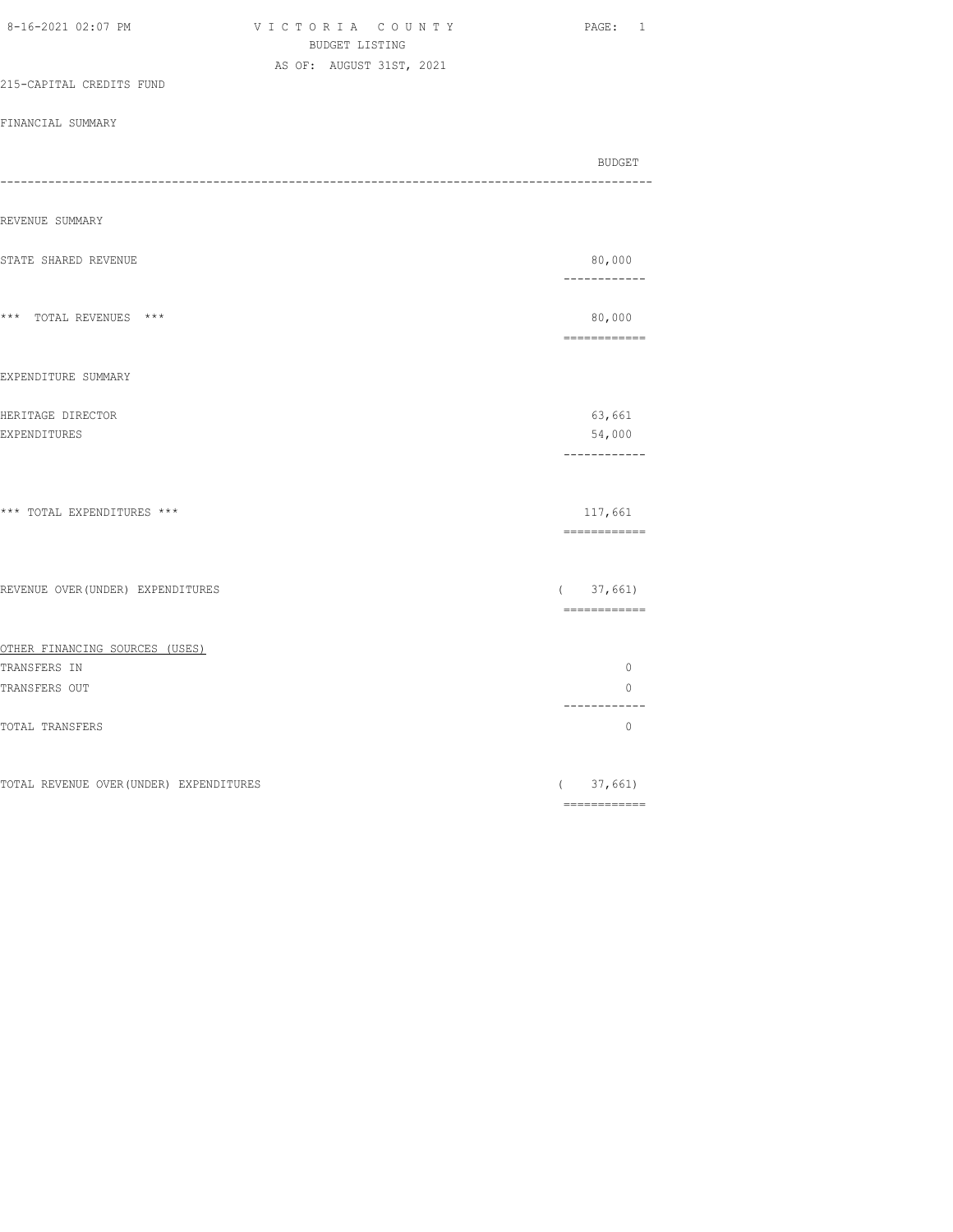| 8-16-2021 02:07 PM       | VICTORIA COUNTY          | PAGE: |
|--------------------------|--------------------------|-------|
|                          | BUDGET LISTING           |       |
|                          | AS OF: AUGUST 31ST, 2021 |       |
| 215-CAPITAL CREDITS FUND |                          |       |

#### REVENUES

|                              | BUDGET |
|------------------------------|--------|
| ---------------------------- |        |

#### STATE SHARED REVENUE

| 335-1015 UNCLAIMED CAP CREDITS/LGC381 | 80,000 |
|---------------------------------------|--------|
| TOTAL STATE SHARED REVENUE            | 80,000 |
|                                       |        |

\*\*\* TOTAL REVENUES \*\*\* 80,000 ============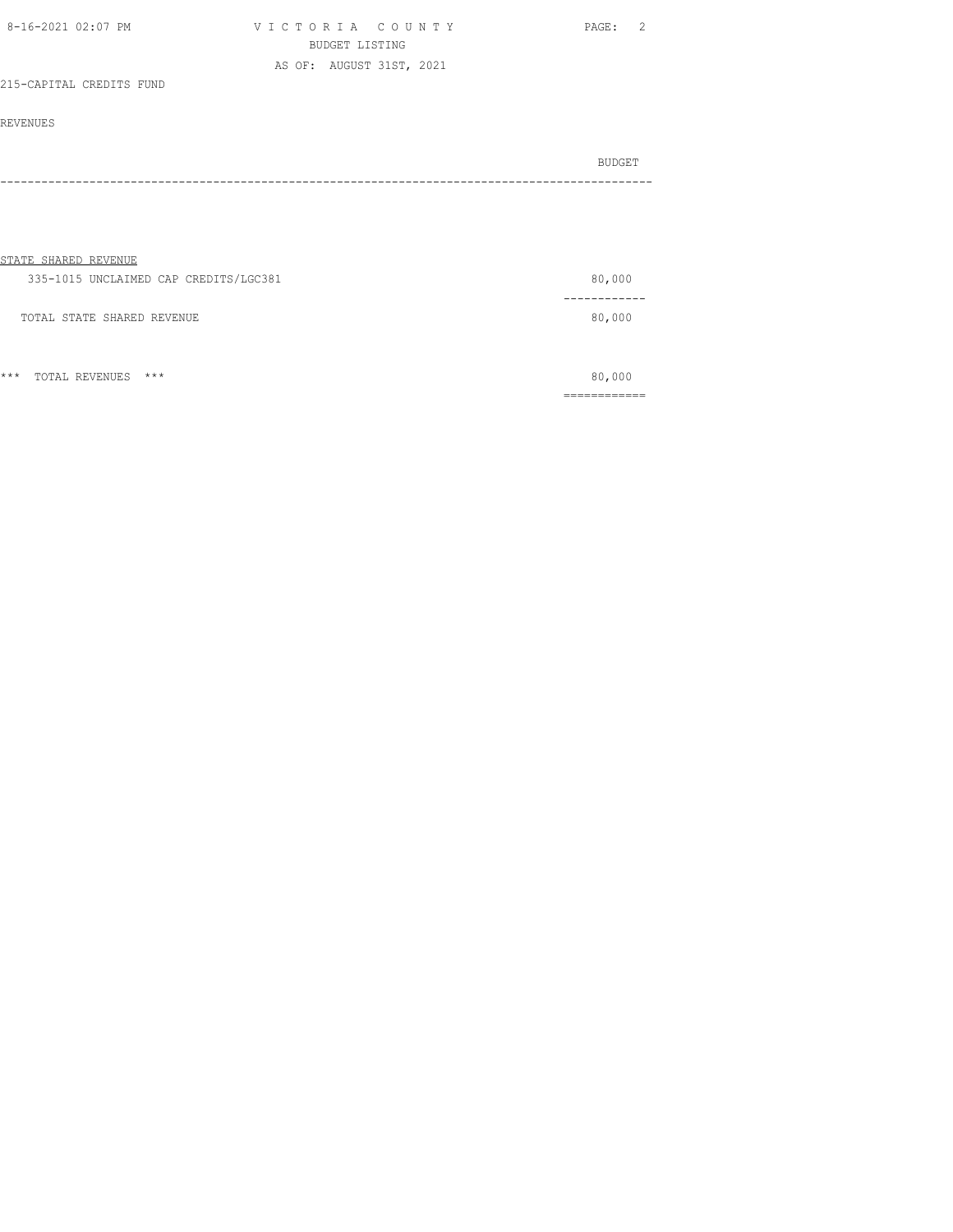| 8-16-2021 02:07 PM |  |
|--------------------|--|
|                    |  |

V I C T O R I A C O U N T Y PAGE: 3 BUDGET LISTING AS OF: AUGUST 31ST, 2021

215-CAPITAL CREDITS FUND HERITAGE DIRECTOR DEPARTMENT EXPENDITURES

| BUDGET |  |
|--------|--|
|        |  |

| <b>SALARIES</b>                    |                         |
|------------------------------------|-------------------------|
| 407-1102 SALARY, HERITAGE DIRECTOR | 45,708                  |
| 407-1132 LONGEVITY                 | 295                     |
| TOTAL SALARIES                     | -----------<br>46,003   |
|                                    |                         |
| FRINGE BENEFITS                    |                         |
| 407-2001 SOCIAL SECURITY           | 3,520                   |
| 407-2002 HEALTH INSURANCE          | 5,136                   |
| 407-2003 RETIREMENT                | 6,873                   |
| 407-2004 LIFE INSURANCE            | 129                     |
| TOTAL FRINGE BENEFITS              | ------------<br>15,658  |
| OPERATING EXPENSES                 |                         |
| 407-3005 TRAINING & TRAVEL         | 1,100                   |
| 407-3006 SUPPLIES                  | 800                     |
| 407-3008 DUES                      | 100<br>-----------      |
| TOTAL OPERATING EXPENSES           | 2,000                   |
| OTHER SERVICES & CHARGES           |                         |
| TOTAL OTHER SERVICES & CHARGES     | -----------<br>$\Omega$ |
| CAPITAL OUTLAY                     |                         |
| TOTAL CAPITAL OUTLAY               | ------------<br>$\circ$ |
| TOTAL HERITAGE DIRECTOR            | 63,661                  |
|                                    |                         |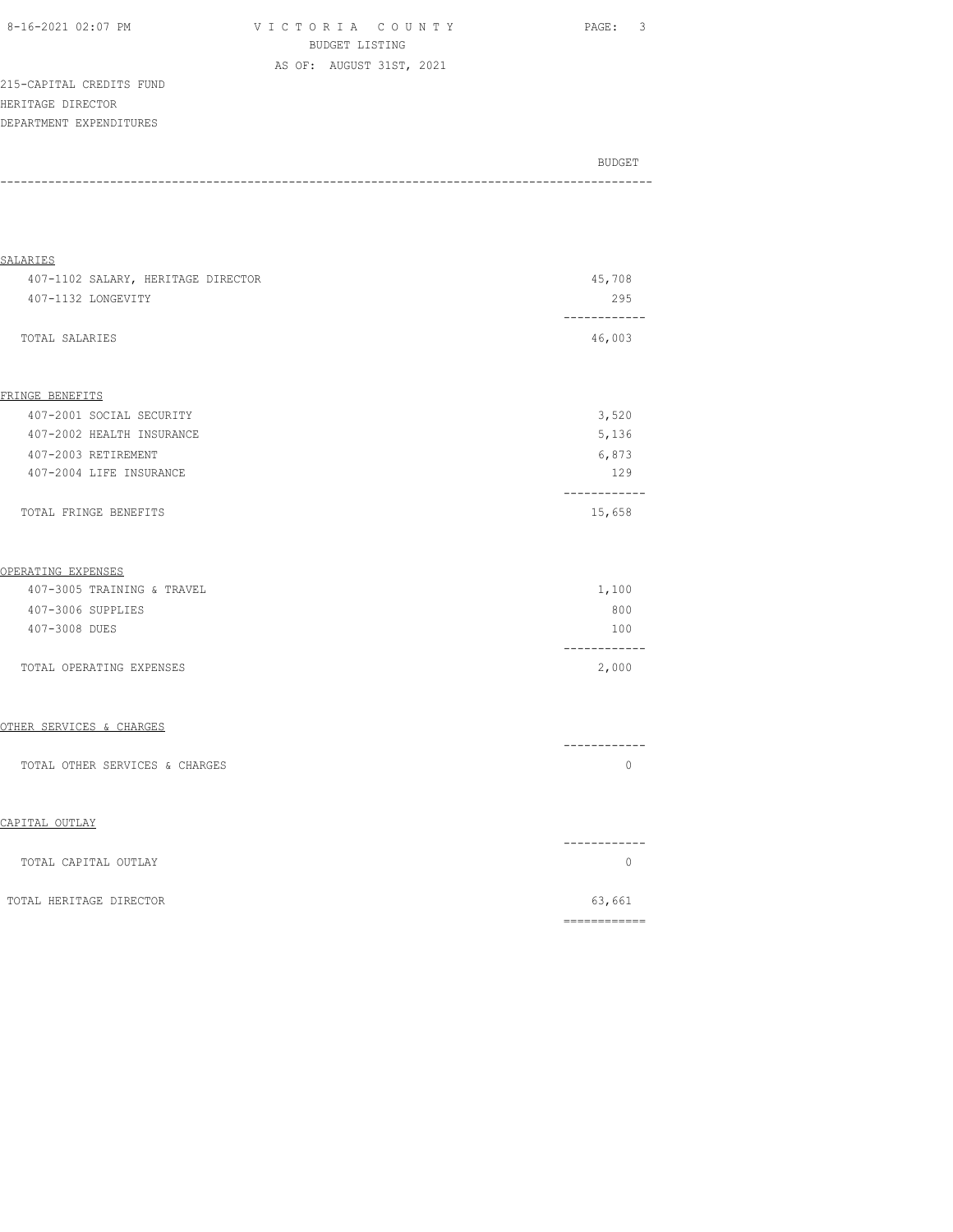| 8-16-2021 02:07 PM |  |
|--------------------|--|

VICTORIA COUNTY PAGE: 4 BUDGET LISTING AS OF: AUGUST 31ST, 2021

#### 215-CAPITAL CREDITS FUND EXPENDITURES DEPARTMENT EXPENDITURES

| BUDGET |
|--------|
|        |

| OTHER SERVICES & CHARGES                                           |                                                                                                                                                                                                                                                                                                                                                                                                                                                                                                   |
|--------------------------------------------------------------------|---------------------------------------------------------------------------------------------------------------------------------------------------------------------------------------------------------------------------------------------------------------------------------------------------------------------------------------------------------------------------------------------------------------------------------------------------------------------------------------------------|
| 650-4003 VICTORIA ECONOMIC DEVELOP.                                | 54,000                                                                                                                                                                                                                                                                                                                                                                                                                                                                                            |
| TOTAL OTHER SERVICES & CHARGES                                     | ------------<br>54,000                                                                                                                                                                                                                                                                                                                                                                                                                                                                            |
| TOTAL EXPENDITURES                                                 | 54,000                                                                                                                                                                                                                                                                                                                                                                                                                                                                                            |
| *** TOTAL EXPENDITURES ***                                         | 117,661<br>$\begin{array}{cccccccccc} \multicolumn{2}{c}{} & \multicolumn{2}{c}{} & \multicolumn{2}{c}{} & \multicolumn{2}{c}{} & \multicolumn{2}{c}{} & \multicolumn{2}{c}{} & \multicolumn{2}{c}{} & \multicolumn{2}{c}{} & \multicolumn{2}{c}{} & \multicolumn{2}{c}{} & \multicolumn{2}{c}{} & \multicolumn{2}{c}{} & \multicolumn{2}{c}{} & \multicolumn{2}{c}{} & \multicolumn{2}{c}{} & \multicolumn{2}{c}{} & \multicolumn{2}{c}{} & \multicolumn{2}{c}{} & \multicolumn{2}{c}{} & \mult$ |
| REVENUE OVER (UNDER) EXPENDITURES                                  | 37,661)<br>$\sqrt{2}$                                                                                                                                                                                                                                                                                                                                                                                                                                                                             |
| OTHER FINANCING SOURCES (USES)<br>-------------------------------- |                                                                                                                                                                                                                                                                                                                                                                                                                                                                                                   |
| TRANSFERS IN                                                       |                                                                                                                                                                                                                                                                                                                                                                                                                                                                                                   |
| TOTAL TRANSFERS IN                                                 | $\Omega$                                                                                                                                                                                                                                                                                                                                                                                                                                                                                          |
| TRANSFERS OUT                                                      |                                                                                                                                                                                                                                                                                                                                                                                                                                                                                                   |
| TOTAL TRANSFERS                                                    | ----------<br>$\circ$                                                                                                                                                                                                                                                                                                                                                                                                                                                                             |
| TOTAL REVENUE OVER (UNDER) EXPENDITURES                            | 37,661)<br>$\left($<br>$\begin{minipage}{0.9\linewidth} \begin{tabular}{l} \hline \textbf{r} & \textbf{r} & \textbf{r} \\ \hline \textbf{r} & \textbf{r} & \textbf{r} \\ \hline \textbf{r} & \textbf{r} \\ \hline \textbf{r} & \textbf{r} \\ \hline \textbf{r} & \textbf{r} \\ \hline \textbf{r} & \textbf{r} \\ \hline \textbf{r} & \textbf{r} \\ \hline \textbf{r} & \textbf{r} \\ \hline \textbf{r} & \textbf{r} \\ \hline \textbf{r} & \textbf{r} \\ \hline \textbf{r} & \textbf{r$           |
|                                                                    |                                                                                                                                                                                                                                                                                                                                                                                                                                                                                                   |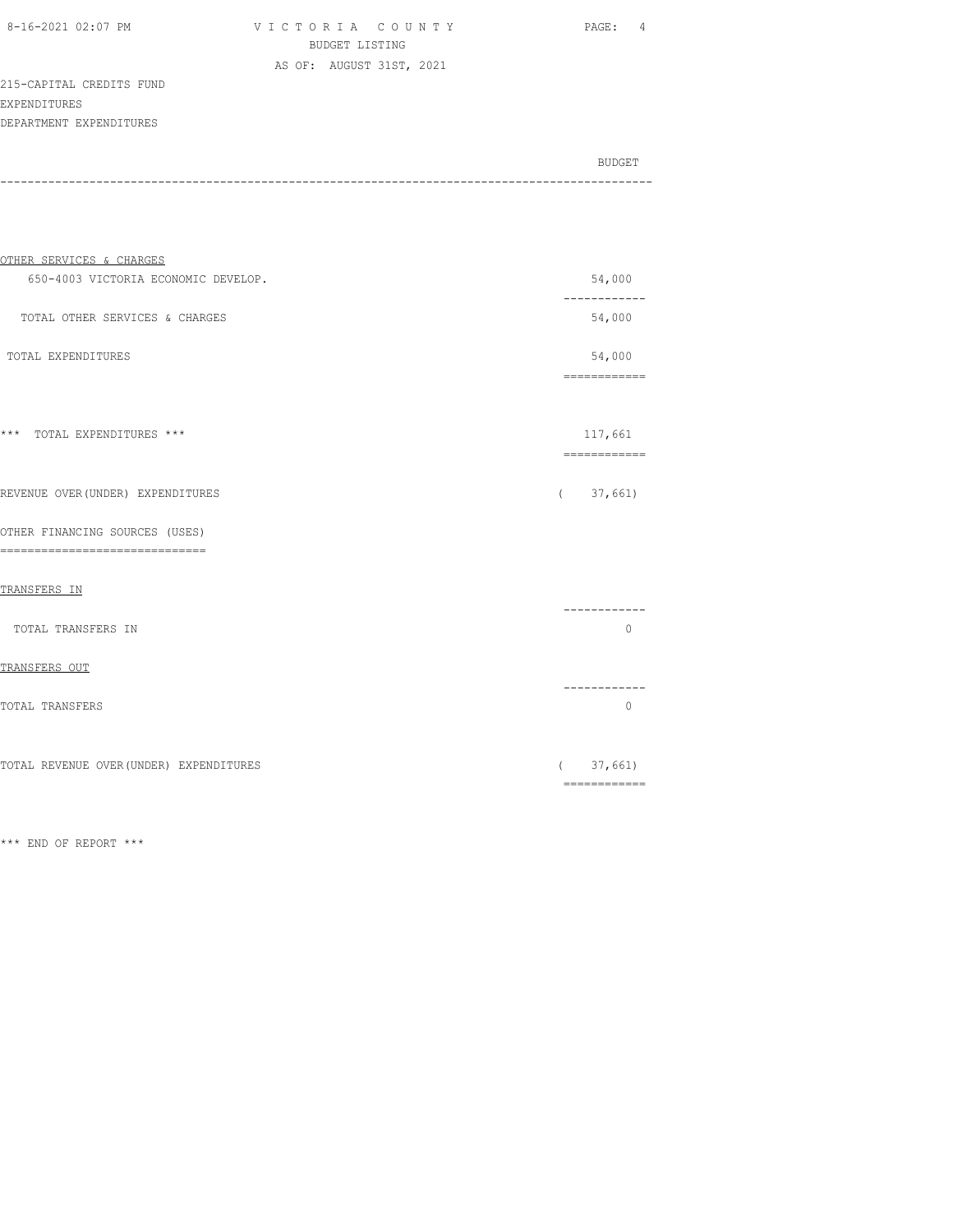| 8-16-2021 02:07 PM                      | VICTORIA COUNTY<br><b>BUDGET LISTING</b><br>AS OF: AUGUST 31ST, 2021 | PAGE: 1                                                                                                                                                                                                                                                                                                                                                                                                                                                                                                |
|-----------------------------------------|----------------------------------------------------------------------|--------------------------------------------------------------------------------------------------------------------------------------------------------------------------------------------------------------------------------------------------------------------------------------------------------------------------------------------------------------------------------------------------------------------------------------------------------------------------------------------------------|
| 240-DRUG COURTS PROGRAM                 |                                                                      |                                                                                                                                                                                                                                                                                                                                                                                                                                                                                                        |
| FINANCIAL SUMMARY                       |                                                                      |                                                                                                                                                                                                                                                                                                                                                                                                                                                                                                        |
|                                         |                                                                      | BUDGET                                                                                                                                                                                                                                                                                                                                                                                                                                                                                                 |
| REVENUE SUMMARY                         |                                                                      |                                                                                                                                                                                                                                                                                                                                                                                                                                                                                                        |
| FEES OF OFFICE<br>MISCELLANEOUS REVENUE |                                                                      | 10,000<br>200                                                                                                                                                                                                                                                                                                                                                                                                                                                                                          |
| *** TOTAL REVENUES ***                  |                                                                      | ------------<br>10,200<br>============                                                                                                                                                                                                                                                                                                                                                                                                                                                                 |
| EXPENDITURE SUMMARY                     |                                                                      |                                                                                                                                                                                                                                                                                                                                                                                                                                                                                                        |
| DRUG COURTS PROGRAMS                    |                                                                      | 10,200<br>------------                                                                                                                                                                                                                                                                                                                                                                                                                                                                                 |
| *** TOTAL EXPENDITURES ***              |                                                                      | 10,200                                                                                                                                                                                                                                                                                                                                                                                                                                                                                                 |
| REVENUE OVER (UNDER) EXPENDITURES       |                                                                      | $\mathbf{0}$<br>$\begin{array}{cccccccccc} \multicolumn{2}{c}{} & \multicolumn{2}{c}{} & \multicolumn{2}{c}{} & \multicolumn{2}{c}{} & \multicolumn{2}{c}{} & \multicolumn{2}{c}{} & \multicolumn{2}{c}{} & \multicolumn{2}{c}{} & \multicolumn{2}{c}{} & \multicolumn{2}{c}{} & \multicolumn{2}{c}{} & \multicolumn{2}{c}{} & \multicolumn{2}{c}{} & \multicolumn{2}{c}{} & \multicolumn{2}{c}{} & \multicolumn{2}{c}{} & \multicolumn{2}{c}{} & \multicolumn{2}{c}{} & \multicolumn{2}{c}{} & \mult$ |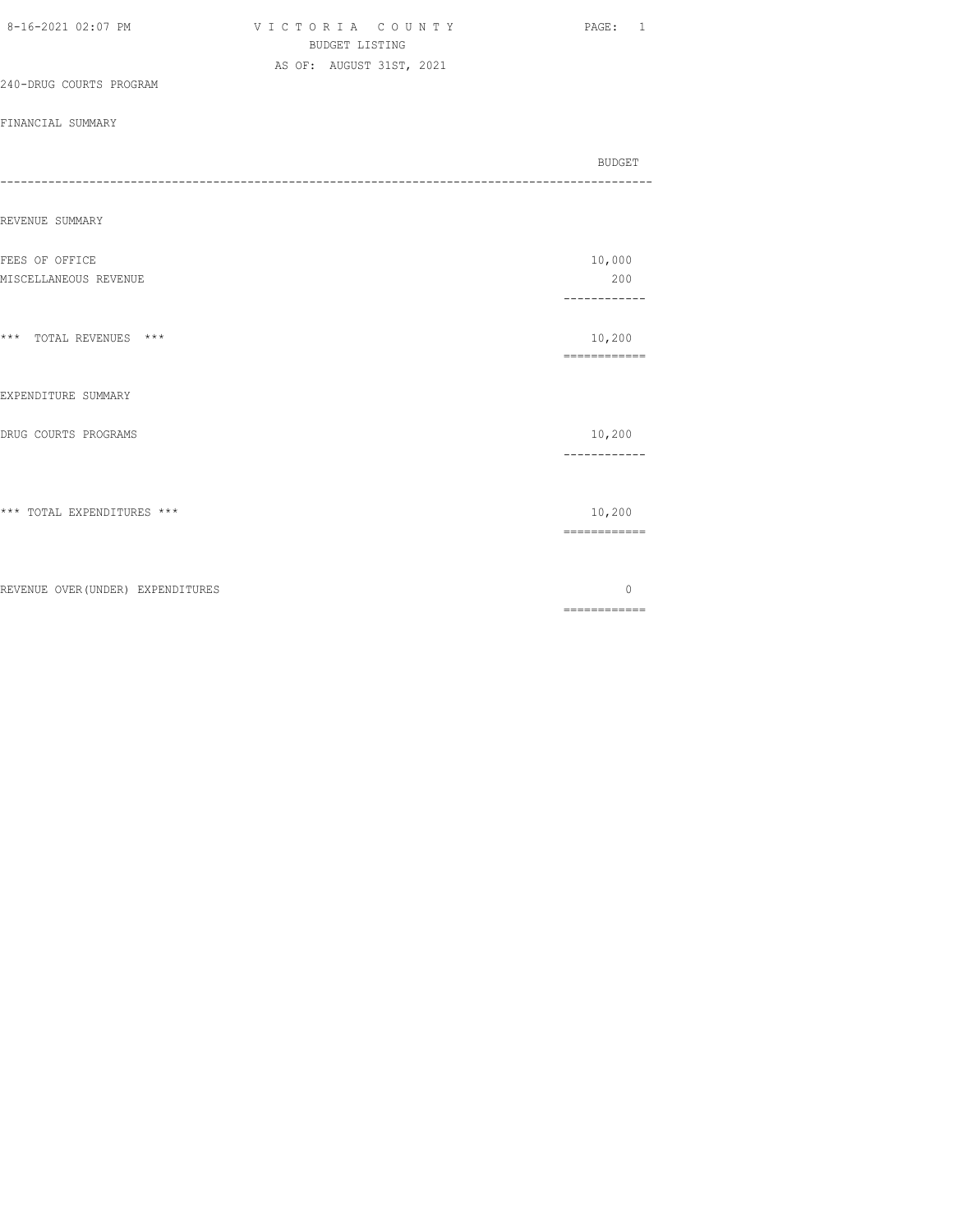| 8-16-2021 02:07 PM      | VICTORIA COUNTY          | PAGE: 2 |
|-------------------------|--------------------------|---------|
|                         | BUDGET LISTING           |         |
|                         | AS OF: AUGUST 31ST, 2021 |         |
| 240-DRUG COURTS PROGRAM |                          |         |

| BUDGET |
|--------|
|        |
|        |

| FEES OF OFFICE                                      |                    |
|-----------------------------------------------------|--------------------|
| 341-2007 DRUG CRT FEES, CCP 102.0178                | 10,000             |
| TOTAL FEES OF OFFICE                                | 10,000             |
| MISCELLANEOUS REVENUE<br>361-1000 INTEREST EARNINGS | 200                |
| TOTAL MISCELLANEOUS REVENUE                         | ------<br>200      |
| $***$<br>$***$<br>TOTAL REVENUES                    | 10,200<br>-------- |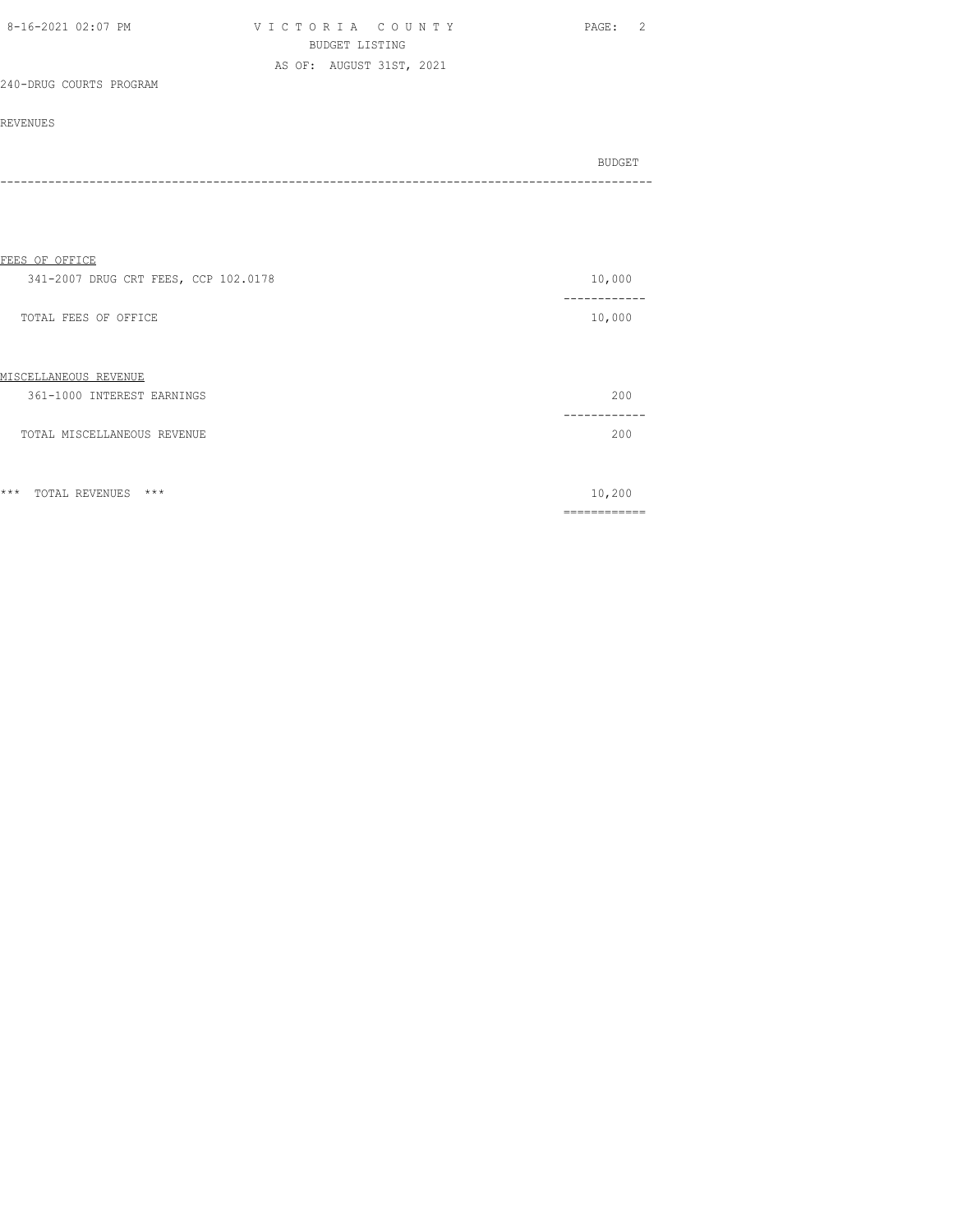| 8-16-2021 02:07 PM |  |
|--------------------|--|
|                    |  |

VICTORIA COUNTY PAGE: 3 BUDGET LISTING AS OF: AUGUST 31ST, 2021

240-DRUG COURTS PROGRAM DRUG COURTS PROGRAMS DEPARTMENT EXPENDITURES

| BUDGET |
|--------|
|        |

| OPERATING EXPENSES                |                        |
|-----------------------------------|------------------------|
| 424-3006 SUPPLIES                 | 200                    |
| TOTAL OPERATING EXPENSES          | --------<br>200        |
| OTHER SERVICES & CHARGES          |                        |
| 424-4010 COMPLIANCE MONITORING    | 10,000                 |
| TOTAL OTHER SERVICES & CHARGES    | 10,000                 |
| CAPITAL OUTLAY                    |                        |
| TOTAL CAPITAL OUTLAY              | $\circ$                |
| TOTAL DRUG COURTS PROGRAMS        | 10,200<br>============ |
| *** TOTAL EXPENDITURES ***        | 10,200<br>============ |
| REVENUE OVER (UNDER) EXPENDITURES | $\circ$                |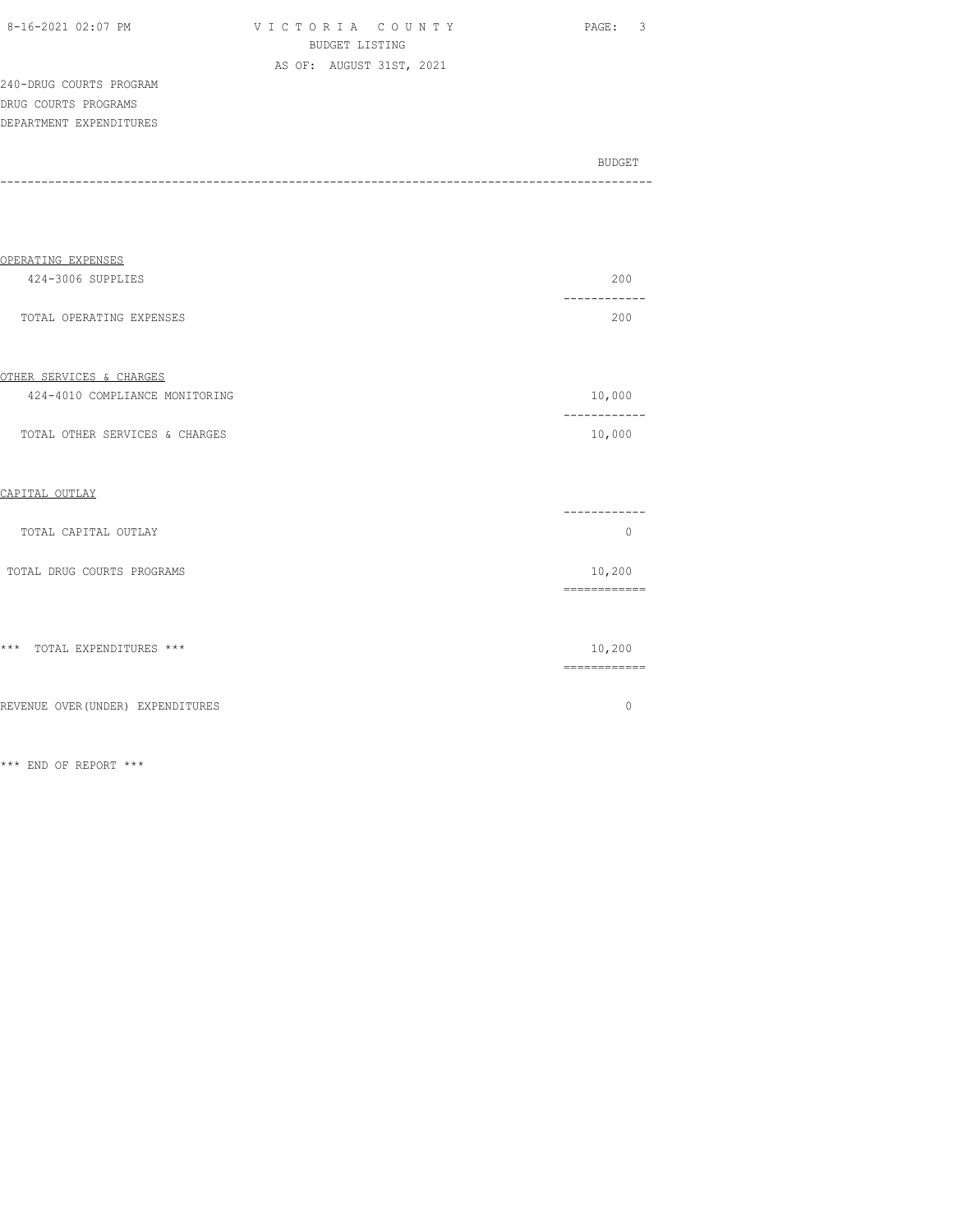| 8-16-2021 02:07 PM                      | VICTORIA COUNTY<br><b>BUDGET LISTING</b><br>AS OF: AUGUST 31ST, 2021 | PAGE: 1                                                                                                                                                                                                                                                                                                                                                                                                                                                                                                |
|-----------------------------------------|----------------------------------------------------------------------|--------------------------------------------------------------------------------------------------------------------------------------------------------------------------------------------------------------------------------------------------------------------------------------------------------------------------------------------------------------------------------------------------------------------------------------------------------------------------------------------------------|
| 245-COUNTY SPECIALTY COURT              |                                                                      |                                                                                                                                                                                                                                                                                                                                                                                                                                                                                                        |
| FINANCIAL SUMMARY                       |                                                                      |                                                                                                                                                                                                                                                                                                                                                                                                                                                                                                        |
|                                         |                                                                      | BUDGET                                                                                                                                                                                                                                                                                                                                                                                                                                                                                                 |
| REVENUE SUMMARY                         |                                                                      |                                                                                                                                                                                                                                                                                                                                                                                                                                                                                                        |
| FEES OF OFFICE<br>MISCELLANEOUS REVENUE |                                                                      | 7,920<br>$\mathbb O$<br>------------                                                                                                                                                                                                                                                                                                                                                                                                                                                                   |
| *** TOTAL REVENUES ***                  |                                                                      | 7,920<br>============                                                                                                                                                                                                                                                                                                                                                                                                                                                                                  |
| EXPENDITURE SUMMARY                     |                                                                      |                                                                                                                                                                                                                                                                                                                                                                                                                                                                                                        |
| SPECIALTY COURTS PROGRAMS               |                                                                      | 7,920<br>------------                                                                                                                                                                                                                                                                                                                                                                                                                                                                                  |
| *** TOTAL EXPENDITURES ***              |                                                                      | 7,920                                                                                                                                                                                                                                                                                                                                                                                                                                                                                                  |
| REVENUE OVER (UNDER) EXPENDITURES       |                                                                      | $\mathbf{0}$<br>$\begin{array}{cccccccccc} \multicolumn{2}{c}{} & \multicolumn{2}{c}{} & \multicolumn{2}{c}{} & \multicolumn{2}{c}{} & \multicolumn{2}{c}{} & \multicolumn{2}{c}{} & \multicolumn{2}{c}{} & \multicolumn{2}{c}{} & \multicolumn{2}{c}{} & \multicolumn{2}{c}{} & \multicolumn{2}{c}{} & \multicolumn{2}{c}{} & \multicolumn{2}{c}{} & \multicolumn{2}{c}{} & \multicolumn{2}{c}{} & \multicolumn{2}{c}{} & \multicolumn{2}{c}{} & \multicolumn{2}{c}{} & \multicolumn{2}{c}{} & \mult$ |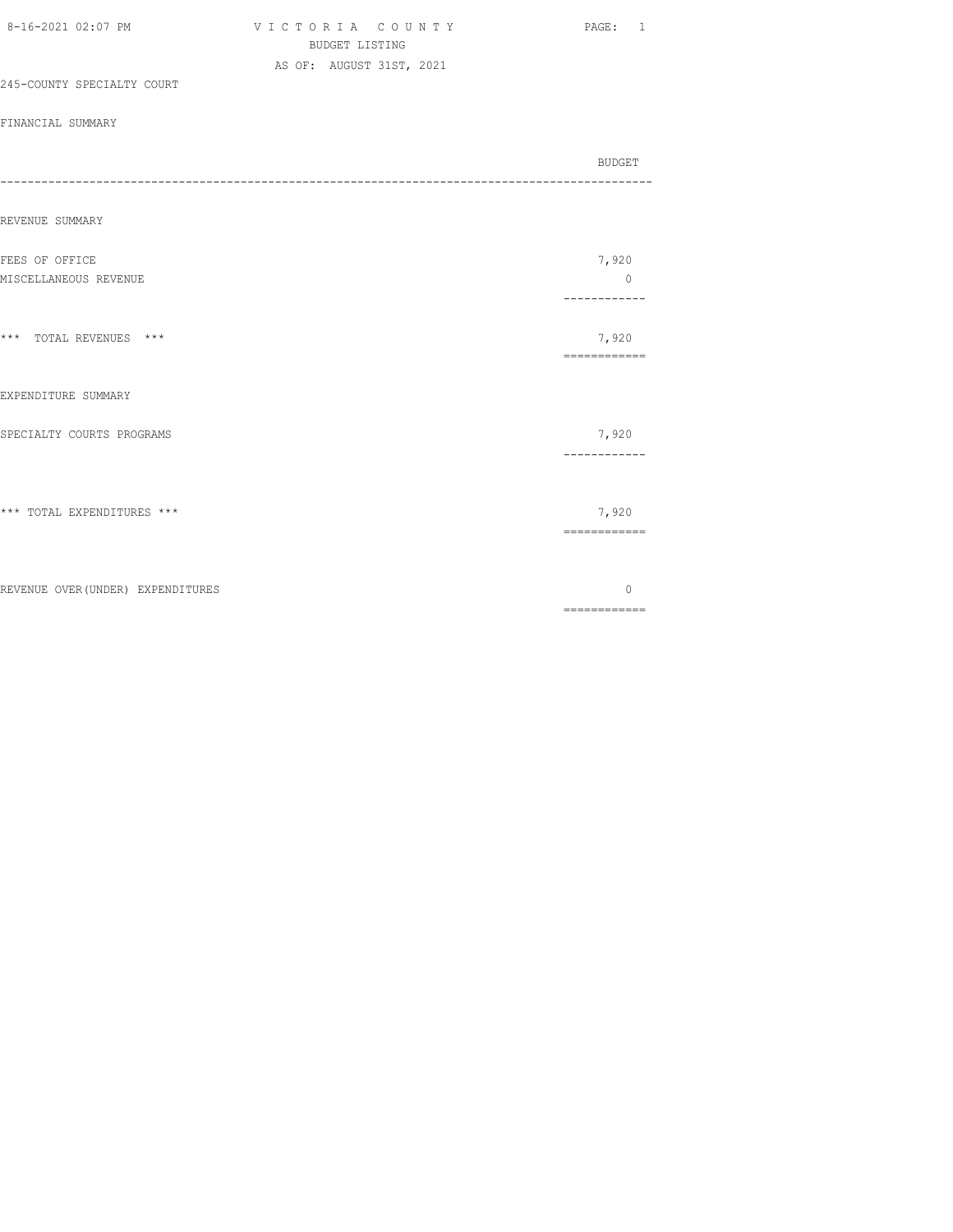| 8-16-2021 02:07 PM         | VICTORIA COUNTY          | PAGE: 2 |
|----------------------------|--------------------------|---------|
|                            | BUDGET LISTING           |         |
|                            | AS OF: AUGUST 31ST, 2021 |         |
| 245-COUNTY SPECIALTY COURT |                          |         |

#### REVENUES

|         | BUDGET |
|---------|--------|
| ------- |        |

#### FEES OF OFFICE

| 341-4000 COUNTY CLERK FEES/LGC 134.102  | 7,200 |
|-----------------------------------------|-------|
| 341-7000 DISTRICT CLRK FEES/LGC 134.101 | 720   |
|                                         |       |
| TOTAL FEES OF OFFICE                    | 7,920 |
|                                         |       |
|                                         |       |

# ------------ TOTAL MISCELLANEOUS REVENUE **0**

\*\*\* TOTAL REVENUES \*\*\* 7,920

MISCELLANEOUS REVENUE

============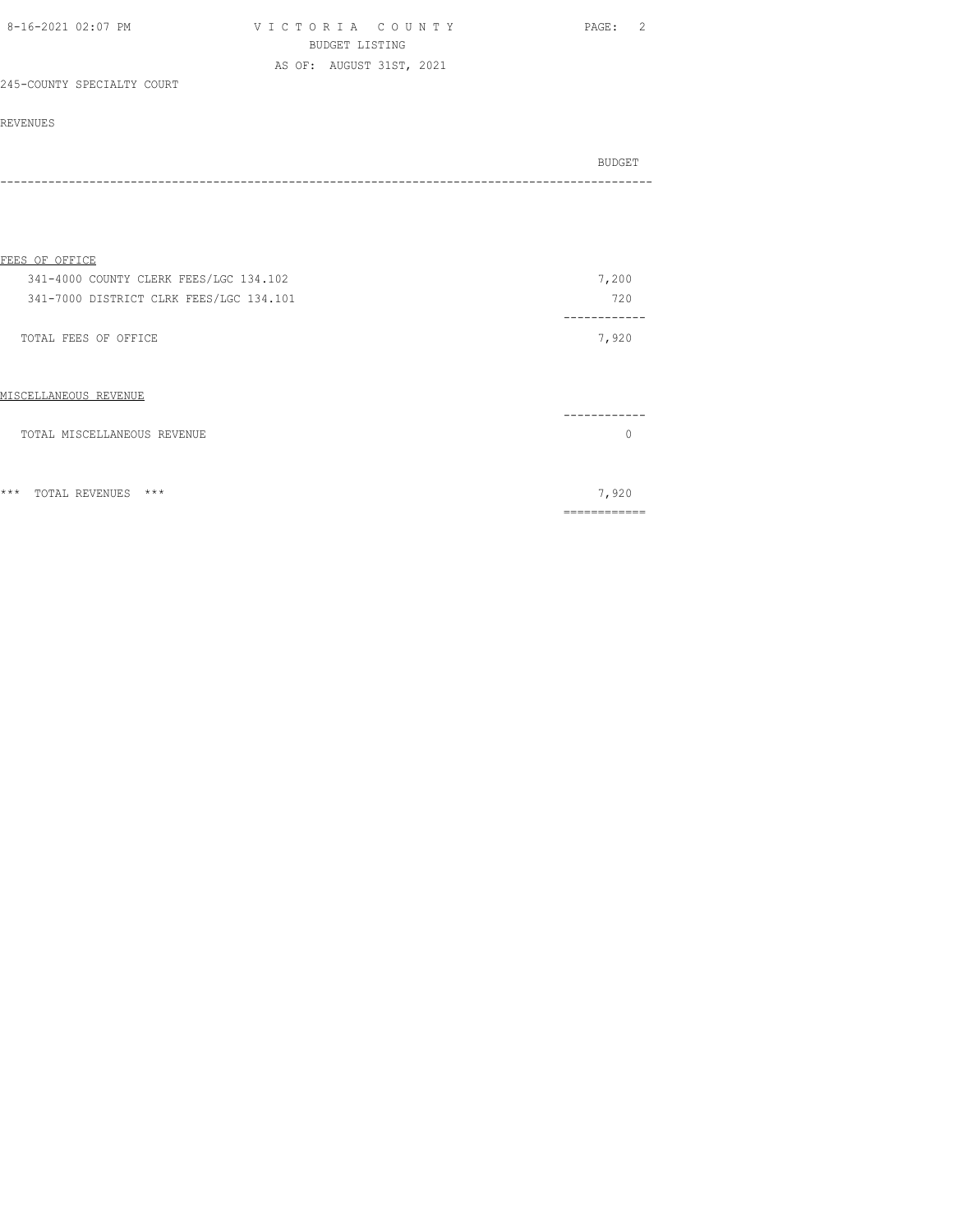V I C T O R I A C O U N T Y PAGE: 3 BUDGET LISTING AS OF: AUGUST 31ST, 2021

245-COUNTY SPECIALTY COURT SPECIALTY COURTS PROGRAMS DEPARTMENT EXPENDITURES

BUDGET AND RESERVE AND RESERVE AND RESERVE AND RESERVE AND RESERVE AND RESERVE AND RESERVE AND RESERVE AND RESERVE AND RESERVE AND RESERVE AND RESERVE AND RESERVE AND RESERVE AND RESPONDING A REPORT OF A REPORT OF A REPORT -----------------------------------------------------------------------------------------------

| OPERATING EXPENSES                |                       |
|-----------------------------------|-----------------------|
| TOTAL OPERATING EXPENSES          | ---------<br>$\Omega$ |
| OTHER SERVICES & CHARGES          |                       |
| 423-4010 COMPLIANCE MONITORING    | 7,920                 |
| TOTAL OTHER SERVICES & CHARGES    | 7,920                 |
| TOTAL SPECIALTY COURTS PROGRAMS   | 7,920<br>============ |
|                                   |                       |
| *** TOTAL EXPENDITURES ***        | 7,920                 |
| REVENUE OVER (UNDER) EXPENDITURES | $\Omega$              |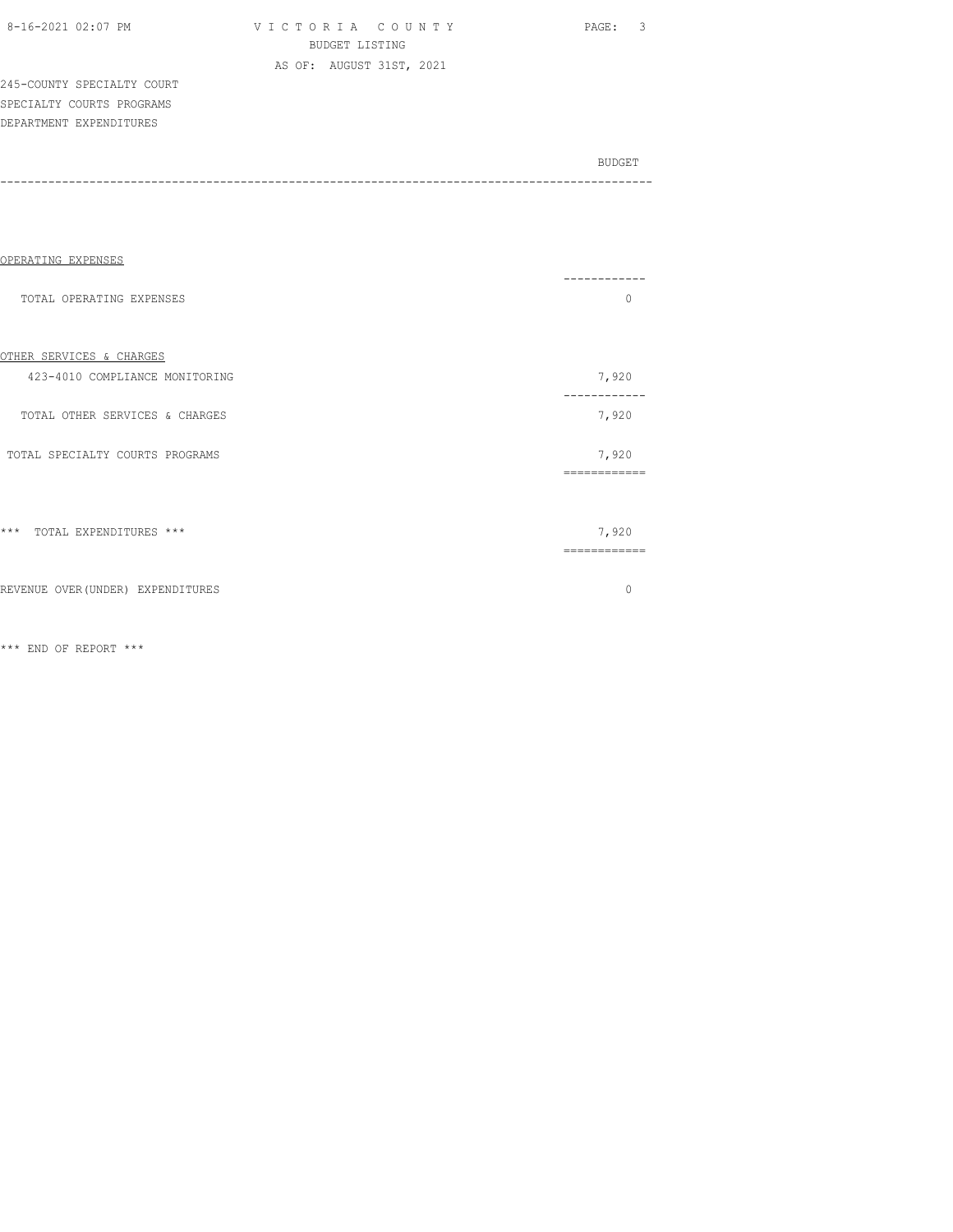| 8-16-2021 02:07 PM                | VICTORIA COUNTY<br><b>BUDGET LISTING</b><br>AS OF: AUGUST 31ST, 2021 | PAGE: 1                                                                                                                                                                                                                                                                                                                                                                                                                                                                                         |
|-----------------------------------|----------------------------------------------------------------------|-------------------------------------------------------------------------------------------------------------------------------------------------------------------------------------------------------------------------------------------------------------------------------------------------------------------------------------------------------------------------------------------------------------------------------------------------------------------------------------------------|
| 280-LOCAL TRUANCY PREVENTIONS     |                                                                      |                                                                                                                                                                                                                                                                                                                                                                                                                                                                                                 |
| FINANCIAL SUMMARY                 |                                                                      |                                                                                                                                                                                                                                                                                                                                                                                                                                                                                                 |
|                                   |                                                                      | BUDGET                                                                                                                                                                                                                                                                                                                                                                                                                                                                                          |
| REVENUE SUMMARY                   |                                                                      |                                                                                                                                                                                                                                                                                                                                                                                                                                                                                                 |
| FEES OF OFFICE                    |                                                                      | 2,000                                                                                                                                                                                                                                                                                                                                                                                                                                                                                           |
| MISCELLANEOUS REVENUE             |                                                                      | $\mathbb O$<br>------------                                                                                                                                                                                                                                                                                                                                                                                                                                                                     |
| *** TOTAL REVENUES ***            |                                                                      | 2,000<br>============                                                                                                                                                                                                                                                                                                                                                                                                                                                                           |
| EXPENDITURE SUMMARY               |                                                                      |                                                                                                                                                                                                                                                                                                                                                                                                                                                                                                 |
| TRUANCY PREVENTION & DIV          |                                                                      | $\circ$<br>-----------                                                                                                                                                                                                                                                                                                                                                                                                                                                                          |
| *** TOTAL EXPENDITURES ***        |                                                                      | $\Omega$<br>============                                                                                                                                                                                                                                                                                                                                                                                                                                                                        |
| REVENUE OVER (UNDER) EXPENDITURES |                                                                      | 2,000<br>$\begin{array}{cccccccccc} \multicolumn{2}{c}{} & \multicolumn{2}{c}{} & \multicolumn{2}{c}{} & \multicolumn{2}{c}{} & \multicolumn{2}{c}{} & \multicolumn{2}{c}{} & \multicolumn{2}{c}{} & \multicolumn{2}{c}{} & \multicolumn{2}{c}{} & \multicolumn{2}{c}{} & \multicolumn{2}{c}{} & \multicolumn{2}{c}{} & \multicolumn{2}{c}{} & \multicolumn{2}{c}{} & \multicolumn{2}{c}{} & \multicolumn{2}{c}{} & \multicolumn{2}{c}{} & \multicolumn{2}{c}{} & \multicolumn{2}{c}{} & \mult$ |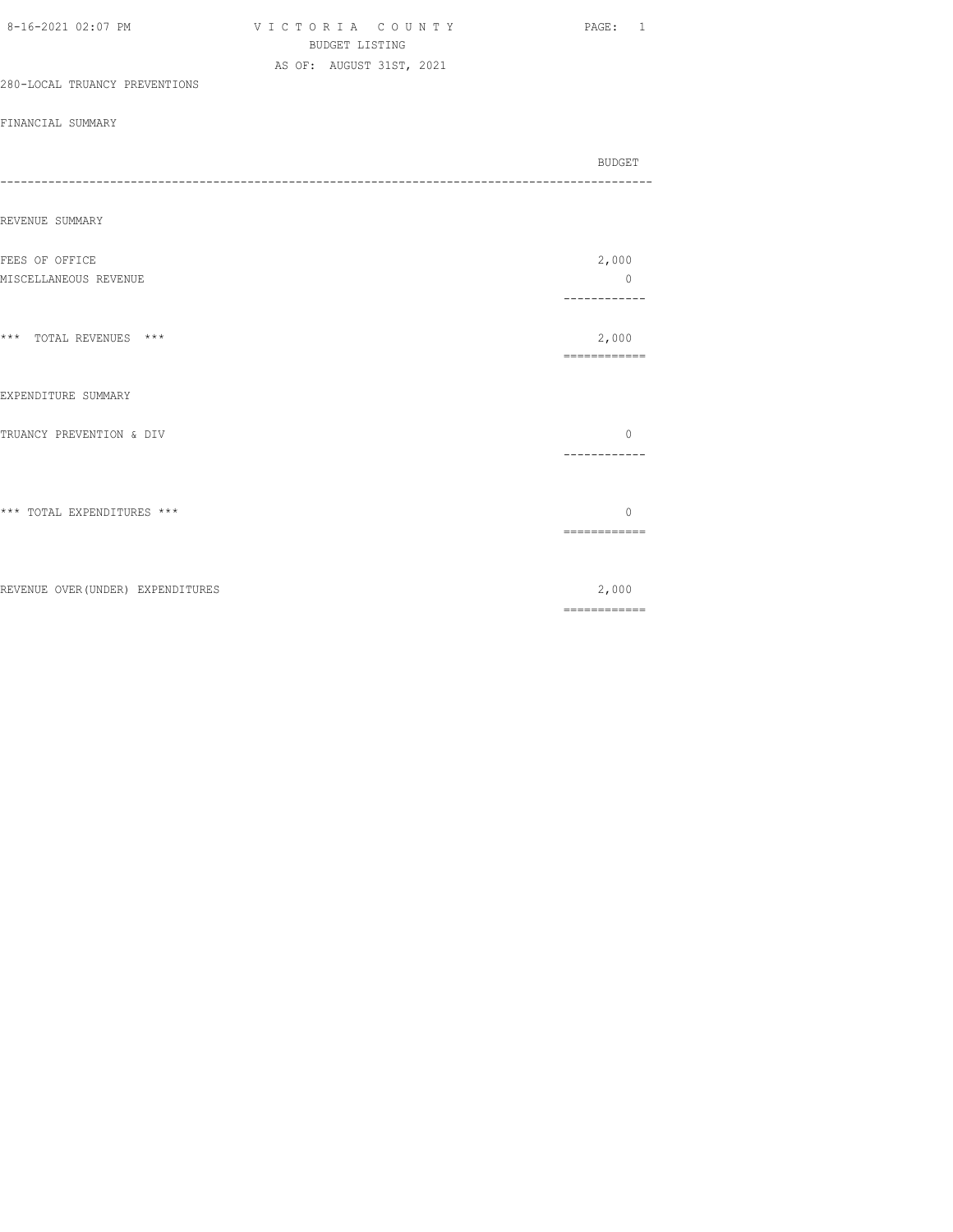| 8-16-2021 02:07 PM            | VICTORIA COUNTY          | PAGE: 2 |
|-------------------------------|--------------------------|---------|
|                               | BUDGET LISTING           |         |
|                               | AS OF: AUGUST 31ST, 2021 |         |
| 280-LOCAL TRUANCY PREVENTIONS |                          |         |

| BUDGET |
|--------|
|        |
|        |

| FEES OF OFFICE                   |                |
|----------------------------------|----------------|
| 341-3000 JP FEES/LGC 134.103     | 2,000          |
| TOTAL FEES OF OFFICE             | -----<br>2,000 |
| MISCELLANEOUS REVENUE            |                |
| TOTAL MISCELLANEOUS REVENUE      | U              |
|                                  |                |
| $***$<br>$***$<br>TOTAL REVENUES | 2,000          |
|                                  |                |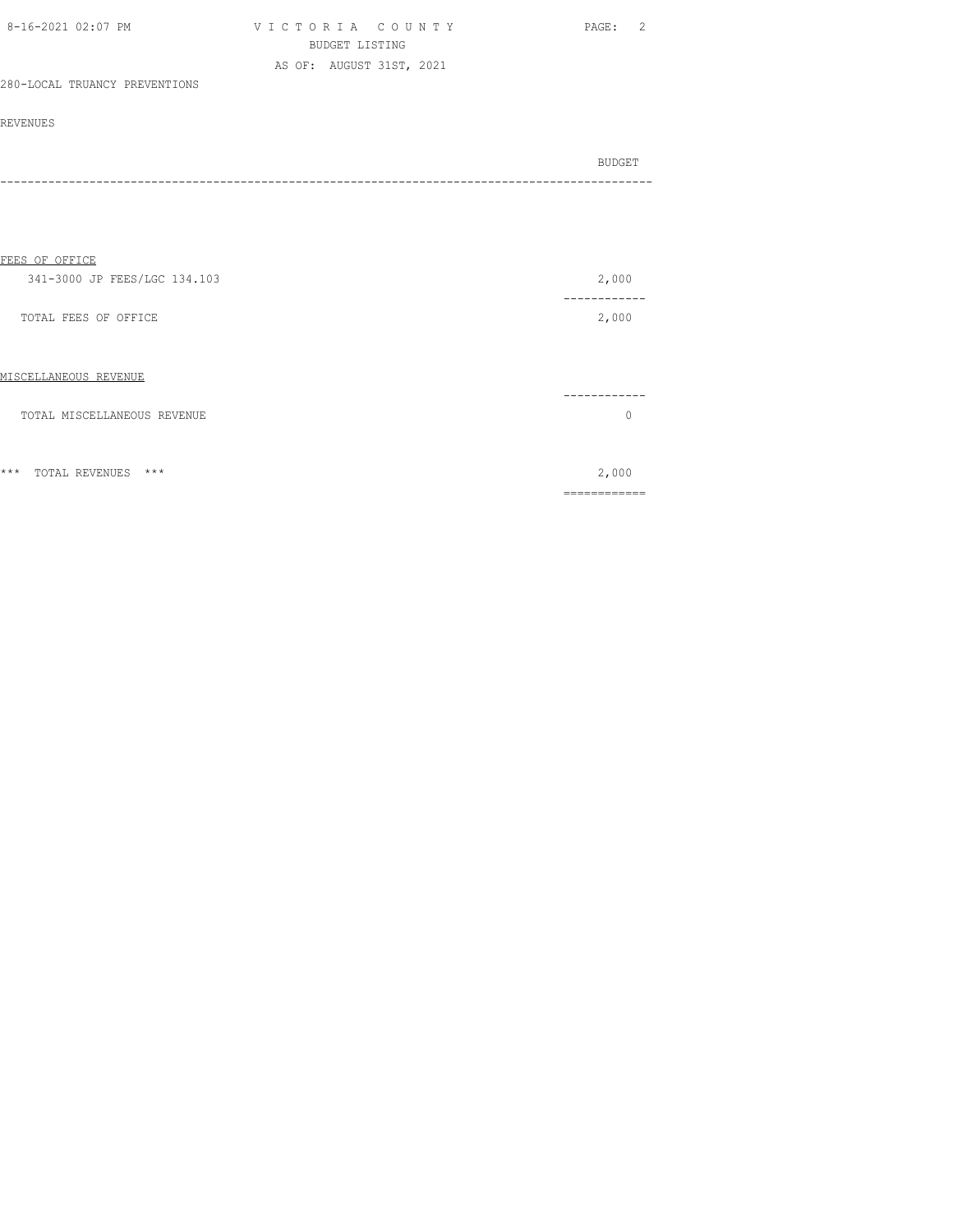| 8-16-2021 02:07 PM |  |
|--------------------|--|
|                    |  |

V I C T O R I A C O U N T Y PAGE: 3 BUDGET LISTING AS OF: AUGUST 31ST, 2021

280-LOCAL TRUANCY PREVENTIONS TRUANCY PREVENTION & DIV DEPARTMENT EXPENDITURES

BUDGET AND RESERVE AND RESERVE AND RESERVE AND RESERVE AND RESERVE AND RESERVE AND RESERVE AND RESERVE AND RESERVE AND RESERVE AND RESERVE AND RESERVE AND RESERVE AND RESERVE AND RESPONDING A REPORT OF A REPORT OF A REPORT -----------------------------------------------------------------------------------------------

| OPERATING EXPENSES              |                 |
|---------------------------------|-----------------|
| TOTAL OPERATING EXPENSES        |                 |
| TOTAL TRUANCY PREVENTION & DIV  | --------------- |
|                                 |                 |
| $***$<br>TOTAL EXPENDITURES *** | -----------     |
|                                 |                 |

REVENUE OVER(UNDER) EXPENDITURES 2,000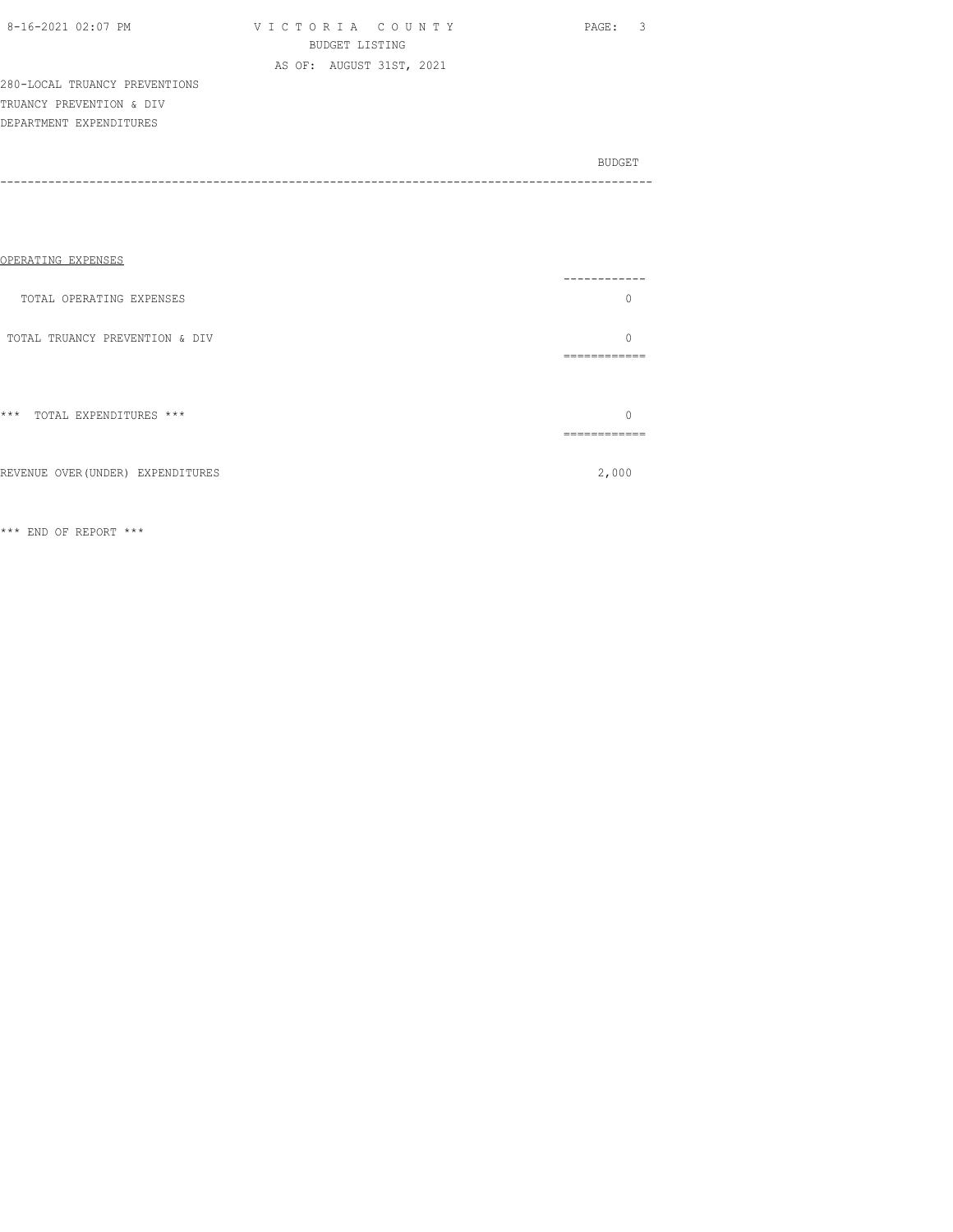|                                   | <b>BUDGET LISTING</b>    |                                                                                                                                                                                                                                                                                                                                                                                                                                                                                                  |
|-----------------------------------|--------------------------|--------------------------------------------------------------------------------------------------------------------------------------------------------------------------------------------------------------------------------------------------------------------------------------------------------------------------------------------------------------------------------------------------------------------------------------------------------------------------------------------------|
| 281-JUSTICE TECHNOLOGY FD.        | AS OF: AUGUST 31ST, 2021 |                                                                                                                                                                                                                                                                                                                                                                                                                                                                                                  |
|                                   |                          |                                                                                                                                                                                                                                                                                                                                                                                                                                                                                                  |
| FINANCIAL SUMMARY                 |                          |                                                                                                                                                                                                                                                                                                                                                                                                                                                                                                  |
| --------------------              |                          | BUDGET                                                                                                                                                                                                                                                                                                                                                                                                                                                                                           |
|                                   |                          |                                                                                                                                                                                                                                                                                                                                                                                                                                                                                                  |
| REVENUE SUMMARY                   |                          |                                                                                                                                                                                                                                                                                                                                                                                                                                                                                                  |
| FEES OF OFFICE                    |                          | 12,900                                                                                                                                                                                                                                                                                                                                                                                                                                                                                           |
| MISCELLANEOUS REVENUE             |                          | $\circ$<br>.                                                                                                                                                                                                                                                                                                                                                                                                                                                                                     |
|                                   |                          |                                                                                                                                                                                                                                                                                                                                                                                                                                                                                                  |
| *** TOTAL REVENUES ***            |                          | 12,900<br>------------                                                                                                                                                                                                                                                                                                                                                                                                                                                                           |
| EXPENDITURE SUMMARY               |                          |                                                                                                                                                                                                                                                                                                                                                                                                                                                                                                  |
| TECHNOLOGY FUND                   |                          | 13,175                                                                                                                                                                                                                                                                                                                                                                                                                                                                                           |
|                                   |                          | ------------                                                                                                                                                                                                                                                                                                                                                                                                                                                                                     |
|                                   |                          |                                                                                                                                                                                                                                                                                                                                                                                                                                                                                                  |
| *** TOTAL EXPENDITURES ***        |                          | 13,175<br>$\begin{array}{cccccccccc} \multicolumn{2}{c}{} & \multicolumn{2}{c}{} & \multicolumn{2}{c}{} & \multicolumn{2}{c}{} & \multicolumn{2}{c}{} & \multicolumn{2}{c}{} & \multicolumn{2}{c}{} & \multicolumn{2}{c}{} & \multicolumn{2}{c}{} & \multicolumn{2}{c}{} & \multicolumn{2}{c}{} & \multicolumn{2}{c}{} & \multicolumn{2}{c}{} & \multicolumn{2}{c}{} & \multicolumn{2}{c}{} & \multicolumn{2}{c}{} & \multicolumn{2}{c}{} & \multicolumn{2}{c}{} & \multicolumn{2}{c}{} & \mult$ |
|                                   |                          |                                                                                                                                                                                                                                                                                                                                                                                                                                                                                                  |
| REVENUE OVER (UNDER) EXPENDITURES |                          | 275)                                                                                                                                                                                                                                                                                                                                                                                                                                                                                             |
|                                   |                          | $\begin{array}{cccccccccc} \multicolumn{2}{c}{} & \multicolumn{2}{c}{} & \multicolumn{2}{c}{} & \multicolumn{2}{c}{} & \multicolumn{2}{c}{} & \multicolumn{2}{c}{} & \multicolumn{2}{c}{} & \multicolumn{2}{c}{} & \multicolumn{2}{c}{} & \multicolumn{2}{c}{} & \multicolumn{2}{c}{} & \multicolumn{2}{c}{} & \multicolumn{2}{c}{} & \multicolumn{2}{c}{} & \multicolumn{2}{c}{} & \multicolumn{2}{c}{} & \multicolumn{2}{c}{} & \multicolumn{2}{c}{} & \multicolumn{2}{c}{} & \mult$           |

8-16-2021 02:07 PM V I C T O R I A C O U N T Y PAGE: 1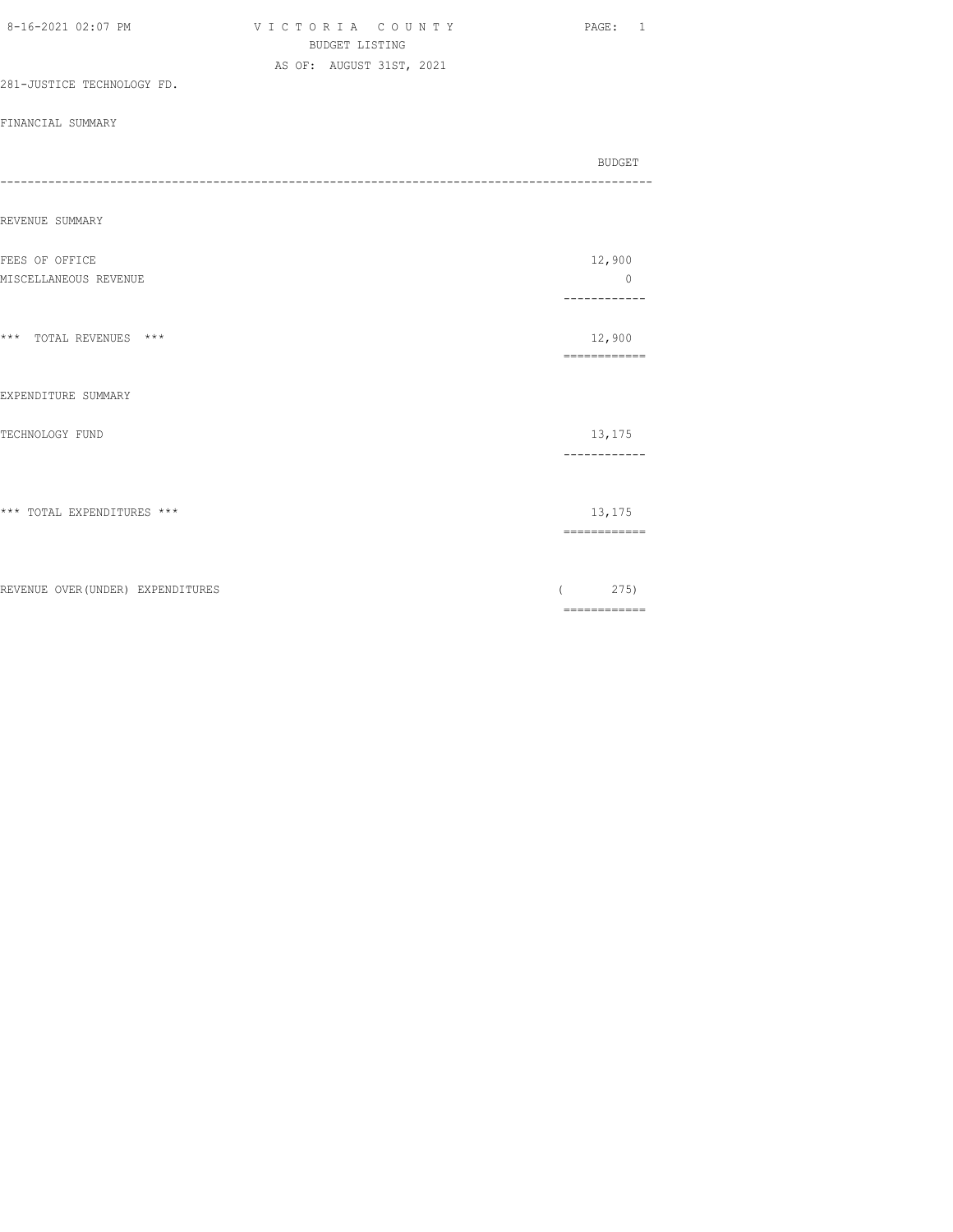| 8-16-2021 02:07 PM | VICTORIA COUNTY          | PAGE: 2 |
|--------------------|--------------------------|---------|
|                    | BUDGET LISTING           |         |
|                    | AS OF: AUGUST 31ST, 2021 |         |

281-JUSTICE TECHNOLOGY FD.

#### REVENUES

| BUDGET |
|--------|
| - - -  |

#### FEES OF OFFICE

| TOTAL FEES OF OFFICE             |  |  |  | 12,900 |
|----------------------------------|--|--|--|--------|
| 341-1458 JUSTICE OF THE PEACE #4 |  |  |  | 3,500  |
| 341-1457 JUSTICE OF THE PEACE #3 |  |  |  | 3,400  |
| 341-1456 JUSTICE OF THE PEACE #2 |  |  |  | 3,000  |
| 341-1455 JUSTICE OF THE PEACE #1 |  |  |  | 3,000  |

#### MISCELLANEOUS REVENUE

|     | TOTAL MISCELLANEOUS REVENUE |        |
|-----|-----------------------------|--------|
|     |                             |        |
| *** | TOTAL REVENUES ***          | 12,900 |

============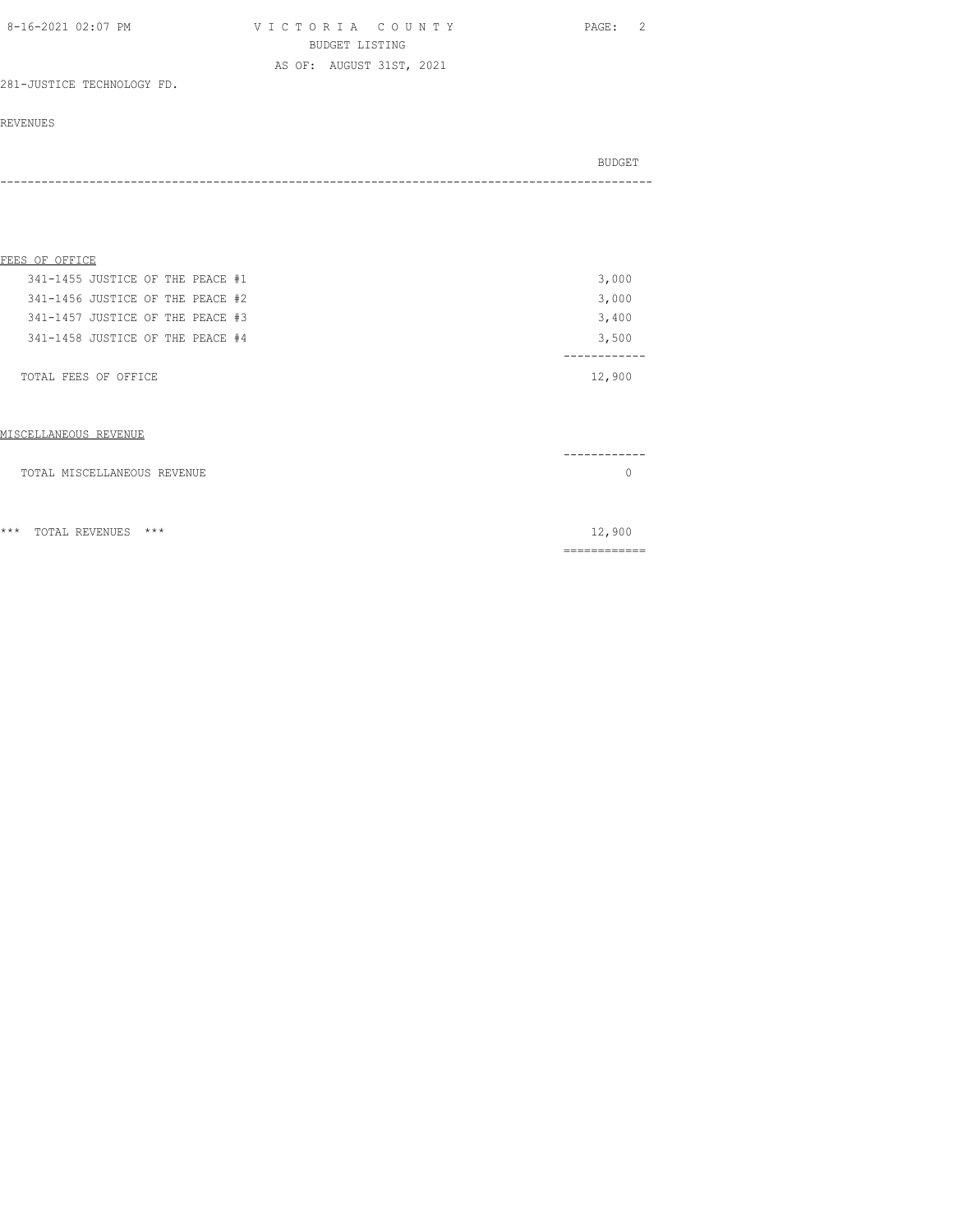| 8-16-2021 02:07 PM         | VICTORIA COUNTY          | - 3<br>PAGE:  |
|----------------------------|--------------------------|---------------|
|                            | BUDGET LISTING           |               |
|                            | AS OF: AUGUST 31ST, 2021 |               |
| 281-JUSTICE TECHNOLOGY FD. |                          |               |
| TECHNOLOGY FUND            |                          |               |
| DEPARTMENT EXPENDITURES    |                          |               |
|                            |                          |               |
|                            |                          | <b>BUDGET</b> |

| OPERATING EXPENSES                |                        |
|-----------------------------------|------------------------|
| 408-3003 MAINTENANCE CONTRACTS    | 13,175                 |
| TOTAL OPERATING EXPENSES          | 13,175                 |
| CAPITAL OUTLAY                    |                        |
| TOTAL CAPITAL OUTLAY              | .<br>$\Omega$          |
| TOTAL TECHNOLOGY FUND             | 13,175<br>============ |
|                                   |                        |
| *** TOTAL EXPENDITURES ***        | 13,175<br>============ |
| REVENUE OVER (UNDER) EXPENDITURES | 275)                   |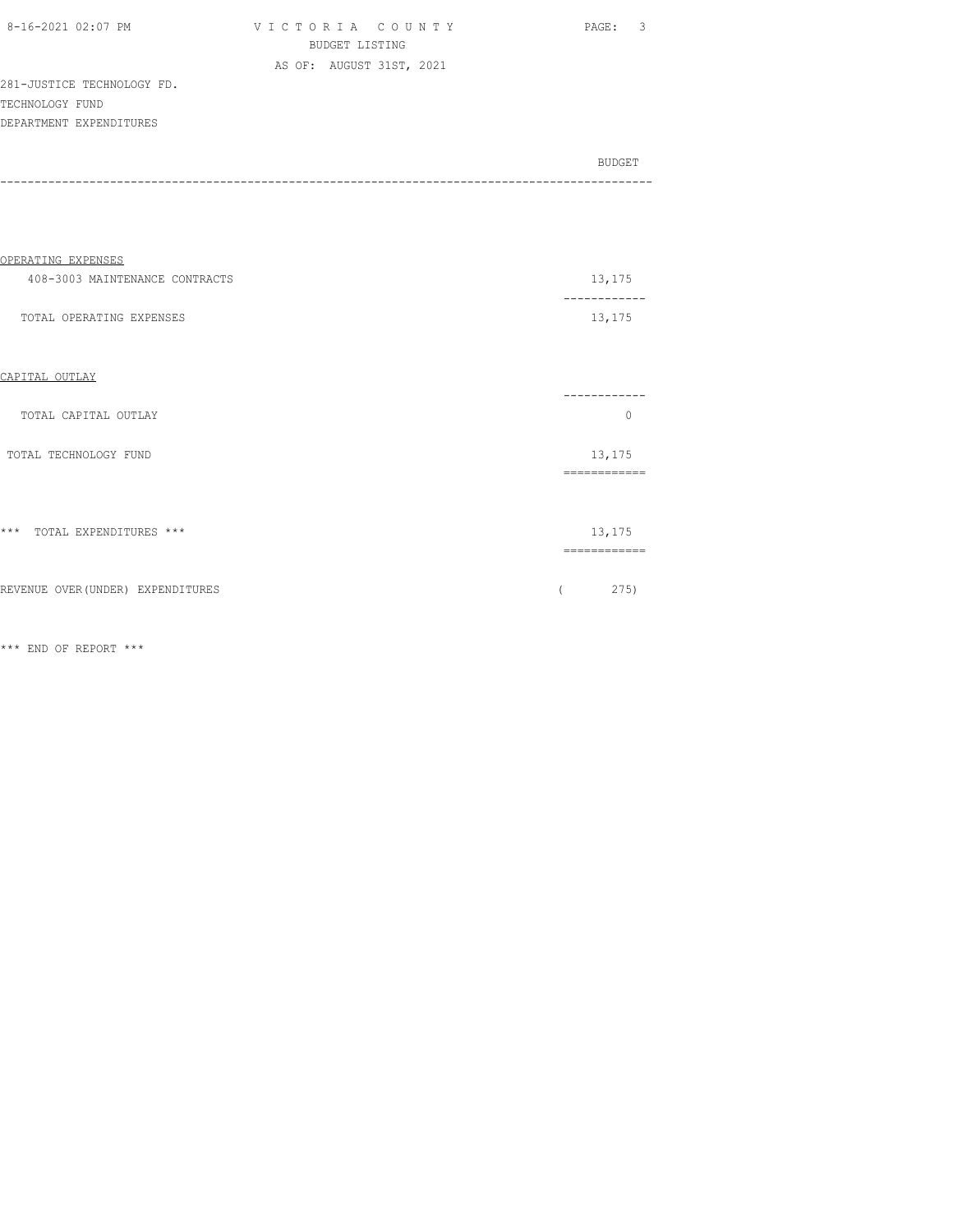|                                   | <b>BUDGET LISTING</b>    |                                                                                                                                                                                                                                                                                                                                                                                                                                                                                        |
|-----------------------------------|--------------------------|----------------------------------------------------------------------------------------------------------------------------------------------------------------------------------------------------------------------------------------------------------------------------------------------------------------------------------------------------------------------------------------------------------------------------------------------------------------------------------------|
|                                   | AS OF: AUGUST 31ST, 2021 |                                                                                                                                                                                                                                                                                                                                                                                                                                                                                        |
| 282-FAMILY PROTECTION FEE FD      |                          |                                                                                                                                                                                                                                                                                                                                                                                                                                                                                        |
| FINANCIAL SUMMARY                 |                          |                                                                                                                                                                                                                                                                                                                                                                                                                                                                                        |
|                                   |                          |                                                                                                                                                                                                                                                                                                                                                                                                                                                                                        |
| -----------------------           |                          | <b>BUDGET</b>                                                                                                                                                                                                                                                                                                                                                                                                                                                                          |
|                                   |                          |                                                                                                                                                                                                                                                                                                                                                                                                                                                                                        |
| REVENUE SUMMARY                   |                          |                                                                                                                                                                                                                                                                                                                                                                                                                                                                                        |
|                                   |                          |                                                                                                                                                                                                                                                                                                                                                                                                                                                                                        |
| FEES OF OFFICE<br><b>FINES</b>    |                          | 4,500<br>1,000                                                                                                                                                                                                                                                                                                                                                                                                                                                                         |
|                                   |                          | ------------                                                                                                                                                                                                                                                                                                                                                                                                                                                                           |
|                                   |                          |                                                                                                                                                                                                                                                                                                                                                                                                                                                                                        |
| *** TOTAL REVENUES ***            |                          | 5,500                                                                                                                                                                                                                                                                                                                                                                                                                                                                                  |
|                                   |                          | ============                                                                                                                                                                                                                                                                                                                                                                                                                                                                           |
| EXPENDITURE SUMMARY               |                          |                                                                                                                                                                                                                                                                                                                                                                                                                                                                                        |
|                                   |                          |                                                                                                                                                                                                                                                                                                                                                                                                                                                                                        |
| DISTRICT CLERK                    |                          | 5,500                                                                                                                                                                                                                                                                                                                                                                                                                                                                                  |
|                                   |                          | ------------                                                                                                                                                                                                                                                                                                                                                                                                                                                                           |
|                                   |                          |                                                                                                                                                                                                                                                                                                                                                                                                                                                                                        |
| *** TOTAL EXPENDITURES ***        |                          | 5,500                                                                                                                                                                                                                                                                                                                                                                                                                                                                                  |
|                                   |                          | $\begin{array}{cccccccccc} \multicolumn{2}{c}{} & \multicolumn{2}{c}{} & \multicolumn{2}{c}{} & \multicolumn{2}{c}{} & \multicolumn{2}{c}{} & \multicolumn{2}{c}{} & \multicolumn{2}{c}{} & \multicolumn{2}{c}{} & \multicolumn{2}{c}{} & \multicolumn{2}{c}{} & \multicolumn{2}{c}{} & \multicolumn{2}{c}{} & \multicolumn{2}{c}{} & \multicolumn{2}{c}{} & \multicolumn{2}{c}{} & \multicolumn{2}{c}{} & \multicolumn{2}{c}{} & \multicolumn{2}{c}{} & \multicolumn{2}{c}{} & \mult$ |
|                                   |                          |                                                                                                                                                                                                                                                                                                                                                                                                                                                                                        |
| REVENUE OVER (UNDER) EXPENDITURES |                          | $\mathbf{0}$                                                                                                                                                                                                                                                                                                                                                                                                                                                                           |
|                                   |                          | $\begin{array}{cccccccccc} \multicolumn{2}{c}{} & \multicolumn{2}{c}{} & \multicolumn{2}{c}{} & \multicolumn{2}{c}{} & \multicolumn{2}{c}{} & \multicolumn{2}{c}{} & \multicolumn{2}{c}{} & \multicolumn{2}{c}{} & \multicolumn{2}{c}{} & \multicolumn{2}{c}{} & \multicolumn{2}{c}{} & \multicolumn{2}{c}{} & \multicolumn{2}{c}{} & \multicolumn{2}{c}{} & \multicolumn{2}{c}{} & \multicolumn{2}{c}{} & \multicolumn{2}{c}{} & \multicolumn{2}{c}{} & \multicolumn{2}{c}{} & \mult$ |

8-16-2021 02:07 PM V I C T O R I A C O U N T Y PAGE: 1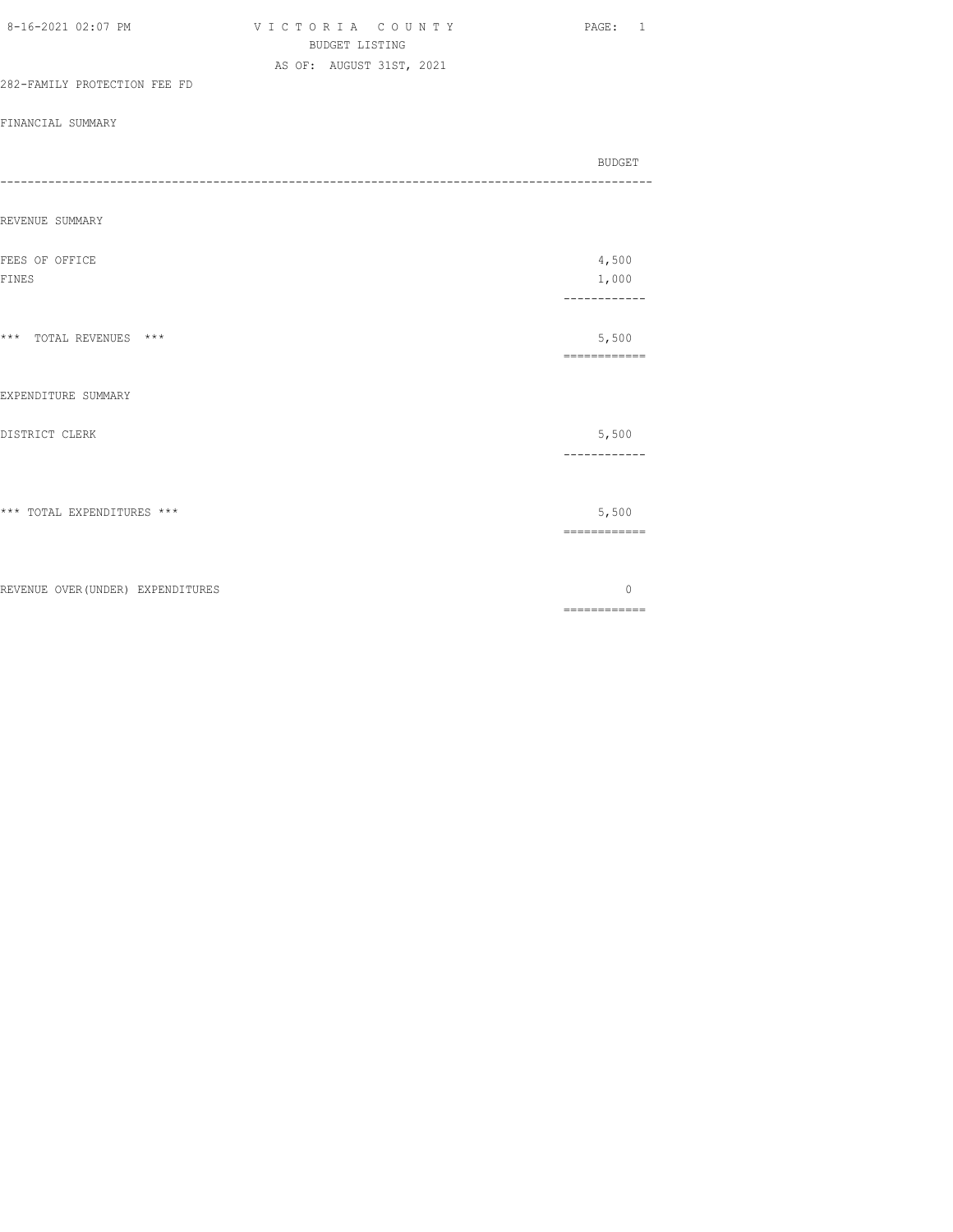| 8-16-2021 02:07 PM |                              |  | VICTORIA COUNTY          |  | PAGE: |  |
|--------------------|------------------------------|--|--------------------------|--|-------|--|
|                    |                              |  | BUDGET LISTING           |  |       |  |
|                    |                              |  | AS OF: AUGUST 31ST, 2021 |  |       |  |
|                    | 282-FAMILY PROTECTION FEE FD |  |                          |  |       |  |

| BUDGET |
|--------|
| ----   |

| FEES OF OFFICE                                   |                  |
|--------------------------------------------------|------------------|
| 341-2004 FAMILY PROTECT./GOVT 51.961             | 4,500            |
| TOTAL FEES OF OFFICE                             | 4,500            |
| FINES<br>351-2008 FAMILY VIOLENCE F/CCP 42A.504b | 1,000            |
| TOTAL FINES                                      | 1,000            |
| $***$<br>$***$<br>TOTAL REVENUES                 | 5,500<br>======= |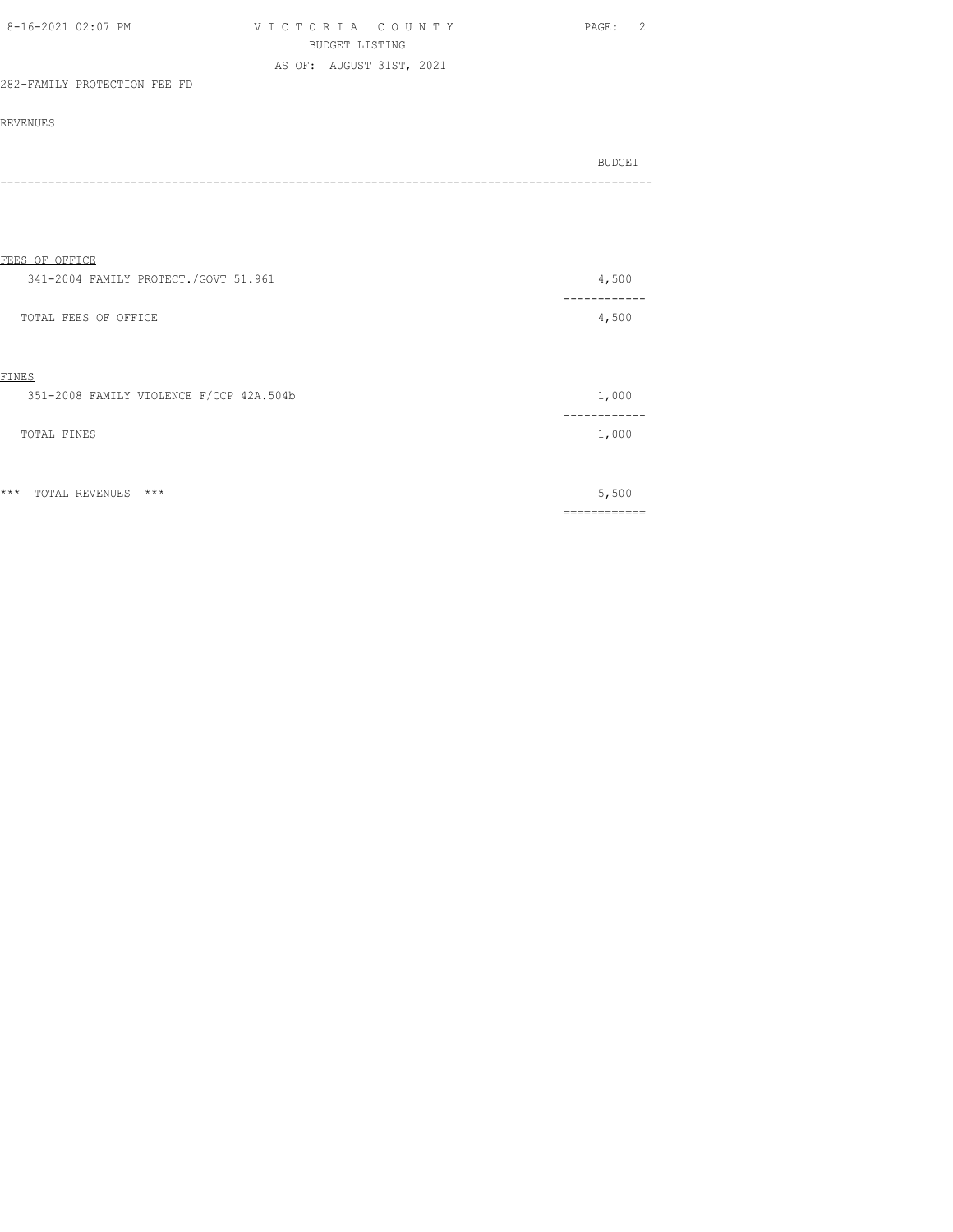| 8-16-2021 02:07 PM |  |
|--------------------|--|
|                    |  |

VICTORIA COUNTY PAGE: 3 BUDGET LISTING AS OF: AUGUST 31ST, 2021

282-FAMILY PROTECTION FEE FD DISTRICT CLERK DEPARTMENT EXPENDITURES

| BUDGET |
|--------|
|        |

| OTHER SERVICES & CHARGES           |                       |
|------------------------------------|-----------------------|
| 450-4513 MID-COAST FAMILY SERVICES | 2,750                 |
| 450-4515 GOLDEN CRESCENT CASA      | 2,750                 |
| TOTAL OTHER SERVICES & CHARGES     | 5,500                 |
| TOTAL DISTRICT CLERK               | 5,500                 |
|                                    | .==========           |
| $***$<br>TOTAL EXPENDITURES ***    | 5,500<br>------------ |
| REVENUE OVER (UNDER) EXPENDITURES  |                       |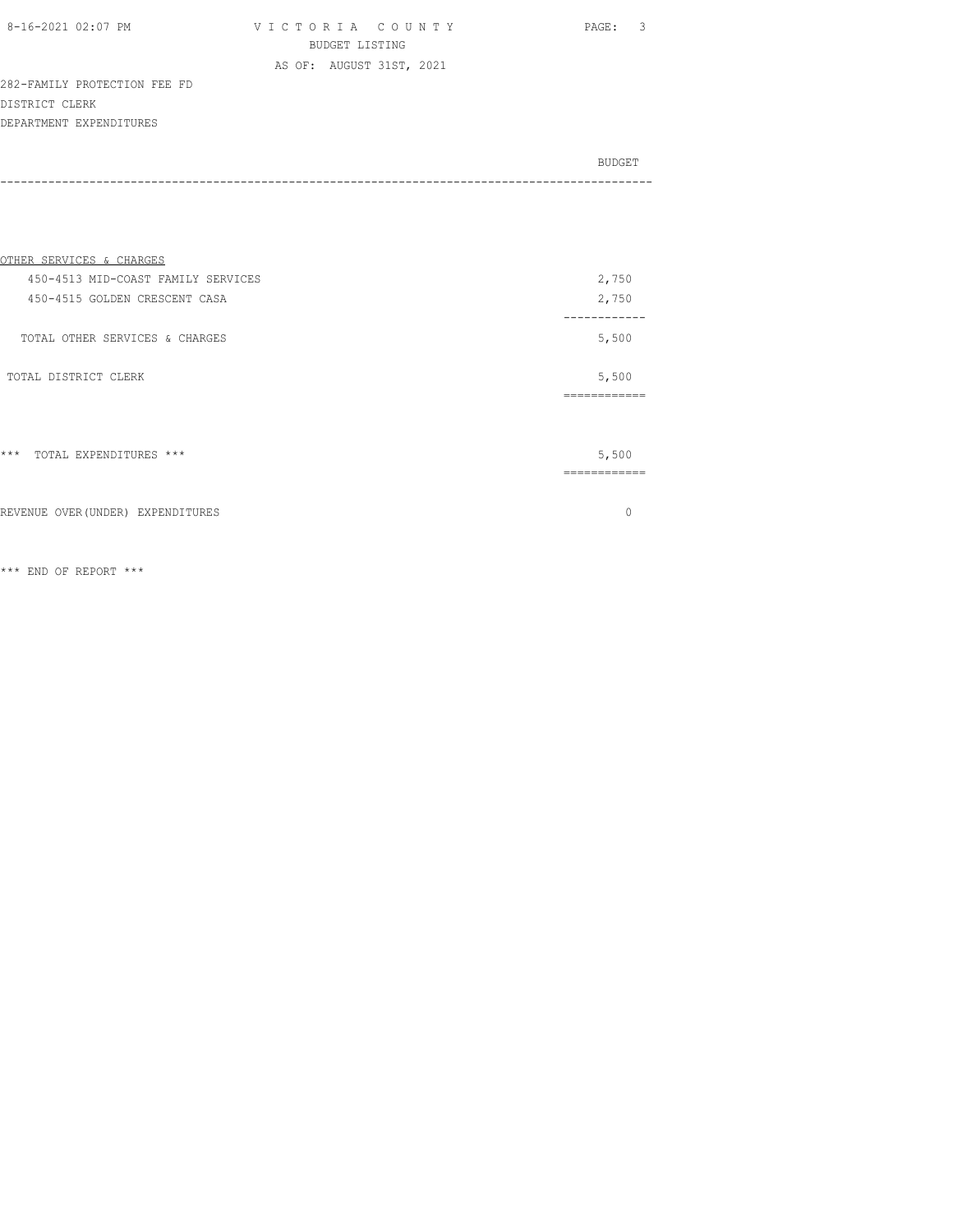|                                   | <b>BUDGET LISTING</b>    |                                                                                                                                                                                                                                                                                                                                                                                                                                                                                        |
|-----------------------------------|--------------------------|----------------------------------------------------------------------------------------------------------------------------------------------------------------------------------------------------------------------------------------------------------------------------------------------------------------------------------------------------------------------------------------------------------------------------------------------------------------------------------------|
| 283-CO/DIST TECHNOLOGY FD         | AS OF: AUGUST 31ST, 2021 |                                                                                                                                                                                                                                                                                                                                                                                                                                                                                        |
|                                   |                          |                                                                                                                                                                                                                                                                                                                                                                                                                                                                                        |
| FINANCIAL SUMMARY                 |                          |                                                                                                                                                                                                                                                                                                                                                                                                                                                                                        |
|                                   |                          | BUDGET                                                                                                                                                                                                                                                                                                                                                                                                                                                                                 |
| --------------------              |                          |                                                                                                                                                                                                                                                                                                                                                                                                                                                                                        |
| REVENUE SUMMARY                   |                          |                                                                                                                                                                                                                                                                                                                                                                                                                                                                                        |
| FEES OF OFFICE                    |                          | 21,100                                                                                                                                                                                                                                                                                                                                                                                                                                                                                 |
| MISCELLANEOUS REVENUE             |                          | $\circ$<br>------------                                                                                                                                                                                                                                                                                                                                                                                                                                                                |
| *** TOTAL REVENUES ***            |                          | 21,100                                                                                                                                                                                                                                                                                                                                                                                                                                                                                 |
|                                   |                          | ------------                                                                                                                                                                                                                                                                                                                                                                                                                                                                           |
| EXPENDITURE SUMMARY               |                          |                                                                                                                                                                                                                                                                                                                                                                                                                                                                                        |
| TECHNOLOGY FUND                   |                          | 22,900                                                                                                                                                                                                                                                                                                                                                                                                                                                                                 |
|                                   |                          | ------------                                                                                                                                                                                                                                                                                                                                                                                                                                                                           |
| *** TOTAL EXPENDITURES ***        |                          | 22,900                                                                                                                                                                                                                                                                                                                                                                                                                                                                                 |
|                                   |                          | $\begin{array}{cccccccccc} \multicolumn{2}{c}{} & \multicolumn{2}{c}{} & \multicolumn{2}{c}{} & \multicolumn{2}{c}{} & \multicolumn{2}{c}{} & \multicolumn{2}{c}{} & \multicolumn{2}{c}{} & \multicolumn{2}{c}{} & \multicolumn{2}{c}{} & \multicolumn{2}{c}{} & \multicolumn{2}{c}{} & \multicolumn{2}{c}{} & \multicolumn{2}{c}{} & \multicolumn{2}{c}{} & \multicolumn{2}{c}{} & \multicolumn{2}{c}{} & \multicolumn{2}{c}{} & \multicolumn{2}{c}{} & \multicolumn{2}{c}{} & \mult$ |
| REVENUE OVER (UNDER) EXPENDITURES |                          | 1,800)<br>$\left($                                                                                                                                                                                                                                                                                                                                                                                                                                                                     |
|                                   |                          | $\begin{array}{cccccccccc} \multicolumn{2}{c}{} & \multicolumn{2}{c}{} & \multicolumn{2}{c}{} & \multicolumn{2}{c}{} & \multicolumn{2}{c}{} & \multicolumn{2}{c}{} & \multicolumn{2}{c}{} & \multicolumn{2}{c}{} & \multicolumn{2}{c}{} & \multicolumn{2}{c}{} & \multicolumn{2}{c}{} & \multicolumn{2}{c}{} & \multicolumn{2}{c}{} & \multicolumn{2}{c}{} & \multicolumn{2}{c}{} & \multicolumn{2}{c}{} & \multicolumn{2}{c}{} & \multicolumn{2}{c}{} & \multicolumn{2}{c}{} & \mult$ |

8-16-2021 02:07 PM V I C T O R I A C O U N T Y PAGE: 1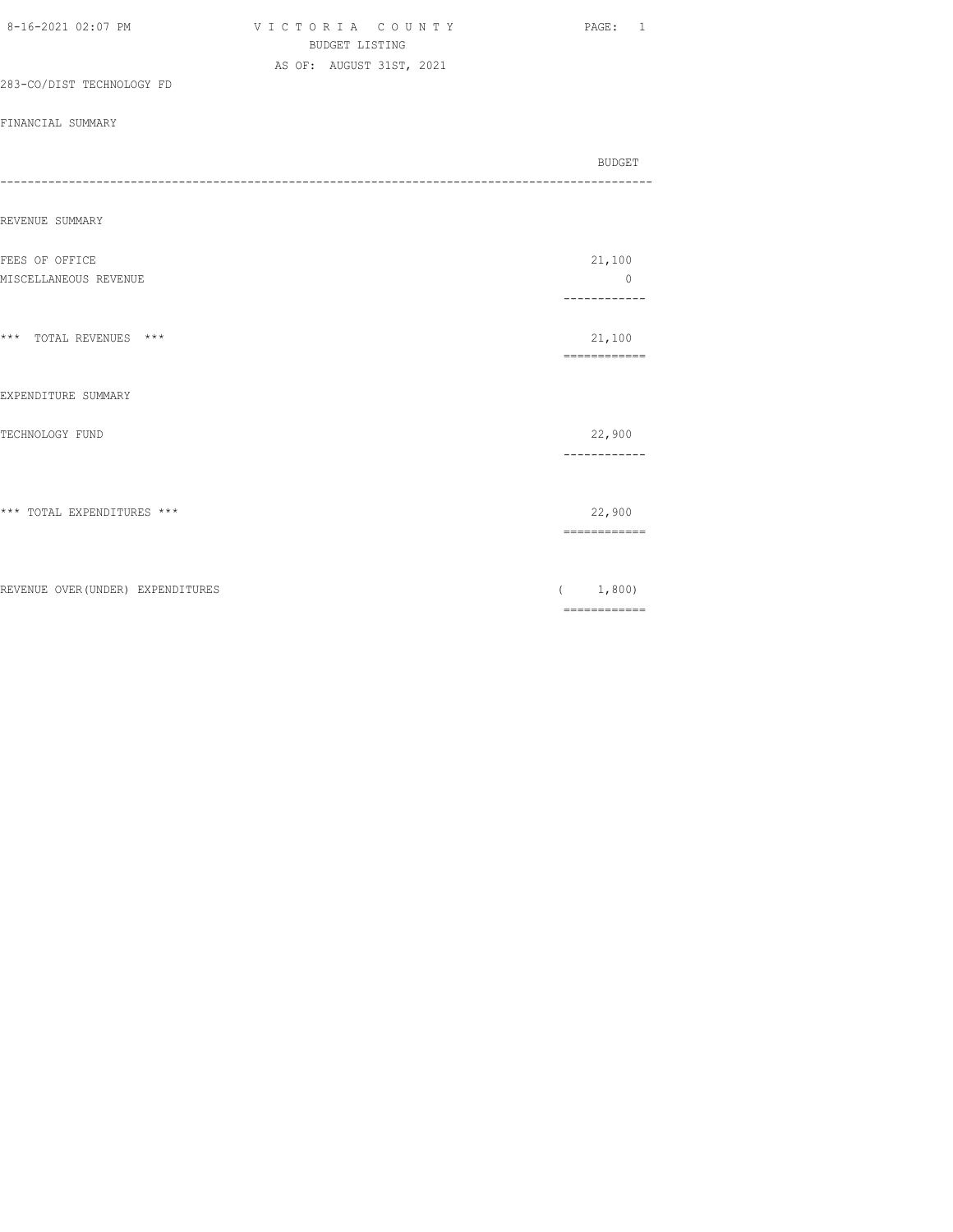| 8-16-2021 02:07 PM | VICTORIA COUNTY          | PAGE: 2 |
|--------------------|--------------------------|---------|
|                    | BUDGET LISTING           |         |
|                    | AS OF: AUGUST 31ST, 2021 |         |

## 283-CO/DIST TECHNOLOGY FD

#### REVENUES

| BUDGET |
|--------|
|        |

#### FEES OF OFFICE

| 341-1403 COUNTY CLERK/ CCP 102.0169 | 2,100  |
|-------------------------------------|--------|
| 341-1450 DISTRICT CLERK/ GC 51.708  | 19,000 |
|                                     |        |
| TOTAL FEES OF OFFICE                | 21,100 |

#### MISCELLANEOUS REVENUE

|                             | ------ |  |
|-----------------------------|--------|--|
| TOTAL MISCELLANEOUS REVENUE |        |  |
|                             |        |  |
|                             |        |  |
|                             |        |  |

\*\*\* TOTAL REVENUES \*\*\* 21,100

============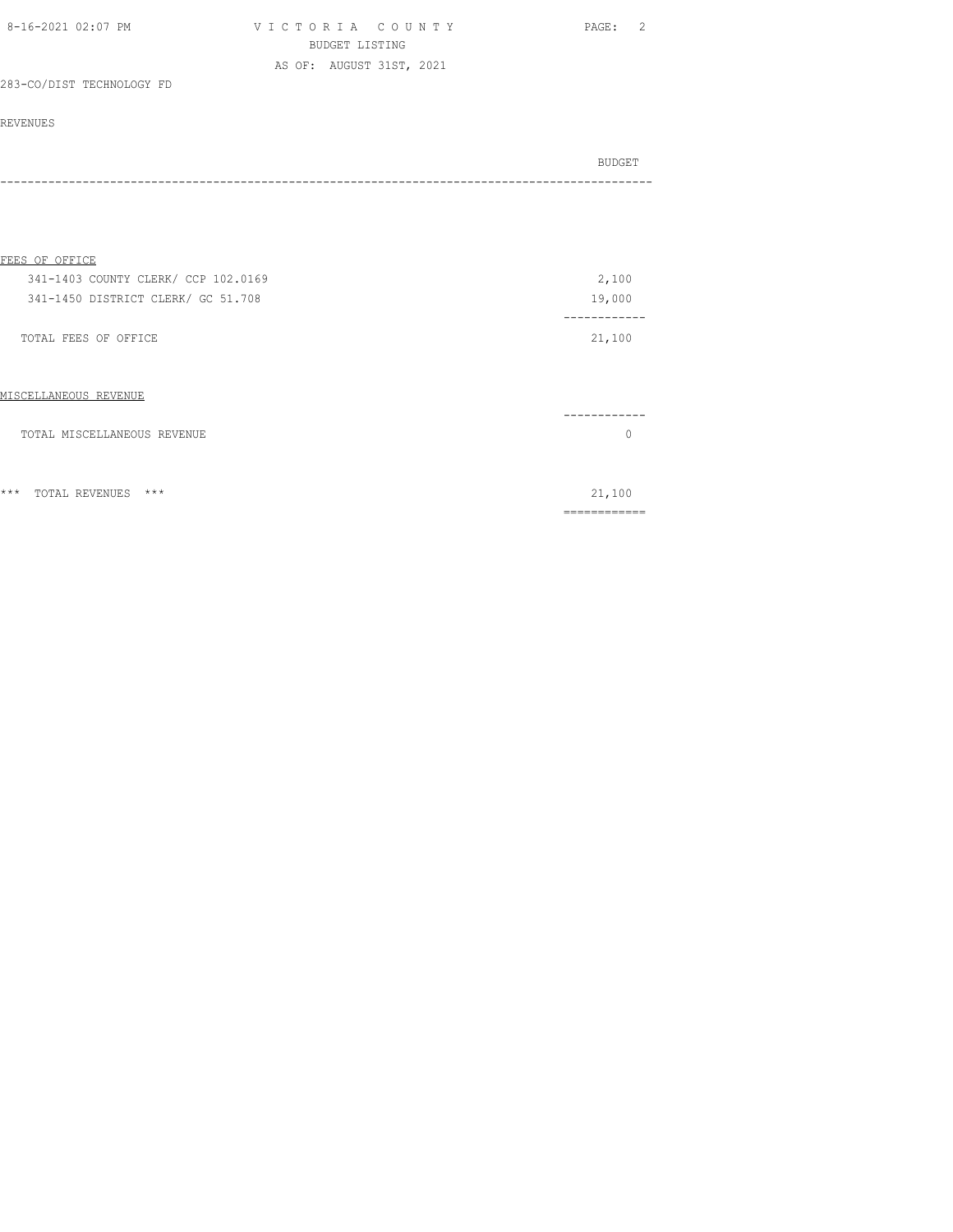| 8-16-2021 02:07 PM |  |
|--------------------|--|

VICTORIA COUNTY PAGE: 3 BUDGET LISTING AS OF: AUGUST 31ST, 2021

283-CO/DIST TECHNOLOGY FD TECHNOLOGY FUND DEPARTMENT EXPENDITURES

| BUDGET |
|--------|
|        |
|        |

| OPERATING EXPENSES         |         |
|----------------------------|---------|
| 408-3006 SUPPLIES          | 10,000  |
| 408-3016 COMPUTER SERVICES | 12,900  |
|                            | ------- |
| TOTAL OPERATING EXPENSES   | 22,900  |

# CAPITAL OUTLAY

| TOTAL CAPITAL OUTLAY              | 0                  |
|-----------------------------------|--------------------|
| TOTAL TECHNOLOGY FUND             | 22,900<br>-------- |
| $***$<br>TOTAL EXPENDITURES ***   | 22,900             |
| REVENUE OVER (UNDER) EXPENDITURES | 1,800)             |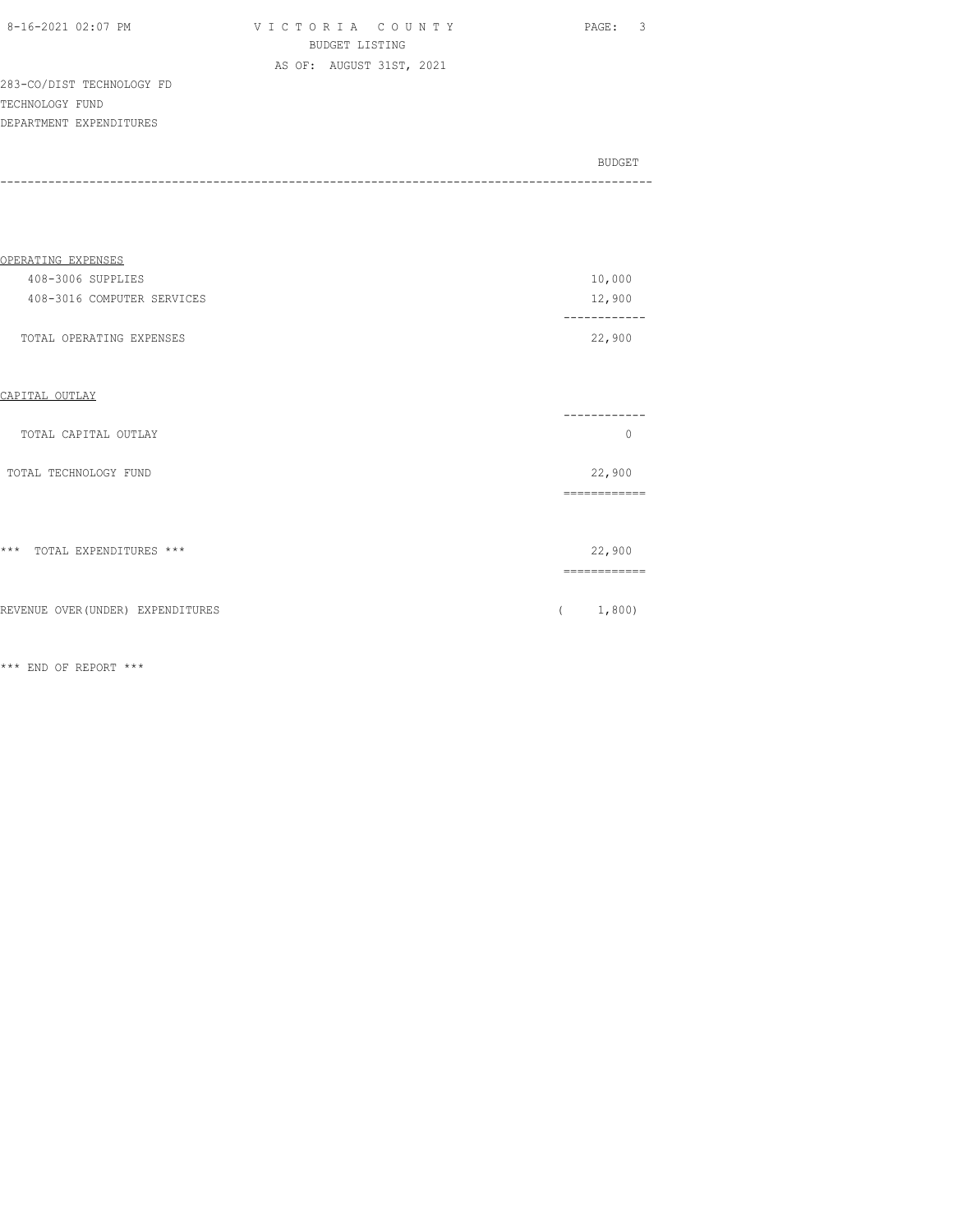| 8-16-2021 02:07 PM         | VICTORIA COUNTY          | PAGE: 1 |
|----------------------------|--------------------------|---------|
|                            | <b>BUDGET LISTING</b>    |         |
|                            | AS OF: AUGUST 31ST, 2021 |         |
| 286-CHILD ABUSE PREVENTION |                          |         |
|                            |                          |         |
| FINANCIAL SUMMARY          |                          |         |
|                            |                          |         |
|                            |                          | BUDGET  |
|                            |                          |         |
|                            |                          |         |
| REVENUE SUMMARY            |                          |         |
| FINES                      |                          | 100     |
| MISCELLANEOUS REVENUE      |                          | $\circ$ |
|                            |                          |         |
|                            |                          |         |
| *** TOTAL REVENUES ***     |                          | 100     |
|                            |                          |         |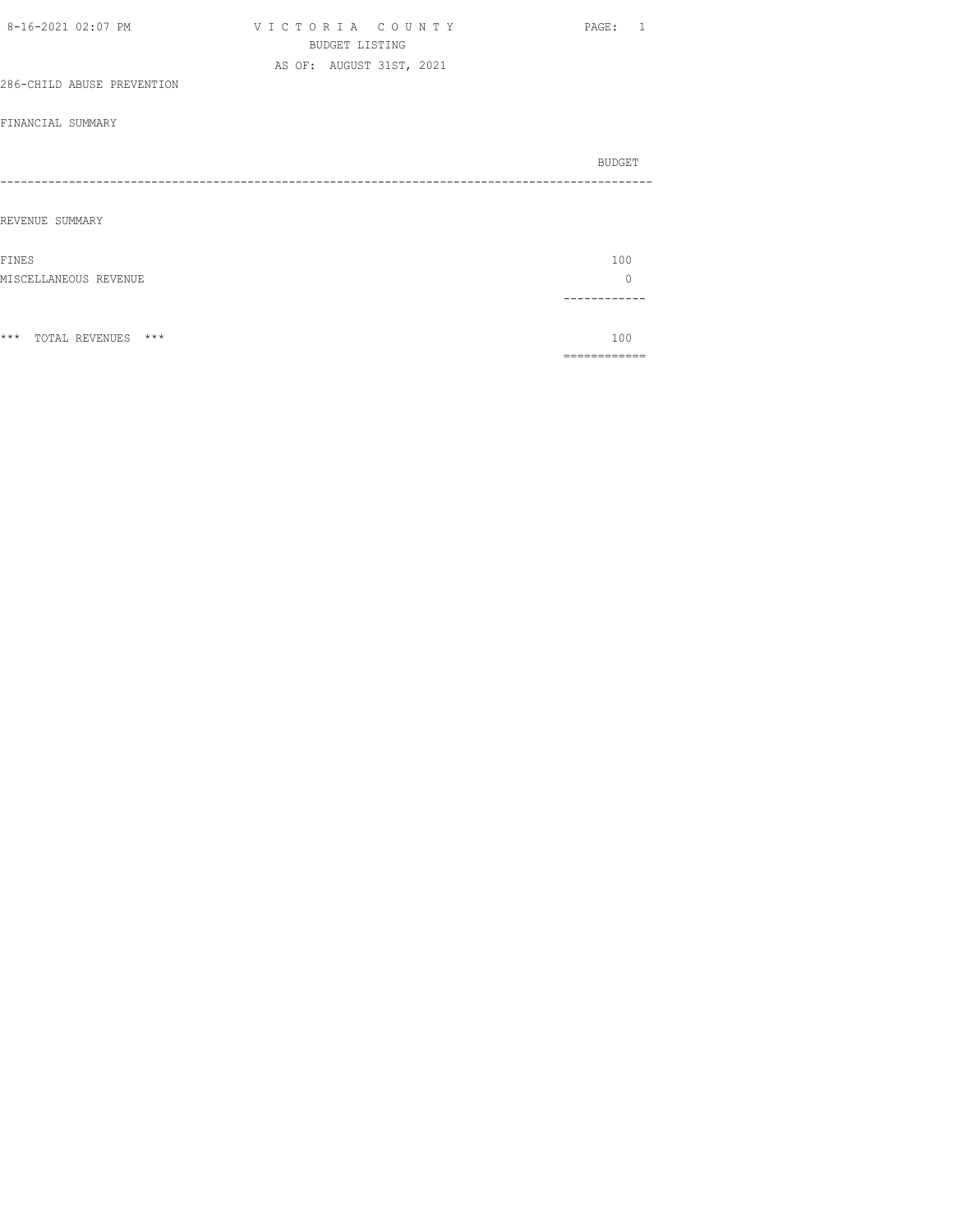| 8-16-2021 02:07 PM         | VICTORIA COUNTY          | PAGE: |  |
|----------------------------|--------------------------|-------|--|
|                            | BUDGET LISTING           |       |  |
|                            | AS OF: AUGUST 31ST, 2021 |       |  |
| 286-CHILD ABUSE PREVENTION |                          |       |  |

# REVENUES

| BUDGET |
|--------|
|        |

| 100          |
|--------------|
|              |
| 100          |
|              |
|              |
|              |
|              |
| O            |
|              |
|              |
| 100          |
| ------------ |
|              |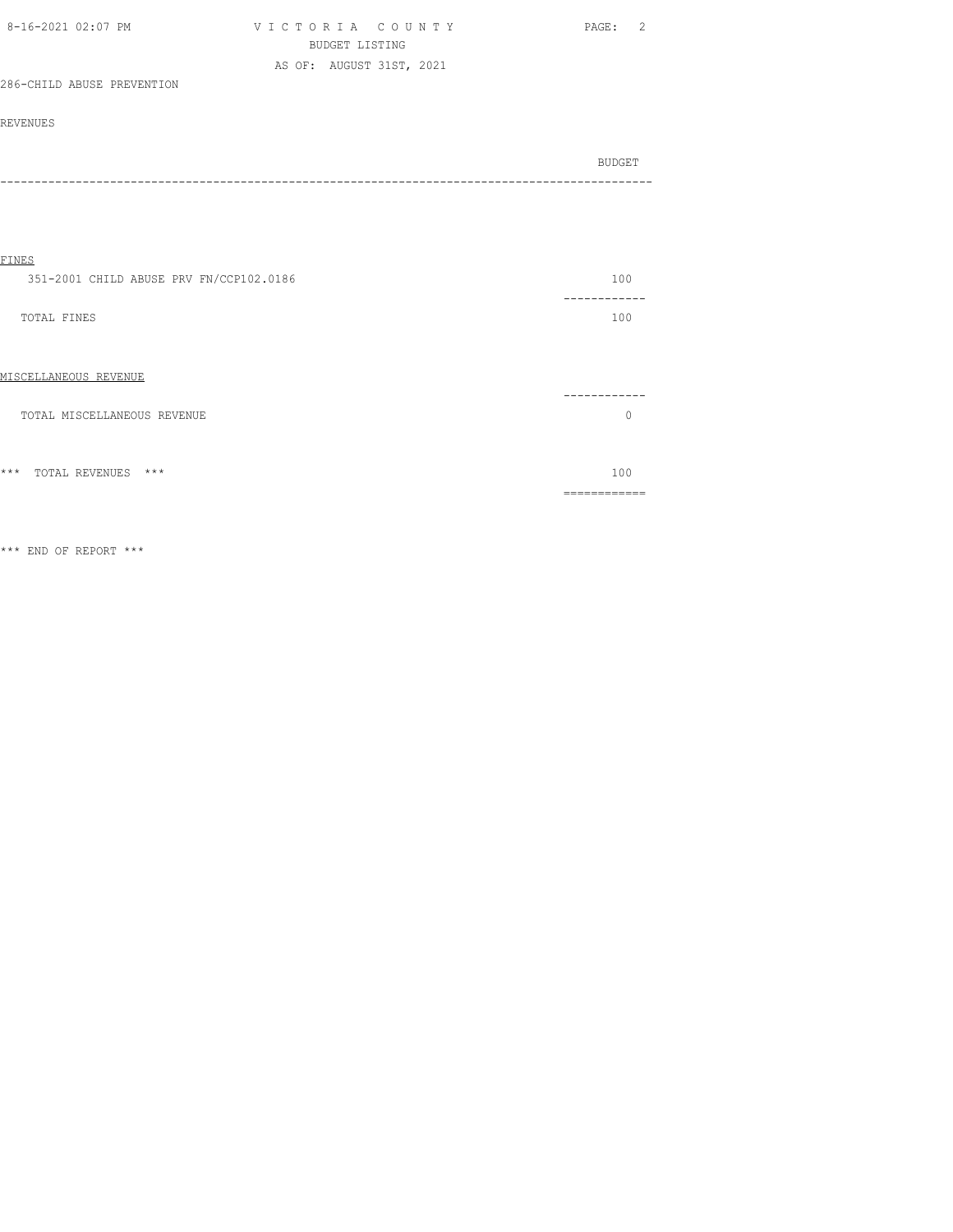| 8-16-2021 02:07 PM                      | VICTORIA COUNTY<br>BUDGET LISTING | PAGE: 1                                                                                                                                                                                                                                                                                                                                                                                                                                                                                         |
|-----------------------------------------|-----------------------------------|-------------------------------------------------------------------------------------------------------------------------------------------------------------------------------------------------------------------------------------------------------------------------------------------------------------------------------------------------------------------------------------------------------------------------------------------------------------------------------------------------|
|                                         | AS OF: AUGUST 31ST, 2021          |                                                                                                                                                                                                                                                                                                                                                                                                                                                                                                 |
| 300-CDA PROCESSING FEE FUND             |                                   |                                                                                                                                                                                                                                                                                                                                                                                                                                                                                                 |
| FINANCIAL SUMMARY                       |                                   |                                                                                                                                                                                                                                                                                                                                                                                                                                                                                                 |
| ----                                    |                                   | BUDGET                                                                                                                                                                                                                                                                                                                                                                                                                                                                                          |
| REVENUE SUMMARY                         |                                   |                                                                                                                                                                                                                                                                                                                                                                                                                                                                                                 |
| FEES OF OFFICE                          |                                   | 9,000                                                                                                                                                                                                                                                                                                                                                                                                                                                                                           |
| MISCELLANEOUS REVENUE                   |                                   | 100                                                                                                                                                                                                                                                                                                                                                                                                                                                                                             |
| OTHER REVENUES                          |                                   | $\overline{0}$<br>------------                                                                                                                                                                                                                                                                                                                                                                                                                                                                  |
| *** TOTAL REVENUES ***                  |                                   | 9,100<br>$\begin{array}{cccccccccc} \multicolumn{2}{c}{} & \multicolumn{2}{c}{} & \multicolumn{2}{c}{} & \multicolumn{2}{c}{} & \multicolumn{2}{c}{} & \multicolumn{2}{c}{} & \multicolumn{2}{c}{} & \multicolumn{2}{c}{} & \multicolumn{2}{c}{} & \multicolumn{2}{c}{} & \multicolumn{2}{c}{} & \multicolumn{2}{c}{} & \multicolumn{2}{c}{} & \multicolumn{2}{c}{} & \multicolumn{2}{c}{} & \multicolumn{2}{c}{} & \multicolumn{2}{c}{} & \multicolumn{2}{c}{} & \multicolumn{2}{c}{} & \mult$ |
| EXPENDITURE SUMMARY                     |                                   |                                                                                                                                                                                                                                                                                                                                                                                                                                                                                                 |
| CRIMINAL DIST. ATTORNEY                 |                                   | $\circ$<br>------------                                                                                                                                                                                                                                                                                                                                                                                                                                                                         |
| *** TOTAL EXPENDITURES ***              |                                   | $\circ$<br>============                                                                                                                                                                                                                                                                                                                                                                                                                                                                         |
| REVENUE OVER (UNDER) EXPENDITURES       |                                   | 9,100<br>------------                                                                                                                                                                                                                                                                                                                                                                                                                                                                           |
| OTHER FINANCING SOURCES (USES)          |                                   |                                                                                                                                                                                                                                                                                                                                                                                                                                                                                                 |
| TRANSFERS IN                            |                                   | $\circ$                                                                                                                                                                                                                                                                                                                                                                                                                                                                                         |
| TRANSFERS OUT                           |                                   | $\circ$<br>-----------                                                                                                                                                                                                                                                                                                                                                                                                                                                                          |
| TOTAL TRANSFERS                         |                                   | $\mathbf{0}$                                                                                                                                                                                                                                                                                                                                                                                                                                                                                    |
| TOTAL REVENUE OVER (UNDER) EXPENDITURES |                                   | 9,100                                                                                                                                                                                                                                                                                                                                                                                                                                                                                           |
|                                         |                                   | $\begin{array}{cccccccccc} \multicolumn{2}{c}{} & \multicolumn{2}{c}{} & \multicolumn{2}{c}{} & \multicolumn{2}{c}{} & \multicolumn{2}{c}{} & \multicolumn{2}{c}{} & \multicolumn{2}{c}{} & \multicolumn{2}{c}{} & \multicolumn{2}{c}{} & \multicolumn{2}{c}{} & \multicolumn{2}{c}{} & \multicolumn{2}{c}{} & \multicolumn{2}{c}{} & \multicolumn{2}{c}{} & \multicolumn{2}{c}{} & \multicolumn{2}{c}{} & \multicolumn{2}{c}{} & \multicolumn{2}{c}{} & \multicolumn{2}{c}{} & \mult$          |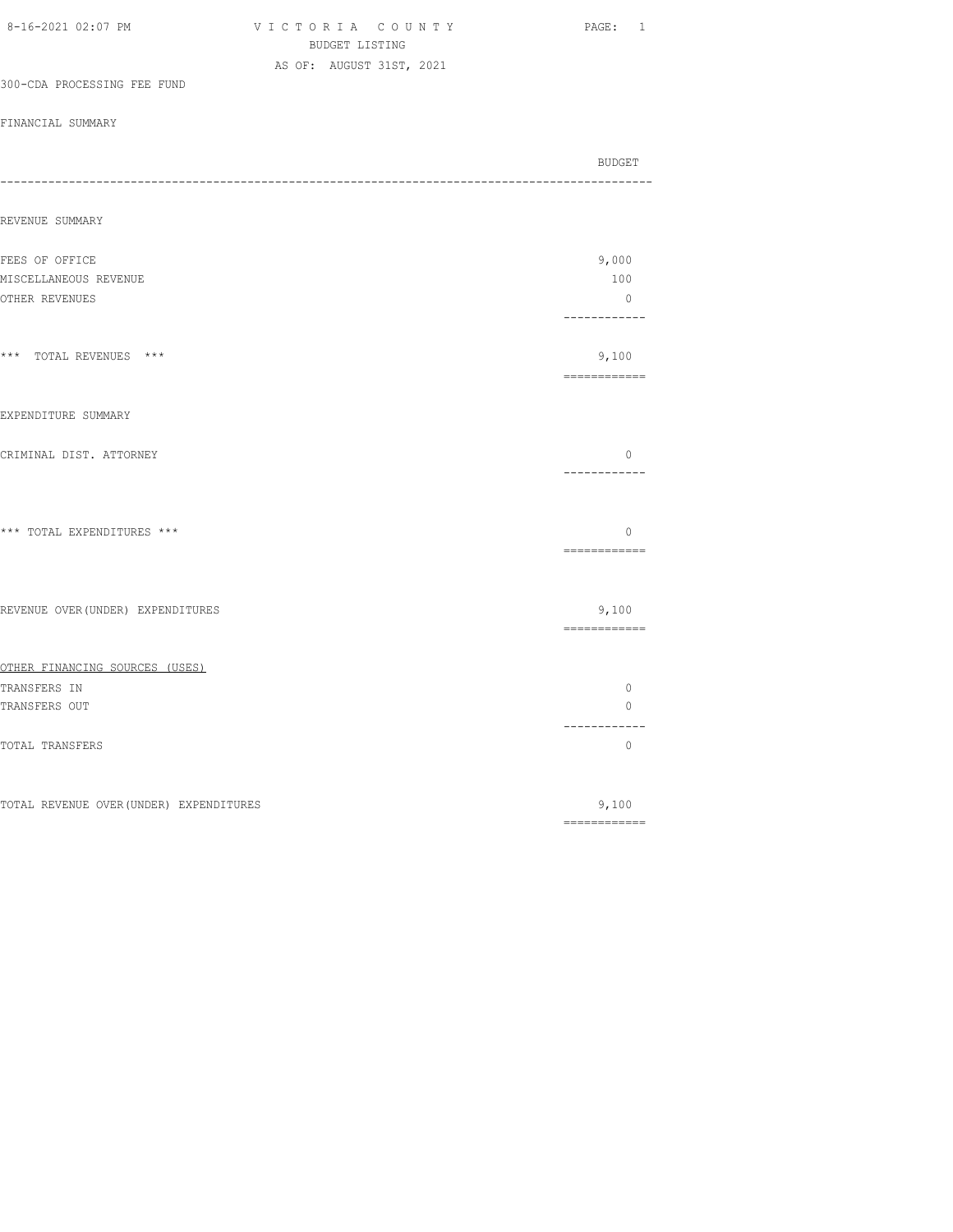| 8-16-2021 02:07 PM          | VICTORIA COUNTY          | PAGE: 2 |
|-----------------------------|--------------------------|---------|
|                             | BUDGET LISTING           |         |
|                             | AS OF: AUGUST 31ST, 2021 |         |
| 300-CDA PROCESSING FEE FUND |                          |         |

#### REVENUES

| BUDGET |
|--------|
| ----   |
|        |

| FEES OF OFFICE                        |                       |
|---------------------------------------|-----------------------|
| 341-1000 CHECK FEES CCP 102.007       | 9,000                 |
| TOTAL FEES OF OFFICE                  | ----------<br>9,000   |
| MISCELLANEOUS REVENUE                 |                       |
| 361-1000 INTEREST EARNINGS            | 100                   |
| TOTAL MISCELLANEOUS REVENUE           | 100                   |
| OTHER REVENUES                        |                       |
| TOTAL OTHER REVENUES                  | 0                     |
| $***$<br>***<br><b>TOTAL REVENUES</b> | 9,100<br>============ |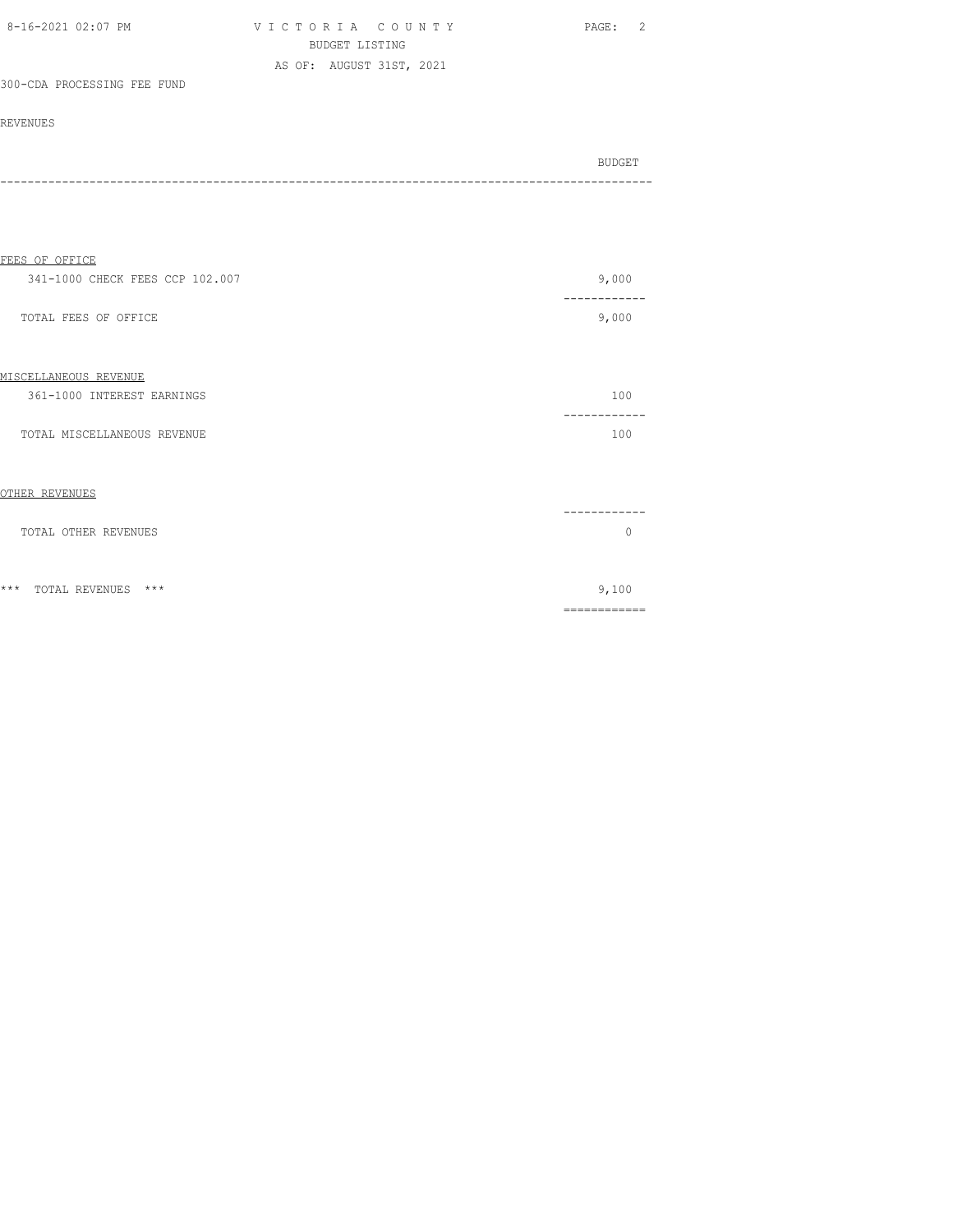|  | 8-16-2021 02:07 PM |  |
|--|--------------------|--|

V I C T O R I A C O U N T Y PAGE: 3 BUDGET LISTING AS OF: AUGUST 31ST, 2021

300-CDA PROCESSING FEE FUND CRIMINAL DIST. ATTORNEY DEPARTMENT EXPENDITURES

BUDGET AND RESERVE AND RESERVE AND RESERVE AND RESERVE AND RESERVE AND RESERVE AND RESERVE AND RESERVE AND RESERVE AND RESERVE AND RESERVE AND RESERVE AND RESERVE AND RESERVE AND RESPONDING A REPORT OF A REPORT OF A REPORT -----------------------------------------------------------------------------------------------

| <b>SALARIES</b>                                                     |                         |
|---------------------------------------------------------------------|-------------------------|
|                                                                     | ------------            |
| TOTAL SALARIES                                                      | $\mathbf{0}$            |
| FRINGE BENEFITS                                                     | ------------            |
| TOTAL FRINGE BENEFITS                                               | $\overline{0}$          |
| OPERATING EXPENSES                                                  |                         |
| TOTAL OPERATING EXPENSES                                            | -----------<br>$\circ$  |
| OTHER SERVICES & CHARGES                                            |                         |
| TOTAL OTHER SERVICES & CHARGES                                      | ------------<br>$\circ$ |
| CAPITAL OUTLAY                                                      |                         |
| TOTAL CAPITAL OUTLAY                                                | ------------<br>$\circ$ |
| TOTAL CRIMINAL DIST. ATTORNEY                                       | $\circ$<br>============ |
|                                                                     |                         |
| *** TOTAL EXPENDITURES ***                                          | $\circ$<br>============ |
| REVENUE OVER (UNDER) EXPENDITURES                                   | 9,100                   |
| OTHER FINANCING SOURCES (USES)<br>================================= |                         |
| TRANSFERS IN                                                        | ------------            |
| TOTAL TRANSFERS IN                                                  | $\circ$                 |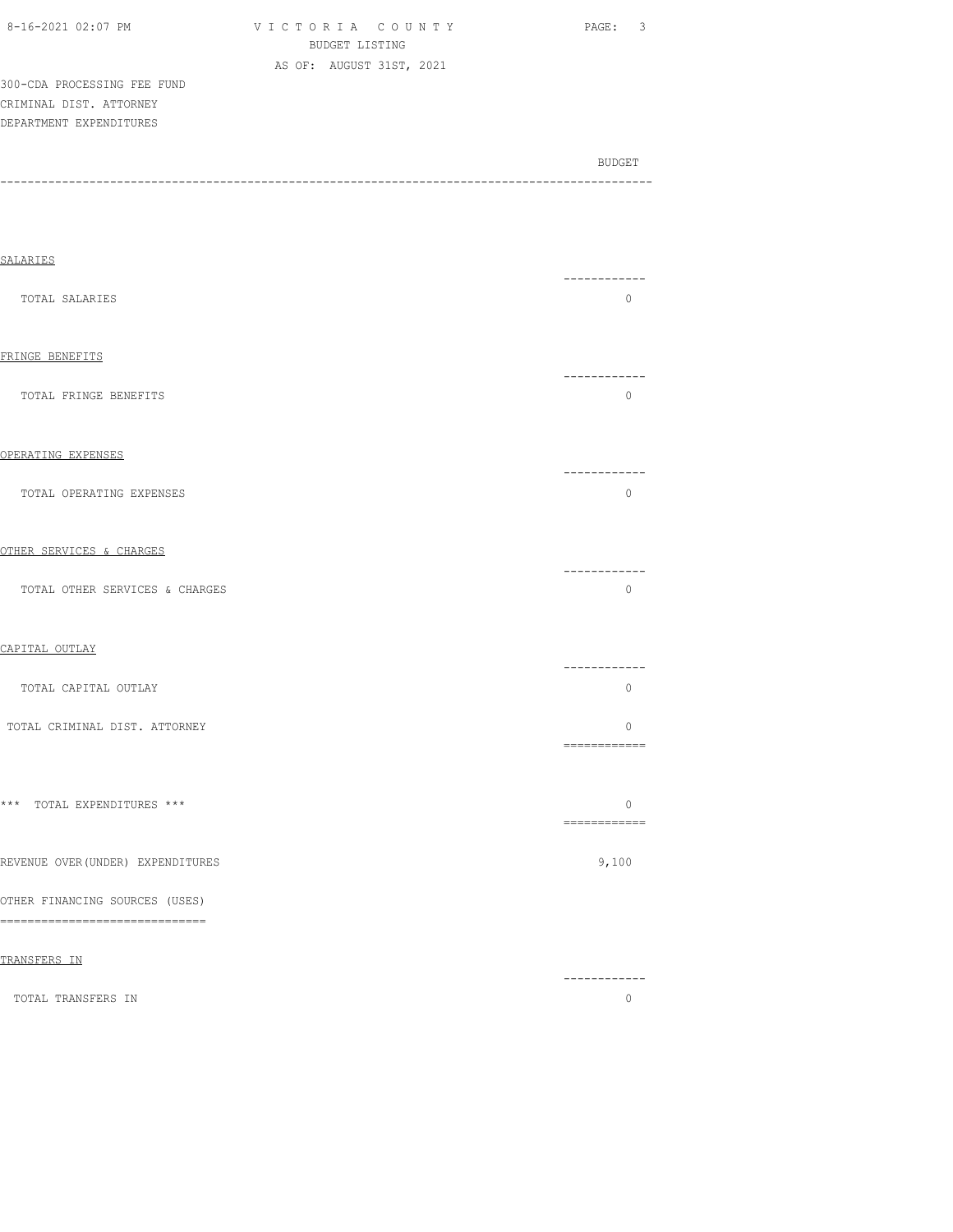| 8-16-2021 02:07 PM                      | VICTORIA COUNTY          | PAGE: 4       |
|-----------------------------------------|--------------------------|---------------|
|                                         | <b>BUDGET LISTING</b>    |               |
|                                         | AS OF: AUGUST 31ST, 2021 |               |
| 300-CDA PROCESSING FEE FUND             |                          |               |
| CRIMINAL DIST. ATTORNEY                 |                          |               |
| DEPARTMENT EXPENDITURES                 |                          |               |
|                                         |                          | <b>BUDGET</b> |
|                                         |                          |               |
|                                         |                          |               |
| TRANSFERS OUT                           |                          |               |
|                                         |                          |               |
| TOTAL TRANSFERS                         |                          | $\Omega$      |
|                                         |                          |               |
|                                         |                          |               |
| TOTAL REVENUE OVER (UNDER) EXPENDITURES |                          | 9,100         |
|                                         |                          | .=========    |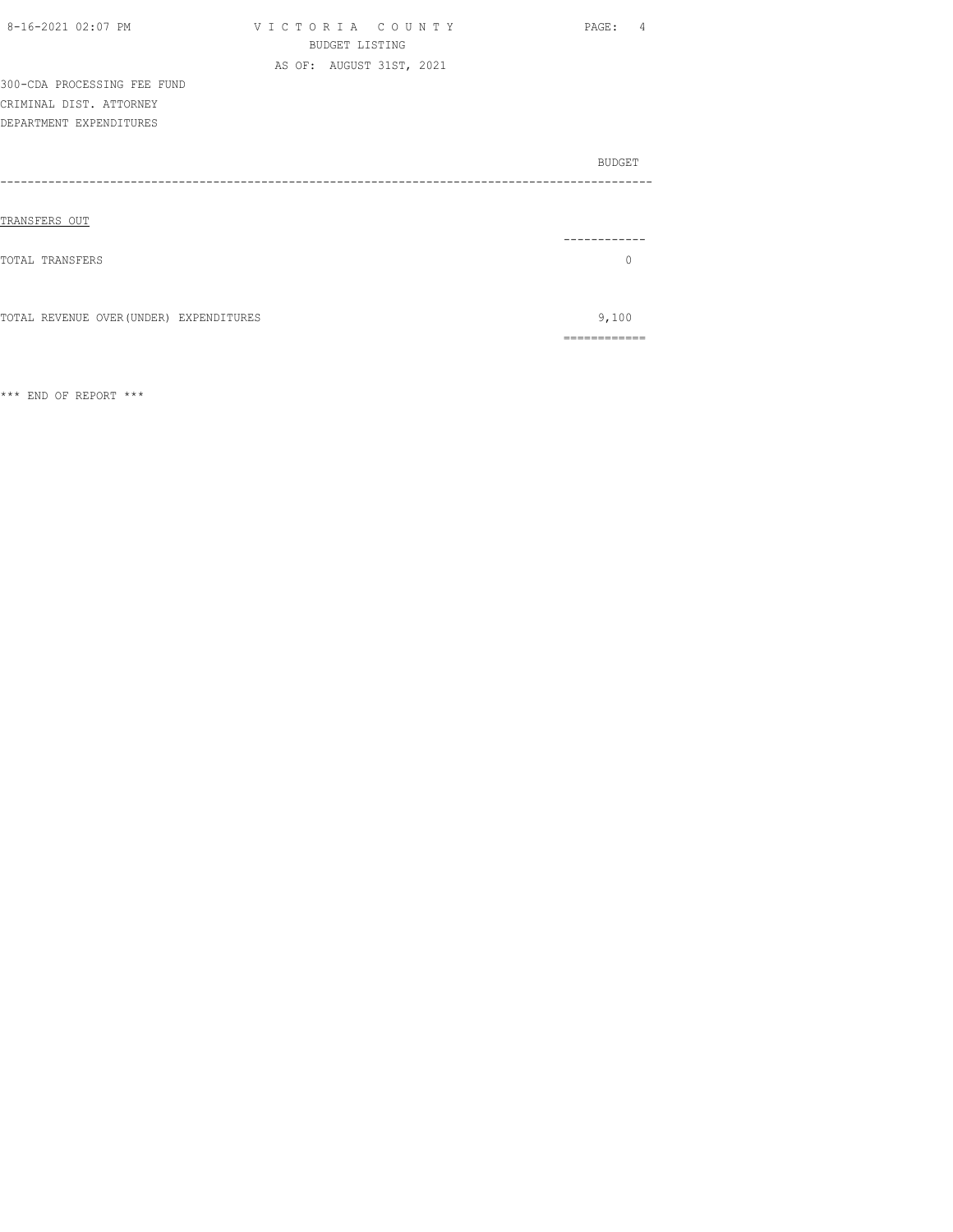| 8-16-2021 02:07 PM          | VICTORIA COUNTY          | PAGE: 1 |
|-----------------------------|--------------------------|---------|
|                             | <b>BUDGET LISTING</b>    |         |
|                             | AS OF: AUGUST 31ST, 2021 |         |
| 301-BOND FORFEITURE COMM    |                          |         |
|                             |                          |         |
| FINANCIAL SUMMARY           |                          |         |
|                             |                          | BUDGET  |
|                             |                          |         |
|                             |                          |         |
| REVENUE SUMMARY             |                          |         |
| FEES OF OFFICE              |                          | 5,000   |
|                             |                          |         |
|                             |                          |         |
| $***$<br>TOTAL REVENUES *** |                          | 5,000   |
|                             |                          |         |
|                             |                          |         |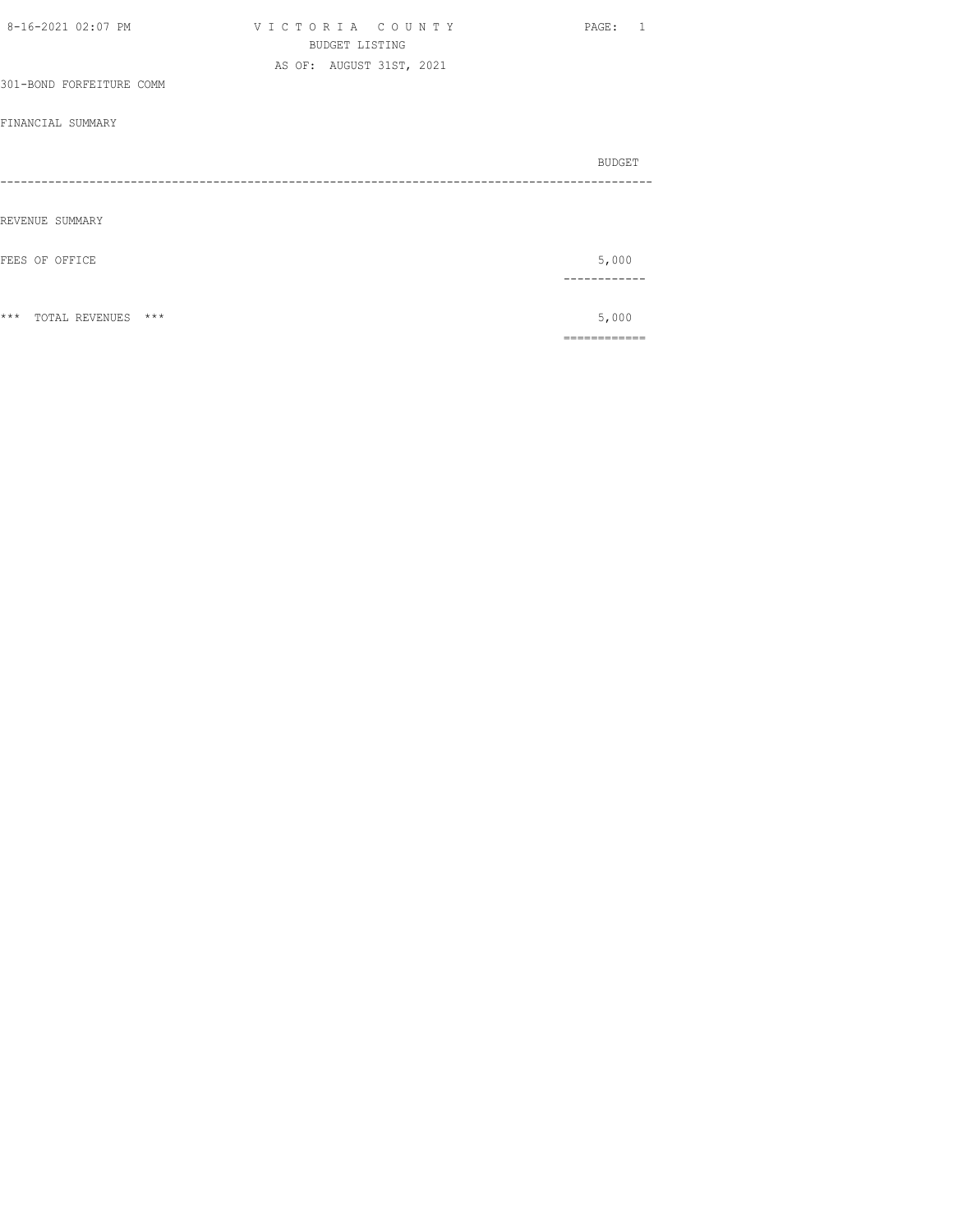| 8-16-2021 02:07 PM | VICTORIA COUNTY          | PAGE: 2 |
|--------------------|--------------------------|---------|
|                    | BUDGET LISTING           |         |
|                    | AS OF: AUGUST 31ST, 2021 |         |

# 301-BOND FORFEITURE COMM

# REVENUES

| - - - - |  |  | BUDGET |
|---------|--|--|--------|
|         |  |  |        |

| FEES OF OFFICE                    |       |
|-----------------------------------|-------|
| 341-1403 COUNTY CLERK/GC 41.005   | 2,500 |
| 341-1450 DISTRICT CLERK/GC 41.005 | 2,500 |
|                                   |       |
| TOTAL FEES OF OFFICE              | 5,000 |
|                                   |       |
|                                   |       |
| $***$<br>$***$<br>TOTAL REVENUES  | 5,000 |

============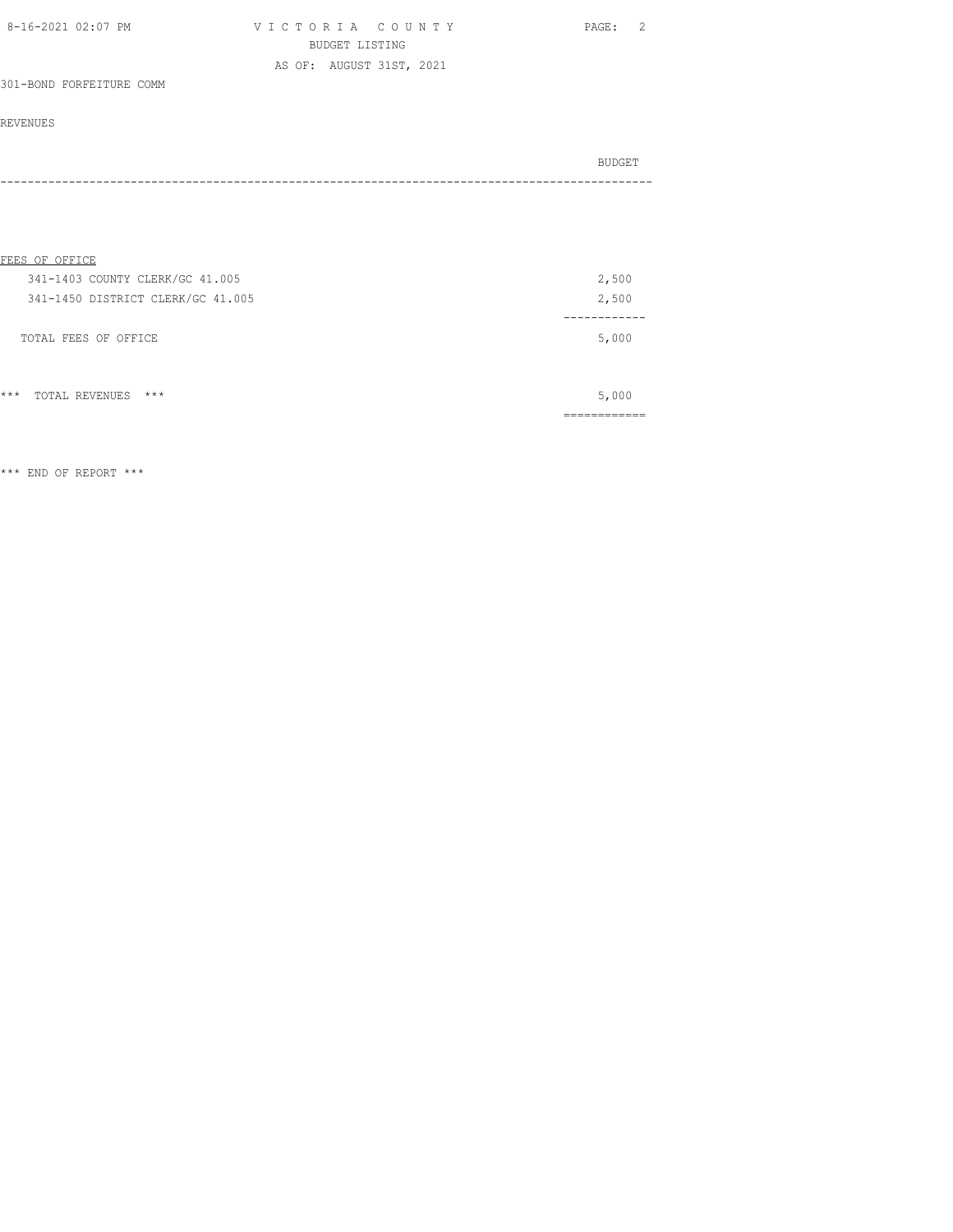| 8-16-2021 02:08 PM                | VICTORIA COUNTY<br><b>BUDGET LISTING</b> | PAGE: 1                                                                                                                                                                                                                                                                                                                                                                                                                                                                                          |
|-----------------------------------|------------------------------------------|--------------------------------------------------------------------------------------------------------------------------------------------------------------------------------------------------------------------------------------------------------------------------------------------------------------------------------------------------------------------------------------------------------------------------------------------------------------------------------------------------|
| 303-PRETRIAL INTERVENTION         | AS OF: AUGUST 31ST, 2021                 |                                                                                                                                                                                                                                                                                                                                                                                                                                                                                                  |
| FINANCIAL SUMMARY                 |                                          |                                                                                                                                                                                                                                                                                                                                                                                                                                                                                                  |
|                                   |                                          | BUDGET                                                                                                                                                                                                                                                                                                                                                                                                                                                                                           |
|                                   |                                          |                                                                                                                                                                                                                                                                                                                                                                                                                                                                                                  |
| REVENUE SUMMARY                   |                                          |                                                                                                                                                                                                                                                                                                                                                                                                                                                                                                  |
| FEES OF OFFICE                    |                                          | 50,000<br>------------                                                                                                                                                                                                                                                                                                                                                                                                                                                                           |
| *** TOTAL REVENUES ***            |                                          | 50,000<br>$\begin{array}{cccccccccc} \multicolumn{2}{c}{} & \multicolumn{2}{c}{} & \multicolumn{2}{c}{} & \multicolumn{2}{c}{} & \multicolumn{2}{c}{} & \multicolumn{2}{c}{} & \multicolumn{2}{c}{} & \multicolumn{2}{c}{} & \multicolumn{2}{c}{} & \multicolumn{2}{c}{} & \multicolumn{2}{c}{} & \multicolumn{2}{c}{} & \multicolumn{2}{c}{} & \multicolumn{2}{c}{} & \multicolumn{2}{c}{} & \multicolumn{2}{c}{} & \multicolumn{2}{c}{} & \multicolumn{2}{c}{} & \multicolumn{2}{c}{} & \mult$ |
| EXPENDITURE SUMMARY               |                                          |                                                                                                                                                                                                                                                                                                                                                                                                                                                                                                  |
| CRIMINAL DIST. ATTORNEY           |                                          | 21,359<br>------------                                                                                                                                                                                                                                                                                                                                                                                                                                                                           |
|                                   |                                          |                                                                                                                                                                                                                                                                                                                                                                                                                                                                                                  |
| *** TOTAL EXPENDITURES ***        |                                          | 21,359<br>$\begin{array}{cccccccccc} \multicolumn{2}{c}{} & \multicolumn{2}{c}{} & \multicolumn{2}{c}{} & \multicolumn{2}{c}{} & \multicolumn{2}{c}{} & \multicolumn{2}{c}{} & \multicolumn{2}{c}{} & \multicolumn{2}{c}{} & \multicolumn{2}{c}{} & \multicolumn{2}{c}{} & \multicolumn{2}{c}{} & \multicolumn{2}{c}{} & \multicolumn{2}{c}{} & \multicolumn{2}{c}{} & \multicolumn{2}{c}{} & \multicolumn{2}{c}{} & \multicolumn{2}{c}{} & \multicolumn{2}{c}{} & \multicolumn{2}{c}{} & \mult$ |
|                                   |                                          |                                                                                                                                                                                                                                                                                                                                                                                                                                                                                                  |
| REVENUE OVER (UNDER) EXPENDITURES |                                          | 28,641<br>$\begin{array}{cccccccccc} \multicolumn{2}{c}{} & \multicolumn{2}{c}{} & \multicolumn{2}{c}{} & \multicolumn{2}{c}{} & \multicolumn{2}{c}{} & \multicolumn{2}{c}{} & \multicolumn{2}{c}{} & \multicolumn{2}{c}{} & \multicolumn{2}{c}{} & \multicolumn{2}{c}{} & \multicolumn{2}{c}{} & \multicolumn{2}{c}{} & \multicolumn{2}{c}{} & \multicolumn{2}{c}{} & \multicolumn{2}{c}{} & \multicolumn{2}{c}{} & \multicolumn{2}{c}{} & \multicolumn{2}{c}{} & \multicolumn{2}{c}{} & \mult$ |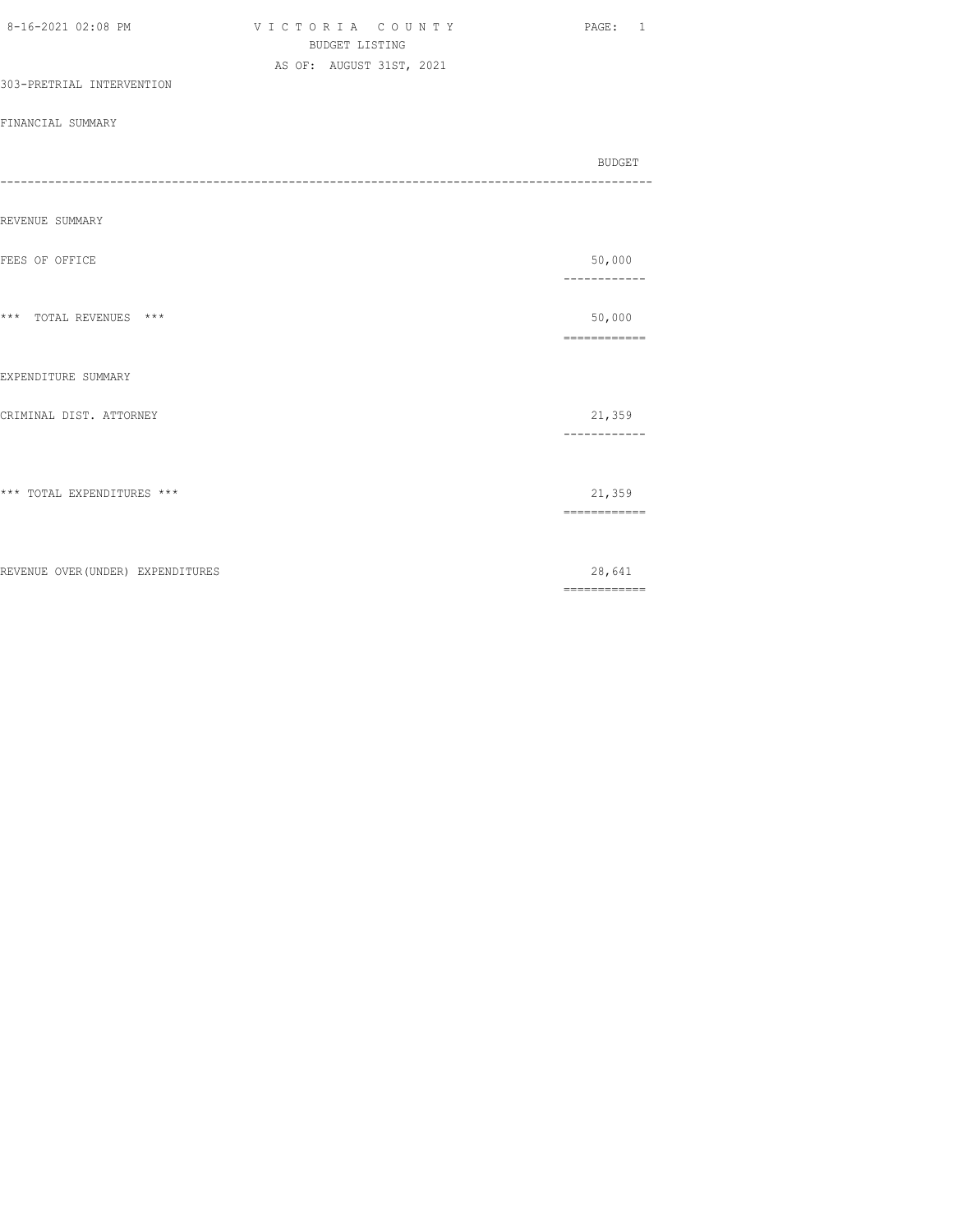| 8-16-2021 02:08 PM        | VICTORIA COUNTY          | PAGE: |
|---------------------------|--------------------------|-------|
|                           | BUDGET LISTING           |       |
|                           | AS OF: AUGUST 31ST, 2021 |       |
| 303-PRETRIAL INTERVENTION |                          |       |

#### REVENUES

| BUDGET |
|--------|
| $ -$   |

# FEES OF OFFICE

| 341-1475 CDA/GC 76.011/CCP 102.012 & | 50,000  |
|--------------------------------------|---------|
|                                      | ------- |
| TOTAL FEES OF OFFICE                 | 50,000  |
|                                      |         |
|                                      |         |

\*\*\* TOTAL REVENUES \*\*\* 50,000 ============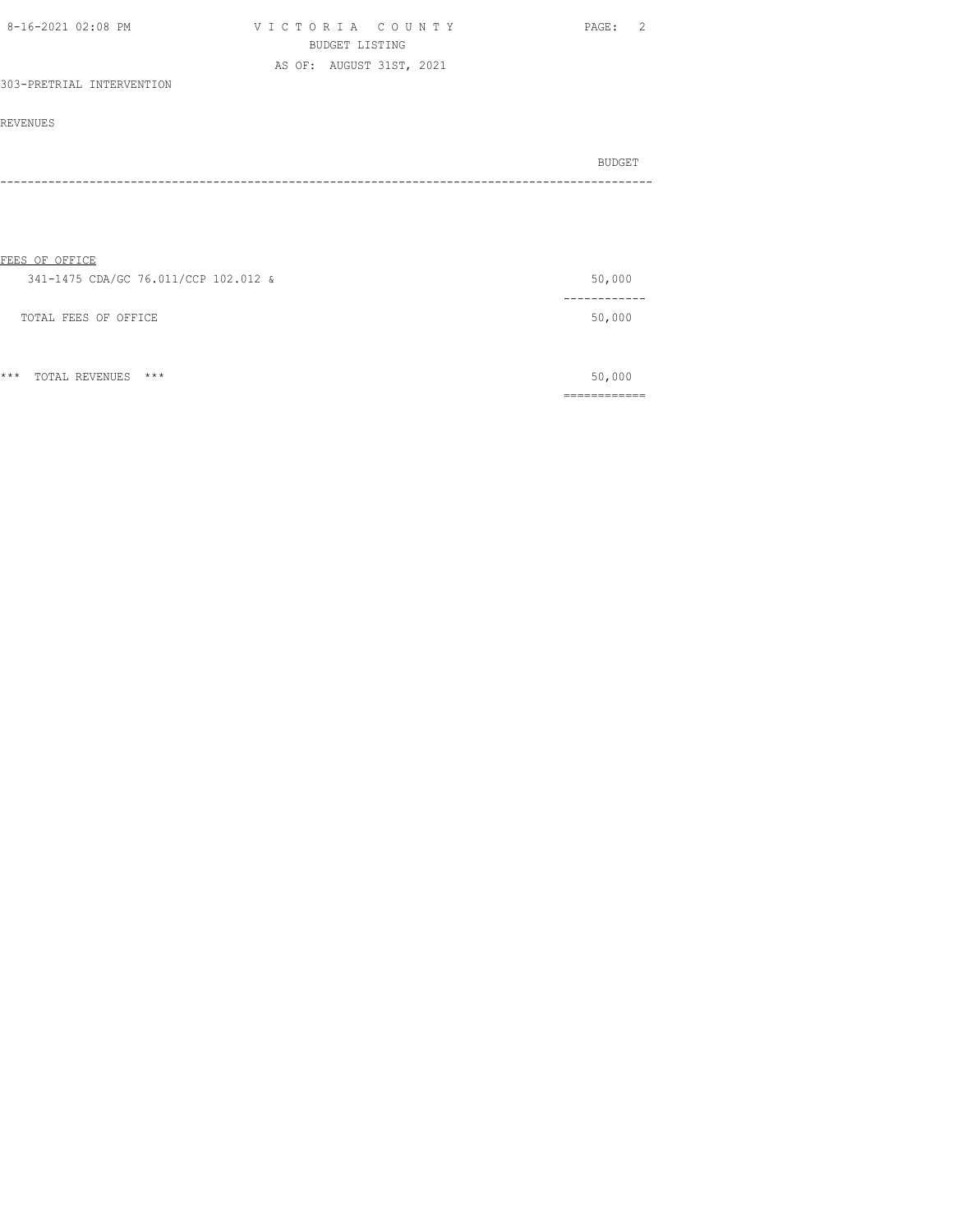VICTORIA COUNTY PAGE: 3 BUDGET LISTING AS OF: AUGUST 31ST, 2021

303-PRETRIAL INTERVENTION CRIMINAL DIST. ATTORNEY DEPARTMENT EXPENDITURES

| BUDGET |
|--------|
| ----   |
|        |

| SALARIES                          |        |
|-----------------------------------|--------|
| 475-1108 SALARY, CLERK III        | 4,535  |
| 475-1110 SALARY, ASST CHIEF CLERK | 12,397 |
|                                   |        |
| TOTAL SALARIES                    | 16,932 |

### FRINGE BENEFITS

| 475-2001 SOCIAL SECURITY      | 1,296       |
|-------------------------------|-------------|
| 475-2002 HEALTH INSURANCE     | 524         |
| 475-2003 RETIREMENT           | 2,530       |
| 475-2004 LIFE INSURANCE       | 48          |
| 475-2005 WORKERS COMPENSATION | 15          |
| 475-2006 UNEMPLOYMENT         | 14          |
| TOTAL FRINGE BENEFITS         | 4,427       |
| TOTAL CRIMINAL DIST. ATTORNEY | 21,359      |
|                               |             |
|                               |             |
| *** TOTAL EXPENDITURES ***    | 21,359      |
|                               | ----------- |
|                               |             |

REVENUE OVER(UNDER) EXPENDITURES 28,641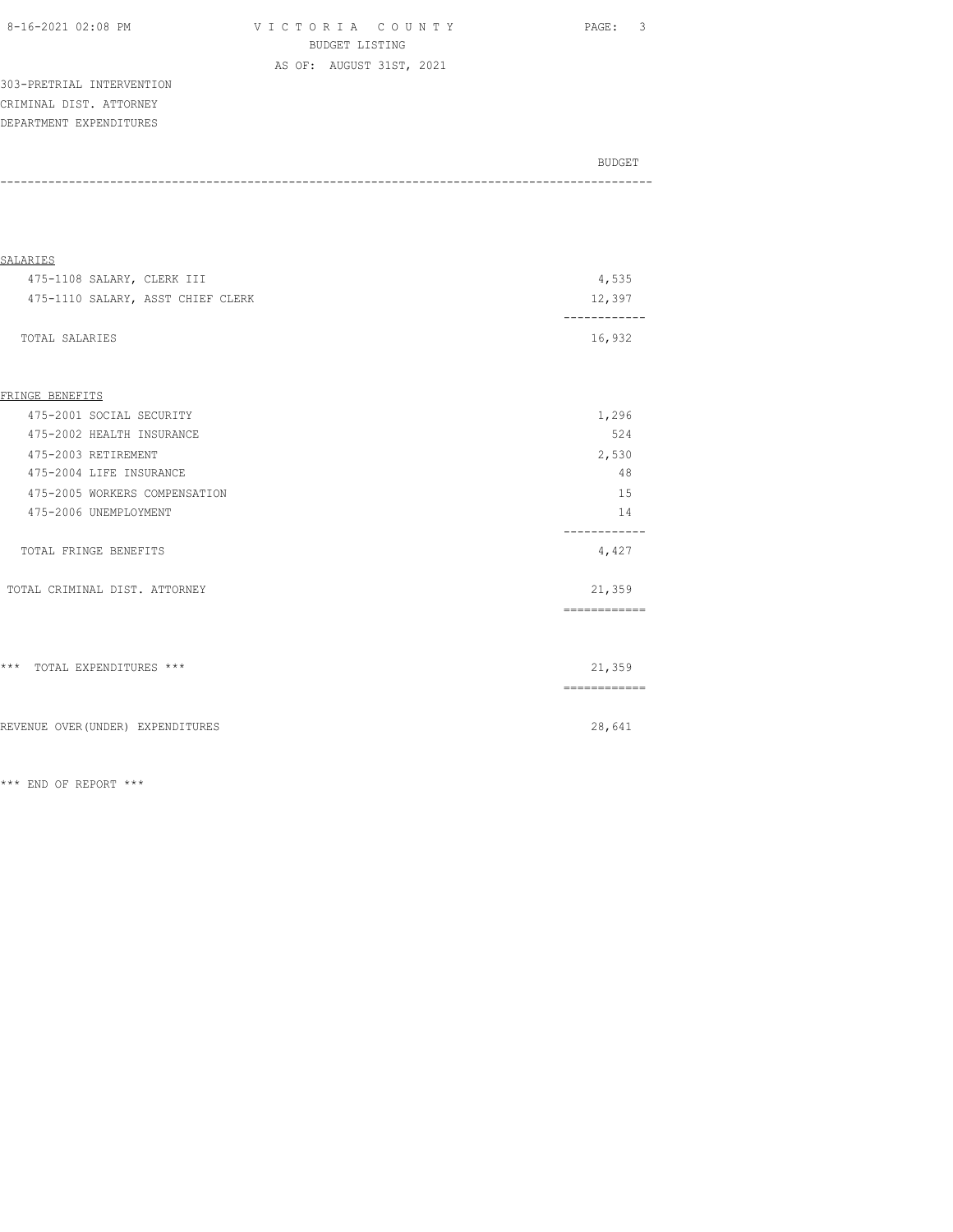| 8-16-2021 02:08 PM                      | VICTORIA COUNTY<br>BUDGET LISTING | PAGE: 1                                                                                                                                                                                                                                                                                                                                                                                                                                                                                |
|-----------------------------------------|-----------------------------------|----------------------------------------------------------------------------------------------------------------------------------------------------------------------------------------------------------------------------------------------------------------------------------------------------------------------------------------------------------------------------------------------------------------------------------------------------------------------------------------|
|                                         | AS OF: AUGUST 31ST, 2021          |                                                                                                                                                                                                                                                                                                                                                                                                                                                                                        |
| 310-4/H ACTIVITY CENTER                 |                                   |                                                                                                                                                                                                                                                                                                                                                                                                                                                                                        |
| FINANCIAL SUMMARY                       |                                   |                                                                                                                                                                                                                                                                                                                                                                                                                                                                                        |
|                                         |                                   | BUDGET                                                                                                                                                                                                                                                                                                                                                                                                                                                                                 |
|                                         |                                   | -----------------------------                                                                                                                                                                                                                                                                                                                                                                                                                                                          |
| REVENUE SUMMARY                         |                                   |                                                                                                                                                                                                                                                                                                                                                                                                                                                                                        |
| MISCELLANEOUS REVENUE                   |                                   | 100                                                                                                                                                                                                                                                                                                                                                                                                                                                                                    |
| LOCAL MATCHING FUNDS                    |                                   | 650                                                                                                                                                                                                                                                                                                                                                                                                                                                                                    |
|                                         |                                   | ------------                                                                                                                                                                                                                                                                                                                                                                                                                                                                           |
| *** TOTAL REVENUES ***                  |                                   | 750                                                                                                                                                                                                                                                                                                                                                                                                                                                                                    |
| EXPENDITURE SUMMARY                     |                                   |                                                                                                                                                                                                                                                                                                                                                                                                                                                                                        |
| 4/H ACTIVITY CENTER                     |                                   | 4,150<br>------------                                                                                                                                                                                                                                                                                                                                                                                                                                                                  |
| *** TOTAL EXPENDITURES ***              |                                   | 4,150                                                                                                                                                                                                                                                                                                                                                                                                                                                                                  |
|                                         |                                   | $\begin{array}{cccccccccc} \multicolumn{2}{c}{} & \multicolumn{2}{c}{} & \multicolumn{2}{c}{} & \multicolumn{2}{c}{} & \multicolumn{2}{c}{} & \multicolumn{2}{c}{} & \multicolumn{2}{c}{} & \multicolumn{2}{c}{} & \multicolumn{2}{c}{} & \multicolumn{2}{c}{} & \multicolumn{2}{c}{} & \multicolumn{2}{c}{} & \multicolumn{2}{c}{} & \multicolumn{2}{c}{} & \multicolumn{2}{c}{} & \multicolumn{2}{c}{} & \multicolumn{2}{c}{} & \multicolumn{2}{c}{} & \multicolumn{2}{c}{} & \mult$ |
| REVENUE OVER (UNDER) EXPENDITURES       |                                   | (3, 400)<br>============                                                                                                                                                                                                                                                                                                                                                                                                                                                               |
| OTHER FINANCING SOURCES (USES)          |                                   |                                                                                                                                                                                                                                                                                                                                                                                                                                                                                        |
| TRANSFERS IN                            |                                   | $\circ$                                                                                                                                                                                                                                                                                                                                                                                                                                                                                |
| TRANSFERS OUT                           |                                   | $\Omega$<br>------------                                                                                                                                                                                                                                                                                                                                                                                                                                                               |
| TOTAL TRANSFERS                         |                                   | $\circ$                                                                                                                                                                                                                                                                                                                                                                                                                                                                                |
| TOTAL REVENUE OVER (UNDER) EXPENDITURES |                                   | (3, 400)                                                                                                                                                                                                                                                                                                                                                                                                                                                                               |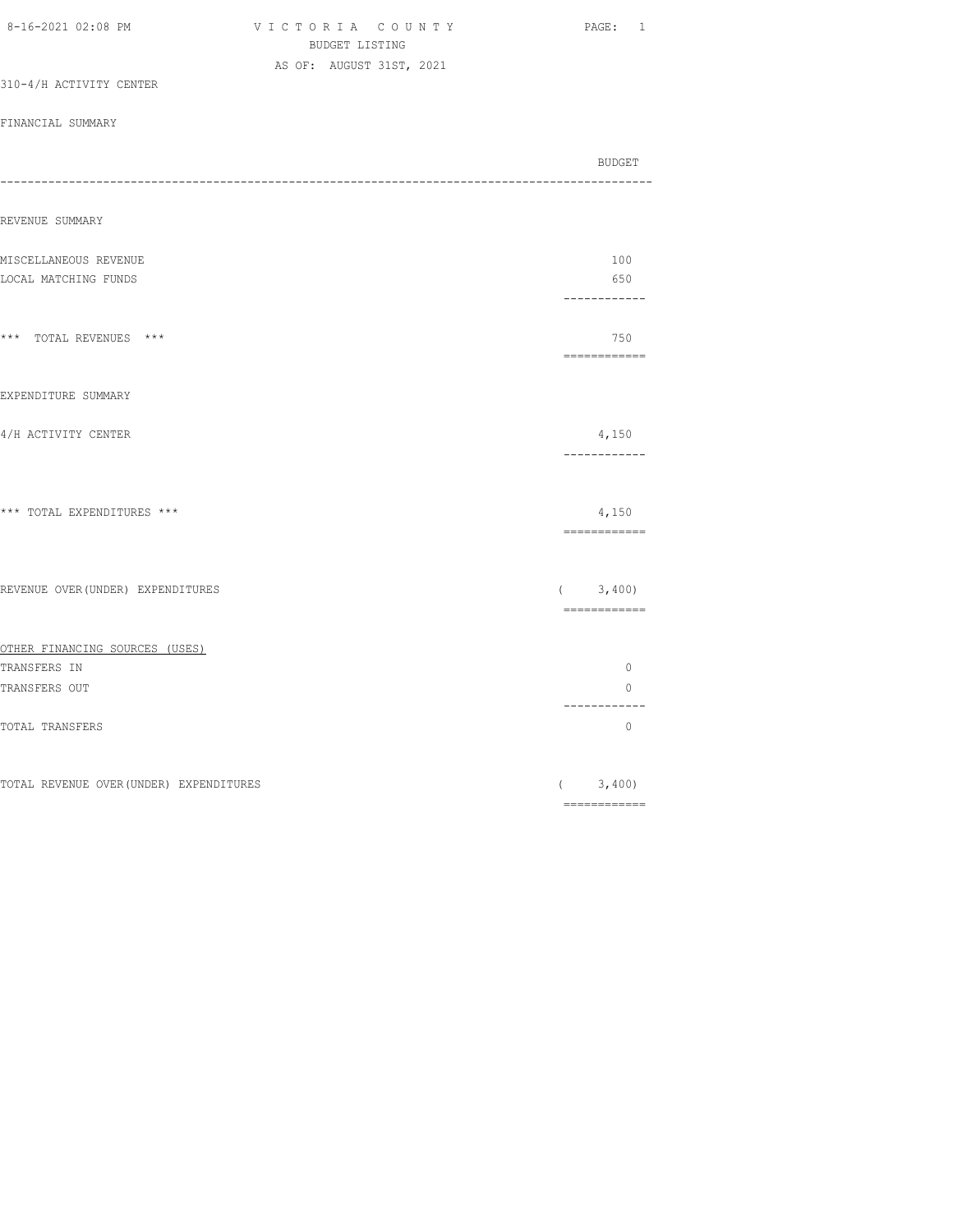| 8-16-2021 02:08 PM | VICTORIA COUNTY          | PAGE: 2 |
|--------------------|--------------------------|---------|
|                    | BUDGET LISTING           |         |
|                    | AS OF: AUGUST 31ST, 2021 |         |

# 310-4/H ACTIVITY CENTER

## REVENUES

| BUDGET |
|--------|
|        |

| MISCELLANEOUS REVENUE                                  |     |
|--------------------------------------------------------|-----|
| 361-1000 INTEREST EARNINGS                             | 100 |
| TOTAL MISCELLANEOUS REVENUE                            | 100 |
| LOCAL MATCHING FUNDS<br>369-1001 PRIVATE CONTRIBUTIONS | 650 |
| TOTAL LOCAL MATCHING FUNDS                             | 650 |
| $***$<br>$***$<br>TOTAL REVENUES                       | 750 |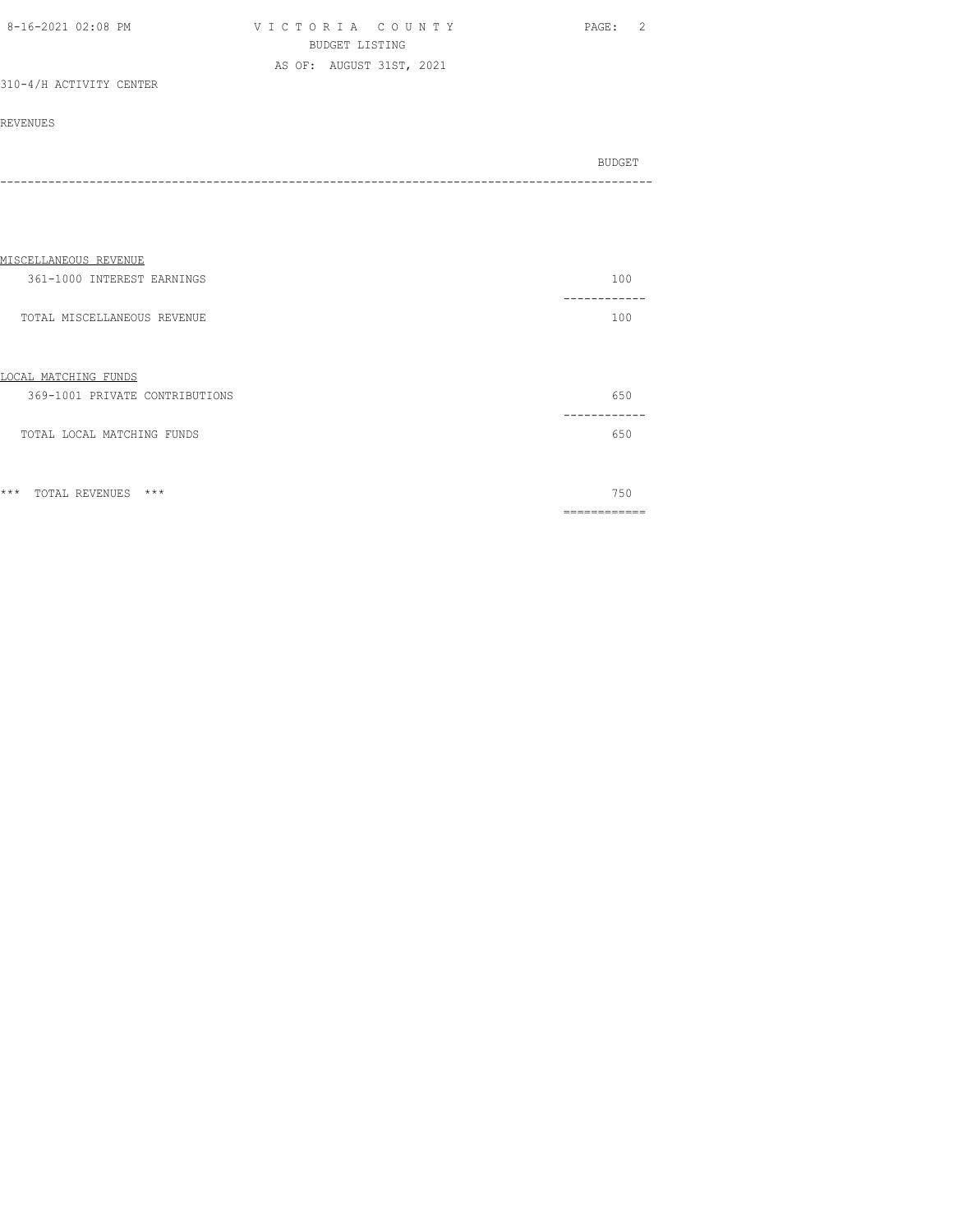|  | 8-16-2021 02:08 PM |  |  |
|--|--------------------|--|--|
|  |                    |  |  |

VICTORIA COUNTY PAGE: 3 BUDGET LISTING AS OF: AUGUST 31ST, 2021

310-4/H ACTIVITY CENTER 4/H ACTIVITY CENTER DEPARTMENT EXPENDITURES

| BUDGET |
|--------|
|        |
|        |

| OPERATING EXPENSES             |       |
|--------------------------------|-------|
| 661-3003 INSURANCE PREMIUM     | 275   |
| 661-3006 SUPPLIES              | 1,625 |
| 661-3007 REPAIRS & MAINTENANCE | 2,250 |
|                                |       |
| TOTAL OPERATING EXPENSES       | 4,150 |
|                                |       |

### CAPITAL OUTLAY

| TOTAL CAPITAL OUTLAY      |       |
|---------------------------|-------|
| TOTAL 4/H ACTIVITY CENTER | 4,150 |

============

#### \*\*\* TOTAL EXPENDITURES \*\*\* 4,150

| _____________<br>______________ |  |
|---------------------------------|--|
|                                 |  |
|                                 |  |
|                                 |  |

REVENUE OVER(UNDER) EXPENDITURES ( 3,400)

OTHER FINANCING SOURCES (USES) ==============================

### TRANSFERS IN

|                    | -------- |  |
|--------------------|----------|--|
| TOTAL TRANSFERS IN |          |  |
| TRANSFERS OUT      |          |  |
|                    | ------   |  |
| TOTAL TRANSFERS    |          |  |
|                    |          |  |

TOTAL REVENUE OVER(UNDER) EXPENDITURES (3,400) ============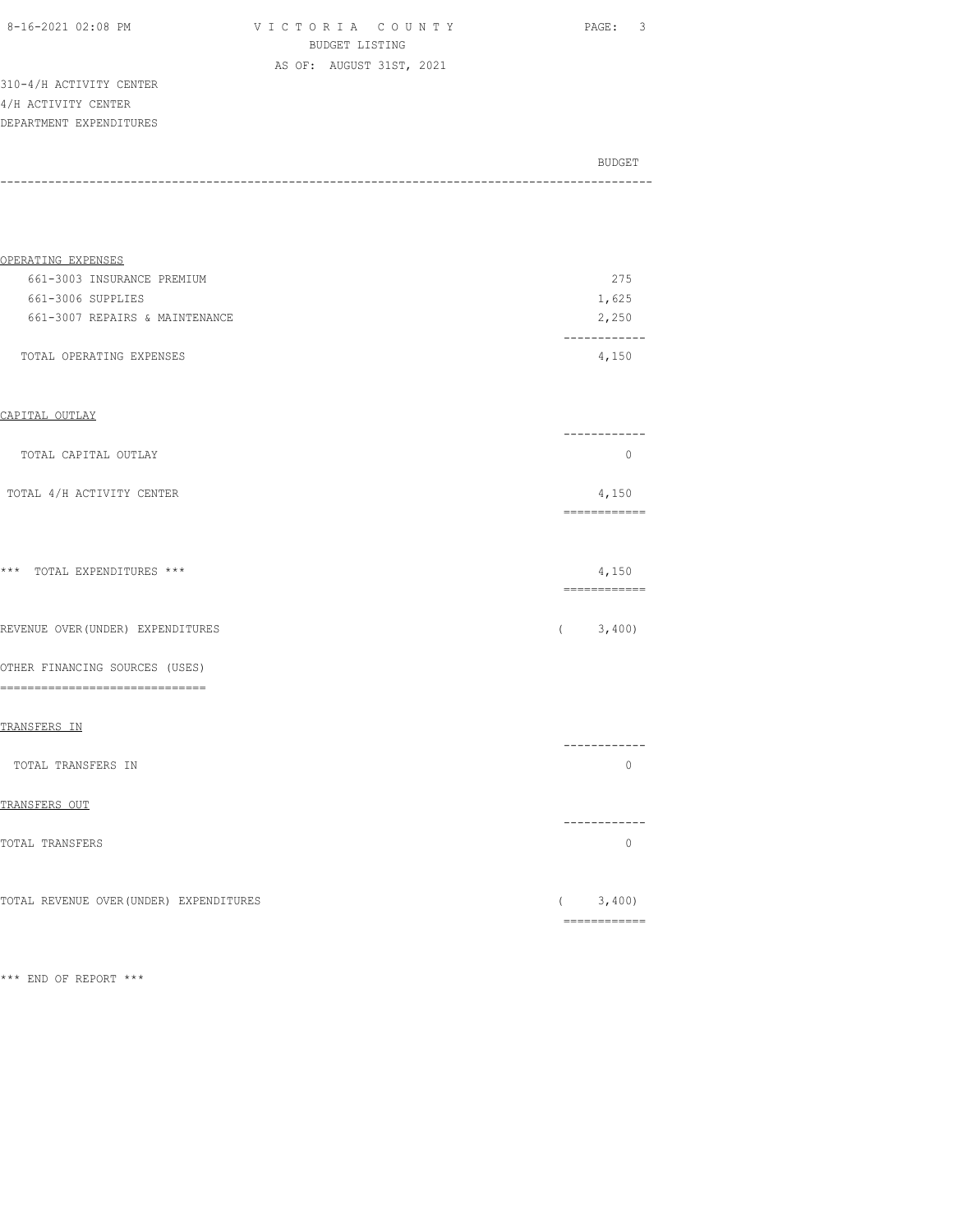| 8-16-2021 02:08 PM                      | VICTORIA COUNTY<br>BUDGET LISTING | PAGE: 1                             |
|-----------------------------------------|-----------------------------------|-------------------------------------|
|                                         | AS OF: AUGUST 31ST, 2021          |                                     |
| 321-AIRPORT FUND                        |                                   |                                     |
| FINANCIAL SUMMARY                       |                                   |                                     |
|                                         |                                   | BUDGET<br>------------------------- |
| REVENUE SUMMARY                         |                                   |                                     |
| FEDERAL GRANTS                          |                                   | 0                                   |
| STATE GRANTS                            |                                   | 50,000                              |
| MISCELLANEOUS REVENUE                   |                                   | 3,000                               |
| AIRPORT ADMIN. REVENUE                  |                                   | 2,830,708                           |
| AIRPORT FBO REVENUE                     |                                   | 0                                   |
| AIRPORT AIRSIDE REVENUE                 |                                   | 0                                   |
| AIRPORT LANDSIDE REVENUE                |                                   | 0<br>------------                   |
| *** TOTAL REVENUES ***                  |                                   | 2,883,708<br>-------------          |
| EXPENDITURE SUMMARY                     |                                   |                                     |
| AIRPORT/ADMINISTRATION                  |                                   | 2,796,466<br>------------           |
|                                         |                                   |                                     |
| *** TOTAL EXPENDITURES ***              |                                   | 2,796,466<br>============           |
| REVENUE OVER (UNDER) EXPENDITURES       |                                   | 87,242<br>============              |
| OTHER FINANCING SOURCES (USES)          |                                   |                                     |
| TRANSFERS IN                            |                                   | 0                                   |
| TRANSFERS OUT                           |                                   | 0<br>---------                      |
| TOTAL TRANSFERS                         |                                   | 0                                   |
| TOTAL REVENUE OVER (UNDER) EXPENDITURES |                                   | 87,242                              |

============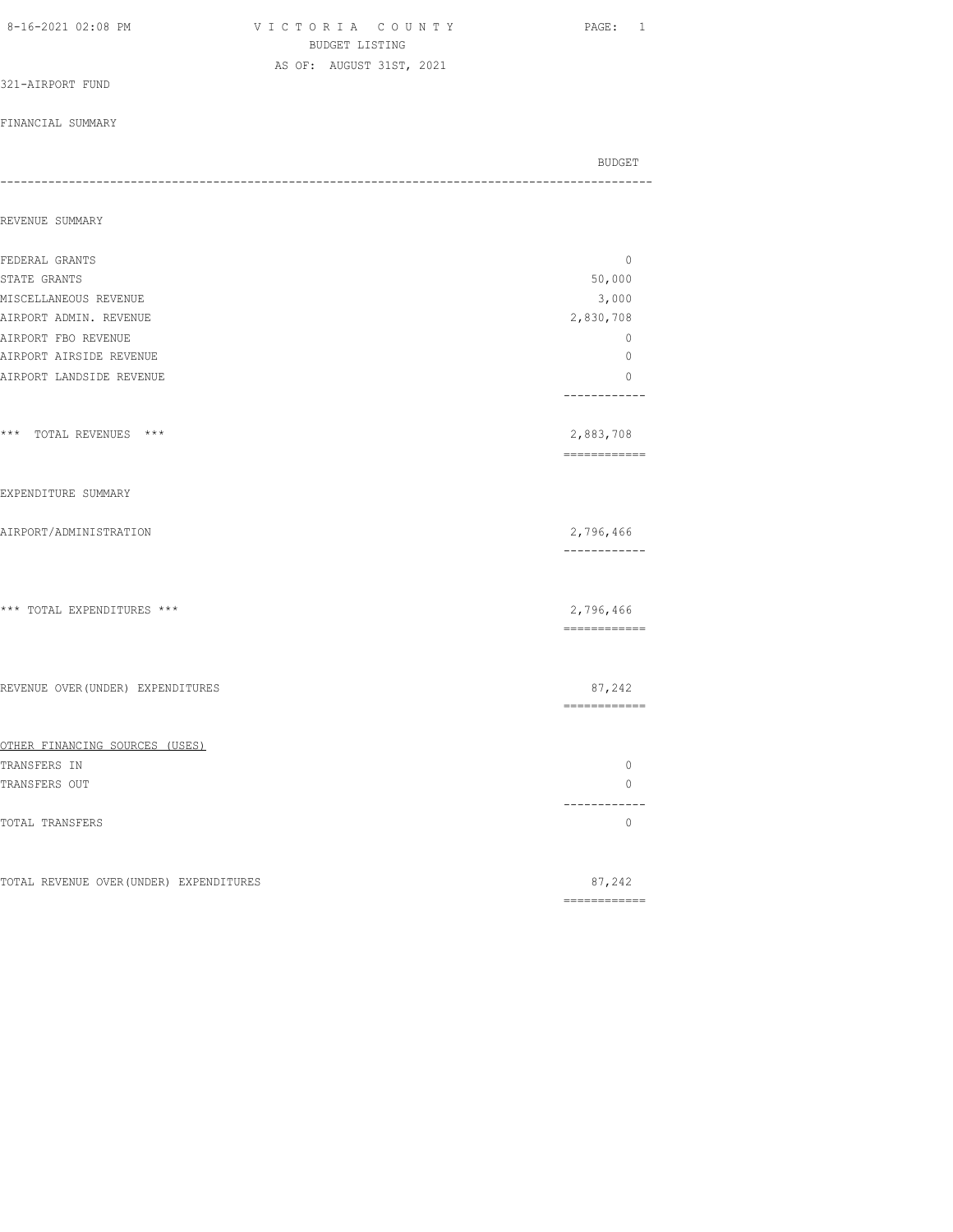| 8-16-2021 02:08 PM |  |  |
|--------------------|--|--|
|--------------------|--|--|

VICTORIA COUNTY PAGE: 2 BUDGET LISTING AS OF: AUGUST 31ST, 2021

321-AIRPORT FUND

# REVENUES

BUDGET AND RESERVE AND RESERVE AND RESERVE AND RESERVE AND RESERVE AND RESERVE AND RESERVE AND RESERVE AND RESERVE AND RESERVE AND RESERVE AND RESERVE AND RESERVE AND RESERVE AND RESPONDING A REPORT OF A REPORT OF A REPORT -----------------------------------------------------------------------------------------------

| TOTAL FEDERAL GRANTS                                                        | $\Omega$                  |
|-----------------------------------------------------------------------------|---------------------------|
| STATE GRANTS                                                                |                           |
| 333-2010 TXDOT RAMP GRANT 50%                                               | 50,000                    |
| TOTAL STATE GRANTS                                                          | 50,000                    |
| <u>MISCELLANEOUS REVENUE</u>                                                |                           |
| 361-1000 INTEREST EARNINGS                                                  | 3,000                     |
| TOTAL MISCELLANEOUS REVENUE                                                 | 3,000                     |
| AIRPORT ADMIN. REVENUE                                                      |                           |
| 380-1010 TERMINAL BLDG LEASES                                               | 77,577                    |
| 380-1017 LAW ENFORCE FEE/ENPLANEMENTS                                       | 25,000                    |
| 380-1020 MISCELLANEOUS                                                      | 2,000                     |
| 380-1040 NON FBO LEASES                                                     | 77,368                    |
| 380-1041 NON-AERO LEASES-PRIVATE                                            | 242,201                   |
| 380-1042 NON-AERO. LEASES-COUNTY                                            | 354,295                   |
| 380-1043 NON-AERO. LEASES-O'CLUB<br>380-1048 UTILITIES REIMBURSEMENT-COUNTY | 15,000<br>15,000          |
| 380-1050 COMMUNITY HANGAR FEES                                              | 108,285                   |
| 380-1052 T HANGAR FEES                                                      | 61,682                    |
| 380-1054 RAMP/APRON FEES                                                    | 45,000                    |
| 380-1056 AVIATION FUEL OPERATION                                            | 1,735,000                 |
| 380-1058 PIOLT SUPPLIES                                                     | 5,000                     |
| 380-1060 GROUND HANDLING FEES                                               | 8,000                     |
| 380-1062 CALL OUT FEES                                                      | 2,000                     |
| 380-1066 EPIC CONCESSIONS                                                   | 13,500                    |
| 380-7520 TSA REIMBURSEMENT                                                  | 43,800                    |
| TOTAL AIRPORT ADMIN. REVENUE                                                | ------------<br>2,830,708 |

### AIRPORT FBO REVENUE

|                                          | ------------ |
|------------------------------------------|--------------|
| L AIRPORT FBO REVENUE<br>TOTAI<br>101111 |              |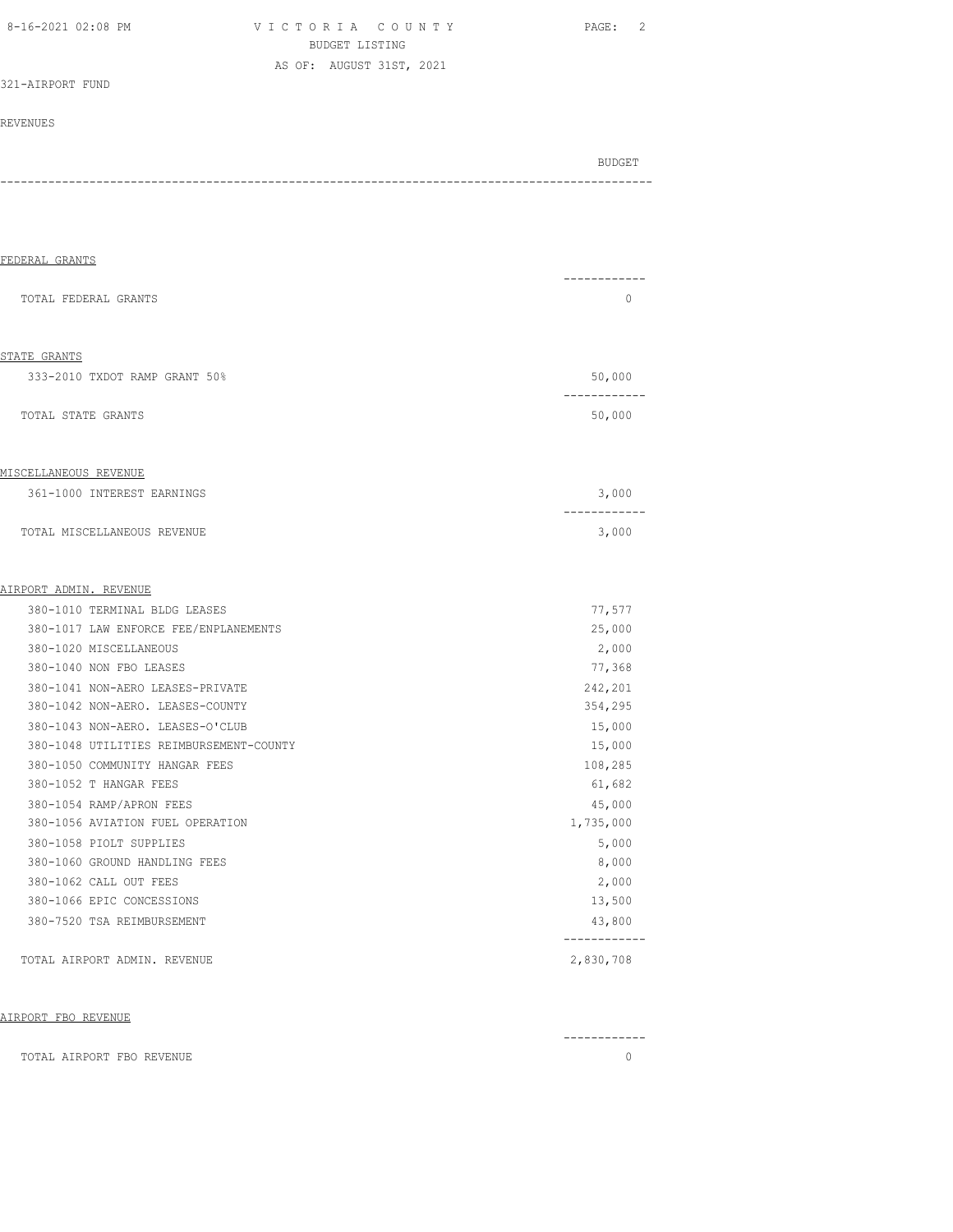| 8-16-2021 02:08 PM             | VICTORIA COUNTY<br><b>BUDGET LISTING</b> | PAGE: 3      |
|--------------------------------|------------------------------------------|--------------|
|                                | AS OF: AUGUST 31ST, 2021                 |              |
| 321-AIRPORT FUND               |                                          |              |
|                                |                                          |              |
| <b>REVENUES</b>                |                                          |              |
|                                |                                          |              |
|                                |                                          | BUDGET       |
|                                |                                          |              |
|                                |                                          |              |
|                                |                                          |              |
| AIRPORT AIRSIDE REVENUE        |                                          |              |
|                                |                                          |              |
| TOTAL AIRPORT AIRSIDE REVENUE  |                                          | $\mathbf{0}$ |
|                                |                                          |              |
|                                |                                          |              |
|                                |                                          |              |
| AIRPORT LANDSIDE REVENUE       |                                          |              |
|                                |                                          | -------      |
| TOTAL AIRPORT LANDSIDE REVENUE |                                          | $\circ$      |
|                                |                                          |              |
|                                |                                          |              |
| *** TOTAL REVENUES ***         |                                          | 2,883,708    |

============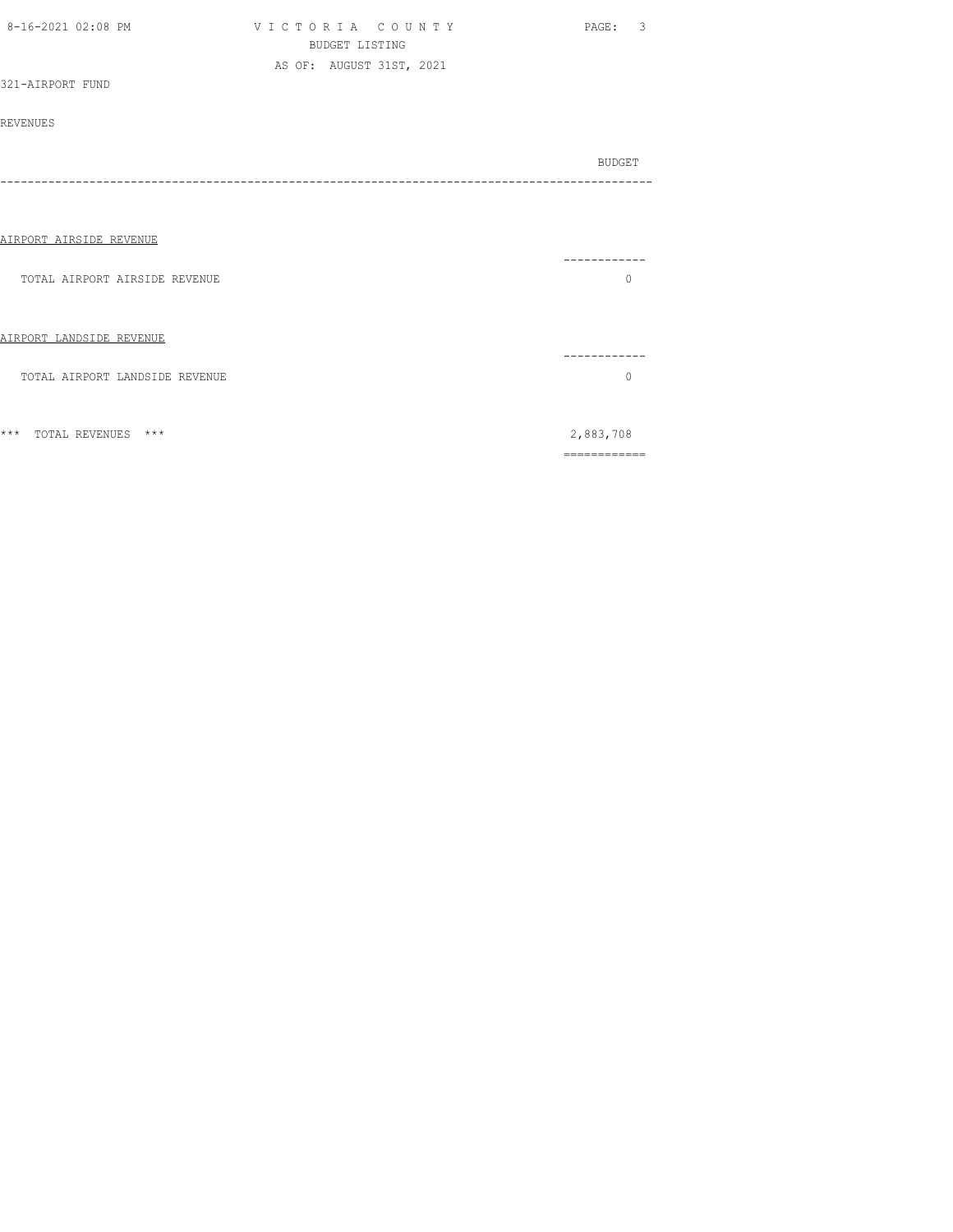8-16-2021 02:08 PM V I C T O R I A C O U N T Y PAGE: 4 BUDGET LISTING

AS OF: AUGUST 31ST, 2021

321-AIRPORT FUND AIRPORT/ADMINISTRATION DEPARTMENT EXPENDITURES

BUDGET AND RESERVE AND RESERVE AND RESERVE AND RESERVE AND RESERVE AND RESERVE AND RESERVE AND RESERVE AND RESERVE AND RESERVE AND RESERVE AND RESERVE AND RESERVE AND RESERVE AND RESPONDING A REPORT OF A REPORT OF A REPORT

-----------------------------------------------------------------------------------------------

# SALARIES

| 606-1102 SALARY, AIRP/FBO EXECUT. DIREC | 168,175 |
|-----------------------------------------|---------|
| 606-1103 SALARY, DIRECTOR OF OPERATIONS | 62,317  |
| 606-1104 SALARY, MAINT. SUPERVISOR      | 55,578  |
| 606-1106 SALARY, FINANCIAL ASSISTANT    | 47,133  |
| 606-1109 SALARY, LINEMAN SUPERVISOR     | 47,133  |
| 606-1110 SALARY 4 LINE ATTENDANTS       | 142,856 |
| 606-1115 SALARY, 1 BLDG MAINT           | 32,802  |
| 606-1116 SALARY, 2 OPR/MAINT SPEC II    | 73,592  |
| 606-1117 SALARY, OPR/MAINT SPEC III     | 39,936  |
| 606-1118 SALARY, OPR/MAINT SPEC IV      | 42,848  |
| 606-1120 SALARY, FBO CLERK III          | 34,487  |
| 606-1131 OVERTIME                       | 4,000   |
| 606-1132 LONGEVITY                      | 6,325   |
| 606-1135 AUTO ALLOWANCE                 | 6,000   |
| 606-1139 CELL PHONE ALLOWANCE           | 3,721   |
| 606-1140 CALL OUT FEE                   | 2,000   |
| 606-1940 TSA OVERTIME                   | 62,549  |
| TOTAL SALARIES                          | 831,452 |

#### FRINGE BENEFITS

| 606-2004 LIFE INSURANCE       | 2,329   |
|-------------------------------|---------|
| 606-2005 WORKERS COMPENSATION | 2,200   |
| 606-2006 UNEMPLOYMENT         | 665     |
| TOTAL FRINGE BENEFITS         | 243,564 |

# OPERATING EXPENSES

| 606-3005 TRAINING & TRAVEL AIRP/FBO | 22,000  |
|-------------------------------------|---------|
| 606-3006 ADMINIST. SUPPLIES/OPS/FBO | 12,000  |
| 606-3008 DUES/MEMBERSHIPS           | 6,500   |
| 606-3011 UNIFORMS                   | 2,000   |
| 606-3016 UTILITIES                  | 160,000 |
| 606-3030 MISCELLANEOUS              | 2,250   |
| 606-3100 AIRPORT/FBO ADVERTISING    | 8,000   |
| 606-3105 AIR SERVICE MARKETING      | 30,000  |
| 606-3110 INSURANCE                  | 90,000  |
| 606-3111 FUEL INCENTIVE PROGRAM     | 25,000  |
| 606-3120 LEGAL FEES                 | 10,000  |
| 606-3130 CONTRACT SERVICES          | 35,000  |
| 606-3205 PTLOT SUPPLIES             | 6,000   |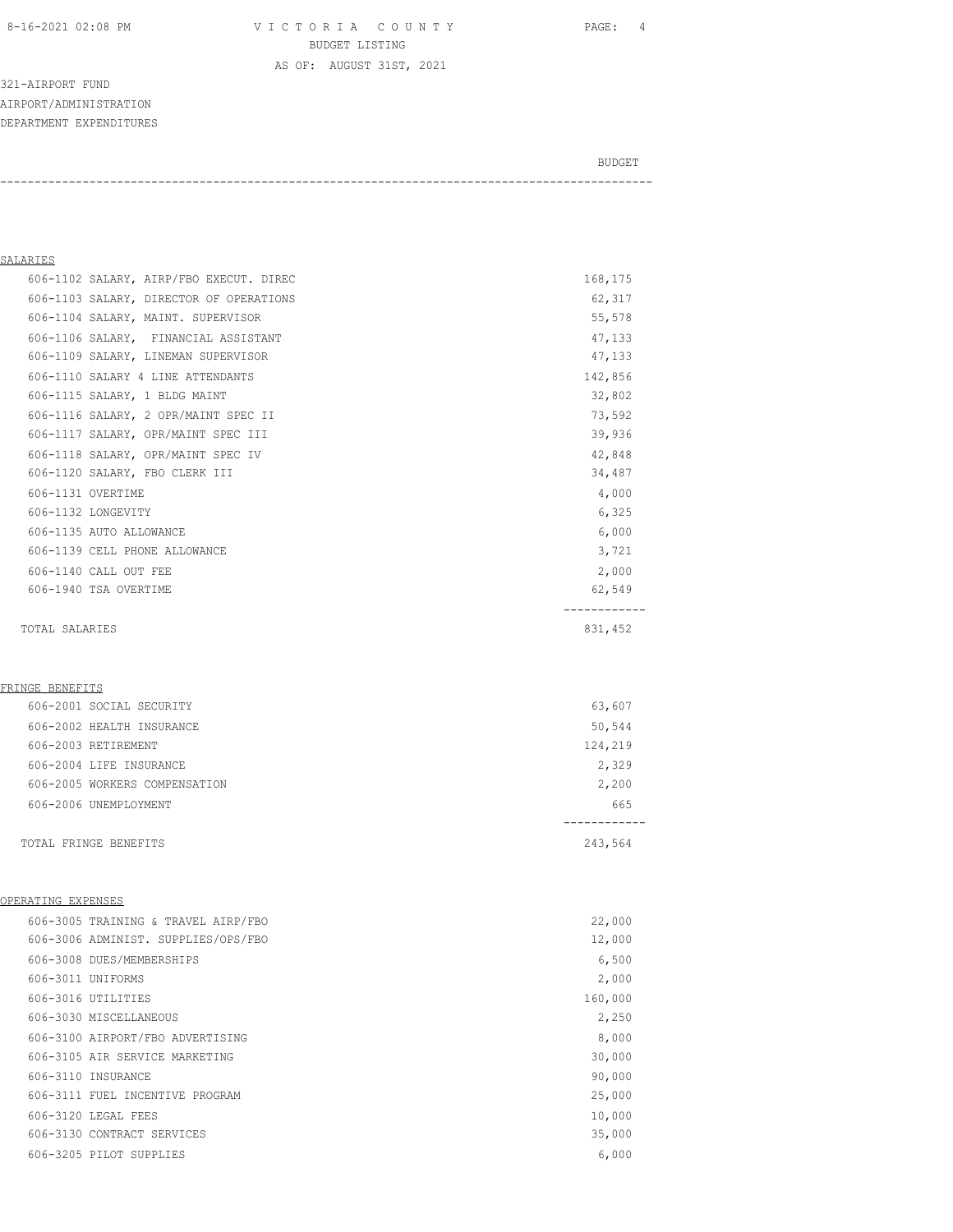8-16-2021 02:08 PM V I C T O R I A C O U N T Y PAGE: 5 BUDGET LISTING

AS OF: AUGUST 31ST, 2021

------------

321-AIRPORT FUND AIRPORT/ADMINISTRATION DEPARTMENT EXPENDITURES

|                                    | <b>BUDGET</b> |
|------------------------------------|---------------|
| 606-3210 VEHICLE MAINTENANCE       | 5,000         |
| 606-3225 RAMP/APRON MAINTENANCE    | 200           |
| 606-3310 ARFF STATION MAINTENANCE  | 1,000         |
| 606-3315 AIR CONTROL TOWER MAINT   | 15,000        |
| 606-3320 RUNWAY/TAXIWAY/APR MAINT  | 4,000         |
| 606-3325 OPERATIONAL EQUIP MAINT   | 20,000        |
| 606-3400 AIRPORT GROUNDS           | 9,000         |
| 606-3402 WATER & SEWER MAINTENANCE | 4,000         |
| 606-3405 BUILDING MAINTENANCE      | 10,000        |
| 606-3407 FUEL & OIL                | 18,000        |
| 606-3410 SMALL TOOLS               | 5,000         |
| 606-3415 JANITORIAL SUPPLIES       | 5,000         |
| 606-3417 GROUND SERV EQUIP MAINT.  | 3,000         |
| 606-3419 FBO FUEL OPERATIONS       | 1,200,000     |
| 606-3420 EPIC CONCESSIONS          | 13,500        |
| TOTAL OPERATING EXPENSES           | 1,721,450     |
| CAPITAL OUTLAY                     |               |
| TOTAL CAPITAL OUTLAY               | $\Omega$      |
| DEBT SERVICE                       |               |

| ∟שע אום דחם |
|-------------|
|             |
|             |
|             |

| TOTAL DEBT SERVICE           |           |
|------------------------------|-----------|
| TOTAL AIRPORT/ADMINISTRATION | 2,796,466 |
|                              |           |

| *** TOTAL EXPENDITURES *** | 2,796,466 |
|----------------------------|-----------|

|                                | REVENUE OVER(UNDER) EXPENDITURES |  |  | 87,242 |
|--------------------------------|----------------------------------|--|--|--------|
|                                |                                  |  |  |        |
| OTHER FINANCING SOURCES (USES) |                                  |  |  |        |

# ==============================

| TRANSFERS IN |                    |  |  |
|--------------|--------------------|--|--|
|              |                    |  |  |
|              | TOTAL TRANSFERS IN |  |  |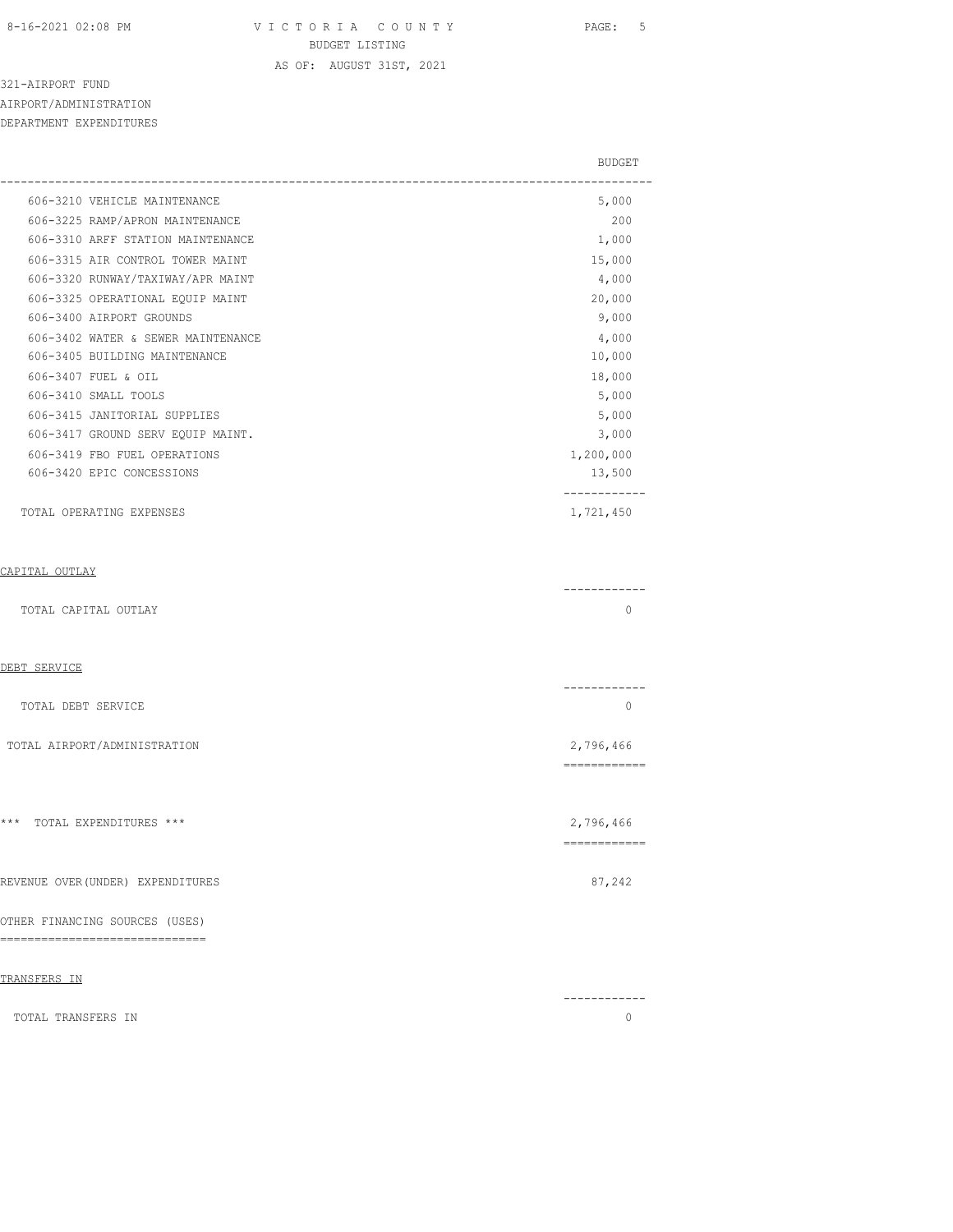| 8-16-2021 02:08 PM                      | VICTORIA COUNTY          | PAGE:         | 6 |
|-----------------------------------------|--------------------------|---------------|---|
|                                         | <b>BUDGET LISTING</b>    |               |   |
|                                         | AS OF: AUGUST 31ST, 2021 |               |   |
| 321-AIRPORT FUND                        |                          |               |   |
| AIRPORT/ADMINISTRATION                  |                          |               |   |
| DEPARTMENT EXPENDITURES                 |                          |               |   |
|                                         |                          |               |   |
|                                         |                          | <b>BUDGET</b> |   |
|                                         |                          |               |   |
|                                         |                          |               |   |
| TRANSFERS OUT                           |                          |               |   |
|                                         |                          |               |   |
| TOTAL TRANSFERS                         |                          | $\Omega$      |   |
|                                         |                          |               |   |
|                                         |                          |               |   |
| TOTAL REVENUE OVER (UNDER) EXPENDITURES |                          | 87,242        |   |
|                                         |                          | -----------   |   |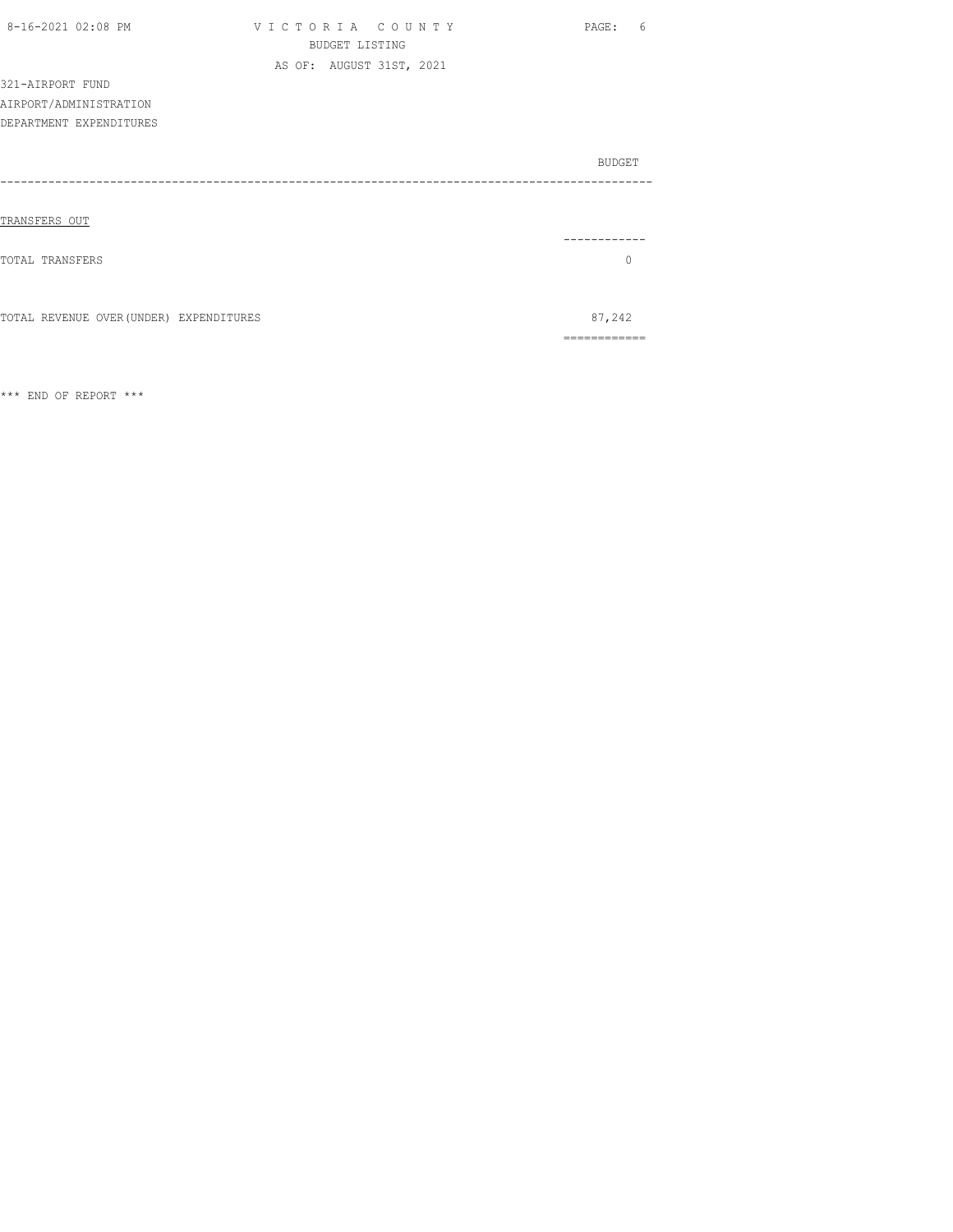| 8-16-2021 02:08 PM                      | VICTORIA COUNTY<br>BUDGET LISTING | PAGE: 1                 |
|-----------------------------------------|-----------------------------------|-------------------------|
| 323-AIRPORT CAPITAL PROJECTS            | AS OF: AUGUST 31ST, 2021          |                         |
| FINANCIAL SUMMARY                       |                                   |                         |
|                                         |                                   | BUDGET                  |
|                                         |                                   |                         |
| REVENUE SUMMARY                         |                                   |                         |
| INTERGOVERNMENTAL CONTRAC               |                                   | $\circ$<br>------------ |
| *** TOTAL REVENUES ***                  |                                   | $\circ$<br>============ |
| EXPENDITURE SUMMARY                     |                                   |                         |
| AIRPORT EXPENDITURES                    |                                   | $\circ$<br>------------ |
| *** TOTAL EXPENDITURES ***              |                                   | $\circ$<br>============ |
| REVENUE OVER (UNDER) EXPENDITURES       |                                   | $\circ$                 |
| OTHER FINANCING SOURCES (USES)          |                                   |                         |
| TRANSFERS IN                            |                                   | $\circ$                 |
| TRANSFERS OUT                           |                                   | 0                       |
| TOTAL TRANSFERS                         |                                   | ------------<br>$\circ$ |
| TOTAL REVENUE OVER (UNDER) EXPENDITURES |                                   | $\circ$                 |
|                                         |                                   | ============            |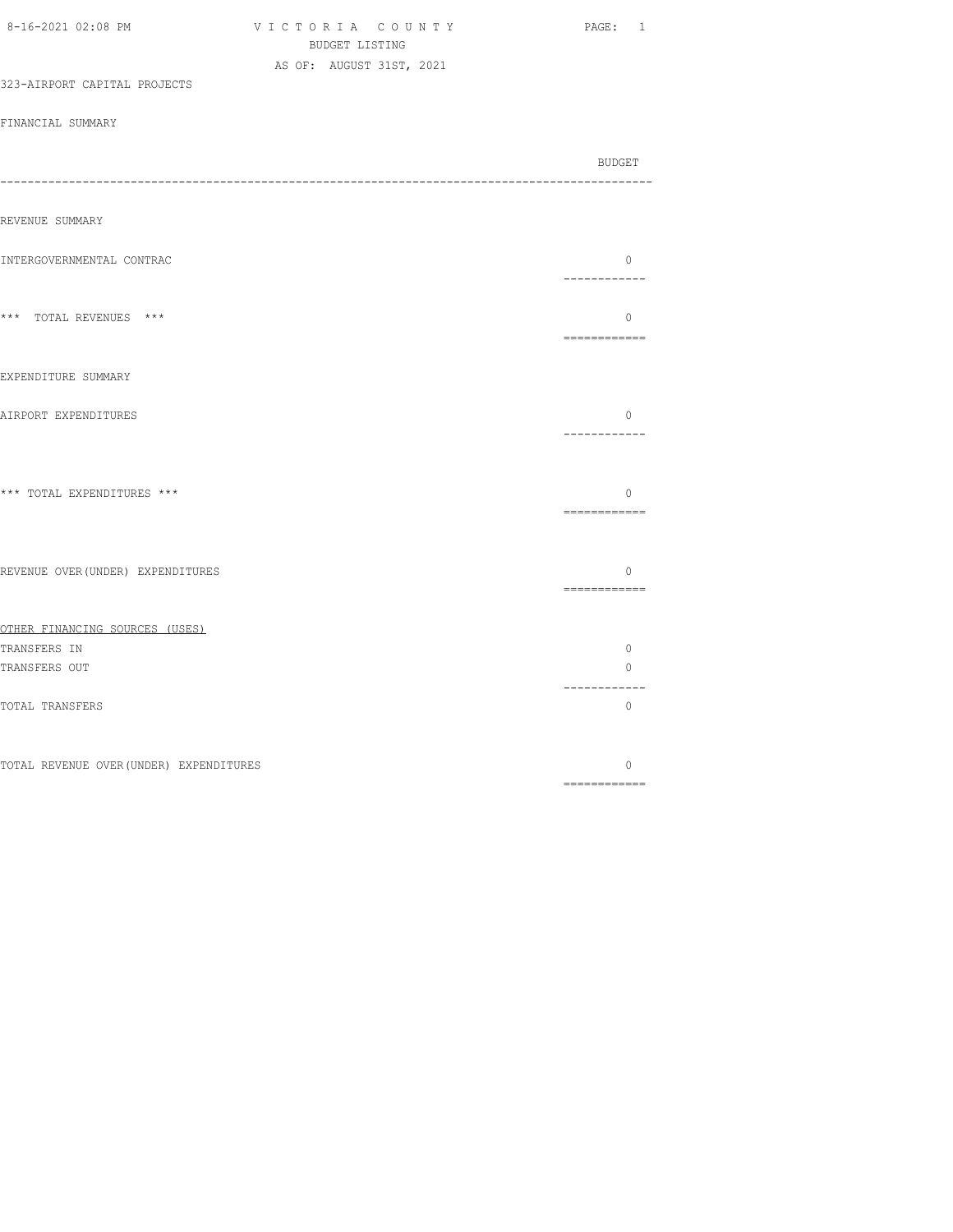| 8-16-2021 02:08 PM              | VICTORIA COUNTY<br><b>BUDGET LISTING</b><br>AS OF: AUGUST 31ST, 2021 | PAGE: 2                  |
|---------------------------------|----------------------------------------------------------------------|--------------------------|
| 323-AIRPORT CAPITAL PROJECTS    |                                                                      |                          |
| <b>REVENUES</b>                 |                                                                      |                          |
|                                 |                                                                      | BUDGET                   |
|                                 |                                                                      |                          |
|                                 |                                                                      |                          |
| INTERGOVERNMENTAL CONTRAC       |                                                                      |                          |
| TOTAL INTERGOVERNMENTAL CONTRAC |                                                                      | $\bigcap$                |
|                                 |                                                                      |                          |
| TOTAL REVENUES ***<br>$***$     |                                                                      | $\Omega$<br>============ |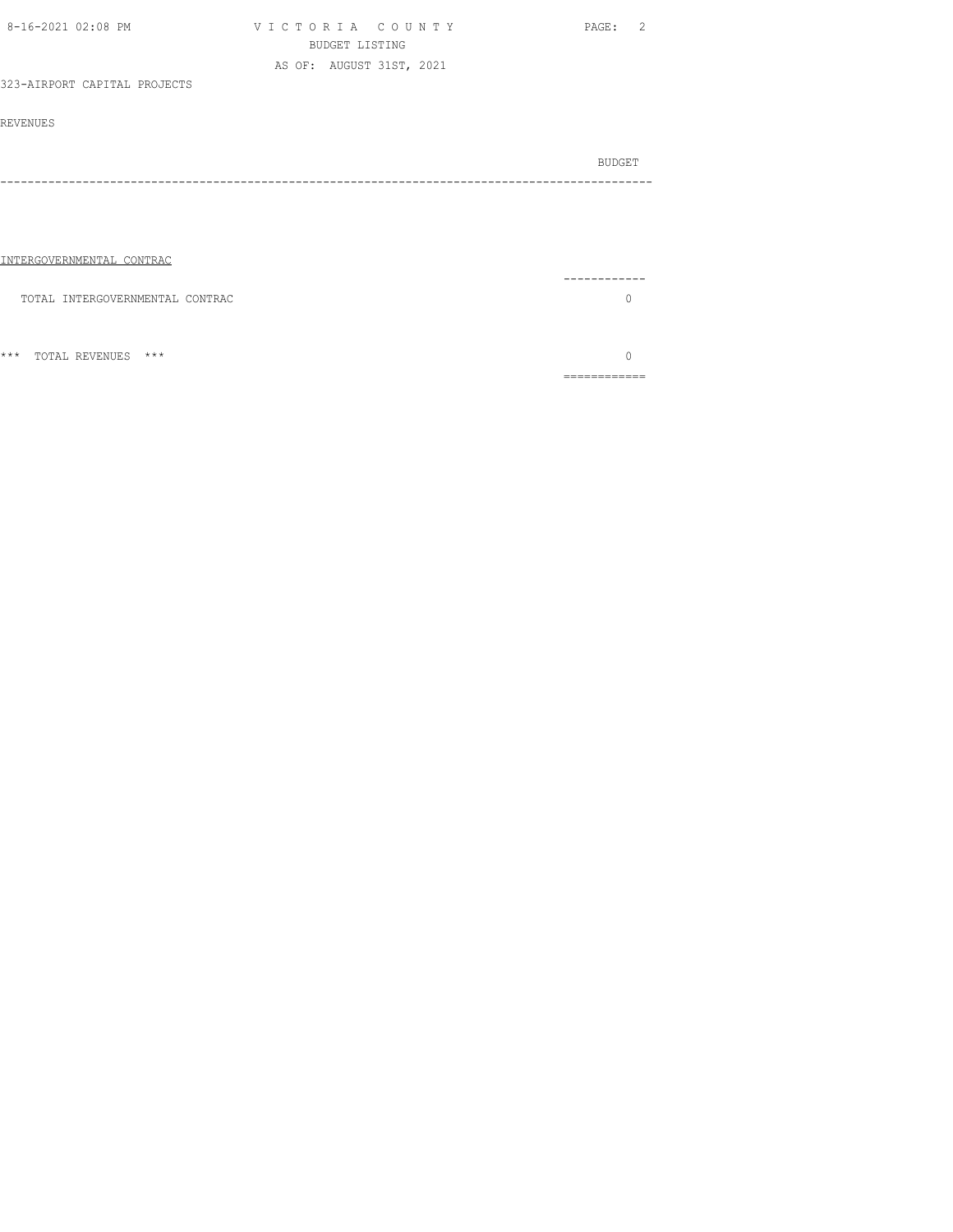| 8-16-2021 02:08 PM |  |
|--------------------|--|
|                    |  |

V I C T O R I A C O U N T Y PAGE: 3 BUDGET LISTING AS OF: AUGUST 31ST, 2021

323-AIRPORT CAPITAL PROJECTS AIRPORT EXPENDITURES DEPARTMENT EXPENDITURES

BUDGET AND RESERVE AND RESERVE AND RESERVE AND RESERVE AND RESERVE AND RESERVE AND RESERVE AND RESERVE AND RESERVE AND RESERVE AND RESERVE AND RESERVE AND RESERVE AND RESERVE AND RESPONDING A REPORT OF A REPORT OF A REPORT -----------------------------------------------------------------------------------------------

| OTHER SERVICES & CHARGES                                           | ----------                                                                                                                                                                                                                                                                                                                                                                                                                                                                                         |
|--------------------------------------------------------------------|----------------------------------------------------------------------------------------------------------------------------------------------------------------------------------------------------------------------------------------------------------------------------------------------------------------------------------------------------------------------------------------------------------------------------------------------------------------------------------------------------|
| TOTAL OTHER SERVICES & CHARGES                                     | $\Omega$                                                                                                                                                                                                                                                                                                                                                                                                                                                                                           |
| CAPITAL OUTLAY                                                     |                                                                                                                                                                                                                                                                                                                                                                                                                                                                                                    |
| TOTAL CAPITAL OUTLAY                                               | .<br>$\circ$                                                                                                                                                                                                                                                                                                                                                                                                                                                                                       |
| TOTAL AIRPORT EXPENDITURES                                         | $\Omega$<br>============                                                                                                                                                                                                                                                                                                                                                                                                                                                                           |
| *** TOTAL EXPENDITURES ***                                         | $\Omega$                                                                                                                                                                                                                                                                                                                                                                                                                                                                                           |
| REVENUE OVER (UNDER) EXPENDITURES                                  | $\circ$                                                                                                                                                                                                                                                                                                                                                                                                                                                                                            |
| OTHER FINANCING SOURCES (USES)<br>-------------------------------- |                                                                                                                                                                                                                                                                                                                                                                                                                                                                                                    |
| TRANSFERS IN                                                       |                                                                                                                                                                                                                                                                                                                                                                                                                                                                                                    |
| TOTAL TRANSFERS IN                                                 | . _ _ _ _ _ _ _ _ _ _ _<br>$\Omega$                                                                                                                                                                                                                                                                                                                                                                                                                                                                |
| TRANSFERS OUT                                                      |                                                                                                                                                                                                                                                                                                                                                                                                                                                                                                    |
| TOTAL TRANSFERS                                                    | . _ _ _ _ _ _ _ _ _ _ _<br>$\Omega$                                                                                                                                                                                                                                                                                                                                                                                                                                                                |
| TOTAL REVENUE OVER (UNDER) EXPENDITURES                            | $\Omega$<br>$\begin{array}{cccccccccc} \multicolumn{2}{c}{} & \multicolumn{2}{c}{} & \multicolumn{2}{c}{} & \multicolumn{2}{c}{} & \multicolumn{2}{c}{} & \multicolumn{2}{c}{} & \multicolumn{2}{c}{} & \multicolumn{2}{c}{} & \multicolumn{2}{c}{} & \multicolumn{2}{c}{} & \multicolumn{2}{c}{} & \multicolumn{2}{c}{} & \multicolumn{2}{c}{} & \multicolumn{2}{c}{} & \multicolumn{2}{c}{} & \multicolumn{2}{c}{} & \multicolumn{2}{c}{} & \multicolumn{2}{c}{} & \multicolumn{2}{c}{} & \mult$ |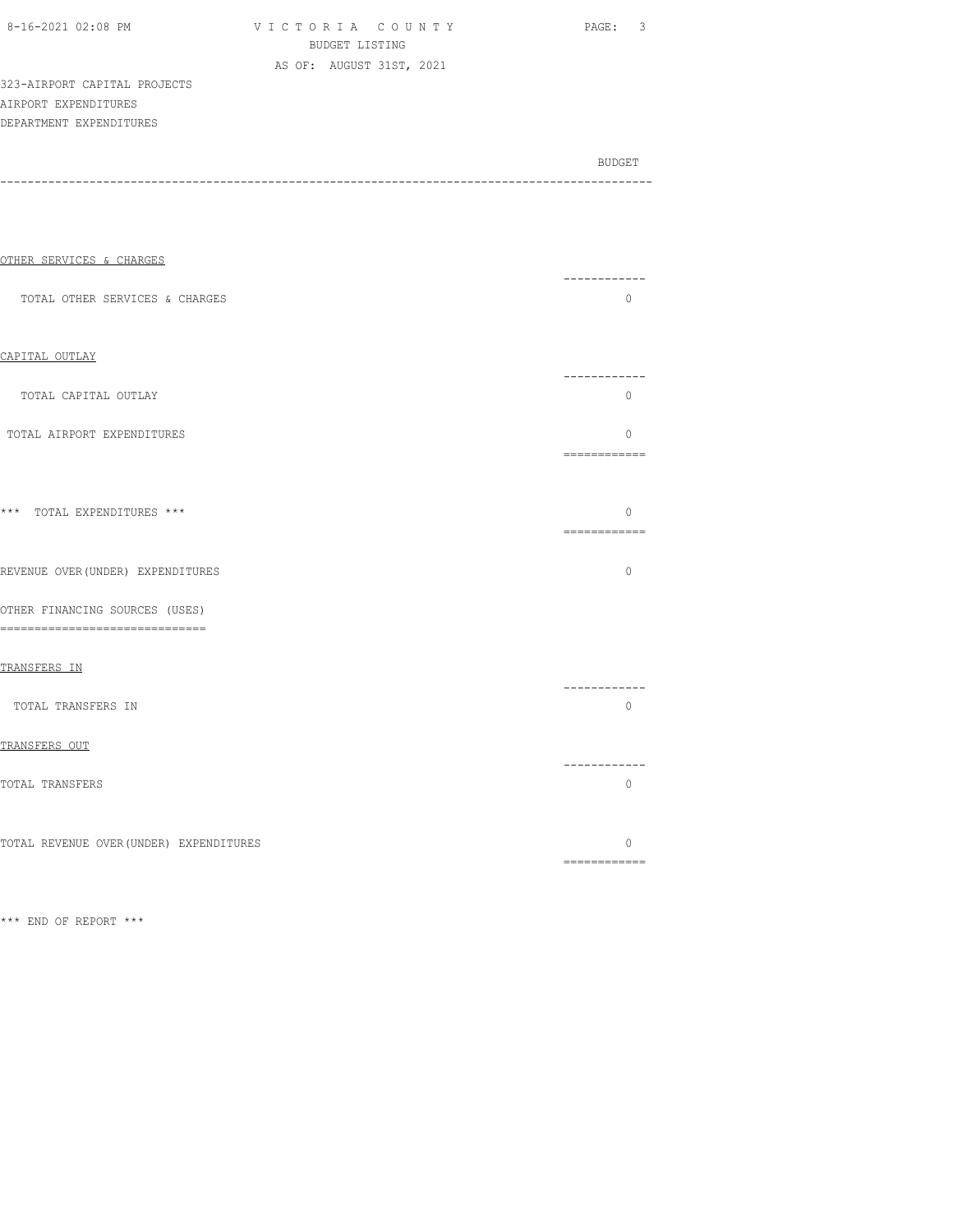| <b>BUDGET LISTING</b>                   |                                                                                                                                                                                                                                                                                                                                                                                                                                                                                        |
|-----------------------------------------|----------------------------------------------------------------------------------------------------------------------------------------------------------------------------------------------------------------------------------------------------------------------------------------------------------------------------------------------------------------------------------------------------------------------------------------------------------------------------------------|
| AS OF: AUGUST 31ST, 2021                |                                                                                                                                                                                                                                                                                                                                                                                                                                                                                        |
| 360-SHERIFF'S FORFEITURE FUND           |                                                                                                                                                                                                                                                                                                                                                                                                                                                                                        |
| FINANCIAL SUMMARY                       |                                                                                                                                                                                                                                                                                                                                                                                                                                                                                        |
|                                         | BUDGET                                                                                                                                                                                                                                                                                                                                                                                                                                                                                 |
| ---                                     |                                                                                                                                                                                                                                                                                                                                                                                                                                                                                        |
| REVENUE SUMMARY                         |                                                                                                                                                                                                                                                                                                                                                                                                                                                                                        |
| MISCELLANEOUS REVENUE                   | 60,000                                                                                                                                                                                                                                                                                                                                                                                                                                                                                 |
| OTHER REVENUES                          | $\overline{0}$<br>------------                                                                                                                                                                                                                                                                                                                                                                                                                                                         |
|                                         |                                                                                                                                                                                                                                                                                                                                                                                                                                                                                        |
| *** TOTAL REVENUES ***                  | 60,000<br>============                                                                                                                                                                                                                                                                                                                                                                                                                                                                 |
| EXPENDITURE SUMMARY                     |                                                                                                                                                                                                                                                                                                                                                                                                                                                                                        |
| SHERIFF'S EXPENDITURES                  | 235,820<br>------------                                                                                                                                                                                                                                                                                                                                                                                                                                                                |
| *** TOTAL EXPENDITURES ***              | 235,820<br>============                                                                                                                                                                                                                                                                                                                                                                                                                                                                |
| REVENUE OVER (UNDER) EXPENDITURES       | (175, 820)<br>============                                                                                                                                                                                                                                                                                                                                                                                                                                                             |
| OTHER FINANCING SOURCES (USES)          |                                                                                                                                                                                                                                                                                                                                                                                                                                                                                        |
| TRANSFERS IN                            | $\circ$                                                                                                                                                                                                                                                                                                                                                                                                                                                                                |
| TRANSFERS OUT                           | $\circ$<br>------------                                                                                                                                                                                                                                                                                                                                                                                                                                                                |
| TOTAL TRANSFERS                         | $\circ$                                                                                                                                                                                                                                                                                                                                                                                                                                                                                |
| TOTAL REVENUE OVER (UNDER) EXPENDITURES | (175, 820)                                                                                                                                                                                                                                                                                                                                                                                                                                                                             |
|                                         | $\begin{array}{cccccccccc} \multicolumn{2}{c}{} & \multicolumn{2}{c}{} & \multicolumn{2}{c}{} & \multicolumn{2}{c}{} & \multicolumn{2}{c}{} & \multicolumn{2}{c}{} & \multicolumn{2}{c}{} & \multicolumn{2}{c}{} & \multicolumn{2}{c}{} & \multicolumn{2}{c}{} & \multicolumn{2}{c}{} & \multicolumn{2}{c}{} & \multicolumn{2}{c}{} & \multicolumn{2}{c}{} & \multicolumn{2}{c}{} & \multicolumn{2}{c}{} & \multicolumn{2}{c}{} & \multicolumn{2}{c}{} & \multicolumn{2}{c}{} & \mult$ |

8-16-2021 02:08 PM V I C T O R I A C O U N T Y PAGE: 1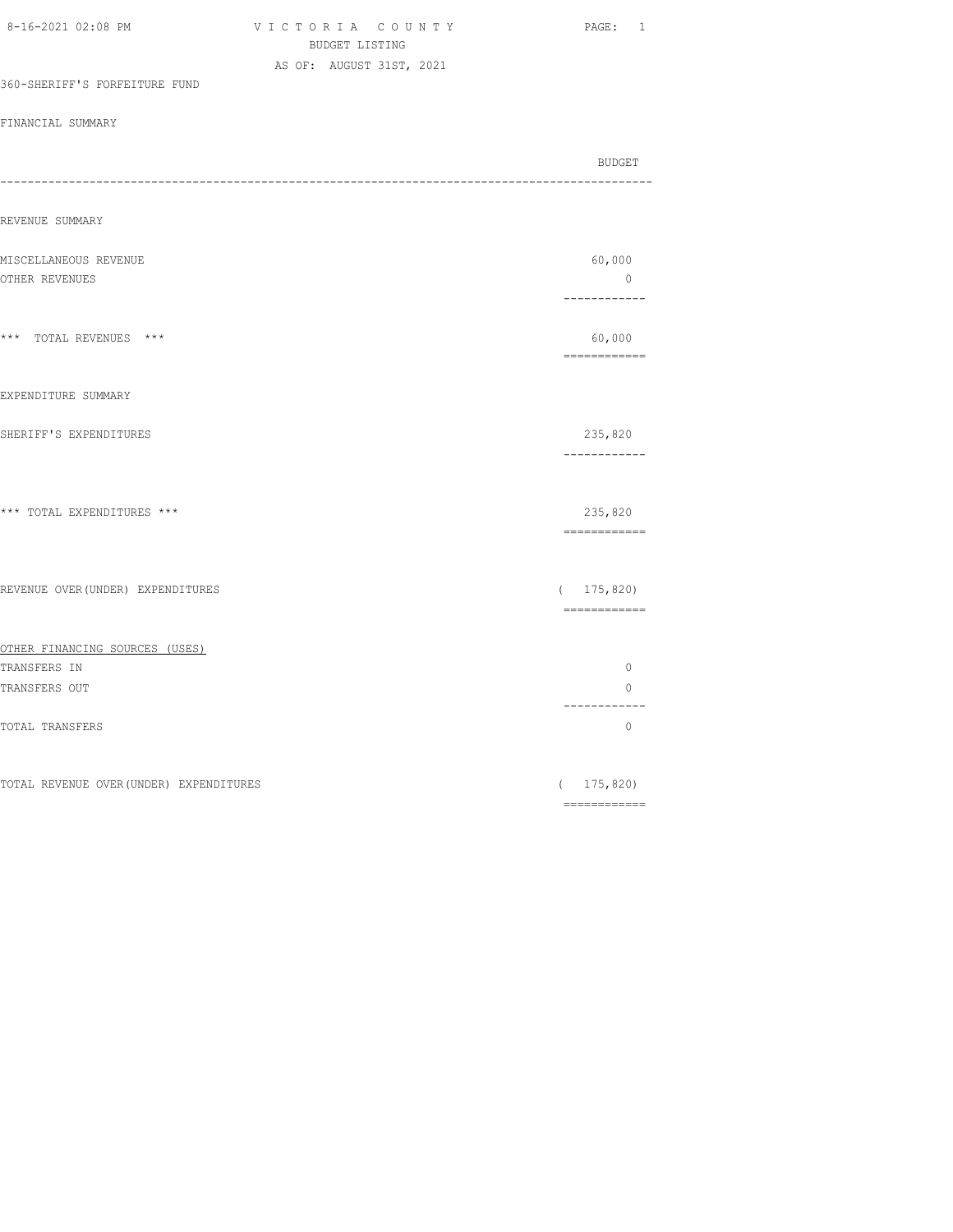| 8-16-2021 02:08 PM            | VICTORIA COUNTY          | - 2<br>PAGE: |
|-------------------------------|--------------------------|--------------|
|                               | BUDGET LISTING           |              |
|                               | AS OF: AUGUST 31ST, 2021 |              |
| 360-SHERIFF'S FORFEITURE FUND |                          |              |

#### REVENUES

| BUDGET |
|--------|
| ----   |

| <u>MISCELLANEOUS REVENUE</u>      |        |
|-----------------------------------|--------|
| 361-1000 INTEREST EARNINGS        | 5,000  |
| 361-1005 JUDGEMENT OF FORFEITURES | 55,000 |
|                                   |        |
| TOTAL MISCELLANEOUS REVENUE       | 60,000 |
|                                   |        |

# OTHER REVENUES ------------ TOTAL OTHER REVENUES 0 \*\*\* TOTAL REVENUES \*\*\* 60,000

============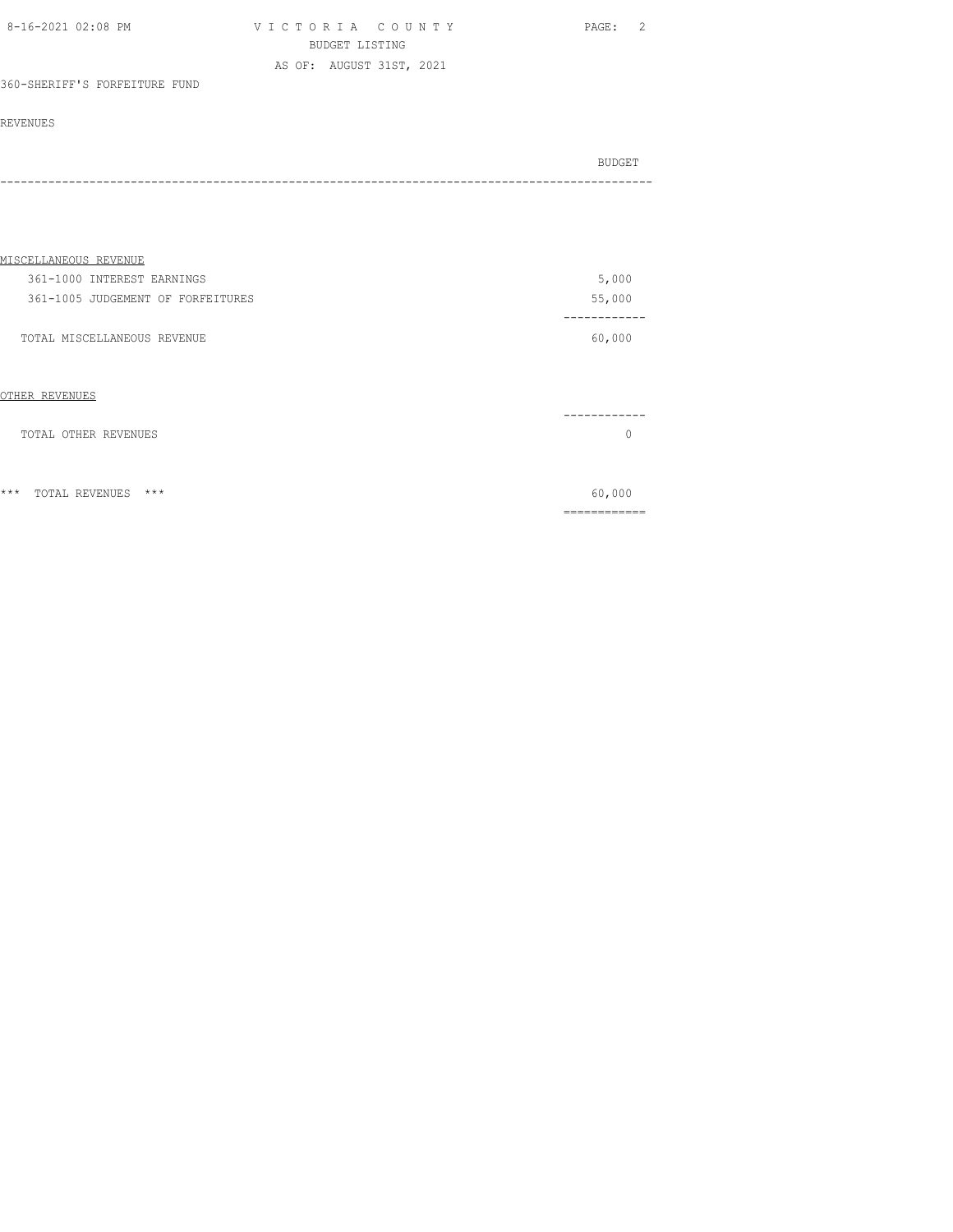8-16-2021 02:08 PM V I C T O R I A C O U N T Y PAGE: 3 BUDGET LISTING

AS OF: AUGUST 31ST, 2021

360-SHERIFF'S FORFEITURE FUND SHERIFF'S EXPENDITURES DEPARTMENT EXPENDITURES

BUDGET AND RESERVE AND RESERVE AND RESERVE AND RESERVE AND RESERVE AND RESERVE AND RESERVE AND RESERVE AND RESERVE AND RESERVE AND RESERVE AND RESERVE AND RESERVE AND RESERVE AND RESPONDING A REPORT OF A REPORT OF A REPORT -----------------------------------------------------------------------------------------------

| SALARIES                                |               |
|-----------------------------------------|---------------|
| 560-1114 SALARY, BACKGROUND INVESTIGAT  | 2,490         |
| 560-1121 SALARY, CLERK III              | 34,487        |
| 560-1132 LONGEVITY                      | 225           |
| 560-1136 SALARY, LICENSED PEACE OFC PAY | 2,223         |
| 560-1137 SALARY, CERTIFICATION PAY      | 1,800         |
| 560-1144 SALARY, QUARTERMASTER          | 3,691         |
| 560-1146 SALARY, SYSTEM SPECIALIST      | 20,613        |
|                                         |               |
| TOTAL SALARIES                          | 65,529        |
|                                         |               |
|                                         |               |
| FRINGE BENEFITS                         |               |
| 560-2001 SOCIAL SECURITY                | 5,013         |
| 560-2003 RETIREMENT                     | 9,791         |
| 560-2004 LIFE INSURANCE                 | 184           |
| 560-2005 WORKERS COMPENSATION           | 250           |
| 560-2006 UNEMPLOYMENT                   | 53            |
|                                         |               |
| TOTAL FRINGE BENEFITS                   | 15,291        |
|                                         |               |
|                                         |               |
| OPERATING EXPENSES                      |               |
| 560-3000 RESTRICTED EXPENDITURES        | 60,000        |
| 560-3006 SUPPLIES                       | 30,000        |
| 560-3007 REPAIRS & MAINTENANCE          | 20,000        |
| 560-3030 MISCELLANEOUS                  | 10,000        |
|                                         | ----------    |
| TOTAL OPERATING EXPENSES                | 120,000       |
|                                         |               |
|                                         |               |
| OTHER SERVICES & CHARGES                |               |
| 560-4019 PROFESSIONAL SERVICES          | 10,000        |
|                                         |               |
| TOTAL OTHER SERVICES & CHARGES          | 10,000        |
|                                         |               |
|                                         |               |
| CAPITAL OUTLAY                          |               |
| 560-5001 FURNITURE & EQUIPMENT          | 25,000        |
|                                         |               |
| TOTAL CAPITAL OUTLAY                    | 25,000        |
|                                         |               |
| TOTAL SHERIFF'S EXPENDITURES            | 235,820       |
|                                         | ------------- |
|                                         |               |
|                                         |               |
| *** TOTAL EXPENDITURES ***              | 235,820       |
|                                         | ============  |
|                                         |               |

|  | REVENUE OVER(UNDER) EXPENDITURES | 175,820) |
|--|----------------------------------|----------|
|  |                                  |          |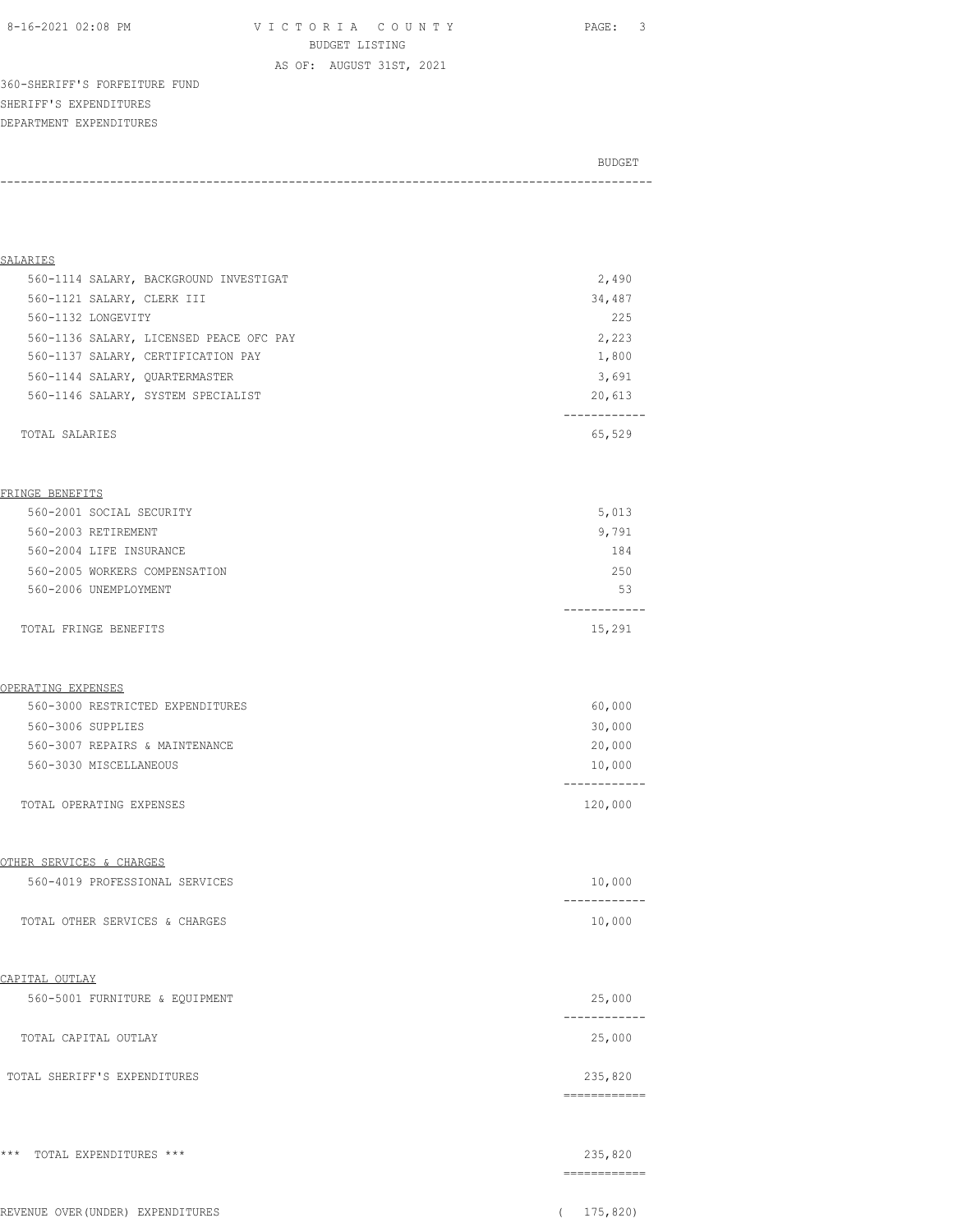| 8-16-2021 02:08 PM                                             | VICTORIA COUNTY<br><b>BUDGET LISTING</b> | PAGE: 4                 |
|----------------------------------------------------------------|------------------------------------------|-------------------------|
|                                                                | AS OF: AUGUST 31ST, 2021                 |                         |
| 360-SHERIFF'S FORFEITURE FUND                                  |                                          |                         |
| SHERIFF'S EXPENDITURES                                         |                                          |                         |
| DEPARTMENT EXPENDITURES                                        |                                          |                         |
|                                                                |                                          |                         |
|                                                                |                                          | BUDGET                  |
|                                                                |                                          |                         |
|                                                                |                                          |                         |
| OTHER FINANCING SOURCES (USES)<br>---------------------<br>=== |                                          |                         |
|                                                                |                                          |                         |
| TRANSFERS IN                                                   |                                          |                         |
|                                                                |                                          |                         |
| TOTAL TRANSFERS IN                                             |                                          | $\Omega$                |
|                                                                |                                          |                         |
| TRANSFERS OUT                                                  |                                          |                         |
| TOTAL TRANSFERS                                                |                                          | -----------<br>$\Omega$ |
|                                                                |                                          |                         |
|                                                                |                                          |                         |
| TOTAL REVENUE OVER (UNDER) EXPENDITURES                        |                                          | (175, 820)              |
|                                                                |                                          | ============            |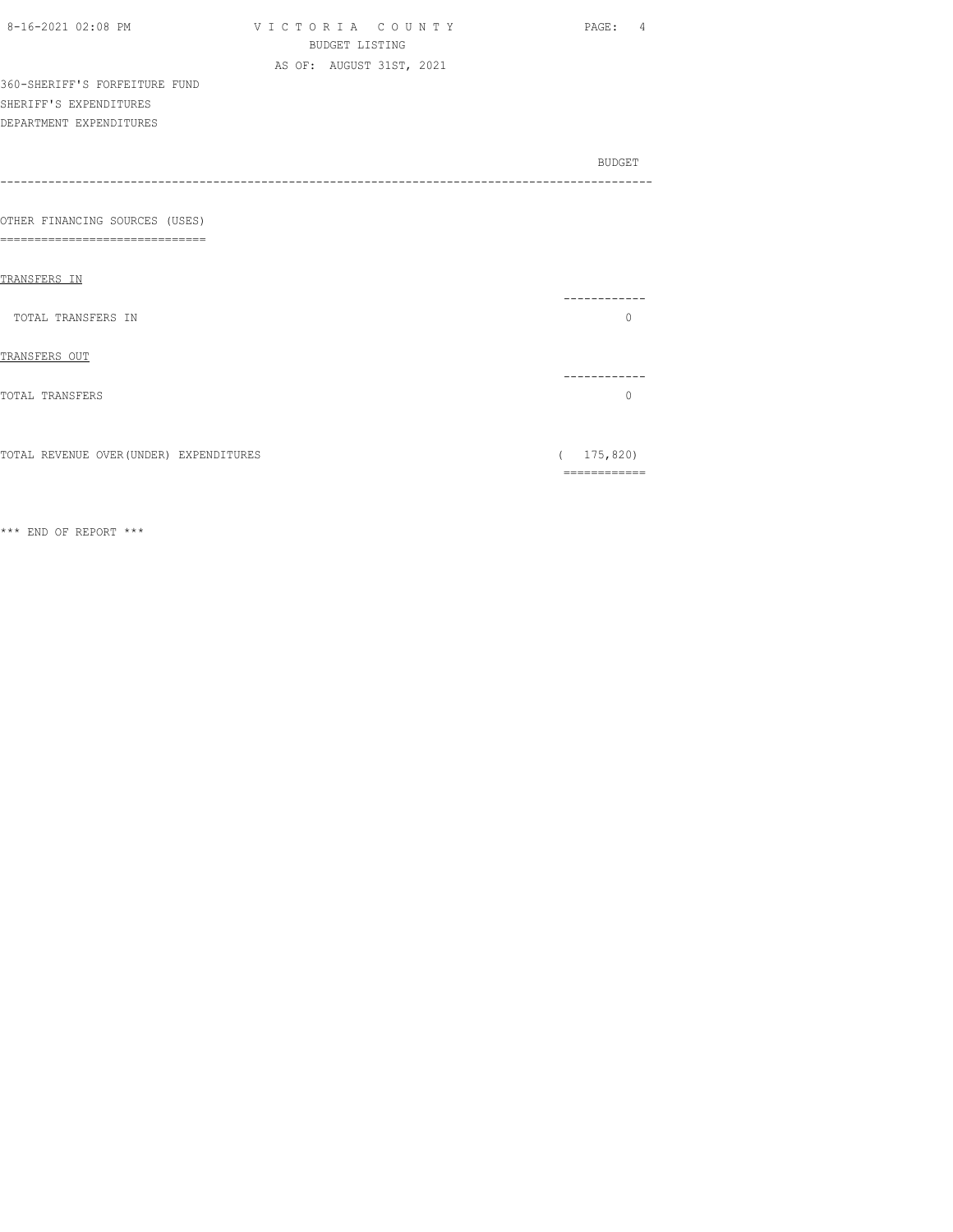| <b>BUDGET LISTING</b>                   |                                                                                                                                                                                                                                                                                                                                                                                                                                                                                        |
|-----------------------------------------|----------------------------------------------------------------------------------------------------------------------------------------------------------------------------------------------------------------------------------------------------------------------------------------------------------------------------------------------------------------------------------------------------------------------------------------------------------------------------------------|
| AS OF: AUGUST 31ST, 2021                |                                                                                                                                                                                                                                                                                                                                                                                                                                                                                        |
| 362-SHERIFF DOJ FED. FORFEIT.           |                                                                                                                                                                                                                                                                                                                                                                                                                                                                                        |
| FINANCIAL SUMMARY                       |                                                                                                                                                                                                                                                                                                                                                                                                                                                                                        |
|                                         |                                                                                                                                                                                                                                                                                                                                                                                                                                                                                        |
|                                         | <b>BUDGET</b>                                                                                                                                                                                                                                                                                                                                                                                                                                                                          |
|                                         |                                                                                                                                                                                                                                                                                                                                                                                                                                                                                        |
| REVENUE SUMMARY                         |                                                                                                                                                                                                                                                                                                                                                                                                                                                                                        |
|                                         |                                                                                                                                                                                                                                                                                                                                                                                                                                                                                        |
| MISCELLANEOUS REVENUE                   | 3,400                                                                                                                                                                                                                                                                                                                                                                                                                                                                                  |
| OTHER REVENUES                          | $\overline{0}$                                                                                                                                                                                                                                                                                                                                                                                                                                                                         |
|                                         | ------------                                                                                                                                                                                                                                                                                                                                                                                                                                                                           |
|                                         |                                                                                                                                                                                                                                                                                                                                                                                                                                                                                        |
| *** TOTAL REVENUES ***                  | 3,400<br>============                                                                                                                                                                                                                                                                                                                                                                                                                                                                  |
|                                         |                                                                                                                                                                                                                                                                                                                                                                                                                                                                                        |
| EXPENDITURE SUMMARY                     |                                                                                                                                                                                                                                                                                                                                                                                                                                                                                        |
|                                         |                                                                                                                                                                                                                                                                                                                                                                                                                                                                                        |
| SHERIFF'S EXPENDITURES                  | 120,000                                                                                                                                                                                                                                                                                                                                                                                                                                                                                |
|                                         | ------------                                                                                                                                                                                                                                                                                                                                                                                                                                                                           |
|                                         |                                                                                                                                                                                                                                                                                                                                                                                                                                                                                        |
| *** TOTAL EXPENDITURES ***              | 120,000                                                                                                                                                                                                                                                                                                                                                                                                                                                                                |
|                                         | ============                                                                                                                                                                                                                                                                                                                                                                                                                                                                           |
|                                         |                                                                                                                                                                                                                                                                                                                                                                                                                                                                                        |
|                                         |                                                                                                                                                                                                                                                                                                                                                                                                                                                                                        |
| REVENUE OVER (UNDER) EXPENDITURES       | (116, 600)                                                                                                                                                                                                                                                                                                                                                                                                                                                                             |
|                                         | $\begin{array}{cccccccccc} \multicolumn{2}{c}{} & \multicolumn{2}{c}{} & \multicolumn{2}{c}{} & \multicolumn{2}{c}{} & \multicolumn{2}{c}{} & \multicolumn{2}{c}{} & \multicolumn{2}{c}{} & \multicolumn{2}{c}{} & \multicolumn{2}{c}{} & \multicolumn{2}{c}{} & \multicolumn{2}{c}{} & \multicolumn{2}{c}{} & \multicolumn{2}{c}{} & \multicolumn{2}{c}{} & \multicolumn{2}{c}{} & \multicolumn{2}{c}{} & \multicolumn{2}{c}{} & \multicolumn{2}{c}{} & \multicolumn{2}{c}{} & \mult$ |
| OTHER FINANCING SOURCES (USES)          |                                                                                                                                                                                                                                                                                                                                                                                                                                                                                        |
| TRANSFERS IN                            | $\circ$                                                                                                                                                                                                                                                                                                                                                                                                                                                                                |
| TRANSFERS OUT                           | $\circ$                                                                                                                                                                                                                                                                                                                                                                                                                                                                                |
|                                         | ------------                                                                                                                                                                                                                                                                                                                                                                                                                                                                           |
| TOTAL TRANSFERS                         | $\circ$                                                                                                                                                                                                                                                                                                                                                                                                                                                                                |
|                                         |                                                                                                                                                                                                                                                                                                                                                                                                                                                                                        |
| TOTAL REVENUE OVER (UNDER) EXPENDITURES | (116, 600)                                                                                                                                                                                                                                                                                                                                                                                                                                                                             |
|                                         | $\begin{array}{cccccccccccccc} \multicolumn{2}{c}{} & \multicolumn{2}{c}{} & \multicolumn{2}{c}{} & \multicolumn{2}{c}{} & \multicolumn{2}{c}{} & \multicolumn{2}{c}{} & \multicolumn{2}{c}{} & \multicolumn{2}{c}{} & \multicolumn{2}{c}{} & \multicolumn{2}{c}{} & \multicolumn{2}{c}{} & \multicolumn{2}{c}{} & \multicolumn{2}{c}{} & \multicolumn{2}{c}{} & \multicolumn{2}{c}{} & \multicolumn{2}{c}{} & \multicolumn{2}{c}{} & \multicolumn{2}{c}{} & \multicolumn{2}{c}{} & \$ |
|                                         |                                                                                                                                                                                                                                                                                                                                                                                                                                                                                        |

8-16-2021 02:08 PM V I C T O R I A C O U N T Y PAGE: 1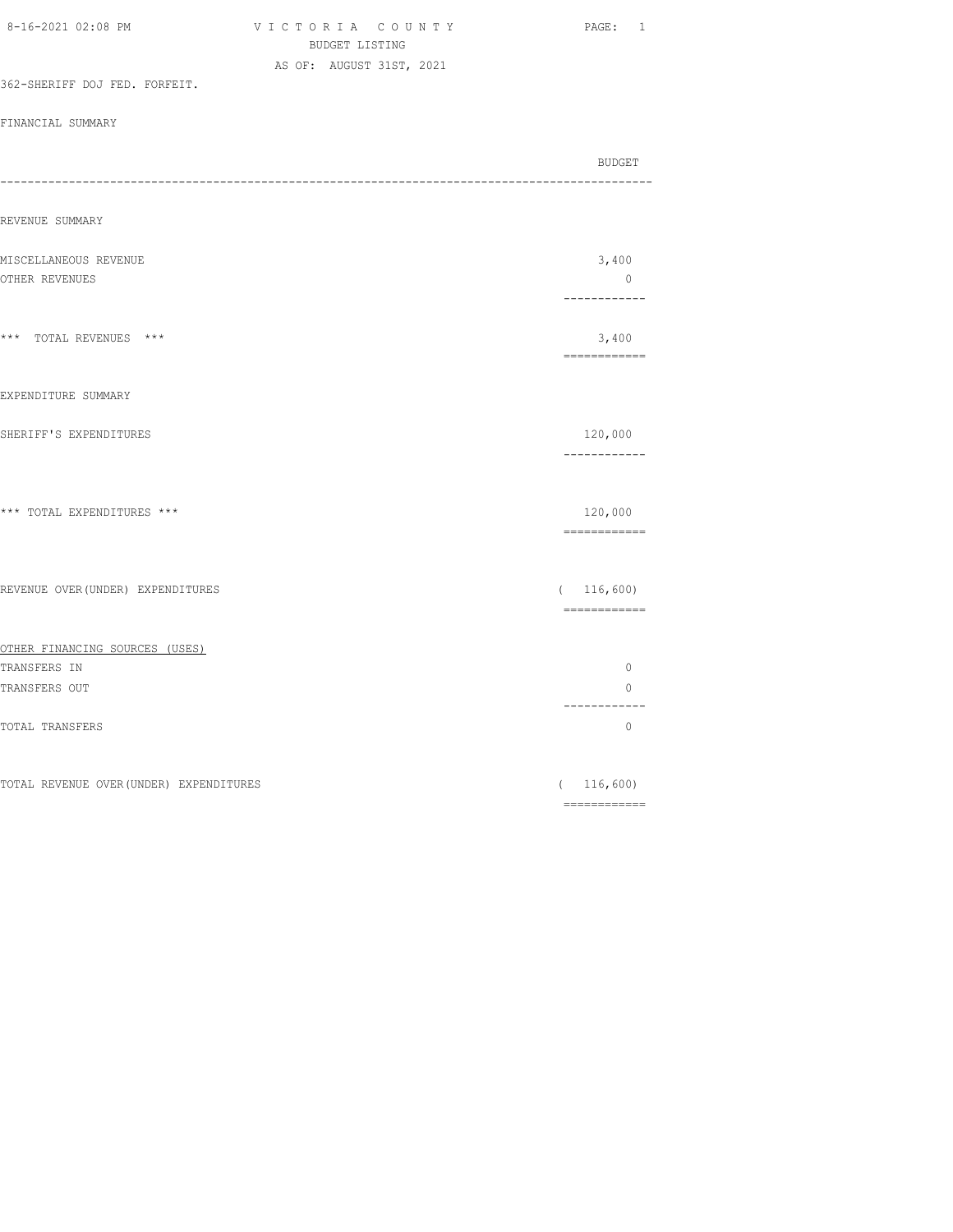| 8-16-2021 02:08 PM            | VICTORIA COUNTY          | PAGE: 2 |
|-------------------------------|--------------------------|---------|
|                               | BUDGET LISTING           |         |
|                               | AS OF: AUGUST 31ST, 2021 |         |
| 362-SHERIFF DOJ FED. FORFEIT. |                          |         |

#### REVENUES

| BUDGET<br>---- |
|----------------|
|                |

| MISCELLANEOUS REVENUE          |                  |
|--------------------------------|------------------|
| 361-1000 INTEREST EARNINGS     | 3,400            |
| TOTAL MISCELLANEOUS REVENUE    | -------<br>3,400 |
| OTHER REVENUES                 |                  |
| TOTAL OTHER REVENUES           | $\Omega$         |
|                                |                  |
| $***$<br>***<br>TOTAL REVENUES | 3,400            |
|                                |                  |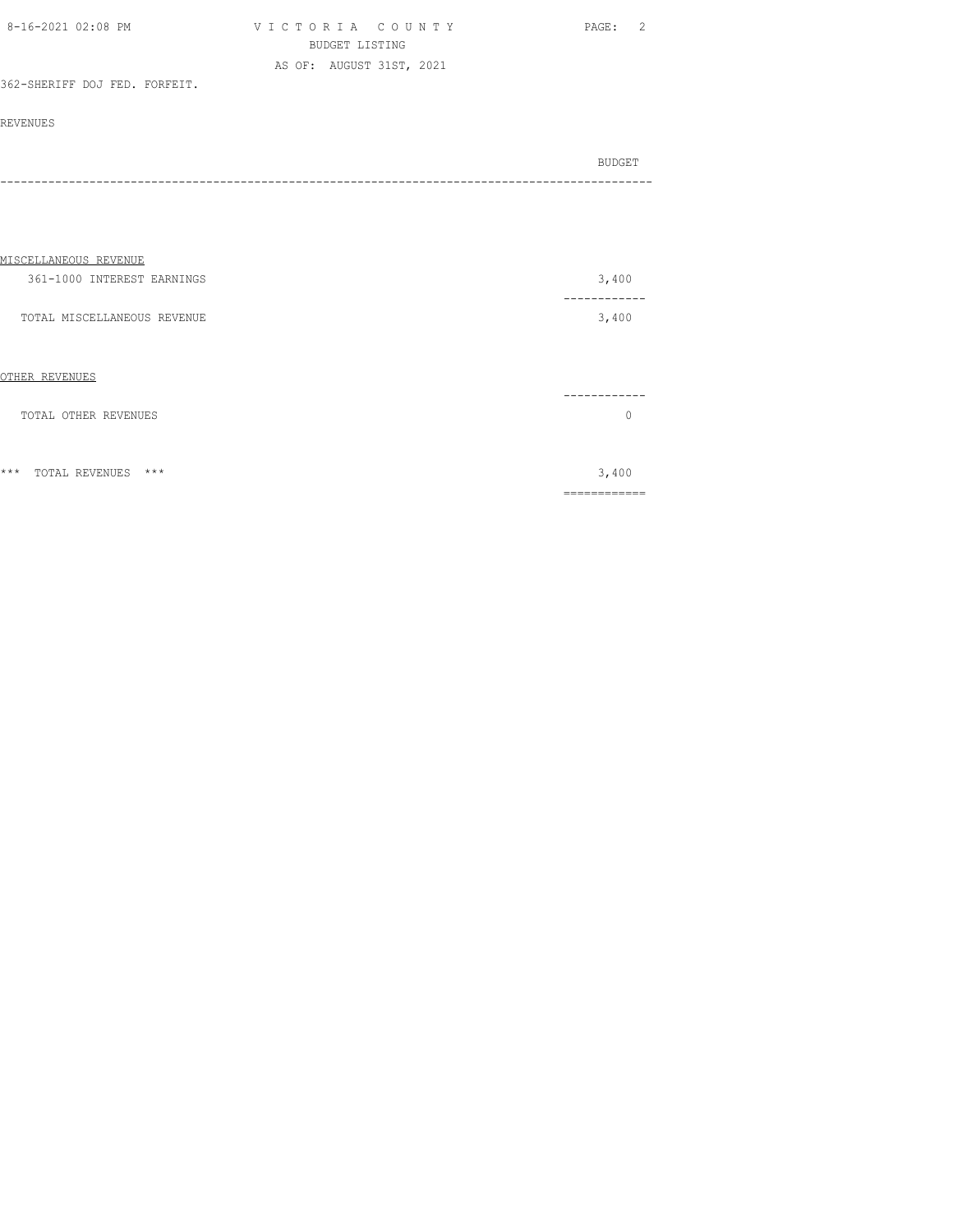| 8-16-2021 02:08 PM |  |
|--------------------|--|
|                    |  |

VICTORIA COUNTY PAGE: 3 BUDGET LISTING AS OF: AUGUST 31ST, 2021

362-SHERIFF DOJ FED. FORFEIT. SHERIFF'S EXPENDITURES DEPARTMENT EXPENDITURES

| BUDGET |
|--------|
|        |
|        |

| OPERATING EXPENSES                                    |          |                                                                                                                                                                                                                                                                                                                                                                                                                                                                                                   |
|-------------------------------------------------------|----------|---------------------------------------------------------------------------------------------------------------------------------------------------------------------------------------------------------------------------------------------------------------------------------------------------------------------------------------------------------------------------------------------------------------------------------------------------------------------------------------------------|
| 560-3006 SUPPLIES                                     |          | 50,000                                                                                                                                                                                                                                                                                                                                                                                                                                                                                            |
| 560-3007 REPAIRS & MAINTENANCE                        |          | 10,000                                                                                                                                                                                                                                                                                                                                                                                                                                                                                            |
| 560-3030 MISCELLANEOUS                                |          | 10,000                                                                                                                                                                                                                                                                                                                                                                                                                                                                                            |
| TOTAL OPERATING EXPENSES                              |          | ------------<br>70,000                                                                                                                                                                                                                                                                                                                                                                                                                                                                            |
| CAPITAL OUTLAY                                        |          |                                                                                                                                                                                                                                                                                                                                                                                                                                                                                                   |
| 560-5001 EQUIPMENT                                    |          | 50,000                                                                                                                                                                                                                                                                                                                                                                                                                                                                                            |
| TOTAL CAPITAL OUTLAY                                  |          | ------------<br>50,000                                                                                                                                                                                                                                                                                                                                                                                                                                                                            |
| TOTAL SHERIFF'S EXPENDITURES                          |          | 120,000<br>------------                                                                                                                                                                                                                                                                                                                                                                                                                                                                           |
| *** TOTAL EXPENDITURES ***                            |          | 120,000<br>$\begin{array}{cccccccccc} \multicolumn{2}{c}{} & \multicolumn{2}{c}{} & \multicolumn{2}{c}{} & \multicolumn{2}{c}{} & \multicolumn{2}{c}{} & \multicolumn{2}{c}{} & \multicolumn{2}{c}{} & \multicolumn{2}{c}{} & \multicolumn{2}{c}{} & \multicolumn{2}{c}{} & \multicolumn{2}{c}{} & \multicolumn{2}{c}{} & \multicolumn{2}{c}{} & \multicolumn{2}{c}{} & \multicolumn{2}{c}{} & \multicolumn{2}{c}{} & \multicolumn{2}{c}{} & \multicolumn{2}{c}{} & \multicolumn{2}{c}{} & \mult$ |
| REVENUE OVER (UNDER) EXPENDITURES                     | $\left($ | 116,600)                                                                                                                                                                                                                                                                                                                                                                                                                                                                                          |
| OTHER FINANCING SOURCES (USES)<br>------------------- |          |                                                                                                                                                                                                                                                                                                                                                                                                                                                                                                   |
| TRANSFERS IN                                          |          |                                                                                                                                                                                                                                                                                                                                                                                                                                                                                                   |
| TOTAL TRANSFERS IN                                    |          | ------------<br>$\circ$                                                                                                                                                                                                                                                                                                                                                                                                                                                                           |
| TRANSFERS OUT                                         |          |                                                                                                                                                                                                                                                                                                                                                                                                                                                                                                   |
| TOTAL TRANSFERS                                       |          | ----------<br>$\circ$                                                                                                                                                                                                                                                                                                                                                                                                                                                                             |
| TOTAL REVENUE OVER (UNDER) EXPENDITURES               |          | (116, 600)<br>-------------                                                                                                                                                                                                                                                                                                                                                                                                                                                                       |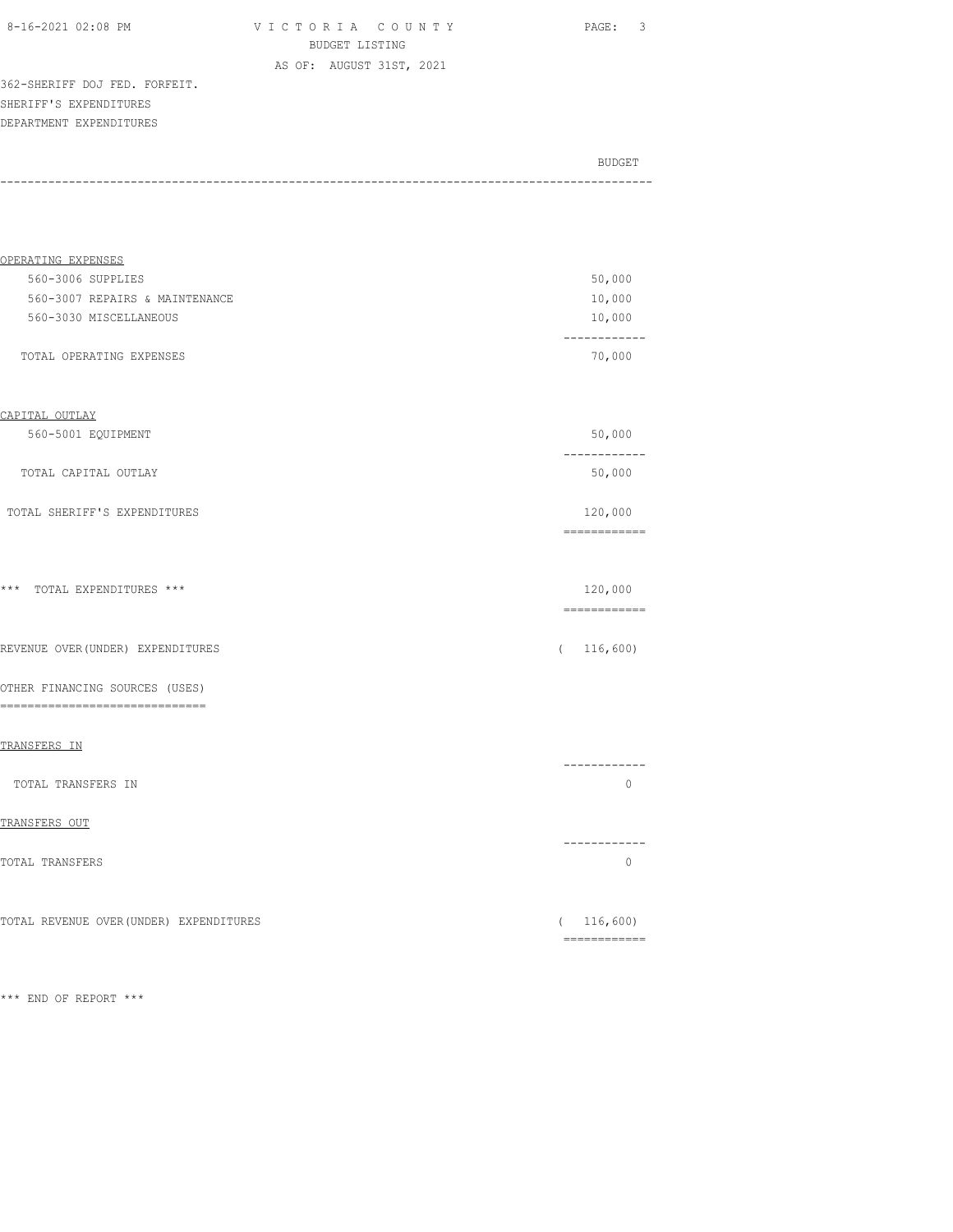| BUDGET LISTING                          |                                                                                                                                                                                                                                                                                                                                                                                                                                                                                                  |
|-----------------------------------------|--------------------------------------------------------------------------------------------------------------------------------------------------------------------------------------------------------------------------------------------------------------------------------------------------------------------------------------------------------------------------------------------------------------------------------------------------------------------------------------------------|
| AS OF: AUGUST 31ST, 2021                |                                                                                                                                                                                                                                                                                                                                                                                                                                                                                                  |
| 370-CDA CONTRABAND FORFEITURE           |                                                                                                                                                                                                                                                                                                                                                                                                                                                                                                  |
| FINANCIAL SUMMARY                       |                                                                                                                                                                                                                                                                                                                                                                                                                                                                                                  |
|                                         |                                                                                                                                                                                                                                                                                                                                                                                                                                                                                                  |
|                                         | BUDGET                                                                                                                                                                                                                                                                                                                                                                                                                                                                                           |
|                                         |                                                                                                                                                                                                                                                                                                                                                                                                                                                                                                  |
| REVENUE SUMMARY                         |                                                                                                                                                                                                                                                                                                                                                                                                                                                                                                  |
| MISCELLANEOUS REVENUE                   | 1,000                                                                                                                                                                                                                                                                                                                                                                                                                                                                                            |
| OTHER REVENUES                          | 149,000                                                                                                                                                                                                                                                                                                                                                                                                                                                                                          |
|                                         | ------------                                                                                                                                                                                                                                                                                                                                                                                                                                                                                     |
| *** TOTAL REVENUES ***                  | 150,000                                                                                                                                                                                                                                                                                                                                                                                                                                                                                          |
|                                         | ============                                                                                                                                                                                                                                                                                                                                                                                                                                                                                     |
|                                         |                                                                                                                                                                                                                                                                                                                                                                                                                                                                                                  |
| EXPENDITURE SUMMARY                     |                                                                                                                                                                                                                                                                                                                                                                                                                                                                                                  |
| CRIMINAL DIST. ATTORNEY                 | 133,641                                                                                                                                                                                                                                                                                                                                                                                                                                                                                          |
|                                         | ------------                                                                                                                                                                                                                                                                                                                                                                                                                                                                                     |
|                                         |                                                                                                                                                                                                                                                                                                                                                                                                                                                                                                  |
| *** TOTAL EXPENDITURES ***              | 133,641                                                                                                                                                                                                                                                                                                                                                                                                                                                                                          |
|                                         | $\begin{array}{cccccccccc} \multicolumn{2}{c}{} & \multicolumn{2}{c}{} & \multicolumn{2}{c}{} & \multicolumn{2}{c}{} & \multicolumn{2}{c}{} & \multicolumn{2}{c}{} & \multicolumn{2}{c}{} & \multicolumn{2}{c}{} & \multicolumn{2}{c}{} & \multicolumn{2}{c}{} & \multicolumn{2}{c}{} & \multicolumn{2}{c}{} & \multicolumn{2}{c}{} & \multicolumn{2}{c}{} & \multicolumn{2}{c}{} & \multicolumn{2}{c}{} & \multicolumn{2}{c}{} & \multicolumn{2}{c}{} & \multicolumn{2}{c}{} & \mult$           |
|                                         |                                                                                                                                                                                                                                                                                                                                                                                                                                                                                                  |
| REVENUE OVER (UNDER) EXPENDITURES       | 16,359                                                                                                                                                                                                                                                                                                                                                                                                                                                                                           |
|                                         |                                                                                                                                                                                                                                                                                                                                                                                                                                                                                                  |
| OTHER FINANCING SOURCES (USES)          |                                                                                                                                                                                                                                                                                                                                                                                                                                                                                                  |
| TRANSFERS IN                            | $\circ$                                                                                                                                                                                                                                                                                                                                                                                                                                                                                          |
| TRANSFERS OUT                           | $\circ$                                                                                                                                                                                                                                                                                                                                                                                                                                                                                          |
|                                         | ------------                                                                                                                                                                                                                                                                                                                                                                                                                                                                                     |
| TOTAL TRANSFERS                         | 0                                                                                                                                                                                                                                                                                                                                                                                                                                                                                                |
|                                         |                                                                                                                                                                                                                                                                                                                                                                                                                                                                                                  |
| TOTAL REVENUE OVER (UNDER) EXPENDITURES | 16,359<br>$\begin{array}{cccccccccc} \multicolumn{2}{c}{} & \multicolumn{2}{c}{} & \multicolumn{2}{c}{} & \multicolumn{2}{c}{} & \multicolumn{2}{c}{} & \multicolumn{2}{c}{} & \multicolumn{2}{c}{} & \multicolumn{2}{c}{} & \multicolumn{2}{c}{} & \multicolumn{2}{c}{} & \multicolumn{2}{c}{} & \multicolumn{2}{c}{} & \multicolumn{2}{c}{} & \multicolumn{2}{c}{} & \multicolumn{2}{c}{} & \multicolumn{2}{c}{} & \multicolumn{2}{c}{} & \multicolumn{2}{c}{} & \multicolumn{2}{c}{} & \mult$ |
|                                         |                                                                                                                                                                                                                                                                                                                                                                                                                                                                                                  |

8-16-2021 02:08 PM V I C T O R I A C O U N T Y PAGE: 1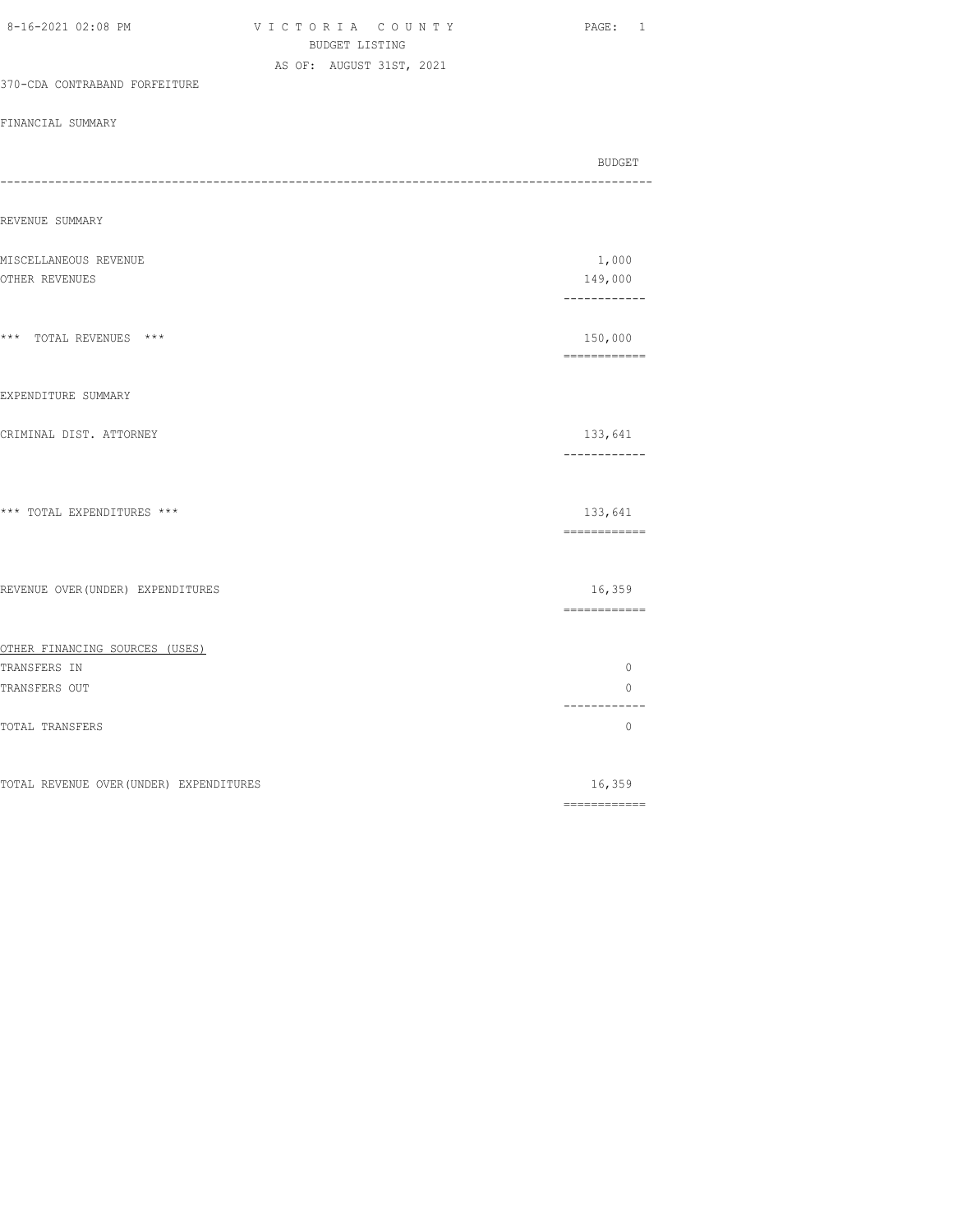| 8-16-2021 02:08 PM | VICTORIA COUNTY          | PAGE: | $\overline{2}$ |
|--------------------|--------------------------|-------|----------------|
|                    | BUDGET LISTING           |       |                |
|                    | AS OF: AUGUST 31ST, 2021 |       |                |

# 370-CDA CONTRABAND FORFEITURE

#### REVENUES

| BUDGET |
|--------|
|        |
|        |

| MISCELLANEOUS REVENUE             |           |
|-----------------------------------|-----------|
| 361-1000 INTEREST EARNINGS        | 1,000     |
| TOTAL MISCELLANEOUS REVENUE       | 1,000     |
|                                   |           |
| OTHER REVENUES                    |           |
| 368-2000 JUDGEMENT OF FORFEITURES | 149,000   |
| TOTAL OTHER REVENUES              | 149,000   |
|                                   |           |
| $***$<br>$***$<br>TOTAL REVENUES  | 150,000   |
|                                   | --------- |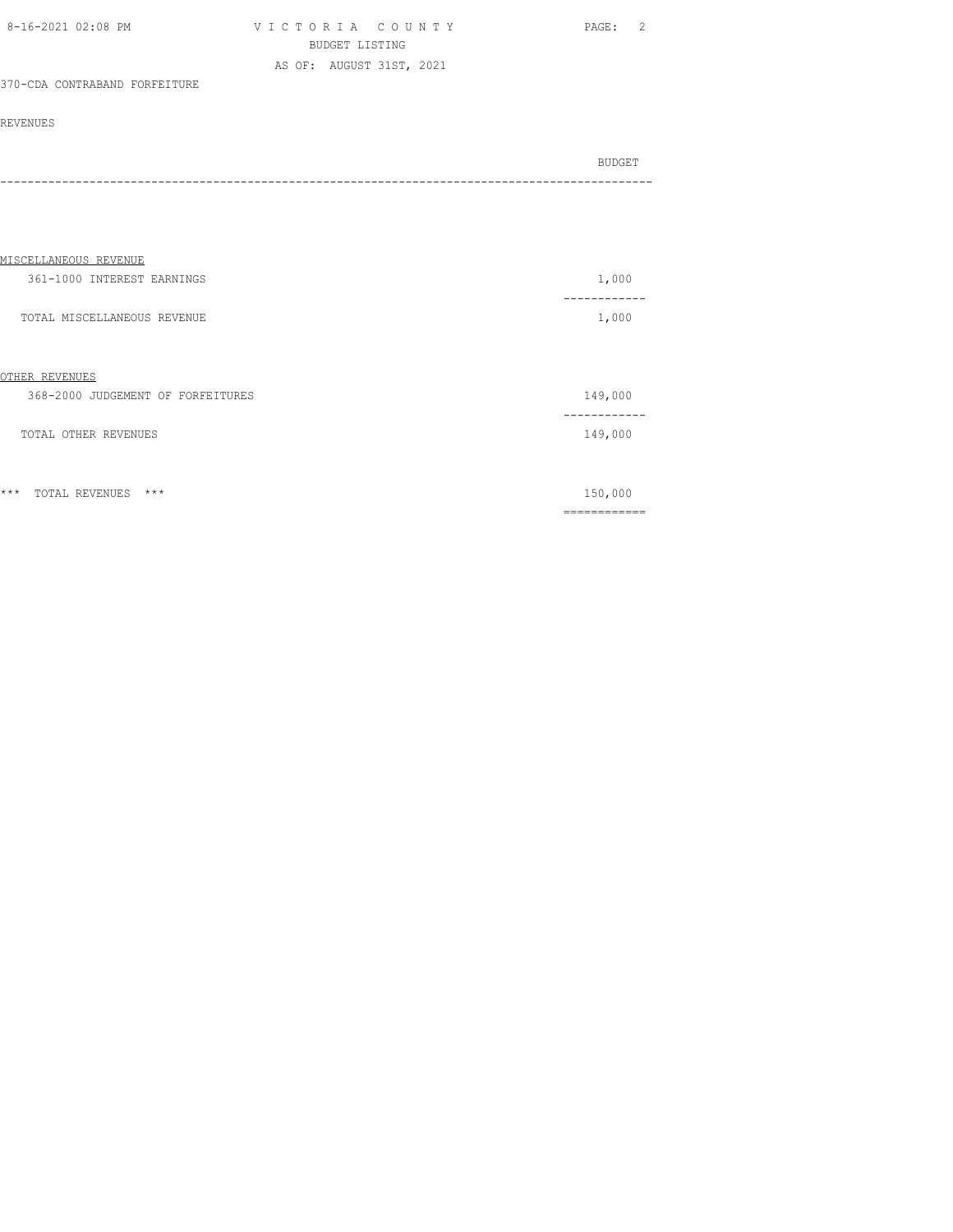V I C T O R I A C O U N T Y PAGE: 3 BUDGET LISTING

AS OF: AUGUST 31ST, 2021

370-CDA CONTRABAND FORFEITURE CRIMINAL DIST. ATTORNEY DEPARTMENT EXPENDITURES

| BUDGET |  |
|--------|--|
|        |  |

| <b>SALARIES</b>                      |                         |
|--------------------------------------|-------------------------|
| 475-1104 SALARY, ASST. C.D.A.        | 24,940                  |
| 475-1109 SALARY, P/T LEGAL ASSISTANT | 22,723<br>------------  |
| TOTAL SALARIES                       | 47,663                  |
| FRINGE BENEFITS                      |                         |
| 475-2001 SOCIAL SECURITY             | 3,647                   |
| 475-2003 RETIREMENT                  | 7,121                   |
| 475-2004 LIFE INSURANCE              | 134                     |
| 475-2005 WORKERS COMPENSATION        | 38                      |
| 475-2006 UNEMPLOYMENT                | 38                      |
| TOTAL FRINGE BENEFITS                | ----------<br>10,978    |
|                                      |                         |
| OPERATING EXPENSES                   |                         |
| 475-3004 GASOLINE                    | 4,000                   |
| 475-3005 TRAINING & TRAVEL           | 23,000                  |
| 475-3006 SUPPLIES                    | 27,500                  |
| 475-3007 REPAIRS & MAINTENANCE       | 2,000                   |
| 475-3008 DUES                        | 500                     |
| 475-3013 AUTO REPAIRS                | 1,500                   |
| 475-3030 MISCELLANEOUS               | 6,000                   |
| TOTAL OPERATING EXPENSES             | 64,500                  |
| OTHER SERVICES & CHARGES             |                         |
| 475-4014 WITNESS EXPENSES            | 8,500                   |
| 475-4100 TRIAL EXPENSES              | 2,000                   |
| TOTAL OTHER SERVICES & CHARGES       | ----------<br>10,500    |
| CAPITAL OUTLAY                       |                         |
| TOTAL CAPITAL OUTLAY                 | ------------<br>$\circ$ |
|                                      |                         |
| TOTAL CRIMINAL DIST. ATTORNEY        | 133,641<br>------------ |
| *** TOTAL EXPENDITURES ***           | 133,641                 |
|                                      | ============            |
| REVENUE OVER (UNDER) EXPENDITURES    | 16,359                  |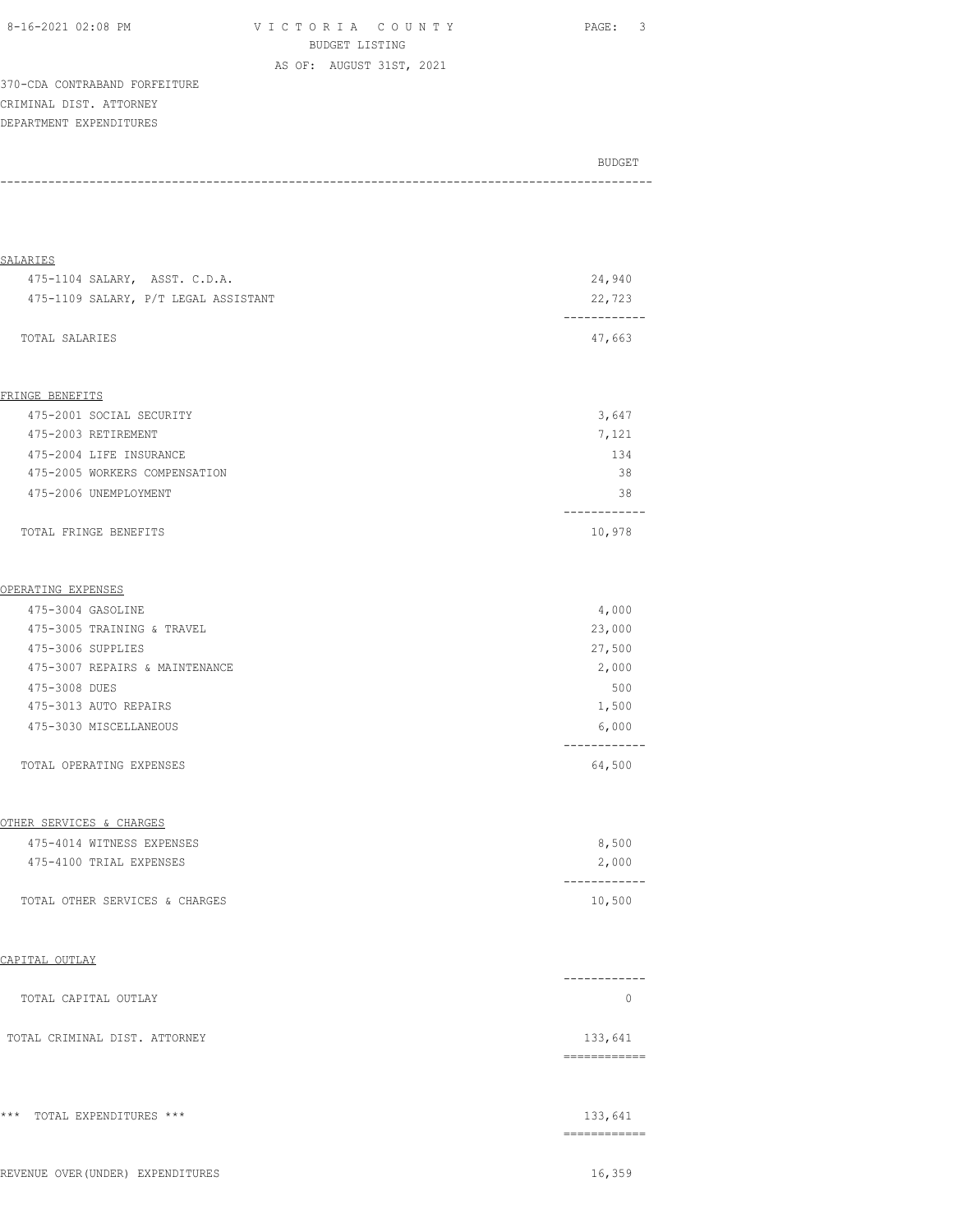| 8-16-2021 02:08 PM                      | VICTORIA COUNTY          | PAGE: 4      |
|-----------------------------------------|--------------------------|--------------|
|                                         | <b>BUDGET LISTING</b>    |              |
|                                         | AS OF: AUGUST 31ST, 2021 |              |
| 370-CDA CONTRABAND FORFEITURE           |                          |              |
| CRIMINAL DIST. ATTORNEY                 |                          |              |
| DEPARTMENT EXPENDITURES                 |                          |              |
|                                         |                          |              |
|                                         |                          | BUDGET       |
|                                         |                          |              |
|                                         |                          |              |
| OTHER FINANCING SOURCES (USES)          |                          |              |
| --------------------<br>$===$           |                          |              |
|                                         |                          |              |
| TRANSFERS IN                            |                          |              |
|                                         |                          | .            |
| TOTAL TRANSFERS IN                      |                          | $\Omega$     |
|                                         |                          |              |
| TRANSFERS OUT                           |                          |              |
|                                         |                          | ----------   |
| <b>TOTAL TRANSFERS</b>                  |                          | $\Omega$     |
|                                         |                          |              |
|                                         |                          |              |
| TOTAL REVENUE OVER (UNDER) EXPENDITURES |                          | 16,359       |
|                                         |                          | ============ |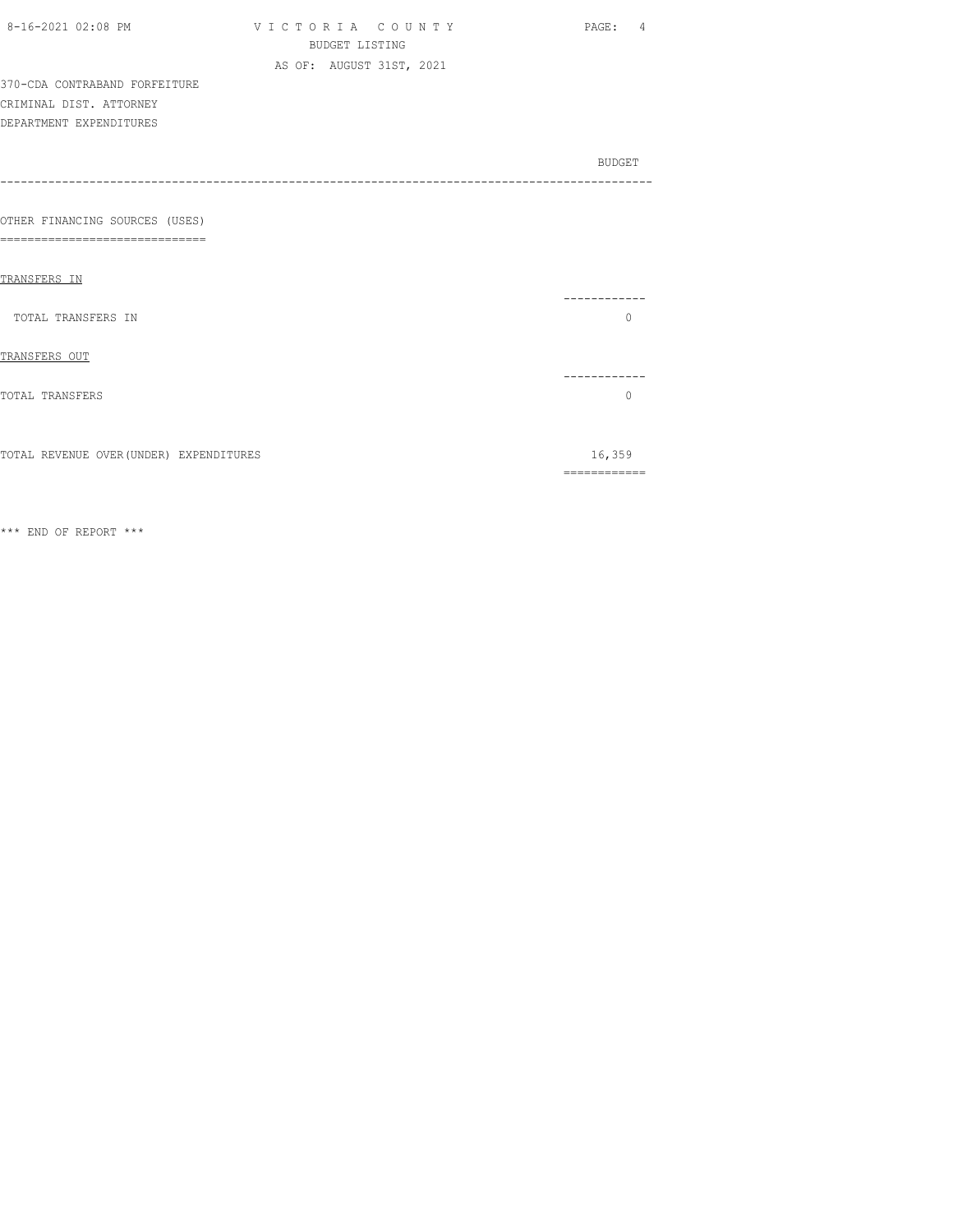| AS OF: AUGUST 31ST, 2021<br>372-SHERIFF DOT FEDERAL FORF |                                |
|----------------------------------------------------------|--------------------------------|
|                                                          |                                |
|                                                          |                                |
| FINANCIAL SUMMARY                                        |                                |
|                                                          |                                |
| -----                                                    | BUDGET                         |
| REVENUE SUMMARY                                          |                                |
|                                                          |                                |
| MISCELLANEOUS REVENUE                                    | 1,200                          |
| OTHER REVENUES                                           | $\overline{0}$<br>------------ |
|                                                          |                                |
| *** TOTAL REVENUES ***                                   | 1,200<br>-------------         |
| EXPENDITURE SUMMARY                                      |                                |
| SHERIFF'S EXPENDITURES                                   | 47,500<br>------------         |
| *** TOTAL EXPENDITURES ***                               | 47,500<br>============         |
| REVENUE OVER (UNDER) EXPENDITURES                        | ( 46, 300)                     |
|                                                          |                                |
| OTHER FINANCING SOURCES (USES)                           |                                |
| TRANSFERS IN                                             | $\circ$                        |
| TRANSFERS OUT                                            | $\circ$<br>------------        |
| TOTAL TRANSFERS                                          | $\circ$                        |
| TOTAL REVENUE OVER (UNDER) EXPENDITURES                  | (46, 300)                      |

8-16-2021 02:08 PM V I C T O R I A C O U N T Y PAGE: 1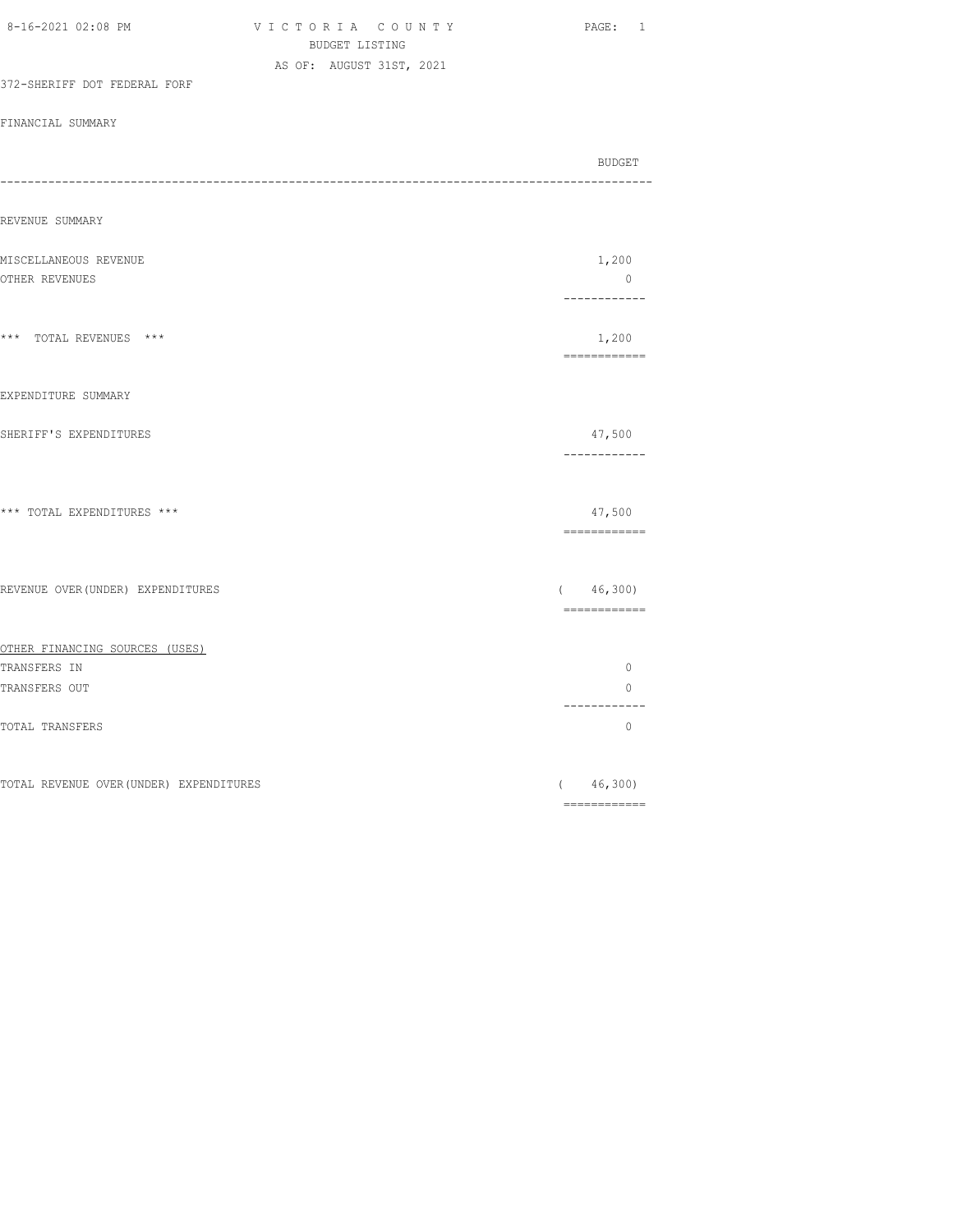| 8-16-2021 02:08 PM           | VICTORIA COUNTY          | PAGE: 2 |
|------------------------------|--------------------------|---------|
|                              | BUDGET LISTING           |         |
|                              | AS OF: AUGUST 31ST, 2021 |         |
| 372-SHERIFF DOT FEDERAL FORF |                          |         |

|         | BUDGET |
|---------|--------|
| ------- |        |

| MISCELLANEOUS REVENUE          |                 |
|--------------------------------|-----------------|
| 361-1000 INTEREST EARNINGS     | 1,200           |
| TOTAL MISCELLANEOUS REVENUE    | ------<br>1,200 |
| OTHER REVENUES                 |                 |
| TOTAL OTHER REVENUES           |                 |
|                                |                 |
| $***$<br>***<br>TOTAL REVENUES | 1,200           |
|                                |                 |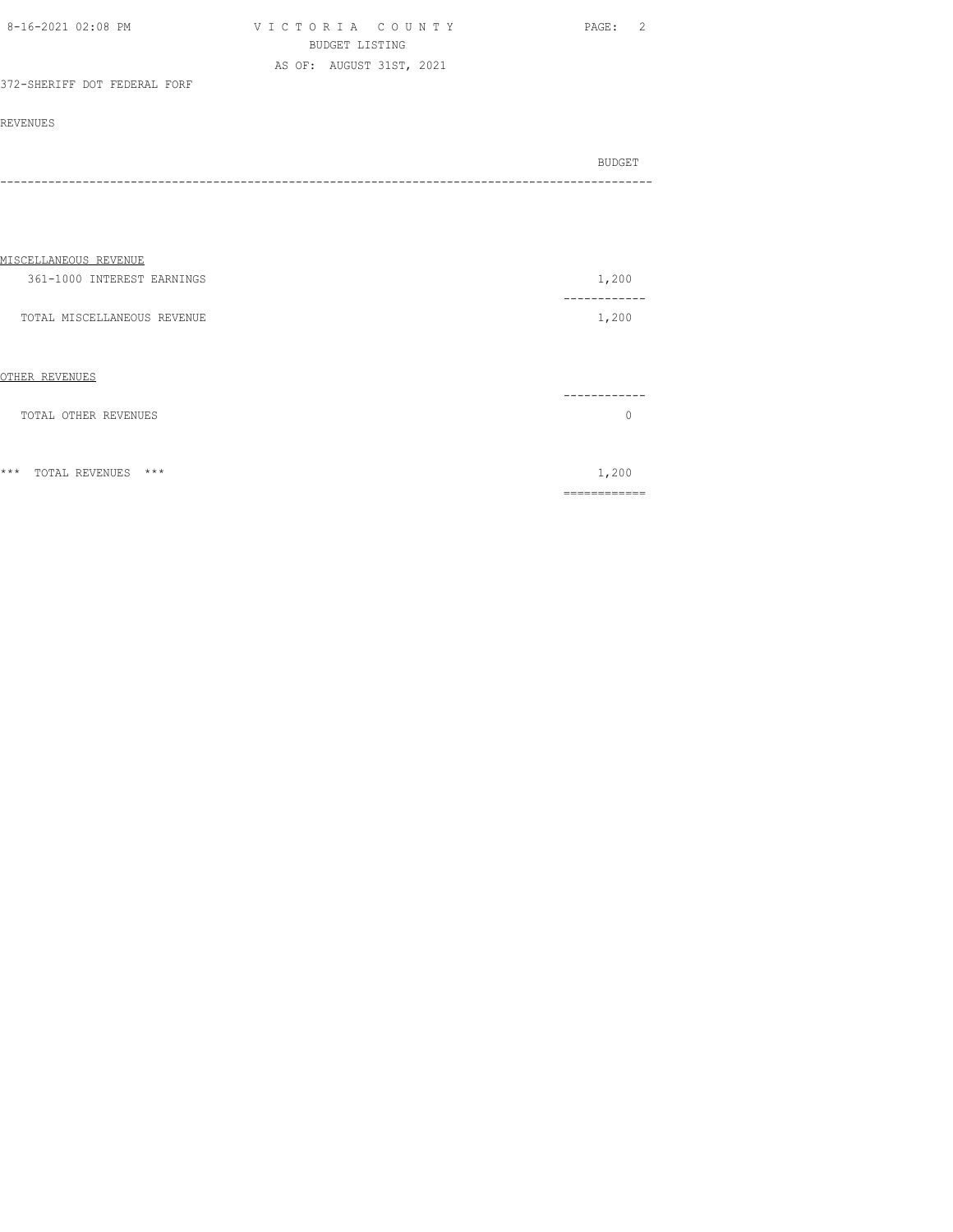| 8-16-2021 02:08 PM |  |
|--------------------|--|
|                    |  |

V I C T O R I A C O U N T Y PAGE: 3 BUDGET LISTING AS OF: AUGUST 31ST, 2021

372-SHERIFF DOT FEDERAL FORF SHERIFF'S EXPENDITURES DEPARTMENT EXPENDITURES

| BUDGET |
|--------|
|        |

| OPERATING EXPENSES                                                |                            |
|-------------------------------------------------------------------|----------------------------|
| 560-3006 SUPPLIES                                                 | 10,000                     |
| 560-3008 K-9 EXPENSES                                             | 2,500                      |
| 560-3030 MISCELLANEOUS                                            | 10,000                     |
| TOTAL OPERATING EXPENSES                                          | ------------<br>22,500     |
| CAPITAL OUTLAY                                                    |                            |
| 560-5001 EQUIPMENT                                                | 25,000                     |
| TOTAL CAPITAL OUTLAY                                              | ------------<br>25,000     |
| TOTAL SHERIFF'S EXPENDITURES                                      | 47,500                     |
|                                                                   |                            |
| *** TOTAL EXPENDITURES ***                                        | 47,500                     |
| REVENUE OVER (UNDER) EXPENDITURES                                 | (46, 300)                  |
| OTHER FINANCING SOURCES (USES)<br>------------------------------- |                            |
| TRANSFERS IN                                                      |                            |
| TOTAL TRANSFERS IN                                                | ------------<br>$\circ$    |
| TRANSFERS OUT                                                     |                            |
| TOTAL TRANSFERS                                                   | -----------<br>$\circ$     |
| TOTAL REVENUE OVER (UNDER) EXPENDITURES                           | (46, 300)<br>------------- |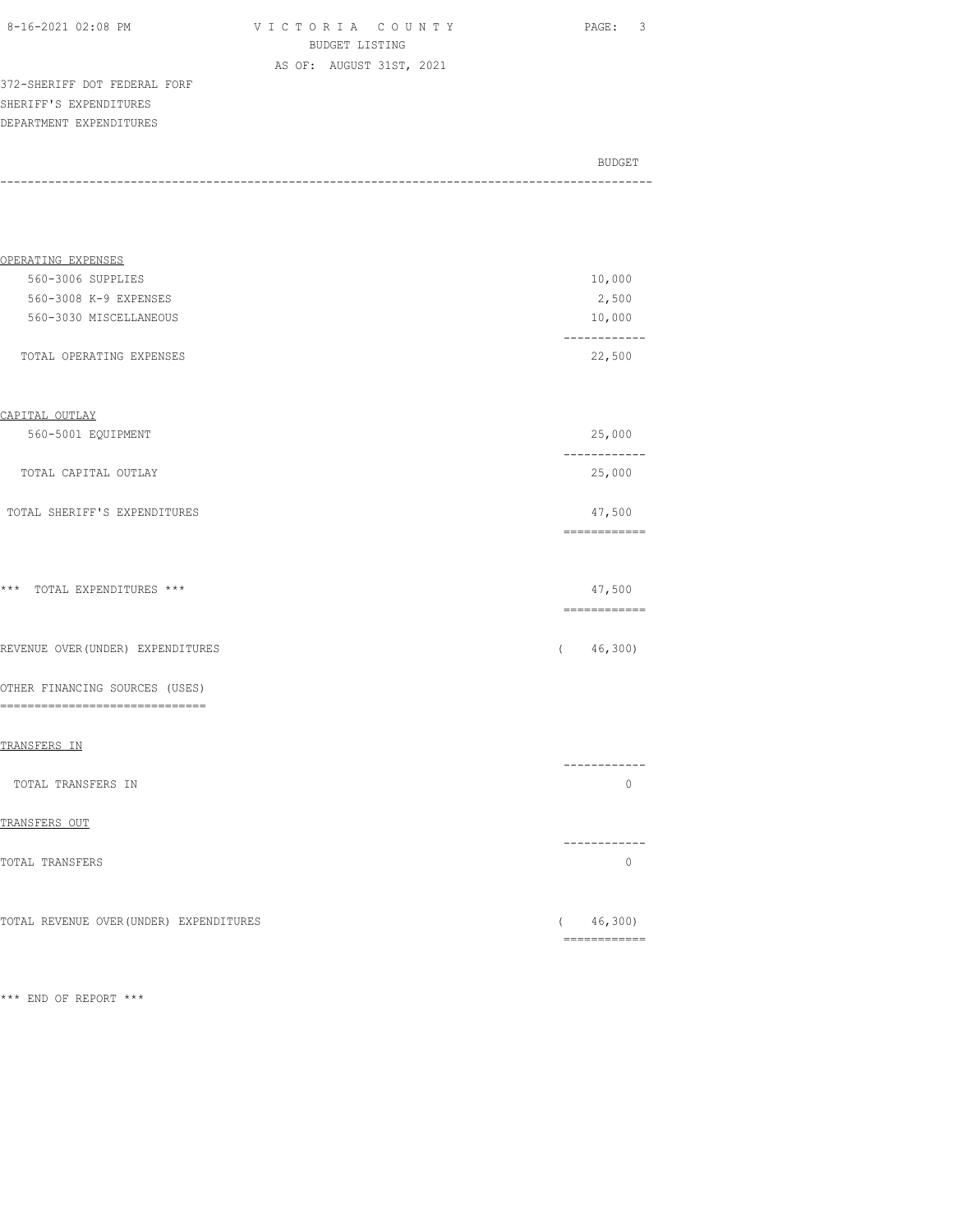|                                   | <b>BUDGET LISTING</b>    |  |          |                                                                                                                                                                                                                                                                                                                                                                                                                                                                                        |
|-----------------------------------|--------------------------|--|----------|----------------------------------------------------------------------------------------------------------------------------------------------------------------------------------------------------------------------------------------------------------------------------------------------------------------------------------------------------------------------------------------------------------------------------------------------------------------------------------------|
|                                   | AS OF: AUGUST 31ST, 2021 |  |          |                                                                                                                                                                                                                                                                                                                                                                                                                                                                                        |
| 380-SHERIFF COMMISSARY FUND       |                          |  |          |                                                                                                                                                                                                                                                                                                                                                                                                                                                                                        |
| FINANCIAL SUMMARY                 |                          |  |          |                                                                                                                                                                                                                                                                                                                                                                                                                                                                                        |
|                                   |                          |  |          | <b>BUDGET</b>                                                                                                                                                                                                                                                                                                                                                                                                                                                                          |
| REVENUE SUMMARY                   |                          |  |          |                                                                                                                                                                                                                                                                                                                                                                                                                                                                                        |
| MISCELLANEOUS REVENUE             |                          |  |          | 3,000                                                                                                                                                                                                                                                                                                                                                                                                                                                                                  |
| RENTS AND COMMISSIONS             |                          |  |          | 160,000<br>------------                                                                                                                                                                                                                                                                                                                                                                                                                                                                |
|                                   |                          |  |          |                                                                                                                                                                                                                                                                                                                                                                                                                                                                                        |
| *** TOTAL REVENUES ***            |                          |  |          | 163,000<br>============                                                                                                                                                                                                                                                                                                                                                                                                                                                                |
|                                   |                          |  |          |                                                                                                                                                                                                                                                                                                                                                                                                                                                                                        |
| EXPENDITURE SUMMARY               |                          |  |          |                                                                                                                                                                                                                                                                                                                                                                                                                                                                                        |
| SHERIFF'S EXPENDITURES            |                          |  |          | 200,543                                                                                                                                                                                                                                                                                                                                                                                                                                                                                |
|                                   |                          |  |          | ------------                                                                                                                                                                                                                                                                                                                                                                                                                                                                           |
| *** TOTAL EXPENDITURES ***        |                          |  |          | 200,543                                                                                                                                                                                                                                                                                                                                                                                                                                                                                |
|                                   |                          |  |          | ------------                                                                                                                                                                                                                                                                                                                                                                                                                                                                           |
|                                   |                          |  |          |                                                                                                                                                                                                                                                                                                                                                                                                                                                                                        |
| REVENUE OVER (UNDER) EXPENDITURES |                          |  | $\left($ | 37,543                                                                                                                                                                                                                                                                                                                                                                                                                                                                                 |
|                                   |                          |  |          | $\begin{array}{cccccccccc} \multicolumn{2}{c}{} & \multicolumn{2}{c}{} & \multicolumn{2}{c}{} & \multicolumn{2}{c}{} & \multicolumn{2}{c}{} & \multicolumn{2}{c}{} & \multicolumn{2}{c}{} & \multicolumn{2}{c}{} & \multicolumn{2}{c}{} & \multicolumn{2}{c}{} & \multicolumn{2}{c}{} & \multicolumn{2}{c}{} & \multicolumn{2}{c}{} & \multicolumn{2}{c}{} & \multicolumn{2}{c}{} & \multicolumn{2}{c}{} & \multicolumn{2}{c}{} & \multicolumn{2}{c}{} & \multicolumn{2}{c}{} & \mult$ |

8-16-2021 02:08 PM V I C T O R I A C O U N T Y PAGE: 1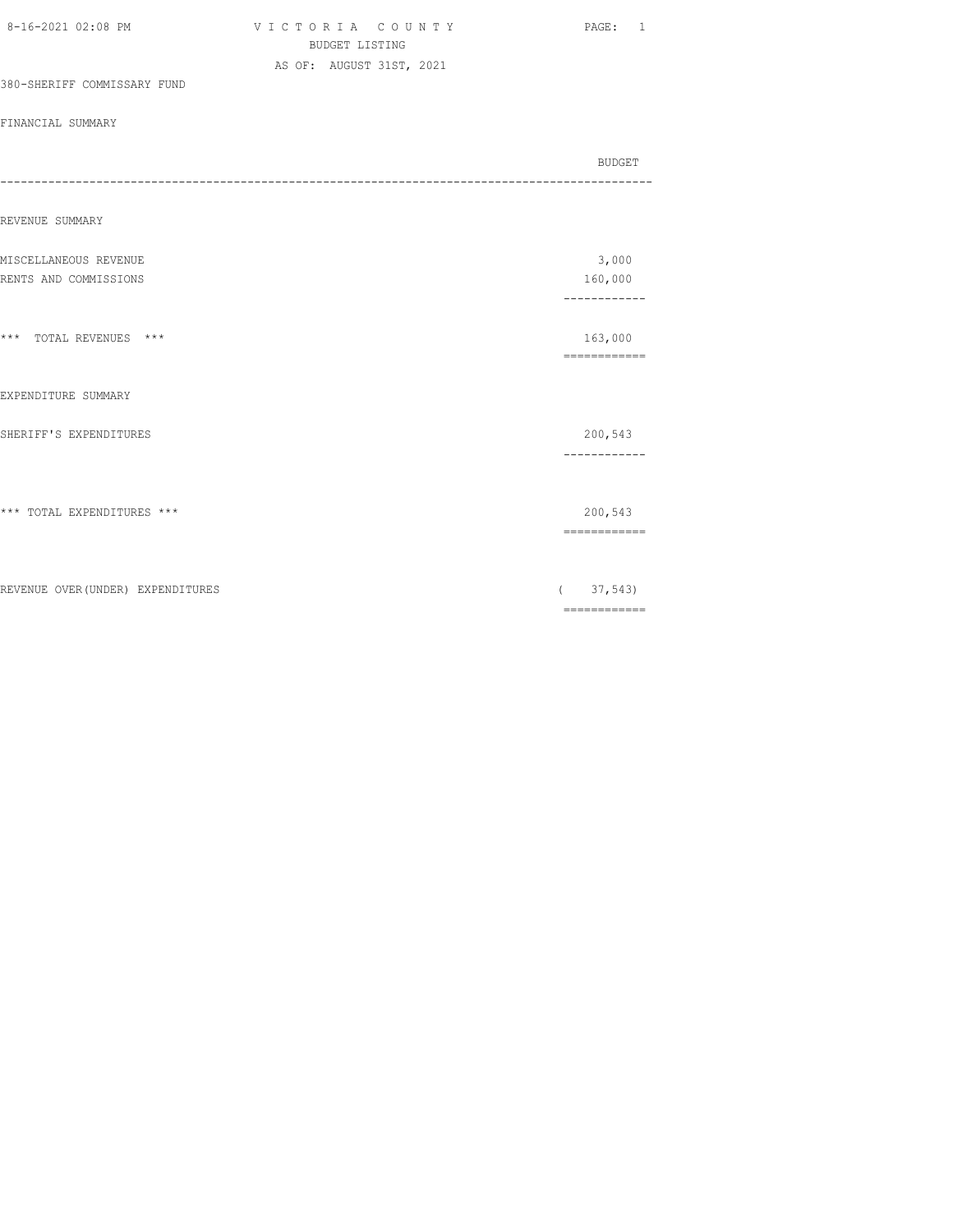| 8-16-2021 02:08 PM | VICTORIA COUNTY          | PAGE: | $\overline{2}$ |
|--------------------|--------------------------|-------|----------------|
|                    | BUDGET LISTING           |       |                |
|                    | AS OF: AUGUST 31ST, 2021 |       |                |

## 380-SHERIFF COMMISSARY FUND

| BUDGET |
|--------|
| - - -  |

| MISCELLANEOUS REVENUE            |                     |
|----------------------------------|---------------------|
| 361-1000 INTEREST EARNINGS       | 3,000               |
| TOTAL MISCELLANEOUS REVENUE      | 3,000               |
| COMMISSIONS<br>RENTS AND         |                     |
| 362-2000 COMMISSARY SALES        | 160,000             |
| TOTAL RENTS AND COMMISSIONS      | -------<br>160,000  |
| $***$<br>$***$<br>TOTAL REVENUES | 163,000<br>-------- |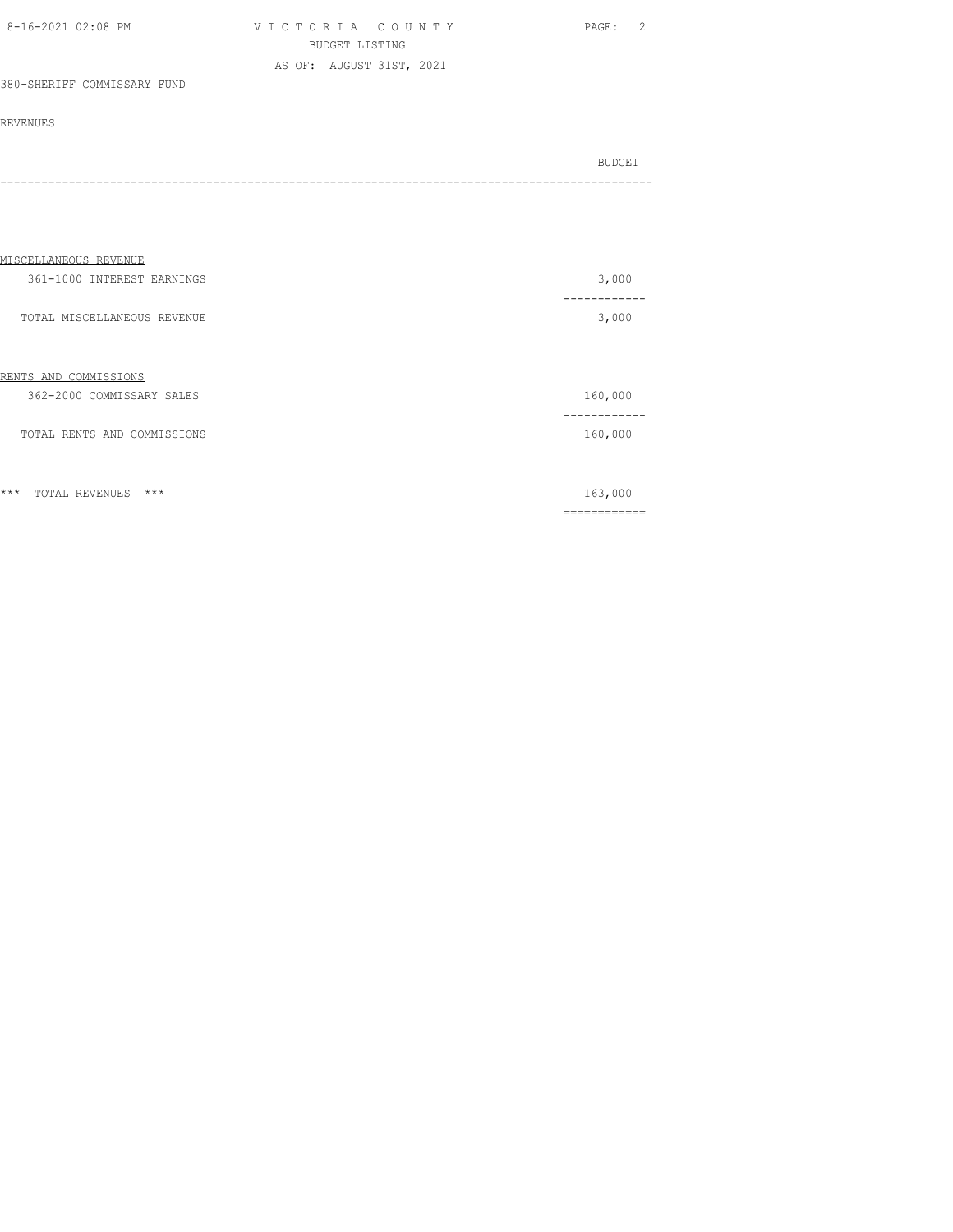8-16-2021 02:08 PM V I C T O R I A C O U N T Y PAGE: 3 BUDGET LISTING

AS OF: AUGUST 31ST, 2021

380-SHERIFF COMMISSARY FUND SHERIFF'S EXPENDITURES DEPARTMENT EXPENDITURES

|       | BUDGET |
|-------|--------|
| ----- |        |

| <b>SALARIES</b>                         |                         |
|-----------------------------------------|-------------------------|
| 560-1104 SALARY, INMATE SERVICES ASST.  | 50,818                  |
| 560-1109 SALARY, INMATE SRVCS COORD     | 57,865                  |
| 560-1132 LONGEVITY                      | 775                     |
| 560-1136 SALARY, LICENSED PEACE OFC PAY | 2,223                   |
| 560-1137 SALARY, CERTIFICATION PAY      | 2,400<br>.              |
| TOTAL SALARIES                          | 114,081                 |
| FRINGE BENEFITS                         |                         |
| 560-2001 SOCIAL SECURITY                | 8,728                   |
| 560-2002 HEALTH INSURANCE               | 9,528                   |
| 560-2003 RETIREMENT                     | 17,044                  |
| 560-2004 LIFE INSURANCE                 | 320                     |
| 560-2005 WORKERS COMPENSATION           | 750                     |
| 560-2006 UNEMPLOYMENT                   | 92                      |
| TOTAL FRINGE BENEFITS                   | 36,462                  |
| OPERATING EXPENSES                      |                         |
| 560-3006 SUPPLIES                       | 20,000                  |
| 560-3007 REPAIRS & MAINTENANCE          | 10,000                  |
| 560-3030 MISCELLANEOUS                  | 10,000                  |
|                                         | ----------              |
| TOTAL OPERATING EXPENSES                | 40,000                  |
| CAPITAL OUTLAY                          |                         |
| 560-5001 EQUIPMENT                      | 10,000                  |
| TOTAL CAPITAL OUTLAY                    | 10,000                  |
| TOTAL SHERIFF'S EXPENDITURES            | 200,543                 |
|                                         |                         |
| *** TOTAL EXPENDITURES ***              | 200,543<br>============ |
| REVENUE OVER (UNDER) EXPENDITURES       | 37,543<br>$\left($      |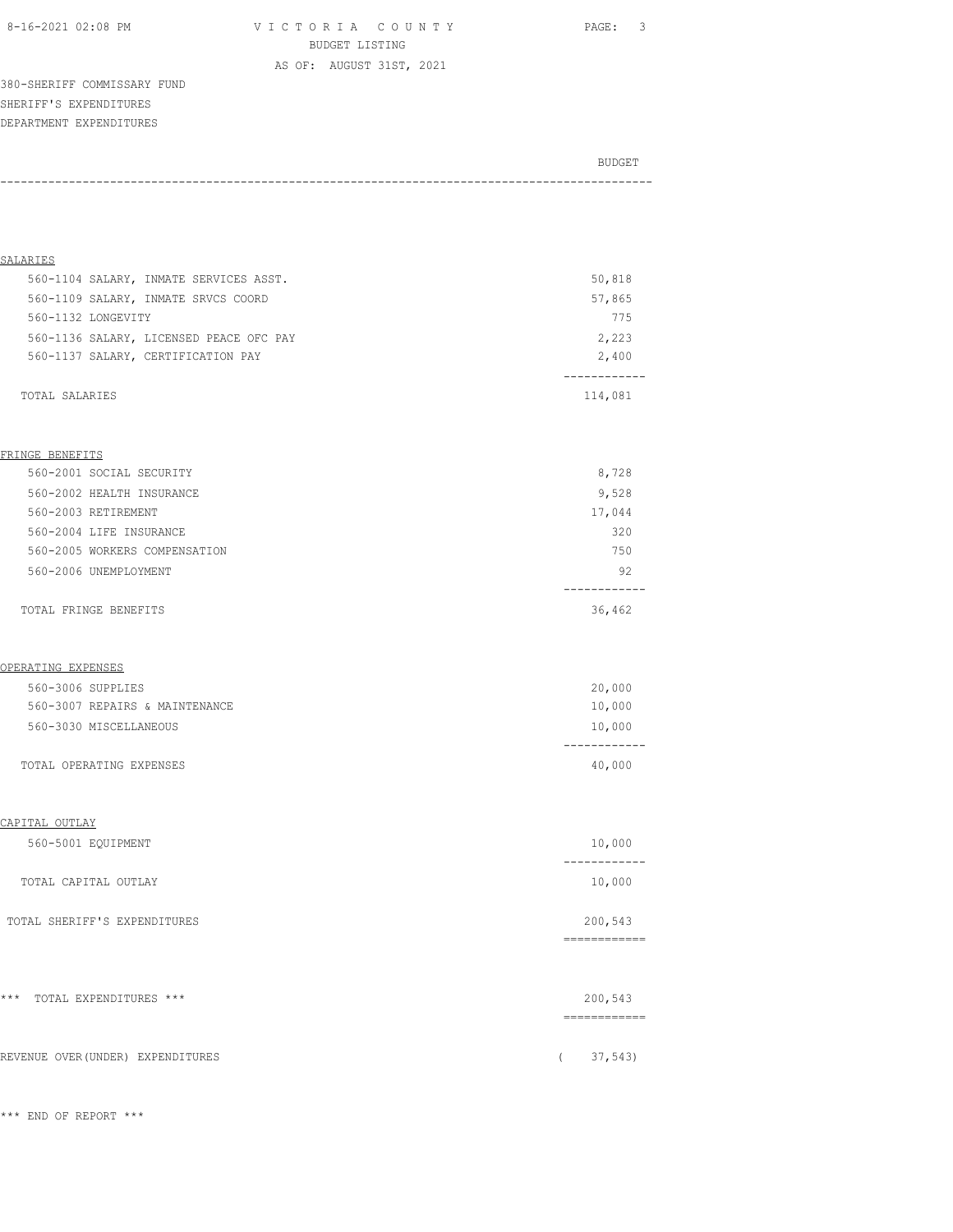| 8-16-2021 02:08 PM                | VICTORIA COUNTY<br><b>BUDGET LISTING</b><br>AS OF: AUGUST 31ST, 2021 | PAGE: 1                                                                                                                                                                                                                                                                                                                                                                                                                                                                                         |
|-----------------------------------|----------------------------------------------------------------------|-------------------------------------------------------------------------------------------------------------------------------------------------------------------------------------------------------------------------------------------------------------------------------------------------------------------------------------------------------------------------------------------------------------------------------------------------------------------------------------------------|
| 390-JUVENILE COMMISSARY FUND      |                                                                      |                                                                                                                                                                                                                                                                                                                                                                                                                                                                                                 |
| FINANCIAL SUMMARY                 |                                                                      |                                                                                                                                                                                                                                                                                                                                                                                                                                                                                                 |
|                                   |                                                                      | <b>BUDGET</b><br>-------------                                                                                                                                                                                                                                                                                                                                                                                                                                                                  |
| REVENUE SUMMARY                   |                                                                      |                                                                                                                                                                                                                                                                                                                                                                                                                                                                                                 |
| MISCELLANEOUS REVENUE             |                                                                      | 20                                                                                                                                                                                                                                                                                                                                                                                                                                                                                              |
| RENTS AND COMMISSIONS             |                                                                      | 1,000<br>------------                                                                                                                                                                                                                                                                                                                                                                                                                                                                           |
| *** TOTAL REVENUES ***            |                                                                      | 1,020<br>$\begin{array}{cccccccccc} \multicolumn{2}{c}{} & \multicolumn{2}{c}{} & \multicolumn{2}{c}{} & \multicolumn{2}{c}{} & \multicolumn{2}{c}{} & \multicolumn{2}{c}{} & \multicolumn{2}{c}{} & \multicolumn{2}{c}{} & \multicolumn{2}{c}{} & \multicolumn{2}{c}{} & \multicolumn{2}{c}{} & \multicolumn{2}{c}{} & \multicolumn{2}{c}{} & \multicolumn{2}{c}{} & \multicolumn{2}{c}{} & \multicolumn{2}{c}{} & \multicolumn{2}{c}{} & \multicolumn{2}{c}{} & \multicolumn{2}{c}{} & \mult$ |
| EXPENDITURE SUMMARY               |                                                                      |                                                                                                                                                                                                                                                                                                                                                                                                                                                                                                 |
| JUVENILE DETENTION                |                                                                      | 750<br>------------                                                                                                                                                                                                                                                                                                                                                                                                                                                                             |
| *** TOTAL EXPENDITURES ***        |                                                                      | 750<br>============                                                                                                                                                                                                                                                                                                                                                                                                                                                                             |
| REVENUE OVER (UNDER) EXPENDITURES |                                                                      | 270<br>$\begin{array}{cccccccccc} \multicolumn{2}{c}{} & \multicolumn{2}{c}{} & \multicolumn{2}{c}{} & \multicolumn{2}{c}{} & \multicolumn{2}{c}{} & \multicolumn{2}{c}{} & \multicolumn{2}{c}{} & \multicolumn{2}{c}{} & \multicolumn{2}{c}{} & \multicolumn{2}{c}{} & \multicolumn{2}{c}{} & \multicolumn{2}{c}{} & \multicolumn{2}{c}{} & \multicolumn{2}{c}{} & \multicolumn{2}{c}{} & \multicolumn{2}{c}{} & \multicolumn{2}{c}{} & \multicolumn{2}{c}{} & \multicolumn{2}{c}{} & \mult$   |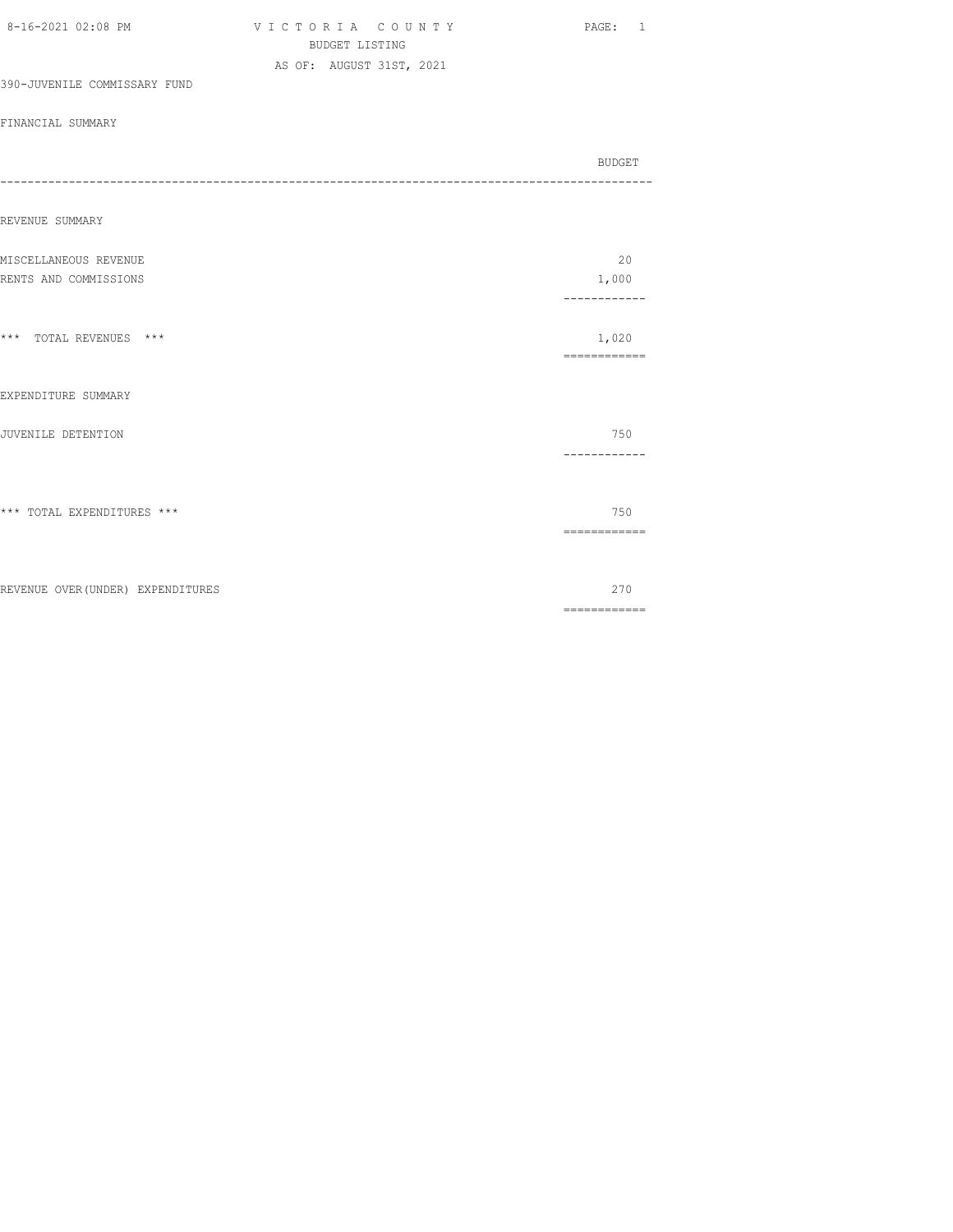| 8-16-2021 02:08 PM | VICTORIA COUNTY          | PAGE: 2 |
|--------------------|--------------------------|---------|
|                    | BUDGET LISTING           |         |
|                    | AS OF: AUGUST 31ST, 2021 |         |

### 390-JUVENILE COMMISSARY FUND

|  |  | BUDGET |
|--|--|--------|
|  |  |        |

| MISCELLANEOUS REVENUE            |          |
|----------------------------------|----------|
| 361-1000 INTEREST EARNINGS       | 20       |
|                                  |          |
| TOTAL MISCELLANEOUS REVENUE      | 20       |
|                                  |          |
| RENTS AND COMMISSIONS            |          |
| 362-2000 COMMISSARY SALES        | 1,000    |
|                                  |          |
| TOTAL RENTS AND COMMISSIONS      | 1,000    |
|                                  |          |
| $***$<br>$***$<br>TOTAL REVENUES | 1,020    |
|                                  |          |
|                                  | -------- |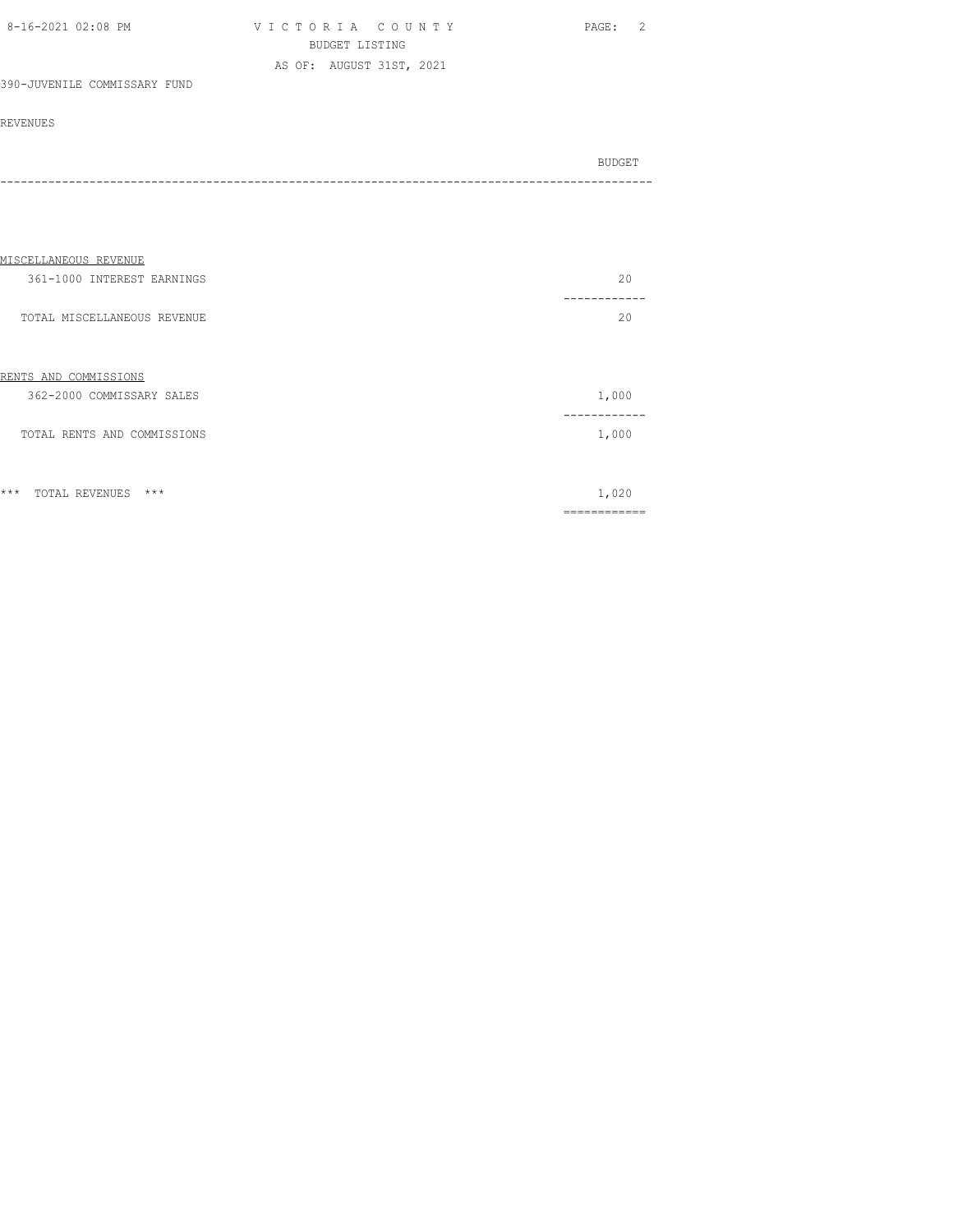| 8-16-2021 02:08 PM |  |
|--------------------|--|

VICTORIA COUNTY PAGE: 3 BUDGET LISTING AS OF: AUGUST 31ST, 2021

390-JUVENILE COMMISSARY FUND JUVENILE DETENTION DEPARTMENT EXPENDITURES

BUDGET AND RESERVE AND RESERVE AND RESERVE AND RESERVE AND RESERVE AND RESERVE AND RESERVE AND RESERVE AND RESERVE AND RESERVE AND RESERVE AND RESERVE AND RESERVE AND RESERVE AND RESPONDING A REPORT OF A REPORT OF A REPORT -----------------------------------------------------------------------------------------------

| OPERATING EXPENSES              |                |
|---------------------------------|----------------|
| 573-3006 SUPPLIES               | 750<br>------- |
| TOTAL OPERATING EXPENSES        | 750            |
| TOTAL JUVENILE DETENTION        | 750            |
|                                 | ------------   |
|                                 |                |
| $***$<br>TOTAL EXPENDITURES *** | 750            |
|                                 | ------------   |
|                                 |                |

REVENUE OVER(UNDER) EXPENDITURES 270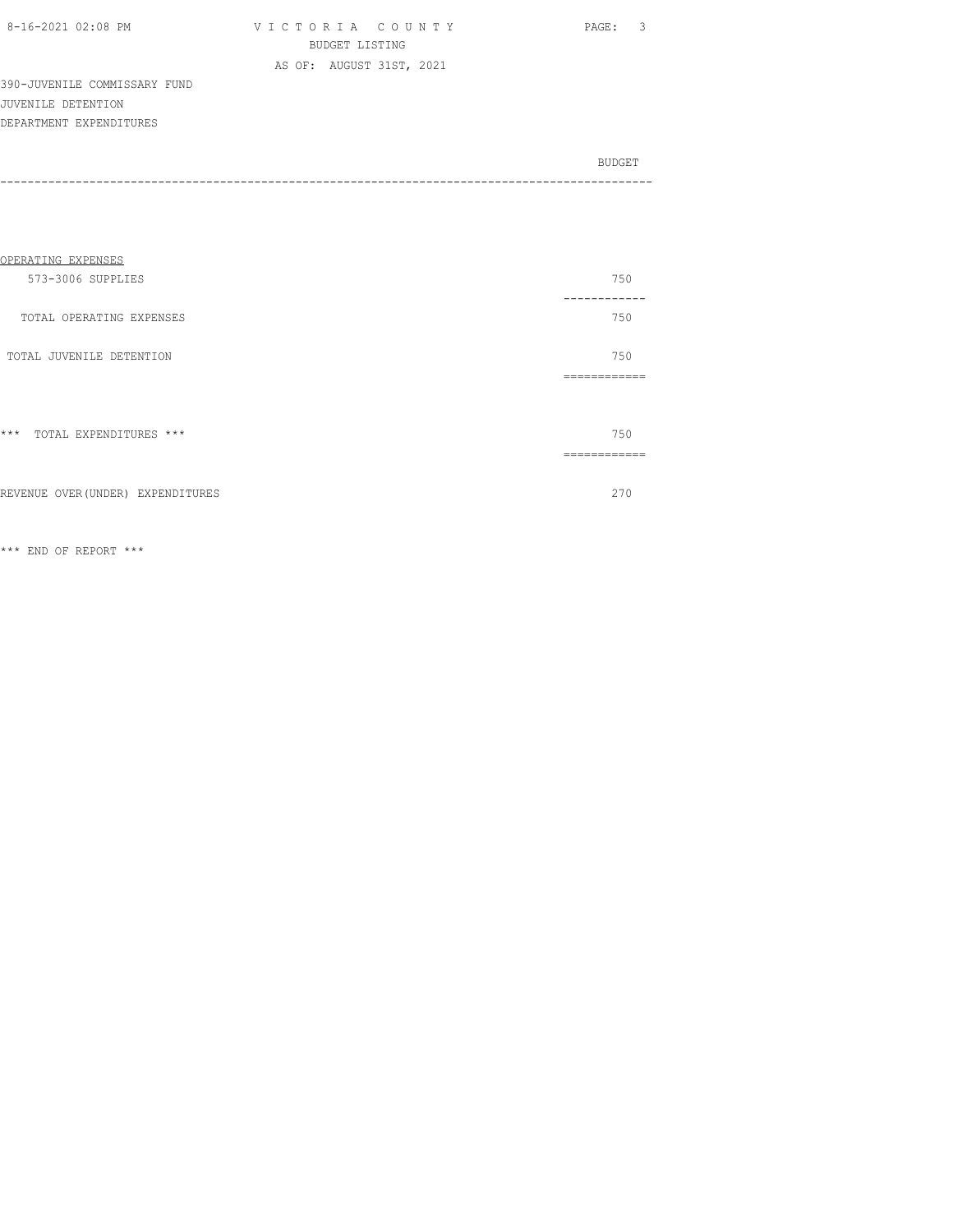| 8-16-2021 02:08 PM                      | VICTORIA COUNTY<br>BUDGET LISTING | PAGE: 1                                                                                                                                                                                                                                                                                                                                                                                                                                                                                           |
|-----------------------------------------|-----------------------------------|---------------------------------------------------------------------------------------------------------------------------------------------------------------------------------------------------------------------------------------------------------------------------------------------------------------------------------------------------------------------------------------------------------------------------------------------------------------------------------------------------|
| 392-NATIONAL SCHOOL LUNCH PRG           | AS OF: AUGUST 31ST, 2021          |                                                                                                                                                                                                                                                                                                                                                                                                                                                                                                   |
| FINANCIAL SUMMARY                       |                                   |                                                                                                                                                                                                                                                                                                                                                                                                                                                                                                   |
|                                         |                                   | BUDGET                                                                                                                                                                                                                                                                                                                                                                                                                                                                                            |
| REVENUE SUMMARY                         |                                   |                                                                                                                                                                                                                                                                                                                                                                                                                                                                                                   |
| FEDERAL GRANTS                          |                                   | 110,000<br>------------                                                                                                                                                                                                                                                                                                                                                                                                                                                                           |
| *** TOTAL REVENUES ***                  |                                   | 110,000<br>$\begin{array}{cccccccccc} \multicolumn{2}{c}{} & \multicolumn{2}{c}{} & \multicolumn{2}{c}{} & \multicolumn{2}{c}{} & \multicolumn{2}{c}{} & \multicolumn{2}{c}{} & \multicolumn{2}{c}{} & \multicolumn{2}{c}{} & \multicolumn{2}{c}{} & \multicolumn{2}{c}{} & \multicolumn{2}{c}{} & \multicolumn{2}{c}{} & \multicolumn{2}{c}{} & \multicolumn{2}{c}{} & \multicolumn{2}{c}{} & \multicolumn{2}{c}{} & \multicolumn{2}{c}{} & \multicolumn{2}{c}{} & \multicolumn{2}{c}{} & \mult$ |
| EXPENDITURE SUMMARY                     |                                   |                                                                                                                                                                                                                                                                                                                                                                                                                                                                                                   |
| JUVENILE DETENTION                      |                                   | 184,639<br>------------                                                                                                                                                                                                                                                                                                                                                                                                                                                                           |
| *** TOTAL EXPENDITURES ***              |                                   | 184,639<br>============                                                                                                                                                                                                                                                                                                                                                                                                                                                                           |
| REVENUE OVER (UNDER) EXPENDITURES       |                                   | (74, 639)<br>============                                                                                                                                                                                                                                                                                                                                                                                                                                                                         |
| OTHER FINANCING SOURCES (USES)          |                                   |                                                                                                                                                                                                                                                                                                                                                                                                                                                                                                   |
| TRANSFERS IN<br>TRANSFERS OUT           |                                   | 74,639<br>$\circ$                                                                                                                                                                                                                                                                                                                                                                                                                                                                                 |
| TOTAL TRANSFERS                         |                                   | ------------<br>74,639                                                                                                                                                                                                                                                                                                                                                                                                                                                                            |
| TOTAL REVENUE OVER (UNDER) EXPENDITURES |                                   | $\circ$<br>============                                                                                                                                                                                                                                                                                                                                                                                                                                                                           |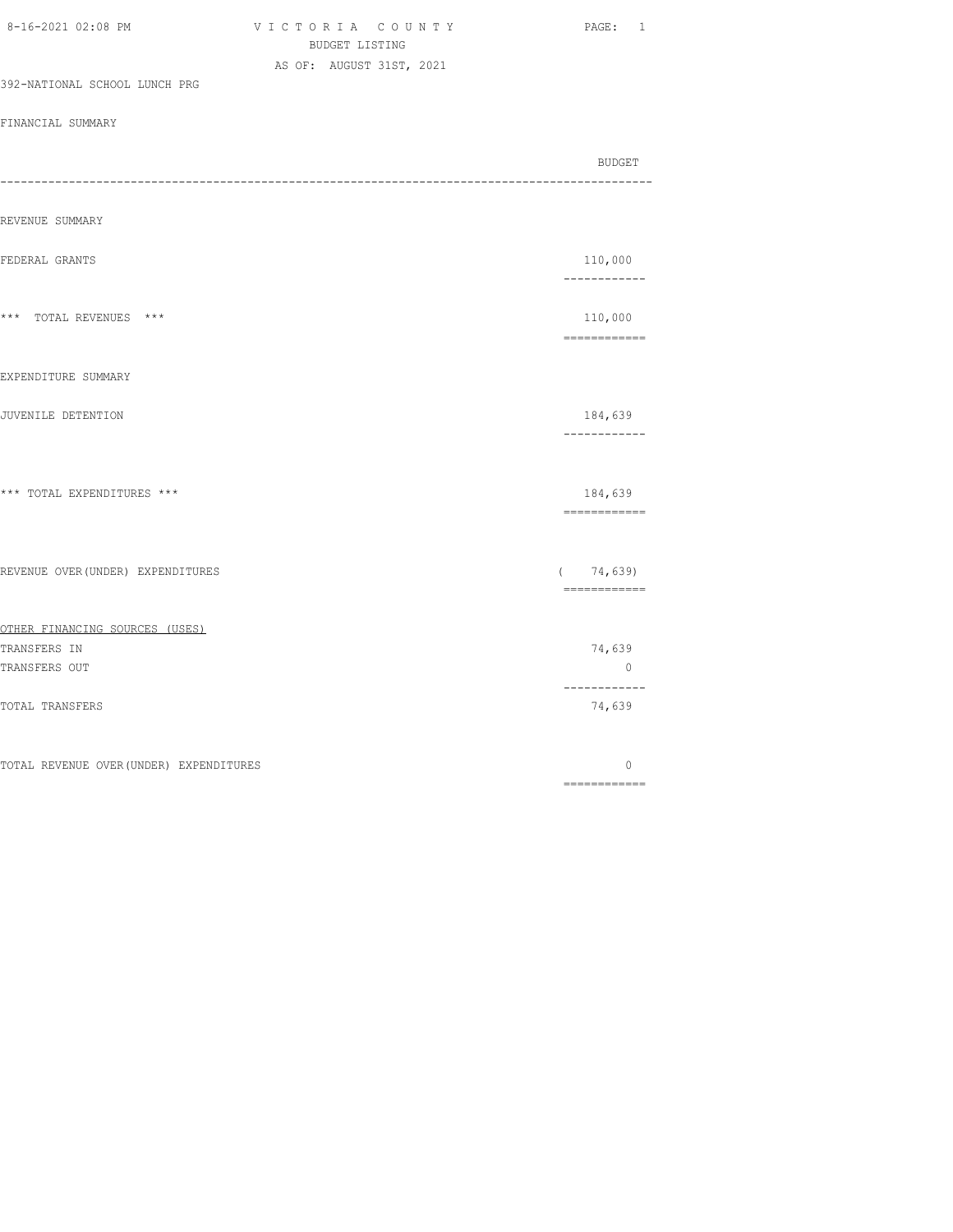| 8-16-2021 02:08 PM            | VICTORIA COUNTY          | PAGE: 2 |
|-------------------------------|--------------------------|---------|
|                               | BUDGET LISTING           |         |
|                               | AS OF: AUGUST 31ST, 2021 |         |
| 392-NATIONAL SCHOOL LUNCH PRG |                          |         |

| BUDGET |
|--------|
| ----   |

| FEDERAL GRANTS                     |            |
|------------------------------------|------------|
| 331-2005 NATIONAL SCHOOL LUNCH PRG | 110,000    |
|                                    | ---------- |
| TOTAL FEDERAL GRANTS               | 110,000    |
|                                    |            |
|                                    |            |

|       |                   |     | ____________<br>_____________ |
|-------|-------------------|-----|-------------------------------|
| $***$ | TOTAL<br>REVENUES | *** | .                             |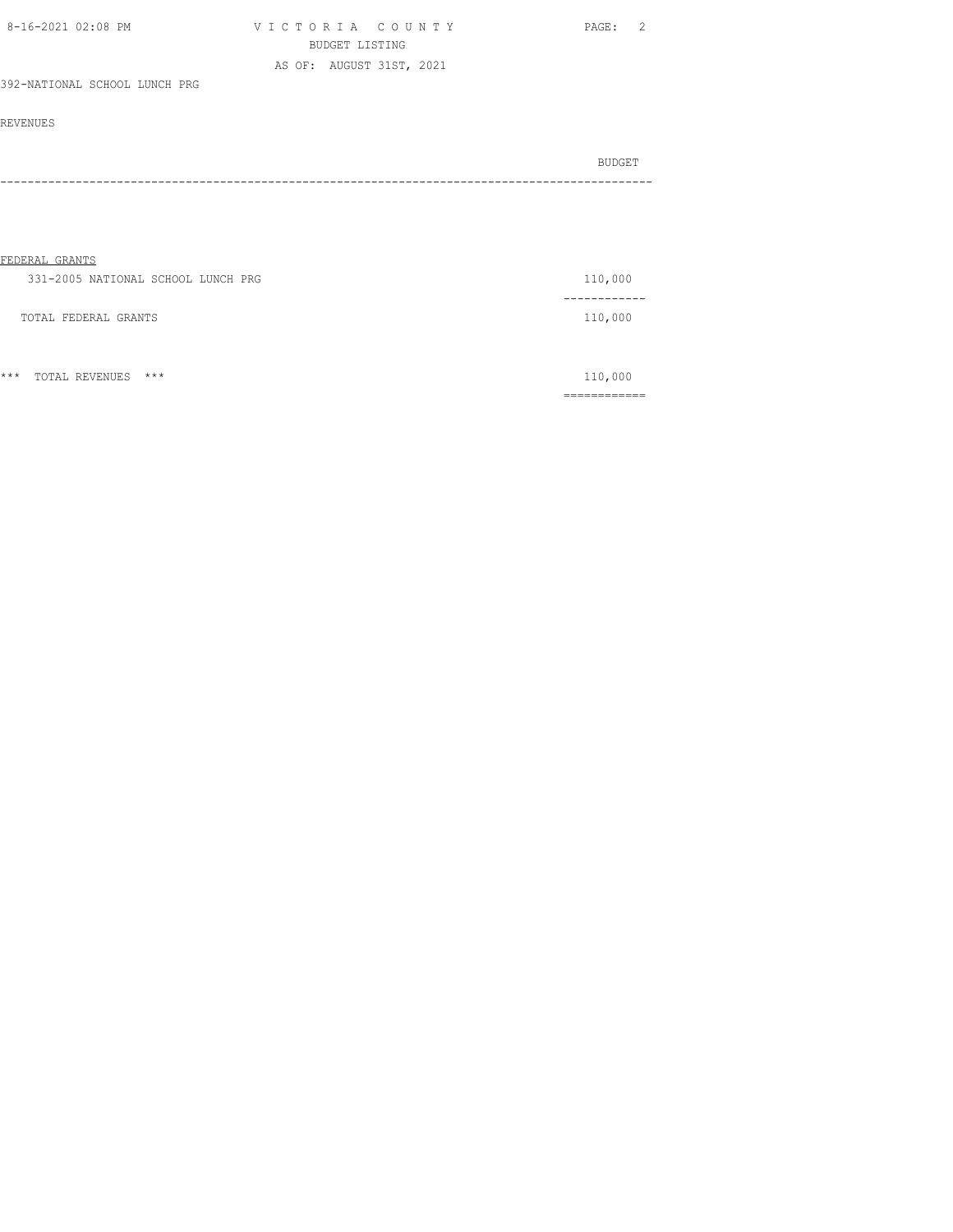| 8-16-2021 02:08 PM | VICTORIA COUNTY          | PAGE: 3 |
|--------------------|--------------------------|---------|
|                    | BUDGET LISTING           |         |
|                    | AS OF: AUGUST 31ST, 2021 |         |

392-NATIONAL SCHOOL LUNCH PRG JUVENILE DETENTION DEPARTMENT EXPENDITURES

| BUDGET |
|--------|
|        |

| <b>SALARIES</b>                       |                                                                                                                                                                                                                                                                                                                                                                                                                                                                                                   |
|---------------------------------------|---------------------------------------------------------------------------------------------------------------------------------------------------------------------------------------------------------------------------------------------------------------------------------------------------------------------------------------------------------------------------------------------------------------------------------------------------------------------------------------------------|
| 573-1173 SALARY, FOOD SERV SUPERVISOR | 25,896                                                                                                                                                                                                                                                                                                                                                                                                                                                                                            |
| 573-1174 SALARY, 2 COOKS              | 43,348<br>------------                                                                                                                                                                                                                                                                                                                                                                                                                                                                            |
| TOTAL SALARIES                        | 69,244                                                                                                                                                                                                                                                                                                                                                                                                                                                                                            |
| FRINGE BENEFITS                       |                                                                                                                                                                                                                                                                                                                                                                                                                                                                                                   |
| 573-2001 SOCIAL SECURITY              | 5,298                                                                                                                                                                                                                                                                                                                                                                                                                                                                                             |
| 573-2003 RETIREMENT                   | 10,346                                                                                                                                                                                                                                                                                                                                                                                                                                                                                            |
| 573-2004 LIFE INSURANCE               | 194                                                                                                                                                                                                                                                                                                                                                                                                                                                                                               |
| 573-2005 WORKERS COMP                 | 353                                                                                                                                                                                                                                                                                                                                                                                                                                                                                               |
| 573-2006 UNEMPLOYMENT                 | 554<br>----------                                                                                                                                                                                                                                                                                                                                                                                                                                                                                 |
| TOTAL FRINGE BENEFITS                 | 16,745                                                                                                                                                                                                                                                                                                                                                                                                                                                                                            |
| OPERATING EXPENSES                    |                                                                                                                                                                                                                                                                                                                                                                                                                                                                                                   |
| 573-3005 TRAINING & TRAVEL            | 500                                                                                                                                                                                                                                                                                                                                                                                                                                                                                               |
| 573-3006 SUPPLIES                     | 6,000                                                                                                                                                                                                                                                                                                                                                                                                                                                                                             |
| 573-3007 REPAIRS & MAINTENANCE        | 1,600                                                                                                                                                                                                                                                                                                                                                                                                                                                                                             |
| 573-3501 FOOD                         | 86,000                                                                                                                                                                                                                                                                                                                                                                                                                                                                                            |
| 573-3502 UTILITIES                    | 3,200                                                                                                                                                                                                                                                                                                                                                                                                                                                                                             |
| TOTAL OPERATING EXPENSES              | 97,300                                                                                                                                                                                                                                                                                                                                                                                                                                                                                            |
| OTHER SERVICES & CHARGES              |                                                                                                                                                                                                                                                                                                                                                                                                                                                                                                   |
| 573-4009 DIETITIAN SERVICES           | 1,350                                                                                                                                                                                                                                                                                                                                                                                                                                                                                             |
| TOTAL OTHER SERVICES & CHARGES        | -----------<br>1,350                                                                                                                                                                                                                                                                                                                                                                                                                                                                              |
| CAPITAL OUTLAY                        |                                                                                                                                                                                                                                                                                                                                                                                                                                                                                                   |
| TOTAL CAPITAL OUTLAY                  | -------<br>$\circ$                                                                                                                                                                                                                                                                                                                                                                                                                                                                                |
| TOTAL JUVENILE DETENTION              | 184,639<br>$\begin{array}{cccccccccc} \multicolumn{2}{c}{} & \multicolumn{2}{c}{} & \multicolumn{2}{c}{} & \multicolumn{2}{c}{} & \multicolumn{2}{c}{} & \multicolumn{2}{c}{} & \multicolumn{2}{c}{} & \multicolumn{2}{c}{} & \multicolumn{2}{c}{} & \multicolumn{2}{c}{} & \multicolumn{2}{c}{} & \multicolumn{2}{c}{} & \multicolumn{2}{c}{} & \multicolumn{2}{c}{} & \multicolumn{2}{c}{} & \multicolumn{2}{c}{} & \multicolumn{2}{c}{} & \multicolumn{2}{c}{} & \multicolumn{2}{c}{} & \mult$ |
| $***$<br>TOTAL EXPENDITURES ***       | 184,639                                                                                                                                                                                                                                                                                                                                                                                                                                                                                           |
|                                       | ============                                                                                                                                                                                                                                                                                                                                                                                                                                                                                      |
| REVENUE OVER (UNDER) EXPENDITURES     | 74,639)<br>$\left($                                                                                                                                                                                                                                                                                                                                                                                                                                                                               |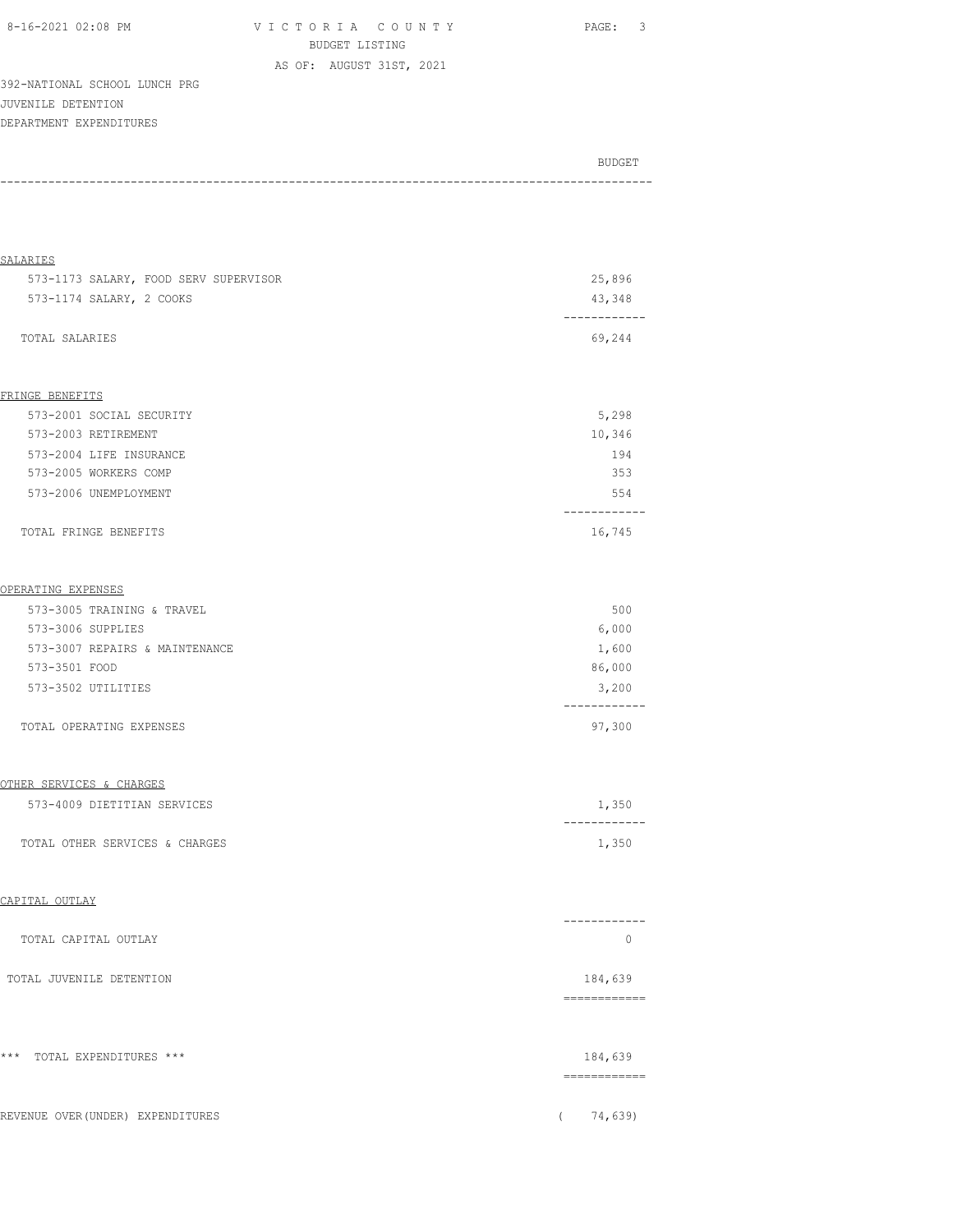| 8-16-2021 02:08 PM                      | VICTORIA COUNTY          | PAGE: 4      |
|-----------------------------------------|--------------------------|--------------|
|                                         | <b>BUDGET LISTING</b>    |              |
|                                         | AS OF: AUGUST 31ST, 2021 |              |
| 392-NATIONAL SCHOOL LUNCH PRG           |                          |              |
| JUVENILE DETENTION                      |                          |              |
| DEPARTMENT EXPENDITURES                 |                          |              |
|                                         |                          |              |
|                                         |                          | BUDGET       |
|                                         |                          |              |
| OTHER FINANCING SOURCES (USES)          |                          |              |
| $=$ $=$ $=$<br>-------------------      |                          |              |
|                                         |                          |              |
| TRANSFERS IN                            |                          |              |
| 390-0100 TRANSFER IN/GENERAL FUND       |                          | 74,639       |
|                                         |                          | ------------ |
| TOTAL TRANSFERS IN                      |                          | 74,639       |
|                                         |                          |              |
| TRANSFERS OUT                           |                          |              |
|                                         |                          |              |
| TOTAL TRANSFERS                         |                          | 0            |
|                                         |                          |              |
| TOTAL REVENUE OVER (UNDER) EXPENDITURES |                          | $\Omega$     |
|                                         |                          | ============ |
|                                         |                          |              |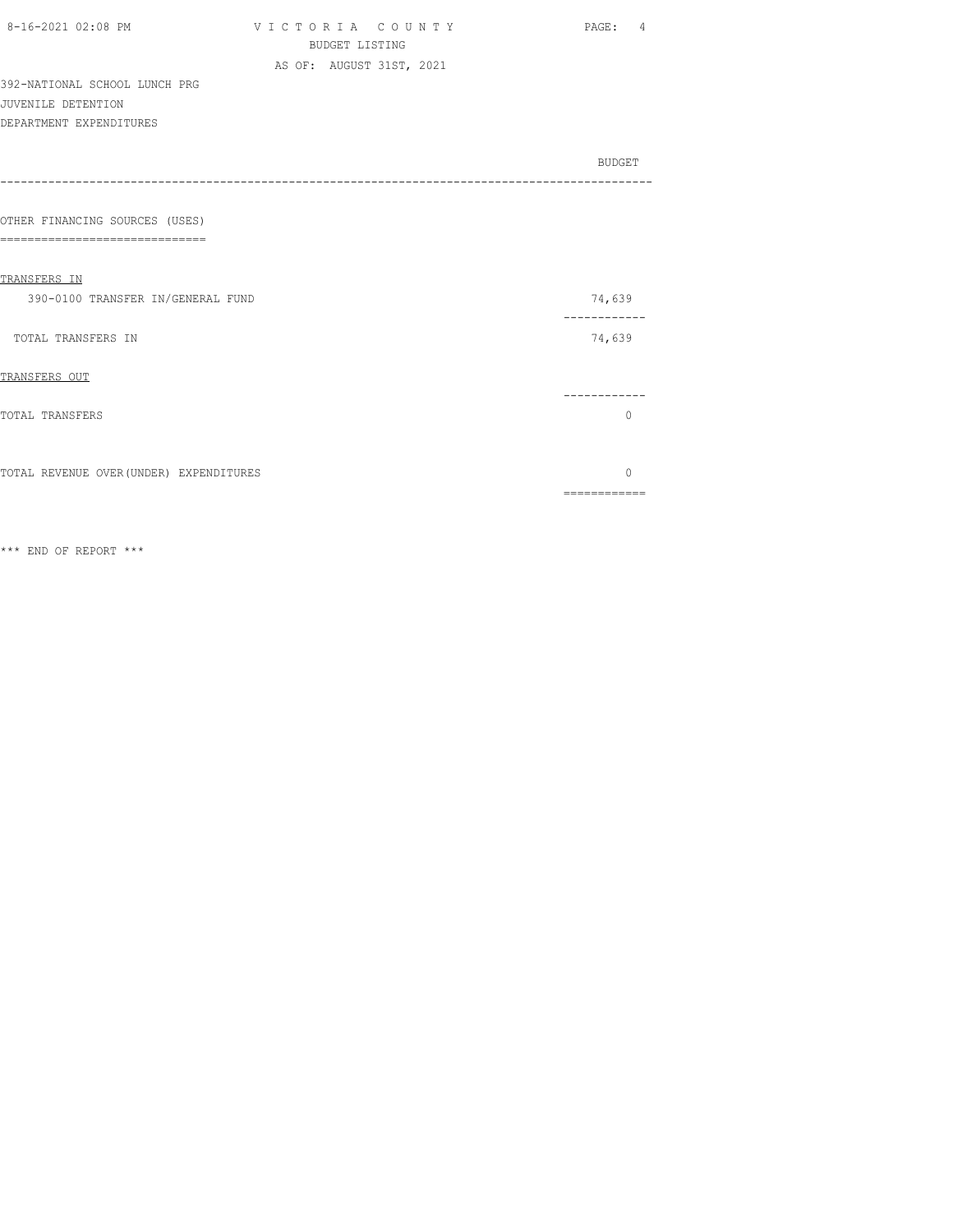| VICTORIA COUNTY<br>BUDGET LISTING       | PAGE: 1                    |
|-----------------------------------------|----------------------------|
| AS OF: AUGUST 31ST, 2021                |                            |
|                                         |                            |
|                                         |                            |
|                                         | BUDGET                     |
|                                         |                            |
|                                         | 3,969,903                  |
|                                         | 209,081<br>------------    |
|                                         | 4,178,984<br>============  |
|                                         |                            |
|                                         | 4,422,580<br>------------  |
|                                         | 4,422,580<br>============  |
| REVENUE OVER (UNDER) EXPENDITURES       | (243, 596)<br>------------ |
|                                         |                            |
|                                         | 500,000<br>$\overline{0}$  |
|                                         | ------------<br>500,000    |
| TOTAL REVENUE OVER (UNDER) EXPENDITURES | 256,404                    |
|                                         |                            |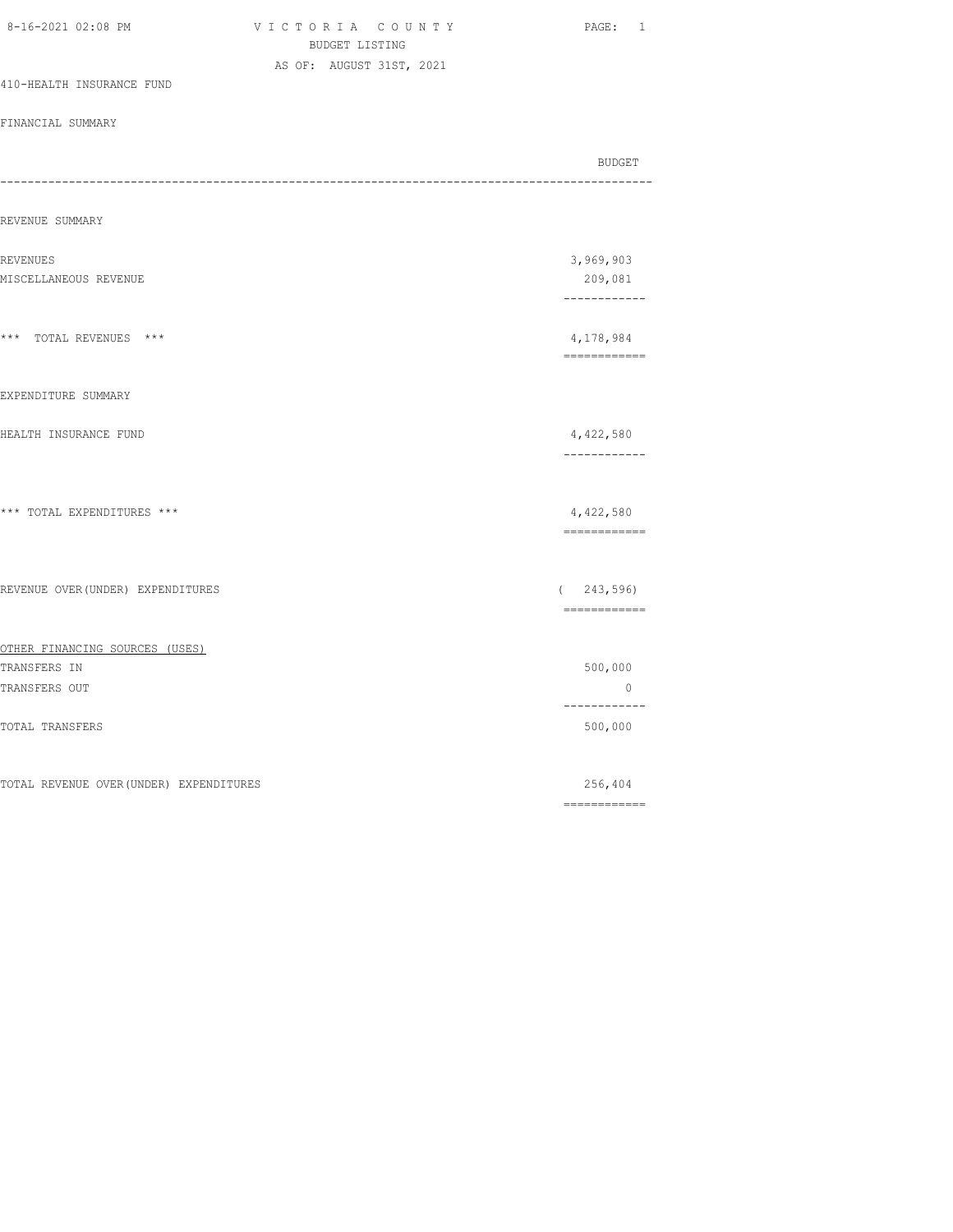V I C T O R I A C O U N T Y PAGE: 2 BUDGET LISTING AS OF: AUGUST 31ST, 2021

410-HEALTH INSURANCE FUND

### REVENUES

| REVENUES                         |                           |
|----------------------------------|---------------------------|
| 300-1000 COUNTY PREMIUMS         | 2,189,304                 |
| 300-2000 EMPLOYEE PREMIUMS       | 1,524,030                 |
| 300-3000 RETIREE PREMIUMS        | 185,069                   |
| 300-3002 COBRA PREMIUMS          | 1,000                     |
| 300-3008 GULF BEND REIMBURSEMENT | 70,500                    |
| <b>TOTAL REVENUES</b>            | 3,969,903                 |
| MISCELLANEOUS REVENUE            |                           |
| 361-1000 INTEREST EARNINGS       | 6,000                     |
| 361-5000 REFUNDS                 | 203,081                   |
| TOTAL MISCELLANEOUS REVENUE      | 209,081                   |
| $***$<br>$***$<br>TOTAL REVENUES | 4,178,984<br>------------ |
|                                  |                           |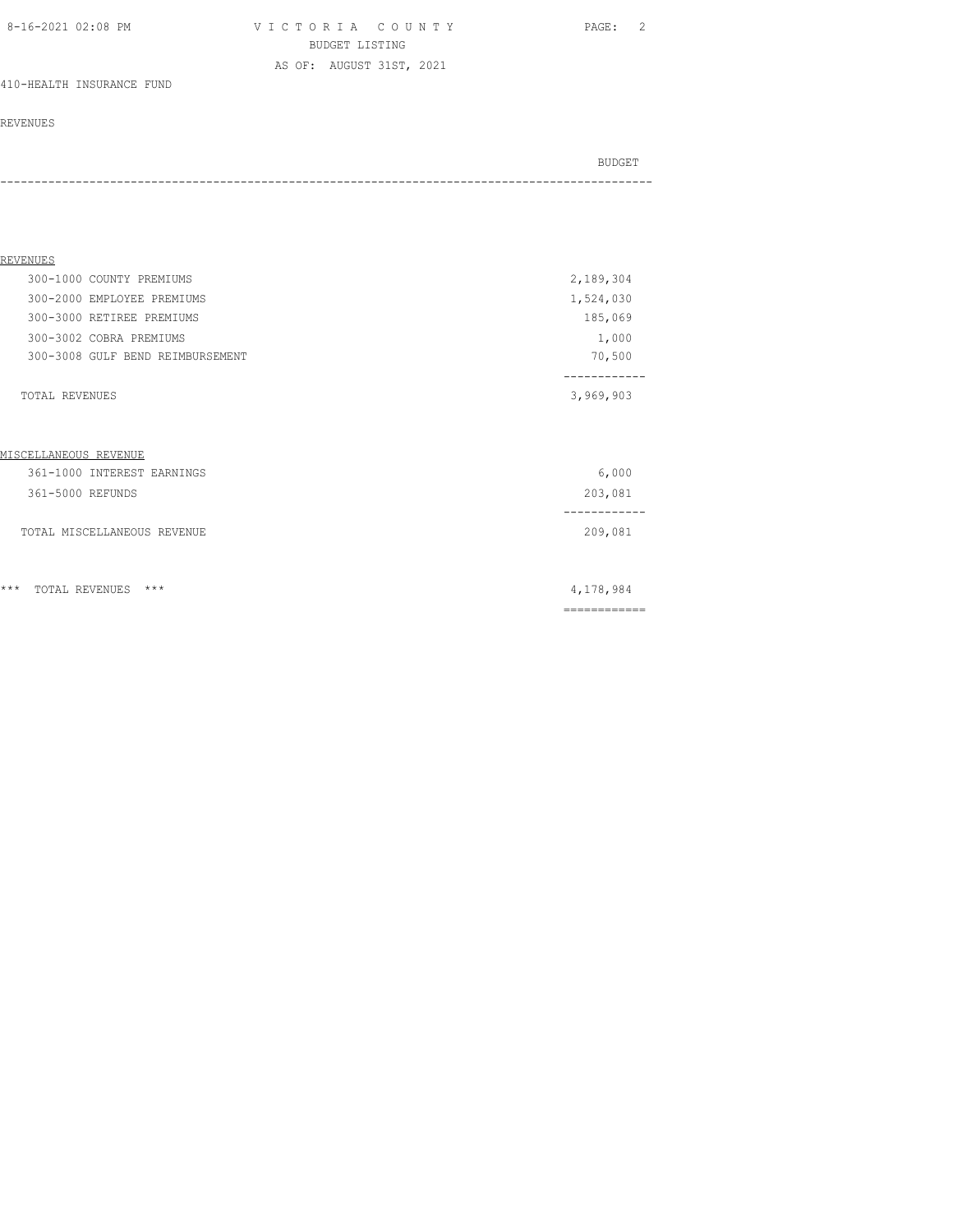8-16-2021 02:08 PM V I C T O R I A C O U N T Y PAGE: 3 BUDGET LISTING

AS OF: AUGUST 31ST, 2021

410-HEALTH INSURANCE FUND HEALTH INSURANCE FUND DEPARTMENT EXPENDITURES

# BUDGET AND RESERVE AND RESERVE AND RESERVE AND RESERVE AND RESERVE AND RESERVE AND RESERVE AND RESERVE AND RESERVE AND RESERVE AND RESERVE AND RESERVE AND RESERVE AND RESERVE AND RESPONDING A REPORT OF A REPORT OF A REPORT -----------------------------------------------------------------------------------------------

| SALARIES                                |         |
|-----------------------------------------|---------|
| 900-1108 SALARY, FNP                    | 133,765 |
| 900-1109 SALARY, CLINIC COORDINATOR     | 53,477  |
| 900-1110 SALARY, NURSE                  | 41,351  |
| 900-1111 SALARY, PT MEDICAL RECEPTIONST | 6,963   |
| 900-1132 LONGEVITY                      | 1,425   |
| 900-1135 CALL OUT ALLOWANCE             | 100     |
|                                         |         |
| TOTAL SALARIES                          | 237,081 |

### FRINGE BENEFITS

| 900-2001 SOCIAL SECURITY      | 18,137 |
|-------------------------------|--------|
| 900-2002 HEALTH INSURANCE     | 13,920 |
| 900-2003 RETIREMENT           | 34,380 |
| 900-2004 LIFE INSURANCE       | 645    |
| 900-2005 WORKERS COMPENSATION | 450    |
| 900-2006 UNEMPLOYMENT         | 190    |
|                               |        |
| TOTAL FRINGE BENEFITS         | 67,722 |

### OPERATING EXPENSES

| 900-3001 TELEPHONE/COMMUNICATIONS      | 850    |
|----------------------------------------|--------|
| 900-3003 MAINT. CONTRACTS-LIFELOC TECH | 100    |
| 900-3004 ECLINICAL WEB SOFTWARE        | 6,000  |
| 900-3005 TRAINING & TRAVEL             | 1,500  |
| 900-3006 CLINIC SUPPLIES               | 15,000 |
| 900-3008 DUES/LICENSES                 | 2,710  |
| 900-3009 COPY MACHINE                  | 400    |
|                                        |        |
| TOTAL OPERATING EXPENSES               | 26,560 |

# OTHER SERVICES & CHARGES

| 900-4000 ADMIN. EXPENSE & LIFE INS.    | 827,729   |
|----------------------------------------|-----------|
| 900-4001 CLAIMS EXPENSE                | 3,000,000 |
| 900-4010 RETIREES PREMIUMS OVER 65     | 99,548    |
| 900-4011 LAB FEES                      | 90,000    |
| 900-4012 MEDICAL DIRECTOR              | 12,000    |
| 900-4013 EMPLOYEE ASSIST PROG (EAP)    | 11,000    |
| 900-4015 AHC LAW FEES/SERVICES         | 6,000     |
| 900-4016 CAFETERIA PLAN FEES           | 9,900     |
| 900-4017 INSURANCE CONSULTING SERVICES | 35,040    |
|                                        |           |
| TOTAL OTHER SERVICES & CHARGES         | 4,091,217 |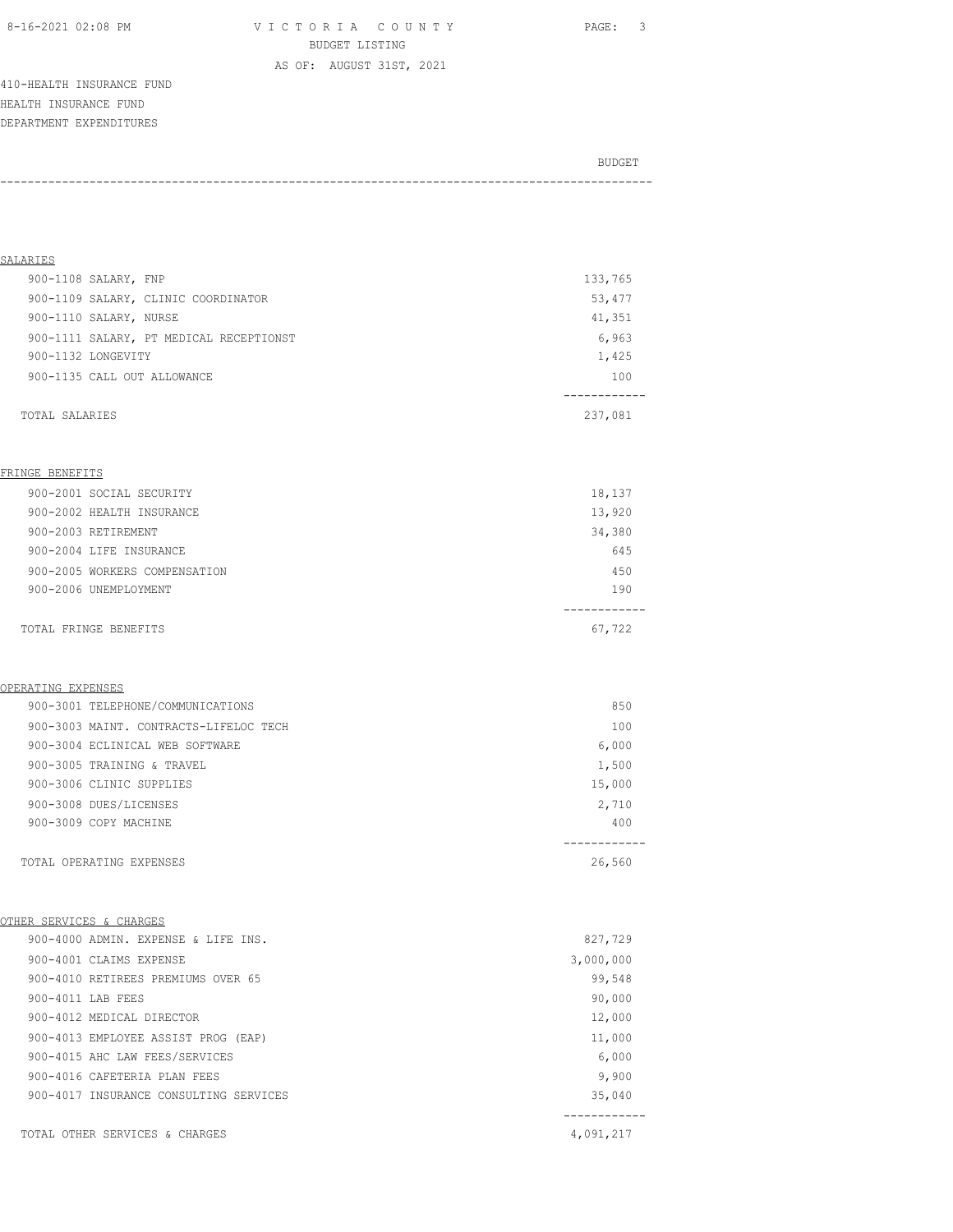| 8-16-2021 02:08 PM |  |
|--------------------|--|
|                    |  |

V I C T O R I A C O U N T Y PAGE: 4 BUDGET LISTING AS OF: AUGUST 31ST, 2021

410-HEALTH INSURANCE FUND HEALTH INSURANCE FUND DEPARTMENT EXPENDITURES

| BUDGET<br>------- |
|-------------------|
|                   |

| CAPITAL OUTLAY                                                     |                                                                                                                                                                                                                                                                                                                                                                                                                                                                                        |
|--------------------------------------------------------------------|----------------------------------------------------------------------------------------------------------------------------------------------------------------------------------------------------------------------------------------------------------------------------------------------------------------------------------------------------------------------------------------------------------------------------------------------------------------------------------------|
| TOTAL CAPITAL OUTLAY                                               | . _ _ _ _ _ _ _ _ _ _ _<br>$\circ$                                                                                                                                                                                                                                                                                                                                                                                                                                                     |
| TOTAL HEALTH INSURANCE FUND                                        | 4,422,580                                                                                                                                                                                                                                                                                                                                                                                                                                                                              |
| *** TOTAL EXPENDITURES ***                                         | 4,422,580<br>============                                                                                                                                                                                                                                                                                                                                                                                                                                                              |
| REVENUE OVER (UNDER) EXPENDITURES                                  | 243,596)<br>$\left($                                                                                                                                                                                                                                                                                                                                                                                                                                                                   |
| OTHER FINANCING SOURCES (USES)<br>-------------------------------- |                                                                                                                                                                                                                                                                                                                                                                                                                                                                                        |
| TRANSFERS IN<br>390-0100 TRANSFER FROM GENERAL FD                  | 500,000                                                                                                                                                                                                                                                                                                                                                                                                                                                                                |
| TOTAL TRANSFERS IN                                                 | ------------<br>500,000                                                                                                                                                                                                                                                                                                                                                                                                                                                                |
| TRANSFERS OUT                                                      |                                                                                                                                                                                                                                                                                                                                                                                                                                                                                        |
| TOTAL TRANSFERS                                                    | . _ _ _ _ _ _ _ _ _ _<br>$\circ$                                                                                                                                                                                                                                                                                                                                                                                                                                                       |
| TOTAL REVENUE OVER (UNDER) EXPENDITURES                            | 256,404                                                                                                                                                                                                                                                                                                                                                                                                                                                                                |
|                                                                    | $\begin{array}{cccccccccc} \multicolumn{2}{c}{} & \multicolumn{2}{c}{} & \multicolumn{2}{c}{} & \multicolumn{2}{c}{} & \multicolumn{2}{c}{} & \multicolumn{2}{c}{} & \multicolumn{2}{c}{} & \multicolumn{2}{c}{} & \multicolumn{2}{c}{} & \multicolumn{2}{c}{} & \multicolumn{2}{c}{} & \multicolumn{2}{c}{} & \multicolumn{2}{c}{} & \multicolumn{2}{c}{} & \multicolumn{2}{c}{} & \multicolumn{2}{c}{} & \multicolumn{2}{c}{} & \multicolumn{2}{c}{} & \multicolumn{2}{c}{} & \mult$ |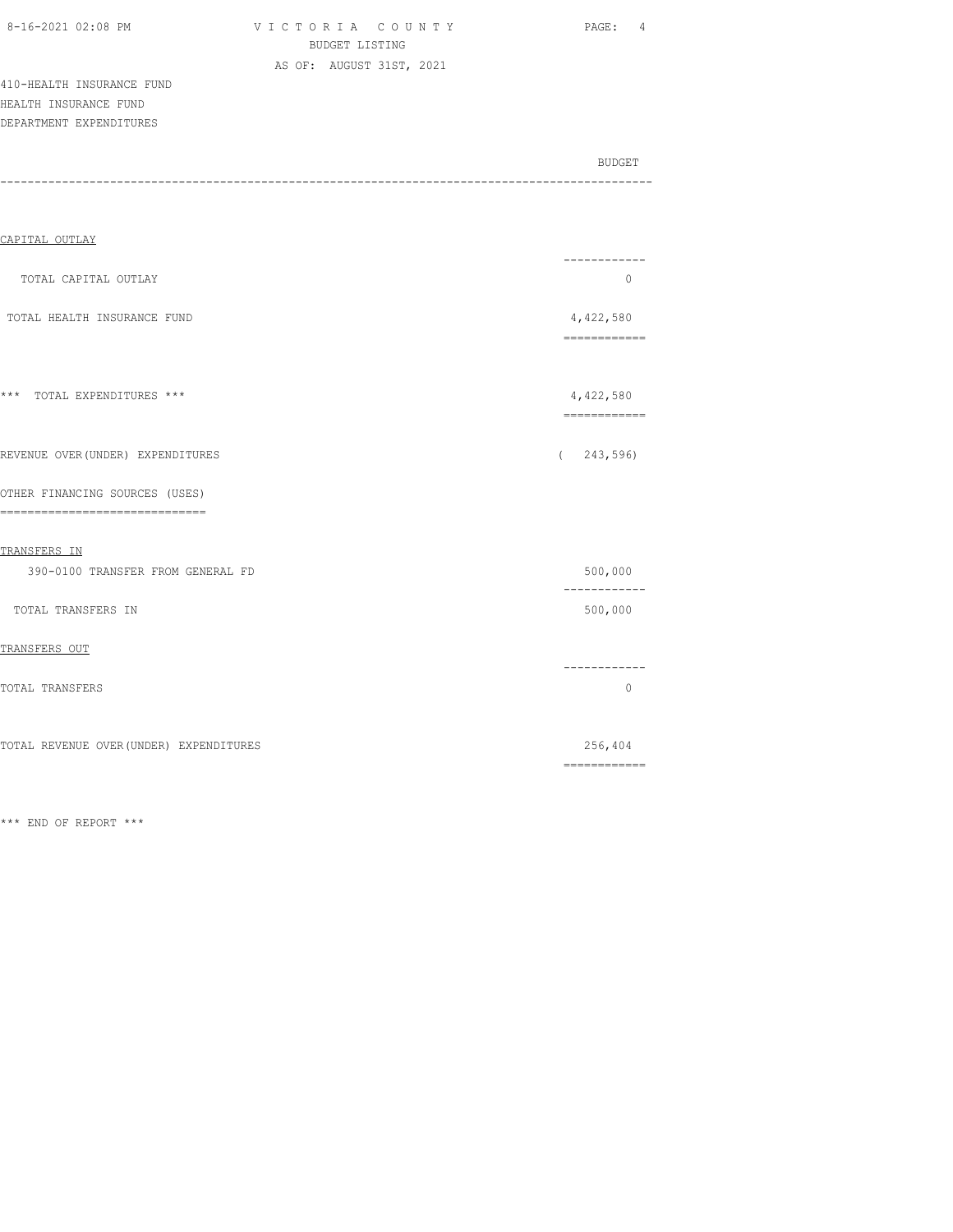| 8-16-2021 02:08 PM                | VICTORIA COUNTY<br><b>BUDGET LISTING</b><br>AS OF: AUGUST 31ST, 2021 | PAGE: 1                                                                                                                                                                                                                                                                                                                                                                                                                                                                                         |
|-----------------------------------|----------------------------------------------------------------------|-------------------------------------------------------------------------------------------------------------------------------------------------------------------------------------------------------------------------------------------------------------------------------------------------------------------------------------------------------------------------------------------------------------------------------------------------------------------------------------------------|
| 420-EMPLOYEE BENEFIT FUND         |                                                                      |                                                                                                                                                                                                                                                                                                                                                                                                                                                                                                 |
| FINANCIAL SUMMARY                 |                                                                      |                                                                                                                                                                                                                                                                                                                                                                                                                                                                                                 |
|                                   |                                                                      | <b>BUDGET</b><br>---------------                                                                                                                                                                                                                                                                                                                                                                                                                                                                |
| REVENUE SUMMARY                   |                                                                      |                                                                                                                                                                                                                                                                                                                                                                                                                                                                                                 |
| MISCELLANEOUS REVENUE             |                                                                      | $\Omega$                                                                                                                                                                                                                                                                                                                                                                                                                                                                                        |
| EMPLOYEE BENEFITS FUND            |                                                                      | 1,500<br>------------                                                                                                                                                                                                                                                                                                                                                                                                                                                                           |
| *** TOTAL REVENUES ***            |                                                                      | 1,500<br>$\begin{array}{cccccccccc} \multicolumn{2}{c}{} & \multicolumn{2}{c}{} & \multicolumn{2}{c}{} & \multicolumn{2}{c}{} & \multicolumn{2}{c}{} & \multicolumn{2}{c}{} & \multicolumn{2}{c}{} & \multicolumn{2}{c}{} & \multicolumn{2}{c}{} & \multicolumn{2}{c}{} & \multicolumn{2}{c}{} & \multicolumn{2}{c}{} & \multicolumn{2}{c}{} & \multicolumn{2}{c}{} & \multicolumn{2}{c}{} & \multicolumn{2}{c}{} & \multicolumn{2}{c}{} & \multicolumn{2}{c}{} & \multicolumn{2}{c}{} & \mult$ |
| EXPENDITURE SUMMARY               |                                                                      |                                                                                                                                                                                                                                                                                                                                                                                                                                                                                                 |
| EMPLOYEE BENEFIT FUND             |                                                                      | 1,500<br>------------                                                                                                                                                                                                                                                                                                                                                                                                                                                                           |
| *** TOTAL EXPENDITURES ***        |                                                                      | 1,500<br>============                                                                                                                                                                                                                                                                                                                                                                                                                                                                           |
| REVENUE OVER (UNDER) EXPENDITURES |                                                                      | 0<br>$\begin{array}{cccccccccc} \multicolumn{2}{c}{} & \multicolumn{2}{c}{} & \multicolumn{2}{c}{} & \multicolumn{2}{c}{} & \multicolumn{2}{c}{} & \multicolumn{2}{c}{} & \multicolumn{2}{c}{} & \multicolumn{2}{c}{} & \multicolumn{2}{c}{} & \multicolumn{2}{c}{} & \multicolumn{2}{c}{} & \multicolumn{2}{c}{} & \multicolumn{2}{c}{} & \multicolumn{2}{c}{} & \multicolumn{2}{c}{} & \multicolumn{2}{c}{} & \multicolumn{2}{c}{} & \multicolumn{2}{c}{} & \multicolumn{2}{c}{} & \mult$     |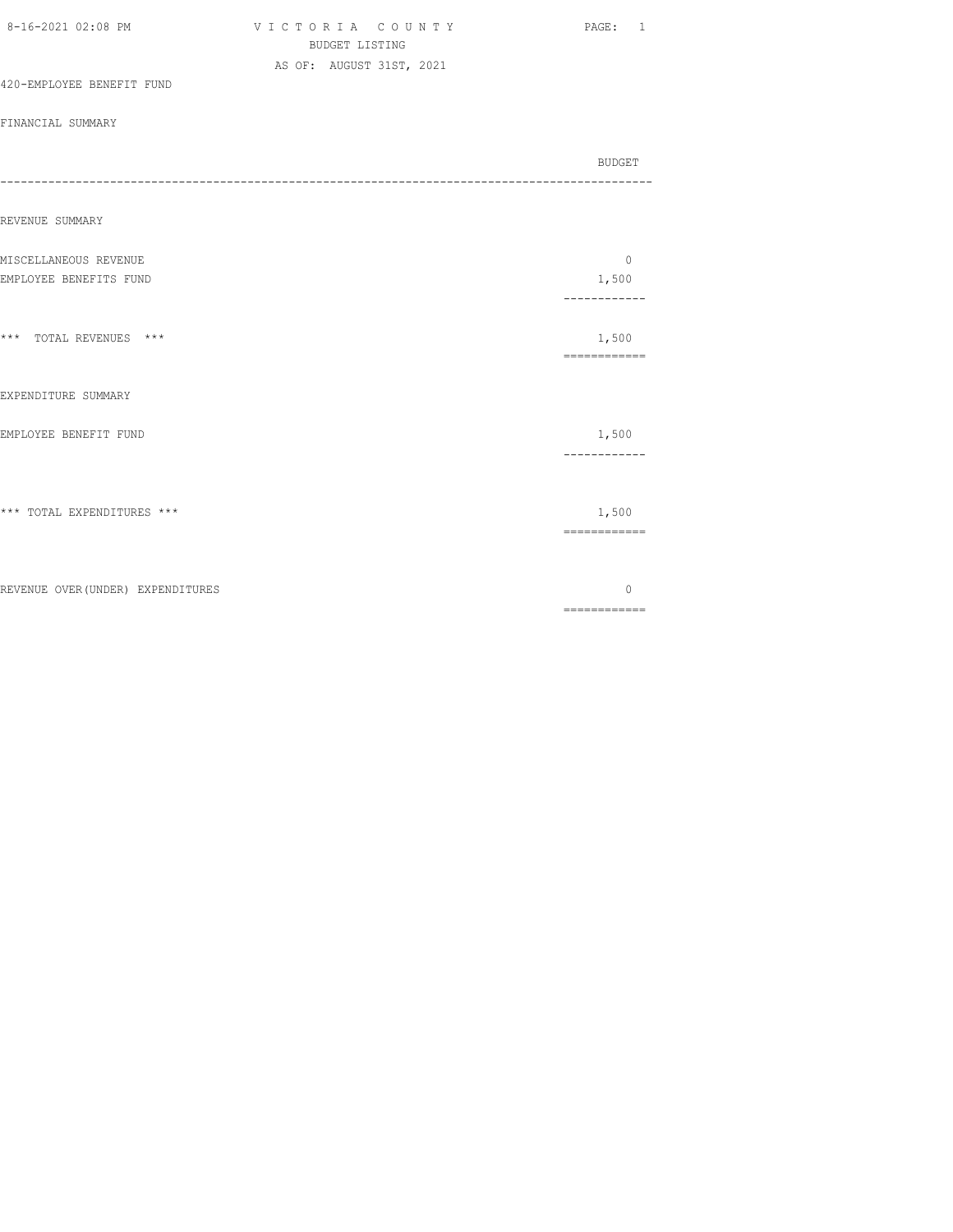| 8-16-2021 02:08 PM        | VICTORIA COUNTY          | PAGE: 2 |
|---------------------------|--------------------------|---------|
|                           | BUDGET LISTING           |         |
|                           | AS OF: AUGUST 31ST, 2021 |         |
| 420-EMPLOYEE BENEFIT FUND |                          |         |

| BUDGET |
|--------|
|        |
|        |

| --------<br>0 |
|---------------|
| 1,500         |
| 1,500         |
| 1,500         |
|               |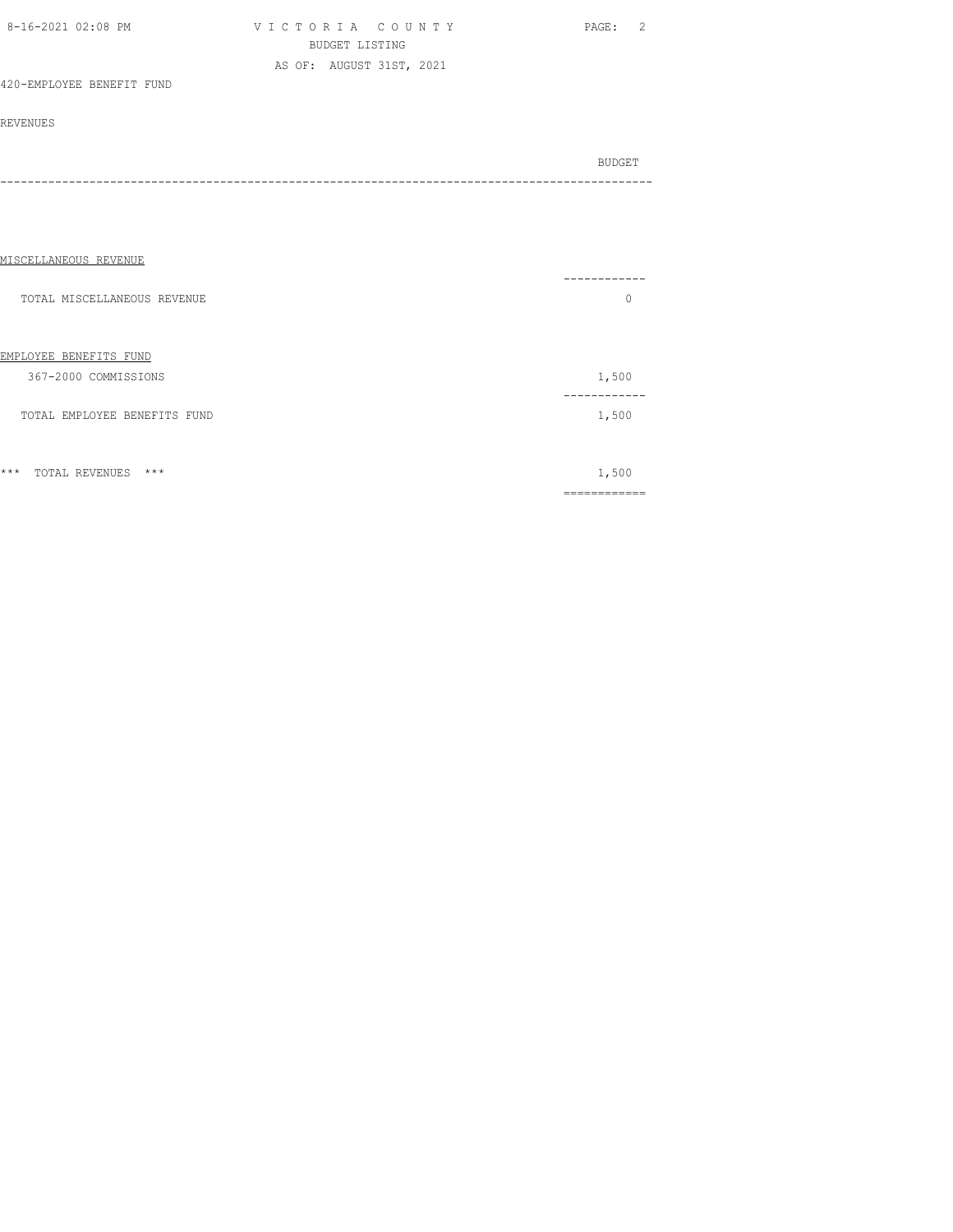| 8-16-2021 02:08 PM |  |  |
|--------------------|--|--|
|                    |  |  |

V I C T O R I A C O U N T Y PAGE: 3 BUDGET LISTING AS OF: AUGUST 31ST, 2021

420-EMPLOYEE BENEFIT FUND EMPLOYEE BENEFIT FUND DEPARTMENT EXPENDITURES

| BUDGET |
|--------|
|        |
|        |

| OPERATING EXPENSES                   |          |
|--------------------------------------|----------|
| 696-3020 FLOWERS/MEMORIALS           | 500      |
| 696-3030 MISCELLANEOUS               | 1,000    |
| TOTAL OPERATING EXPENSES             | 1,500    |
| TOTAL EMPLOYEE BENEFIT FUND          | 1,500    |
|                                      | -------- |
| $***$<br>TOTAL EXPENDITURES ***      | 1,500    |
|                                      | -------- |
| REVENUE OVER (UNDER)<br>EXPENDITURES |          |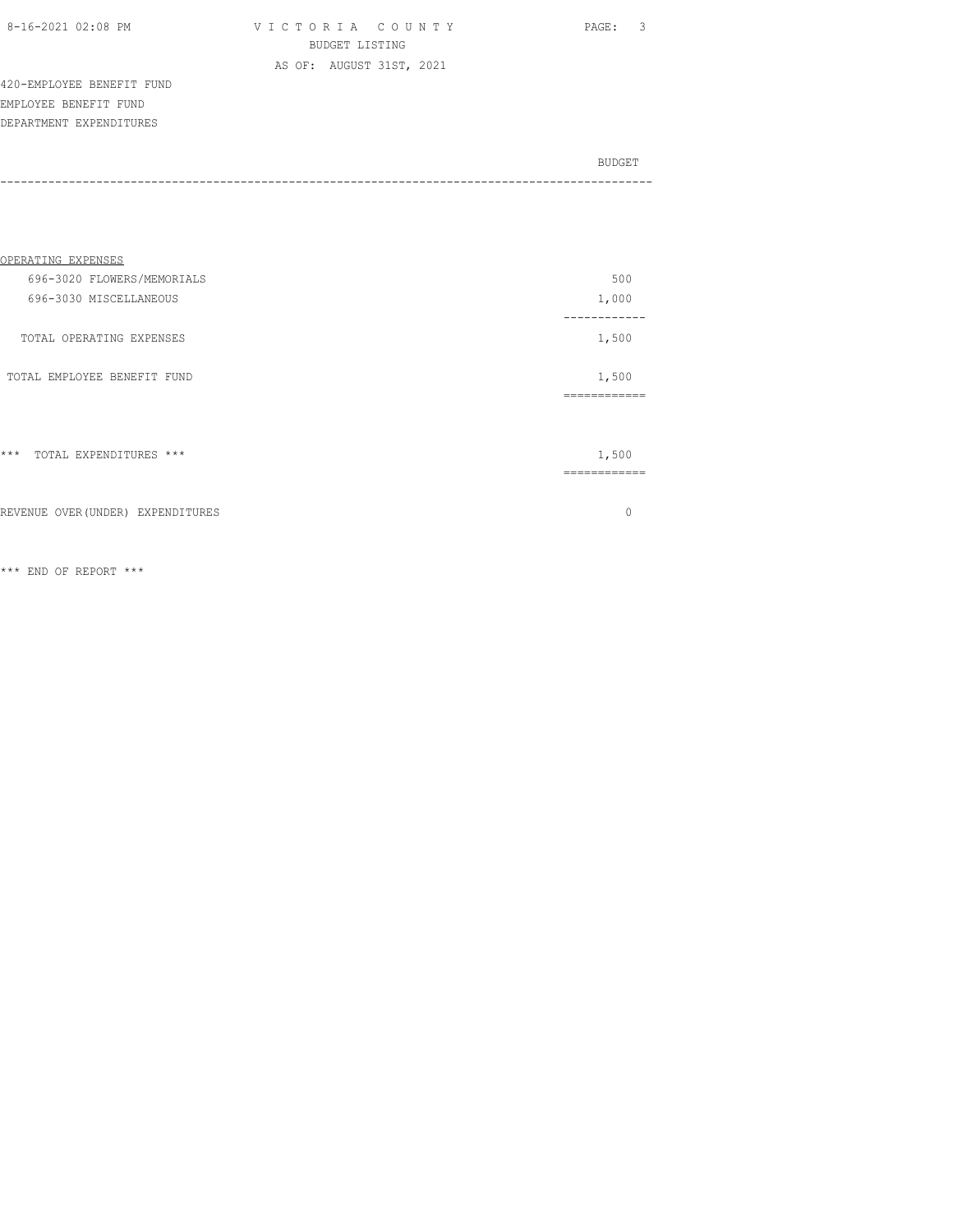| 8-16-2021 02:08 PM                      | VICTORIA COUNTY<br>BUDGET LISTING |            | PAGE: 1                                                                                                                                                                                                                                                                                                                                                                                                                                                                                             |
|-----------------------------------------|-----------------------------------|------------|-----------------------------------------------------------------------------------------------------------------------------------------------------------------------------------------------------------------------------------------------------------------------------------------------------------------------------------------------------------------------------------------------------------------------------------------------------------------------------------------------------|
|                                         | AS OF: AUGUST 31ST, 2021          |            |                                                                                                                                                                                                                                                                                                                                                                                                                                                                                                     |
| 450-ELECTIONS ADM SPECIAL               |                                   |            |                                                                                                                                                                                                                                                                                                                                                                                                                                                                                                     |
| FINANCIAL SUMMARY                       |                                   |            |                                                                                                                                                                                                                                                                                                                                                                                                                                                                                                     |
|                                         |                                   |            | BUDGET                                                                                                                                                                                                                                                                                                                                                                                                                                                                                              |
| REVENUE SUMMARY                         |                                   |            |                                                                                                                                                                                                                                                                                                                                                                                                                                                                                                     |
| FEES OF OFFICE                          |                                   |            | 60,000                                                                                                                                                                                                                                                                                                                                                                                                                                                                                              |
| MISCELLANEOUS REVENUE                   |                                   |            | 25<br>------------                                                                                                                                                                                                                                                                                                                                                                                                                                                                                  |
| *** TOTAL REVENUES ***                  |                                   |            | 60,025<br>============                                                                                                                                                                                                                                                                                                                                                                                                                                                                              |
| EXPENDITURE SUMMARY                     |                                   |            |                                                                                                                                                                                                                                                                                                                                                                                                                                                                                                     |
| ELECTION ADMINISTRATOR                  |                                   |            | 74,628<br>------------                                                                                                                                                                                                                                                                                                                                                                                                                                                                              |
| *** TOTAL EXPENDITURES ***              |                                   |            | 74,628<br>============                                                                                                                                                                                                                                                                                                                                                                                                                                                                              |
| REVENUE OVER (UNDER) EXPENDITURES       |                                   | $\sqrt{2}$ | 14,603)<br>============                                                                                                                                                                                                                                                                                                                                                                                                                                                                             |
| OTHER FINANCING SOURCES (USES)          |                                   |            |                                                                                                                                                                                                                                                                                                                                                                                                                                                                                                     |
| TRANSFERS IN<br>TRANSFERS OUT           |                                   |            | $\circ$<br>$\circ$                                                                                                                                                                                                                                                                                                                                                                                                                                                                                  |
|                                         |                                   |            | ------------                                                                                                                                                                                                                                                                                                                                                                                                                                                                                        |
| TOTAL TRANSFERS                         |                                   |            | $\circ$                                                                                                                                                                                                                                                                                                                                                                                                                                                                                             |
| TOTAL REVENUE OVER (UNDER) EXPENDITURES |                                   |            | (14, 603)<br>$\begin{array}{cccccccccc} \multicolumn{2}{c}{} & \multicolumn{2}{c}{} & \multicolumn{2}{c}{} & \multicolumn{2}{c}{} & \multicolumn{2}{c}{} & \multicolumn{2}{c}{} & \multicolumn{2}{c}{} & \multicolumn{2}{c}{} & \multicolumn{2}{c}{} & \multicolumn{2}{c}{} & \multicolumn{2}{c}{} & \multicolumn{2}{c}{} & \multicolumn{2}{c}{} & \multicolumn{2}{c}{} & \multicolumn{2}{c}{} & \multicolumn{2}{c}{} & \multicolumn{2}{c}{} & \multicolumn{2}{c}{} & \multicolumn{2}{c}{} & \mult$ |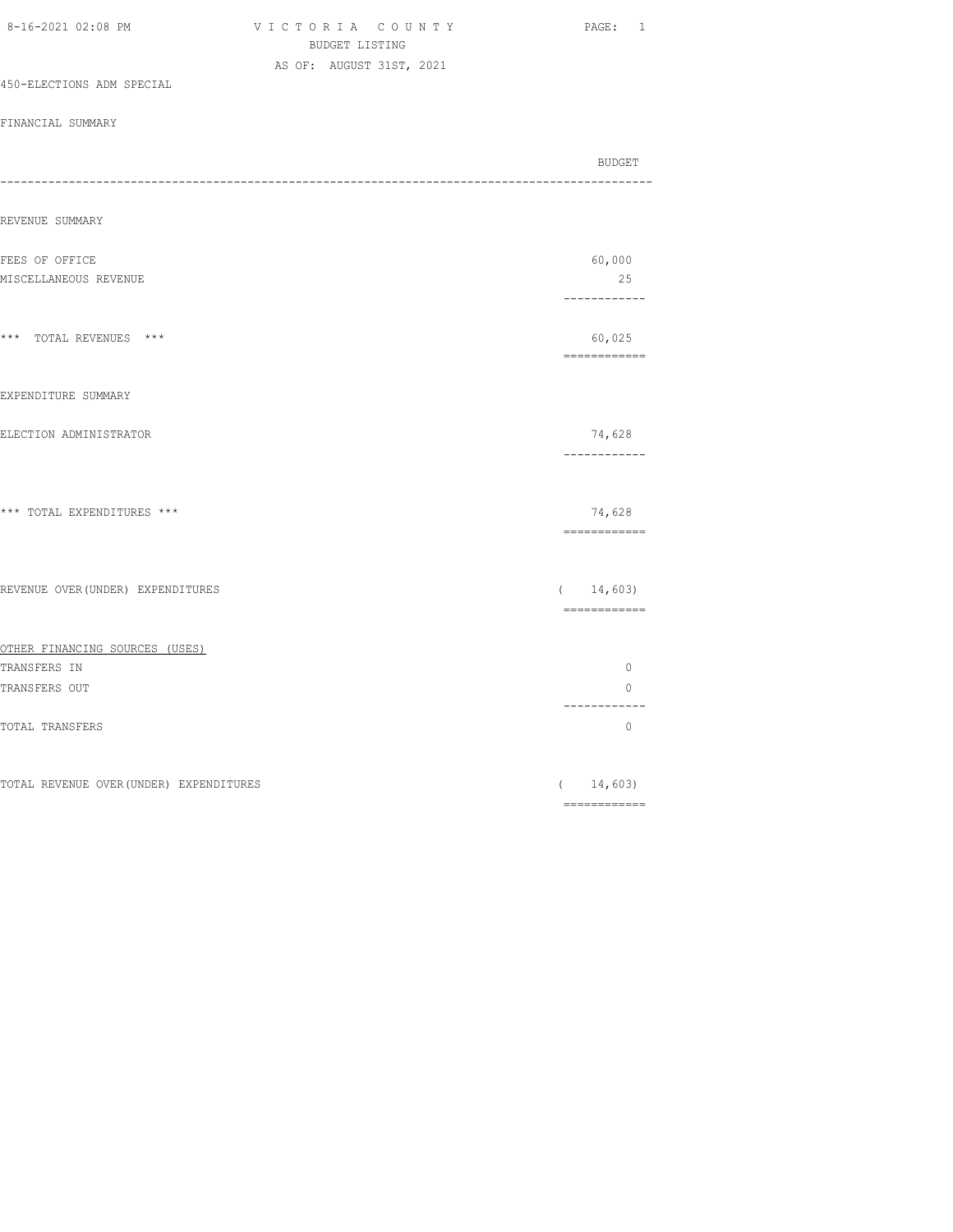| 8-16-2021 02:08 PM        | VICTORIA COUNTY          | PAGE: |
|---------------------------|--------------------------|-------|
|                           | BUDGET LISTING           |       |
|                           | AS OF: AUGUST 31ST, 2021 |       |
| 450-ELECTIONS ADM SPECIAL |                          |       |

| BUDGET |
|--------|
|        |
| - - -  |

| FEES OF OFFICE                   |                      |
|----------------------------------|----------------------|
| 341-4900 ELECTION REIMBURSEMENT  | 60,000               |
| TOTAL FEES OF OFFICE             | 60,000               |
| MISCELLANEOUS REVENUE            |                      |
| 361-1000 INTEREST EARNINGS       | 25                   |
| TOTAL MISCELLANEOUS REVENUE      | 25                   |
| $***$<br>$***$<br>TOTAL REVENUES | 60,025<br>========== |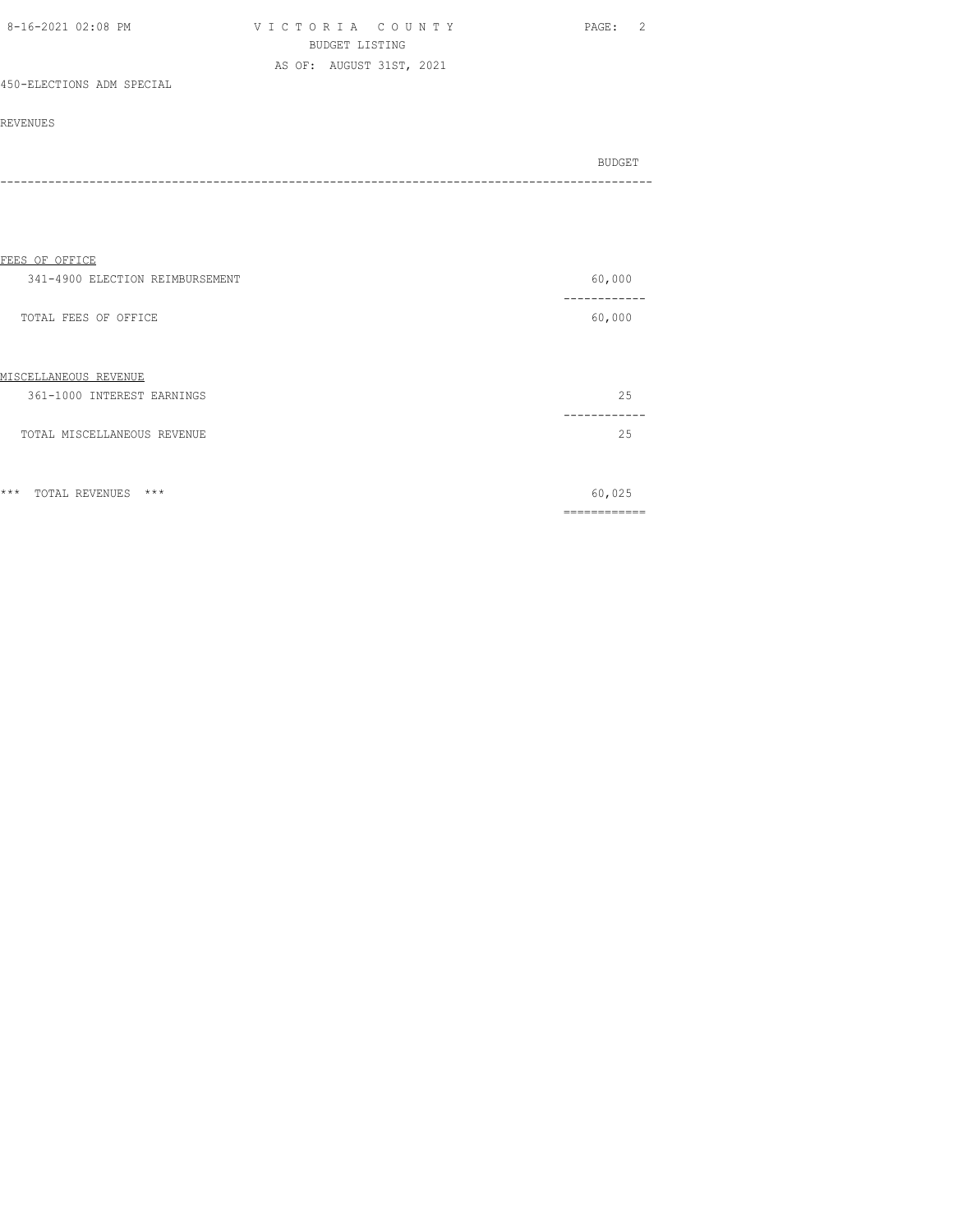|  | 8-16-2021 02:08 PM |  |
|--|--------------------|--|
|  |                    |  |

V I C T O R I A C O U N T Y PAGE: 3 BUDGET LISTING

AS OF: AUGUST 31ST, 2021

450-ELECTIONS ADM SPECIAL ELECTION ADMINISTRATOR DEPARTMENT EXPENDITURES

| <b>BUDGET</b> |
|---------------|
|               |
|               |

| SALARIES                              |                         |
|---------------------------------------|-------------------------|
| 490-1110 SALARY, P/T CLERK II         | 14,467                  |
| 490-1120 SALARIES, ELECTION PERSONNEL | 26,000                  |
| 490-1132 LONGEVITY                    | 68                      |
| TOTAL SALARIES                        | ---------<br>40,535     |
|                                       |                         |
| FRINGE BENEFITS                       |                         |
| 490-2001 SOCIAL SECURITY              | 3,101                   |
| 490-2003 RETIREMENT                   | 2,172                   |
| 490-2004 LIFE INSURANCE               | 41                      |
| 490-2005 WORKERS COMPENSATION         | 40                      |
| 490-2006 UNEMPLOYMENT                 | 33                      |
| TOTAL FRINGE BENEFITS                 | 5,387                   |
| OPERATING EXPENSES                    |                         |
| 490-3001 TELEPHONE/COMMUNICATIONS     | 880                     |
| 490-3005 TRAINING & TRAVEL            | 1,500                   |
| 490-3006 SUPPLIES                     | 3,000                   |
| 490-3010 CONTRACT TRAVEL              | 500                     |
| TOTAL OPERATING EXPENSES              | 5,880                   |
| OTHER SERVICES & CHARGES              |                         |
| 490-4002 BALLOT MAILING               | 6,000                   |
| 490-4003 PUBLICATION                  | 2,424                   |
| 490-4008 CONTRACT SERVICES            | 4,525                   |
| 490-4010 ELECTION SUPPLIES            | 6,000                   |
| 490-4017 BUILDING/EQUIPMENT RENTAL    | 2,018                   |
| 490-4018 CUSTODIAL SERVICES           | 1,859                   |
| TOTAL OTHER SERVICES & CHARGES        | ------------<br>22,826  |
| CAPITAL OUTLAY                        |                         |
| TOTAL CAPITAL OUTLAY                  | ---------<br>$\circ$    |
| TOTAL ELECTION ADMINISTRATOR          | 74,628                  |
|                                       |                         |
| *** TOTAL EXPENDITURES ***            | 74,628<br>------------- |
| REVENUE OVER (UNDER) EXPENDITURES     | 14,603)                 |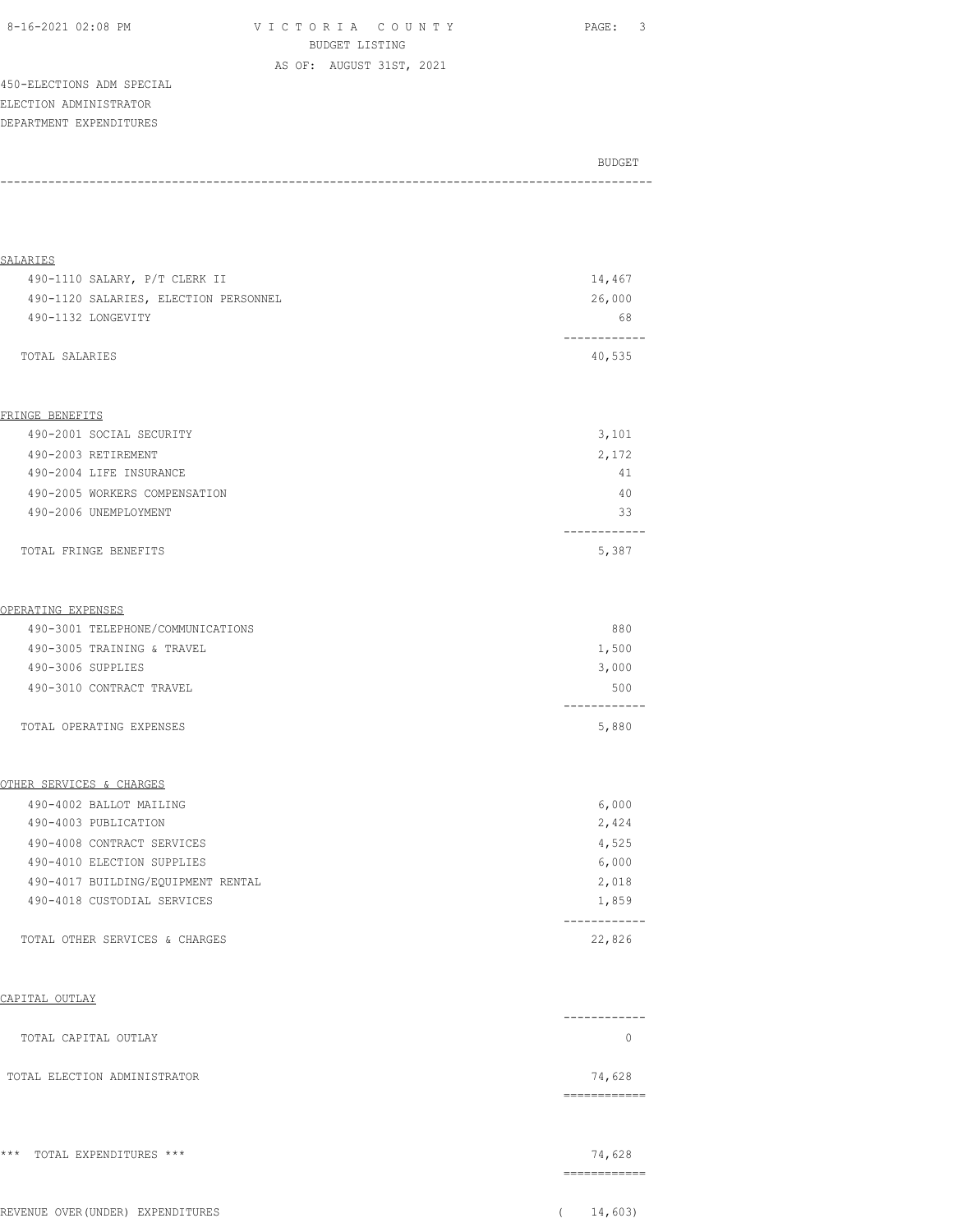| 8-16-2021 02:08 PM                      | VICTORIA COUNTY          | PAGE: 4      |
|-----------------------------------------|--------------------------|--------------|
|                                         | <b>BUDGET LISTING</b>    |              |
|                                         | AS OF: AUGUST 31ST, 2021 |              |
| 450-ELECTIONS ADM SPECIAL               |                          |              |
| ELECTION ADMINISTRATOR                  |                          |              |
| DEPARTMENT EXPENDITURES                 |                          |              |
|                                         |                          |              |
|                                         |                          | BUDGET       |
|                                         |                          |              |
|                                         |                          |              |
| OTHER FINANCING SOURCES (USES)          |                          |              |
| -----------------------<br>=====        |                          |              |
|                                         |                          |              |
| TRANSFERS IN                            |                          |              |
| TOTAL TRANSFERS IN                      |                          | $\mathbf{0}$ |
|                                         |                          |              |
| TRANSFERS OUT                           |                          |              |
|                                         |                          | ----------   |
| TOTAL TRANSFERS                         |                          | $\Omega$     |
|                                         |                          |              |
|                                         |                          |              |
| TOTAL REVENUE OVER (UNDER) EXPENDITURES |                          | 14,603)      |
|                                         |                          | ============ |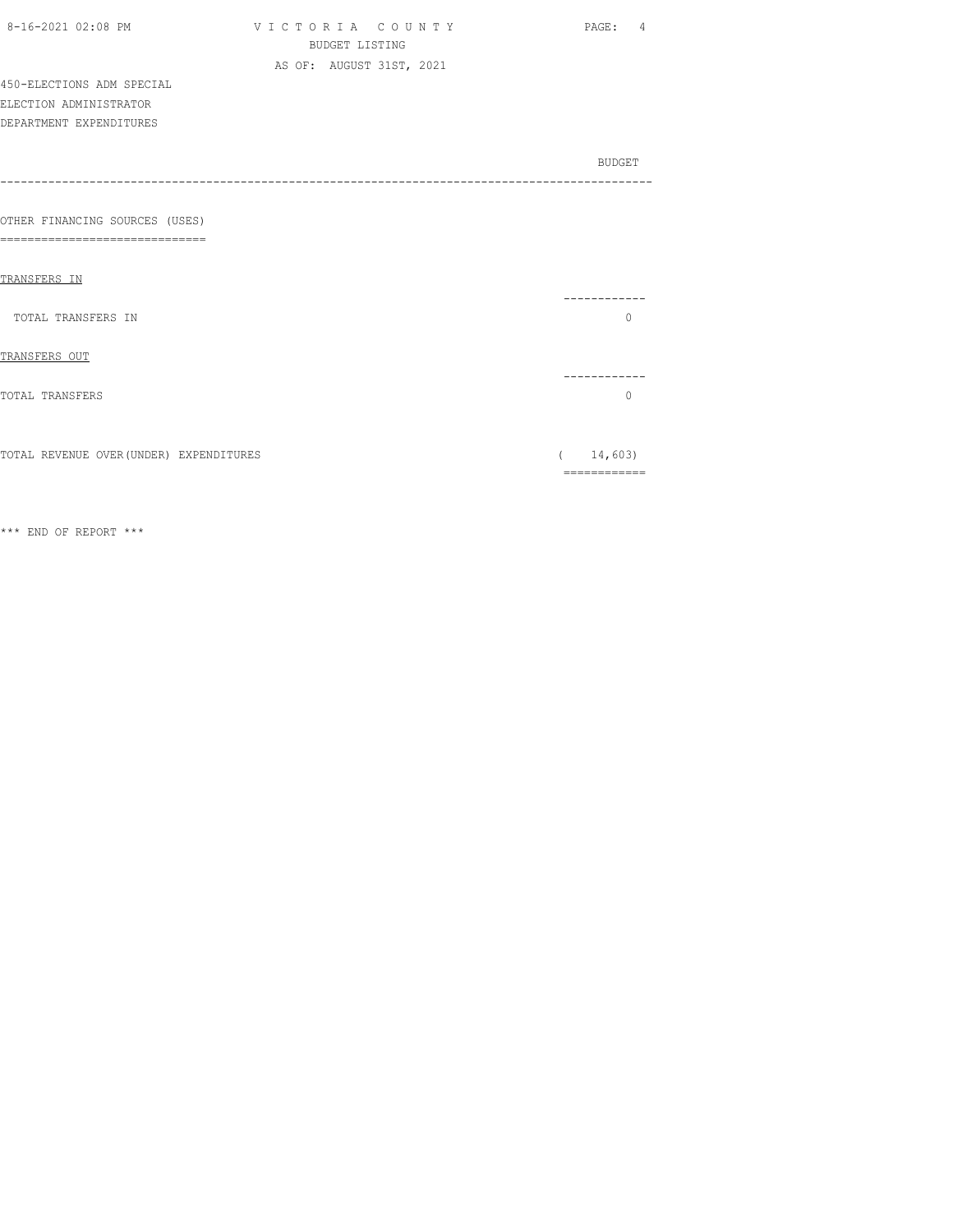|                                   | <b>BUDGET LISTING</b>    |  |                                                                                                                                                                                                                                                                                                                                                                                                                                                                                        |
|-----------------------------------|--------------------------|--|----------------------------------------------------------------------------------------------------------------------------------------------------------------------------------------------------------------------------------------------------------------------------------------------------------------------------------------------------------------------------------------------------------------------------------------------------------------------------------------|
|                                   | AS OF: AUGUST 31ST, 2021 |  |                                                                                                                                                                                                                                                                                                                                                                                                                                                                                        |
| 499-TAX ASSESSOR SPECIAL          |                          |  |                                                                                                                                                                                                                                                                                                                                                                                                                                                                                        |
| FINANCIAL SUMMARY                 |                          |  |                                                                                                                                                                                                                                                                                                                                                                                                                                                                                        |
|                                   |                          |  | BUDGET                                                                                                                                                                                                                                                                                                                                                                                                                                                                                 |
|                                   |                          |  |                                                                                                                                                                                                                                                                                                                                                                                                                                                                                        |
| REVENUE SUMMARY                   |                          |  |                                                                                                                                                                                                                                                                                                                                                                                                                                                                                        |
|                                   |                          |  |                                                                                                                                                                                                                                                                                                                                                                                                                                                                                        |
| MISCELLANEOUS REVENUE             |                          |  | 3,000                                                                                                                                                                                                                                                                                                                                                                                                                                                                                  |
|                                   |                          |  | ---------                                                                                                                                                                                                                                                                                                                                                                                                                                                                              |
| *** TOTAL REVENUES ***            |                          |  | 3,000                                                                                                                                                                                                                                                                                                                                                                                                                                                                                  |
|                                   |                          |  | $\begin{array}{cccccccccc} \multicolumn{2}{c}{} & \multicolumn{2}{c}{} & \multicolumn{2}{c}{} & \multicolumn{2}{c}{} & \multicolumn{2}{c}{} & \multicolumn{2}{c}{} & \multicolumn{2}{c}{} & \multicolumn{2}{c}{} & \multicolumn{2}{c}{} & \multicolumn{2}{c}{} & \multicolumn{2}{c}{} & \multicolumn{2}{c}{} & \multicolumn{2}{c}{} & \multicolumn{2}{c}{} & \multicolumn{2}{c}{} & \multicolumn{2}{c}{} & \multicolumn{2}{c}{} & \multicolumn{2}{c}{} & \multicolumn{2}{c}{} & \mult$ |
|                                   |                          |  |                                                                                                                                                                                                                                                                                                                                                                                                                                                                                        |
| EXPENDITURE SUMMARY               |                          |  |                                                                                                                                                                                                                                                                                                                                                                                                                                                                                        |
| TAX ASSESSOR/COLLECTOR            |                          |  | 3,000                                                                                                                                                                                                                                                                                                                                                                                                                                                                                  |
|                                   |                          |  |                                                                                                                                                                                                                                                                                                                                                                                                                                                                                        |
|                                   |                          |  |                                                                                                                                                                                                                                                                                                                                                                                                                                                                                        |
|                                   |                          |  |                                                                                                                                                                                                                                                                                                                                                                                                                                                                                        |
| *** TOTAL EXPENDITURES ***        |                          |  | 3,000                                                                                                                                                                                                                                                                                                                                                                                                                                                                                  |
|                                   |                          |  | $\begin{array}{cccccccccc} \multicolumn{2}{c}{} & \multicolumn{2}{c}{} & \multicolumn{2}{c}{} & \multicolumn{2}{c}{} & \multicolumn{2}{c}{} & \multicolumn{2}{c}{} & \multicolumn{2}{c}{} & \multicolumn{2}{c}{} & \multicolumn{2}{c}{} & \multicolumn{2}{c}{} & \multicolumn{2}{c}{} & \multicolumn{2}{c}{} & \multicolumn{2}{c}{} & \multicolumn{2}{c}{} & \multicolumn{2}{c}{} & \multicolumn{2}{c}{} & \multicolumn{2}{c}{} & \multicolumn{2}{c}{} & \multicolumn{2}{c}{} & \mult$ |
|                                   |                          |  |                                                                                                                                                                                                                                                                                                                                                                                                                                                                                        |
| REVENUE OVER (UNDER) EXPENDITURES |                          |  | $\Omega$                                                                                                                                                                                                                                                                                                                                                                                                                                                                               |
|                                   |                          |  | $\begin{array}{cccccccccc} \multicolumn{2}{c}{} & \multicolumn{2}{c}{} & \multicolumn{2}{c}{} & \multicolumn{2}{c}{} & \multicolumn{2}{c}{} & \multicolumn{2}{c}{} & \multicolumn{2}{c}{} & \multicolumn{2}{c}{} & \multicolumn{2}{c}{} & \multicolumn{2}{c}{} & \multicolumn{2}{c}{} & \multicolumn{2}{c}{} & \multicolumn{2}{c}{} & \multicolumn{2}{c}{} & \multicolumn{2}{c}{} & \multicolumn{2}{c}{} & \multicolumn{2}{c}{} & \multicolumn{2}{c}{} & \multicolumn{2}{c}{} & \mult$ |

8-16-2021 02:09 PM V I C T O R I A C O U N T Y PAGE: 1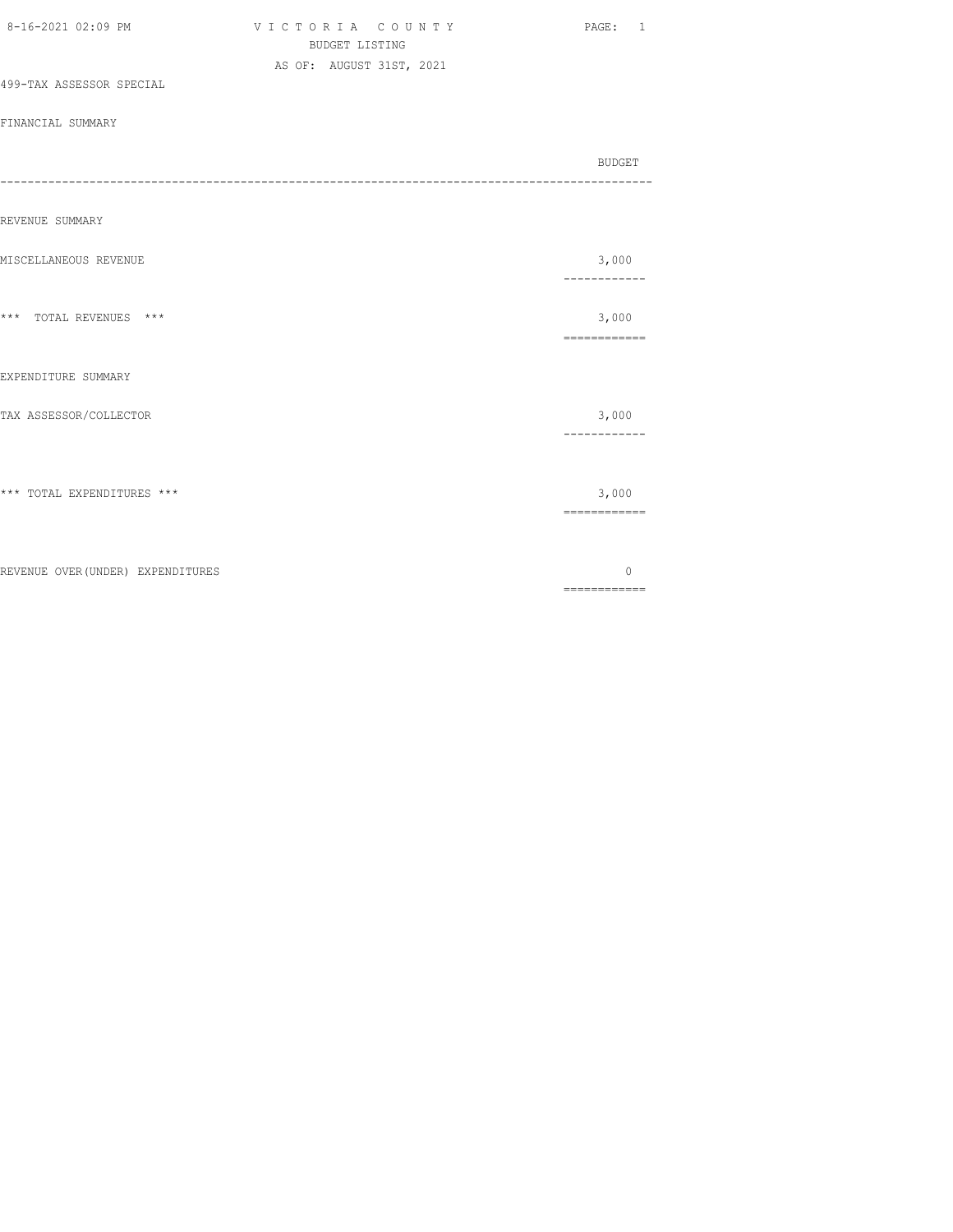| 8-16-2021 02:09 PM | VICTORIA COUNTY          | 2<br>PAGE: |
|--------------------|--------------------------|------------|
|                    | BUDGET LISTING           |            |
|                    | AS OF: AUGUST 31ST, 2021 |            |

## 499-TAX ASSESSOR SPECIAL

### REVENUES

|  | BUDGET |
|--|--------|
|  |        |

| MISCELLANEOUS REVENUE       |       |
|-----------------------------|-------|
| 361-1000 INTEREST EARNINGS  | 2,000 |
| 361-2003 ESCROW PENALTY     | 1,000 |
|                             |       |
| TOTAL MISCELLANEOUS REVENUE | 3,000 |
|                             |       |
|                             |       |

\*\*\* TOTAL REVENUES \*\*\* 3,000 ============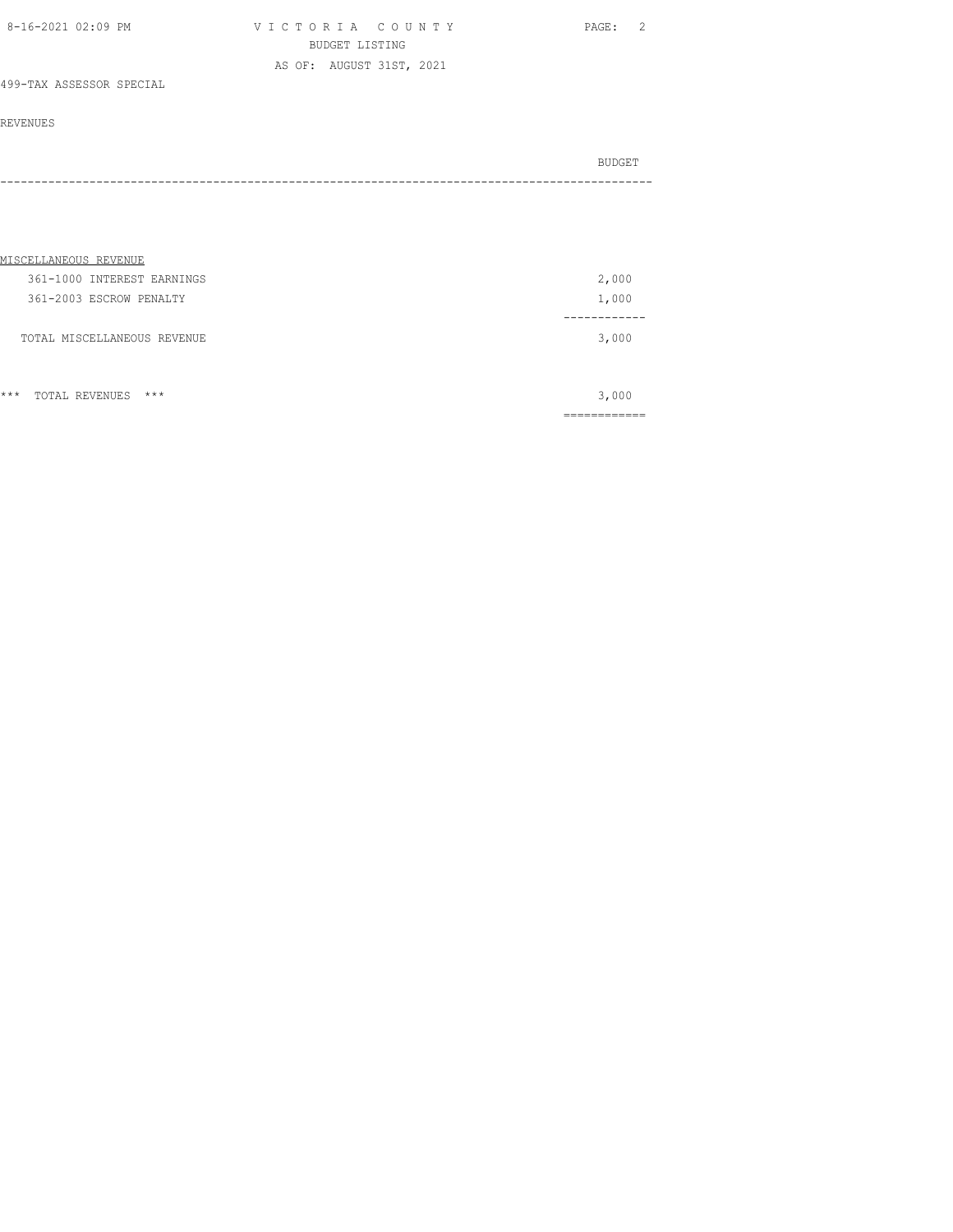| 8-16-2021 02:09 PM |  |
|--------------------|--|

V I C T O R I A C O U N T Y PAGE: 3 BUDGET LISTING AS OF: AUGUST 31ST, 2021

499-TAX ASSESSOR SPECIAL TAX ASSESSOR/COLLECTOR DEPARTMENT EXPENDITURES

| BUDGET |
|--------|
|        |
|        |

| OPERATING EXPENSES                |              |
|-----------------------------------|--------------|
| 499-3006 SUPPLIES                 | 1,500        |
| TOTAL OPERATING EXPENSES          | 1,500        |
| CAPITAL OUTLAY                    |              |
| 499-5001 EQUIPMENT                | 1,500        |
| TOTAL CAPITAL OUTLAY              | 1,500        |
| TOTAL TAX ASSESSOR/COLLECTOR      | 3,000        |
|                                   | ------------ |
| *** TOTAL EXPENDITURES ***        | 3,000        |
|                                   | ============ |
| REVENUE OVER (UNDER) EXPENDITURES | $\Omega$     |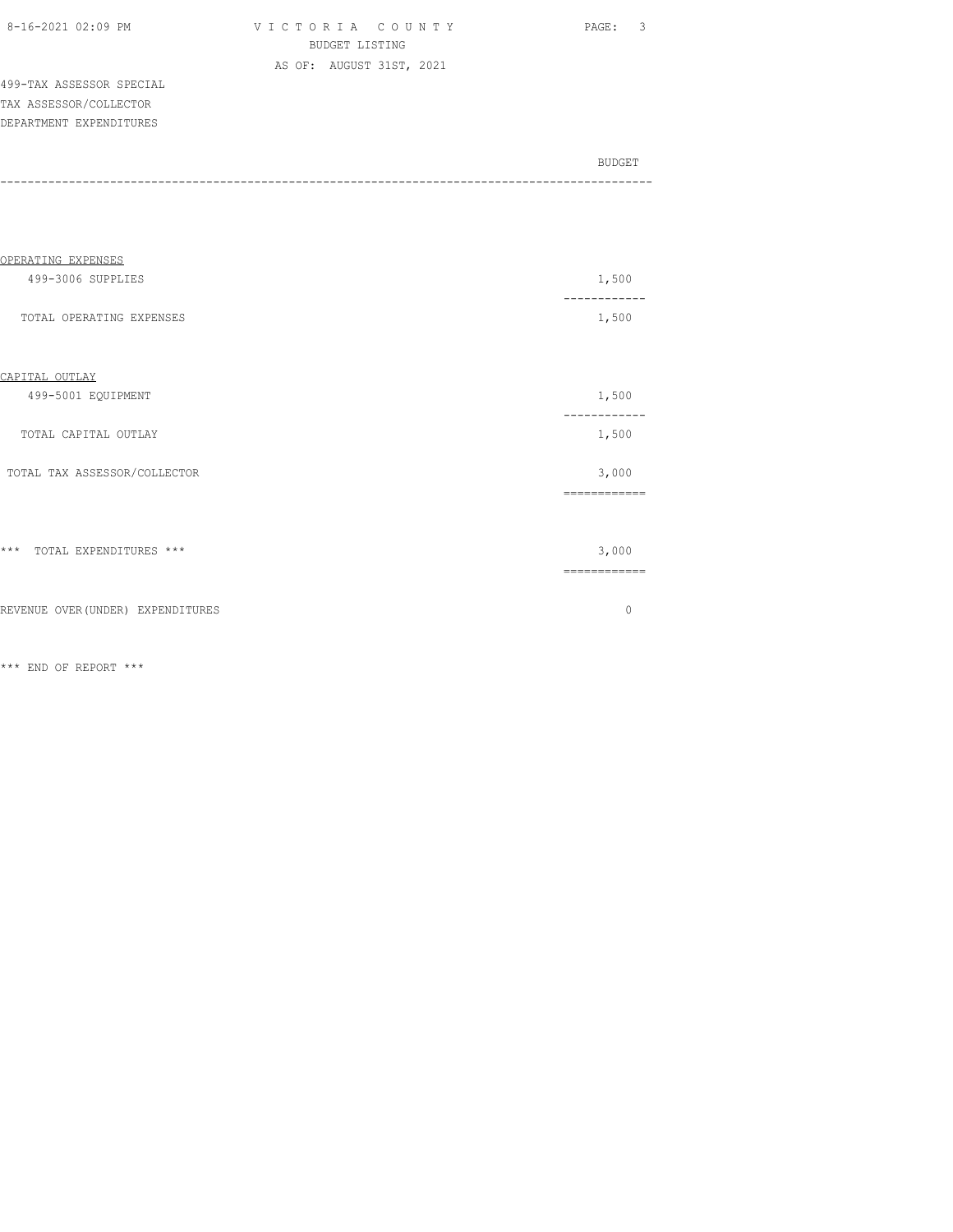| BUDGET LISTING                                        |                         |
|-------------------------------------------------------|-------------------------|
| AS OF: AUGUST 31ST, 2021<br>500-HISTORICAL COMMISSION |                         |
|                                                       |                         |
| FINANCIAL SUMMARY                                     |                         |
|                                                       | BUDGET                  |
| REVENUE SUMMARY                                       |                         |
|                                                       |                         |
| MISCELLANEOUS REVENUE                                 | 300<br>$\circ$          |
| SALE OF ASSETS                                        | ------------            |
| *** TOTAL REVENUES ***                                | 300<br>============     |
| EXPENDITURE SUMMARY                                   |                         |
| HISTORICAL COMMISSION                                 | 10,870<br>------------  |
| *** TOTAL EXPENDITURES ***                            | 10,870<br>============  |
| REVENUE OVER (UNDER) EXPENDITURES                     | (10, 570)               |
| OTHER FINANCING SOURCES (USES)                        |                         |
| TRANSFERS IN                                          | $\circ$                 |
| TRANSFERS OUT                                         | $\circ$<br>------------ |
| TOTAL TRANSFERS                                       | $\circ$                 |
| TOTAL REVENUE OVER (UNDER) EXPENDITURES               | 10,570)<br>$\left($     |
|                                                       |                         |

8-16-2021 02:09 PM V I C T O R I A C O U N T Y PAGE: 1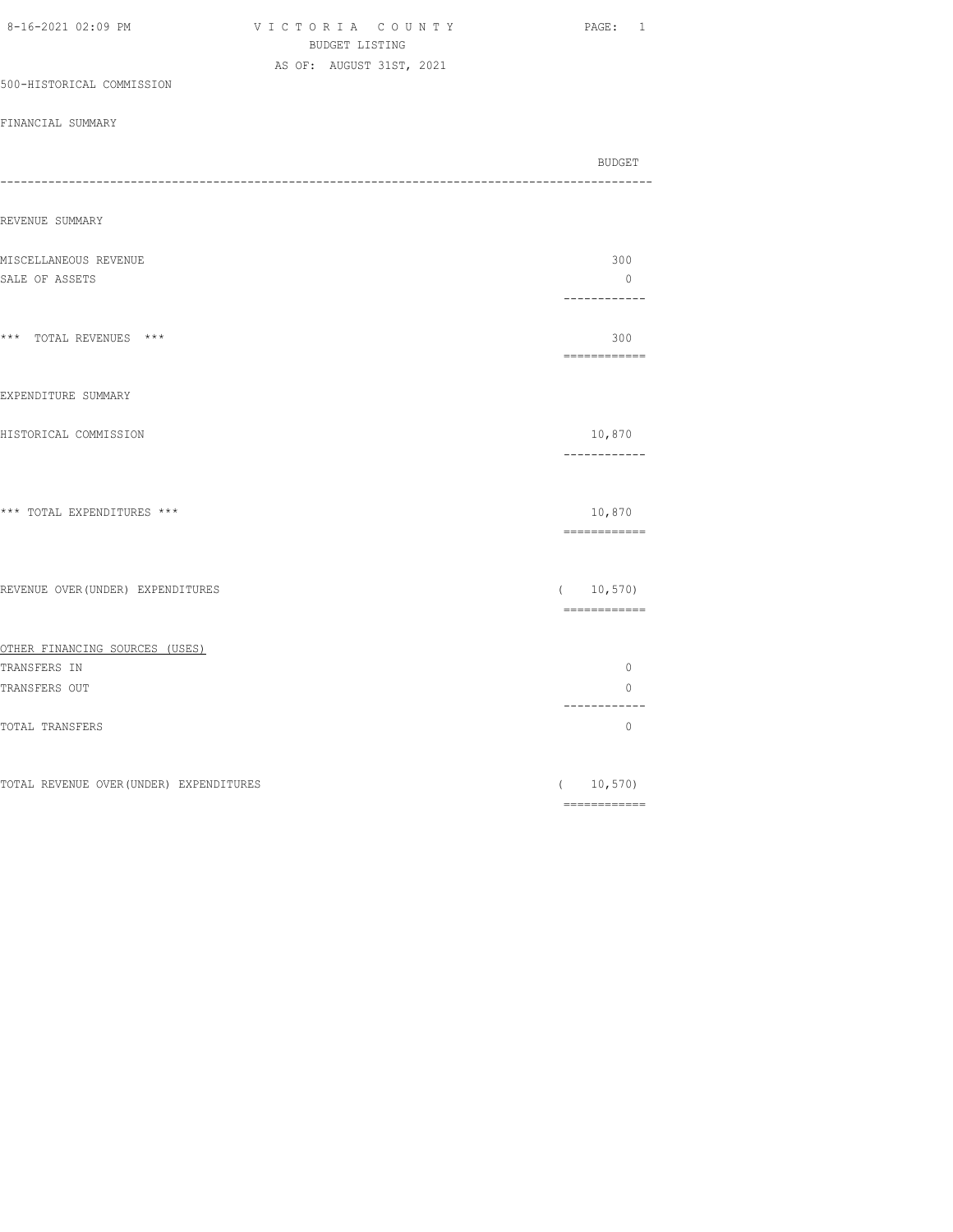| 8-16-2021 02:09 PM        | VICTORIA COUNTY          | PAGE: 2 |
|---------------------------|--------------------------|---------|
|                           | BUDGET LISTING           |         |
|                           | AS OF: AUGUST 31ST, 2021 |         |
| 500-HISTORICAL COMMISSION |                          |         |

| BUDGET |
|--------|
|        |
|        |

| MISCELLANEOUS REVENUE            |                 |
|----------------------------------|-----------------|
| 361-1000 INTEREST EARNINGS       | 300             |
| TOTAL MISCELLANEOUS REVENUE      | 300             |
| SALE OF ASSETS                   | -------         |
| TOTAL SALE OF ASSETS             | $\Omega$        |
| $***$<br>$***$<br>TOTAL REVENUES | 300<br>-------- |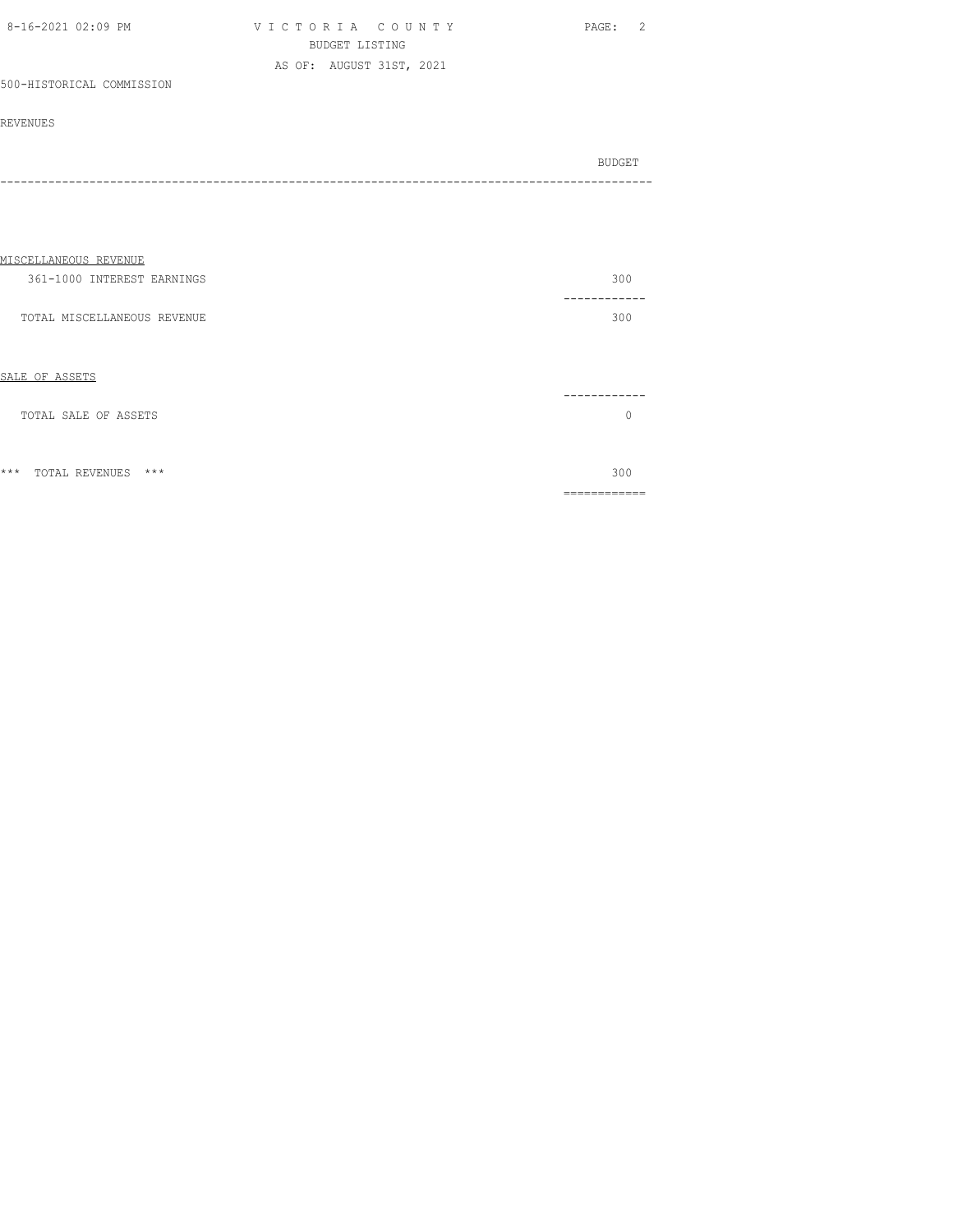8-16-2021 02:09 PM V I C T O R I A C O U N T Y PAGE: 3 BUDGET LISTING AS OF: AUGUST 31ST, 2021

500-HISTORICAL COMMISSION HISTORICAL COMMISSION DEPARTMENT EXPENDITURES

BUDGET AND RESERVE AND RESERVE AND RESERVE AND RESERVE AND RESERVE AND RESERVE AND RESERVE AND RESERVE AND RESERVE AND RESERVE AND RESERVE AND RESERVE AND RESERVE AND RESERVE AND RESPONDING A REPORT OF A REPORT OF A REPORT -----------------------------------------------------------------------------------------------

| OPERATING EXPENSES                  |        |
|-------------------------------------|--------|
| 670-3002 POSTAGE                    | 145    |
| 670-3004 DUES                       | 100    |
| 670-3005 TRAINING & TRAVEL          | 1,250  |
| 670-3006 SUPPLIES                   | 1,000  |
| 670-3009 HISTORICAL MARKERS         | 2,000  |
| 670-3015 CLG PROGRAM                | 5,000  |
| 670-3030 MISCELLANEOUS              | 225    |
| 670-3041 ORAL HISTORY/HISTORY EDUC. | 1,150  |
|                                     |        |
| TOTAL OPERATING EXPENSES            | 10,870 |
|                                     |        |

### CAPITAL OUTLAY

| TOTAL CAPITAL OUTLAY        |        |
|-----------------------------|--------|
| TOTAL HISTORICAL COMMISSION | 10,870 |
|                             |        |

| *** TOTAL EXPENDITURES *** | 10,870 |
|----------------------------|--------|

REVENUE OVER(UNDER) EXPENDITURES ( 10,570)

#### OTHER FINANCING SOURCES (USES)

==============================

| TRANSFERS IN                            |          |
|-----------------------------------------|----------|
| TOTAL TRANSFERS IN                      | ------   |
| TRANSFERS OUT                           |          |
| TOTAL TRANSFERS                         |          |
| TOTAL REVENUE OVER (UNDER) EXPENDITURES | 10, 570) |

============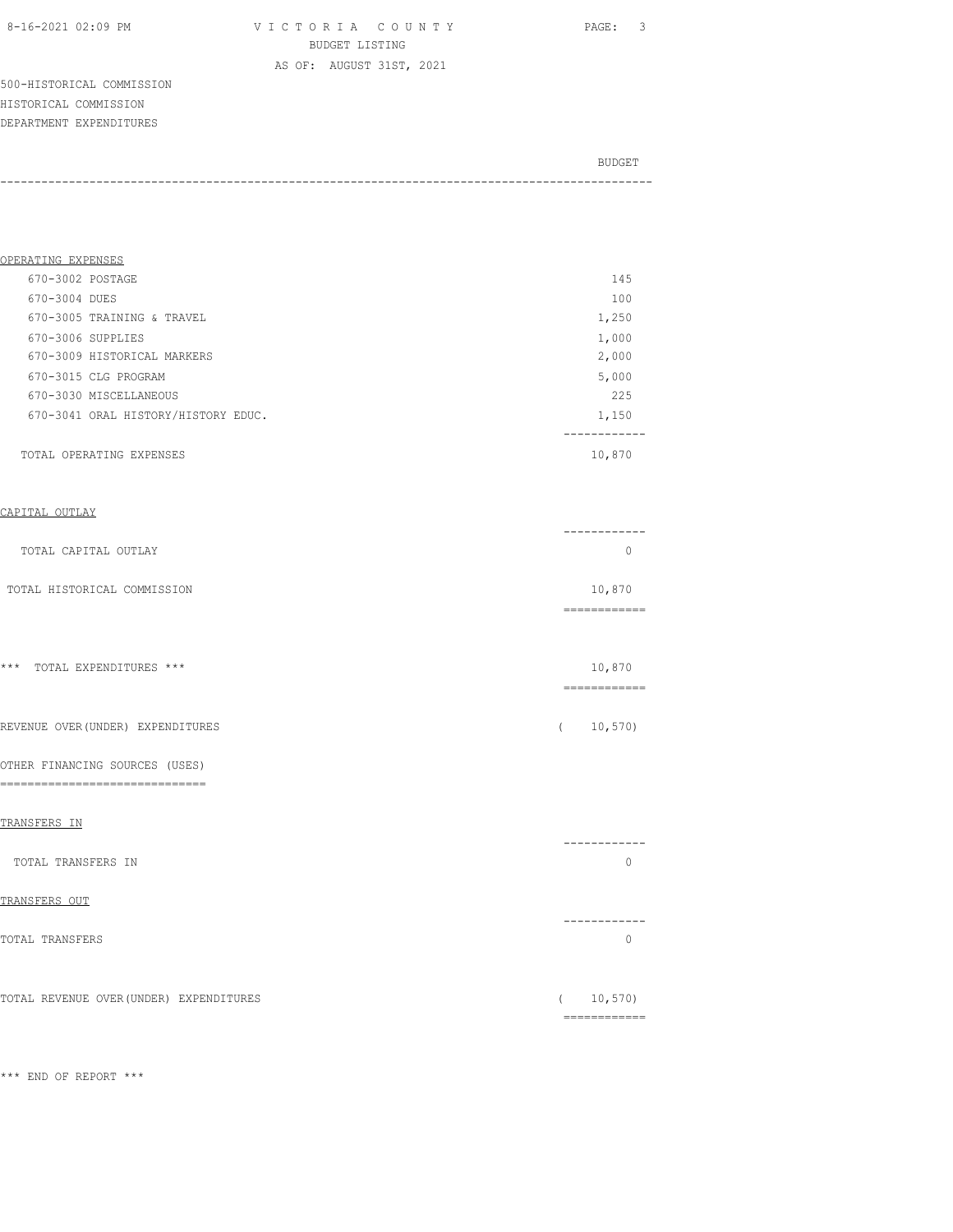| 8-16-2021 02:09 PM                      | VICTORIA COUNTY<br>BUDGET LISTING | PAGE: 1                                                                                                                                                                                                                                                                                                                                                                                                                                                                                             |
|-----------------------------------------|-----------------------------------|-----------------------------------------------------------------------------------------------------------------------------------------------------------------------------------------------------------------------------------------------------------------------------------------------------------------------------------------------------------------------------------------------------------------------------------------------------------------------------------------------------|
|                                         | AS OF: AUGUST 31ST, 2021          |                                                                                                                                                                                                                                                                                                                                                                                                                                                                                                     |
| 515-CHILD WELFARE BOARD                 |                                   |                                                                                                                                                                                                                                                                                                                                                                                                                                                                                                     |
| FINANCIAL SUMMARY                       |                                   |                                                                                                                                                                                                                                                                                                                                                                                                                                                                                                     |
|                                         |                                   | BUDGET                                                                                                                                                                                                                                                                                                                                                                                                                                                                                              |
| REVENUE SUMMARY                         |                                   |                                                                                                                                                                                                                                                                                                                                                                                                                                                                                                     |
| MISCELLANEOUS REVENUE                   |                                   | 2,000<br>------------                                                                                                                                                                                                                                                                                                                                                                                                                                                                               |
| *** TOTAL REVENUES ***                  |                                   | 2,000<br>$\begin{array}{cccccccccc} \multicolumn{2}{c}{} & \multicolumn{2}{c}{} & \multicolumn{2}{c}{} & \multicolumn{2}{c}{} & \multicolumn{2}{c}{} & \multicolumn{2}{c}{} & \multicolumn{2}{c}{} & \multicolumn{2}{c}{} & \multicolumn{2}{c}{} & \multicolumn{2}{c}{} & \multicolumn{2}{c}{} & \multicolumn{2}{c}{} & \multicolumn{2}{c}{} & \multicolumn{2}{c}{} & \multicolumn{2}{c}{} & \multicolumn{2}{c}{} & \multicolumn{2}{c}{} & \multicolumn{2}{c}{} & \multicolumn{2}{c}{} & \mult$     |
| EXPENDITURE SUMMARY                     |                                   |                                                                                                                                                                                                                                                                                                                                                                                                                                                                                                     |
| EXPENDITURES                            |                                   | 14,395<br>------------                                                                                                                                                                                                                                                                                                                                                                                                                                                                              |
| *** TOTAL EXPENDITURES ***              |                                   | 14,395<br>============                                                                                                                                                                                                                                                                                                                                                                                                                                                                              |
| REVENUE OVER (UNDER) EXPENDITURES       |                                   | (12, 395)<br>$\begin{array}{cccccccccc} \multicolumn{2}{c}{} & \multicolumn{2}{c}{} & \multicolumn{2}{c}{} & \multicolumn{2}{c}{} & \multicolumn{2}{c}{} & \multicolumn{2}{c}{} & \multicolumn{2}{c}{} & \multicolumn{2}{c}{} & \multicolumn{2}{c}{} & \multicolumn{2}{c}{} & \multicolumn{2}{c}{} & \multicolumn{2}{c}{} & \multicolumn{2}{c}{} & \multicolumn{2}{c}{} & \multicolumn{2}{c}{} & \multicolumn{2}{c}{} & \multicolumn{2}{c}{} & \multicolumn{2}{c}{} & \multicolumn{2}{c}{} & \mult$ |
| OTHER FINANCING SOURCES (USES)          |                                   |                                                                                                                                                                                                                                                                                                                                                                                                                                                                                                     |
| TRANSFERS IN<br>TRANSFERS OUT           |                                   | 12,460<br>$\overline{0}$                                                                                                                                                                                                                                                                                                                                                                                                                                                                            |
| <b>TOTAL TRANSFERS</b>                  |                                   | ------------<br>12,460                                                                                                                                                                                                                                                                                                                                                                                                                                                                              |
| TOTAL REVENUE OVER (UNDER) EXPENDITURES |                                   | 65                                                                                                                                                                                                                                                                                                                                                                                                                                                                                                  |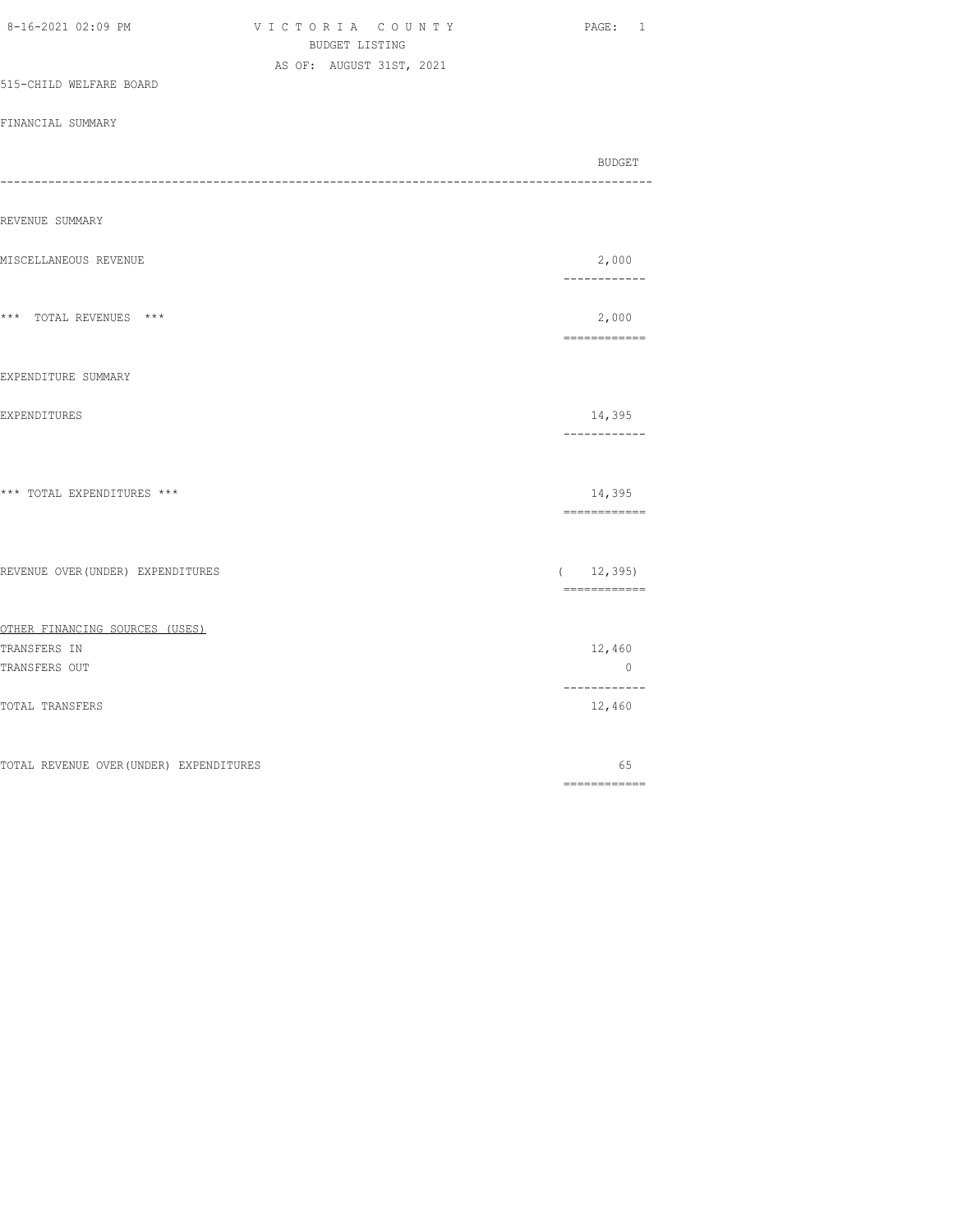| 8-16-2021 02:09 PM      | VICTORIA COUNTY          | PAGE: 2 |  |
|-------------------------|--------------------------|---------|--|
|                         | BUDGET LISTING           |         |  |
|                         | AS OF: AUGUST 31ST, 2021 |         |  |
| 515-CHILD WELFARE BOARD |                          |         |  |

| BUDGET |
|--------|
|        |
|        |

| MISCELLANEOUS REVENUE       |       |
|-----------------------------|-------|
| 361-5001 JURY FEE INCOME    | 2,000 |
|                             |       |
| TOTAL MISCELLANEOUS REVENUE | 2,000 |
|                             |       |
|                             |       |
|                             |       |

|       |                                        |     | ____________<br>_____________ |
|-------|----------------------------------------|-----|-------------------------------|
| $***$ | TOTAL<br>REVENUE.<br>ب ⊔ت⊔ ∨ ⊔ت سد ۲۰۰ | *** |                               |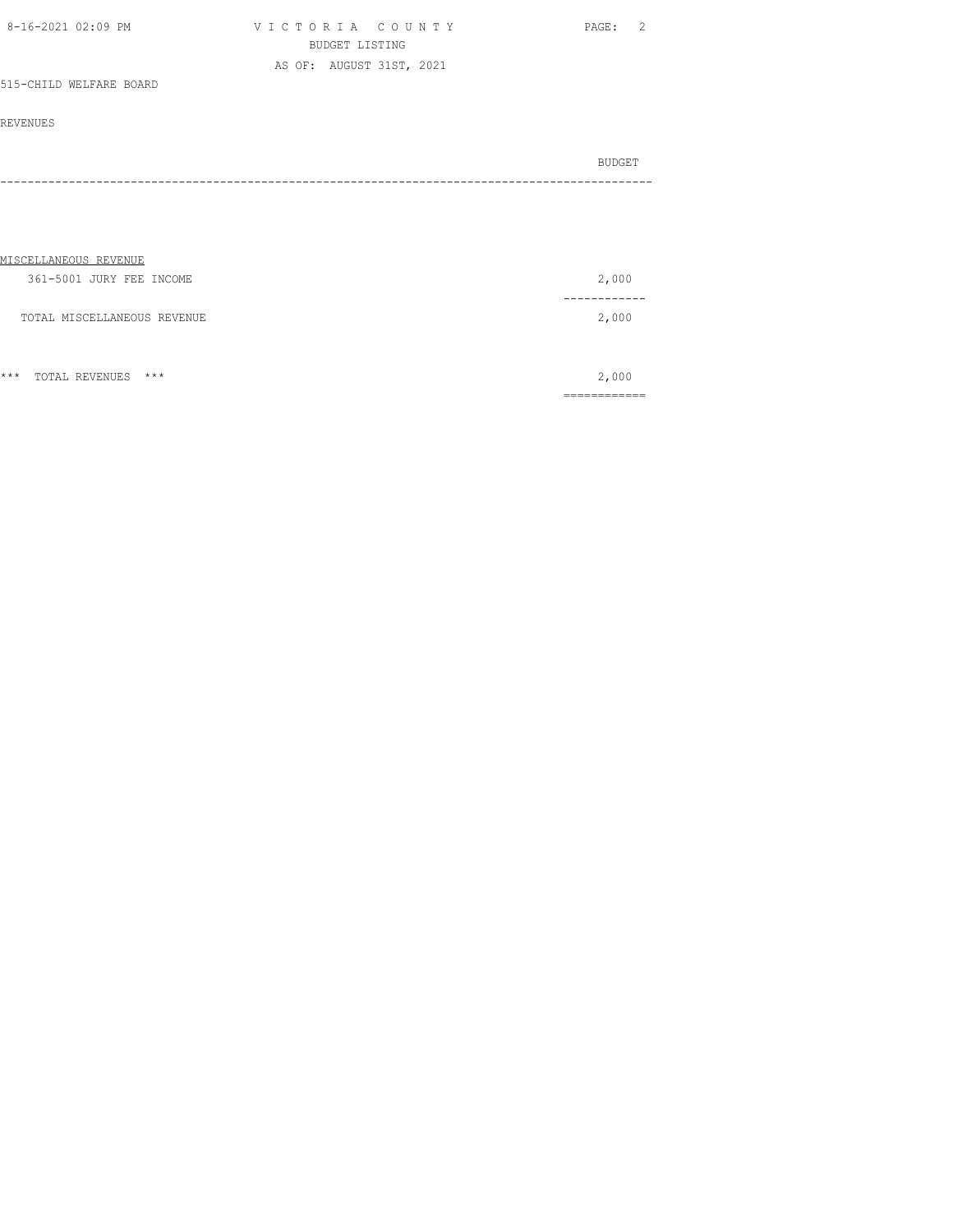8-16-2021 02:09 PM V I C T O R I A C O U N T Y PAGE: 3 BUDGET LISTING

DEPARTMENT EXPENDITURES BUDGET AND RESERVE AND RESERVE AND RESERVE AND RESERVE AND RESERVE AND RESERVE AND RESERVE AND RESERVE AND RESERVE AND RESERVE AND RESERVE AND RESERVE AND RESERVE AND RESERVE AND RESPONDING A REPORT OF A REPORT OF A REPORT -----------------------------------------------------------------------------------------------

AS OF: AUGUST 31ST, 2021

| OPERATING EXPENSES                      |                                |
|-----------------------------------------|--------------------------------|
| 650-3510 CHILD ABUSE PREV/SIGN RENT     | 2,000                          |
| 650-3515 CHILD PERSONAL/CLOTHING        | 300                            |
| 650-3520 CHILD HOLIDAY GIFTING          | 2,000                          |
| 650-3525 FAMILY PRESERVATION            | 7,000                          |
| 650-3535 POSTAGE                        | 115                            |
| 650-3540 MISCELLANEOUS                  | 30                             |
| 650-3550 FOSTER PARENT RECRUITMENT      | 1,400                          |
| 650-3555 OFFICE SUPPLIES                | 150                            |
| 650-3560 VITAL RECORDS                  | 500                            |
| 650-3565 DFPS STAFF APPRECIATION        | 900<br>. _ _ _ _ _ _ _ _ _ _ _ |
| TOTAL OPERATING EXPENSES                | 14,395                         |
| TOTAL EXPENDITURES                      | 14,395<br>-------------        |
| *** TOTAL EXPENDITURES ***              | 14,395                         |
| REVENUE OVER (UNDER) EXPENDITURES       | 12,395)<br>$\left($            |
| OTHER FINANCING SOURCES (USES)          |                                |
| ----------------------------<br>$=$ $=$ |                                |
| TRANSFERS IN                            |                                |
| 390-0100 TRANSFER IN/GENERAL FUND       | 12,460<br>------------         |
| TOTAL TRANSFERS IN                      | 12,460                         |
| TRANSFERS OUT                           |                                |
| TOTAL TRANSFERS                         | ------------<br>$\Omega$       |
| TOTAL REVENUE OVER (UNDER) EXPENDITURES | 65                             |
|                                         | -------------                  |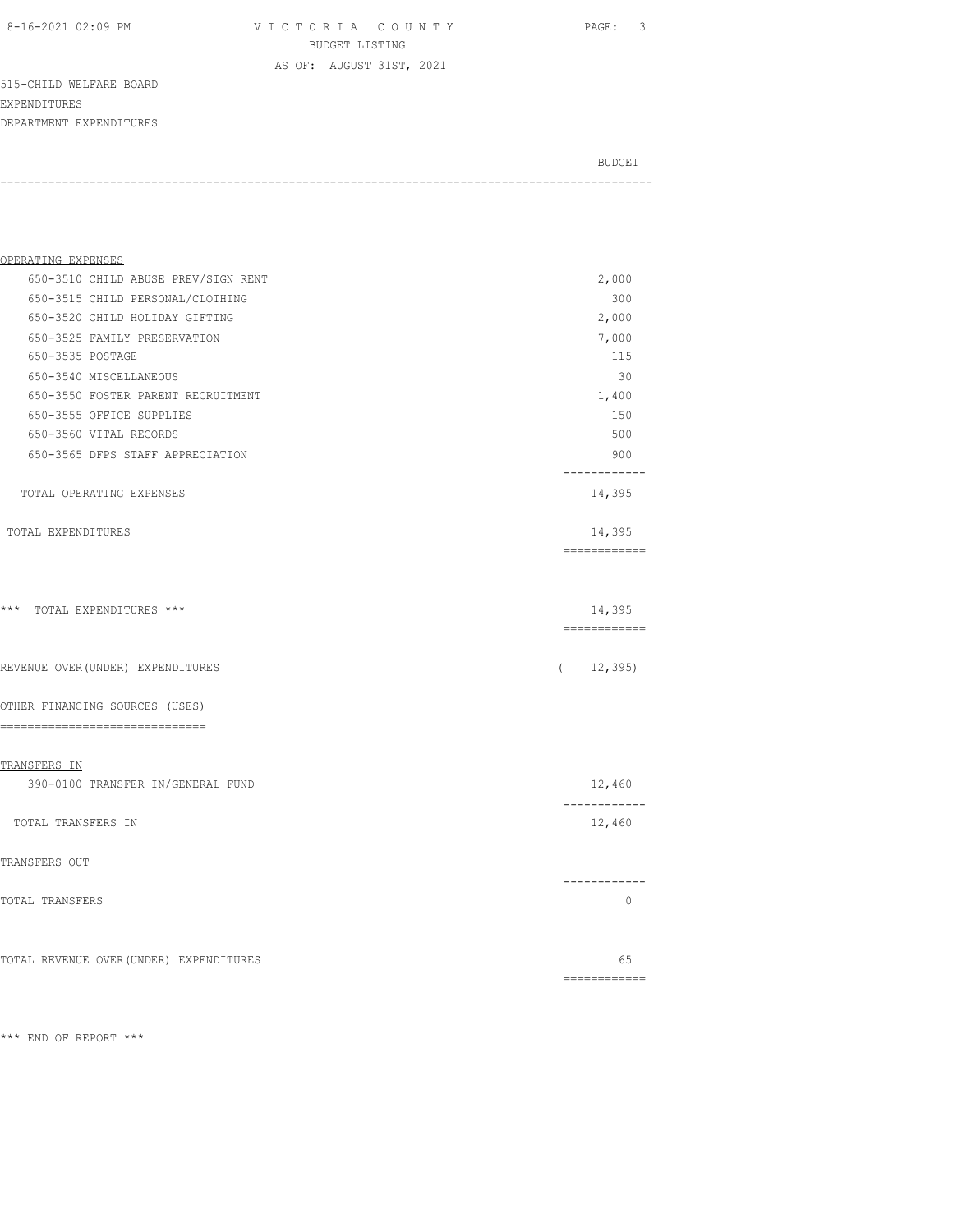| 8-16-2021 02:09 PM                      | VICTORIA COUNTY<br>BUDGET LISTING | PAGE: 1                                                                                                                                                                                                                                                                                                                                                                                                                                                                                |
|-----------------------------------------|-----------------------------------|----------------------------------------------------------------------------------------------------------------------------------------------------------------------------------------------------------------------------------------------------------------------------------------------------------------------------------------------------------------------------------------------------------------------------------------------------------------------------------------|
|                                         | AS OF: AUGUST 31ST, 2021          |                                                                                                                                                                                                                                                                                                                                                                                                                                                                                        |
| 700-DEBT SERVICE                        |                                   |                                                                                                                                                                                                                                                                                                                                                                                                                                                                                        |
| FINANCIAL SUMMARY                       |                                   |                                                                                                                                                                                                                                                                                                                                                                                                                                                                                        |
|                                         |                                   | BUDGET                                                                                                                                                                                                                                                                                                                                                                                                                                                                                 |
| REVENUE SUMMARY                         |                                   |                                                                                                                                                                                                                                                                                                                                                                                                                                                                                        |
| GENERAL PROPERTY TAXES                  |                                   | 2,041,475                                                                                                                                                                                                                                                                                                                                                                                                                                                                              |
| PENALTY & INTEREST ON TAX               |                                   | 14,800                                                                                                                                                                                                                                                                                                                                                                                                                                                                                 |
| MISCELLANEOUS REVENUE                   |                                   | 250                                                                                                                                                                                                                                                                                                                                                                                                                                                                                    |
| OTHER REVENUES                          |                                   | $\circ$<br>------------                                                                                                                                                                                                                                                                                                                                                                                                                                                                |
| *** TOTAL REVENUES ***                  |                                   | 2,056,525<br>------------                                                                                                                                                                                                                                                                                                                                                                                                                                                              |
| EXPENDITURE SUMMARY                     |                                   |                                                                                                                                                                                                                                                                                                                                                                                                                                                                                        |
| 2017 LTD TAX REF BONDS                  |                                   | 583,225                                                                                                                                                                                                                                                                                                                                                                                                                                                                                |
| 2014 C.O.'S                             |                                   | 473,151                                                                                                                                                                                                                                                                                                                                                                                                                                                                                |
| 2010 CO'S/RADIOS, REFUNDS               |                                   | $\mathbf{0}$                                                                                                                                                                                                                                                                                                                                                                                                                                                                           |
| 2010 CITY OVERPASS AGREE                |                                   | 292,183                                                                                                                                                                                                                                                                                                                                                                                                                                                                                |
| 2019 CO'S/CMC                           |                                   | 527,783<br>------------                                                                                                                                                                                                                                                                                                                                                                                                                                                                |
| *** TOTAL EXPENDITURES ***              |                                   | 1,876,342                                                                                                                                                                                                                                                                                                                                                                                                                                                                              |
|                                         |                                   | $\begin{array}{cccccccccc} \multicolumn{2}{c}{} & \multicolumn{2}{c}{} & \multicolumn{2}{c}{} & \multicolumn{2}{c}{} & \multicolumn{2}{c}{} & \multicolumn{2}{c}{} & \multicolumn{2}{c}{} & \multicolumn{2}{c}{} & \multicolumn{2}{c}{} & \multicolumn{2}{c}{} & \multicolumn{2}{c}{} & \multicolumn{2}{c}{} & \multicolumn{2}{c}{} & \multicolumn{2}{c}{} & \multicolumn{2}{c}{} & \multicolumn{2}{c}{} & \multicolumn{2}{c}{} & \multicolumn{2}{c}{} & \multicolumn{2}{c}{} & \mult$ |
| REVENUE OVER (UNDER) EXPENDITURES       |                                   | 180,183<br>============                                                                                                                                                                                                                                                                                                                                                                                                                                                                |
| OTHER FINANCING SOURCES (USES)          |                                   |                                                                                                                                                                                                                                                                                                                                                                                                                                                                                        |
| TRANSFERS IN                            |                                   | $\circ$                                                                                                                                                                                                                                                                                                                                                                                                                                                                                |
| TRANSFERS OUT                           |                                   | $\circ$<br>------------                                                                                                                                                                                                                                                                                                                                                                                                                                                                |
| TOTAL TRANSFERS                         |                                   | $\circ$                                                                                                                                                                                                                                                                                                                                                                                                                                                                                |
| TOTAL REVENUE OVER (UNDER) EXPENDITURES |                                   | 180,183                                                                                                                                                                                                                                                                                                                                                                                                                                                                                |
|                                         |                                   | ============                                                                                                                                                                                                                                                                                                                                                                                                                                                                           |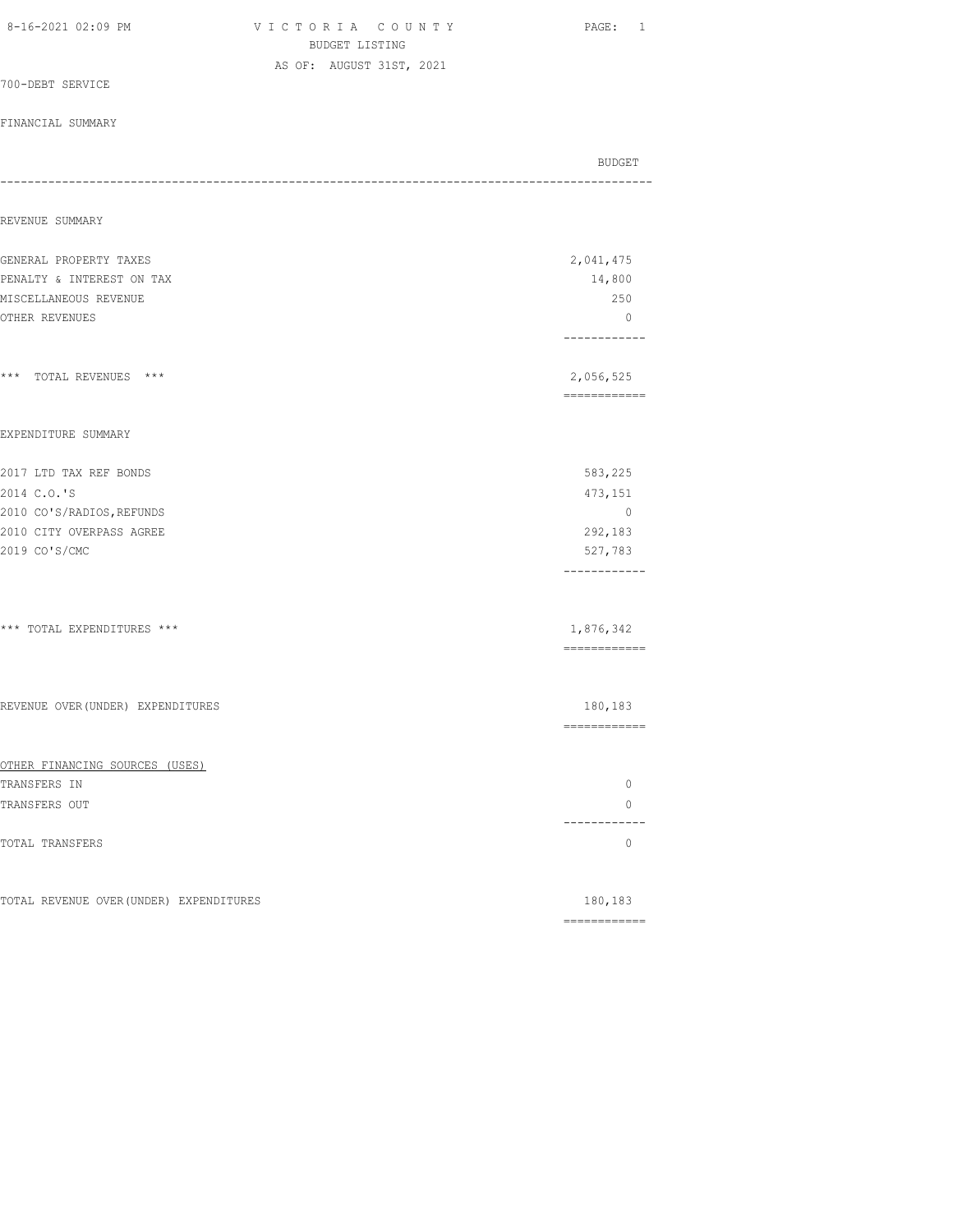VICTORIA COUNTY PAGE: 2 BUDGET LISTING AS OF: AUGUST 31ST, 2021

700-DEBT SERVICE

### REVENUES

| GENERAL PROPERTY TAXES                |                          |
|---------------------------------------|--------------------------|
| 311-1000 CURRENT AD VALOREM TAXES     | 2,011,475                |
| 311-3000 DELINQUENT AD VALOREM TAXES  | 30,000                   |
| TOTAL GENERAL PROPERTY TAXES          | -----------<br>2,041,475 |
| PENALTY & INTEREST ON TAX             |                          |
| 319-1000 PENALTY/INTEREST/CURRENT TAX | 6,300                    |
| 319-3000 PENALTY/INTEREST/DELO TAXES  | 8,500                    |
| TOTAL PENALTY & INTEREST ON TAX       | -----------<br>14,800    |
| MISCELLANEOUS REVENUE                 |                          |
| 361-1000 INTEREST EARNINGS            | 250<br>--------          |
| TOTAL MISCELLANEOUS REVENUE           | 250                      |
| OTHER REVENUES                        |                          |
| TOTAL OTHER REVENUES                  | -------<br>$\bigcap$     |
| $***$<br>TOTAL REVENUES<br>***        | 2,056,525                |
|                                       |                          |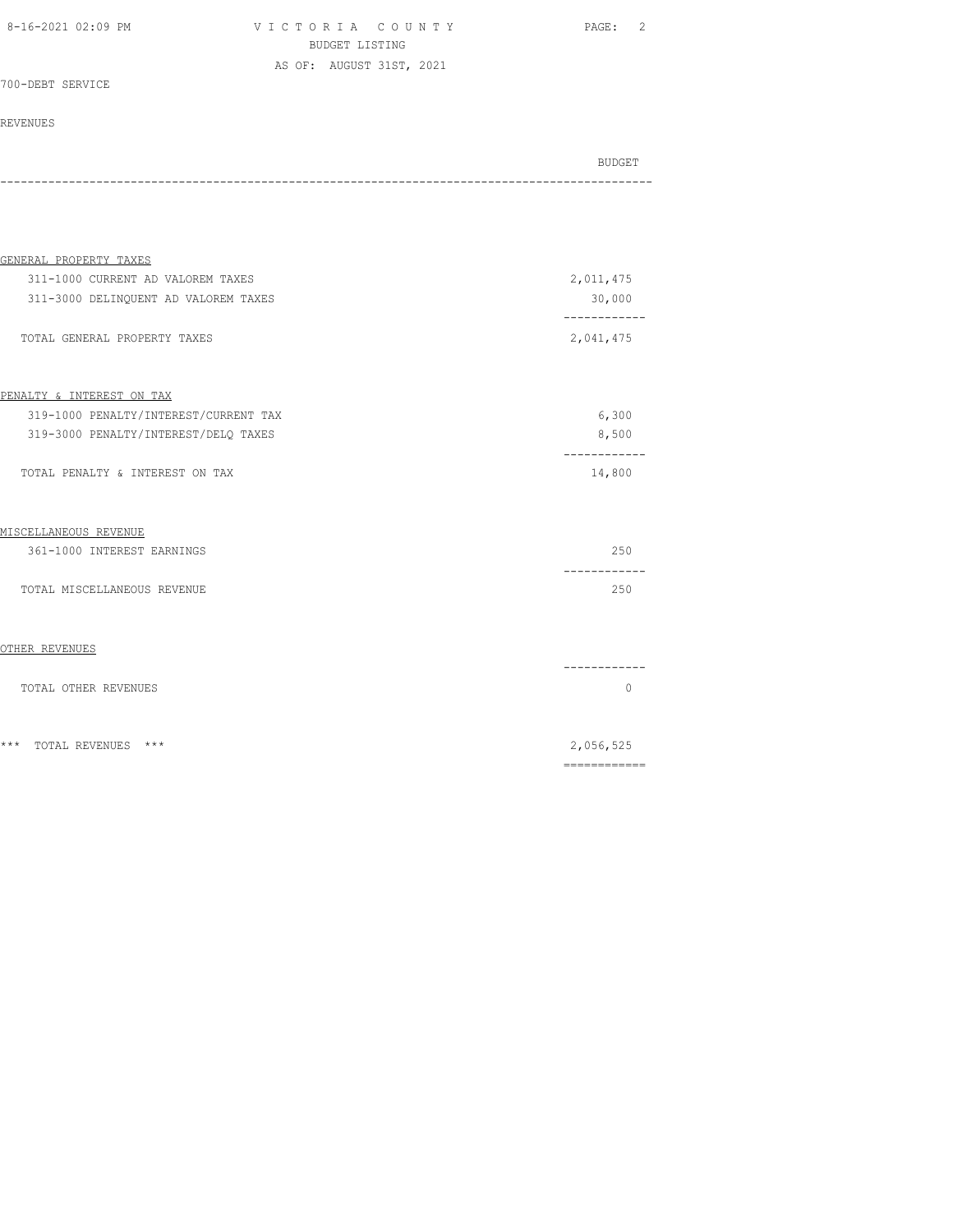| 8-16-2021 02:09 PM |  |  |
|--------------------|--|--|
|--------------------|--|--|

VICTORIA COUNTY PAGE: 3 BUDGET LISTING AS OF: AUGUST 31ST, 2021

700-DEBT SERVICE 2017 LTD TAX REF BONDS DEPARTMENT EXPENDITURES

| OTHER SERVICES & CHARGES             |         |
|--------------------------------------|---------|
|                                      |         |
| TOTAL OTHER SERVICES & CHARGES       | 0       |
|                                      |         |
|                                      |         |
| DEBT SERVICE                         |         |
| 702-6200 BD PRINCIPAL/2017 CO'S/2030 | 425,000 |
| 702-6600 BOND INTEREST/2017 CO'S     | 157,475 |
| 702-6901 PAYING AGENT FEES           | 750     |
|                                      |         |
| TOTAL DEBT SERVICE                   | 583,225 |
|                                      |         |
| TOTAL 2017 LTD TAX REF BONDS         | 583,225 |
|                                      |         |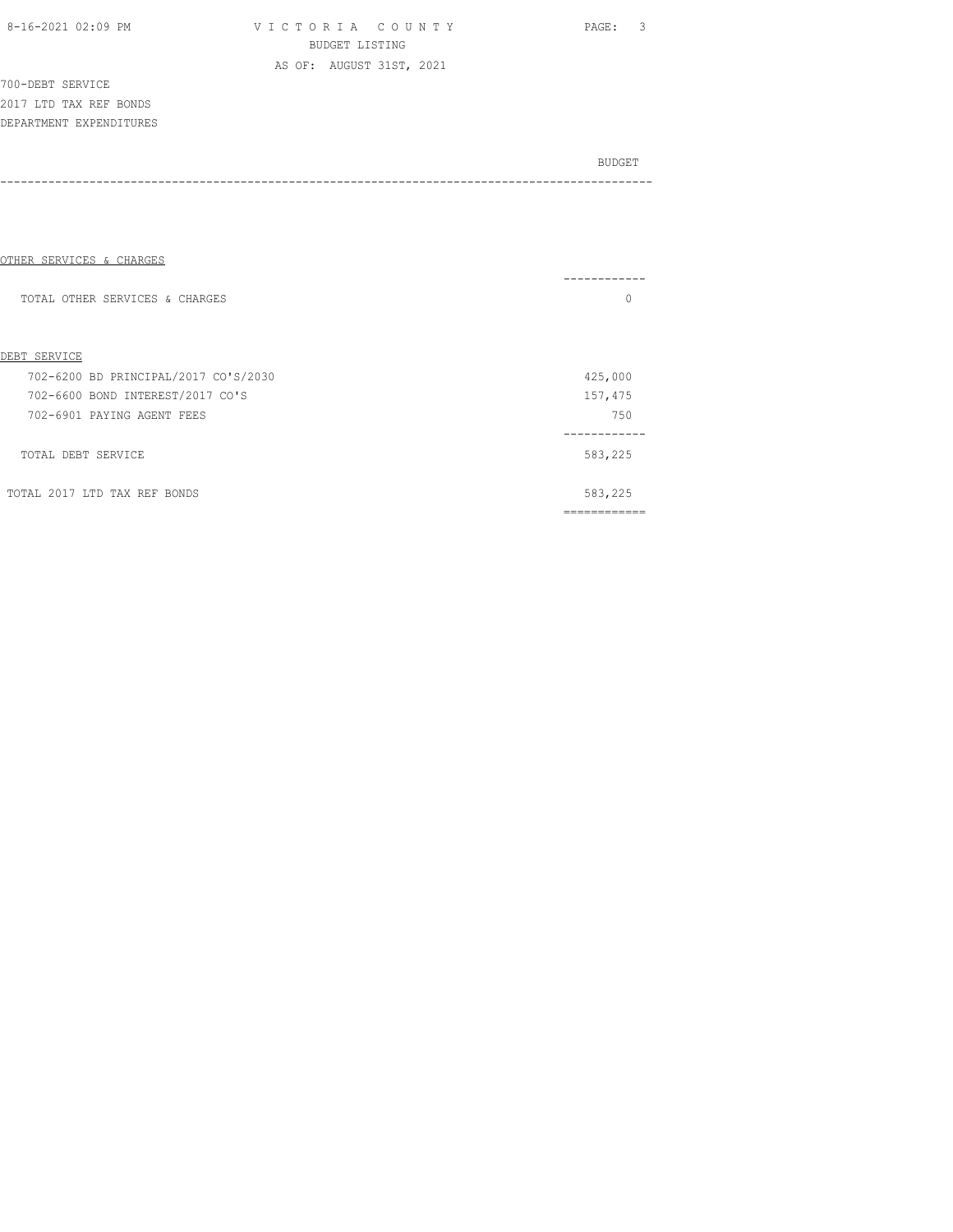8-16-2021 02:09 PM V I C T O R I A C O U N T Y PAGE: 4 BUDGET LISTING AS OF: AUGUST 31ST, 2021

700-DEBT SERVICE 2014 C.O.'S DEPARTMENT EXPENDITURES

| DEBT SERVICE       |                                      |         |         |
|--------------------|--------------------------------------|---------|---------|
|                    | 703-6200 BD PRINCIPAL/2014 CO'S/2034 |         | 305,000 |
|                    | 703-6600 BOND INTEREST/2014 CO'S     | 167,401 |         |
|                    | 703-6901 PAYING AGENT FEES           |         | 750     |
|                    |                                      |         |         |
| TOTAL DEBT SERVICE |                                      | 473,151 |         |
|                    |                                      |         |         |
| TOTAL 2014 C.O.'S  |                                      | 473,151 |         |
|                    |                                      |         |         |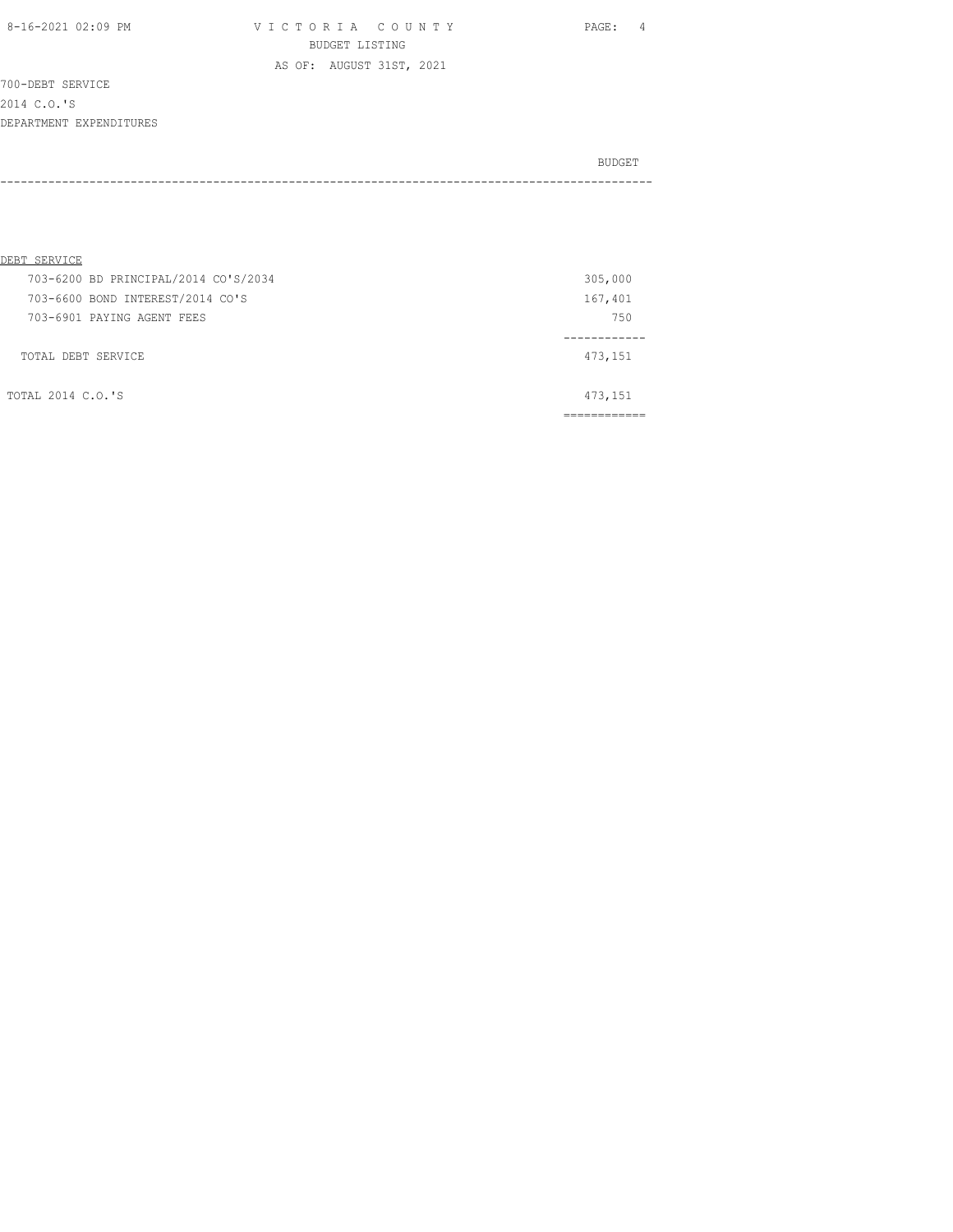| 8-16-2021 02:09 PM        | VICTORIA COUNTY          | PAGE: 5 |
|---------------------------|--------------------------|---------|
|                           | BUDGET LISTING           |         |
|                           | AS OF: AUGUST 31ST, 2021 |         |
| 700-DEBT SERVICE          |                          |         |
| 2010 CO'S/RADIOS, REFUNDS |                          |         |
| DEPARTMENT EXPENDITURES   |                          |         |
|                           |                          | BUDGET  |
|                           |                          |         |
|                           |                          |         |
|                           |                          |         |

| DEBT SERVICE                    |          |
|---------------------------------|----------|
|                                 | -------- |
| TOTAL DEBT SERVICE              |          |
| TOTAL 2010 CO'S/RADIOS, REFUNDS |          |
|                                 |          |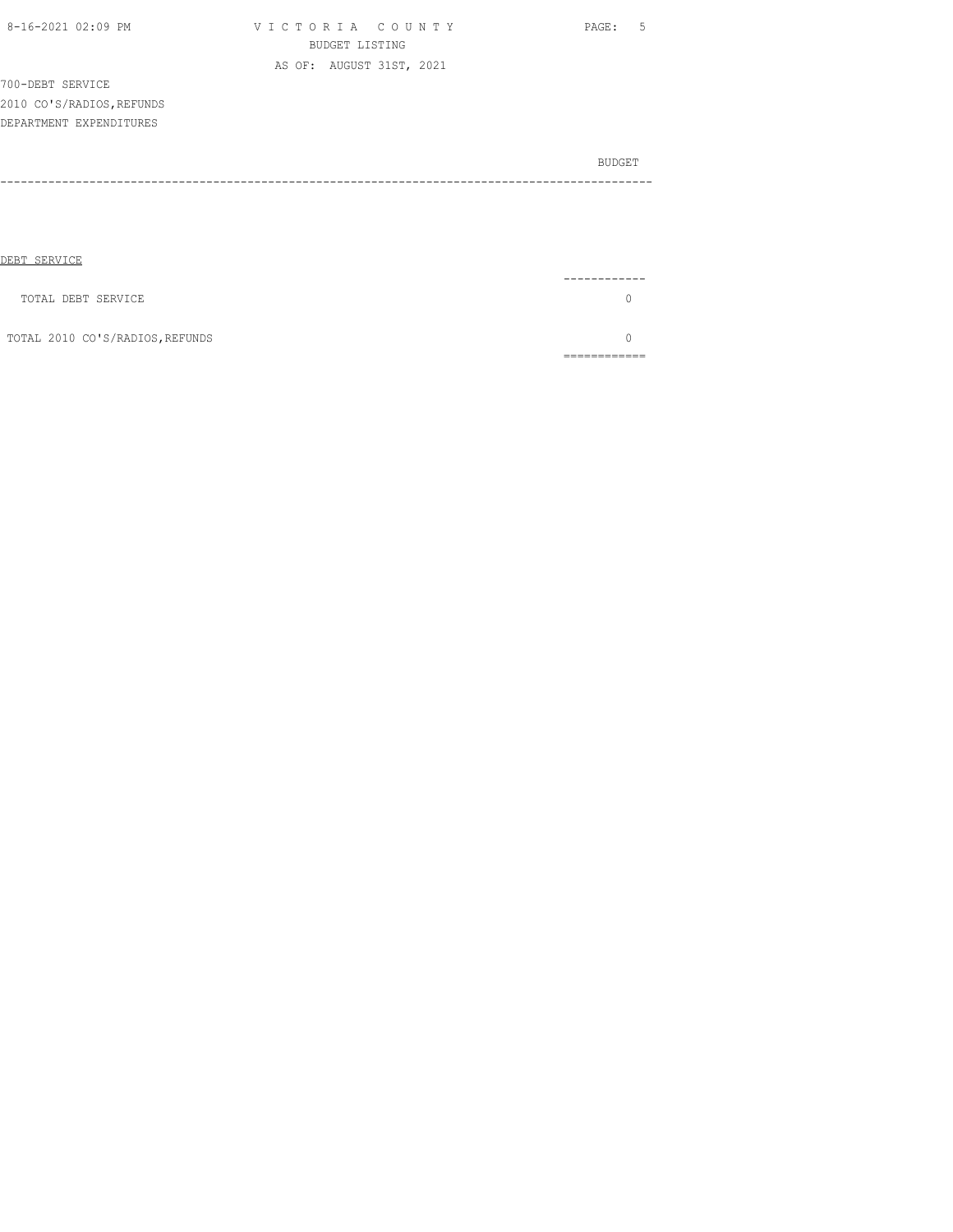| 8-16-2021 02:09 PM |  |
|--------------------|--|

| 8-16-2021 02:09 PM |                |  |  |  |  | VICTORIA COUNTY          |  |  |  |
|--------------------|----------------|--|--|--|--|--------------------------|--|--|--|
|                    | BUDGET LISTING |  |  |  |  |                          |  |  |  |
|                    |                |  |  |  |  | AS OF: AUGUST 31ST, 2021 |  |  |  |

PAGE: 6

700-DEBT SERVICE 2010 CITY OVERPASS AGREE DEPARTMENT EXPENDITURES

| BUDGET |
|--------|
|        |
|        |

| DEBT SERVICE                    |         |
|---------------------------------|---------|
| 705-6905 REIMB CITY/TXDOT BONDS | 292,183 |
|                                 |         |
| TOTAL DEBT SERVICE              | 292,183 |
|                                 |         |
| TOTAL 2010 CITY OVERPASS AGREE  | 292,183 |
|                                 |         |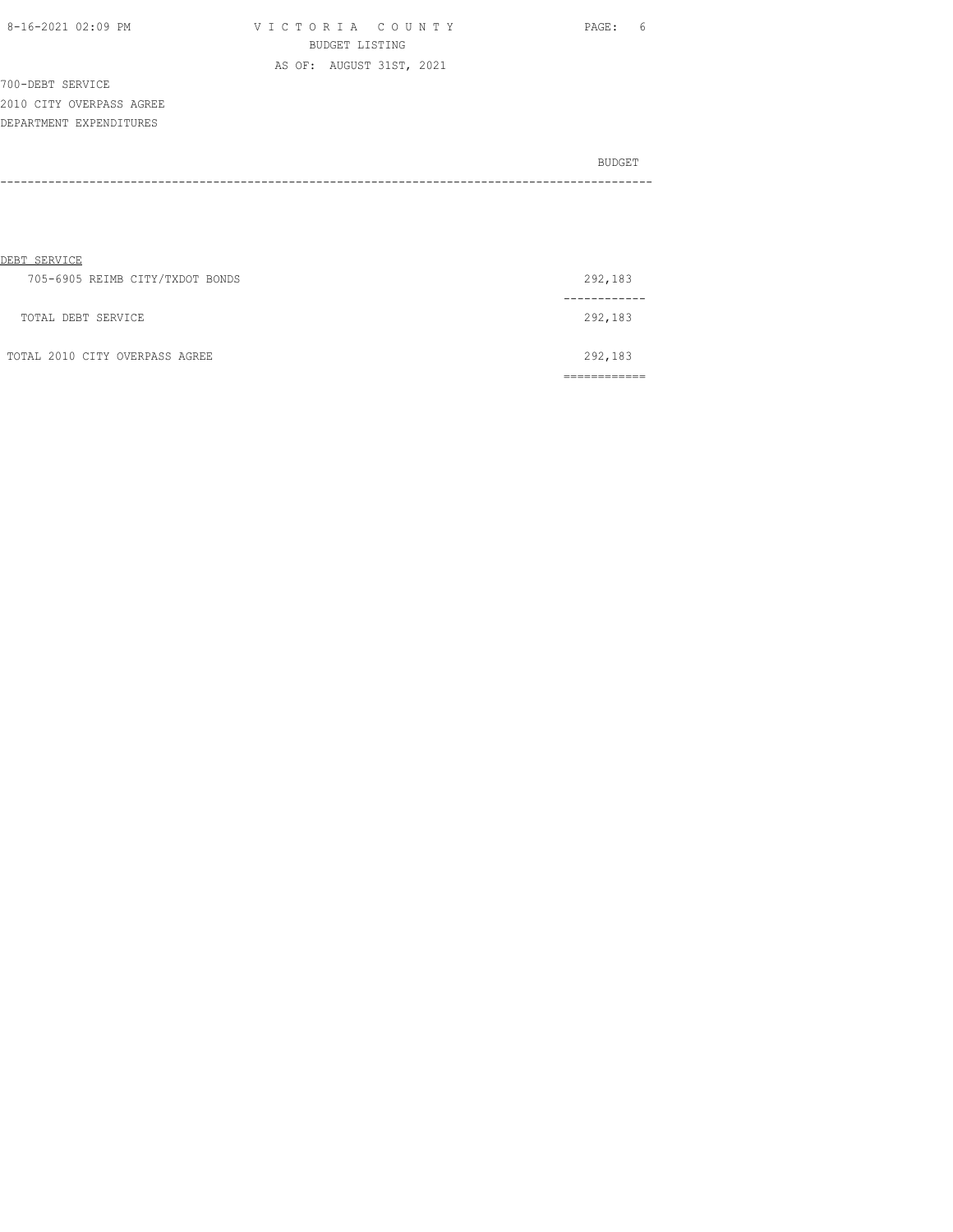V I C T O R I A C O U N T Y Y PAGE: 7 BUDGET LISTING AS OF: AUGUST 31ST, 2021

700-DEBT SERVICE 2019 CO'S/CMC

DEPARTMENT EXPENDITURES BUDGET AND RESERVE AND RESERVE AND RESERVE AND RESERVE AND RESERVE AND RESERVE AND RESERVE AND RESERVE AND RESERVE AND RESERVE AND RESERVE AND RESERVE AND RESERVE AND RESERVE AND RESPONDING A REPORT OF A REPORT OF A REPORT -----------------------------------------------------------------------------------------------

| OTHER SERVICES & CHARGES                | . _ _ _ _ _ _ _ _ _ _ _            |
|-----------------------------------------|------------------------------------|
| TOTAL OTHER SERVICES & CHARGES          | $\Omega$                           |
|                                         |                                    |
| DEBT SERVICE                            |                                    |
| 706-6200 BD PRINCIPAL/2019 CO'S/2039    | 290,000                            |
| 706-6600 BOND INTEREST/2019 CO'S        | 237,033                            |
| 706-6901 PAYING AGENT FEES              | 750<br>------------                |
| TOTAL DEBT SERVICE                      | 527,783                            |
| TOTAL 2019 CO'S/CMC                     | 527,783                            |
|                                         | ------------                       |
| *** TOTAL EXPENDITURES ***              | 1,876,342<br>============          |
| REVENUE OVER (UNDER) EXPENDITURES       | 180,183                            |
| OTHER FINANCING SOURCES (USES)          |                                    |
| ---------------------------------       |                                    |
| TRANSFERS IN                            |                                    |
| TOTAL TRANSFERS IN                      | . _ _ _ _ _ _ _ _ _ _ _<br>$\circ$ |
|                                         |                                    |
| TRANSFERS OUT                           | ------------                       |
| TOTAL TRANSFERS                         | $\Omega$                           |
|                                         |                                    |
| TOTAL REVENUE OVER (UNDER) EXPENDITURES | 180,183                            |
|                                         | ============                       |

\*\*\* END OF REPORT \*\*\*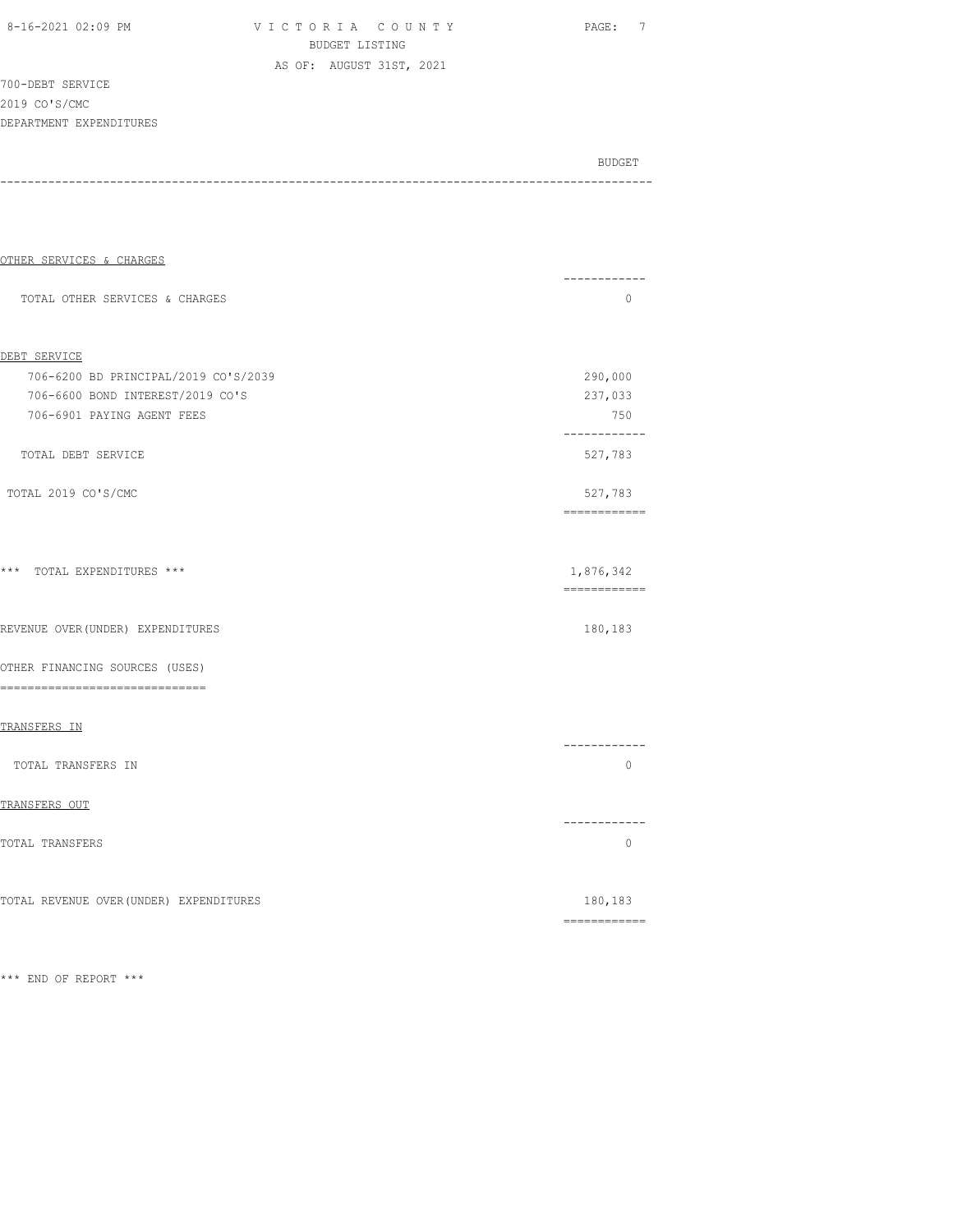| 8-16-2021 02:09 PM                      | VICTORIA COUNTY<br>BUDGET LISTING | PAGE: 1                  |
|-----------------------------------------|-----------------------------------|--------------------------|
|                                         | AS OF: AUGUST 31ST, 2021          |                          |
| 720-LAW LIBRARY FUND                    |                                   |                          |
| FINANCIAL SUMMARY                       |                                   |                          |
| ---------------------------             |                                   | BUDGET                   |
| REVENUE SUMMARY                         |                                   |                          |
| FEES OF OFFICE                          |                                   | 57,000                   |
| MISCELLANEOUS REVENUE                   |                                   | $\circ$<br>------------  |
| *** TOTAL REVENUES ***                  |                                   | 57,000<br>============   |
| EXPENDITURE SUMMARY                     |                                   |                          |
| LAW LIBRARY                             |                                   | 40,000<br>------------   |
| *** TOTAL EXPENDITURES ***              |                                   | 40,000<br>============   |
| REVENUE OVER (UNDER) EXPENDITURES       |                                   | 17,000<br>============   |
| OTHER FINANCING SOURCES (USES)          |                                   |                          |
| TRANSFERS IN<br>TRANSFERS OUT           |                                   | $\circ$<br>17,000        |
| TOTAL TRANSFERS                         |                                   | ------------<br>(17,000) |
| TOTAL REVENUE OVER (UNDER) EXPENDITURES |                                   | 0                        |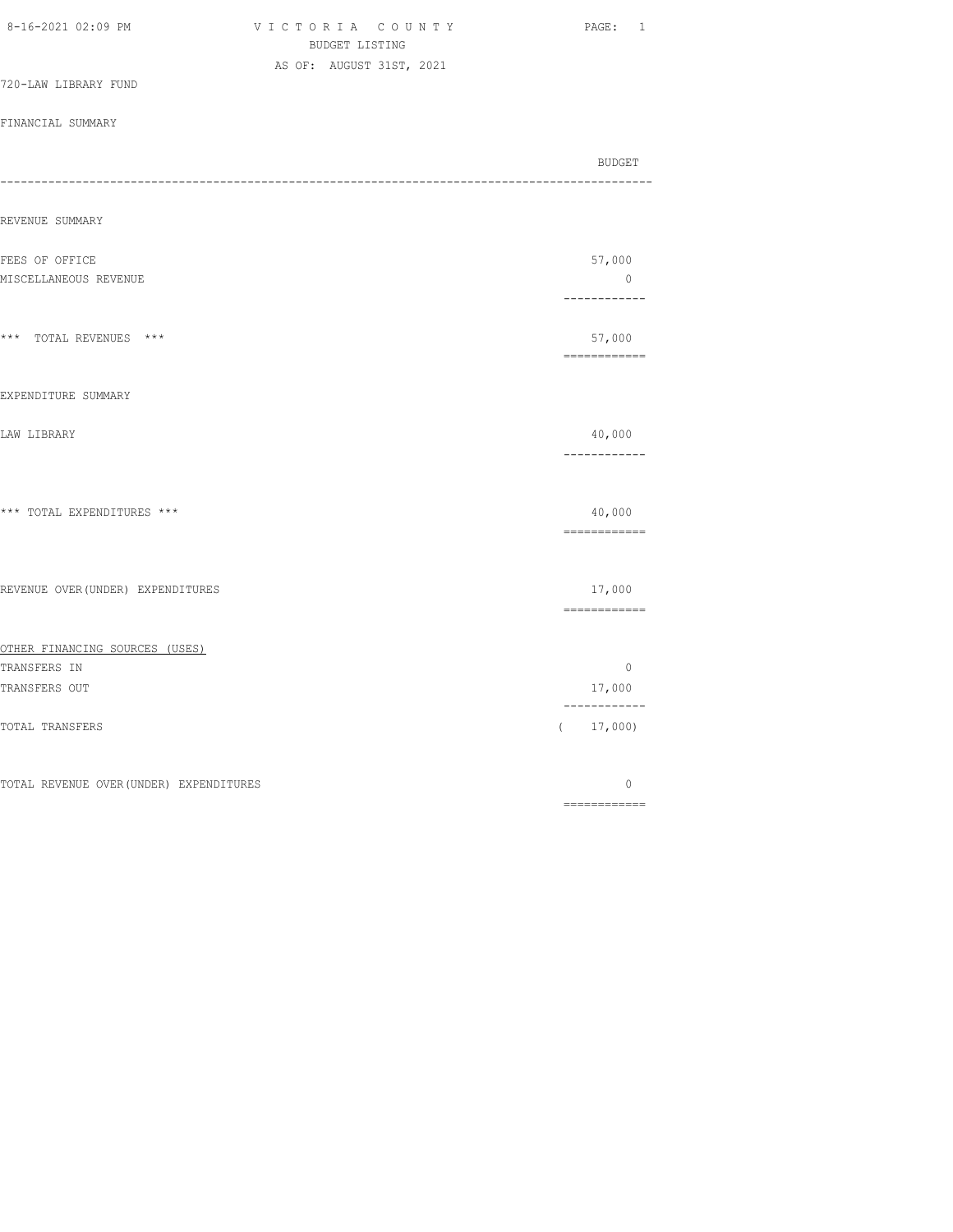| 8-16-2021 02:09 PM   | VICTORIA COUNTY          | PAGE: 2 |
|----------------------|--------------------------|---------|
|                      | BUDGET LISTING           |         |
|                      | AS OF: AUGUST 31ST, 2021 |         |
| 720-LAW LIBRARY FUND |                          |         |

### REVENUES

| BUDGET<br>---- |
|----------------|
|                |

### FEES OF OFFICE

| 341-1000 FEES, COUNTY CLERK LGC323.023  | 25,500 |
|-----------------------------------------|--------|
| 341-2000 FEES, DISTRICT CLRK LGC323.023 | 31,500 |
|                                         |        |
| TOTAL FEES OF OFFICE                    | 57,000 |
|                                         |        |

### MISCELLANEOUS REVENUE

| TOTAL MISCELLANEOUS REVENUE |  |
|-----------------------------|--|
|                             |  |
|                             |  |

\*\*\* TOTAL REVENUES \*\*\* 57,000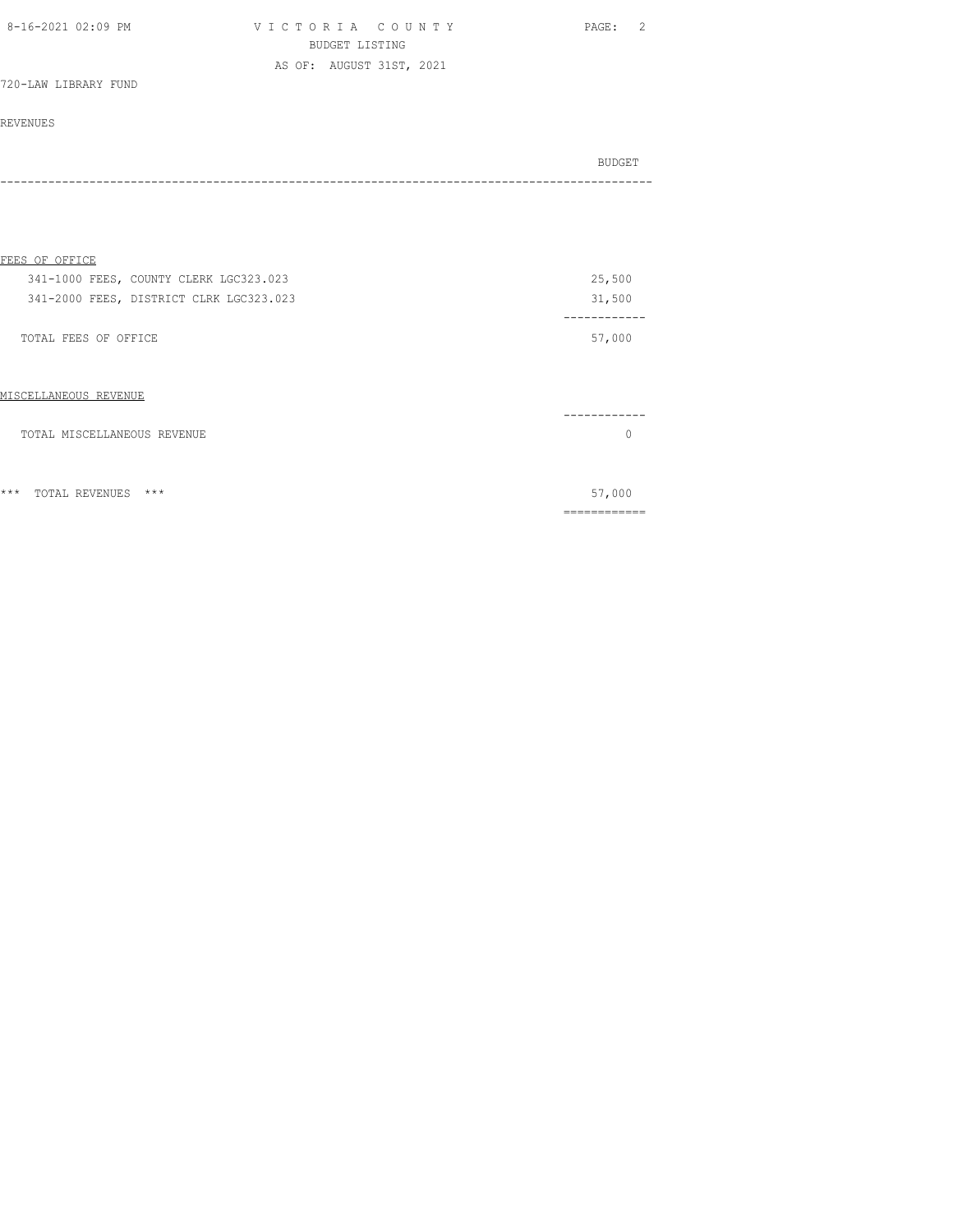| 8-16-2021 02:09 PM |  |
|--------------------|--|

VICTORIA COUNTY PAGE: 3 BUDGET LISTING AS OF: AUGUST 31ST, 2021

720-LAW LIBRARY FUND LAW LIBRARY DEPARTMENT EXPENDITURES

BUDGET AND RESERVE AND RESERVE AND RESERVE AND RESERVE AND RESERVE AND RESERVE AND RESERVE AND RESERVE AND RESERVE AND RESERVE AND RESERVE AND RESERVE AND RESERVE AND RESERVE AND RESPONDING A REPORT OF A REPORT OF A REPORT -----------------------------------------------------------------------------------------------

| OPERATING EXPENSES                                                  |                             |
|---------------------------------------------------------------------|-----------------------------|
| 478-3006 LAWBOOKS                                                   | 40,000<br>------------      |
| TOTAL OPERATING EXPENSES                                            | 40,000                      |
| CAPITAL OUTLAY                                                      |                             |
| TOTAL CAPITAL OUTLAY                                                | ------------<br>$\Omega$    |
| TOTAL LAW LIBRARY                                                   | 40,000<br>============      |
| *** TOTAL EXPENDITURES ***                                          | 40,000<br>============      |
| REVENUE OVER (UNDER) EXPENDITURES                                   | 17,000                      |
| OTHER FINANCING SOURCES (USES)<br>--------------------------------- |                             |
| TRANSFERS IN                                                        |                             |
| TOTAL TRANSFERS IN                                                  | ------------<br>$\Omega$    |
| TRANSFERS OUT                                                       |                             |
| 700-0100 TRANSFERS/GENERAL FUND                                     | 17,000                      |
| TOTAL TRANSFERS                                                     | $- - - -$<br>$--$<br>17,000 |
| TOTAL REVENUE OVER (UNDER) EXPENDITURES                             | $\Omega$                    |

\*\*\* END OF REPORT \*\*\*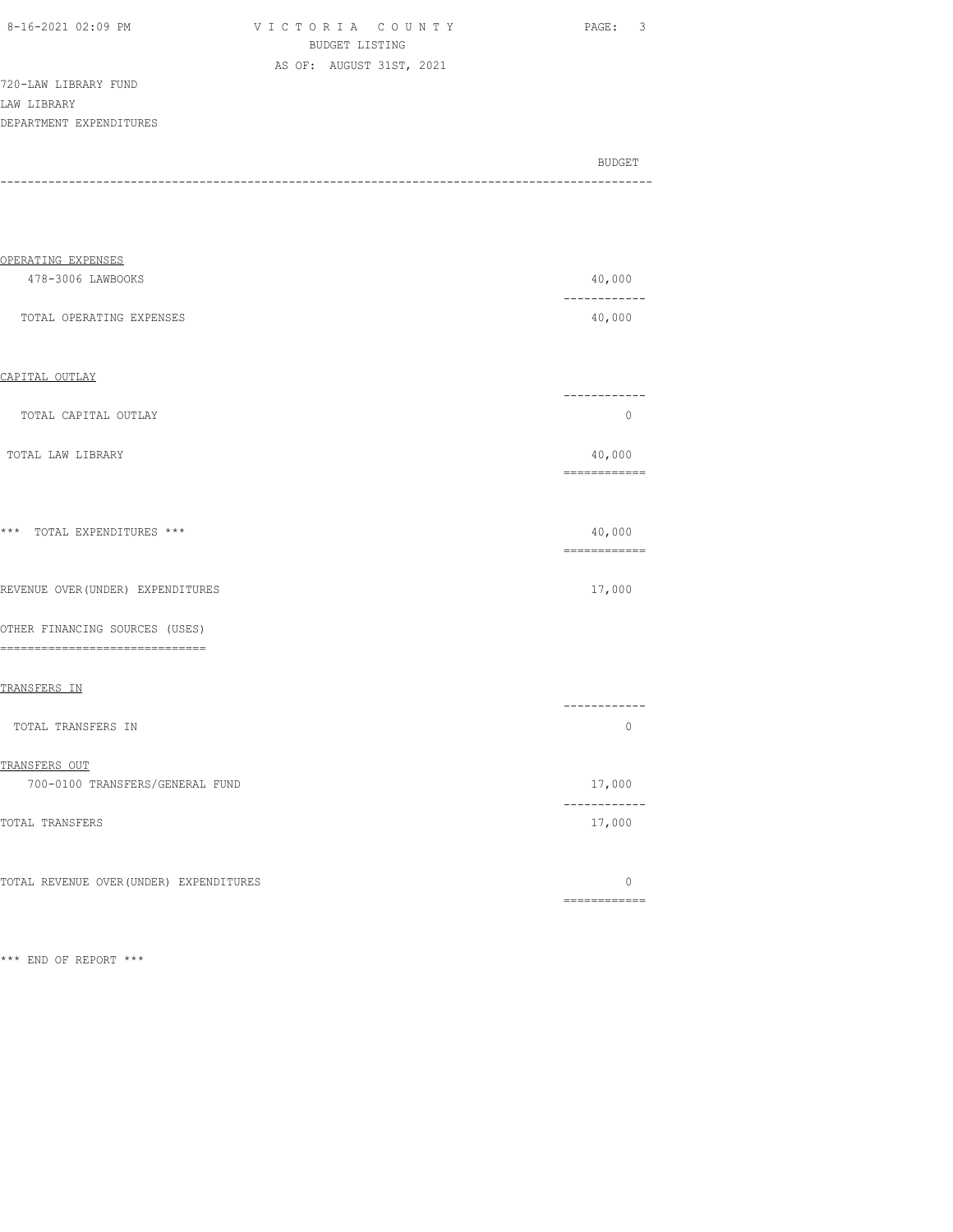| 8-16-2021 02:09 PM | VICTORIA COUNTY          | PAGE: 1 |
|--------------------|--------------------------|---------|
|                    | BUDGET LISTING           |         |
|                    | AS OF: AUGUST 31ST, 2021 |         |

### 800-VICTORIA HEALTH DEPT.

#### FINANCIAL SUMMARY

| BUDGET |
|--------|
|        |
|        |

### REVENUE SUMMARY

| STATE GRANTS                                          | $\mathbf 0$               |
|-------------------------------------------------------|---------------------------|
| INTERLOCAL COOPERATIVE CO                             | 184,750                   |
| LOCAL PROGRAM INCOME                                  | 966,900                   |
| GRANT PROGRAM INCOME                                  | 36,000                    |
| MISCELLANEOUS REVENUE                                 | 175                       |
| OTHER REVENUES                                        | 87,186                    |
| ANIMAL CONTROL FEES                                   | 57,910<br>-----------     |
| *** TOTAL REVENUES ***                                | 1,332,921<br>------------ |
| EXPENDITURE SUMMARY                                   |                           |
| 340B EXPENDITURES                                     | 515,365                   |
| ANIMAL CONTROL                                        | 845,164                   |
| VICTORIA CO HEALTH DEPT                               | 1,137,050                 |
| MOSQUITO CONTROL                                      | 18,507                    |
| CARES 12/15/20-12/31/21                               | $\mathbf 0$               |
| RYAN WHITE SB 10/18-3/19                              | 0                         |
| HOPWA FY 2/1/18-1/31/19                               | 0                         |
| HOPWA FY 2/1/17-1/31/18                               | 0                         |
| RYAN WHT SUP PB 4/17-3/18                             | 0                         |
| CPS/COVID-19                                          | 0                         |
| STATE SERV-R FY9/18-8/19                              | 0                         |
| RLSS FY 9/1/19-8/31/21                                | $\Omega$                  |
| IDCU/SUREB 9/1/17-8/31/17                             | 0                         |
| RLSS 9/1/17-8/31/18                                   | $\Omega$                  |
| RYAN WHITE SUPP 4/19-9/19<br>TB FEDERAL FY 1/19-12/19 | 0<br>0                    |
| HPCDP/TXHC FY 10/19-8/20                              | 0                         |
| IMMUNIZATION FY9/18-8/19                              | 0                         |
| IMMUNIZATION 9/19-8/20                                | 0                         |
| IMMUNIZATION 9/20-8/21                                | 0                         |
| TB/PC STATE FY 9/19-8/20                              | 0                         |
| TB-FEDERAL FY 1/20-12/20                              | $\Omega$                  |
| TB/PC STATE FY 9/20-8/21                              | $\mathbf 0$               |
| INFLUENZA FY 9/16-8/17                                | 0                         |
| HOPWA FY 2/1/19-1/31/20                               | 0                         |
| HOPWA 9/1/20-8/31/21                                  | $\Omega$                  |
| STATE SERV R 4/20-3/21                                | 0                         |
| HSS 9/1/18-8/31/19                                    | 0                         |
| STATE SRVCS R 4/19-3/20                               | 0                         |
| IDCU/COVID-19 8/3/20-4/22                             | 0                         |
| STATE SRVCS 9/20-8/21                                 | 0                         |
| TB FEDER 1/1/21-12/31/21                              | 0                         |
| CPS/HAZARDS 7/20-6/21                                 | 0                         |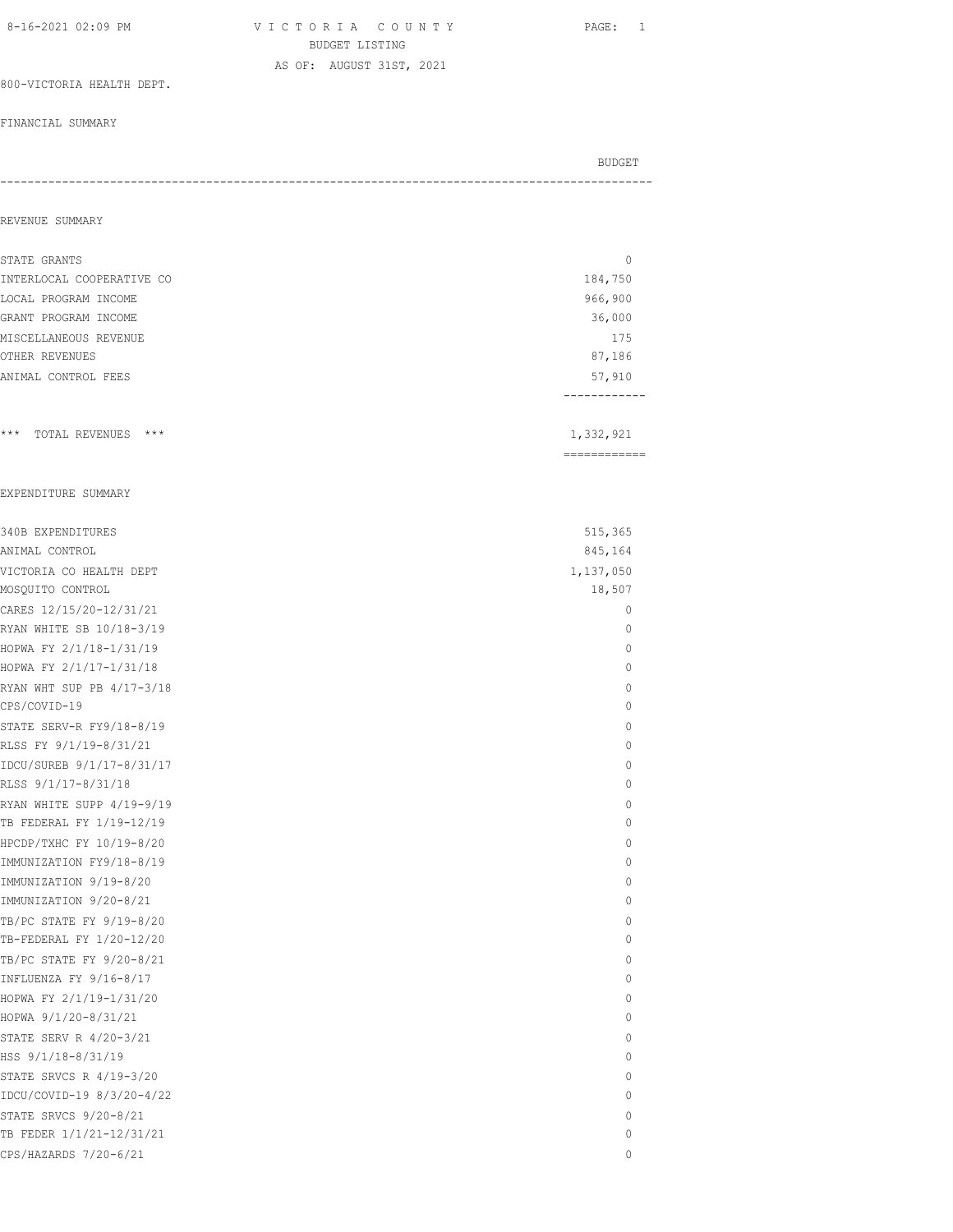VICTORIA COUNTY PAGE: 2 BUDGET LISTING AS OF: AUGUST 31ST, 2021

800-VICTORIA HEALTH DEPT.

#### FINANCIAL SUMMARY

|                                         | <b>BUDGET</b>                 |
|-----------------------------------------|-------------------------------|
| IMMUNIZATION 9/17-8/18                  | $\mathbf{0}$                  |
| HPCDP/TXHC FY 10/17-9/18                | 0                             |
| TB STATE 9/18-8/19                      | $\circ$                       |
| RYN WHITE PT B 4/20-3/21                | $\Omega$                      |
| STATE SERV R 4/21-3/22                  | $\circ$                       |
| STATE SERVICES 9/19-8/20                | 0                             |
| RYAN WHITE PT B 4/21-3/22               | $\mathbf{0}$                  |
| HPCDP/TXHC 9/1/20-8/31/21               | $\Omega$                      |
| RYAN WHITE PTB 4/18-3/19                | $\mathbf{0}$                  |
| RYAN WHITE 4/1/19-3/31/20               | $\Omega$                      |
| CPS HAZARDS 7/21-6/22                   | $\mathbf{0}$                  |
| TB-STATE FY 9/17-8/18                   | 0                             |
| CPS HAZARDS FY 7/18-6/19                | $\mathbf{0}$                  |
| CPS/HAZARDS 7/19-6/20                   | $\mathbf{0}$                  |
| ZOONOSIS 8/31/20-8/30/21                | $\Omega$                      |
| HOPWA CARES 3/20-8/20                   | 0                             |
| RYAN WHITE CARES4/20-3/21               | $\mathbf{0}$                  |
| HPCDP/TXHC FY10/18-9/19                 | $\circ$                       |
| RYAN WHT SUP B 4/18-9/18                | $\mathbf{0}$                  |
| ZOONOSIS FY 8/19-8/20                   | $\bigcap$                     |
| IDCU/SUREB FY 9/19-8/21                 | $\circ$                       |
|                                         |                               |
| *** TOTAL EXPENDITURES ***              | 2,516,086<br>============     |
| REVENUE OVER (UNDER) EXPENDITURES       | (1, 183, 165)<br>============ |
| OTHER FINANCING SOURCES (USES)          |                               |
| TRANSFERS IN                            | 1,195,405                     |
| TRANSFERS OUT                           | $\circ$<br>-----------        |
| TOTAL TRANSFERS                         | 1,195,405                     |
| TOTAL REVENUE OVER (UNDER) EXPENDITURES | 12,240                        |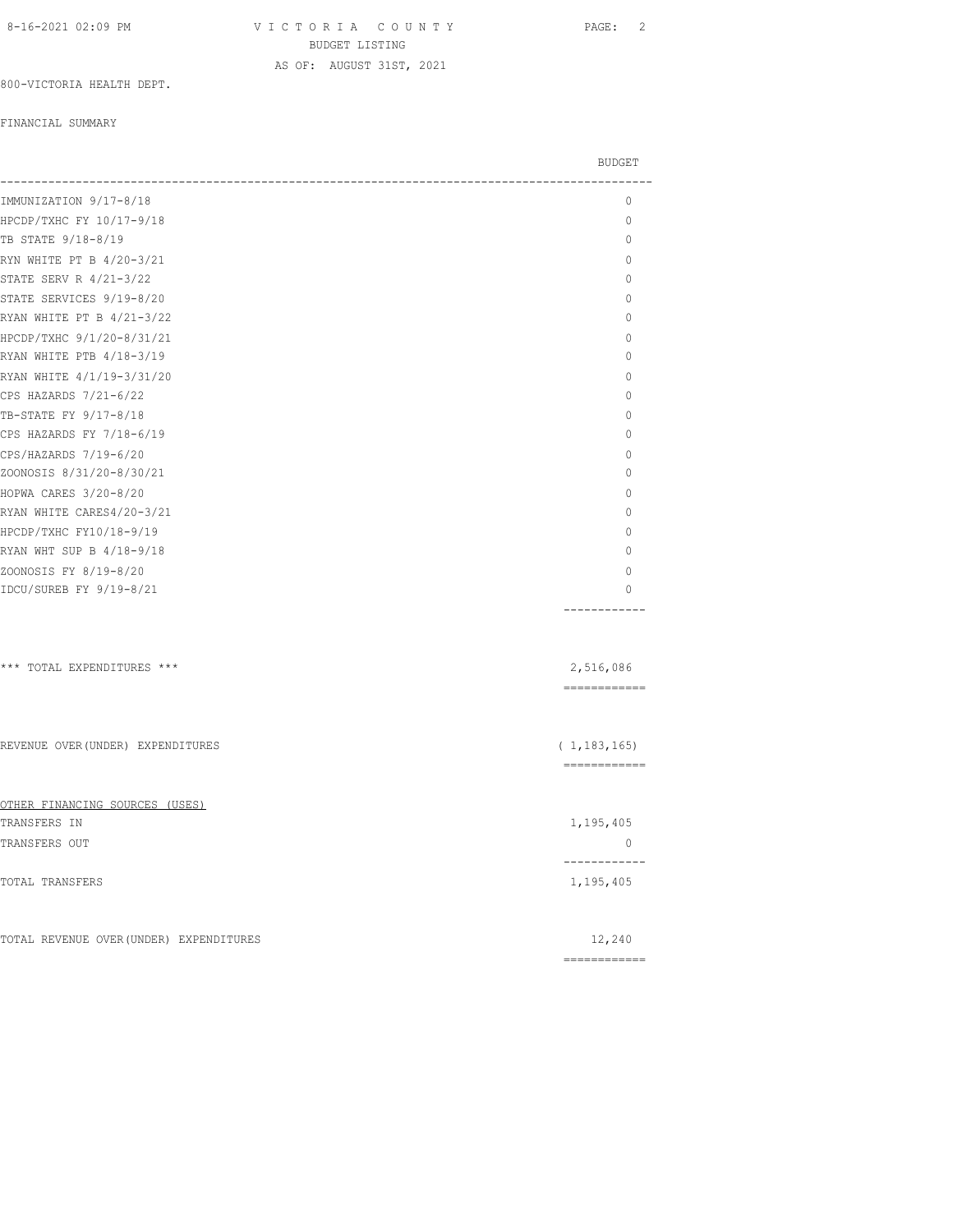V I C T O R I A C O U N T Y PAGE: 3 BUDGET LISTING AS OF: AUGUST 31ST, 2021

800-VICTORIA HEALTH DEPT.

#### REVENUES

| STATE GRANTS                            |                         |
|-----------------------------------------|-------------------------|
| TOTAL STATE GRANTS                      | -----------<br>$\Omega$ |
| INTERLOCAL COOPERATIVE CO               |                         |
| 337-4000 DEWITT COUNTY/ENVIRON CONTRACT | 65,250                  |
| 337-4001 CONTRIB. DEWITT CO. SALARY/FRI | 15,000                  |
| 337-4010 CALHOUN COUNTY/ENVIRON CONTRAC | 80,500                  |
| 337-4013 JACKSON COUNTY/ENVIRON CONTRAC | 24,000                  |
| TOTAL INTERLOCAL COOPERATIVE CO         | ------------<br>184,750 |
| LOCAL PROGRAM INCOME                    |                         |
| 345-1000 TB TESTS/CHEST CLINIC          | 14,000                  |
| 345-1001 RPR & VDRL/STD CONTROL         | 25,000                  |
| 345-1002 PREGNANCY TESTS                | 200                     |
| 345-1004 DNA TESTING                    | 8,700                   |
| 345-1006 INTERNATIONAL VACCINE          | 45,000                  |
| 345-1009 ADULT HEALTH/LOCAL             | 3,000                   |
| 345-1010 FLU SHOTS                      | 7,000                   |
| 345-1012 WATER SAMPLES & LAB FEES       | 60,000                  |
| 345-1013 SEPTIC TANK PERMITS/COUNTY     | 60,000                  |
| 345-1014 FOOD ESTABLISHMENT PERMITS     | 130,000                 |
| 345-1015 CHILD HEALTH                   | 500                     |
| 345-1016 HEPATITIS B VACCINE            | 500                     |
| 345-1019 MEDICARE/FLU REIMB.            | 2,000                   |
| 345-1020 FLOOD PLAIN PERMIT FEES        | 7,000                   |
| 345-1025 RABIES VACCINE                 | 4,000                   |
| 345-1028 340B INCOME                    | 600,000                 |
| TOTAL LOCAL PROGRAM INCOME              | 966,900                 |
| GRANT PROGRAM INCOME                    |                         |
| 350-1001 MEDICAID IMMUNIZATION          | 4,000                   |
| 350-1005 IMMUNIZATIONS                  | 32,000                  |
| TOTAL GRANT PROGRAM INCOME              | 36,000                  |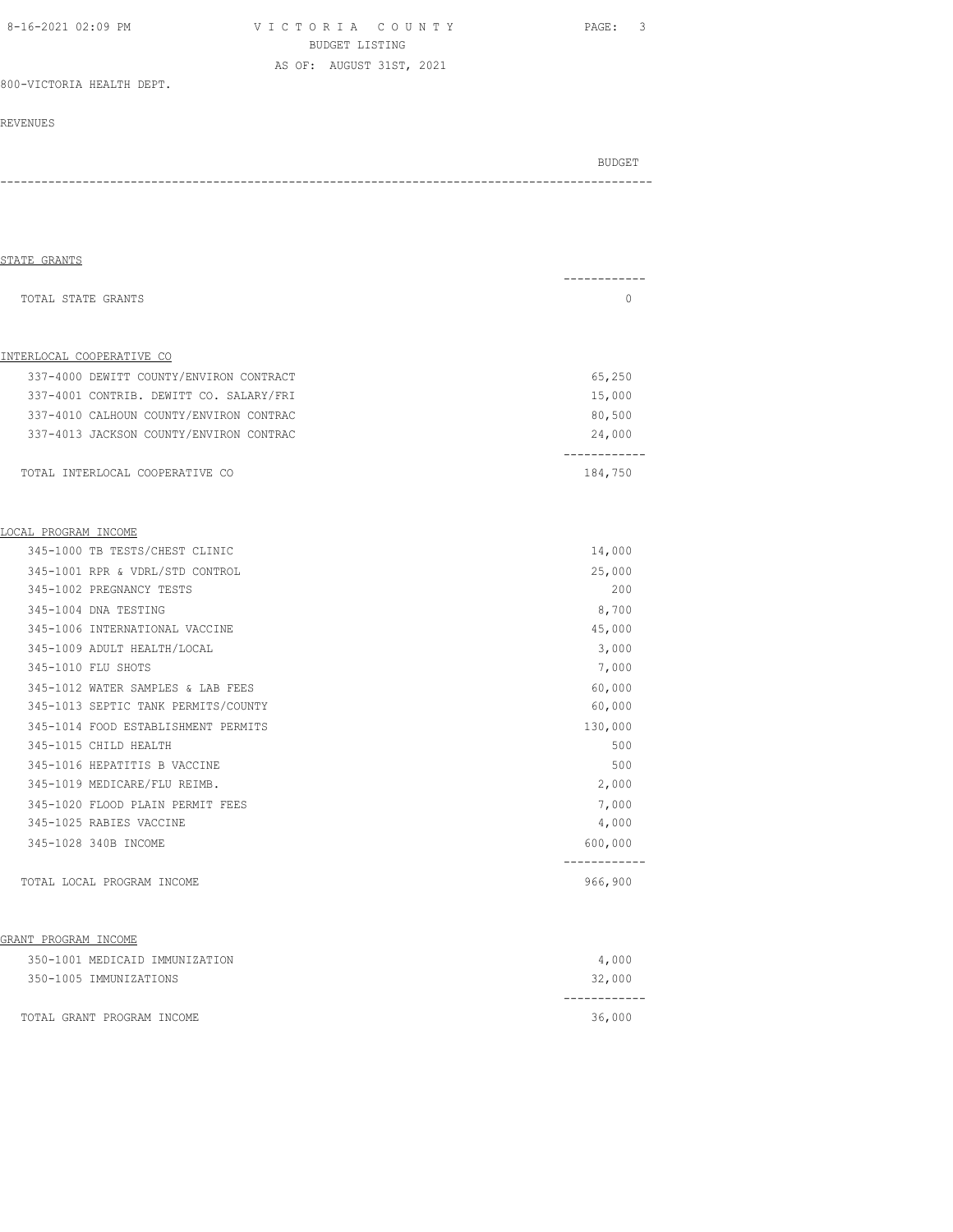| 8-16-2021 02:09 PM | VICTORIA COUNTY          | 4<br>PAGE: |
|--------------------|--------------------------|------------|
|                    | BUDGET LISTING           |            |
|                    | AS OF: AUGUST 31ST, 2021 |            |

#### 800-VICTORIA HEALTH DEPT.

#### REVENUES

| BUDGET |
|--------|
|        |

# MISCELLANEOUS REVENUE 361-1000 INTEREST EARNINGS 175 ------------ TOTAL MISCELLANEOUS REVENUE 175 OTHER REVENUES 368-1002 MISCELLANEOUS 500 368-2006 GRANT INDIRECT COST FEES 14,000 368-2008 WIC GRANT INDIRECT COST FEES 72,686 ------------ TOTAL OTHER REVENUES 87,186 ANIMAL CONTROL FEES 370-1010 IMPOUNDMENT FEE 18,000 370-1011 QUARANTINE FEE 14,000 370-1012 SHELTER CARE 1,500

| 370-1013 ADOPTION FEE     | 7,500  |
|---------------------------|--------|
| 370-1015 MISCELLANEOUS    | 16,710 |
| 370-1016 BUS SHIPPING     | 200    |
|                           |        |
| TOTAL ANIMAL CONTROL FEES | 57,910 |

\*\*\* TOTAL REVENUES \*\*\* 1,332,921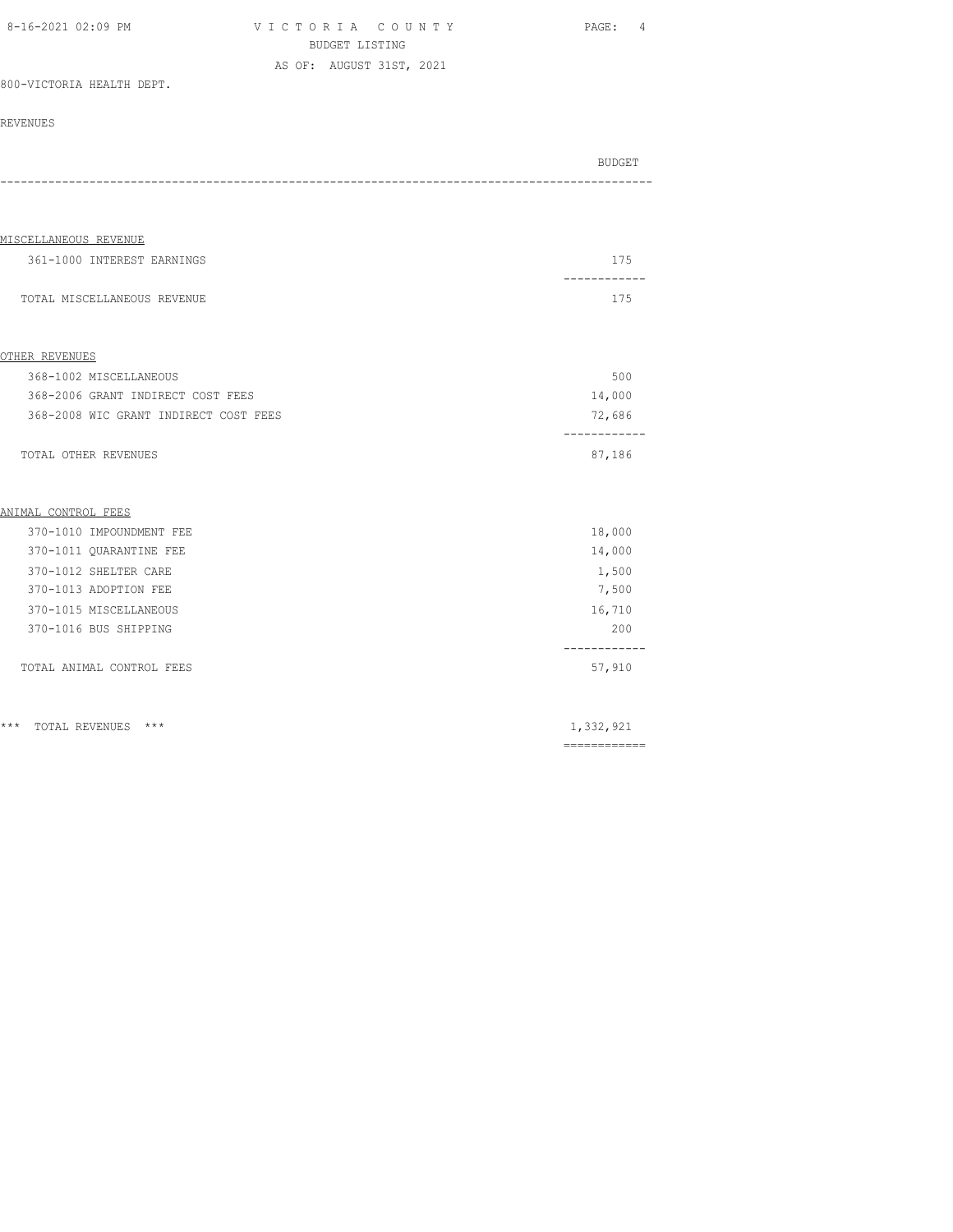8-16-2021 02:09 PM V I C T O R I A C O U N T Y PAGE: 5 BUDGET LISTING

800-VICTORIA HEALTH DEPT. 340B EXPENDITURES DEPARTMENT EXPENDITURES

| BUDGET |
|--------|
|        |

AS OF: AUGUST 31ST, 2021

| SALARIES                              |        |
|---------------------------------------|--------|
| 628-1141 SALARY, ASSISTANT DIRECTOR   | 4,160  |
| 628-1174 SALARY, ACCOUNTING CLERK     | 2,080  |
| 628-1190 SALARY, DEP DIRECTOR/FINANCE | 4,160  |
| 628-1191 SALARY, ACCOUNTING CLERK II  | 2,080  |
| TOTAL SALARIES                        | 12,480 |

#### FRINGE BENEFITS

| 628-2001 SOCIAL SECURITY      | 955   |
|-------------------------------|-------|
| 628-2003 RETIREMENT           | 1,865 |
| 628-2004 LIFE INSURANCE       | 35    |
| 628-2005 WORKERS COMPENSATION | 20    |
| 628-2006 UNEMPLOYMENT         | 10    |
| TOTAL FRINGE BENEFITS         | 2,885 |

#### OTHER SERVICES & CHARGES

| 628-4011 340B PROGRAM EXPENSE  | 500,000 |
|--------------------------------|---------|
| TOTAL OTHER SERVICES & CHARGES | 500,000 |
| TOTAL 340B EXPENDITURES        | 515,365 |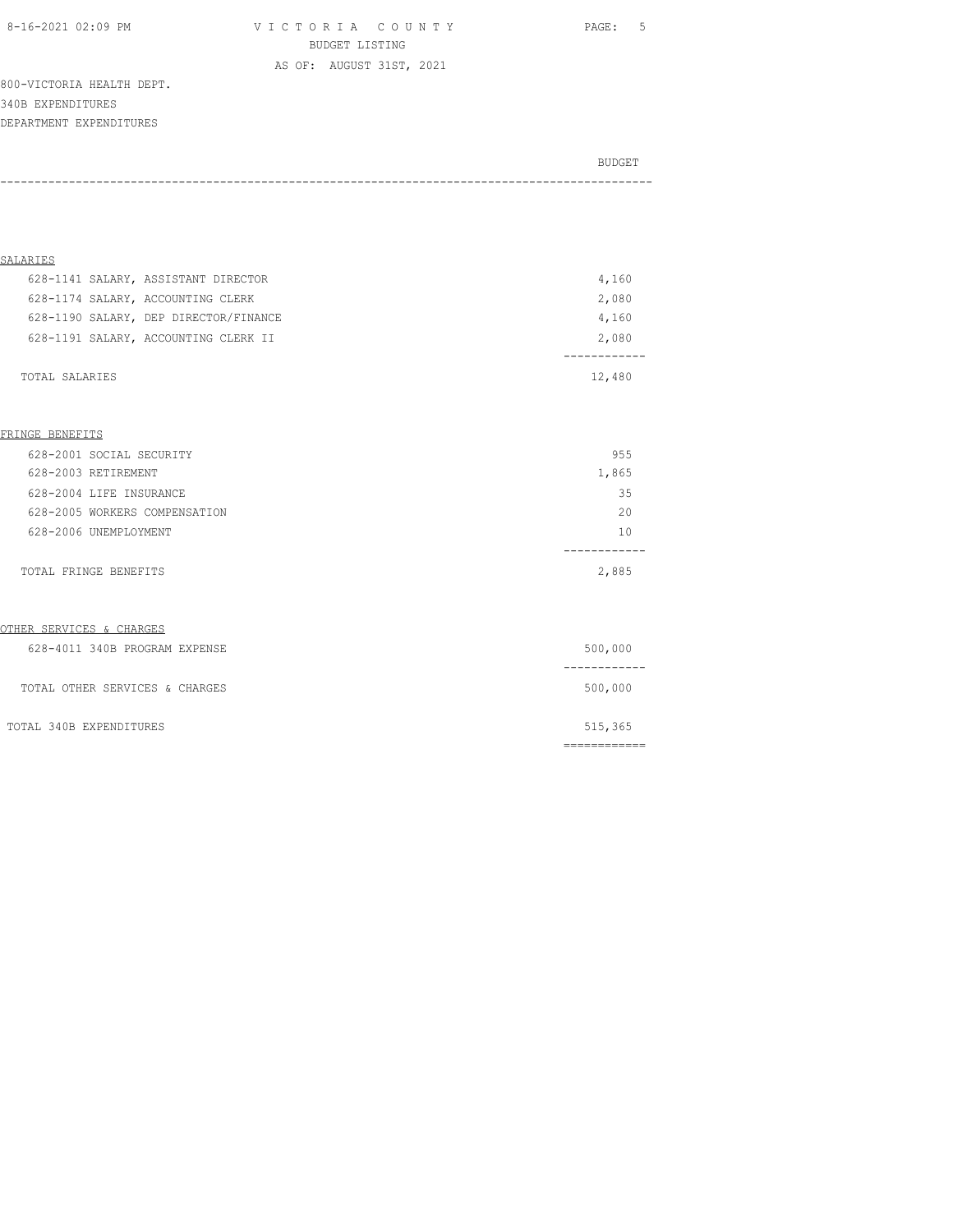8-16-2021 02:09 PM V I C T O R I A C O U N T Y PAGE: 6 BUDGET LISTING

800-VICTORIA HEALTH DEPT. ANIMAL CONTROL DEPARTMENT EXPENDITURES

BUDGET AND RESERVE AND RESERVE AND RESERVE AND RESERVE AND RESERVE AND RESERVE AND RESERVE AND RESERVE AND RESERVE AND RESERVE AND RESERVE AND RESERVE AND RESERVE AND RESERVE AND RESPONDING A REPORT OF A REPORT OF A REPORT

-----------------------------------------------------------------------------------------------

AS OF: AUGUST 31ST, 2021

### SALARIES

| 630-1105 SALARY, CHIEF ANIMAL CONTROL O | 62,837  |
|-----------------------------------------|---------|
| 630-1106 SALARY, ASSISTANT SUPERVISOR   | 40,581  |
| 630-1107 SALARY, 4 ANIMAL CONTROL OFF   | 143,440 |
| 630-1108 SALARY, CLERK III              | 34,487  |
| 630-1109 SALARY, 2 SHELTER CARE TECH    | 59,988  |
| 630-1110 SALARY, SR ANIMAL CONT OFFICER | 37,940  |
| 630-1113 SALARY, ADOPTION COORDINATOR   | 14,467  |
| 630-1132 LONGEVITY                      | 2,135   |
| 630-1139 CELL PHONE ALLOWANCE           | 1,081   |
|                                         |         |
| TOTAL SALARIES                          | 396,956 |

### FRINGE BENEFITS

| 630-2001 SOCIAL SECURITY       | 30,368  |
|--------------------------------|---------|
| 630-2002 HEALTH INSURANCE      | 41,016  |
| 630-2003 RETIREMENT            | 59,306  |
| 630-2004 LIFE INSURANCE        | 1,112   |
| 630-2005 WORKERS' COMPENSATION | 1,000   |
| 630-2006 UNEMPLOYMENT TAX      | 318     |
|                                |         |
| TOTAL FRINGE BENEFITS          | 133,120 |

### OPERATING EXPENSES

| 630-3001 TELEPHONE/COMMUNICATIONS | 4,500   |
|-----------------------------------|---------|
| 630-3004 VEHICLE FUEL             | 10,878  |
| 630-3005 TRAINING & TRAVEL        | 5,500   |
| 630-3006 OFFICE SUPPLIES          | 4,500   |
| 630-3008 UNIFORMS                 | 2,500   |
| 630-3009 SHELTER SUPPLIES         | 36,000  |
| 630-3010 PET PANTRY EXPENSE       | 100     |
| 630-3012 VEHICLE MAINTENANCE      | 14,000  |
| 630-3016 UTILITIES                | 22,000  |
| 630-3018 LANDFILL FEES            | 2,625   |
| 630-3030 MISCELLANEOUS            | 885     |
|                                   |         |
| TOTAL OPERATING EXPENSES          | 103,488 |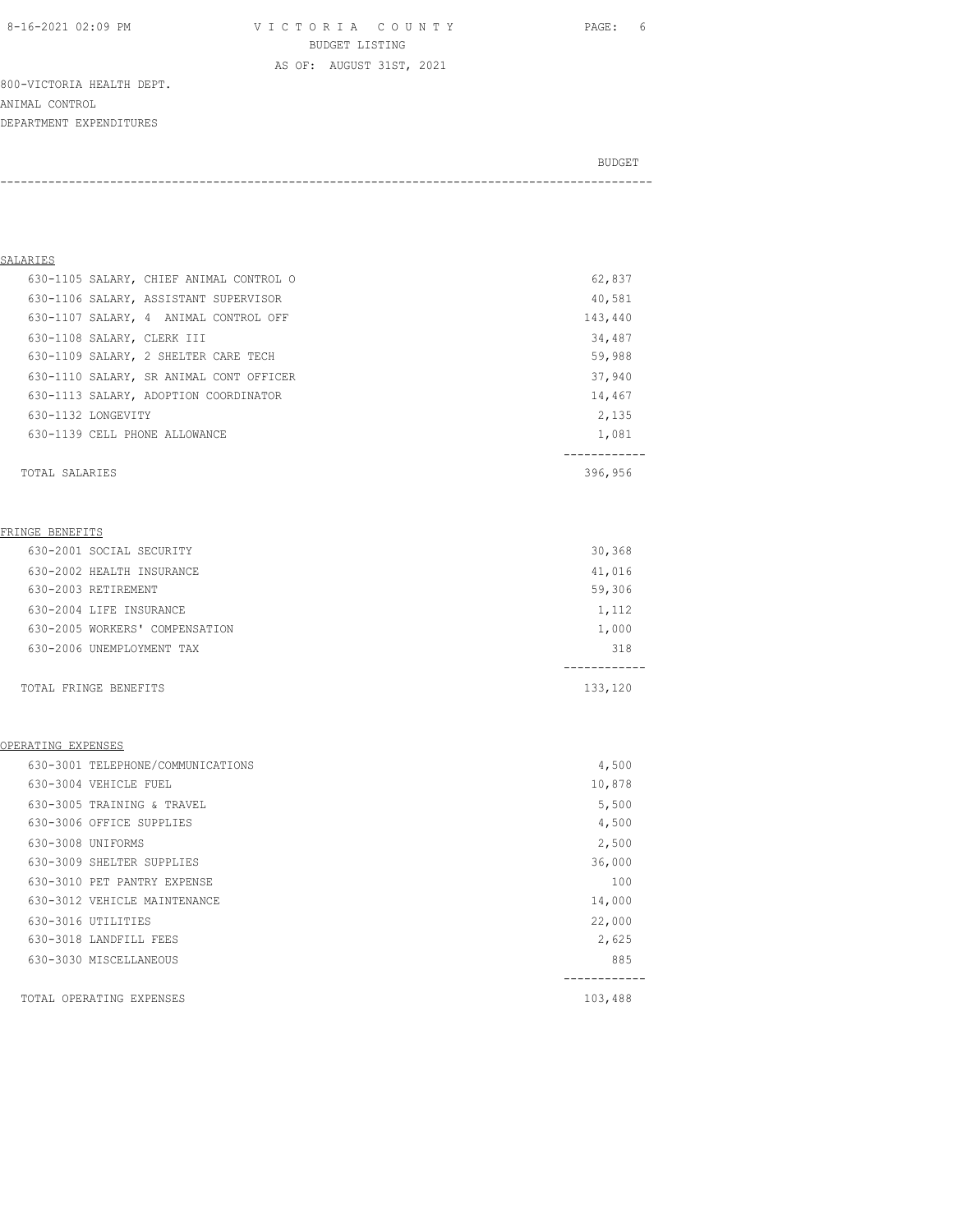| 8-16-2021 02:09 PM |  |
|--------------------|--|

V I C T O R I A C O U N T Y PAGE: 7 BUDGET LISTING AS OF: AUGUST 31ST, 2021

800-VICTORIA HEALTH DEPT. ANIMAL CONTROL DEPARTMENT EXPENDITURES

| BUDGET |
|--------|
|        |
|        |
|        |

### OTHER SERVICES & CHARGES

| 630-4012 INSURANCE                  | 1,600           |
|-------------------------------------|-----------------|
| TOTAL OTHER SERVICES & CHARGES      | ------<br>1,600 |
| CAPITAL OUTLAY<br>630-5003 VEHICLES | 210,000         |
| TOTAL CAPITAL OUTLAY                | 210,000         |
| TOTAL ANIMAL CONTROL                | 845,164         |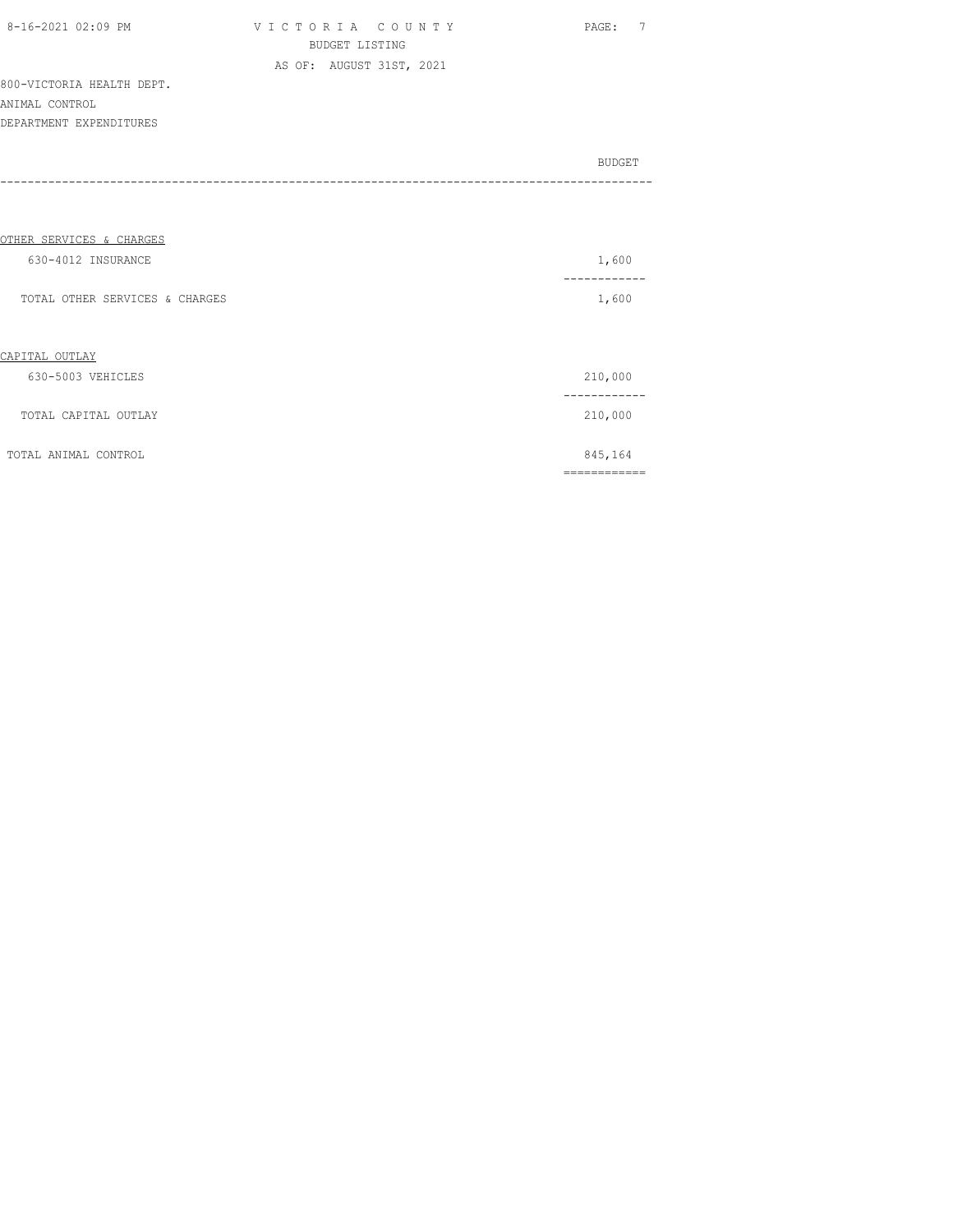800-VICTORIA HEALTH DEPT. VICTORIA CO HEALTH DEPT DEPARTMENT EXPENDITURES

BUDGET AND RESERVE AND RESERVE AND RESERVE AND RESERVE AND RESERVE AND RESERVE AND RESERVE AND RESERVE AND RESERVE AND RESERVE AND RESERVE AND RESERVE AND RESERVE AND RESERVE AND RESPONDING A REPORT OF A REPORT OF A REPORT -----------------------------------------------------------------------------------------------

### SALARIES

| 631-1105 SALARY, RN/RLSS  |                                        | 18,970  |
|---------------------------|----------------------------------------|---------|
| 631-1132 LONGEVITY        |                                        | 8,445   |
|                           | 631-1139 CELL PHONE ALLOWANCE          | 5,401   |
| 631-1140 SALARY, DIRECTOR |                                        | 92,124  |
|                           | 631-1141 SALARY, ASSISTANT DIRECTOR    | 70,866  |
|                           | 631-1152 SALARY, ENVIRONMENTAL SUPRVSR | 55,079  |
|                           | 631-1154 SALARY, 5 SANITATION INSPECT  | 200,555 |
|                           | 631-1155 SALARY, STORMWATER INSPECTOR  | 46,800  |
|                           | 631-1161 SALARY, NURSE MANAGER         | 67,871  |
| 631-1163 SALARY, 1 NURSE  |                                        | 25,564  |
|                           | 631-1173 SALARY, ENV ADMIN SEC         | 34,487  |
|                           | 631-1174 SALARY, ACCOUNTING CLERK      | 34,487  |
|                           | 631-1190 SALARY, DEP DIRECT/FINANCE    | 55,536  |
|                           | 631-1191 SALARY, ACCTING CLERK II      | 36,213  |
|                           |                                        |         |
|                           |                                        |         |

## TOTAL SALARIES 752,398

### FRINGE BENEFITS

| 631-2001 SOCIAL SECURITY       | 57,559  |
|--------------------------------|---------|
| 631-2002 HEALTH INSURANCE      | 47,817  |
| 631-2003 RETIREMENT            | 112,409 |
| 631-2004 LIFE INSURANCE        | 2,107   |
| 631-2005 WORKERS' COMPENSATION | 1,300   |
| 631-2006 UNEMPLOYMENT TAX      | 602     |
|                                |         |
| TOTAL FRINGE BENEFITS          | 221,794 |

### OPERATING EXPENSES

|                  | 631-3001 TELEPHONE/COMMUNICATIONS   | 6,000  |
|------------------|-------------------------------------|--------|
| 631-3002 POSTAGE |                                     | 3,000  |
|                  | 631-3004 VEHICLE FUEL               | 6,000  |
|                  | 631-3005 TRAINING & TRAVEL          | 8,000  |
|                  | 631-3006 SUPPLIES                   | 7,500  |
|                  | 631-3007 ENVIRONMENTAL SUPPLIES     | 4,000  |
|                  | 631-3008 LICENSES & DUES            | 4,000  |
|                  | 631-3009 COPY MACHINE               | 1,200  |
|                  | 631-3010 ENVIRON. TRAINING & TRAVEL | 5,100  |
|                  | 631-3013 AUTO REPAIRS & MAINTENANCE | 4,000  |
|                  | 631-3030 MISCELLANEOUS OPERATIONS   | 750    |
|                  | 631-3031 BOARD MEETING EXPENSES     | 400    |
|                  | 631-3041 NURSING SUPPLIES           | 12,000 |
|                  | 631-3042 NURSING TRAVEL & TRAINING  | 4,000  |
|                  | 631-3043 TB CONTROL                 | 1,500  |
|                  | 631-3044 LAB SUPPLIES               | 13,000 |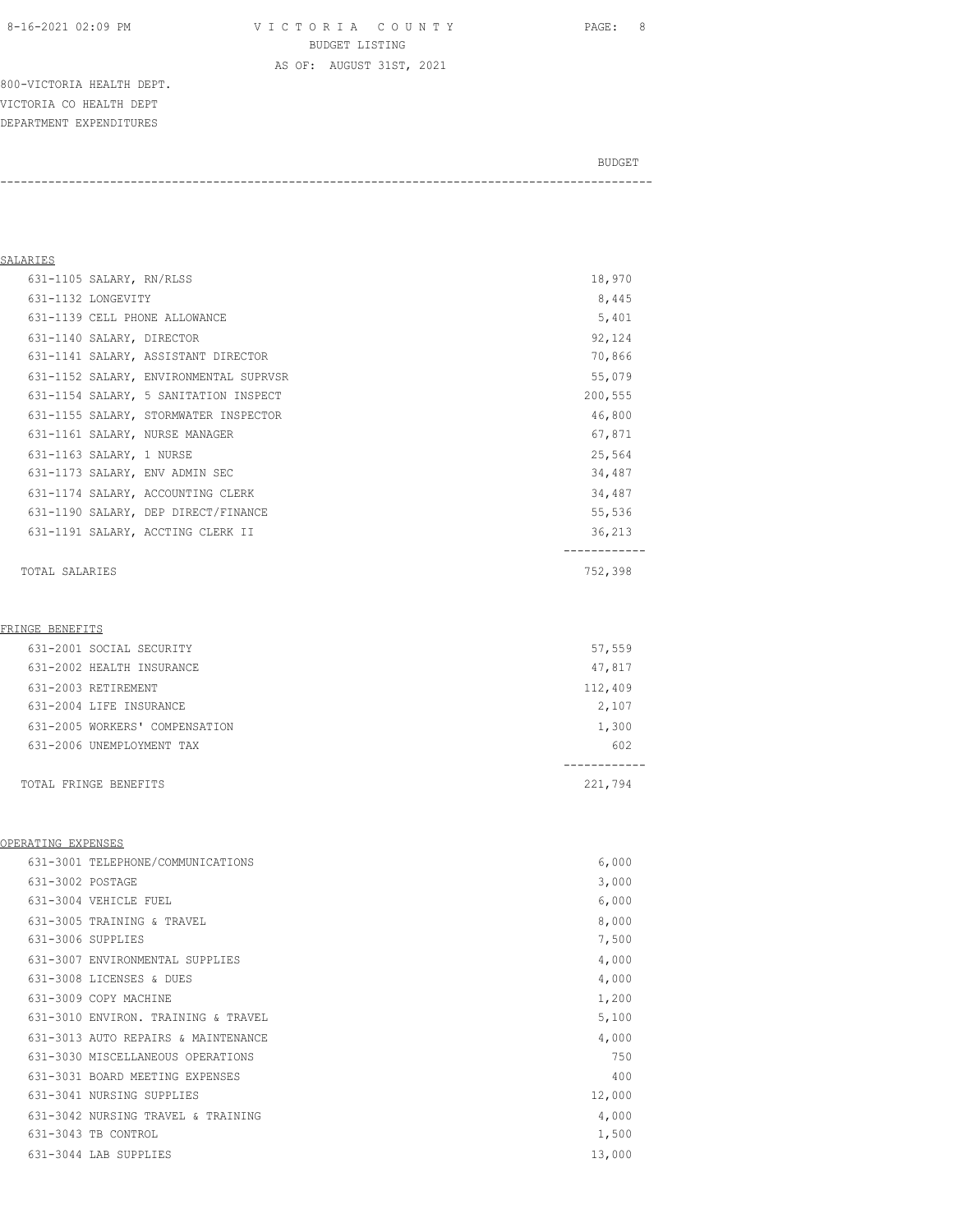AS OF: AUGUST 31ST, 2021

800-VICTORIA HEALTH DEPT. VICTORIA CO HEALTH DEPT DEPARTMENT EXPENDITURES

|                                       | BUDGET    |
|---------------------------------------|-----------|
| 631-3045 WATER LAB TRAINING & TRAVEL  | 2,000     |
| 631-3049 INTERNAT TRAVEL VACCINE      | 39,474    |
| 631-3050 FLU SHOT VACCINE             | 12,000    |
| 631-3057 COMPUTER SUPPLIES & REPAIRS  | 4,000     |
| 631-3090 INDIGENT EXPENSES            | 1,000     |
| 631-3105 FLOOD PLAIN TRAIN/TRAVEL     | 5,800     |
| 631-3110 STORMWATER TRAINING & TRAVEL | 2,000     |
| 631-3112 STORMWATER SUPPLIES          | 1,000     |
| TOTAL OPERATING EXPENSES              | 147,724   |
| OTHER SERVICES & CHARGES              |           |
| 631-4006 PROFESSIONAL SERVICES        | 6,200     |
| 631-4010 CONTRACT SERVICES            | 5,000     |
| 631-4012 INSURANCE                    | 3,934     |
| TOTAL OTHER SERVICES & CHARGES        | 15,134    |
| CAPITAL OUTLAY                        |           |
| TOTAL CAPITAL OUTLAY                  | $\Omega$  |
| TOTAL VICTORIA CO HEALTH DEPT         | 1,137,050 |
|                                       |           |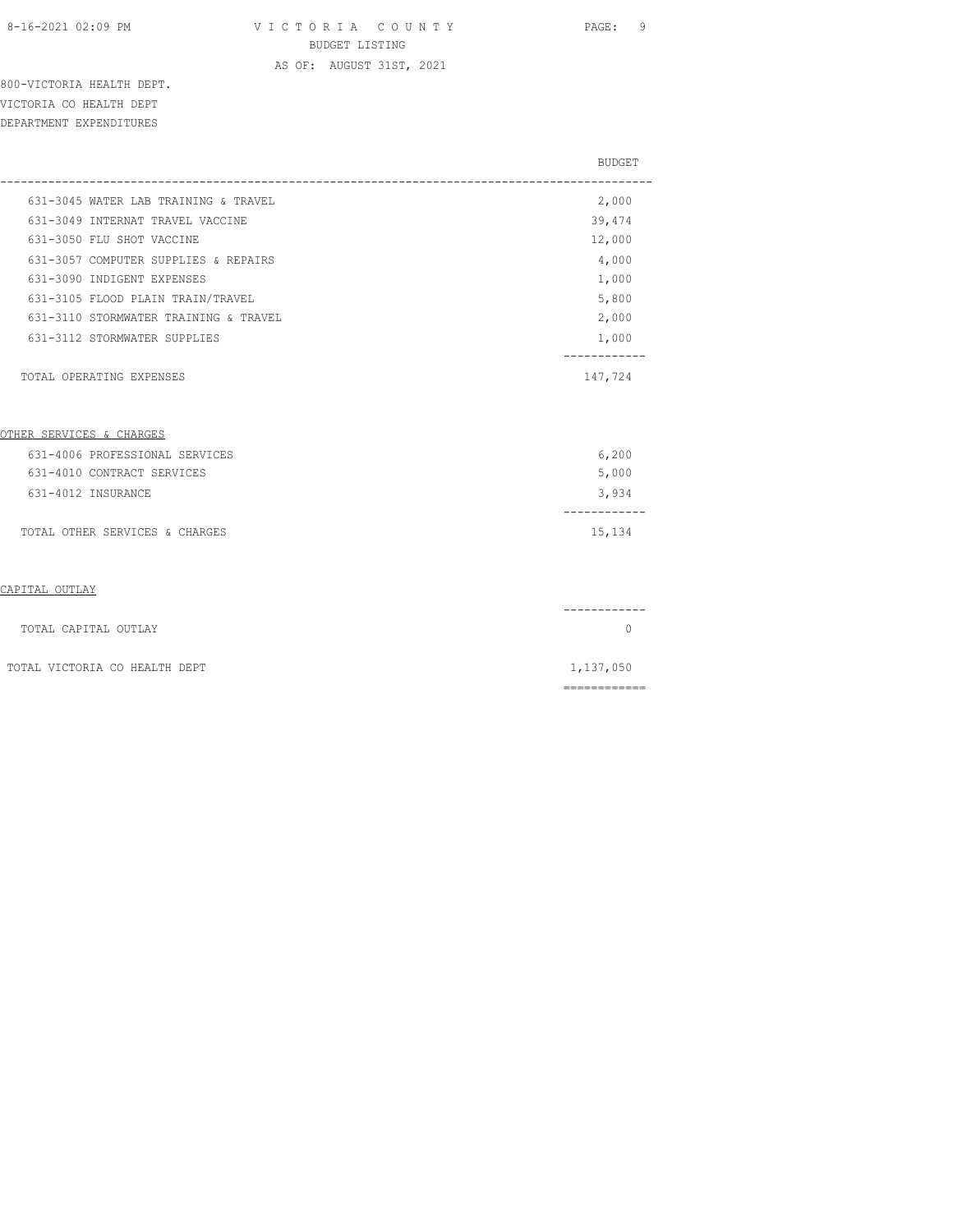V I C T O R I A C O U N T Y PAGE: 10 BUDGET LISTING AS OF: AUGUST 31ST, 2021

800-VICTORIA HEALTH DEPT. MOSQUITO CONTROL DEPARTMENT EXPENDITURES

| BUDGET |
|--------|
|        |

| <b>SALARIES</b>                     |                       |
|-------------------------------------|-----------------------|
| 632-1130 EXTRA HELP                 | 5,000                 |
| TOTAL SALARIES                      | ------<br>5,000       |
| FRINGE BENEFITS                     |                       |
| 632-2001 SOCIAL SECURITY            | 383                   |
| 632-2005 WORKERS' COMPENSATION      | 20                    |
| 632-2006 UNEMPLOYMENT TAX           | 4                     |
| TOTAL FRINGE BENEFITS               | . <u>.</u> .<br>407   |
| OPERATING EXPENSES                  |                       |
| 632-3004 CHEMICALS                  | 7,000                 |
| 632-3008 FUEL/EQUIPMENT MAINTENANCE | 4,875                 |
| 632-3018 LICENSES                   | 1,225                 |
| TOTAL OPERATING EXPENSES            | 13,100                |
| OTHER SERVICES & CHARGES            |                       |
| TOTAL OTHER SERVICES & CHARGES      | 0                     |
| CAPITAL OUTLAY                      |                       |
| TOTAL CAPITAL OUTLAY                | ----------<br>$\circ$ |
| TOTAL MOSQUITO CONTROL              | 18,507                |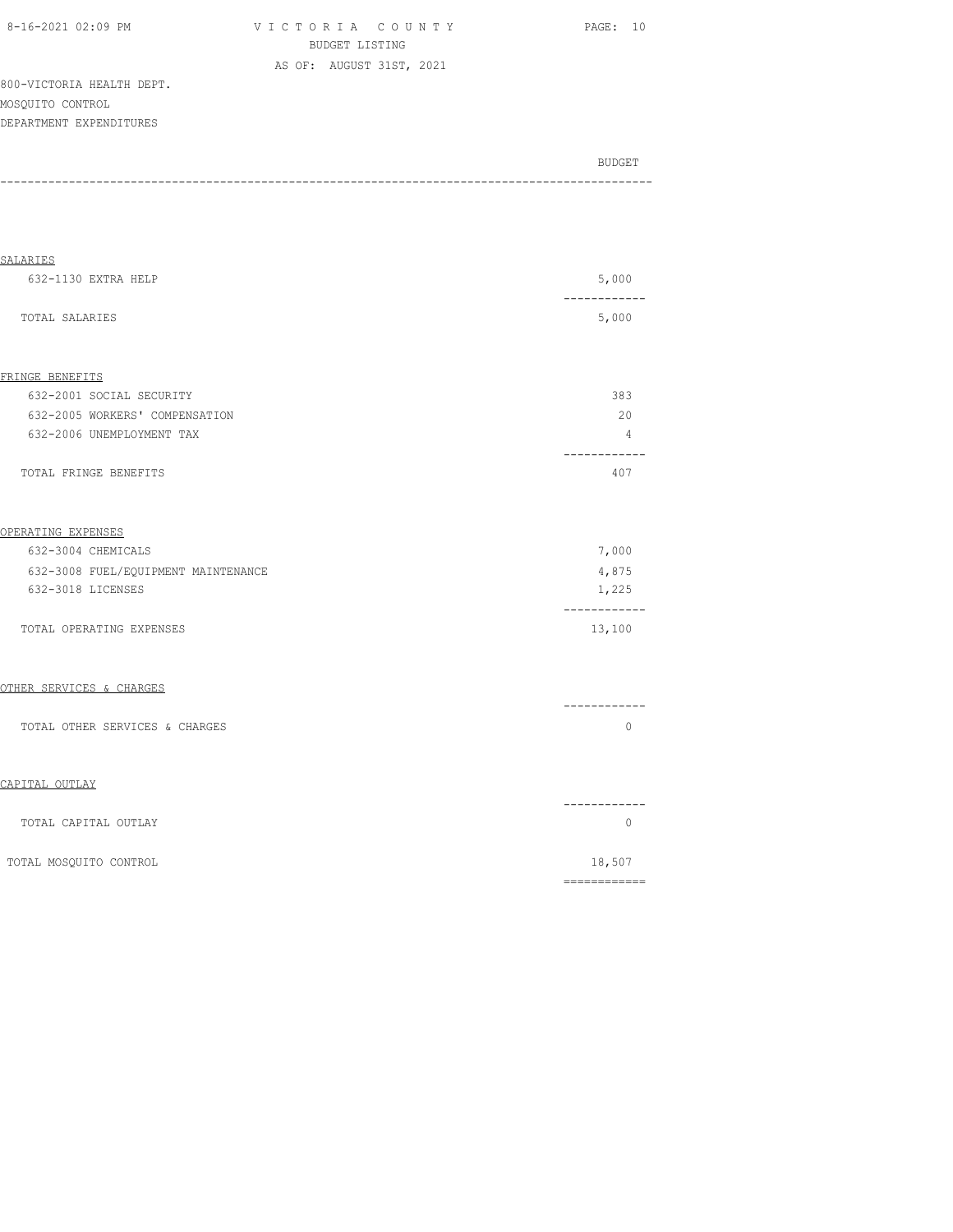| 8-16-2021 02:09 PM        | VICTORIA COUNTY          | PAGE: 11      |
|---------------------------|--------------------------|---------------|
|                           | BUDGET LISTING           |               |
|                           | AS OF: AUGUST 31ST, 2021 |               |
| 800-VICTORIA HEALTH DEPT. |                          |               |
| CARES 12/15/20-12/31/21   |                          |               |
| DEPARTMENT EXPENDITURES   |                          |               |
|                           |                          |               |
|                           |                          | <b>BUDGET</b> |
|                           |                          |               |
|                           |                          |               |
|                           |                          |               |
|                           |                          |               |
|                           |                          |               |
| OPERATING EXPENSES        |                          |               |

|                               | ------- |
|-------------------------------|---------|
| TOTAL OPERATING EXPENSES      |         |
| TOTAL CARES 12/15/20-12/31/21 |         |
|                               |         |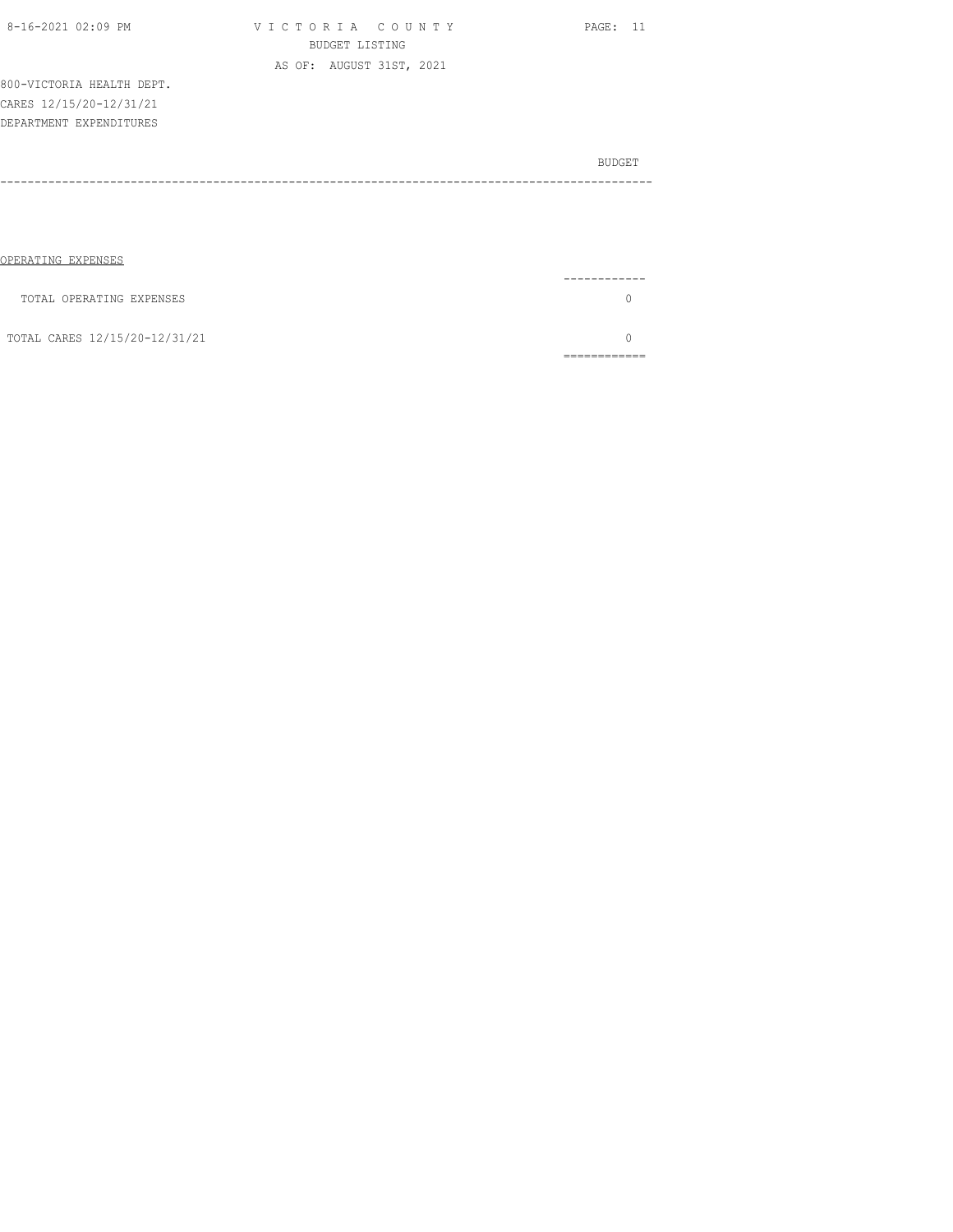| 8-16-2021 02:09 PM        | VICTORIA COUNTY          | <b>PAGE: 12</b> |  |
|---------------------------|--------------------------|-----------------|--|
|                           | BUDGET LISTING           |                 |  |
|                           | AS OF: AUGUST 31ST, 2021 |                 |  |
| 800-VICTORIA HEALTH DEPT. |                          |                 |  |
| RYAN WHITE SB 10/18-3/19  |                          |                 |  |
| DEPARTMENT EXPENDITURES   |                          |                 |  |

| SALARIES                       | ---------                                                                                                                                                                                                                                                                                                                                                                                                                                                                                          |
|--------------------------------|----------------------------------------------------------------------------------------------------------------------------------------------------------------------------------------------------------------------------------------------------------------------------------------------------------------------------------------------------------------------------------------------------------------------------------------------------------------------------------------------------|
| TOTAL SALARIES                 | $\Omega$                                                                                                                                                                                                                                                                                                                                                                                                                                                                                           |
| FRINGE BENEFITS                | ---------                                                                                                                                                                                                                                                                                                                                                                                                                                                                                          |
| TOTAL FRINGE BENEFITS          | $\Omega$                                                                                                                                                                                                                                                                                                                                                                                                                                                                                           |
| OPERATING EXPENSES             |                                                                                                                                                                                                                                                                                                                                                                                                                                                                                                    |
| TOTAL OPERATING EXPENSES       | -----------<br>$\Omega$                                                                                                                                                                                                                                                                                                                                                                                                                                                                            |
| OTHER SERVICES & CHARGES       |                                                                                                                                                                                                                                                                                                                                                                                                                                                                                                    |
| TOTAL OTHER SERVICES & CHARGES | -----------<br>$\Omega$                                                                                                                                                                                                                                                                                                                                                                                                                                                                            |
| CAPITAL OUTLAY                 |                                                                                                                                                                                                                                                                                                                                                                                                                                                                                                    |
| TOTAL CAPITAL OUTLAY           | ------------<br>$\Omega$                                                                                                                                                                                                                                                                                                                                                                                                                                                                           |
| TOTAL RYAN WHITE SB 10/18-3/19 | $\Omega$<br>$\begin{array}{cccccccccc} \multicolumn{2}{c}{} & \multicolumn{2}{c}{} & \multicolumn{2}{c}{} & \multicolumn{2}{c}{} & \multicolumn{2}{c}{} & \multicolumn{2}{c}{} & \multicolumn{2}{c}{} & \multicolumn{2}{c}{} & \multicolumn{2}{c}{} & \multicolumn{2}{c}{} & \multicolumn{2}{c}{} & \multicolumn{2}{c}{} & \multicolumn{2}{c}{} & \multicolumn{2}{c}{} & \multicolumn{2}{c}{} & \multicolumn{2}{c}{} & \multicolumn{2}{c}{} & \multicolumn{2}{c}{} & \multicolumn{2}{c}{} & \mult$ |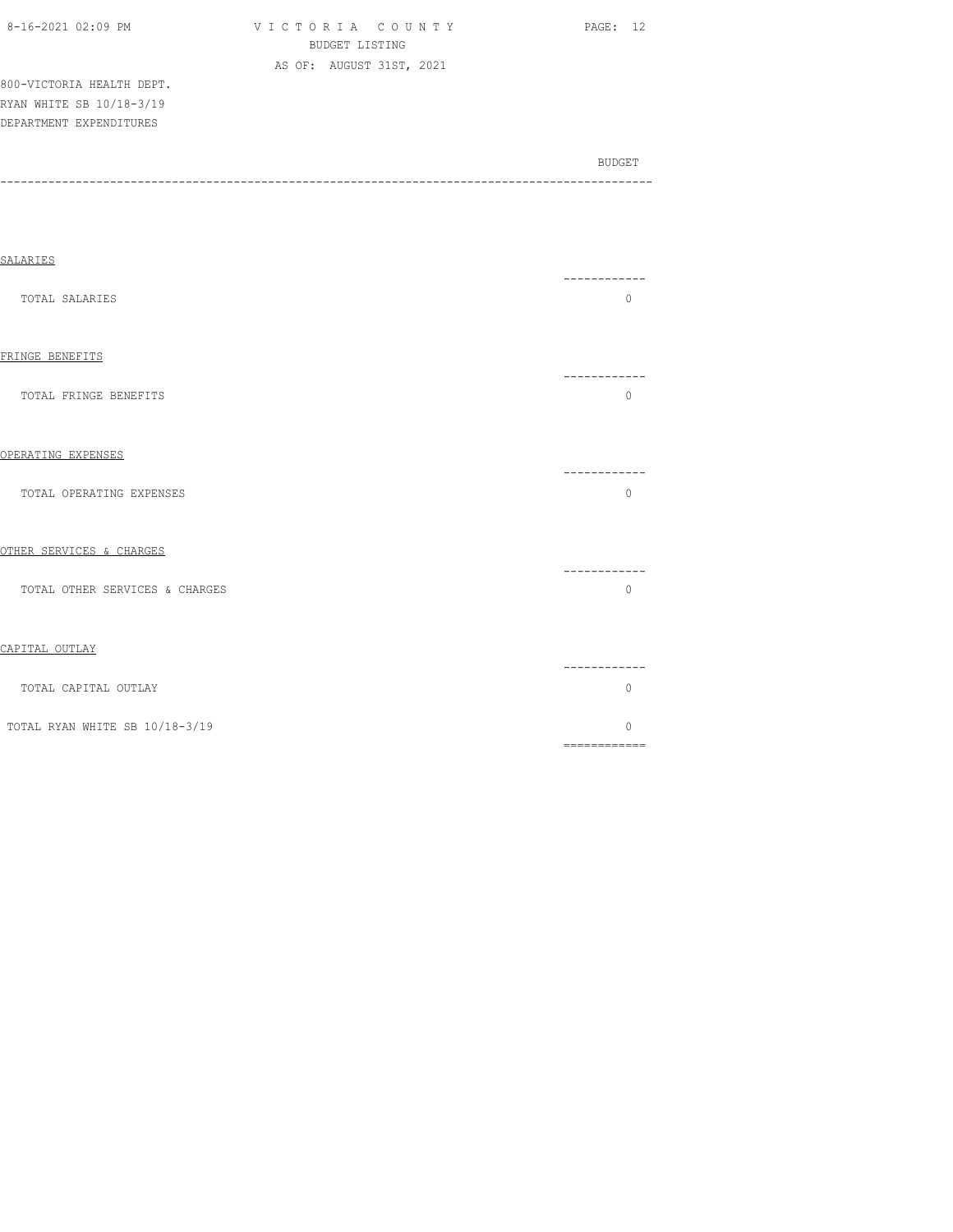| 8-16-2021 02:09 PM |  |
|--------------------|--|

VICTORIA COUNTY PAGE: 13 BUDGET LISTING AS OF: AUGUST 31ST, 2021

800-VICTORIA HEALTH DEPT. HOPWA FY 2/1/18-1/31/19 DEPARTMENT EXPENDITURES

| SALARIES                       |                          |
|--------------------------------|--------------------------|
| TOTAL SALARIES                 | ---------<br>$\Omega$    |
| FRINGE BENEFITS                | -----------              |
| TOTAL FRINGE BENEFITS          | $\Omega$                 |
| OPERATING EXPENSES             | ---------                |
| TOTAL OPERATING EXPENSES       | $\Omega$                 |
| OTHER SERVICES & CHARGES       |                          |
| TOTAL OTHER SERVICES & CHARGES | O                        |
| TOTAL HOPWA FY 2/1/18-1/31/19  | $\Omega$<br>============ |
|                                |                          |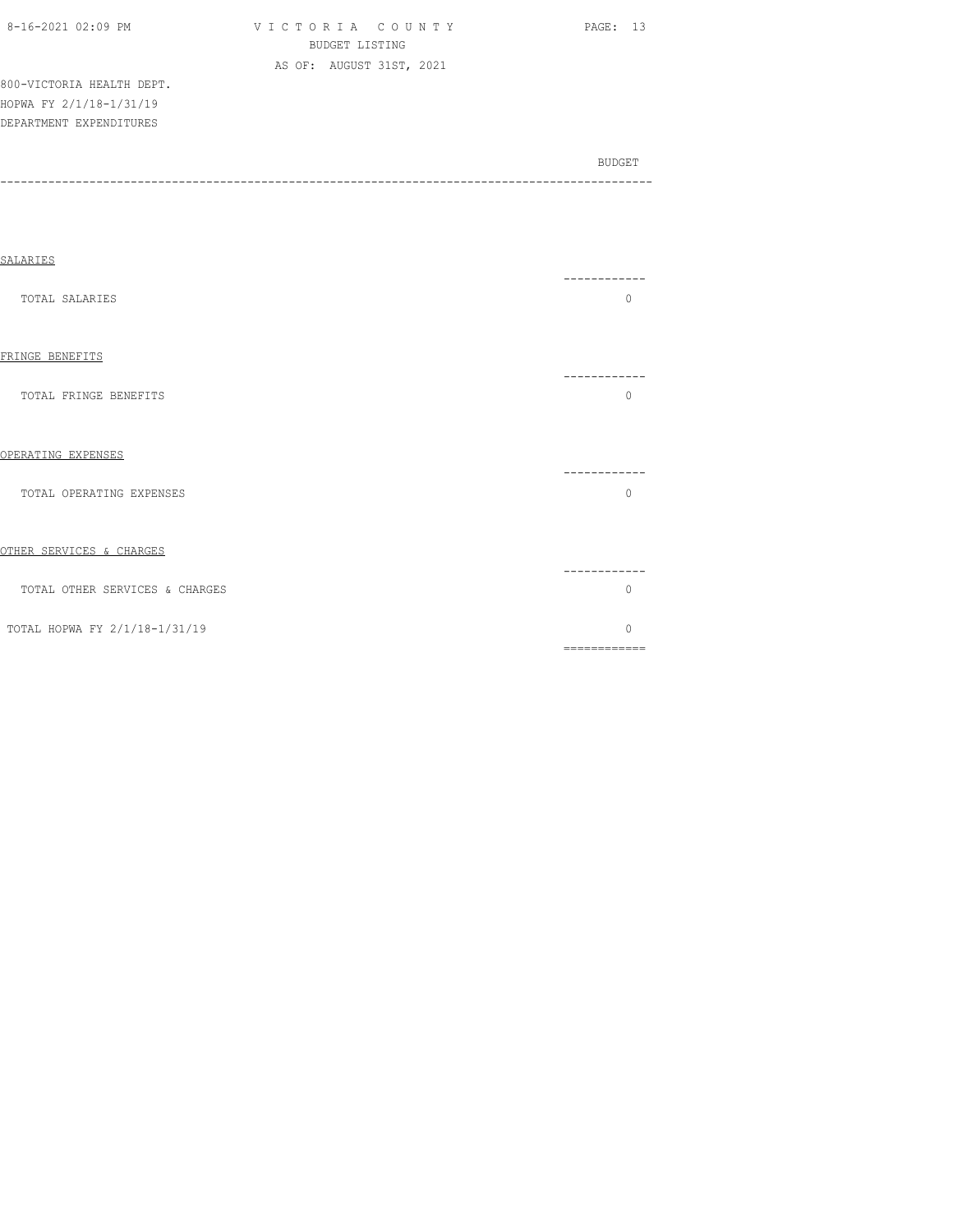| 8-16-2021 02:09 PM |  |
|--------------------|--|

VICTORIA COUNTY PAGE: 14 BUDGET LISTING AS OF: AUGUST 31ST, 2021

800-VICTORIA HEALTH DEPT. HOPWA FY 2/1/17-1/31/18 DEPARTMENT EXPENDITURES

| SALARIES                       |                        |
|--------------------------------|------------------------|
| <b>TOTAL SALARIES</b>          | $\Omega$               |
| FRINGE BENEFITS                |                        |
| TOTAL FRINGE BENEFITS          | $\Omega$               |
| OPERATING EXPENSES             |                        |
| TOTAL OPERATING EXPENSES       | ----------<br>$\Omega$ |
| OTHER SERVICES & CHARGES       |                        |
| TOTAL OTHER SERVICES & CHARGES | $\Omega$               |
| TOTAL HOPWA FY 2/1/17-1/31/18  | $\Omega$               |
|                                | ============           |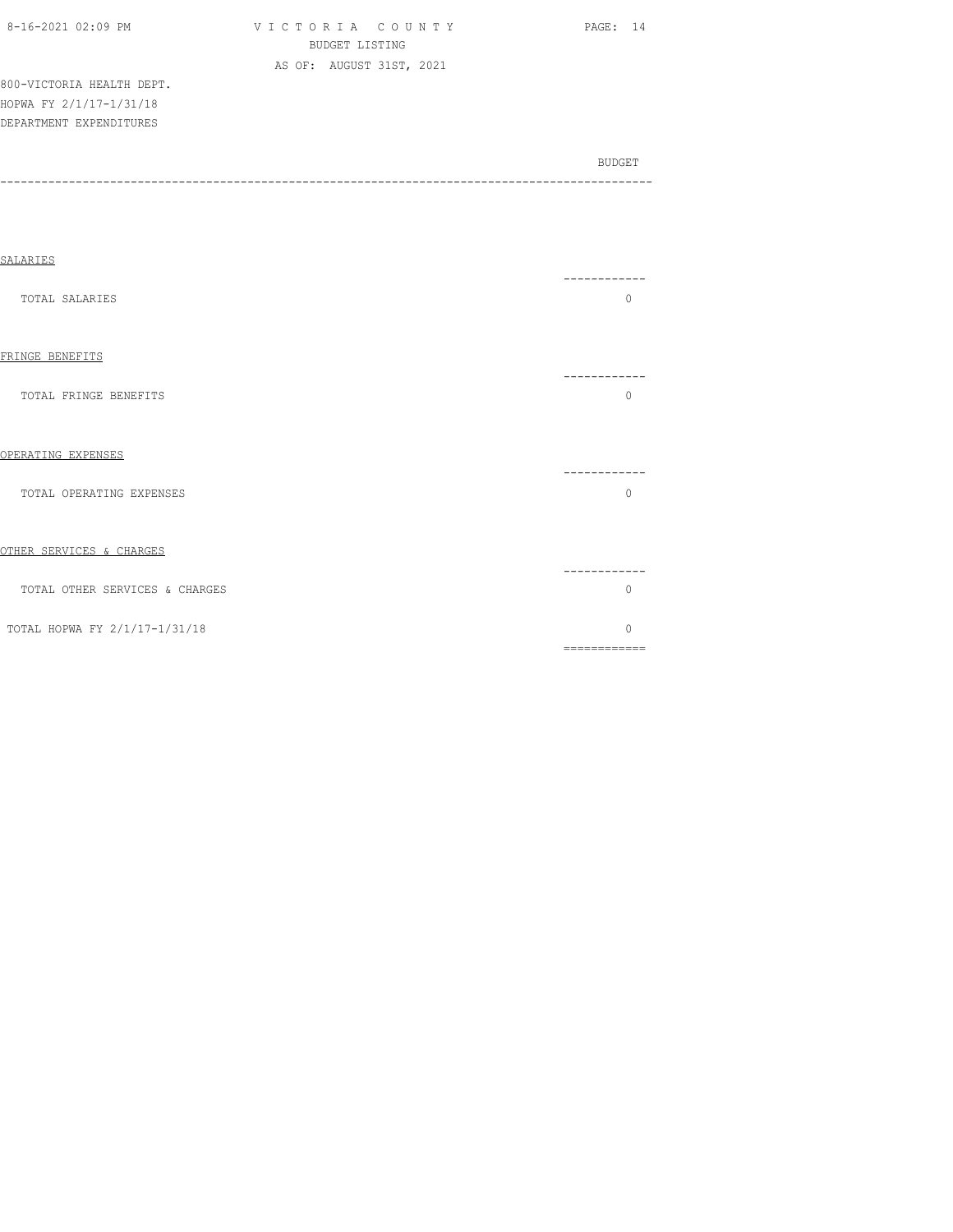| 8-16-2021 02:09 PM |  |
|--------------------|--|

VICTORIA COUNTY PAGE: 15 BUDGET LISTING AS OF: AUGUST 31ST, 2021

800-VICTORIA HEALTH DEPT. RYAN WHT SUP PB 4/17-3/18 DEPARTMENT EXPENDITURES

| SALARIES                        |                                                                                                                                                                                                                                                                                                                                                                                                                                                                               |  |
|---------------------------------|-------------------------------------------------------------------------------------------------------------------------------------------------------------------------------------------------------------------------------------------------------------------------------------------------------------------------------------------------------------------------------------------------------------------------------------------------------------------------------|--|
| <b>TOTAL SALARIES</b>           | ----------<br>$\circ$                                                                                                                                                                                                                                                                                                                                                                                                                                                         |  |
| FRINGE BENEFITS                 | ------------                                                                                                                                                                                                                                                                                                                                                                                                                                                                  |  |
| TOTAL FRINGE BENEFITS           | $\Omega$                                                                                                                                                                                                                                                                                                                                                                                                                                                                      |  |
| OPERATING EXPENSES              | ------------                                                                                                                                                                                                                                                                                                                                                                                                                                                                  |  |
| TOTAL OPERATING EXPENSES        | $\Omega$                                                                                                                                                                                                                                                                                                                                                                                                                                                                      |  |
| OTHER SERVICES & CHARGES        | ------------                                                                                                                                                                                                                                                                                                                                                                                                                                                                  |  |
| TOTAL OTHER SERVICES & CHARGES  | $\Omega$                                                                                                                                                                                                                                                                                                                                                                                                                                                                      |  |
| CAPITAL OUTLAY                  | ------------                                                                                                                                                                                                                                                                                                                                                                                                                                                                  |  |
| TOTAL CAPITAL OUTLAY            | $\Omega$                                                                                                                                                                                                                                                                                                                                                                                                                                                                      |  |
| TOTAL RYAN WHT SUP PB 4/17-3/18 | $\bigcap$<br>$\begin{minipage}{0.9\linewidth} \begin{tabular}{l} \hline \textbf{r} & \textbf{r} & \textbf{r} \\ \hline \textbf{r} & \textbf{r} & \textbf{r} \\ \hline \textbf{r} & \textbf{r} \\ \hline \textbf{r} & \textbf{r} \\ \hline \textbf{r} & \textbf{r} \\ \hline \textbf{r} & \textbf{r} \\ \hline \textbf{r} & \textbf{r} \\ \hline \textbf{r} & \textbf{r} \\ \hline \textbf{r} & \textbf{r} \\ \hline \textbf{r} & \textbf{r} \\ \hline \textbf{r} & \textbf{r$ |  |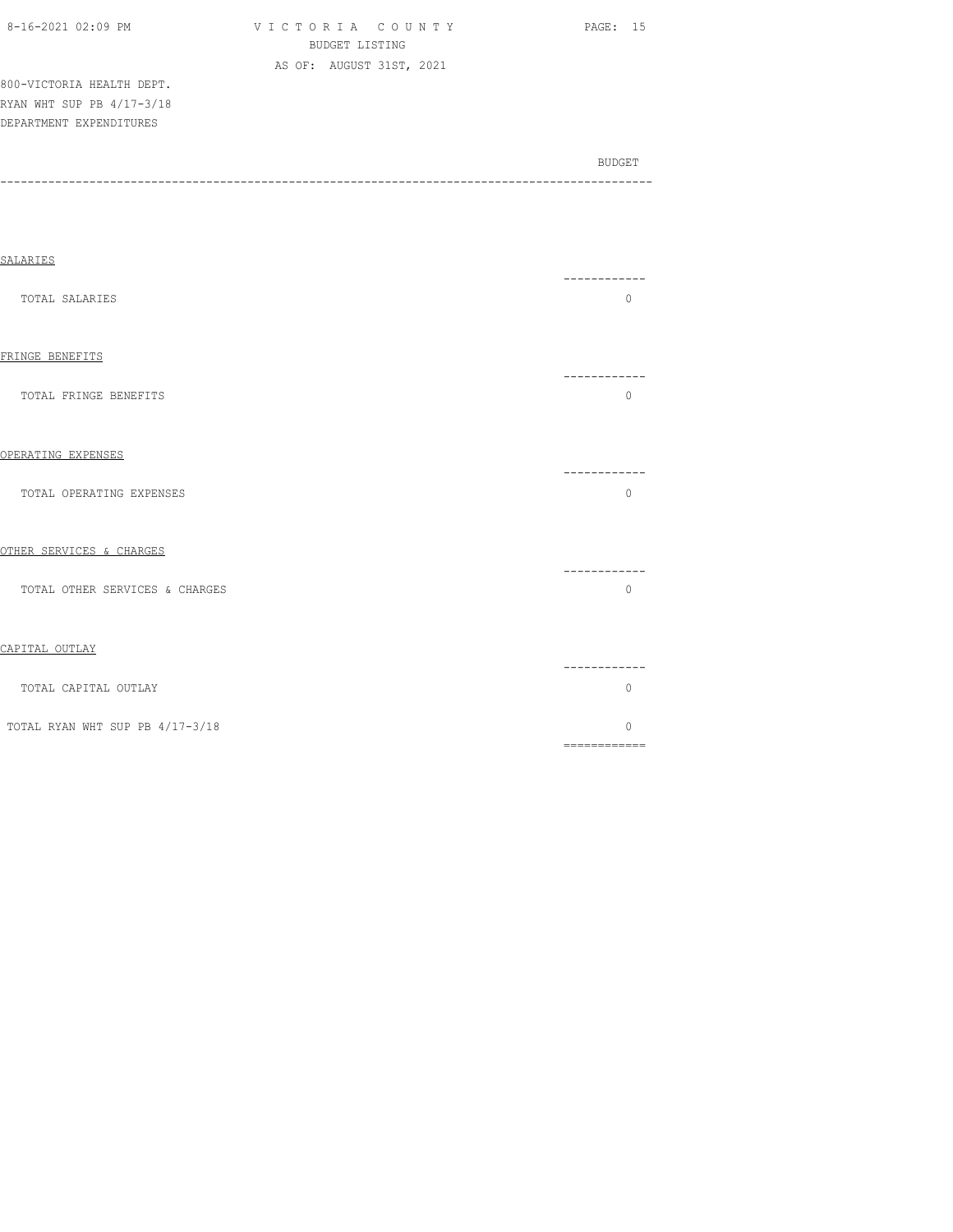| $8-16-2021$ 02:09 PM      | VICTORIA COUNTY          | PAGE: 16      |
|---------------------------|--------------------------|---------------|
|                           | BUDGET LISTING           |               |
|                           | AS OF: AUGUST 31ST, 2021 |               |
| 800-VICTORIA HEALTH DEPT. |                          |               |
| CPS/COVID-19              |                          |               |
| DEPARTMENT EXPENDITURES   |                          |               |
|                           |                          |               |
|                           |                          | <b>BUDGET</b> |
|                           |                          |               |

| SALARIES                       |                                                                                                                                                                                                                                                                                                                                                                                                                                                                                                    |  |
|--------------------------------|----------------------------------------------------------------------------------------------------------------------------------------------------------------------------------------------------------------------------------------------------------------------------------------------------------------------------------------------------------------------------------------------------------------------------------------------------------------------------------------------------|--|
| TOTAL SALARIES                 | --------<br>$\Omega$                                                                                                                                                                                                                                                                                                                                                                                                                                                                               |  |
| FRINGE BENEFITS                |                                                                                                                                                                                                                                                                                                                                                                                                                                                                                                    |  |
| TOTAL FRINGE BENEFITS          | ---------<br>$\Omega$                                                                                                                                                                                                                                                                                                                                                                                                                                                                              |  |
| OPERATING EXPENSES             |                                                                                                                                                                                                                                                                                                                                                                                                                                                                                                    |  |
| TOTAL OPERATING EXPENSES       | $\Omega$                                                                                                                                                                                                                                                                                                                                                                                                                                                                                           |  |
| OTHER SERVICES & CHARGES       |                                                                                                                                                                                                                                                                                                                                                                                                                                                                                                    |  |
| TOTAL OTHER SERVICES & CHARGES | $\Omega$                                                                                                                                                                                                                                                                                                                                                                                                                                                                                           |  |
| TOTAL CPS/COVID-19             | $\Omega$<br>$\begin{array}{cccccccccccccc} \multicolumn{2}{c}{} & \multicolumn{2}{c}{} & \multicolumn{2}{c}{} & \multicolumn{2}{c}{} & \multicolumn{2}{c}{} & \multicolumn{2}{c}{} & \multicolumn{2}{c}{} & \multicolumn{2}{c}{} & \multicolumn{2}{c}{} & \multicolumn{2}{c}{} & \multicolumn{2}{c}{} & \multicolumn{2}{c}{} & \multicolumn{2}{c}{} & \multicolumn{2}{c}{} & \multicolumn{2}{c}{} & \multicolumn{2}{c}{} & \multicolumn{2}{c}{} & \multicolumn{2}{c}{} & \multicolumn{2}{c}{} & \$ |  |
|                                |                                                                                                                                                                                                                                                                                                                                                                                                                                                                                                    |  |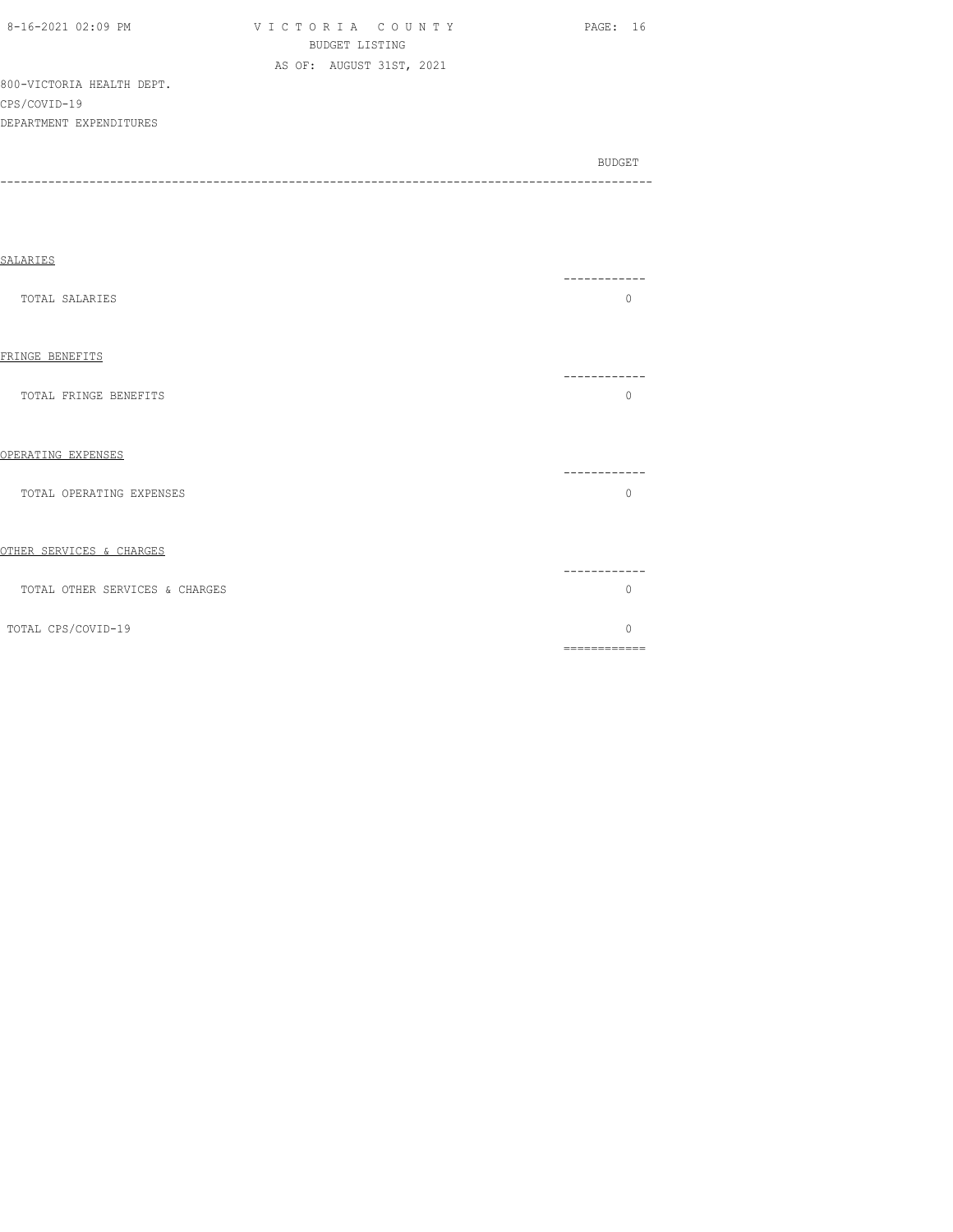| 8-16-2021 02:09 PM        | VICTORIA COUNTY          | PAGE: 17 |
|---------------------------|--------------------------|----------|
|                           | BUDGET LISTING           |          |
|                           | AS OF: AUGUST 31ST, 2021 |          |
| 800-VICTORIA HEALTH DEPT. |                          |          |
| STATE SERV-R FY9/18-8/19  |                          |          |
| DEPARTMENT EXPENDITURES   |                          |          |
|                           |                          |          |

| <b>SALARIES</b>                | --------           |
|--------------------------------|--------------------|
| TOTAL SALARIES                 | $\Omega$           |
| FRINGE BENEFITS                |                    |
| TOTAL FRINGE BENEFITS          | $\Omega$           |
| OPERATING EXPENSES             |                    |
| TOTAL OPERATING EXPENSES       | $\Omega$           |
| OTHER SERVICES & CHARGES       |                    |
| TOTAL OTHER SERVICES & CHARGES | --------<br>$\cap$ |
|                                |                    |

|--|

| TOTAL CAPITAL OUTLAY           |  |
|--------------------------------|--|
| TOTAL STATE SERV-R FY9/18-8/19 |  |
|                                |  |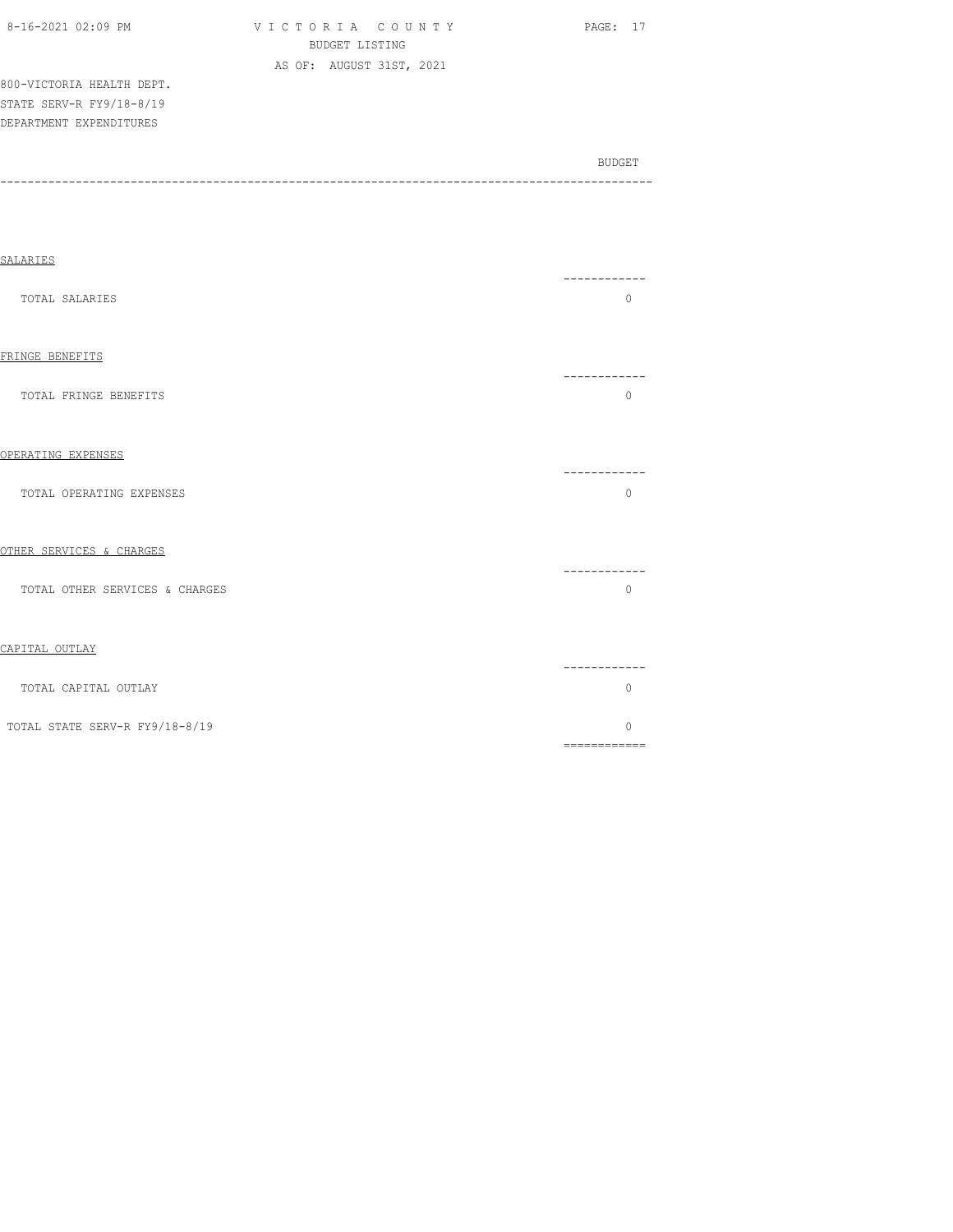| 8-16-2021 02:09 PM        | VICTORIA COUNTY          | PAGE: 18 |
|---------------------------|--------------------------|----------|
|                           | BUDGET LISTING           |          |
|                           | AS OF: AUGUST 31ST, 2021 |          |
| 800-VICTORIA HEALTH DEPT. |                          |          |
| RLSS FY 9/1/19-8/31/21    |                          |          |
| DEPARTMENT EXPENDITURES   |                          |          |

| BUDGET |
|--------|
|        |
|        |

| SALARIES                       | ---------                                                                                                                                                                                                                                                                                                                                                                                                                                                                                   |
|--------------------------------|---------------------------------------------------------------------------------------------------------------------------------------------------------------------------------------------------------------------------------------------------------------------------------------------------------------------------------------------------------------------------------------------------------------------------------------------------------------------------------------------|
| TOTAL SALARIES                 | 0                                                                                                                                                                                                                                                                                                                                                                                                                                                                                           |
| FRINGE BENEFITS                | .                                                                                                                                                                                                                                                                                                                                                                                                                                                                                           |
| TOTAL FRINGE BENEFITS          | $\circ$                                                                                                                                                                                                                                                                                                                                                                                                                                                                                     |
| OPERATING EXPENSES             | ------------                                                                                                                                                                                                                                                                                                                                                                                                                                                                                |
| TOTAL OPERATING EXPENSES       | $\circ$                                                                                                                                                                                                                                                                                                                                                                                                                                                                                     |
| OTHER SERVICES & CHARGES       | ----------                                                                                                                                                                                                                                                                                                                                                                                                                                                                                  |
| TOTAL OTHER SERVICES & CHARGES | $\Omega$                                                                                                                                                                                                                                                                                                                                                                                                                                                                                    |
| CAPITAL OUTLAY                 | ----------                                                                                                                                                                                                                                                                                                                                                                                                                                                                                  |
| TOTAL CAPITAL OUTLAY           | $\Omega$                                                                                                                                                                                                                                                                                                                                                                                                                                                                                    |
| TOTAL RLSS FY 9/1/19-8/31/21   | O<br>$\begin{array}{cccccccccc} \multicolumn{2}{c}{} & \multicolumn{2}{c}{} & \multicolumn{2}{c}{} & \multicolumn{2}{c}{} & \multicolumn{2}{c}{} & \multicolumn{2}{c}{} & \multicolumn{2}{c}{} & \multicolumn{2}{c}{} & \multicolumn{2}{c}{} & \multicolumn{2}{c}{} & \multicolumn{2}{c}{} & \multicolumn{2}{c}{} & \multicolumn{2}{c}{} & \multicolumn{2}{c}{} & \multicolumn{2}{c}{} & \multicolumn{2}{c}{} & \multicolumn{2}{c}{} & \multicolumn{2}{c}{} & \multicolumn{2}{c}{} & \mult$ |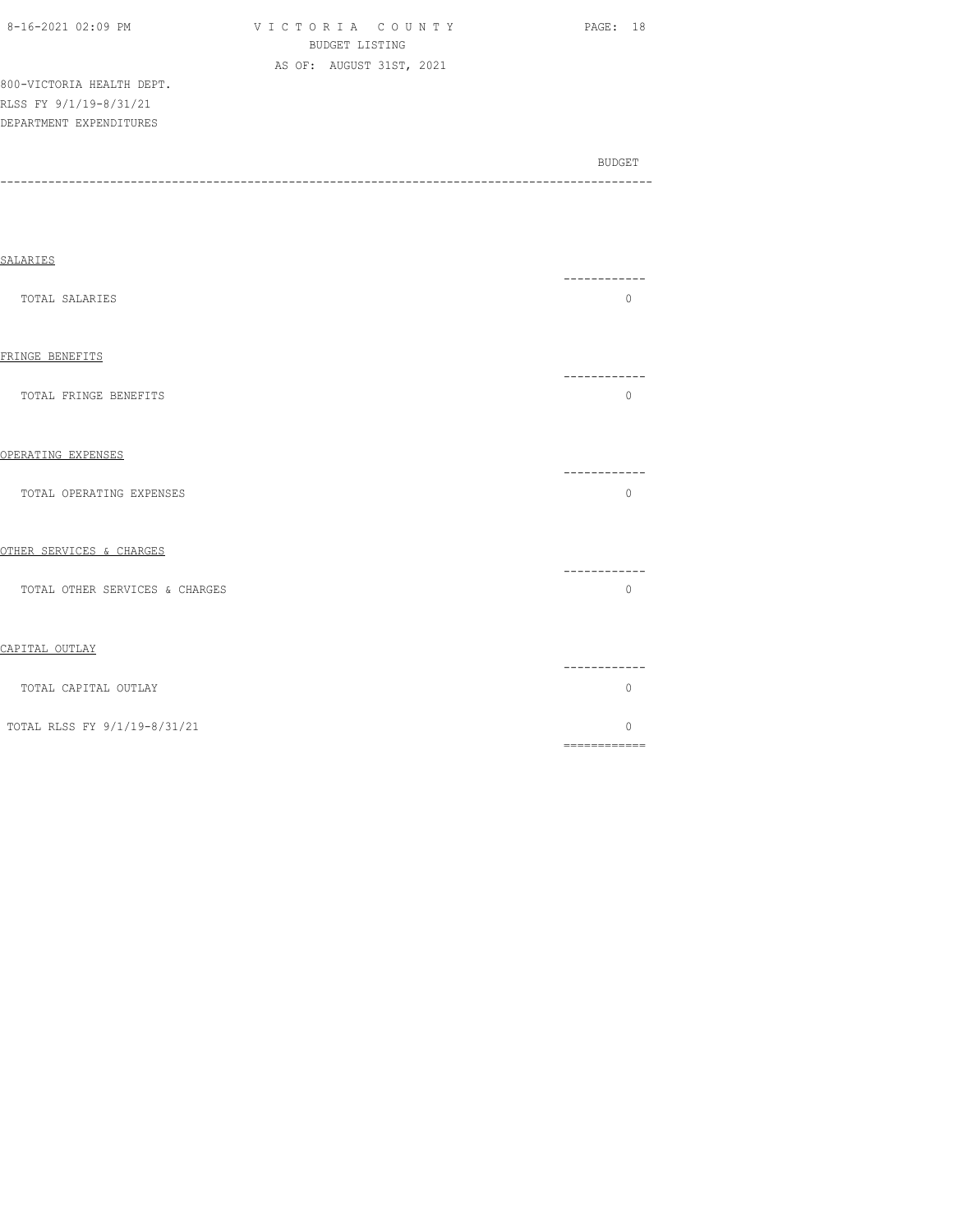| 8-16-2021 02:09 PM        | VICTORIA COUNTY          | - 19<br>PAGE: |
|---------------------------|--------------------------|---------------|
|                           | BUDGET LISTING           |               |
|                           | AS OF: AUGUST 31ST, 2021 |               |
| 800-VICTORIA HEALTH DEPT. |                          |               |
| IDCU/SUREB 9/1/17-8/31/17 |                          |               |
| DEPARTMENT EXPENDITURES   |                          |               |
|                           |                          |               |

| SALARIES                        |                                                                                                                                                                                                                                                                                                                                                                                                                                                                                             |
|---------------------------------|---------------------------------------------------------------------------------------------------------------------------------------------------------------------------------------------------------------------------------------------------------------------------------------------------------------------------------------------------------------------------------------------------------------------------------------------------------------------------------------------|
| TOTAL SALARIES                  | $\mathbf{0}$                                                                                                                                                                                                                                                                                                                                                                                                                                                                                |
| FRINGE BENEFITS                 | ----------                                                                                                                                                                                                                                                                                                                                                                                                                                                                                  |
| TOTAL FRINGE BENEFITS           | $\mathbf{0}$                                                                                                                                                                                                                                                                                                                                                                                                                                                                                |
| OPERATING EXPENSES              | -----------                                                                                                                                                                                                                                                                                                                                                                                                                                                                                 |
| TOTAL OPERATING EXPENSES        | $\mathbf{0}$                                                                                                                                                                                                                                                                                                                                                                                                                                                                                |
| OTHER SERVICES & CHARGES        | -----------                                                                                                                                                                                                                                                                                                                                                                                                                                                                                 |
| TOTAL OTHER SERVICES & CHARGES  | $\mathbf{0}$                                                                                                                                                                                                                                                                                                                                                                                                                                                                                |
| CAPITAL OUTLAY                  | -----------                                                                                                                                                                                                                                                                                                                                                                                                                                                                                 |
| TOTAL CAPITAL OUTLAY            | $\mathbf{0}$                                                                                                                                                                                                                                                                                                                                                                                                                                                                                |
| TOTAL IDCU/SUREB 9/1/17-8/31/17 | 0<br>$\begin{array}{cccccccccc} \multicolumn{2}{c}{} & \multicolumn{2}{c}{} & \multicolumn{2}{c}{} & \multicolumn{2}{c}{} & \multicolumn{2}{c}{} & \multicolumn{2}{c}{} & \multicolumn{2}{c}{} & \multicolumn{2}{c}{} & \multicolumn{2}{c}{} & \multicolumn{2}{c}{} & \multicolumn{2}{c}{} & \multicolumn{2}{c}{} & \multicolumn{2}{c}{} & \multicolumn{2}{c}{} & \multicolumn{2}{c}{} & \multicolumn{2}{c}{} & \multicolumn{2}{c}{} & \multicolumn{2}{c}{} & \multicolumn{2}{c}{} & \mult$ |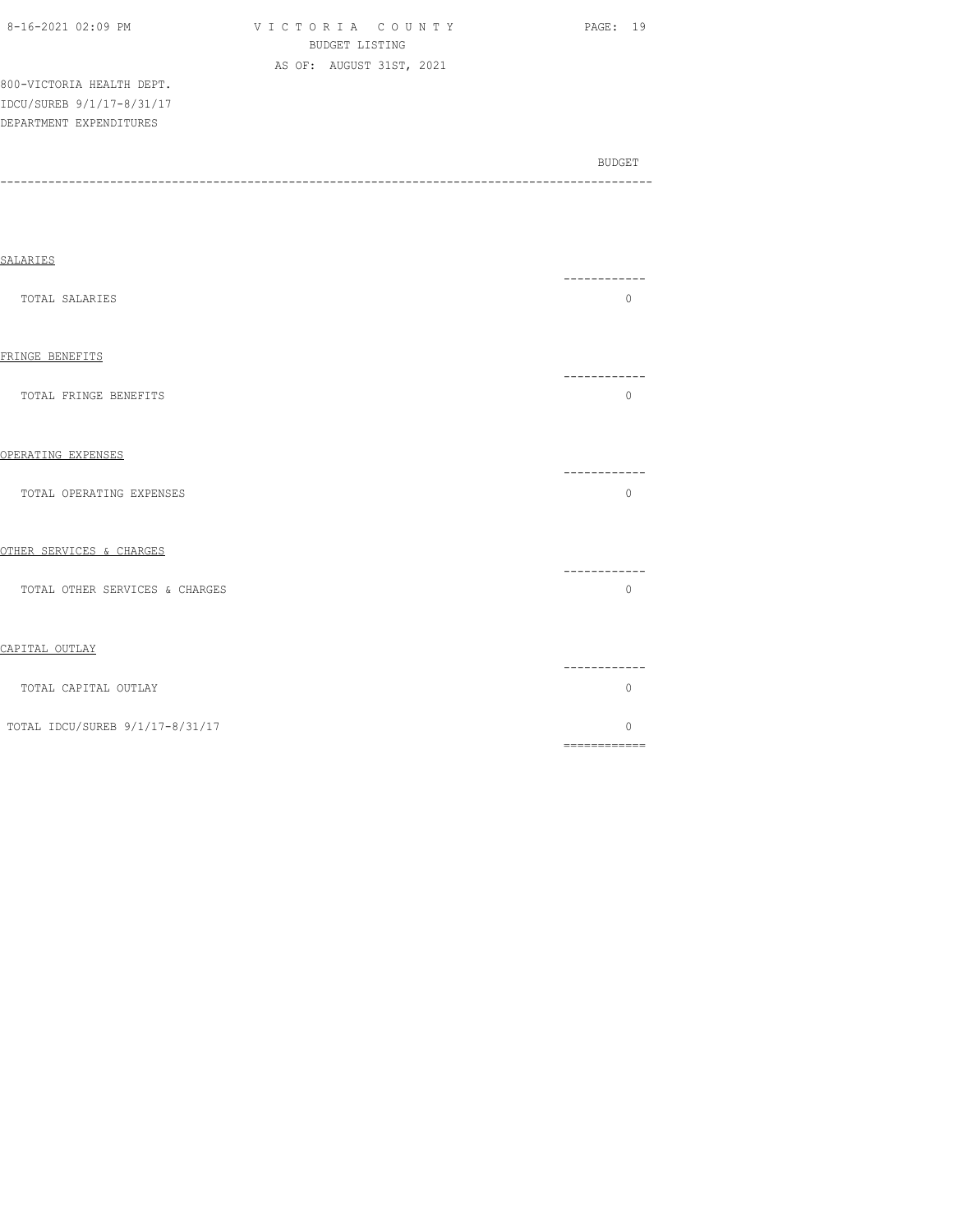| $8-16-2021$ $02:09$ PM    | VICTORIA COUNTY          | PAGE: 20 |
|---------------------------|--------------------------|----------|
|                           | BUDGET LISTING           |          |
|                           | AS OF: AUGUST 31ST, 2021 |          |
| 800-VICTORIA HEALTH DEPT. |                          |          |
| RLSS 9/1/17-8/31/18       |                          |          |
| DEPARTMENT EXPENDITURES   |                          |          |
|                           |                          |          |
|                           |                          |          |

| <b>SALARIES</b>                |                        |
|--------------------------------|------------------------|
| TOTAL SALARIES                 | -----------<br>$\circ$ |
| FRINGE BENEFITS                | ----------             |
| TOTAL FRINGE BENEFITS          | $\mathbf{0}$           |
| OPERATING EXPENSES             | ----------             |
| TOTAL OPERATING EXPENSES       | $\Omega$               |
| OTHER SERVICES & CHARGES       | -----------            |
| TOTAL OTHER SERVICES & CHARGES | $\Omega$               |
| CAPITAL OUTLAY                 | -----------            |
| TOTAL CAPITAL OUTLAY           | $\mathbf{0}$           |
| TOTAL RLSS 9/1/17-8/31/18      | $\Omega$               |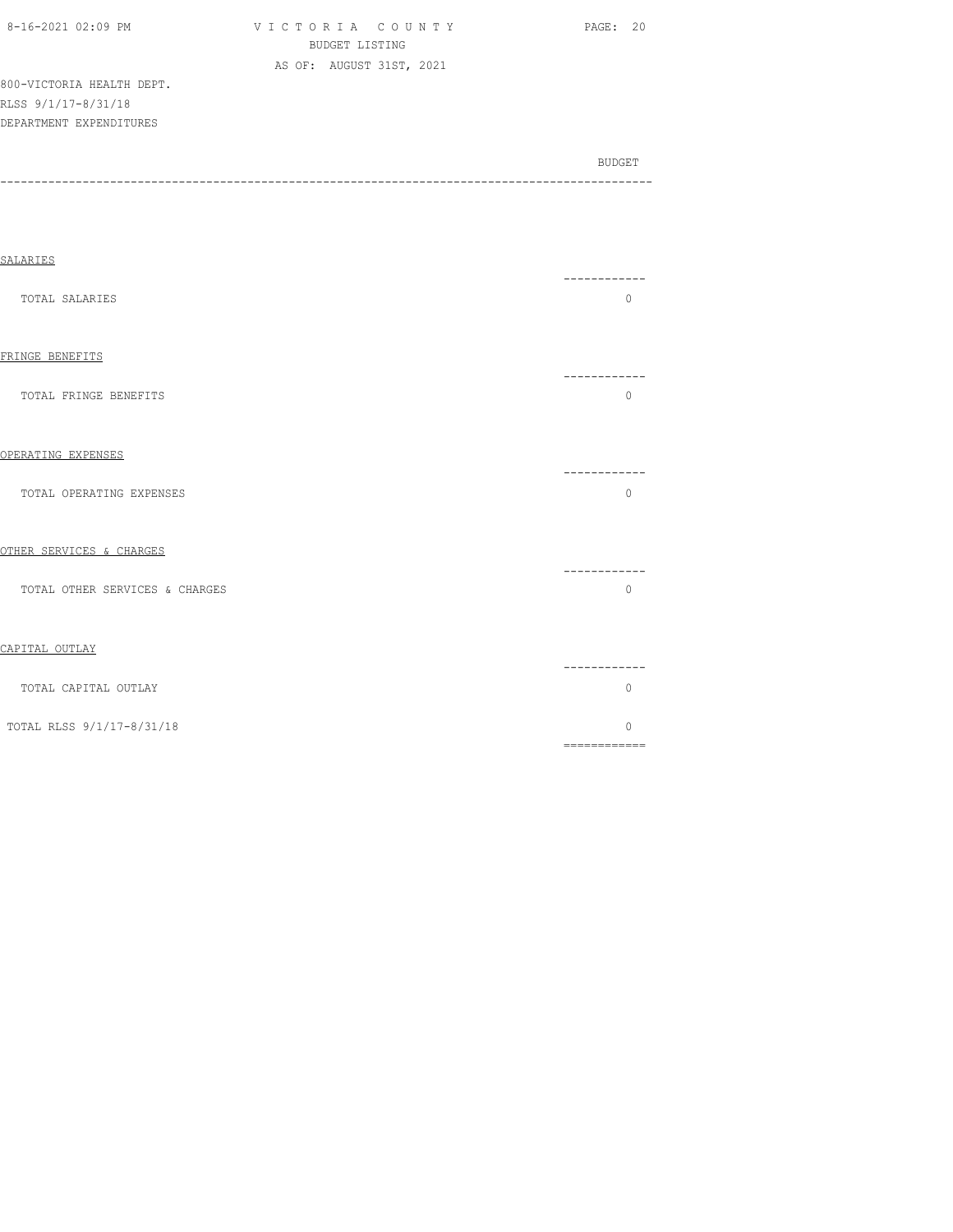| 8-16-2021 02:09 PM        | VICTORIA COUNTY<br>BUDGET LISTING | PAGE: 21 |
|---------------------------|-----------------------------------|----------|
|                           |                                   |          |
|                           | AS OF: AUGUST 31ST, 2021          |          |
| 800-VICTORIA HEALTH DEPT. |                                   |          |
| RYAN WHITE SUPP 4/19-9/19 |                                   |          |
| DEPARTMENT EXPENDITURES   |                                   |          |
|                           |                                   | BUDGET   |
|                           |                                   |          |
|                           |                                   |          |
|                           |                                   |          |
|                           |                                   |          |

| OPERATING EXPENSES              |          |
|---------------------------------|----------|
|                                 | -------- |
| TOTAL OPERATING EXPENSES        |          |
| TOTAL RYAN WHITE SUPP 4/19-9/19 |          |
|                                 |          |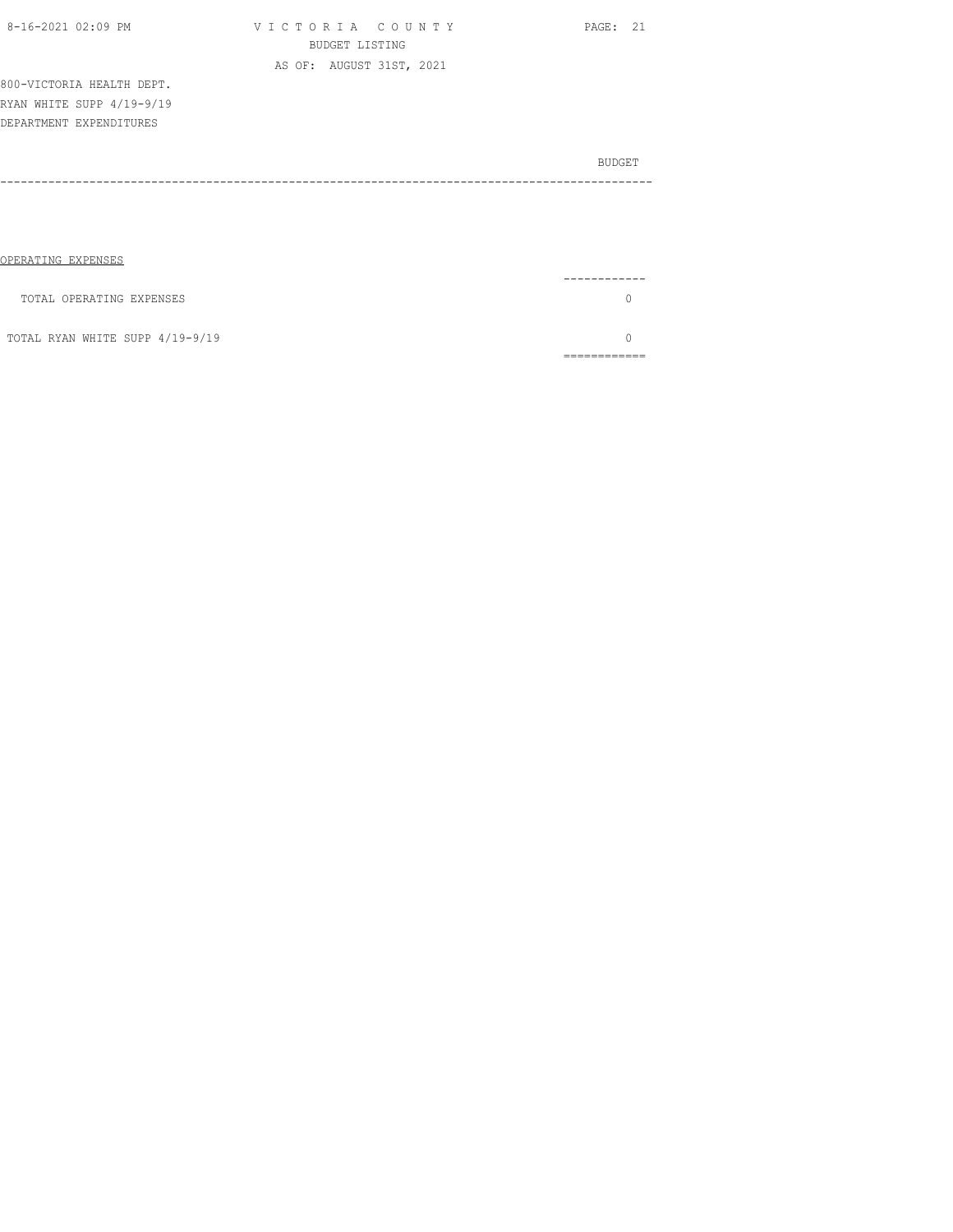| 8-16-2021 02:09 PM |  |
|--------------------|--|
|                    |  |

V I C T O R I A C O U N T Y PAGE: 22 BUDGET LISTING AS OF: AUGUST 31ST, 2021

800-VICTORIA HEALTH DEPT. TB FEDERAL FY 1/19-12/19 DEPARTMENT EXPENDITURES

| SALARIES                       |                           |
|--------------------------------|---------------------------|
| TOTAL SALARIES                 | ----------<br>$\Omega$    |
| FRINGE BENEFITS                | --------                  |
| TOTAL FRINGE BENEFITS          | $\bigcap$                 |
| OPERATING EXPENSES             | ----------                |
| TOTAL OPERATING EXPENSES       | $\circ$                   |
| OTHER SERVICES & CHARGES       |                           |
| TOTAL OTHER SERVICES & CHARGES | -----------<br>$\bigcap$  |
| TOTAL TB FEDERAL FY 1/19-12/19 | $\bigcap$<br>============ |
|                                |                           |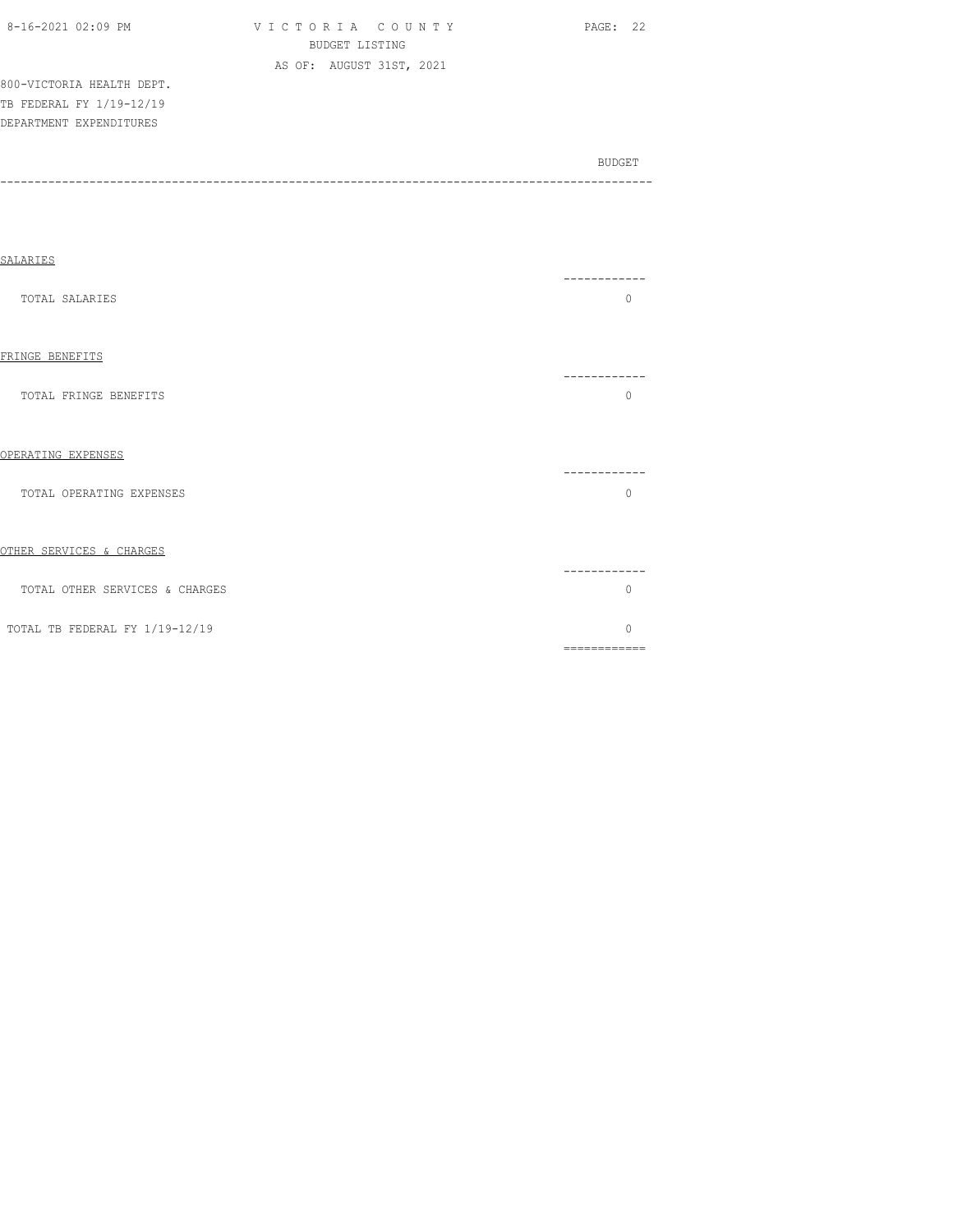| 8-16-2021 02:09 PM        | VICTORIA COUNTY          | PAGE: 23 |
|---------------------------|--------------------------|----------|
|                           | BUDGET LISTING           |          |
|                           | AS OF: AUGUST 31ST, 2021 |          |
| 800-VICTORIA HEALTH DEPT. |                          |          |
| HPCDP/TXHC FY 10/19-8/20  |                          |          |
| DEPARTMENT EXPENDITURES   |                          |          |
|                           |                          |          |

SALARIES ------------ TOTAL SALARIES 0 FRINGE BENEFITS ------------ TOTAL FRINGE BENEFITS O OPERATING EXPENSES ------------ TOTAL OPERATING EXPENSES O OTHER SERVICES & CHARGES ------------ TOTAL OTHER SERVICES & CHARGES CAPITAL OUTLAY

| AU TIUM AN TUUT                |           |
|--------------------------------|-----------|
|                                | --------- |
| TOTAL CAPITAL OUTLAY           |           |
| TOTAL HPCDP/TXHC FY 10/19-8/20 |           |
|                                |           |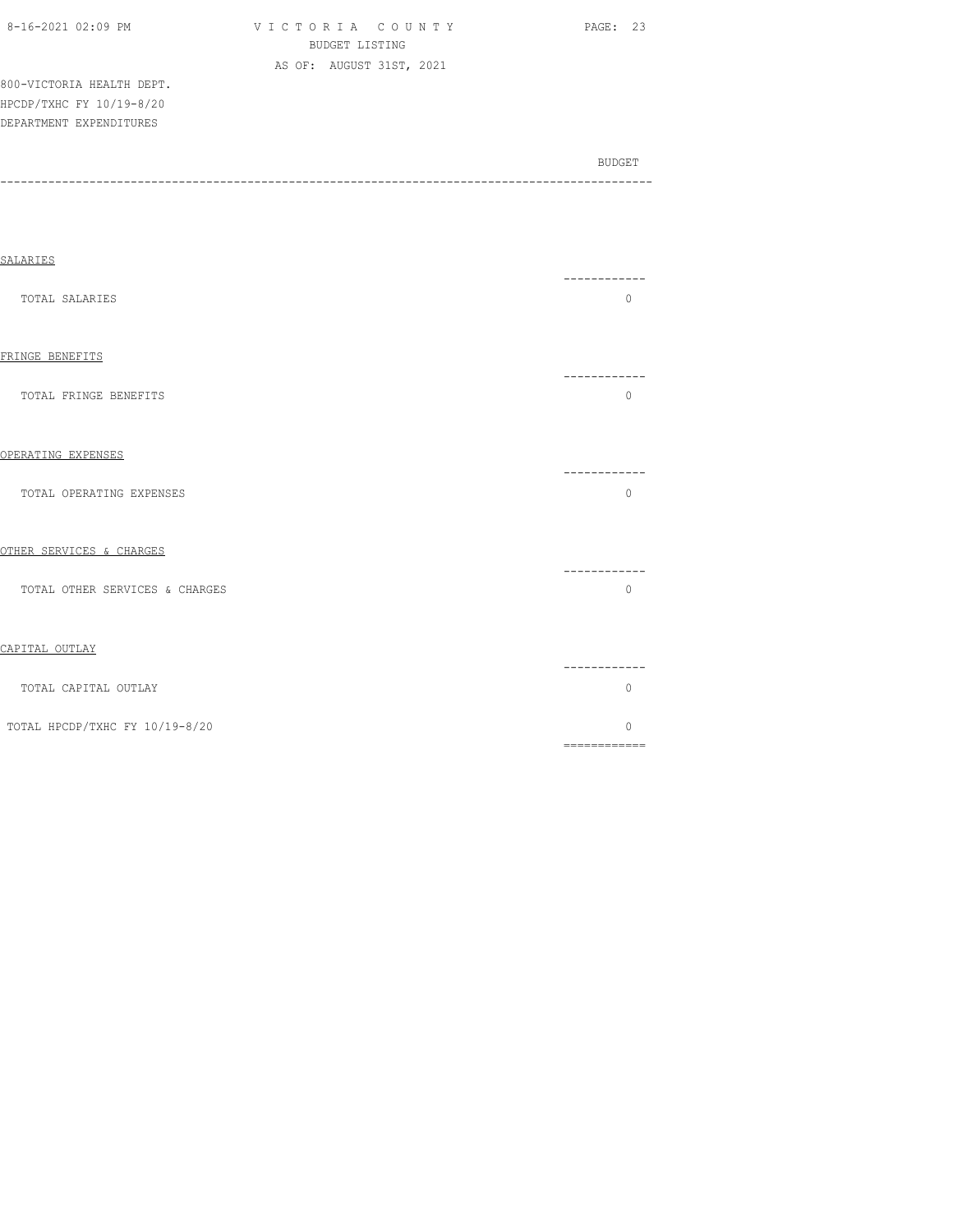| 8-16-2021 02:09 PM        | VICTORIA COUNTY          | PAGE: 24 |
|---------------------------|--------------------------|----------|
|                           | BUDGET LISTING           |          |
|                           | AS OF: AUGUST 31ST, 2021 |          |
| 800-VICTORIA HEALTH DEPT. |                          |          |
| IMMUNIZATION FY9/18-8/19  |                          |          |
| DEPARTMENT EXPENDITURES   |                          |          |
|                           |                          |          |

| <b>SALARIES</b>                |                     |
|--------------------------------|---------------------|
| TOTAL SALARIES                 | -------<br>$\Omega$ |
| FRINGE BENEFITS                |                     |
| TOTAL FRINGE BENEFITS          | $\Omega$            |
| OPERATING EXPENSES             | ----------          |
| TOTAL OPERATING EXPENSES       | $\circ$             |
| OTHER SERVICES & CHARGES       | -------             |
| TOTAL OTHER SERVICES & CHARGES | $\Omega$            |
| CAPITAL OUTLAY                 | ---------           |
| TOTAL CAPITAL OUTLAY           | $\circ$             |
| TOTAL IMMUNIZATION FY9/18-8/19 | $\circ$             |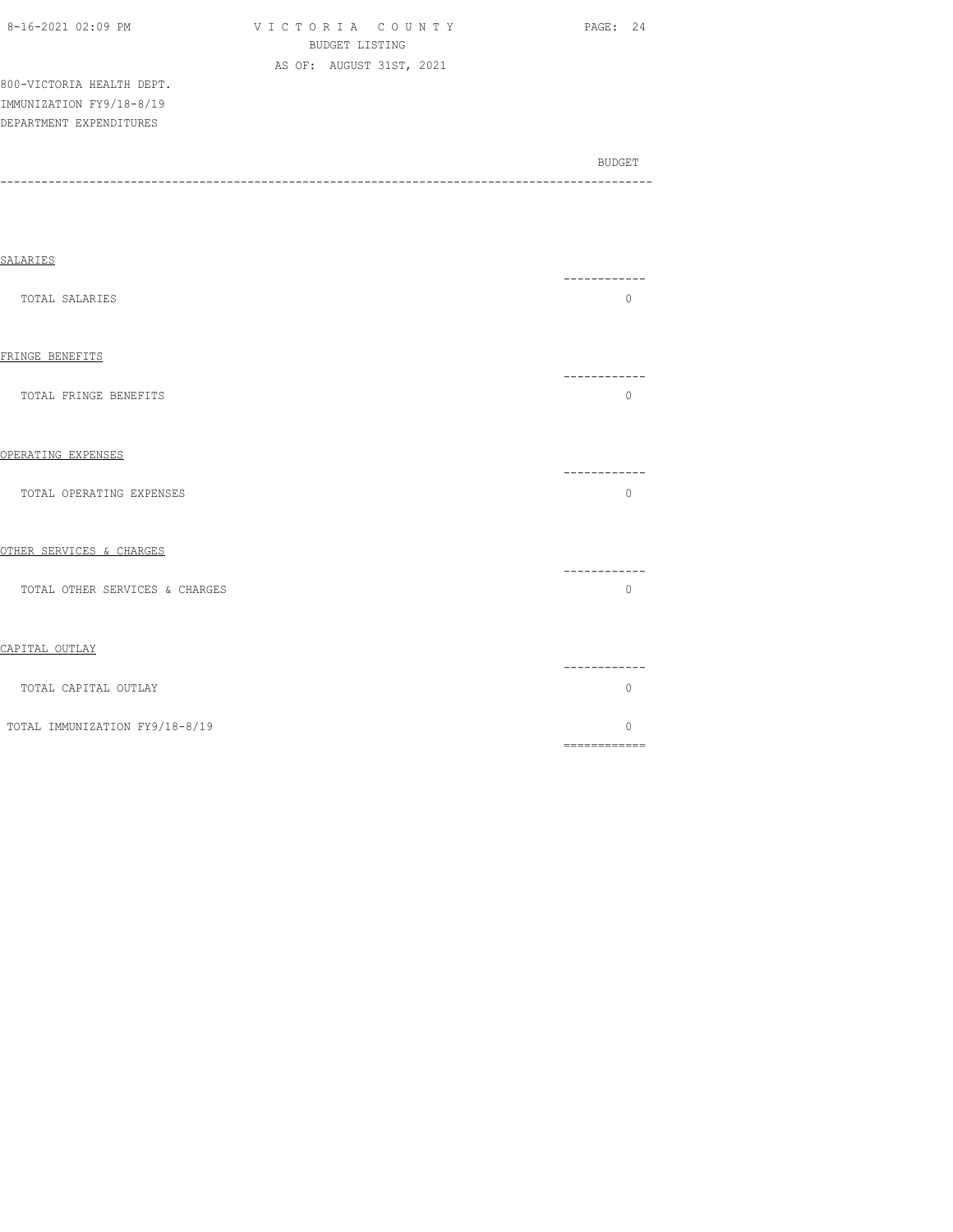| 8-16-2021 02:09 PM |  |  |
|--------------------|--|--|

VICTORIA COUNTY PAGE: 25 BUDGET LISTING AS OF: AUGUST 31ST, 2021

800-VICTORIA HEALTH DEPT. IMMUNIZATION 9/19-8/20 DEPARTMENT EXPENDITURES

| SALARIES                       |                           |
|--------------------------------|---------------------------|
| <b>TOTAL SALARIES</b>          | $\Omega$                  |
| FRINGE BENEFITS                |                           |
| TOTAL FRINGE BENEFITS          | $\Omega$                  |
| OPERATING EXPENSES             | ----------                |
| TOTAL OPERATING EXPENSES       | $\circ$                   |
| OTHER SERVICES & CHARGES       | ---------                 |
| TOTAL OTHER SERVICES & CHARGES | $\bigcap$                 |
| TOTAL IMMUNIZATION 9/19-8/20   | $\bigcap$<br>============ |
|                                |                           |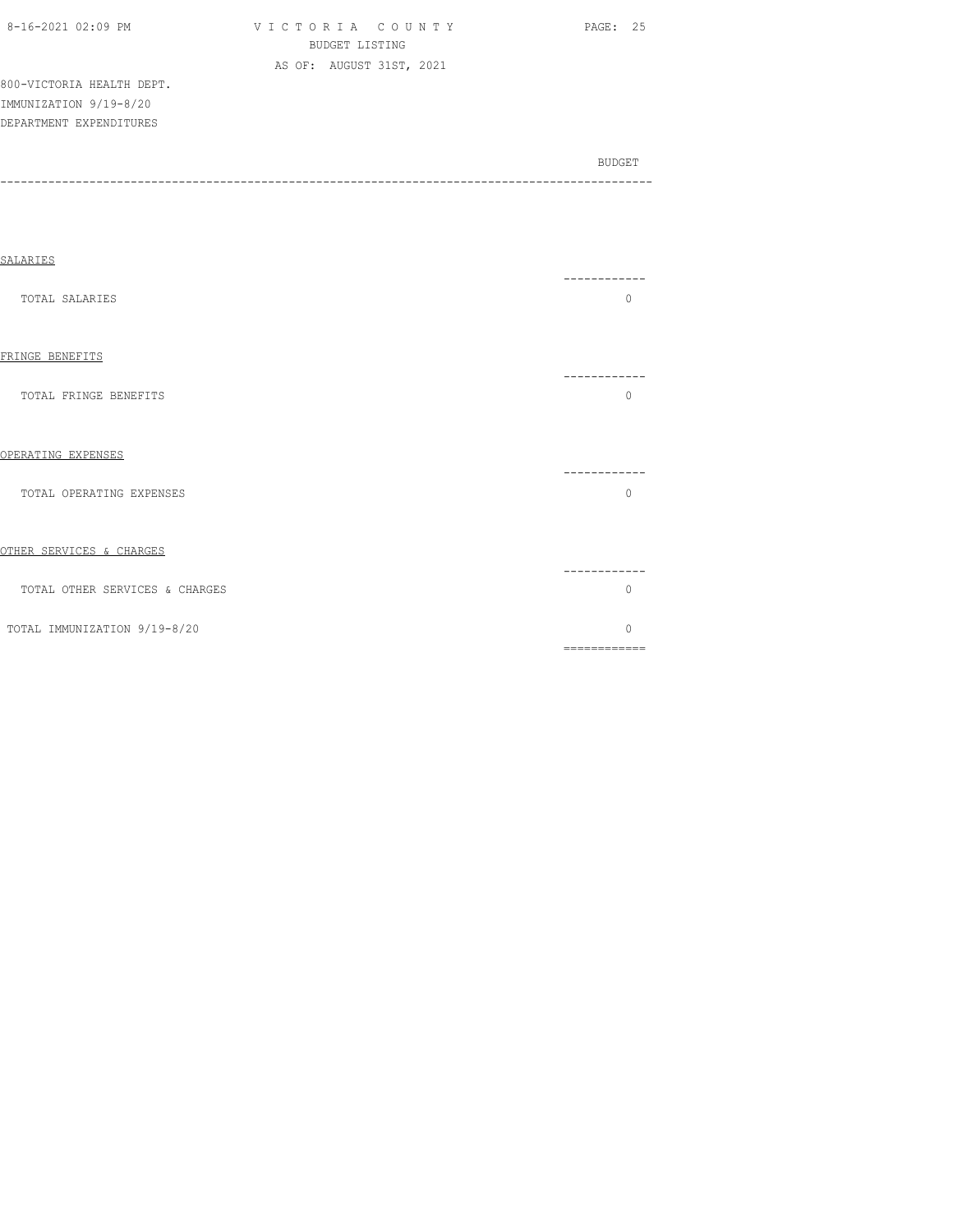| 8-16-2021 02:09 PM |  |  |
|--------------------|--|--|

VICTORIA COUNTY PAGE: 26 BUDGET LISTING AS OF: AUGUST 31ST, 2021

800-VICTORIA HEALTH DEPT. IMMUNIZATION 9/20-8/21 DEPARTMENT EXPENDITURES

| SALARIES                       |                           |
|--------------------------------|---------------------------|
| TOTAL SALARIES                 | ---------<br>$\Omega$     |
| FRINGE BENEFITS                | .                         |
| TOTAL FRINGE BENEFITS          | $\Omega$                  |
| OPERATING EXPENSES             | --------                  |
| TOTAL OPERATING EXPENSES       | $\Omega$                  |
| OTHER SERVICES & CHARGES       |                           |
| TOTAL OTHER SERVICES & CHARGES | $\bigcap$                 |
| TOTAL IMMUNIZATION 9/20-8/21   | $\bigcap$<br>============ |
|                                |                           |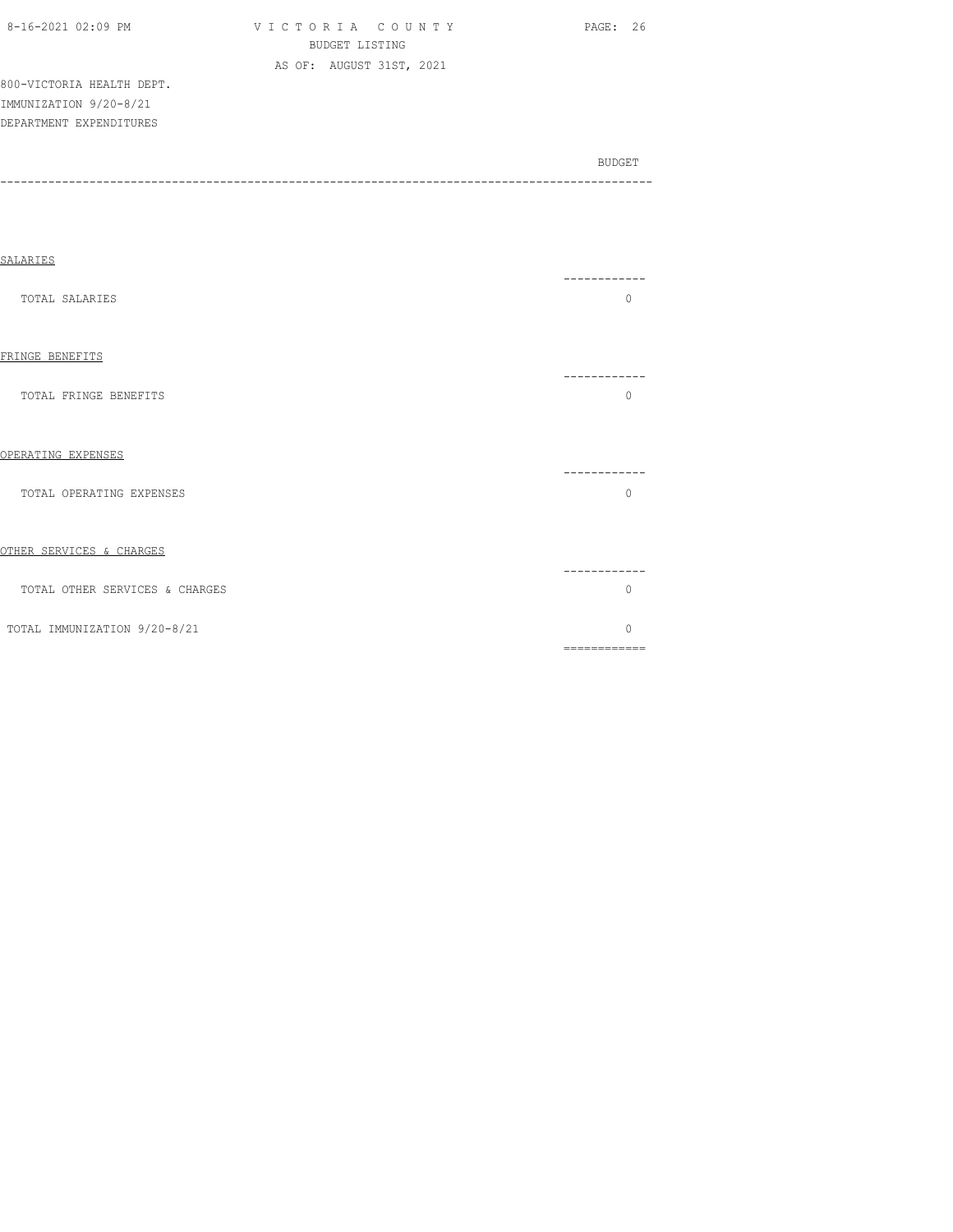| 8-16-2021 02:09 PM        | VICTORIA COUNTY          | PAGE: 27 |
|---------------------------|--------------------------|----------|
|                           | BUDGET LISTING           |          |
|                           | AS OF: AUGUST 31ST, 2021 |          |
| 800-VICTORIA HEALTH DEPT. |                          |          |
| TB/PC STATE FY 9/19-8/20  |                          |          |
| DEPARTMENT EXPENDITURES   |                          |          |

| SALARIES                       |                        |  |
|--------------------------------|------------------------|--|
| TOTAL SALARIES                 | ------<br>$\Omega$     |  |
| FRINGE BENEFITS                |                        |  |
| TOTAL FRINGE BENEFITS          | U                      |  |
| OPERATING EXPENSES             | ---------              |  |
| TOTAL OPERATING EXPENSES       | O                      |  |
| OTHER SERVICES & CHARGES       |                        |  |
| TOTAL OTHER SERVICES & CHARGES | Λ                      |  |
| TOTAL TB/PC STATE FY 9/19-8/20 | $\cap$<br>============ |  |
|                                |                        |  |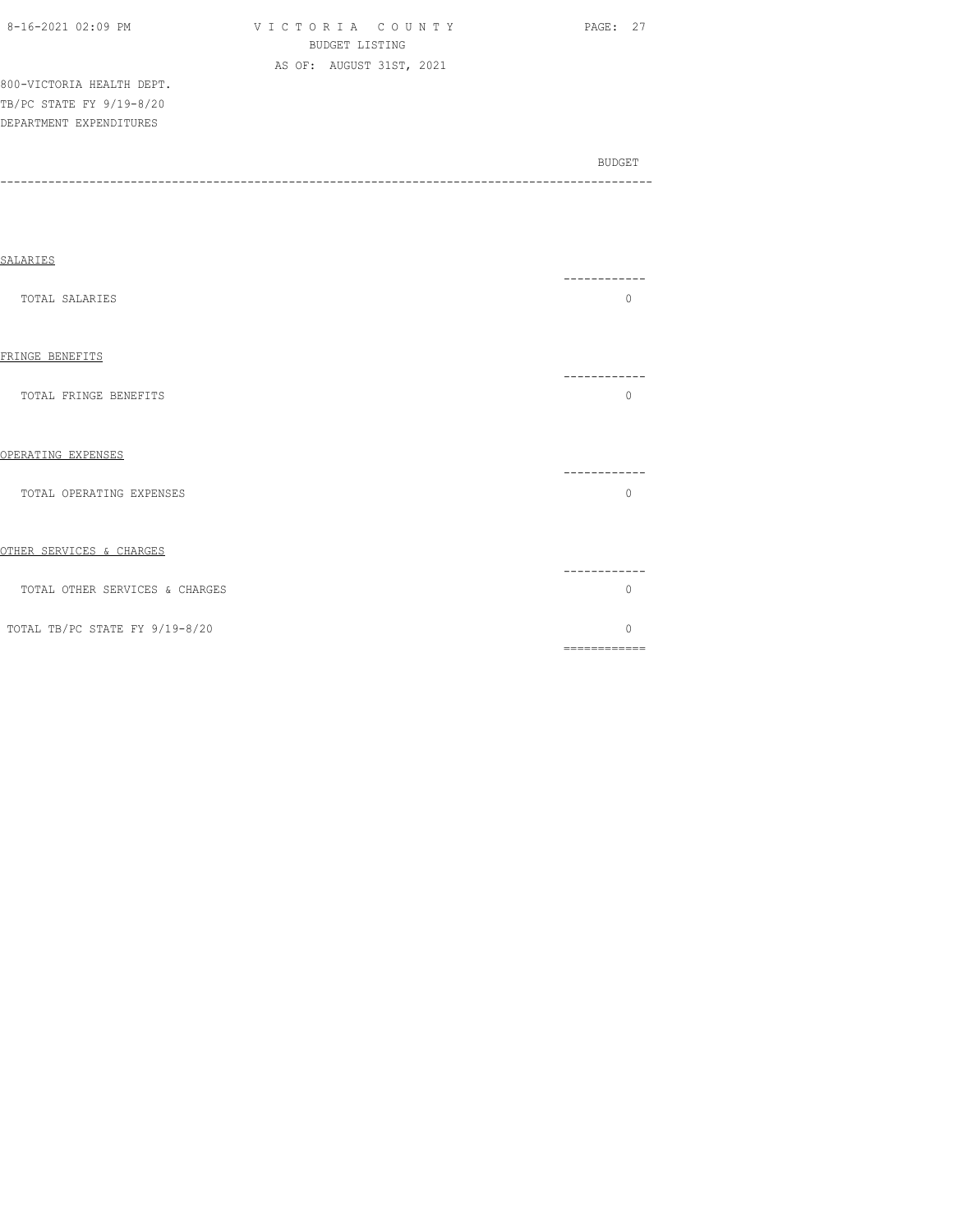| 8-16-2021 02:09 PM        | VICTORIA COUNTY          | <b>PAGE: 28</b> |
|---------------------------|--------------------------|-----------------|
|                           | BUDGET LISTING           |                 |
|                           | AS OF: AUGUST 31ST, 2021 |                 |
| 800-VICTORIA HEALTH DEPT. |                          |                 |
| TB-FEDERAL FY 1/20-12/20  |                          |                 |

DEPARTMENT EXPENDITURES

| SALARIES                       |                                                                                                                                                                                                                                                                                                                                                                                                                                                                                                    |
|--------------------------------|----------------------------------------------------------------------------------------------------------------------------------------------------------------------------------------------------------------------------------------------------------------------------------------------------------------------------------------------------------------------------------------------------------------------------------------------------------------------------------------------------|
| TOTAL SALARIES                 | -------<br>0                                                                                                                                                                                                                                                                                                                                                                                                                                                                                       |
| FRINGE BENEFITS                | --------                                                                                                                                                                                                                                                                                                                                                                                                                                                                                           |
| TOTAL FRINGE BENEFITS          | 0                                                                                                                                                                                                                                                                                                                                                                                                                                                                                                  |
| OPERATING EXPENSES             | -------                                                                                                                                                                                                                                                                                                                                                                                                                                                                                            |
| TOTAL OPERATING EXPENSES       | 0                                                                                                                                                                                                                                                                                                                                                                                                                                                                                                  |
| OTHER SERVICES & CHARGES       |                                                                                                                                                                                                                                                                                                                                                                                                                                                                                                    |
| TOTAL OTHER SERVICES & CHARGES | .<br>0                                                                                                                                                                                                                                                                                                                                                                                                                                                                                             |
| TOTAL TB-FEDERAL FY 1/20-12/20 | $\Omega$<br>$\begin{array}{cccccccccccccc} \multicolumn{2}{c}{} & \multicolumn{2}{c}{} & \multicolumn{2}{c}{} & \multicolumn{2}{c}{} & \multicolumn{2}{c}{} & \multicolumn{2}{c}{} & \multicolumn{2}{c}{} & \multicolumn{2}{c}{} & \multicolumn{2}{c}{} & \multicolumn{2}{c}{} & \multicolumn{2}{c}{} & \multicolumn{2}{c}{} & \multicolumn{2}{c}{} & \multicolumn{2}{c}{} & \multicolumn{2}{c}{} & \multicolumn{2}{c}{} & \multicolumn{2}{c}{} & \multicolumn{2}{c}{} & \multicolumn{2}{c}{} & \$ |
|                                |                                                                                                                                                                                                                                                                                                                                                                                                                                                                                                    |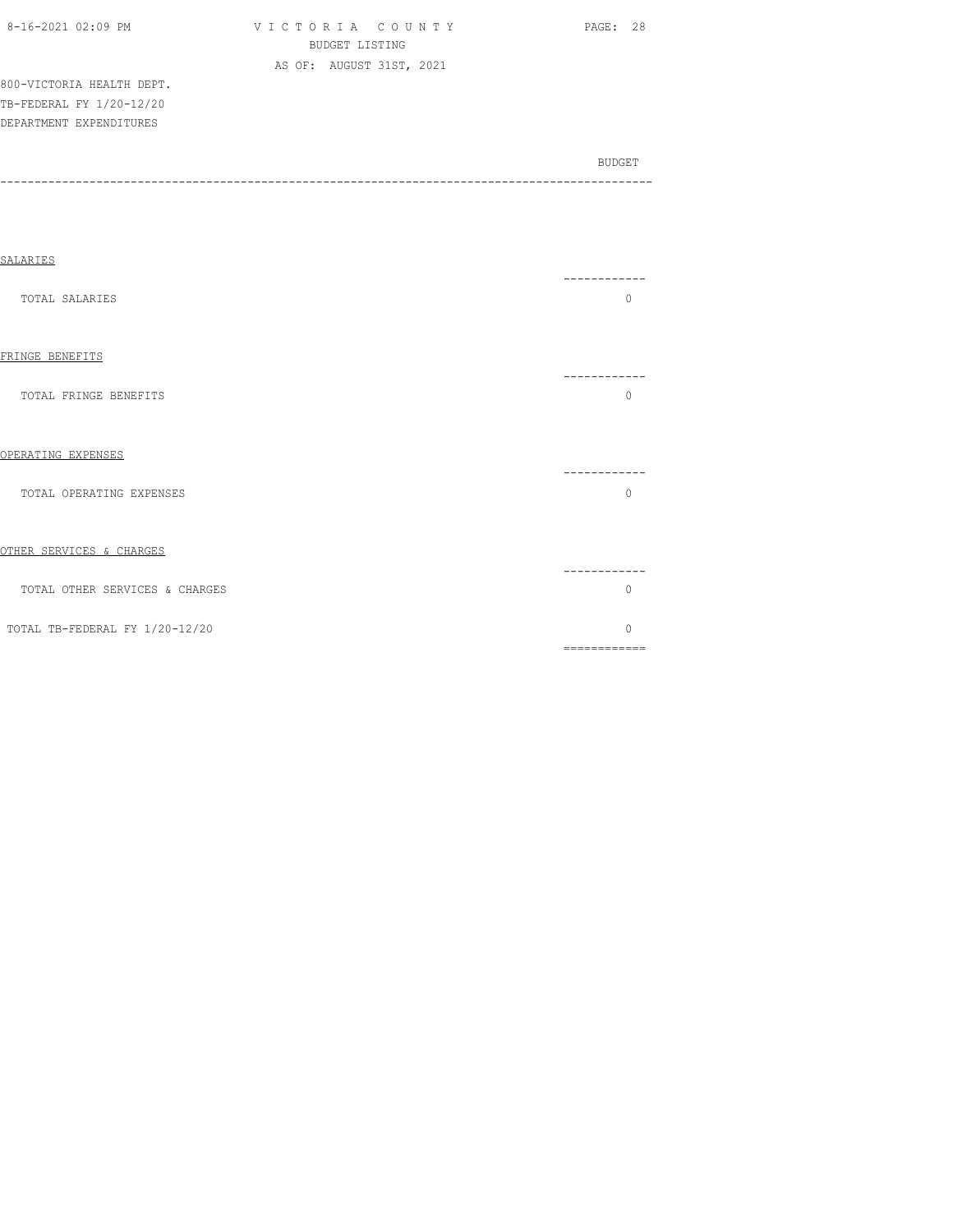| 8-16-2021 02:09 PM        | VICTORIA COUNTY          | PAGE: 29 |
|---------------------------|--------------------------|----------|
|                           | BUDGET LISTING           |          |
|                           | AS OF: AUGUST 31ST, 2021 |          |
| 800-VICTORIA HEALTH DEPT. |                          |          |
| TB/PC STATE FY 9/20-8/21  |                          |          |

DEPARTMENT EXPENDITURES

| SALARIES                       | .                         |
|--------------------------------|---------------------------|
| TOTAL SALARIES                 | $\bigcap$                 |
| FRINGE BENEFITS                |                           |
| TOTAL FRINGE BENEFITS          | $\bigcap$                 |
| OPERATING EXPENSES             | --------                  |
| TOTAL OPERATING EXPENSES       | $\Omega$                  |
| OTHER SERVICES & CHARGES       | . _ _ _ _ _ _ _ _ _ _ _   |
| TOTAL OTHER SERVICES & CHARGES | $\bigcap$                 |
| TOTAL TB/PC STATE FY 9/20-8/21 | $\bigcap$<br>============ |
|                                |                           |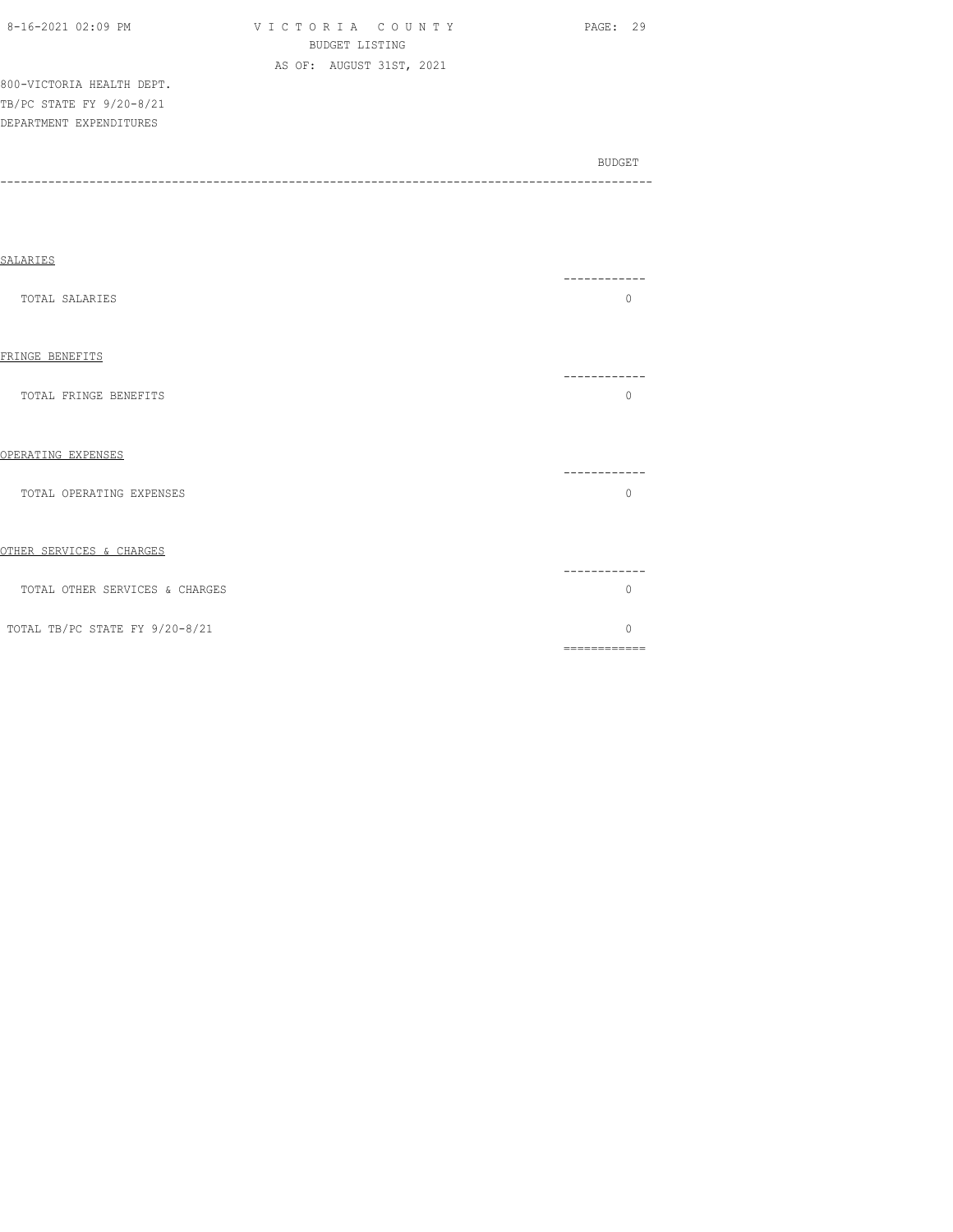| 8-16-2021 02:09 PM        | VICTORIA COUNTY          | PAGE: 30      |
|---------------------------|--------------------------|---------------|
|                           | <b>BUDGET LISTING</b>    |               |
|                           | AS OF: AUGUST 31ST, 2021 |               |
| 800-VICTORIA HEALTH DEPT. |                          |               |
| INFLUENZA FY 9/16-8/17    |                          |               |
| DEPARTMENT EXPENDITURES   |                          |               |
|                           |                          |               |
|                           |                          | <b>BUDGET</b> |
|                           |                          |               |
|                           |                          |               |
|                           |                          |               |
|                           |                          |               |
| OPERATING EXPENSES        |                          |               |

| TOTAL OPERATING EXPENSES     |  |
|------------------------------|--|
| TOTAL INFLUENZA FY 9/16-8/17 |  |
|                              |  |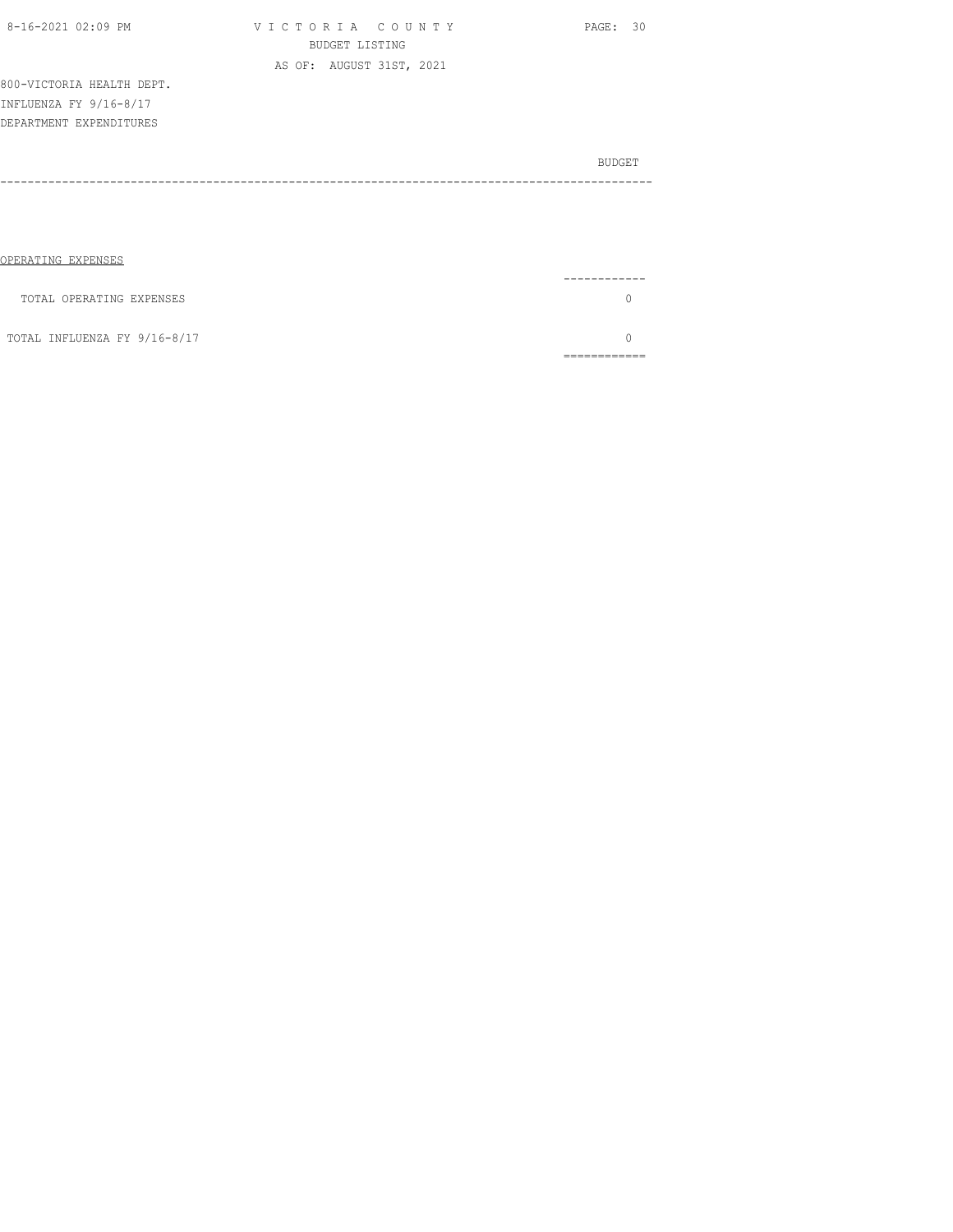| 8-16-2021 02:09 PM |  |
|--------------------|--|

V I C T O R I A C O U N T Y PAGE: 31 BUDGET LISTING AS OF: AUGUST 31ST, 2021

800-VICTORIA HEALTH DEPT. HOPWA FY 2/1/19-1/31/20 DEPARTMENT EXPENDITURES

| SALARIES                       |                                                                                                                                                                                                                                                                                                                                                                                                                                                                                                    |
|--------------------------------|----------------------------------------------------------------------------------------------------------------------------------------------------------------------------------------------------------------------------------------------------------------------------------------------------------------------------------------------------------------------------------------------------------------------------------------------------------------------------------------------------|
| TOTAL SALARIES                 | --------<br>$\Omega$                                                                                                                                                                                                                                                                                                                                                                                                                                                                               |
| FRINGE BENEFITS                | ----------                                                                                                                                                                                                                                                                                                                                                                                                                                                                                         |
| TOTAL FRINGE BENEFITS          | $\Omega$                                                                                                                                                                                                                                                                                                                                                                                                                                                                                           |
| OPERATING EXPENSES             | .                                                                                                                                                                                                                                                                                                                                                                                                                                                                                                  |
| TOTAL OPERATING EXPENSES       | $\Omega$                                                                                                                                                                                                                                                                                                                                                                                                                                                                                           |
| OTHER SERVICES & CHARGES       |                                                                                                                                                                                                                                                                                                                                                                                                                                                                                                    |
| TOTAL OTHER SERVICES & CHARGES | $\Omega$                                                                                                                                                                                                                                                                                                                                                                                                                                                                                           |
| TOTAL HOPWA FY 2/1/19-1/31/20  | $\Omega$<br>$\begin{array}{cccccccccc} \multicolumn{2}{c}{} & \multicolumn{2}{c}{} & \multicolumn{2}{c}{} & \multicolumn{2}{c}{} & \multicolumn{2}{c}{} & \multicolumn{2}{c}{} & \multicolumn{2}{c}{} & \multicolumn{2}{c}{} & \multicolumn{2}{c}{} & \multicolumn{2}{c}{} & \multicolumn{2}{c}{} & \multicolumn{2}{c}{} & \multicolumn{2}{c}{} & \multicolumn{2}{c}{} & \multicolumn{2}{c}{} & \multicolumn{2}{c}{} & \multicolumn{2}{c}{} & \multicolumn{2}{c}{} & \multicolumn{2}{c}{} & \mult$ |
|                                |                                                                                                                                                                                                                                                                                                                                                                                                                                                                                                    |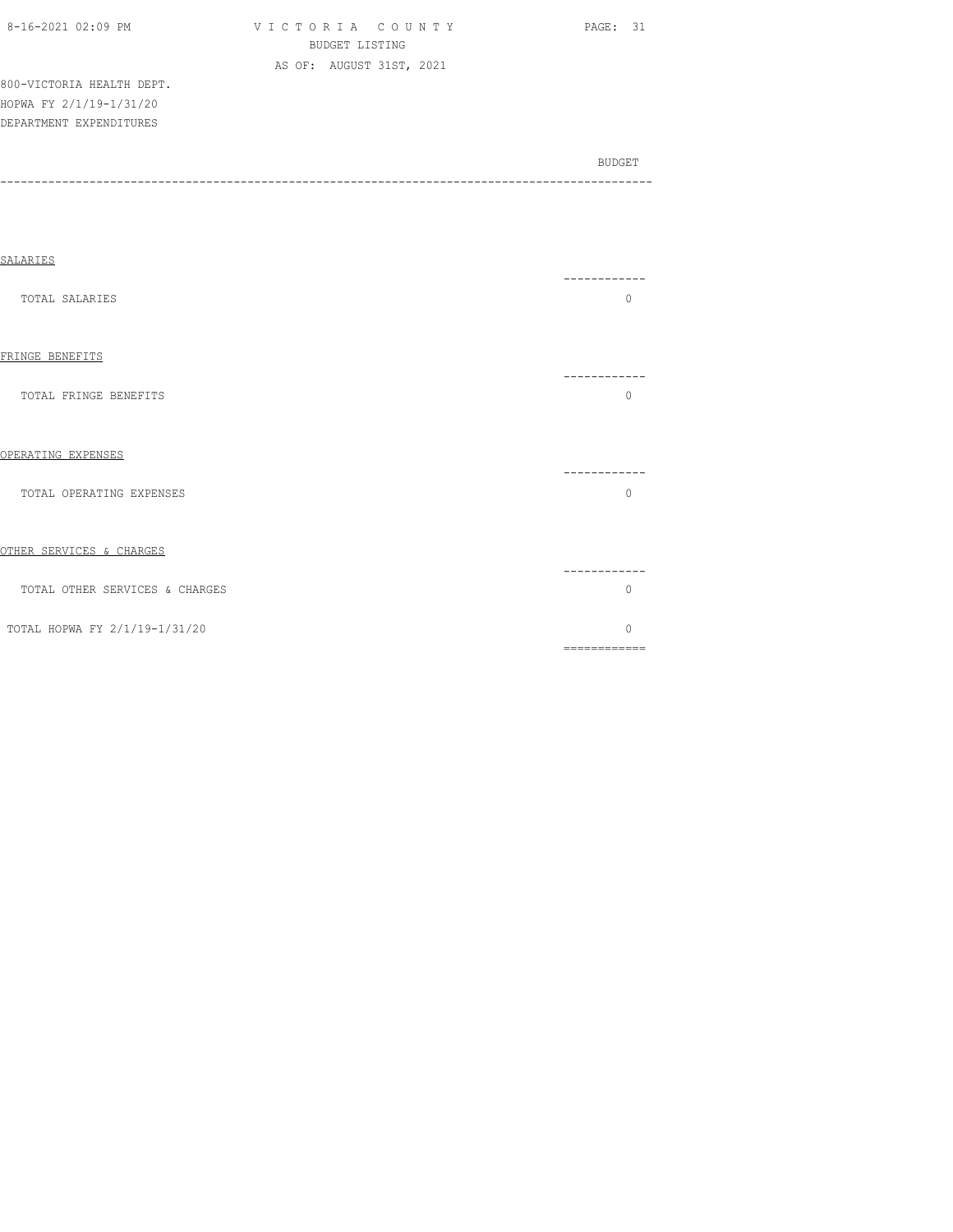|--|

V I C T O R I A C O U N T Y PAGE: 32 BUDGET LISTING AS OF: AUGUST 31ST, 2021

800-VICTORIA HEALTH DEPT. HOPWA 9/1/20-8/31/21 DEPARTMENT EXPENDITURES

| SALARIES                       |                          |
|--------------------------------|--------------------------|
| TOTAL SALARIES                 | --------<br>$\Omega$     |
| FRINGE BENEFITS                | ---------                |
| TOTAL FRINGE BENEFITS          | $\Omega$                 |
| OPERATING EXPENSES             |                          |
| TOTAL OPERATING EXPENSES       | $\Omega$                 |
| OTHER SERVICES & CHARGES       |                          |
| TOTAL OTHER SERVICES & CHARGES | $\Omega$                 |
| TOTAL HOPWA 9/1/20-8/31/21     | $\Omega$<br>============ |
|                                |                          |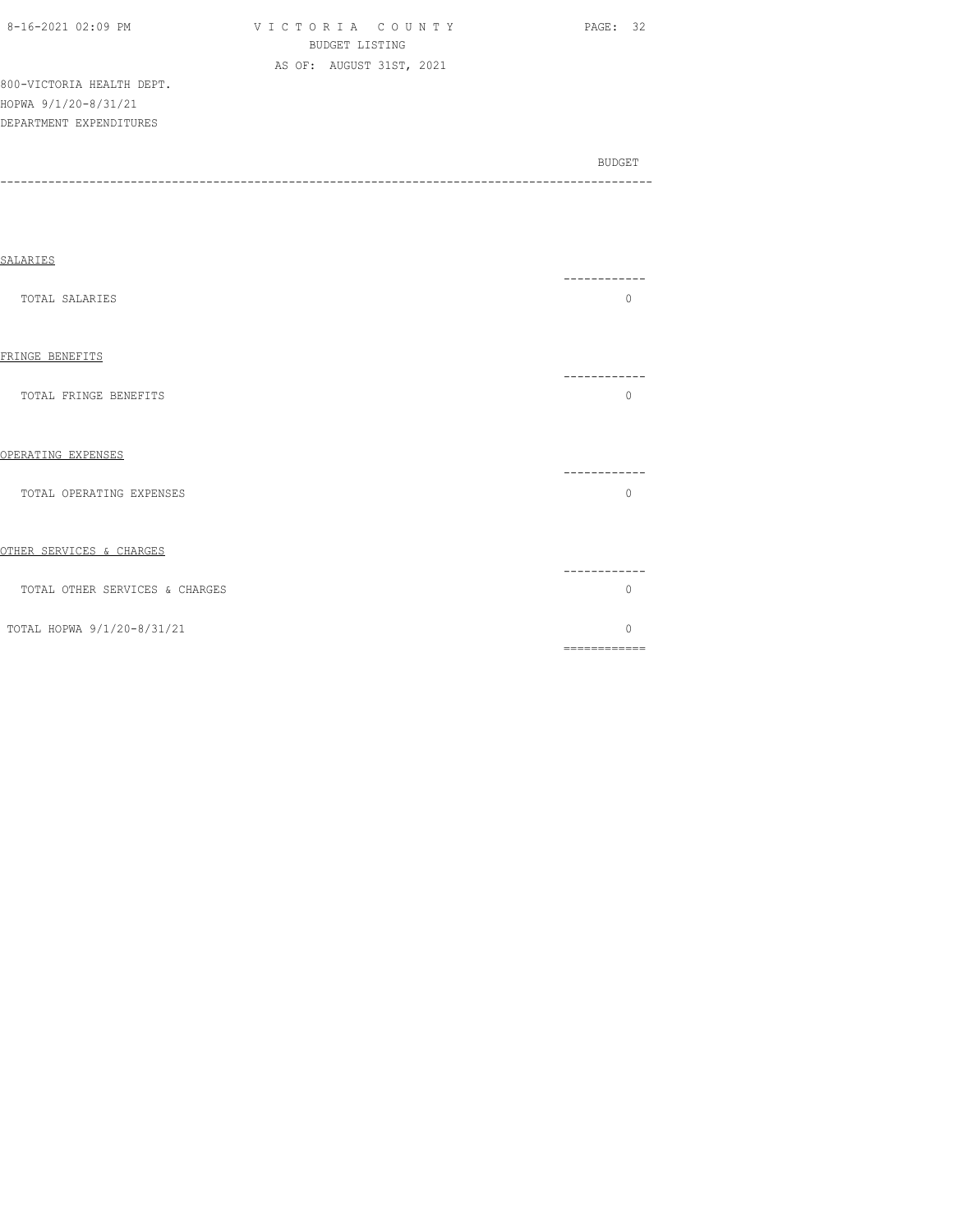| 8-16-2021 02:09 PM |  |  |
|--------------------|--|--|
|                    |  |  |

V I C T O R I A C O U N T Y PAGE: 33 BUDGET LISTING AS OF: AUGUST 31ST, 2021

800-VICTORIA HEALTH DEPT. STATE SERV R 4/20-3/21 DEPARTMENT EXPENDITURES

| SALARIES                       |                                                                                                                                                                                                                                                                                                                                                                                                                                                                                                    |  |
|--------------------------------|----------------------------------------------------------------------------------------------------------------------------------------------------------------------------------------------------------------------------------------------------------------------------------------------------------------------------------------------------------------------------------------------------------------------------------------------------------------------------------------------------|--|
| TOTAL SALARIES                 | -----------<br>$\Omega$                                                                                                                                                                                                                                                                                                                                                                                                                                                                            |  |
| FRINGE BENEFITS                |                                                                                                                                                                                                                                                                                                                                                                                                                                                                                                    |  |
| TOTAL FRINGE BENEFITS          | -----------<br>$\mathbf{0}$                                                                                                                                                                                                                                                                                                                                                                                                                                                                        |  |
| OPERATING EXPENSES             | -----------                                                                                                                                                                                                                                                                                                                                                                                                                                                                                        |  |
| TOTAL OPERATING EXPENSES       | $\Omega$                                                                                                                                                                                                                                                                                                                                                                                                                                                                                           |  |
| OTHER SERVICES & CHARGES       | ------------                                                                                                                                                                                                                                                                                                                                                                                                                                                                                       |  |
| TOTAL OTHER SERVICES & CHARGES | $\circ$                                                                                                                                                                                                                                                                                                                                                                                                                                                                                            |  |
| CAPITAL OUTLAY                 |                                                                                                                                                                                                                                                                                                                                                                                                                                                                                                    |  |
| TOTAL CAPITAL OUTLAY           | -----------<br>$\mathbf{0}$                                                                                                                                                                                                                                                                                                                                                                                                                                                                        |  |
| TOTAL STATE SERV R 4/20-3/21   | $\Omega$<br>$\begin{array}{cccccccccc} \multicolumn{2}{c}{} & \multicolumn{2}{c}{} & \multicolumn{2}{c}{} & \multicolumn{2}{c}{} & \multicolumn{2}{c}{} & \multicolumn{2}{c}{} & \multicolumn{2}{c}{} & \multicolumn{2}{c}{} & \multicolumn{2}{c}{} & \multicolumn{2}{c}{} & \multicolumn{2}{c}{} & \multicolumn{2}{c}{} & \multicolumn{2}{c}{} & \multicolumn{2}{c}{} & \multicolumn{2}{c}{} & \multicolumn{2}{c}{} & \multicolumn{2}{c}{} & \multicolumn{2}{c}{} & \multicolumn{2}{c}{} & \mult$ |  |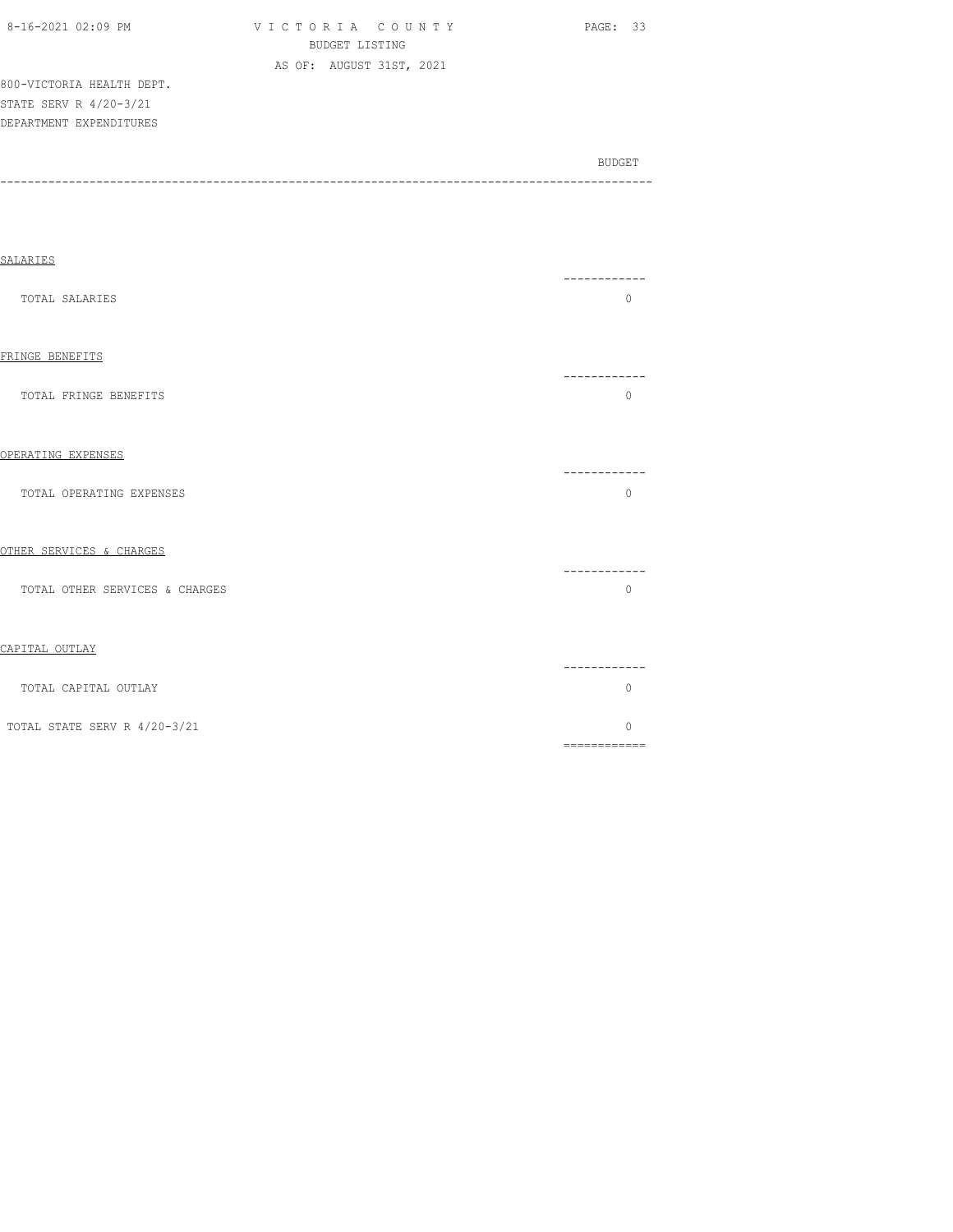| $8-16-2021$ $02:09$ PM    | VICTORIA COUNTY          | - 34<br>PAGE: |
|---------------------------|--------------------------|---------------|
|                           | BUDGET LISTING           |               |
|                           | AS OF: AUGUST 31ST, 2021 |               |
| 800-VICTORIA HEALTH DEPT. |                          |               |
| HSS 9/1/18-8/31/19        |                          |               |
| DEPARTMENT EXPENDITURES   |                          |               |
|                           |                          |               |
|                           |                          |               |

| SALARIES                       |                   |
|--------------------------------|-------------------|
| TOTAL SALARIES                 | $\Omega$          |
| FRINGE BENEFITS                |                   |
| TOTAL FRINGE BENEFITS          | O                 |
| OPERATING EXPENSES             |                   |
| TOTAL OPERATING EXPENSES       | $\Omega$          |
| OTHER SERVICES & CHARGES       |                   |
| TOTAL OTHER SERVICES & CHARGES | -----<br>$\Omega$ |
| TOTAL HSS 9/1/18-8/31/19       | $\Omega$          |
|                                | ============      |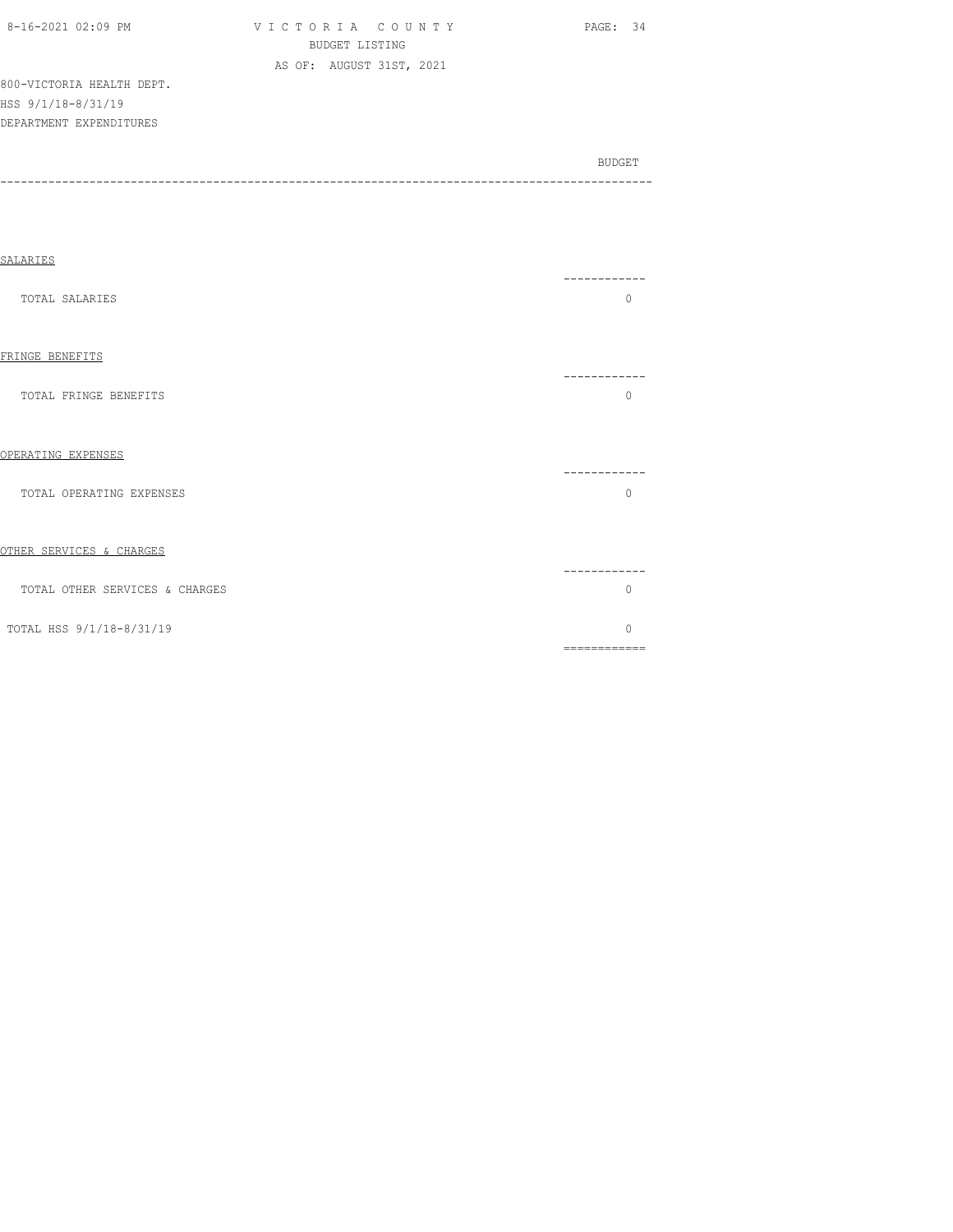| 8-16-2021 02:09 PM        | VICTORIA COUNTY          | PAGE: 35 |
|---------------------------|--------------------------|----------|
|                           | BUDGET LISTING           |          |
|                           | AS OF: AUGUST 31ST, 2021 |          |
| 800-VICTORIA HEALTH DEPT. |                          |          |
| STATE SRVCS R 4/19-3/20   |                          |          |

DEPARTMENT EXPENDITURES

| <b>SALARIES</b>                |                           |
|--------------------------------|---------------------------|
| TOTAL SALARIES                 | -----------<br>$\Omega$   |
| FRINGE BENEFITS                |                           |
| TOTAL FRINGE BENEFITS          | $\Omega$                  |
| OPERATING EXPENSES             |                           |
| TOTAL OPERATING EXPENSES       | -----------<br>$\Omega$   |
| OTHER SERVICES & CHARGES       |                           |
| TOTAL OTHER SERVICES & CHARGES | --------<br>$\Omega$      |
| CAPITAL OUTLAY                 |                           |
| TOTAL CAPITAL OUTLAY           | ----------<br>$\mathbf 0$ |
| TOTAL STATE SRVCS R 4/19-3/20  | $\Omega$                  |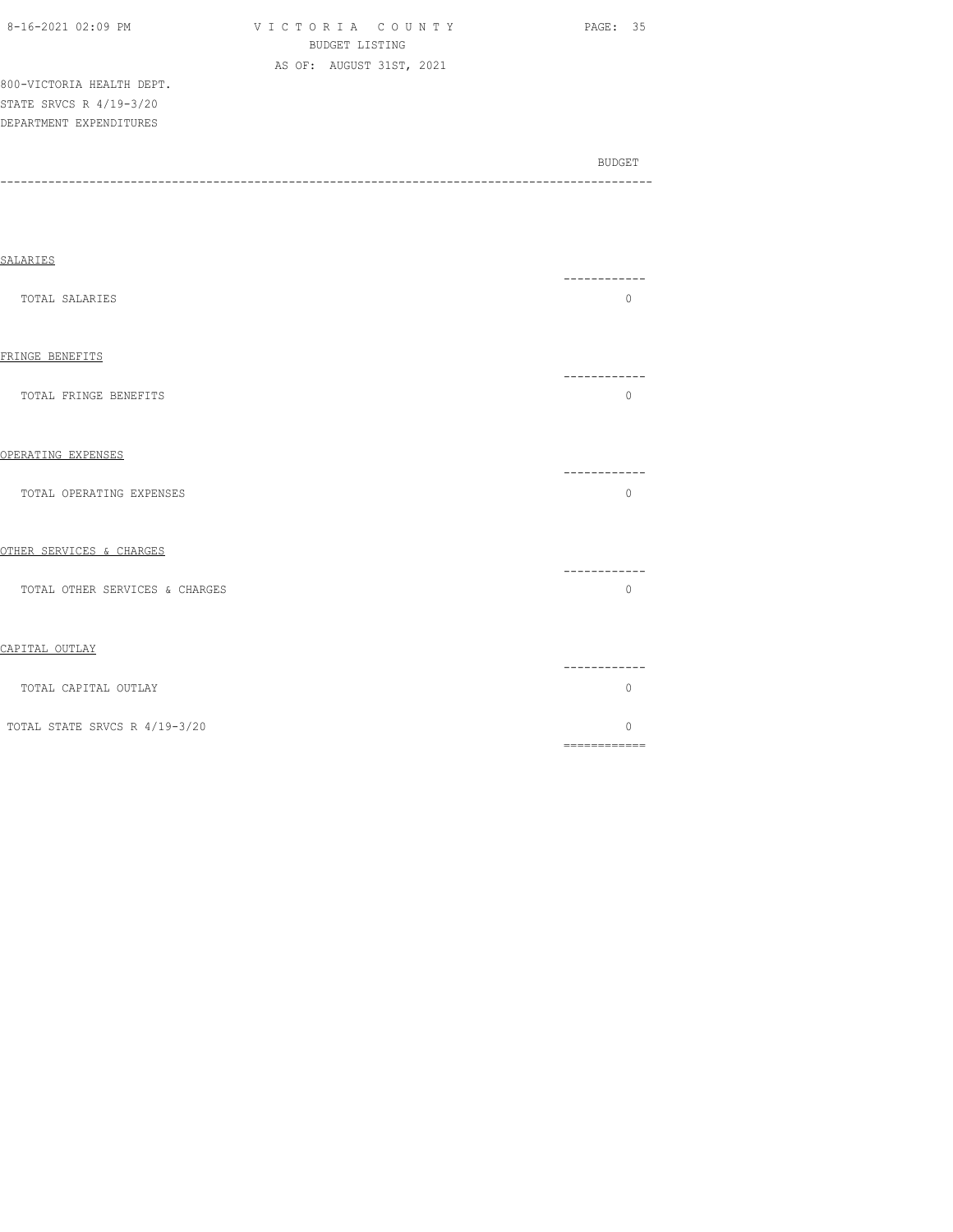| 8-16-2021 02:09 PM |  |
|--------------------|--|

VICTORIA COUNTY PAGE: 36 BUDGET LISTING AS OF: AUGUST 31ST, 2021

800-VICTORIA HEALTH DEPT. IDCU/COVID-19 8/3/20-4/22 DEPARTMENT EXPENDITURES

| OPERATING EXPENSES              |           |
|---------------------------------|-----------|
| TOTAL OPERATING EXPENSES        | --------  |
| OTHER SERVICES & CHARGES        |           |
| TOTAL OTHER SERVICES & CHARGES  |           |
| CAPITAL OUTLAY                  |           |
| TOTAL CAPITAL OUTLAY            |           |
| TOTAL IDCU/COVID-19 8/3/20-4/22 | ========= |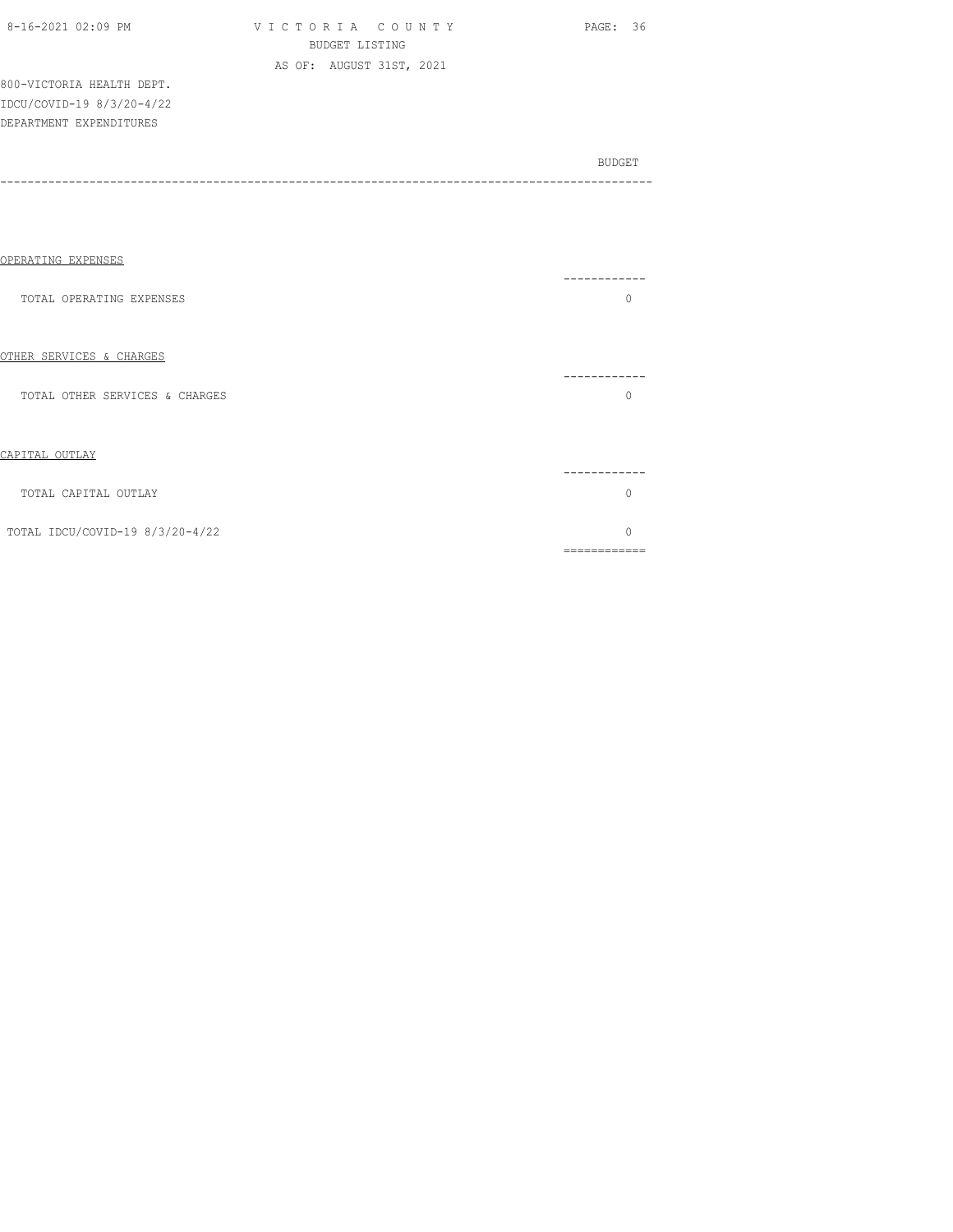| 8-16-2021 02:09 PM |  |
|--------------------|--|

V I C T O R I A C O U N T Y PAGE: 37 BUDGET LISTING AS OF: AUGUST 31ST, 2021

800-VICTORIA HEALTH DEPT. STATE SRVCS 9/20-8/21 DEPARTMENT EXPENDITURES

| SALARIES                       |                          |
|--------------------------------|--------------------------|
| TOTAL SALARIES                 | --------<br>$\Omega$     |
| FRINGE BENEFITS                | ---------                |
| TOTAL FRINGE BENEFITS          | $\Omega$                 |
| OPERATING EXPENSES             |                          |
| TOTAL OPERATING EXPENSES       | $\Omega$                 |
| OTHER SERVICES & CHARGES       |                          |
| TOTAL OTHER SERVICES & CHARGES | $\Omega$                 |
| TOTAL STATE SRVCS 9/20-8/21    | $\Omega$<br>============ |
|                                |                          |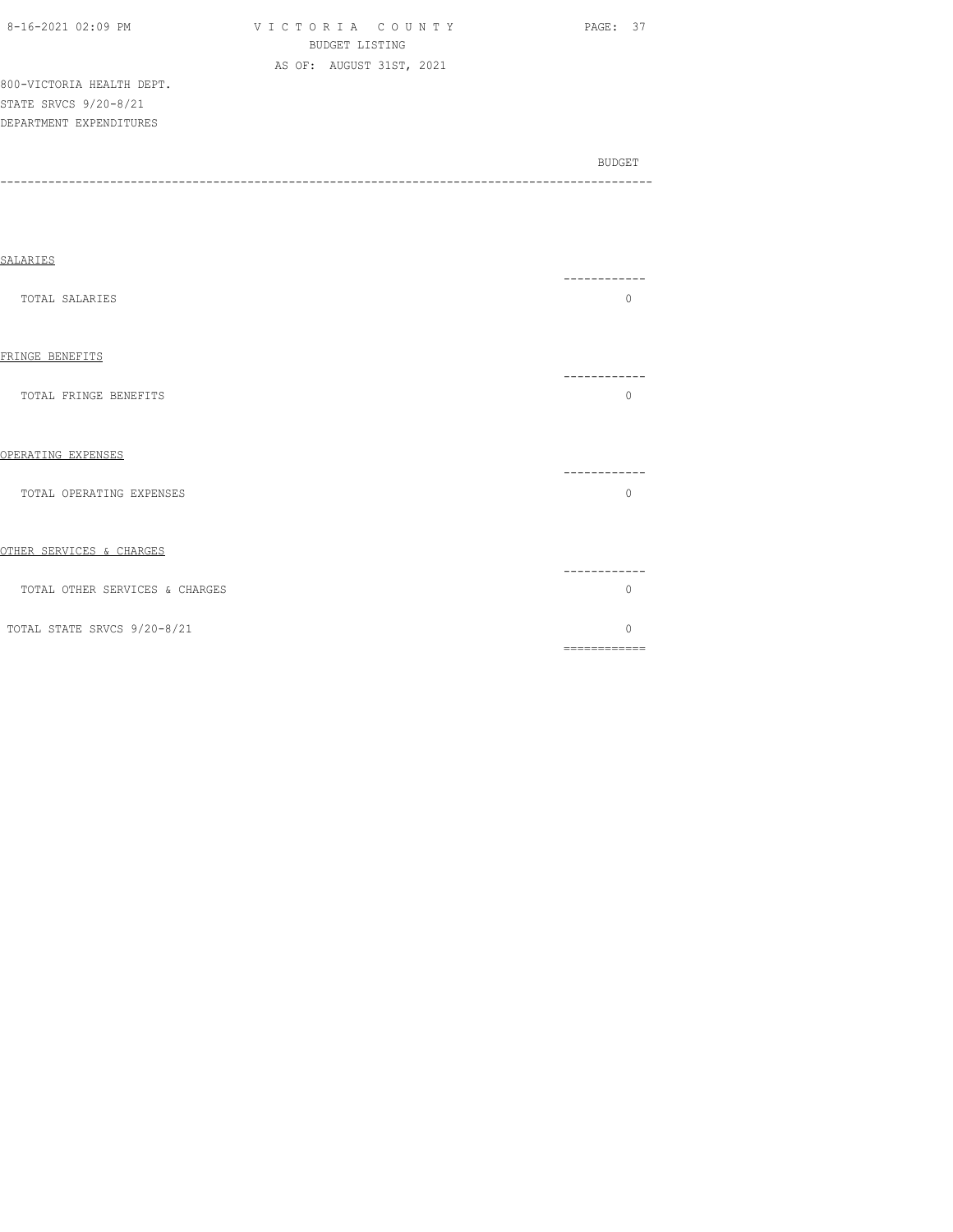| 8-16-2021 02:09 PM |  |
|--------------------|--|

V I C T O R I A C O U N T Y PAGE: 38 BUDGET LISTING AS OF: AUGUST 31ST, 2021

800-VICTORIA HEALTH DEPT. TB FEDER 1/1/21-12/31/21 DEPARTMENT EXPENDITURES

| -------<br>$\Omega$                                                                                                                                                                                                                                                                                                                                                                                                                                                                              |
|--------------------------------------------------------------------------------------------------------------------------------------------------------------------------------------------------------------------------------------------------------------------------------------------------------------------------------------------------------------------------------------------------------------------------------------------------------------------------------------------------|
| --------                                                                                                                                                                                                                                                                                                                                                                                                                                                                                         |
| $\Omega$                                                                                                                                                                                                                                                                                                                                                                                                                                                                                         |
| --------                                                                                                                                                                                                                                                                                                                                                                                                                                                                                         |
| $\mathbf{0}$                                                                                                                                                                                                                                                                                                                                                                                                                                                                                     |
| --------                                                                                                                                                                                                                                                                                                                                                                                                                                                                                         |
| $\Omega$                                                                                                                                                                                                                                                                                                                                                                                                                                                                                         |
| $\cap$<br>$\begin{array}{cccccccccc} \multicolumn{2}{c}{} & \multicolumn{2}{c}{} & \multicolumn{2}{c}{} & \multicolumn{2}{c}{} & \multicolumn{2}{c}{} & \multicolumn{2}{c}{} & \multicolumn{2}{c}{} & \multicolumn{2}{c}{} & \multicolumn{2}{c}{} & \multicolumn{2}{c}{} & \multicolumn{2}{c}{} & \multicolumn{2}{c}{} & \multicolumn{2}{c}{} & \multicolumn{2}{c}{} & \multicolumn{2}{c}{} & \multicolumn{2}{c}{} & \multicolumn{2}{c}{} & \multicolumn{2}{c}{} & \multicolumn{2}{c}{} & \mult$ |
|                                                                                                                                                                                                                                                                                                                                                                                                                                                                                                  |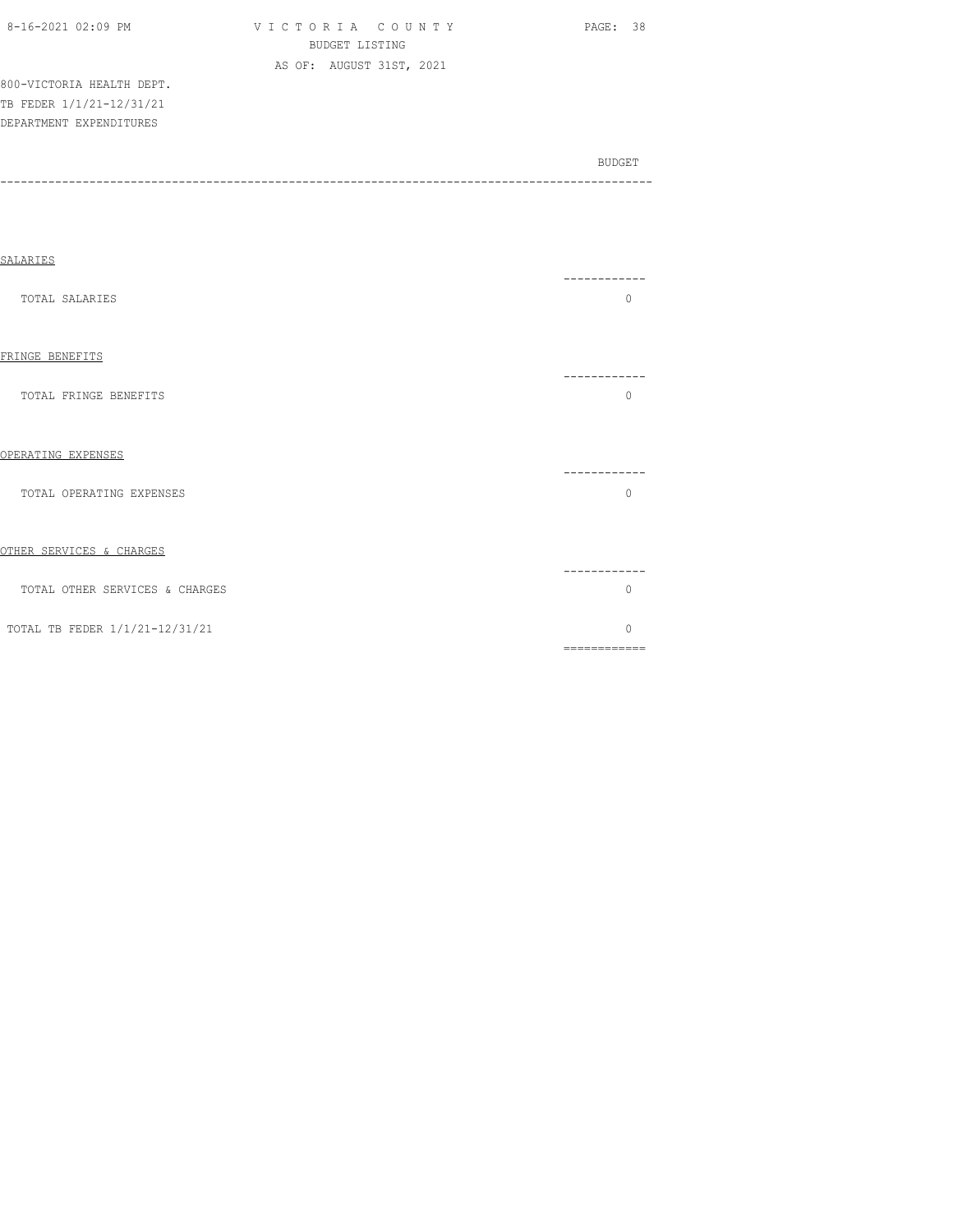| 8-16-2021 02:09 PM |  |
|--------------------|--|
|--------------------|--|

V I C T O R I A C O U N T Y PAGE: 39 BUDGET LISTING AS OF: AUGUST 31ST, 2021

800-VICTORIA HEALTH DEPT. CPS/HAZARDS 7/20-6/21 DEPARTMENT EXPENDITURES

| SALARIES                       |                                                                                                                                                                                                                                                                                                                                                                                                                                                                                                     |  |
|--------------------------------|-----------------------------------------------------------------------------------------------------------------------------------------------------------------------------------------------------------------------------------------------------------------------------------------------------------------------------------------------------------------------------------------------------------------------------------------------------------------------------------------------------|--|
| TOTAL SALARIES                 | ------------<br>$\Omega$                                                                                                                                                                                                                                                                                                                                                                                                                                                                            |  |
| FRINGE BENEFITS                | -----------                                                                                                                                                                                                                                                                                                                                                                                                                                                                                         |  |
| TOTAL FRINGE BENEFITS          | $\Omega$                                                                                                                                                                                                                                                                                                                                                                                                                                                                                            |  |
| OPERATING EXPENSES             | -----------                                                                                                                                                                                                                                                                                                                                                                                                                                                                                         |  |
| TOTAL OPERATING EXPENSES       | $\Omega$                                                                                                                                                                                                                                                                                                                                                                                                                                                                                            |  |
| OTHER SERVICES & CHARGES       | . _ _ _ _ _ _ _ _ _ _ _                                                                                                                                                                                                                                                                                                                                                                                                                                                                             |  |
| TOTAL OTHER SERVICES & CHARGES | $\mathbf{0}$                                                                                                                                                                                                                                                                                                                                                                                                                                                                                        |  |
| CAPITAL OUTLAY                 |                                                                                                                                                                                                                                                                                                                                                                                                                                                                                                     |  |
| TOTAL CAPITAL OUTLAY           | . _ _ _ _ _ _ _ _ _ _<br>0                                                                                                                                                                                                                                                                                                                                                                                                                                                                          |  |
| TOTAL CPS/HAZARDS 7/20-6/21    | $\bigcap$<br>$\begin{array}{cccccccccc} \multicolumn{2}{c}{} & \multicolumn{2}{c}{} & \multicolumn{2}{c}{} & \multicolumn{2}{c}{} & \multicolumn{2}{c}{} & \multicolumn{2}{c}{} & \multicolumn{2}{c}{} & \multicolumn{2}{c}{} & \multicolumn{2}{c}{} & \multicolumn{2}{c}{} & \multicolumn{2}{c}{} & \multicolumn{2}{c}{} & \multicolumn{2}{c}{} & \multicolumn{2}{c}{} & \multicolumn{2}{c}{} & \multicolumn{2}{c}{} & \multicolumn{2}{c}{} & \multicolumn{2}{c}{} & \multicolumn{2}{c}{} & \mult$ |  |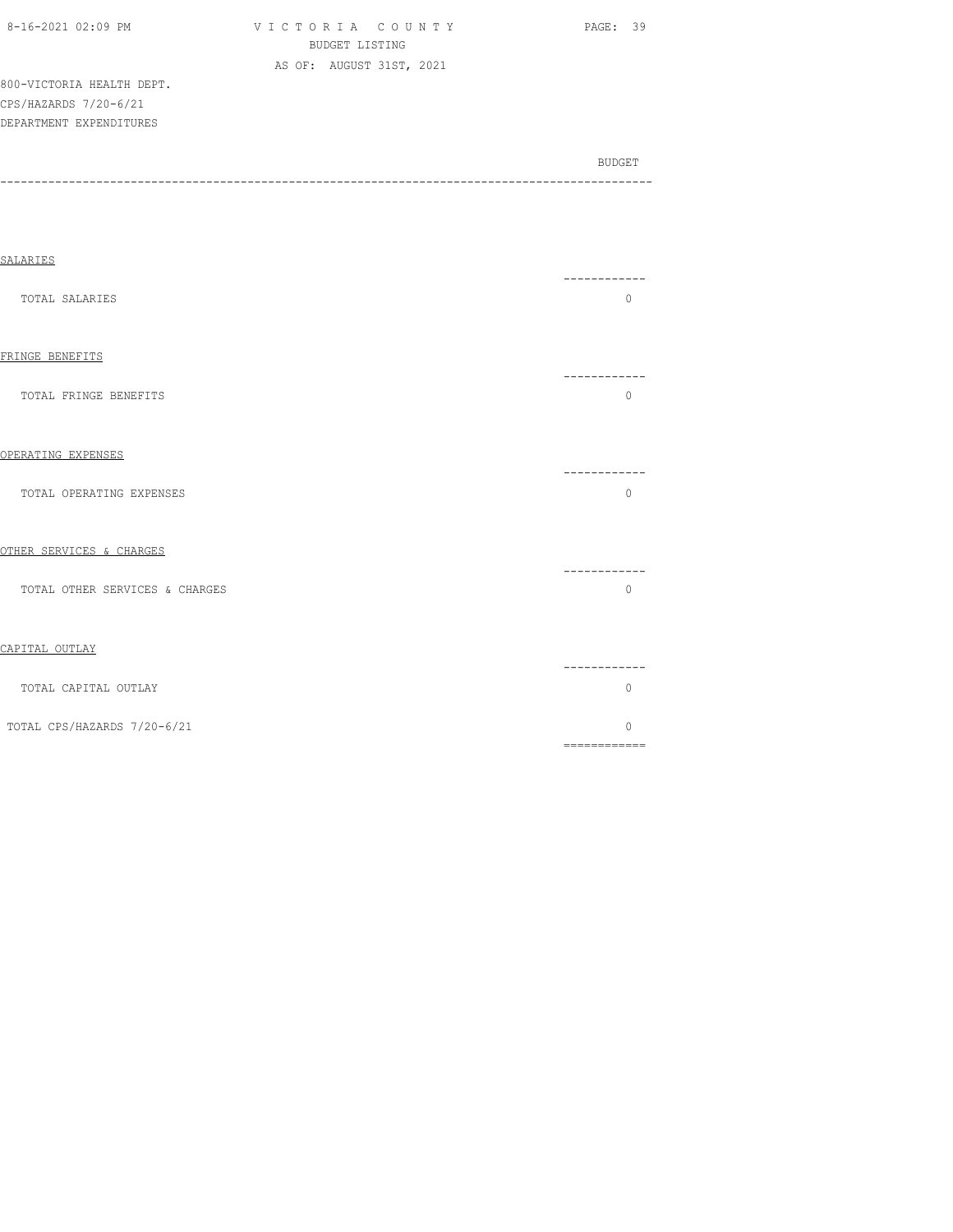| 8-16-2021 02:09 PM        | VICTORIA COUNTY          | PAGE: 40 |
|---------------------------|--------------------------|----------|
|                           | BUDGET LISTING           |          |
|                           | AS OF: AUGUST 31ST, 2021 |          |
| 800-VICTORIA HEALTH DEPT. |                          |          |
| IMMUNIZATION 9/17-8/18    |                          |          |

BUDGET AND RESERVE AND RESERVE AND RESERVE AND RESERVE AND RESERVE AND RESERVE AND RESERVE AND RESERVE AND RESERVE AND RESERVE AND RESERVE AND RESERVE AND RESERVE AND RESERVE AND RESPONDING A REPORT OF A REPORT OF A REPORT

DEPARTMENT EXPENDITURES

-----------------------------------------------------------------------------------------------

| <b>SALARIES</b>                |                                                                                                                                                                                                                                                                                                                                                                                                                                                                                                    |
|--------------------------------|----------------------------------------------------------------------------------------------------------------------------------------------------------------------------------------------------------------------------------------------------------------------------------------------------------------------------------------------------------------------------------------------------------------------------------------------------------------------------------------------------|
| TOTAL SALARIES                 | ------------<br>$\circ$                                                                                                                                                                                                                                                                                                                                                                                                                                                                            |
| FRINGE BENEFITS                | -----------                                                                                                                                                                                                                                                                                                                                                                                                                                                                                        |
| TOTAL FRINGE BENEFITS          | $\circ$                                                                                                                                                                                                                                                                                                                                                                                                                                                                                            |
| OPERATING EXPENSES             | . _ _ _ _ _ _ _ _                                                                                                                                                                                                                                                                                                                                                                                                                                                                                  |
| TOTAL OPERATING EXPENSES       | $\Omega$                                                                                                                                                                                                                                                                                                                                                                                                                                                                                           |
| OTHER SERVICES & CHARGES       | ---------                                                                                                                                                                                                                                                                                                                                                                                                                                                                                          |
| TOTAL OTHER SERVICES & CHARGES | $\mathbf{0}$                                                                                                                                                                                                                                                                                                                                                                                                                                                                                       |
| CAPITAL OUTLAY                 | --------                                                                                                                                                                                                                                                                                                                                                                                                                                                                                           |
| TOTAL CAPITAL OUTLAY           | $\Omega$                                                                                                                                                                                                                                                                                                                                                                                                                                                                                           |
| TOTAL IMMUNIZATION 9/17-8/18   | $\Omega$<br>$\begin{array}{cccccccccc} \multicolumn{2}{c}{} & \multicolumn{2}{c}{} & \multicolumn{2}{c}{} & \multicolumn{2}{c}{} & \multicolumn{2}{c}{} & \multicolumn{2}{c}{} & \multicolumn{2}{c}{} & \multicolumn{2}{c}{} & \multicolumn{2}{c}{} & \multicolumn{2}{c}{} & \multicolumn{2}{c}{} & \multicolumn{2}{c}{} & \multicolumn{2}{c}{} & \multicolumn{2}{c}{} & \multicolumn{2}{c}{} & \multicolumn{2}{c}{} & \multicolumn{2}{c}{} & \multicolumn{2}{c}{} & \multicolumn{2}{c}{} & \mult$ |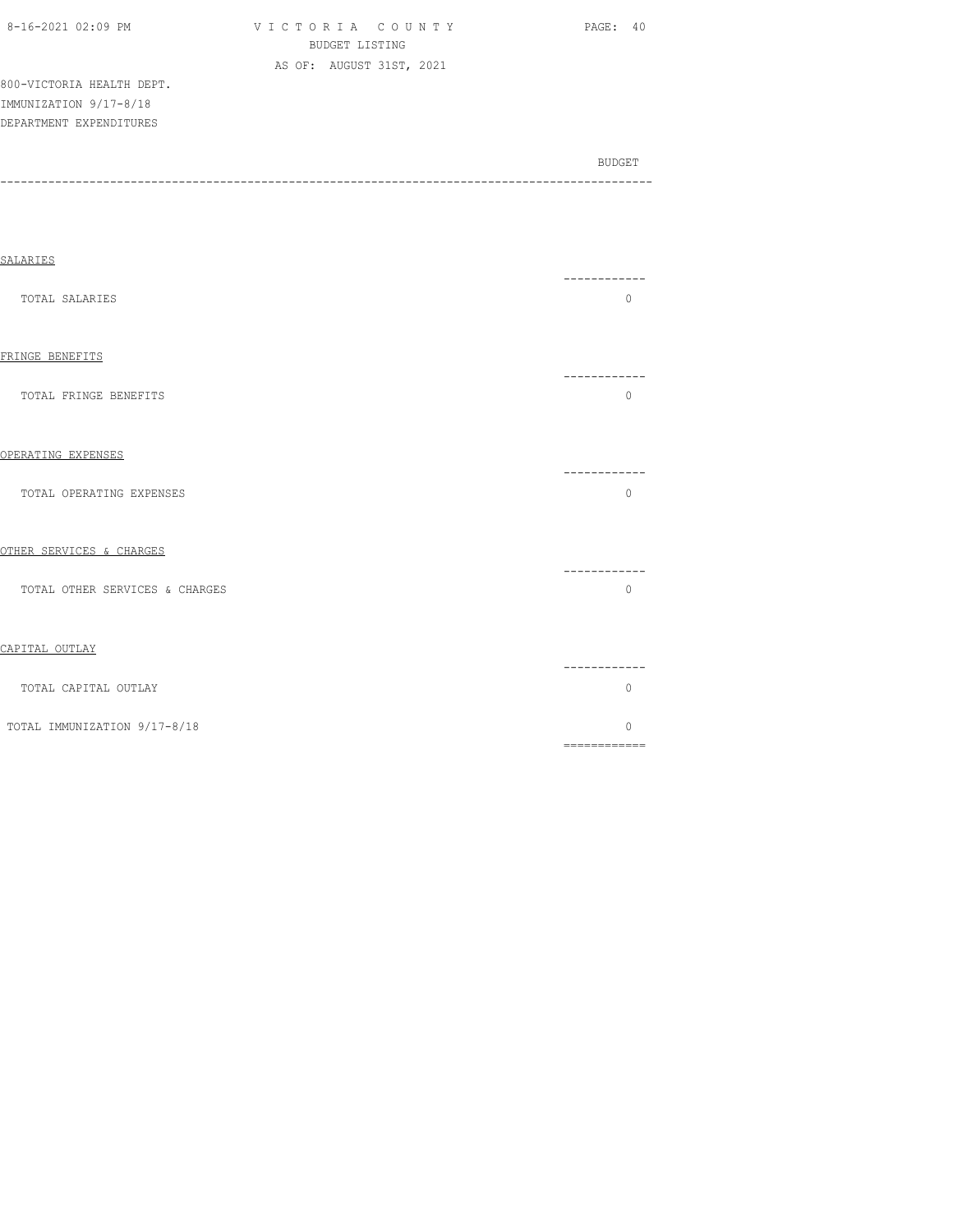| $8-16-2021$ $02:09$ PM    | VICTORIA COUNTY |                          |  | PAGE: 41 |  |
|---------------------------|-----------------|--------------------------|--|----------|--|
|                           |                 | BUDGET LISTING           |  |          |  |
|                           |                 | AS OF: AUGUST 31ST, 2021 |  |          |  |
| 800-VICTORIA HEALTH DEPT. |                 |                          |  |          |  |
| HPCDP/TXHC FY 10/17-9/18  |                 |                          |  |          |  |
| DEPARTMENT EXPENDITURES   |                 |                          |  |          |  |
|                           |                 |                          |  |          |  |

| <b>SALARIES</b>                |                                                                                                                                                                                                                                                                                                                                                                                                                                                                                                    |
|--------------------------------|----------------------------------------------------------------------------------------------------------------------------------------------------------------------------------------------------------------------------------------------------------------------------------------------------------------------------------------------------------------------------------------------------------------------------------------------------------------------------------------------------|
| TOTAL SALARIES                 | $\Omega$                                                                                                                                                                                                                                                                                                                                                                                                                                                                                           |
| FRINGE BENEFITS                |                                                                                                                                                                                                                                                                                                                                                                                                                                                                                                    |
| TOTAL FRINGE BENEFITS          | $\Omega$                                                                                                                                                                                                                                                                                                                                                                                                                                                                                           |
| OPERATING EXPENSES             |                                                                                                                                                                                                                                                                                                                                                                                                                                                                                                    |
| TOTAL OPERATING EXPENSES       | $\Omega$                                                                                                                                                                                                                                                                                                                                                                                                                                                                                           |
| OTHER SERVICES & CHARGES       | ---------                                                                                                                                                                                                                                                                                                                                                                                                                                                                                          |
| TOTAL OTHER SERVICES & CHARGES | $\Omega$                                                                                                                                                                                                                                                                                                                                                                                                                                                                                           |
| CAPITAL OUTLAY                 |                                                                                                                                                                                                                                                                                                                                                                                                                                                                                                    |
| TOTAL CAPITAL OUTLAY           | ---------<br>0                                                                                                                                                                                                                                                                                                                                                                                                                                                                                     |
| TOTAL HPCDP/TXHC FY 10/17-9/18 | $\Omega$<br>$\begin{array}{cccccccccc} \multicolumn{2}{c}{} & \multicolumn{2}{c}{} & \multicolumn{2}{c}{} & \multicolumn{2}{c}{} & \multicolumn{2}{c}{} & \multicolumn{2}{c}{} & \multicolumn{2}{c}{} & \multicolumn{2}{c}{} & \multicolumn{2}{c}{} & \multicolumn{2}{c}{} & \multicolumn{2}{c}{} & \multicolumn{2}{c}{} & \multicolumn{2}{c}{} & \multicolumn{2}{c}{} & \multicolumn{2}{c}{} & \multicolumn{2}{c}{} & \multicolumn{2}{c}{} & \multicolumn{2}{c}{} & \multicolumn{2}{c}{} & \mult$ |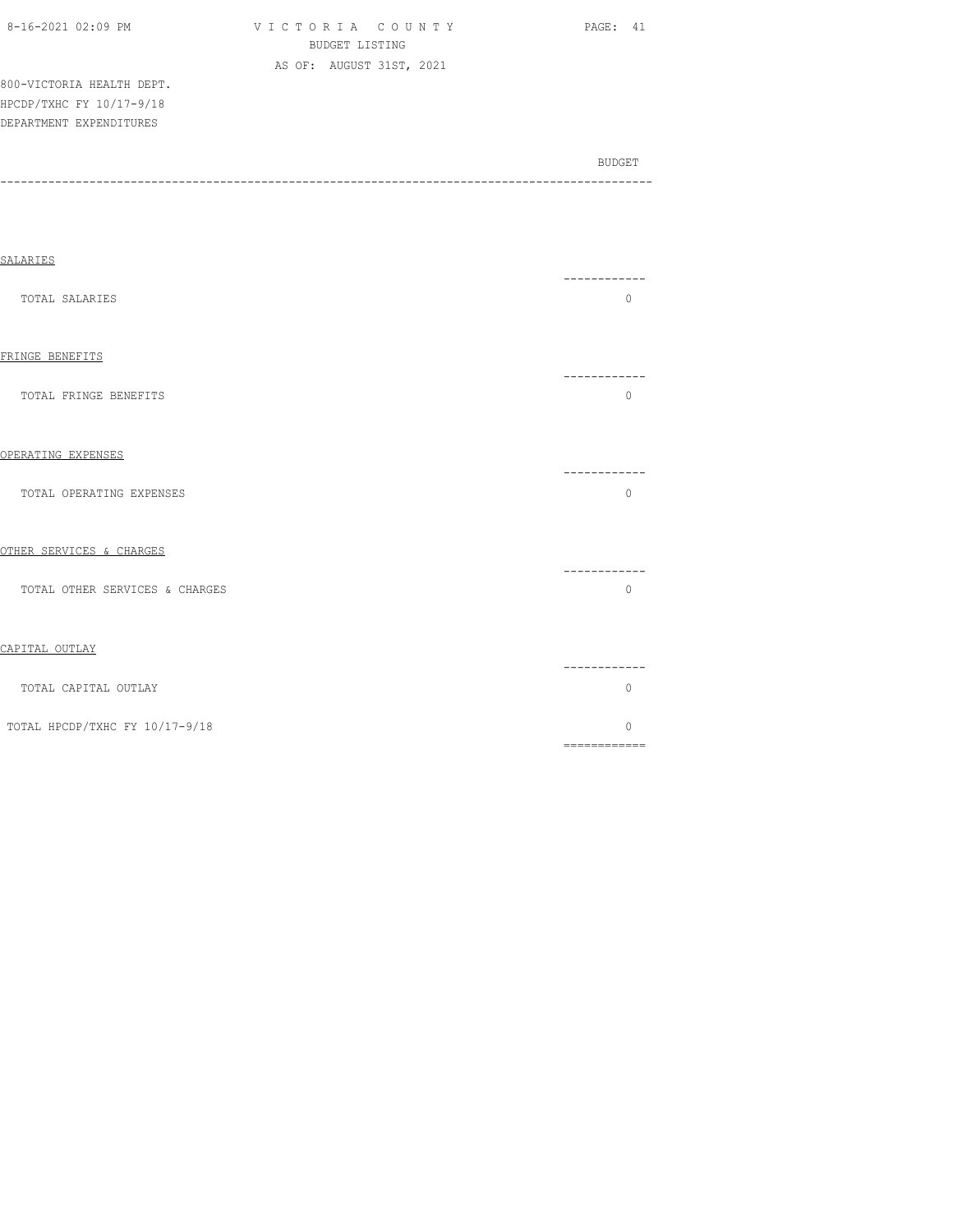| 8-16-2021 02:09 PM        | VICTORIA COUNTY          | - 42.<br>PAGE: |
|---------------------------|--------------------------|----------------|
|                           | BUDGET LISTING           |                |
|                           | AS OF: AUGUST 31ST, 2021 |                |
| 800-VICTORIA HEALTH DEPT. |                          |                |
| TB STATE 9/18-8/19        |                          |                |
| DEPARTMENT EXPENDITURES   |                          |                |
|                           |                          |                |
|                           |                          |                |

| SALARIES                       |           |
|--------------------------------|-----------|
| <b>TOTAL SALARIES</b>          | $\circ$   |
| FRINGE BENEFITS                | --------- |
| TOTAL FRINGE BENEFITS          | $\circ$   |
| OPERATING EXPENSES             | --------  |
| TOTAL OPERATING EXPENSES       | $\circ$   |
| OTHER SERVICES & CHARGES       | .         |
| TOTAL OTHER SERVICES & CHARGES | $\circ$   |
| CAPITAL OUTLAY                 | --------- |
| TOTAL CAPITAL OUTLAY           | 0         |
| TOTAL TB STATE 9/18-8/19       | $\circ$   |

============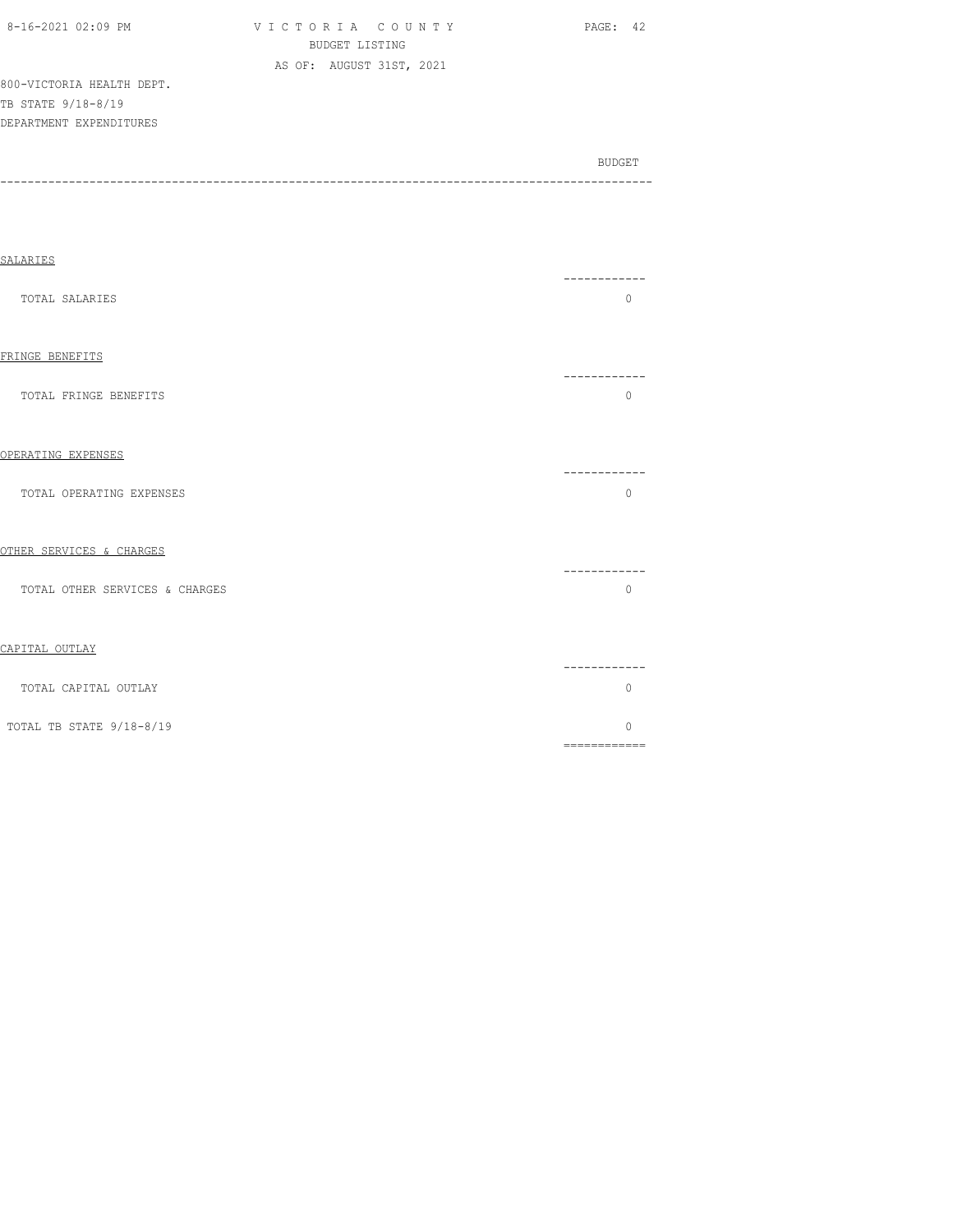| 8-16-2021 02:09 PM        | VICTORIA COUNTY          | <b>PAGE: 43</b> |
|---------------------------|--------------------------|-----------------|
|                           | BUDGET LISTING           |                 |
|                           | AS OF: AUGUST 31ST, 2021 |                 |
| 800-VICTORIA HEALTH DEPT. |                          |                 |
| RYN WHITE PT B 4/20-3/21  |                          |                 |
| DEPARTMENT EXPENDITURES   |                          |                 |

| <b>SALARIES</b>                |                                                                                                                                                                                                                                                                                                                                                                                                                                                                                                    |
|--------------------------------|----------------------------------------------------------------------------------------------------------------------------------------------------------------------------------------------------------------------------------------------------------------------------------------------------------------------------------------------------------------------------------------------------------------------------------------------------------------------------------------------------|
| TOTAL SALARIES                 | -------<br>$\mathbf{0}$                                                                                                                                                                                                                                                                                                                                                                                                                                                                            |
| FRINGE BENEFITS                |                                                                                                                                                                                                                                                                                                                                                                                                                                                                                                    |
| TOTAL FRINGE BENEFITS          | ---------<br>$\mathbf{0}$                                                                                                                                                                                                                                                                                                                                                                                                                                                                          |
| OPERATING EXPENSES             |                                                                                                                                                                                                                                                                                                                                                                                                                                                                                                    |
| TOTAL OPERATING EXPENSES       | -----------<br>$\Omega$                                                                                                                                                                                                                                                                                                                                                                                                                                                                            |
| OTHER SERVICES & CHARGES       |                                                                                                                                                                                                                                                                                                                                                                                                                                                                                                    |
| TOTAL OTHER SERVICES & CHARGES | -----------<br>$\Omega$                                                                                                                                                                                                                                                                                                                                                                                                                                                                            |
| CAPITAL OUTLAY                 |                                                                                                                                                                                                                                                                                                                                                                                                                                                                                                    |
| TOTAL CAPITAL OUTLAY           | -----------<br>$\mathbf{0}$                                                                                                                                                                                                                                                                                                                                                                                                                                                                        |
| TOTAL RYN WHITE PT B 4/20-3/21 | $\Omega$<br>$\begin{array}{cccccccccc} \multicolumn{2}{c}{} & \multicolumn{2}{c}{} & \multicolumn{2}{c}{} & \multicolumn{2}{c}{} & \multicolumn{2}{c}{} & \multicolumn{2}{c}{} & \multicolumn{2}{c}{} & \multicolumn{2}{c}{} & \multicolumn{2}{c}{} & \multicolumn{2}{c}{} & \multicolumn{2}{c}{} & \multicolumn{2}{c}{} & \multicolumn{2}{c}{} & \multicolumn{2}{c}{} & \multicolumn{2}{c}{} & \multicolumn{2}{c}{} & \multicolumn{2}{c}{} & \multicolumn{2}{c}{} & \multicolumn{2}{c}{} & \mult$ |
|                                |                                                                                                                                                                                                                                                                                                                                                                                                                                                                                                    |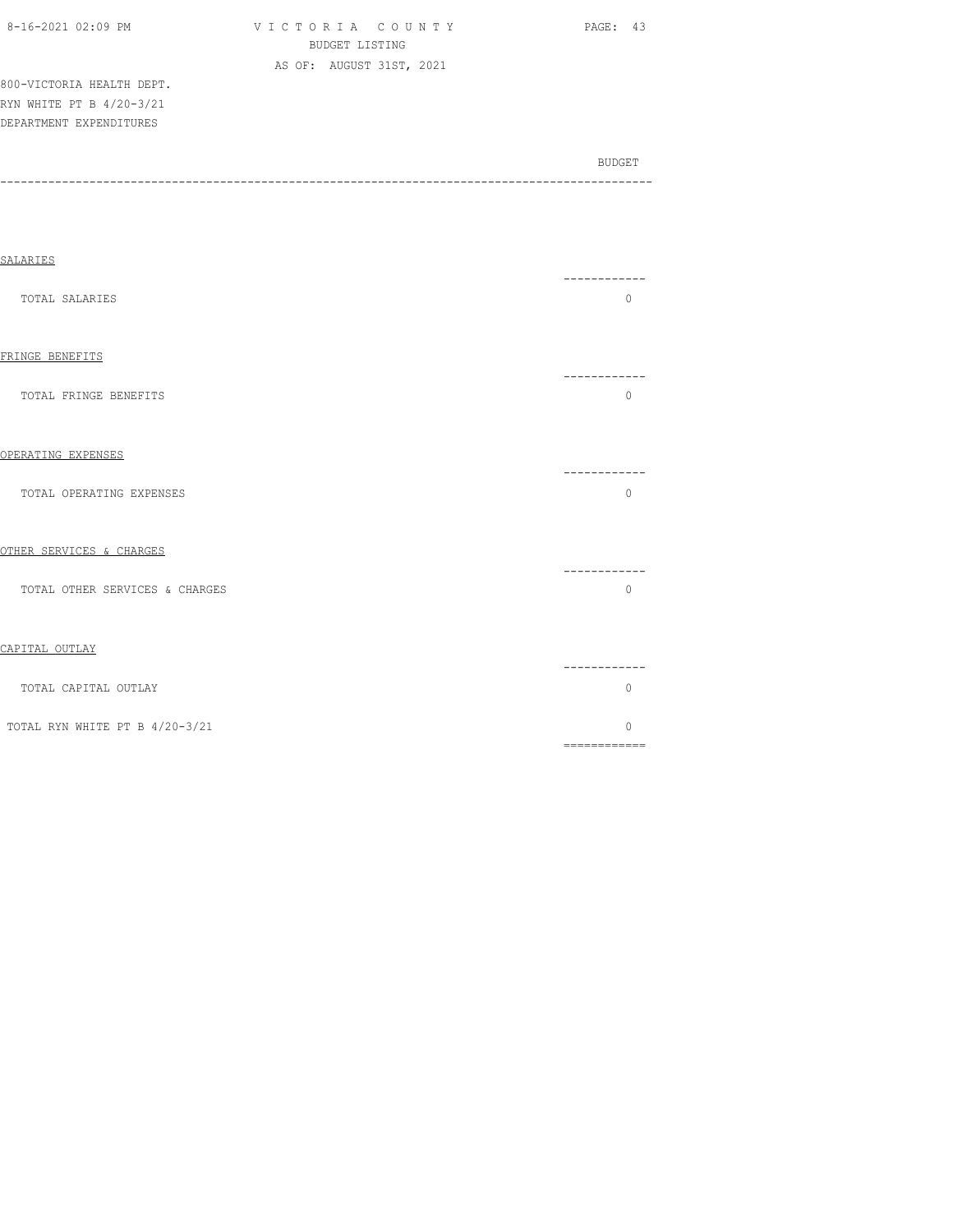| 8-16-2021 02:09 PM |  |  |
|--------------------|--|--|
|                    |  |  |

V I C T O R I A C O U N T Y PAGE: 44 BUDGET LISTING AS OF: AUGUST 31ST, 2021

800-VICTORIA HEALTH DEPT. STATE SERV R 4/21-3/22 DEPARTMENT EXPENDITURES

| SALARIES                       |                         |
|--------------------------------|-------------------------|
| TOTAL SALARIES                 | ------------<br>$\circ$ |
| FRINGE BENEFITS                |                         |
| TOTAL FRINGE BENEFITS          | -----------<br>$\Omega$ |
| OPERATING EXPENSES             |                         |
| TOTAL OPERATING EXPENSES       | -----------<br>$\circ$  |
| OTHER SERVICES & CHARGES       |                         |
| TOTAL OTHER SERVICES & CHARGES | -----------<br>$\circ$  |
| CAPITAL OUTLAY                 |                         |
| TOTAL CAPITAL OUTLAY           | -----------<br>$\Omega$ |
| TOTAL STATE SERV R 4/21-3/22   | $\Omega$                |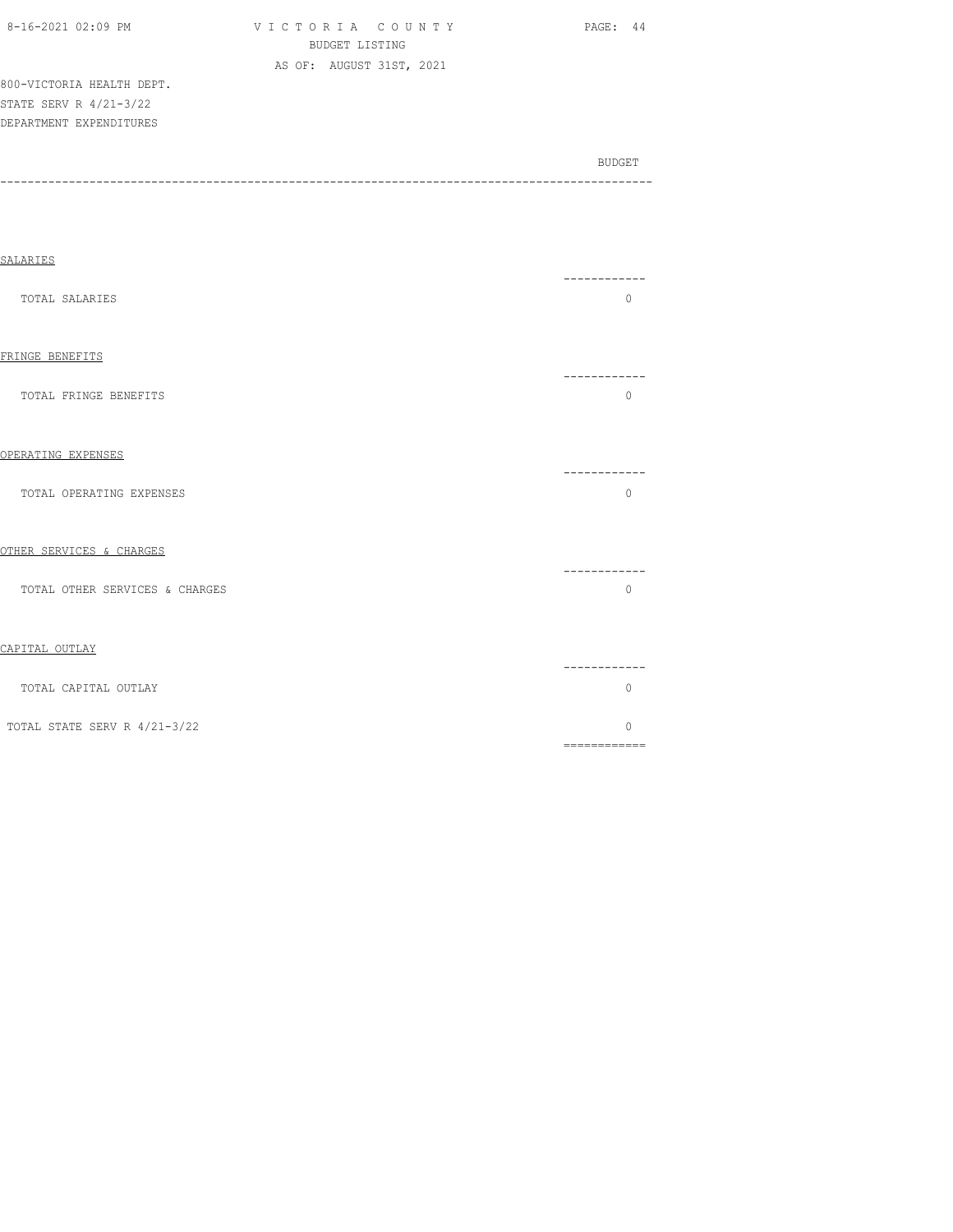|--|

VICTORIA COUNTY PAGE: 45 BUDGET LISTING AS OF: AUGUST 31ST, 2021

800-VICTORIA HEALTH DEPT. STATE SERVICES 9/19-8/20 DEPARTMENT EXPENDITURES

| SALARIES                       |                          |
|--------------------------------|--------------------------|
| TOTAL SALARIES                 | $\Omega$                 |
| FRINGE BENEFITS                |                          |
| TOTAL FRINGE BENEFITS          | $\Omega$                 |
| OPERATING EXPENSES             | --------                 |
| TOTAL OPERATING EXPENSES       | $\Omega$                 |
| OTHER SERVICES & CHARGES       |                          |
| TOTAL OTHER SERVICES & CHARGES | -------<br>$\Omega$      |
| TOTAL STATE SERVICES 9/19-8/20 | $\Omega$<br>============ |
|                                |                          |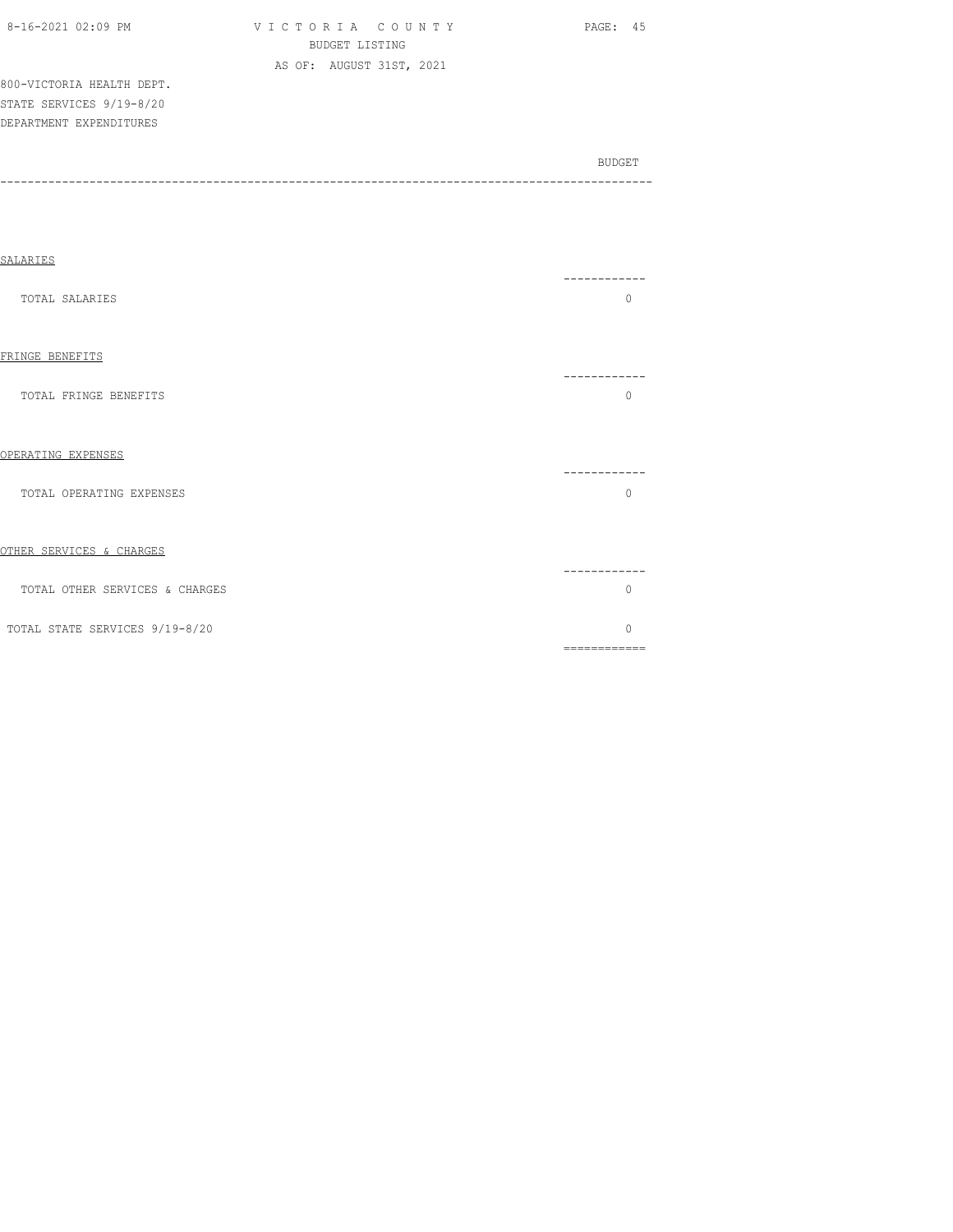| 8-16-2021 02:09 PM |  |  |  |  | VICTO |                      |    |
|--------------------|--|--|--|--|-------|----------------------|----|
|                    |  |  |  |  |       |                      | B١ |
|                    |  |  |  |  |       | $\sim$ $\sim$ $\sim$ |    |

ORIA COUNTY PAGE: 46 BUDGET LISTING AS OF: AUGUST 31ST, 2021

800-VICTORIA HEALTH DEPT. RYAN WHITE PT B 4/21-3/22 DEPARTMENT EXPENDITURES

| ------ | BUDGET |
|--------|--------|
|        |        |

| SALARIES                        |                                                                                                                                                                                                                                                                                                                                                                                                                                                                                                    |  |
|---------------------------------|----------------------------------------------------------------------------------------------------------------------------------------------------------------------------------------------------------------------------------------------------------------------------------------------------------------------------------------------------------------------------------------------------------------------------------------------------------------------------------------------------|--|
| TOTAL SALARIES                  | -------<br>$\Omega$                                                                                                                                                                                                                                                                                                                                                                                                                                                                                |  |
| FRINGE BENEFITS                 | ------------                                                                                                                                                                                                                                                                                                                                                                                                                                                                                       |  |
| TOTAL FRINGE BENEFITS           | $\Omega$                                                                                                                                                                                                                                                                                                                                                                                                                                                                                           |  |
| OPERATING EXPENSES              | -----------                                                                                                                                                                                                                                                                                                                                                                                                                                                                                        |  |
| TOTAL OPERATING EXPENSES        | $\circ$                                                                                                                                                                                                                                                                                                                                                                                                                                                                                            |  |
| OTHER SERVICES & CHARGES        | ------------                                                                                                                                                                                                                                                                                                                                                                                                                                                                                       |  |
| TOTAL OTHER SERVICES & CHARGES  | $\Omega$                                                                                                                                                                                                                                                                                                                                                                                                                                                                                           |  |
| CAPITAL OUTLAY                  | ------------                                                                                                                                                                                                                                                                                                                                                                                                                                                                                       |  |
| TOTAL CAPITAL OUTLAY            | $\Omega$                                                                                                                                                                                                                                                                                                                                                                                                                                                                                           |  |
| TOTAL RYAN WHITE PT B 4/21-3/22 | $\Omega$<br>$\begin{array}{cccccccccc} \multicolumn{2}{c}{} & \multicolumn{2}{c}{} & \multicolumn{2}{c}{} & \multicolumn{2}{c}{} & \multicolumn{2}{c}{} & \multicolumn{2}{c}{} & \multicolumn{2}{c}{} & \multicolumn{2}{c}{} & \multicolumn{2}{c}{} & \multicolumn{2}{c}{} & \multicolumn{2}{c}{} & \multicolumn{2}{c}{} & \multicolumn{2}{c}{} & \multicolumn{2}{c}{} & \multicolumn{2}{c}{} & \multicolumn{2}{c}{} & \multicolumn{2}{c}{} & \multicolumn{2}{c}{} & \multicolumn{2}{c}{} & \mult$ |  |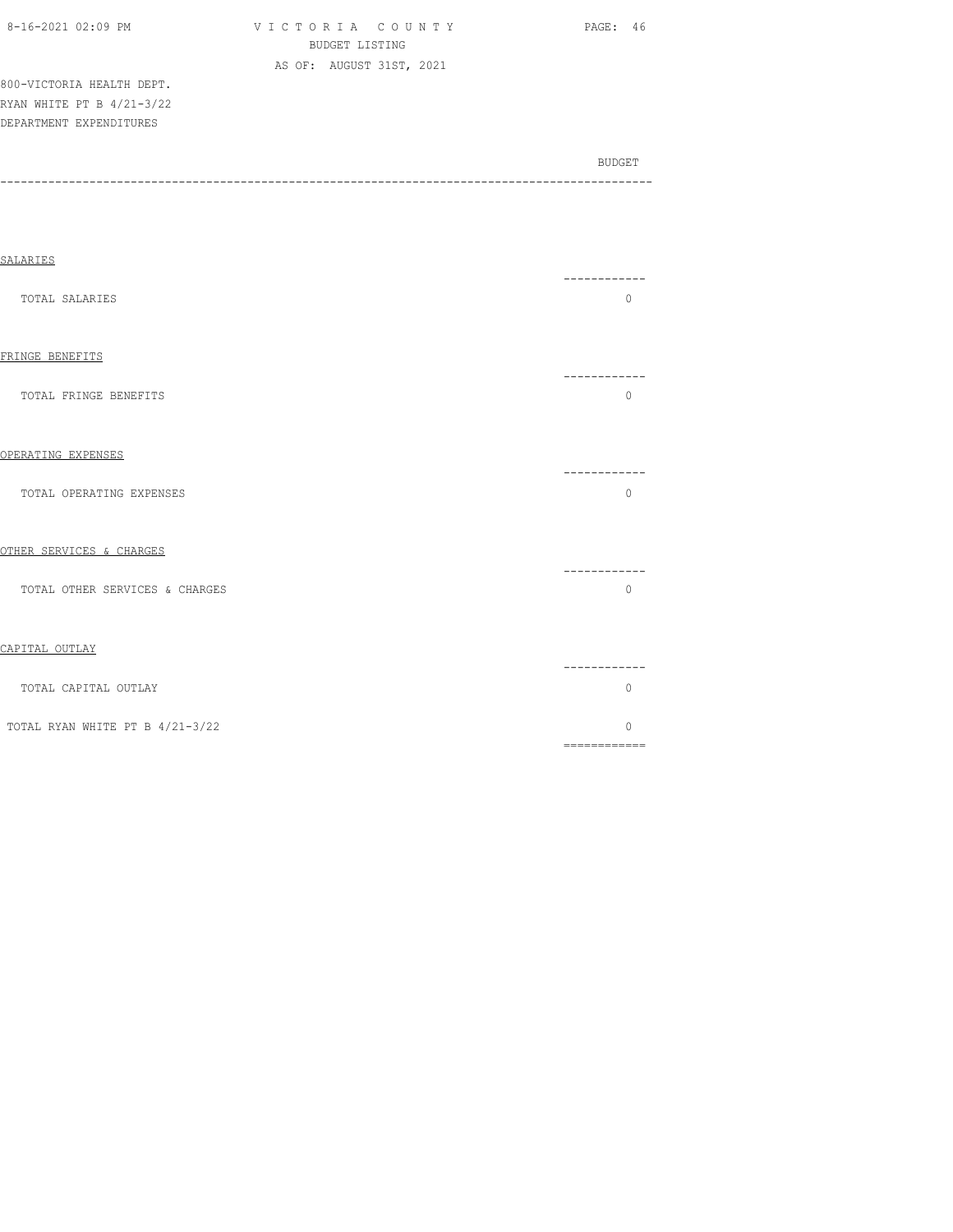| 8-16-2021 02:09 PM        | VICTORIA COUNTY |                |                          |  | PAGE: 47 |
|---------------------------|-----------------|----------------|--------------------------|--|----------|
|                           |                 | BUDGET LISTING |                          |  |          |
|                           |                 |                | AS OF: AUGUST 31ST, 2021 |  |          |
| 800-VICTORIA HEALTH DEPT. |                 |                |                          |  |          |
| HPCDP/TXHC 9/1/20-8/31/21 |                 |                |                          |  |          |
| DEPARTMENT EXPENDITURES   |                 |                |                          |  |          |

| ------- |
|---------|
|         |

| SALARIES                        |                                                                                                                                                                                                                                                                                                                                                                                                                                                                                                     |
|---------------------------------|-----------------------------------------------------------------------------------------------------------------------------------------------------------------------------------------------------------------------------------------------------------------------------------------------------------------------------------------------------------------------------------------------------------------------------------------------------------------------------------------------------|
| TOTAL SALARIES                  | ----------<br>$\Omega$                                                                                                                                                                                                                                                                                                                                                                                                                                                                              |
| FRINGE BENEFITS                 | --------                                                                                                                                                                                                                                                                                                                                                                                                                                                                                            |
| TOTAL FRINGE BENEFITS           | $\Omega$                                                                                                                                                                                                                                                                                                                                                                                                                                                                                            |
| OPERATING EXPENSES              | ----------                                                                                                                                                                                                                                                                                                                                                                                                                                                                                          |
| TOTAL OPERATING EXPENSES        | $\Omega$                                                                                                                                                                                                                                                                                                                                                                                                                                                                                            |
| OTHER SERVICES & CHARGES        |                                                                                                                                                                                                                                                                                                                                                                                                                                                                                                     |
| TOTAL OTHER SERVICES & CHARGES  | -----------<br>$\Omega$                                                                                                                                                                                                                                                                                                                                                                                                                                                                             |
| CAPITAL OUTLAY                  |                                                                                                                                                                                                                                                                                                                                                                                                                                                                                                     |
| TOTAL CAPITAL OUTLAY            | ------------<br>$\Omega$                                                                                                                                                                                                                                                                                                                                                                                                                                                                            |
| TOTAL HPCDP/TXHC 9/1/20-8/31/21 | $\bigcap$<br>$\begin{array}{cccccccccc} \multicolumn{2}{c}{} & \multicolumn{2}{c}{} & \multicolumn{2}{c}{} & \multicolumn{2}{c}{} & \multicolumn{2}{c}{} & \multicolumn{2}{c}{} & \multicolumn{2}{c}{} & \multicolumn{2}{c}{} & \multicolumn{2}{c}{} & \multicolumn{2}{c}{} & \multicolumn{2}{c}{} & \multicolumn{2}{c}{} & \multicolumn{2}{c}{} & \multicolumn{2}{c}{} & \multicolumn{2}{c}{} & \multicolumn{2}{c}{} & \multicolumn{2}{c}{} & \multicolumn{2}{c}{} & \multicolumn{2}{c}{} & \mult$ |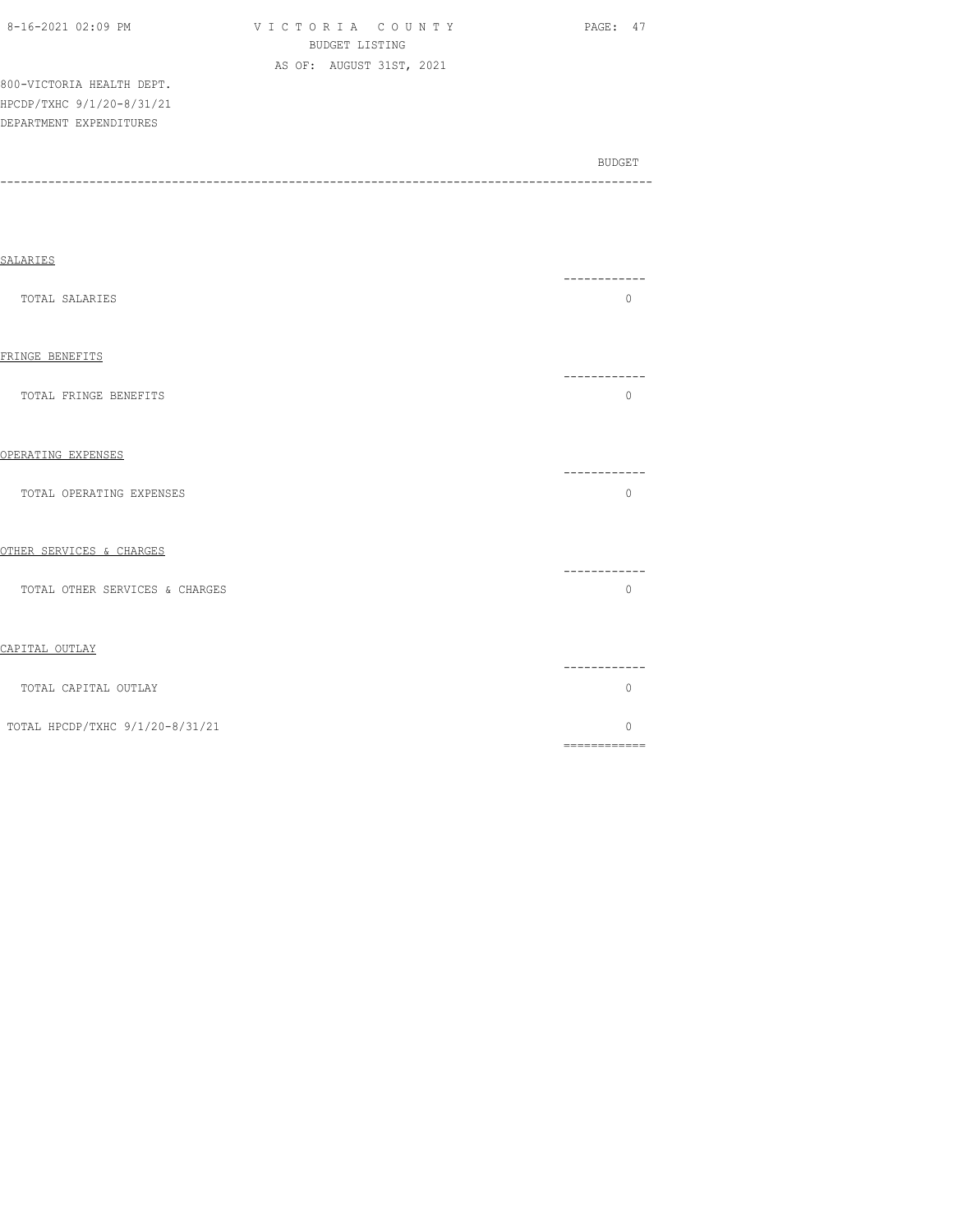| $8-16-2021$ 02:09 PM      | VICTORIA COUNTY          | PAGE: 48 |
|---------------------------|--------------------------|----------|
|                           | BUDGET LISTING           |          |
|                           | AS OF: AUGUST 31ST, 2021 |          |
| 800-VICTORIA HEALTH DEPT. |                          |          |
| RYAN WHITE PTB 4/18-3/19  |                          |          |
| DEPARTMENT EXPENDITURES   |                          |          |

| <b>SALARIES</b>                |                                                                                                                                                                                                                                                                                                                                                                                                                                                                                                    |
|--------------------------------|----------------------------------------------------------------------------------------------------------------------------------------------------------------------------------------------------------------------------------------------------------------------------------------------------------------------------------------------------------------------------------------------------------------------------------------------------------------------------------------------------|
| TOTAL SALARIES                 | ------------<br>$\circ$                                                                                                                                                                                                                                                                                                                                                                                                                                                                            |
| FRINGE BENEFITS                | ------------                                                                                                                                                                                                                                                                                                                                                                                                                                                                                       |
| TOTAL FRINGE BENEFITS          | $\circ$                                                                                                                                                                                                                                                                                                                                                                                                                                                                                            |
| OPERATING EXPENSES             |                                                                                                                                                                                                                                                                                                                                                                                                                                                                                                    |
| TOTAL OPERATING EXPENSES       | ----------<br>$\Omega$                                                                                                                                                                                                                                                                                                                                                                                                                                                                             |
| OTHER SERVICES & CHARGES       |                                                                                                                                                                                                                                                                                                                                                                                                                                                                                                    |
| TOTAL OTHER SERVICES & CHARGES | ----------<br>$\circ$                                                                                                                                                                                                                                                                                                                                                                                                                                                                              |
| CAPITAL OUTLAY                 |                                                                                                                                                                                                                                                                                                                                                                                                                                                                                                    |
| TOTAL CAPITAL OUTLAY           | ---------<br>$\Omega$                                                                                                                                                                                                                                                                                                                                                                                                                                                                              |
| TOTAL RYAN WHITE PTB 4/18-3/19 | $\Omega$<br>$\begin{array}{cccccccccc} \multicolumn{2}{c}{} & \multicolumn{2}{c}{} & \multicolumn{2}{c}{} & \multicolumn{2}{c}{} & \multicolumn{2}{c}{} & \multicolumn{2}{c}{} & \multicolumn{2}{c}{} & \multicolumn{2}{c}{} & \multicolumn{2}{c}{} & \multicolumn{2}{c}{} & \multicolumn{2}{c}{} & \multicolumn{2}{c}{} & \multicolumn{2}{c}{} & \multicolumn{2}{c}{} & \multicolumn{2}{c}{} & \multicolumn{2}{c}{} & \multicolumn{2}{c}{} & \multicolumn{2}{c}{} & \multicolumn{2}{c}{} & \mult$ |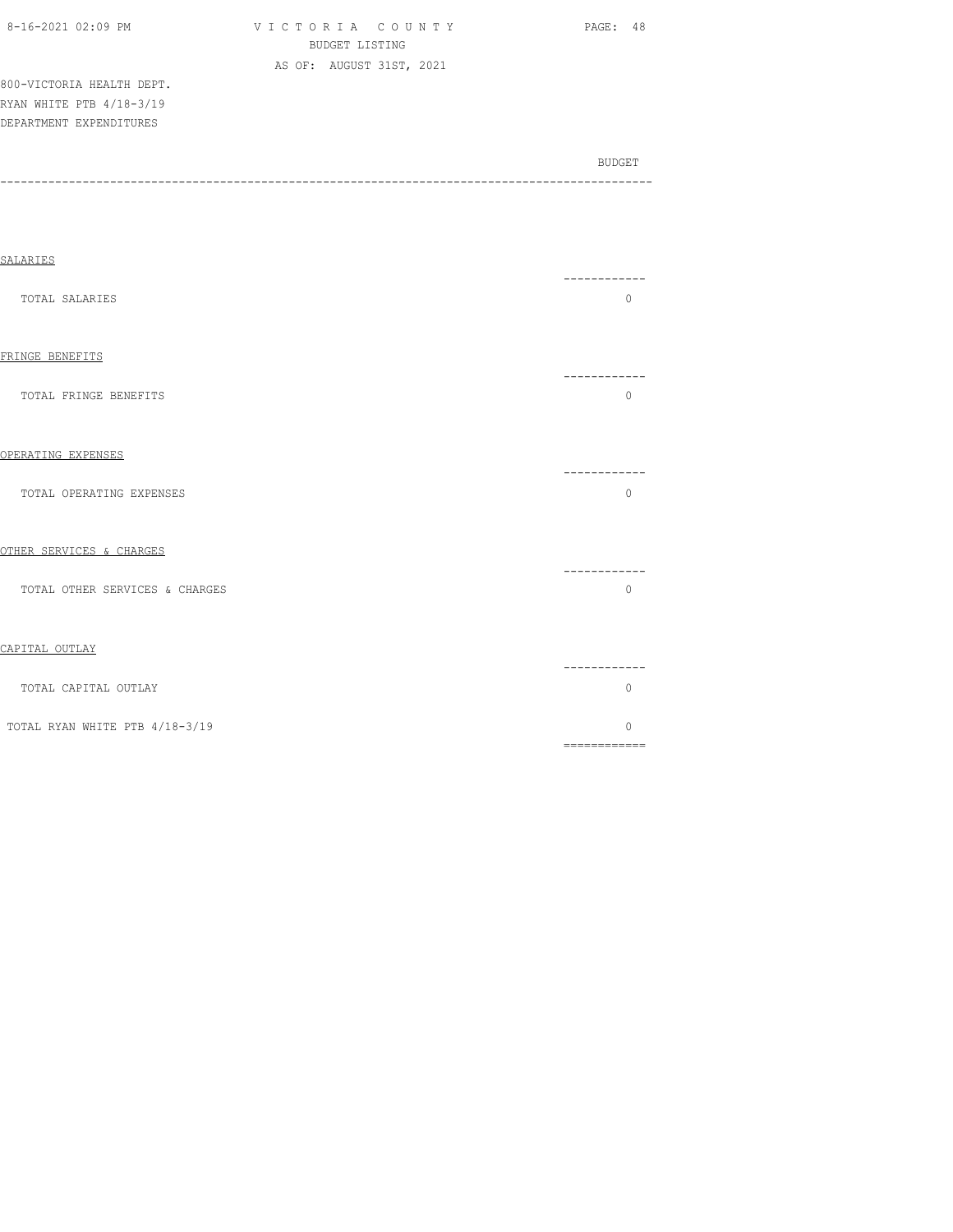| 8-16-2021 02:09 PM |  |
|--------------------|--|
|                    |  |

VICTORIA COUNTY PAGE: 49 BUDGET LISTING AS OF: AUGUST 31ST, 2021

800-VICTORIA HEALTH DEPT. RYAN WHITE 4/1/19-3/31/20 DEPARTMENT EXPENDITURES

| BUDGET |
|--------|
|        |

| SALARIES                        | ----------                   |
|---------------------------------|------------------------------|
| TOTAL SALARIES                  | $\circ$                      |
| FRINGE BENEFITS                 | -----------                  |
| TOTAL FRINGE BENEFITS           | $\mathbf{0}$                 |
| OPERATING EXPENSES              |                              |
| TOTAL OPERATING EXPENSES        | ------------<br>$\Omega$     |
| OTHER SERVICES & CHARGES        |                              |
| TOTAL OTHER SERVICES & CHARGES  | ------------<br>$\Omega$     |
| CAPITAL OUTLAY                  |                              |
| TOTAL CAPITAL OUTLAY            | ------------<br>$\mathbf{0}$ |
| TOTAL RYAN WHITE 4/1/19-3/31/20 | O                            |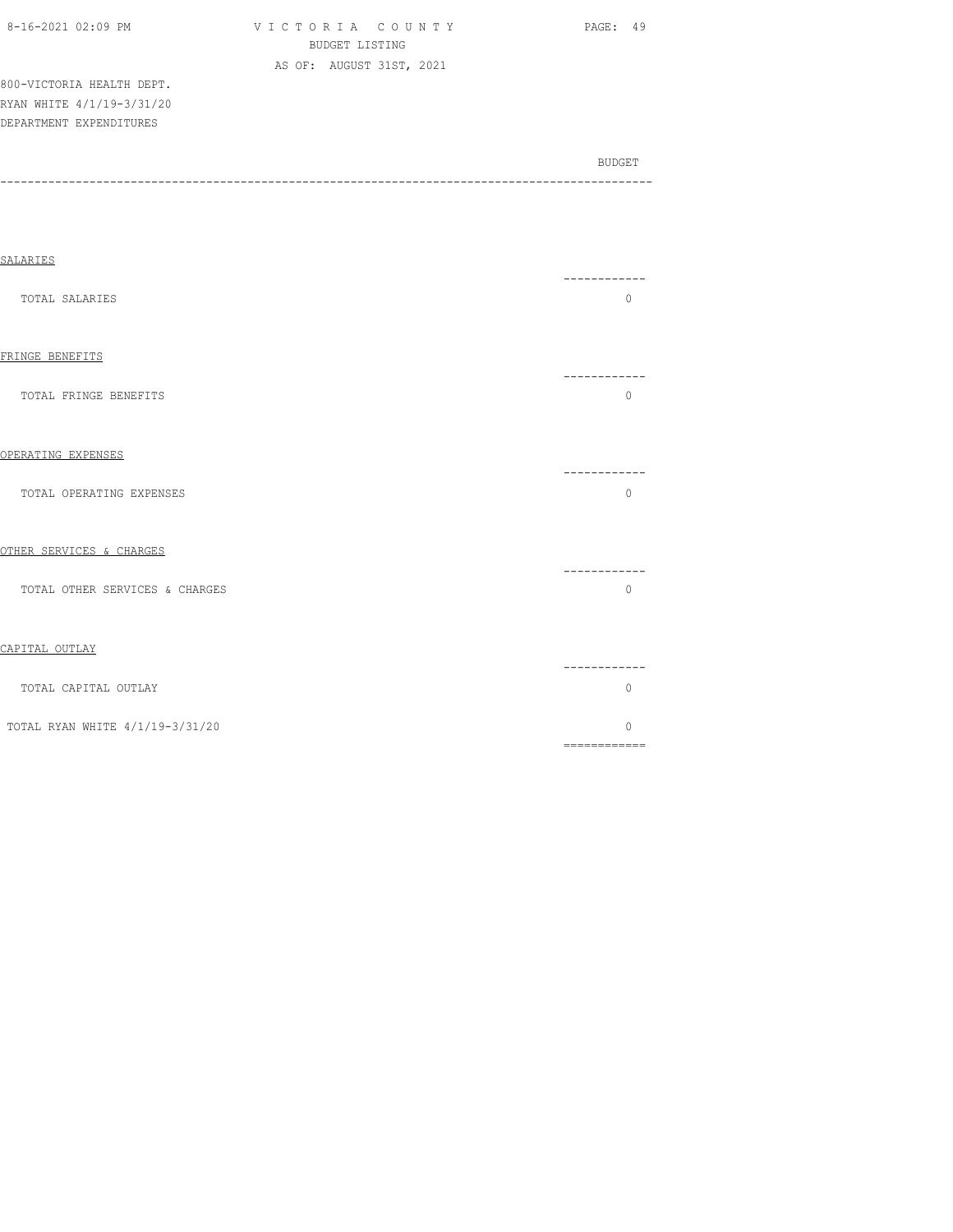| 8-16-2021 02:09 PM |  |
|--------------------|--|

V I C T O R I A C O U N T Y PAGE: 50 BUDGET LISTING AS OF: AUGUST 31ST, 2021

800-VICTORIA HEALTH DEPT. CPS HAZARDS 7/21-6/22 DEPARTMENT EXPENDITURES

| SALARIES                       |                                                                                                                                                                                                                                                                                                                                                                                                                                                                                                     |  |
|--------------------------------|-----------------------------------------------------------------------------------------------------------------------------------------------------------------------------------------------------------------------------------------------------------------------------------------------------------------------------------------------------------------------------------------------------------------------------------------------------------------------------------------------------|--|
| TOTAL SALARIES                 | ------------<br>$\Omega$                                                                                                                                                                                                                                                                                                                                                                                                                                                                            |  |
| FRINGE BENEFITS                | -----------                                                                                                                                                                                                                                                                                                                                                                                                                                                                                         |  |
| TOTAL FRINGE BENEFITS          | $\Omega$                                                                                                                                                                                                                                                                                                                                                                                                                                                                                            |  |
| OPERATING EXPENSES             | -----------                                                                                                                                                                                                                                                                                                                                                                                                                                                                                         |  |
| TOTAL OPERATING EXPENSES       | $\Omega$                                                                                                                                                                                                                                                                                                                                                                                                                                                                                            |  |
| OTHER SERVICES & CHARGES       | -----------                                                                                                                                                                                                                                                                                                                                                                                                                                                                                         |  |
| TOTAL OTHER SERVICES & CHARGES | $\mathbf{0}$                                                                                                                                                                                                                                                                                                                                                                                                                                                                                        |  |
| CAPITAL OUTLAY                 |                                                                                                                                                                                                                                                                                                                                                                                                                                                                                                     |  |
| TOTAL CAPITAL OUTLAY           | -----------<br>0                                                                                                                                                                                                                                                                                                                                                                                                                                                                                    |  |
| TOTAL CPS HAZARDS 7/21-6/22    | $\bigcap$<br>$\begin{array}{cccccccccc} \multicolumn{2}{c}{} & \multicolumn{2}{c}{} & \multicolumn{2}{c}{} & \multicolumn{2}{c}{} & \multicolumn{2}{c}{} & \multicolumn{2}{c}{} & \multicolumn{2}{c}{} & \multicolumn{2}{c}{} & \multicolumn{2}{c}{} & \multicolumn{2}{c}{} & \multicolumn{2}{c}{} & \multicolumn{2}{c}{} & \multicolumn{2}{c}{} & \multicolumn{2}{c}{} & \multicolumn{2}{c}{} & \multicolumn{2}{c}{} & \multicolumn{2}{c}{} & \multicolumn{2}{c}{} & \multicolumn{2}{c}{} & \mult$ |  |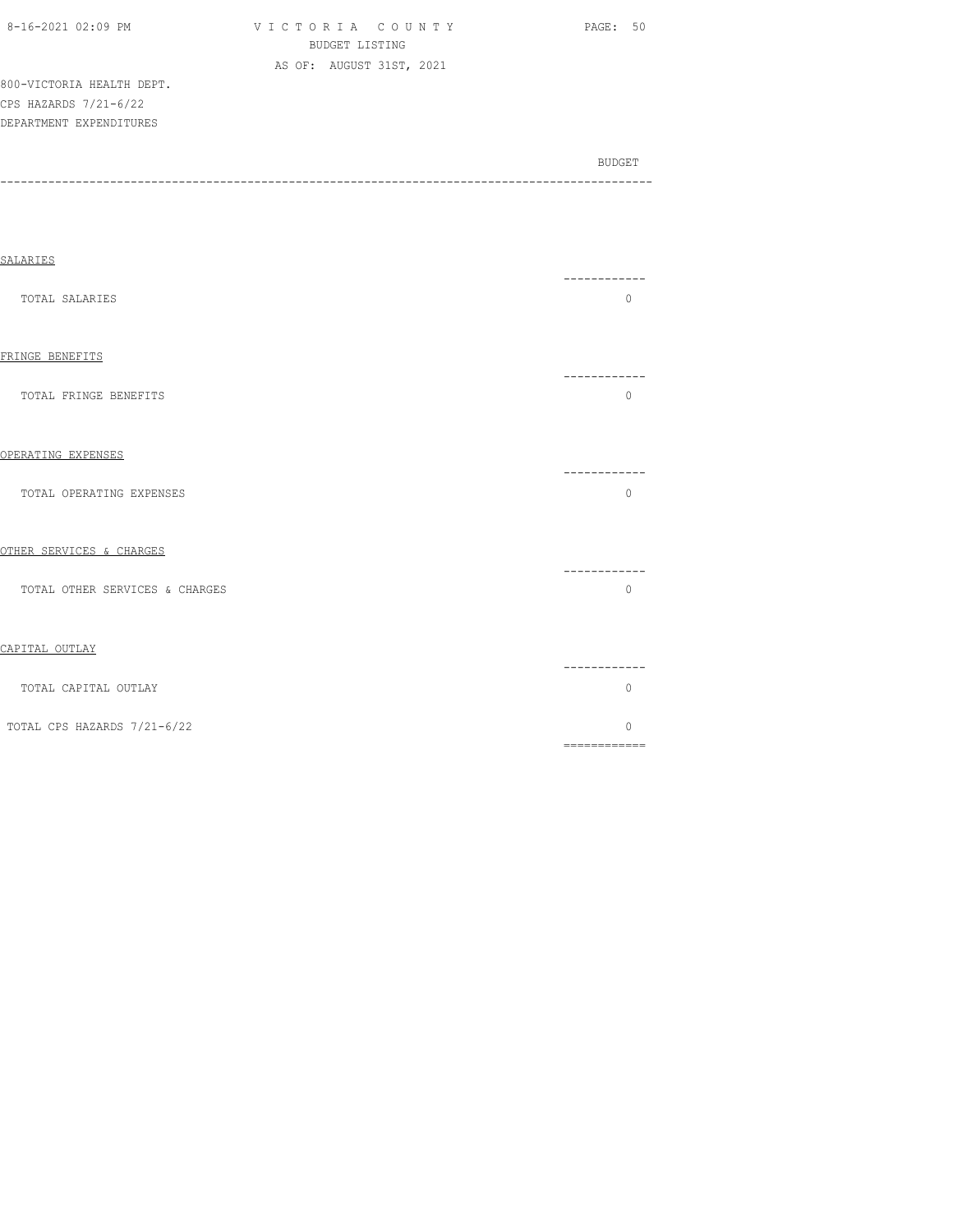| 8-16-2021 02:09 PM        | VICTORIA COUNTY          | PAGE: 51 |
|---------------------------|--------------------------|----------|
|                           | BUDGET LISTING           |          |
|                           | AS OF: AUGUST 31ST, 2021 |          |
| 800-VICTORIA HEALTH DEPT. |                          |          |
| TB-STATE FY 9/17-8/18     |                          |          |
| DEPARTMENT EXPENDITURES   |                          |          |
|                           |                          |          |

SALARIES ------------ TOTAL SALARIES 0 FRINGE BENEFITS

BUDGET AND RESERVE AND RESERVE AND RESERVE AND RESERVE AND RESERVE AND RESERVE AND RESERVE AND RESERVE AND RESERVE AND RESERVE AND RESERVE AND RESERVE AND RESERVE AND RESERVE AND RESPONDING A REPORT OF A REPORT OF A REPORT -----------------------------------------------------------------------------------------------

 ------------ TOTAL FRINGE BENEFITS 0

## OPERATING EXPENSES

|                          | _________ |
|--------------------------|-----------|
| TOTAL OPERATING EXPENSES |           |

## OTHER SERVICES & CHARGES

|                                | ________ |
|--------------------------------|----------|
| TOTAL OTHER SERVICES & CHARGES |          |

## CAPITAL OUTLAY

|                             | ------ |  |
|-----------------------------|--------|--|
| TOTAL CAPITAL OUTLAY        |        |  |
| TOTAL TB-STATE FY 9/17-8/18 |        |  |
|                             |        |  |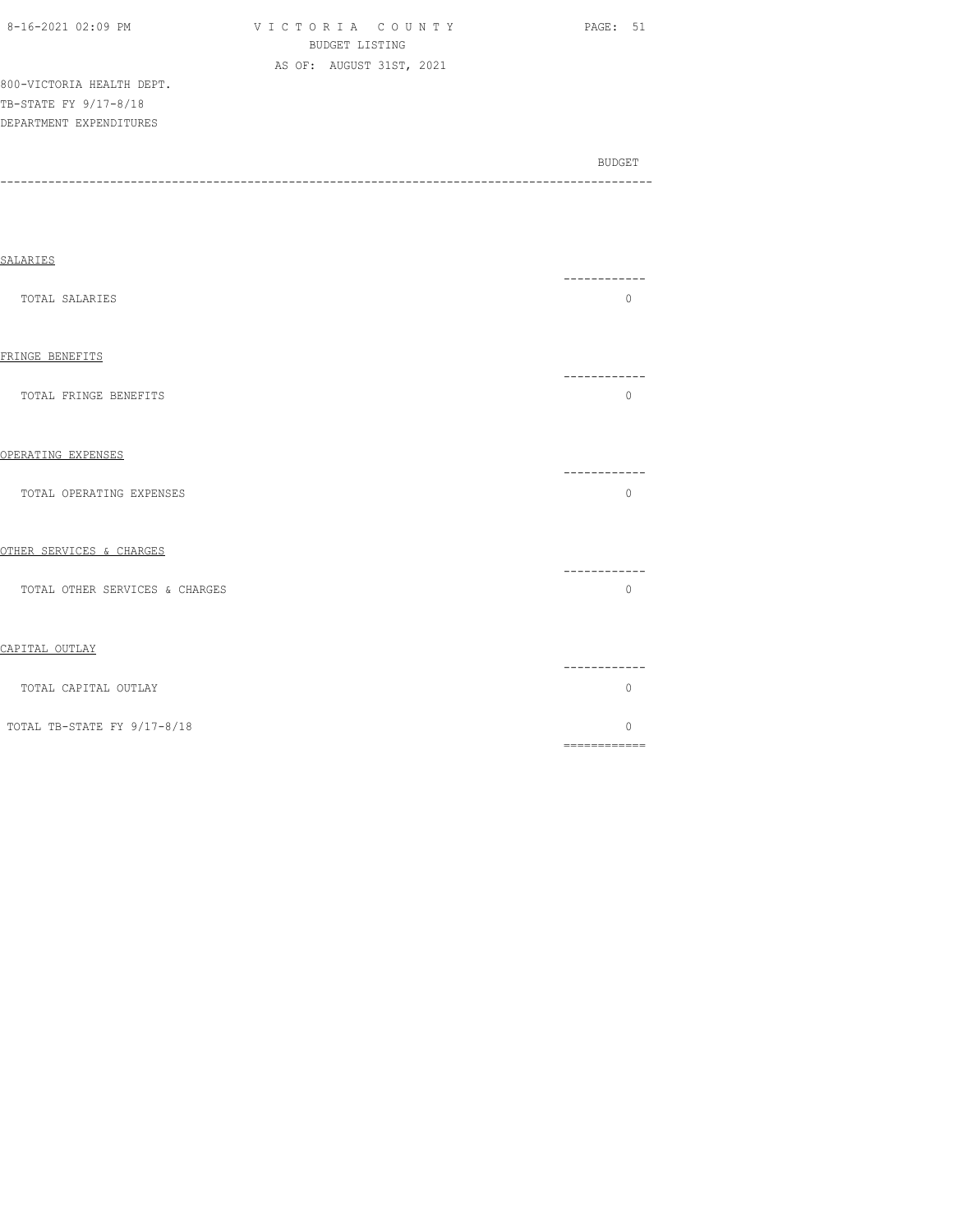| 8-16-2021 02:09 PM |  |
|--------------------|--|

V I C T O R I A C O U N T Y PAGE: 52 BUDGET LISTING AS OF: AUGUST 31ST, 2021

800-VICTORIA HEALTH DEPT. CPS HAZARDS FY 7/18-6/19 DEPARTMENT EXPENDITURES

|                                | 0                                                                                                                                                                                                                                                                                                                                                                                                                                                                                                  |
|--------------------------------|----------------------------------------------------------------------------------------------------------------------------------------------------------------------------------------------------------------------------------------------------------------------------------------------------------------------------------------------------------------------------------------------------------------------------------------------------------------------------------------------------|
| TOTAL SALARIES                 |                                                                                                                                                                                                                                                                                                                                                                                                                                                                                                    |
| FRINGE BENEFITS                | ----------                                                                                                                                                                                                                                                                                                                                                                                                                                                                                         |
| TOTAL FRINGE BENEFITS          | $\mathbf{0}$                                                                                                                                                                                                                                                                                                                                                                                                                                                                                       |
| OPERATING EXPENSES             | .                                                                                                                                                                                                                                                                                                                                                                                                                                                                                                  |
| TOTAL OPERATING EXPENSES       | $\mathbf{0}$                                                                                                                                                                                                                                                                                                                                                                                                                                                                                       |
| CAPITAL OUTLAY                 | -----------                                                                                                                                                                                                                                                                                                                                                                                                                                                                                        |
| TOTAL CAPITAL OUTLAY           | $\Omega$                                                                                                                                                                                                                                                                                                                                                                                                                                                                                           |
| TOTAL CPS HAZARDS FY 7/18-6/19 | $\Omega$<br>$\begin{array}{cccccccccc} \multicolumn{2}{c}{} & \multicolumn{2}{c}{} & \multicolumn{2}{c}{} & \multicolumn{2}{c}{} & \multicolumn{2}{c}{} & \multicolumn{2}{c}{} & \multicolumn{2}{c}{} & \multicolumn{2}{c}{} & \multicolumn{2}{c}{} & \multicolumn{2}{c}{} & \multicolumn{2}{c}{} & \multicolumn{2}{c}{} & \multicolumn{2}{c}{} & \multicolumn{2}{c}{} & \multicolumn{2}{c}{} & \multicolumn{2}{c}{} & \multicolumn{2}{c}{} & \multicolumn{2}{c}{} & \multicolumn{2}{c}{} & \mult$ |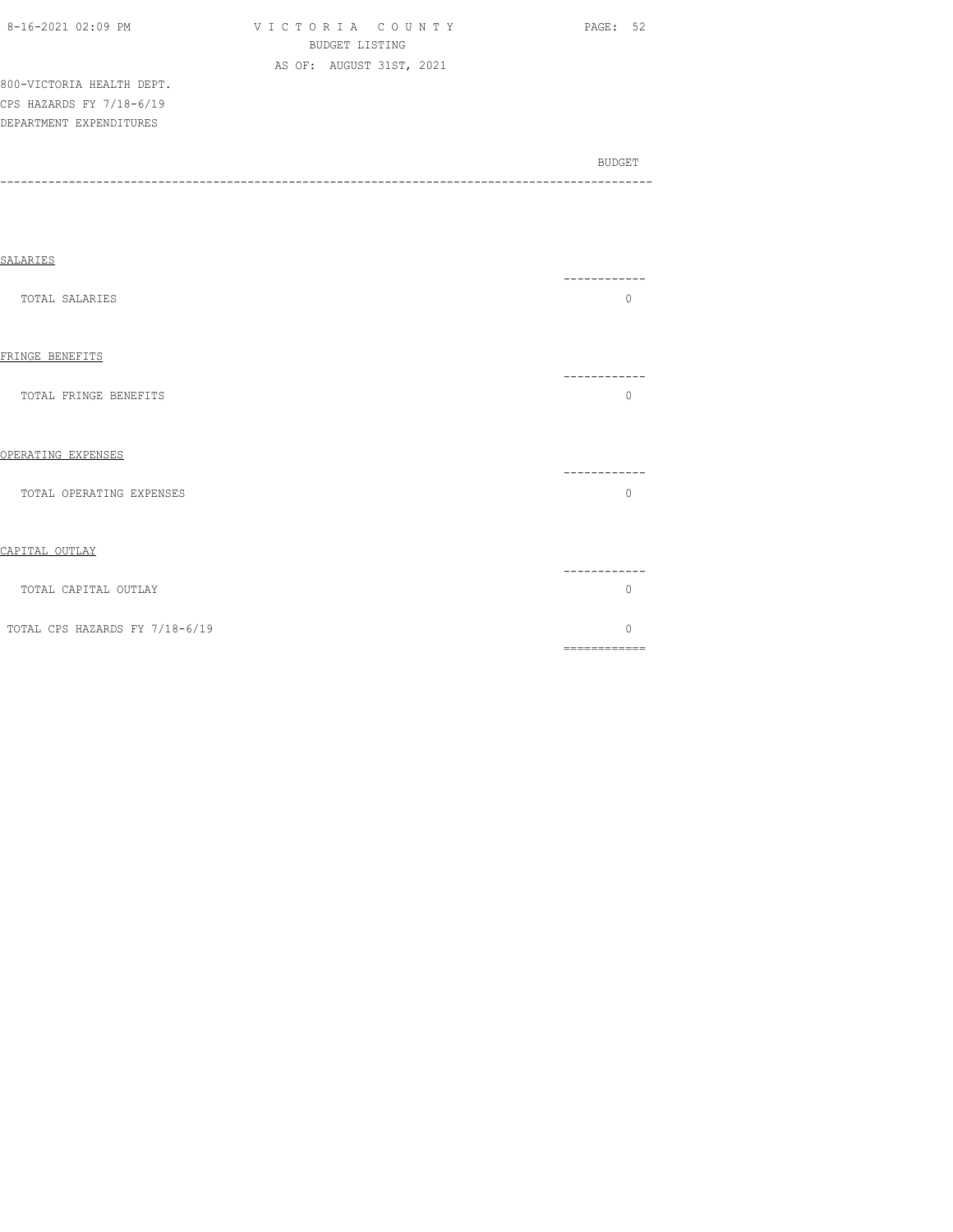|  |  | 8-16-2021 02:09 PM |
|--|--|--------------------|
|--|--|--------------------|

| 8-16-2021 02:09 PM | VICTORIA COUNTY          |
|--------------------|--------------------------|
|                    | BUDGET LISTING           |
|                    | AS OF: AUGUST 31ST, 2021 |

PAGE: 53

800-VICTORIA HEALTH DEPT. CPS/HAZARDS 7/19-6/20 DEPARTMENT EXPENDITURES

| SALARIES                       |                         |
|--------------------------------|-------------------------|
| TOTAL SALARIES                 | -----------<br>$\Omega$ |
| FRINGE BENEFITS                | ----------              |
| TOTAL FRINGE BENEFITS          | $\Omega$                |
| OPERATING EXPENSES             | -----------             |
| TOTAL OPERATING EXPENSES       | $\Omega$                |
| OTHER SERVICES & CHARGES       | ----------              |
| TOTAL OTHER SERVICES & CHARGES | $\mathbf 0$             |
| CAPITAL OUTLAY                 | -----------             |
| TOTAL CAPITAL OUTLAY           | $\mathbf 0$             |
| TOTAL CPS/HAZARDS 7/19-6/20    | $\Omega$                |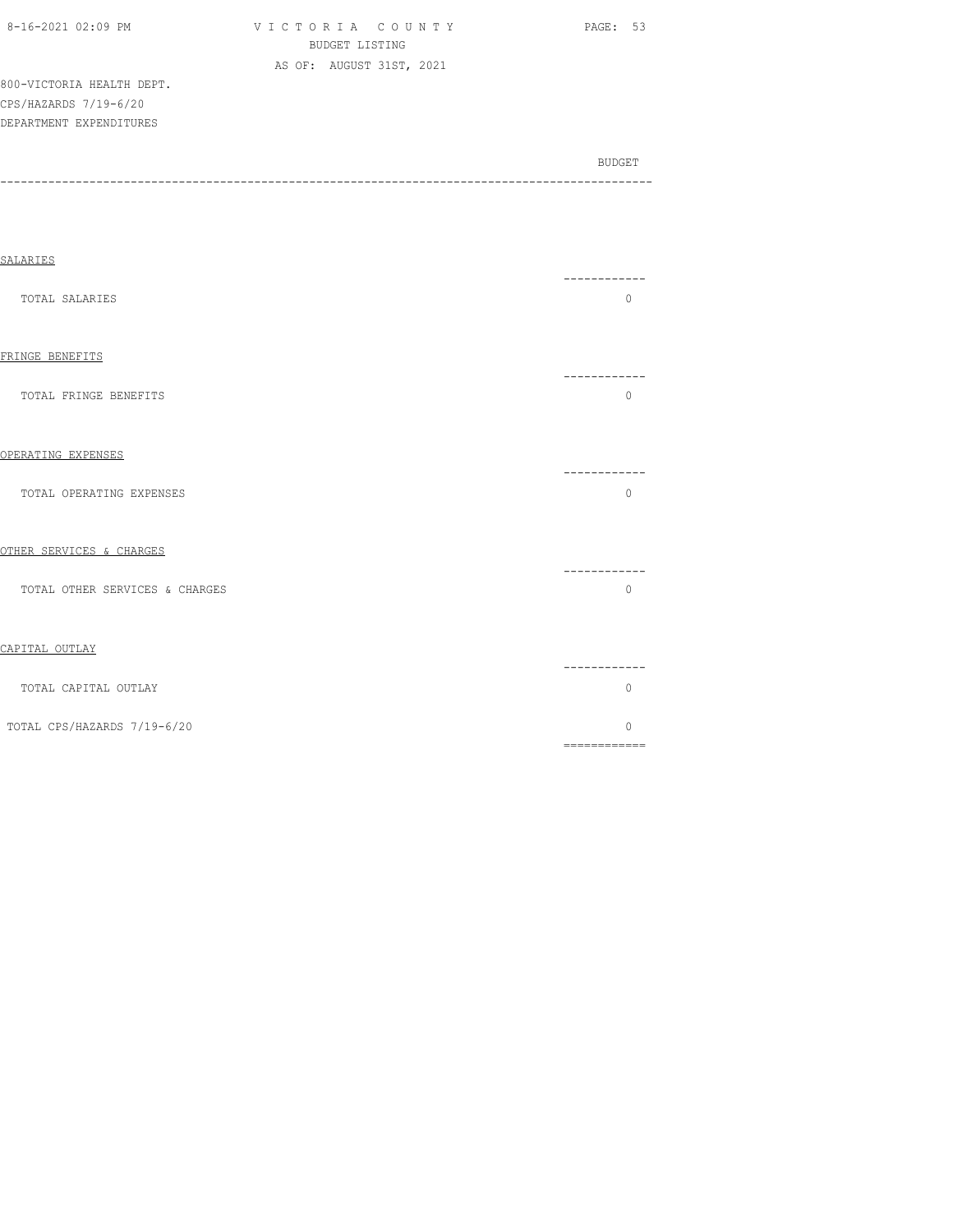| TOTAL OPERATING EXPENSES       |  |
|--------------------------------|--|
| TOTAL ZOONOSIS 8/31/20-8/30/21 |  |
|                                |  |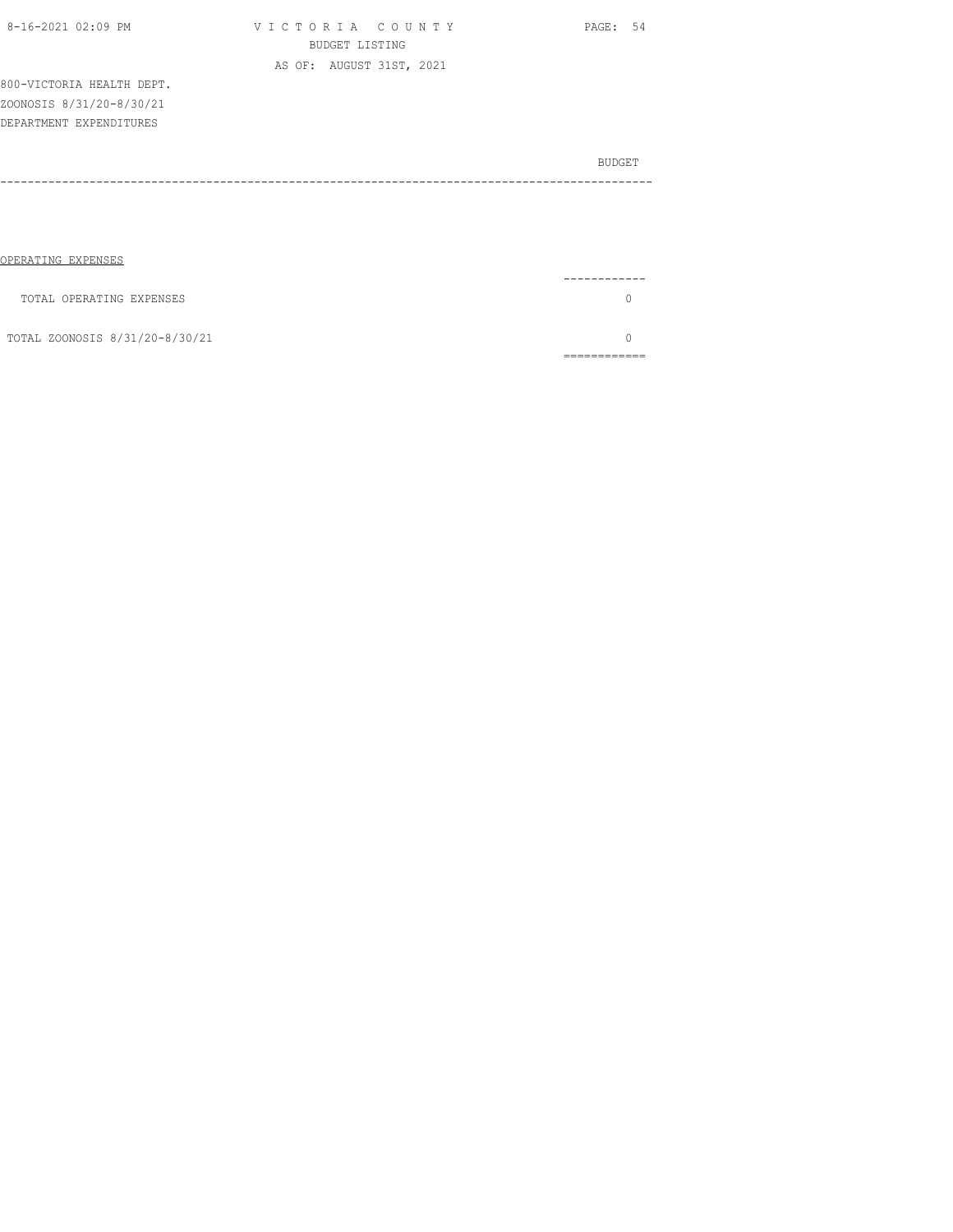| 8-16-2021 02:09 PM |  |
|--------------------|--|

VICTORIA COUNTY PAGE: 55 BUDGET LISTING AS OF: AUGUST 31ST, 2021

800-VICTORIA HEALTH DEPT. HOPWA CARES 3/20-8/20 DEPARTMENT EXPENDITURES

| <b>SALARIES</b>                |                                                                                                                                                                                                                                                                                                                                                                                                                                                                                                    |
|--------------------------------|----------------------------------------------------------------------------------------------------------------------------------------------------------------------------------------------------------------------------------------------------------------------------------------------------------------------------------------------------------------------------------------------------------------------------------------------------------------------------------------------------|
| TOTAL SALARIES                 | ---------<br>$\Omega$                                                                                                                                                                                                                                                                                                                                                                                                                                                                              |
| FRINGE BENEFITS                | ---------                                                                                                                                                                                                                                                                                                                                                                                                                                                                                          |
| TOTAL FRINGE BENEFITS          | $\Omega$                                                                                                                                                                                                                                                                                                                                                                                                                                                                                           |
| OPERATING EXPENSES             | -----------                                                                                                                                                                                                                                                                                                                                                                                                                                                                                        |
| TOTAL OPERATING EXPENSES       | $\Omega$                                                                                                                                                                                                                                                                                                                                                                                                                                                                                           |
| OTHER SERVICES & CHARGES       | .                                                                                                                                                                                                                                                                                                                                                                                                                                                                                                  |
| TOTAL OTHER SERVICES & CHARGES | $\Omega$                                                                                                                                                                                                                                                                                                                                                                                                                                                                                           |
| CAPITAL OUTLAY                 |                                                                                                                                                                                                                                                                                                                                                                                                                                                                                                    |
| TOTAL CAPITAL OUTLAY           | ---------<br>$\mathbf{0}$                                                                                                                                                                                                                                                                                                                                                                                                                                                                          |
| TOTAL HOPWA CARES 3/20-8/20    | $\Omega$<br>$\begin{array}{cccccccccc} \multicolumn{2}{c}{} & \multicolumn{2}{c}{} & \multicolumn{2}{c}{} & \multicolumn{2}{c}{} & \multicolumn{2}{c}{} & \multicolumn{2}{c}{} & \multicolumn{2}{c}{} & \multicolumn{2}{c}{} & \multicolumn{2}{c}{} & \multicolumn{2}{c}{} & \multicolumn{2}{c}{} & \multicolumn{2}{c}{} & \multicolumn{2}{c}{} & \multicolumn{2}{c}{} & \multicolumn{2}{c}{} & \multicolumn{2}{c}{} & \multicolumn{2}{c}{} & \multicolumn{2}{c}{} & \multicolumn{2}{c}{} & \mult$ |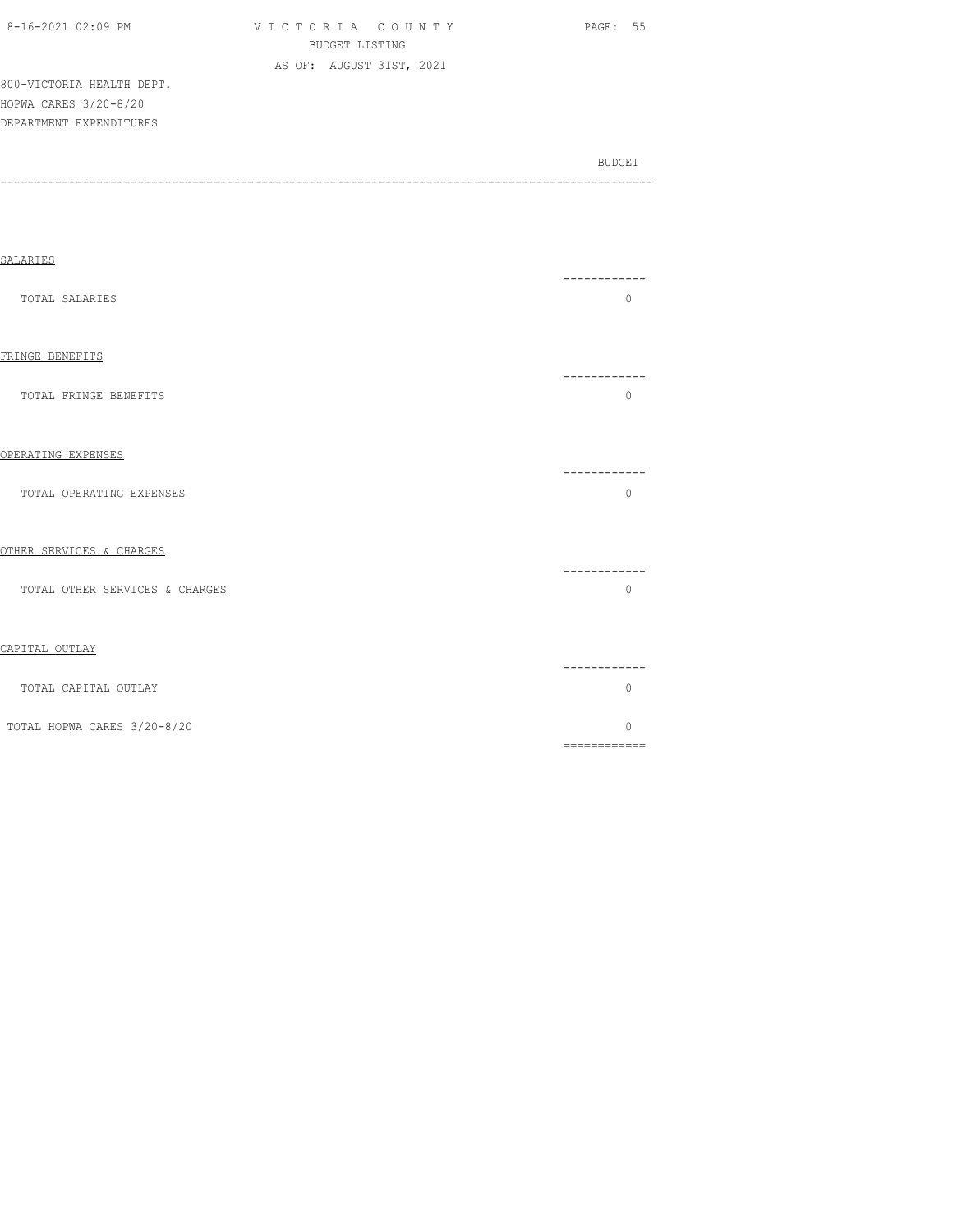| 8-16-2021 02:09 PM |  |
|--------------------|--|

VICTORIA COUNTY PAGE: 56 BUDGET LISTING AS OF: AUGUST 31ST, 2021

800-VICTORIA HEALTH DEPT. RYAN WHITE CARES4/20-3/21 DEPARTMENT EXPENDITURES

| SALARIES                        |                                                                                                                                                                                                                                                                                                                                                                                                                                                                                                    |
|---------------------------------|----------------------------------------------------------------------------------------------------------------------------------------------------------------------------------------------------------------------------------------------------------------------------------------------------------------------------------------------------------------------------------------------------------------------------------------------------------------------------------------------------|
| TOTAL SALARIES                  | --------<br>$\mathbf{0}$                                                                                                                                                                                                                                                                                                                                                                                                                                                                           |
| FRINGE BENEFITS                 | ------------                                                                                                                                                                                                                                                                                                                                                                                                                                                                                       |
| TOTAL FRINGE BENEFITS           | $\Omega$                                                                                                                                                                                                                                                                                                                                                                                                                                                                                           |
| OPERATING EXPENSES              | ----------                                                                                                                                                                                                                                                                                                                                                                                                                                                                                         |
| TOTAL OPERATING EXPENSES        | $\circ$                                                                                                                                                                                                                                                                                                                                                                                                                                                                                            |
| OTHER SERVICES & CHARGES        | ------------                                                                                                                                                                                                                                                                                                                                                                                                                                                                                       |
| TOTAL OTHER SERVICES & CHARGES  | $\Omega$                                                                                                                                                                                                                                                                                                                                                                                                                                                                                           |
| CAPITAL OUTLAY                  | ----------                                                                                                                                                                                                                                                                                                                                                                                                                                                                                         |
| TOTAL CAPITAL OUTLAY            | $\mathbf{0}$                                                                                                                                                                                                                                                                                                                                                                                                                                                                                       |
| TOTAL RYAN WHITE CARES4/20-3/21 | $\Omega$<br>$\begin{array}{cccccccccc} \multicolumn{2}{c}{} & \multicolumn{2}{c}{} & \multicolumn{2}{c}{} & \multicolumn{2}{c}{} & \multicolumn{2}{c}{} & \multicolumn{2}{c}{} & \multicolumn{2}{c}{} & \multicolumn{2}{c}{} & \multicolumn{2}{c}{} & \multicolumn{2}{c}{} & \multicolumn{2}{c}{} & \multicolumn{2}{c}{} & \multicolumn{2}{c}{} & \multicolumn{2}{c}{} & \multicolumn{2}{c}{} & \multicolumn{2}{c}{} & \multicolumn{2}{c}{} & \multicolumn{2}{c}{} & \multicolumn{2}{c}{} & \mult$ |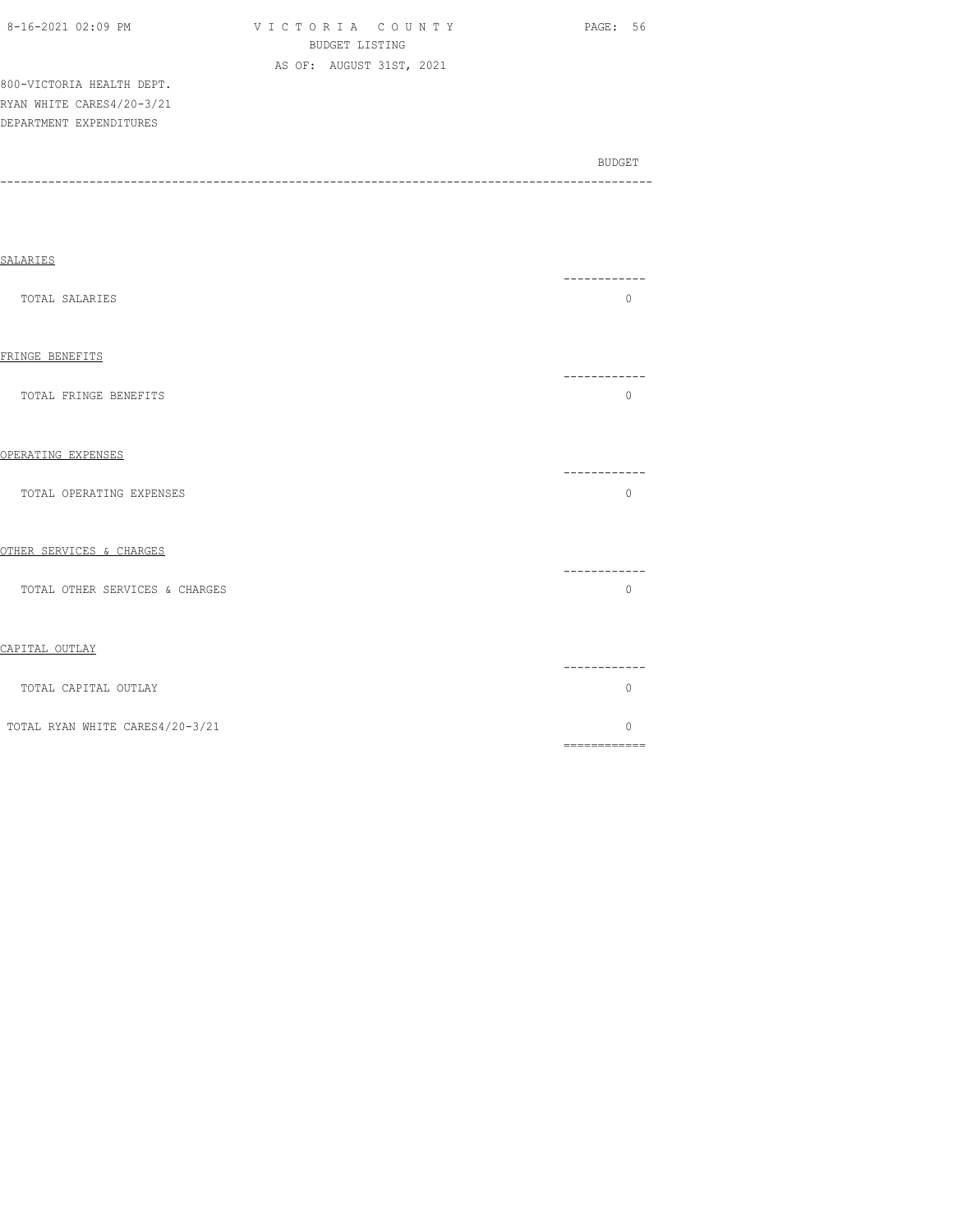| 8-16-2021 02:09 PM        | VICTORIA COUNTY          | PAGE: 57 |
|---------------------------|--------------------------|----------|
|                           | BUDGET LISTING           |          |
|                           | AS OF: AUGUST 31ST, 2021 |          |
| 800-VICTORIA HEALTH DEPT. |                          |          |
| HPCDP/TXHC FY10/18-9/19   |                          |          |
| DEPARTMENT EXPENDITURES   |                          |          |
|                           |                          |          |

SALARIES ------------ TOTAL SALARIES 0 FRINGE BENEFITS ------------ TOTAL FRINGE BENEFITS O OPERATING EXPENSES ------------ TOTAL OPERATING EXPENSES 0

## OTHER SERVICES & CHARGES ------------ TOTAL OTHER SERVICES & CHARGES

| CAPITAL OUTLAY                |        |  |
|-------------------------------|--------|--|
| TOTAL CAPITAL OUTLAY          | ______ |  |
| TOTAL HPCDP/TXHC FY10/18-9/19 |        |  |
|                               |        |  |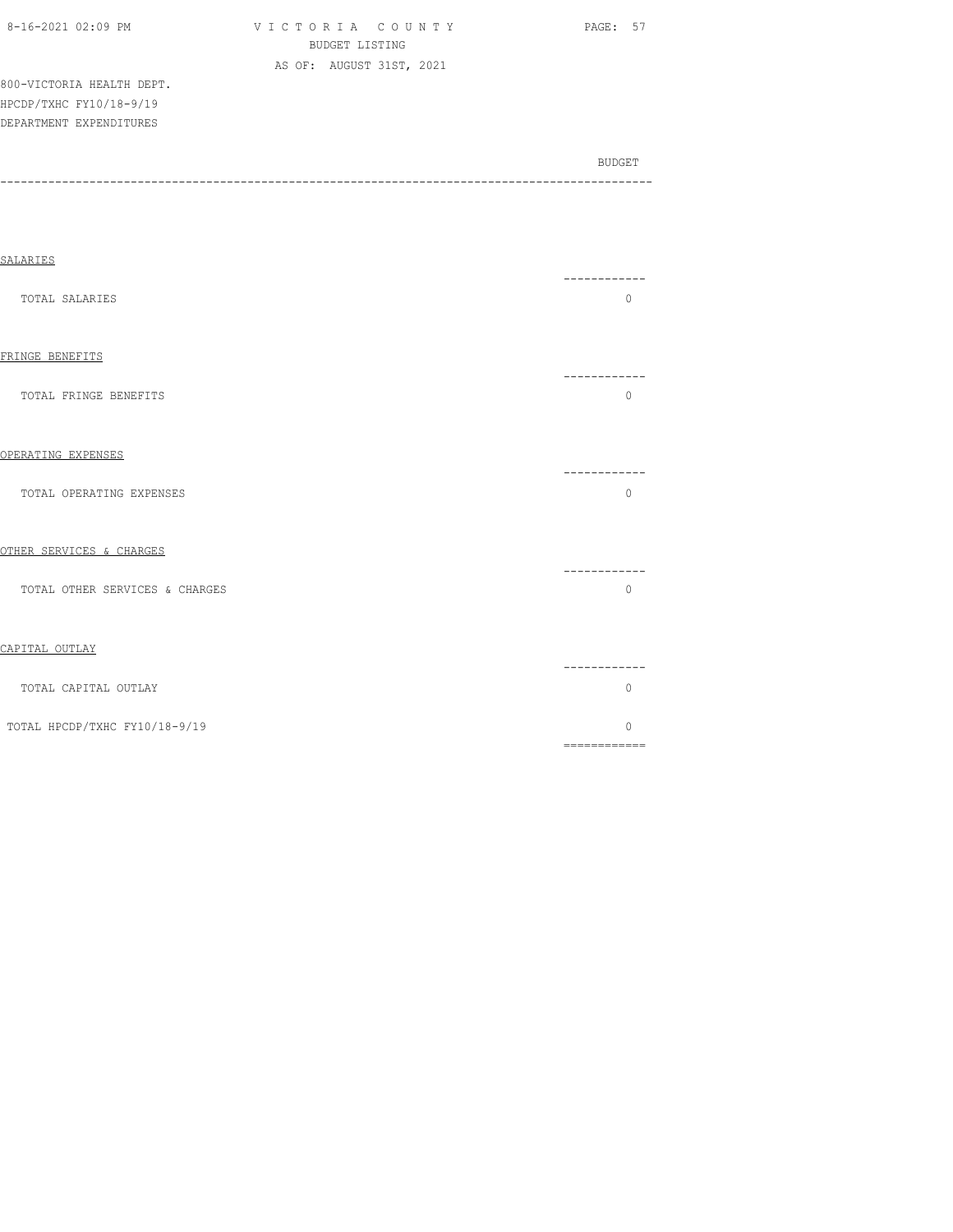| 8-16-2021 02:09 PM        | VICTORIA COUNTY |                          |  | PAGE: 58 |  |
|---------------------------|-----------------|--------------------------|--|----------|--|
|                           |                 | BUDGET LISTING           |  |          |  |
|                           |                 | AS OF: AUGUST 31ST, 2021 |  |          |  |
| 800-VICTORIA HEALTH DEPT. |                 |                          |  |          |  |
| RYAN WHT SUP B 4/18-9/18  |                 |                          |  |          |  |
| DEPARTMENT EXPENDITURES   |                 |                          |  |          |  |

| SALARIES                       |                                      |
|--------------------------------|--------------------------------------|
| TOTAL SALARIES                 | -----------<br>$\Omega$              |
| FRINGE BENEFITS                |                                      |
| TOTAL FRINGE BENEFITS          | -----------<br>$\Omega$              |
| OPERATING EXPENSES             |                                      |
| TOTAL OPERATING EXPENSES       | ----------<br>$\mathbf 0$            |
| OTHER SERVICES & CHARGES       |                                      |
| TOTAL OTHER SERVICES & CHARGES | -----------<br>$\Omega$              |
| CAPITAL OUTLAY                 |                                      |
| TOTAL CAPITAL OUTLAY           | . _ _ _ _ _ _ _ _ _ _<br>$\mathbf 0$ |
| TOTAL RYAN WHT SUP B 4/18-9/18 | $\Omega$                             |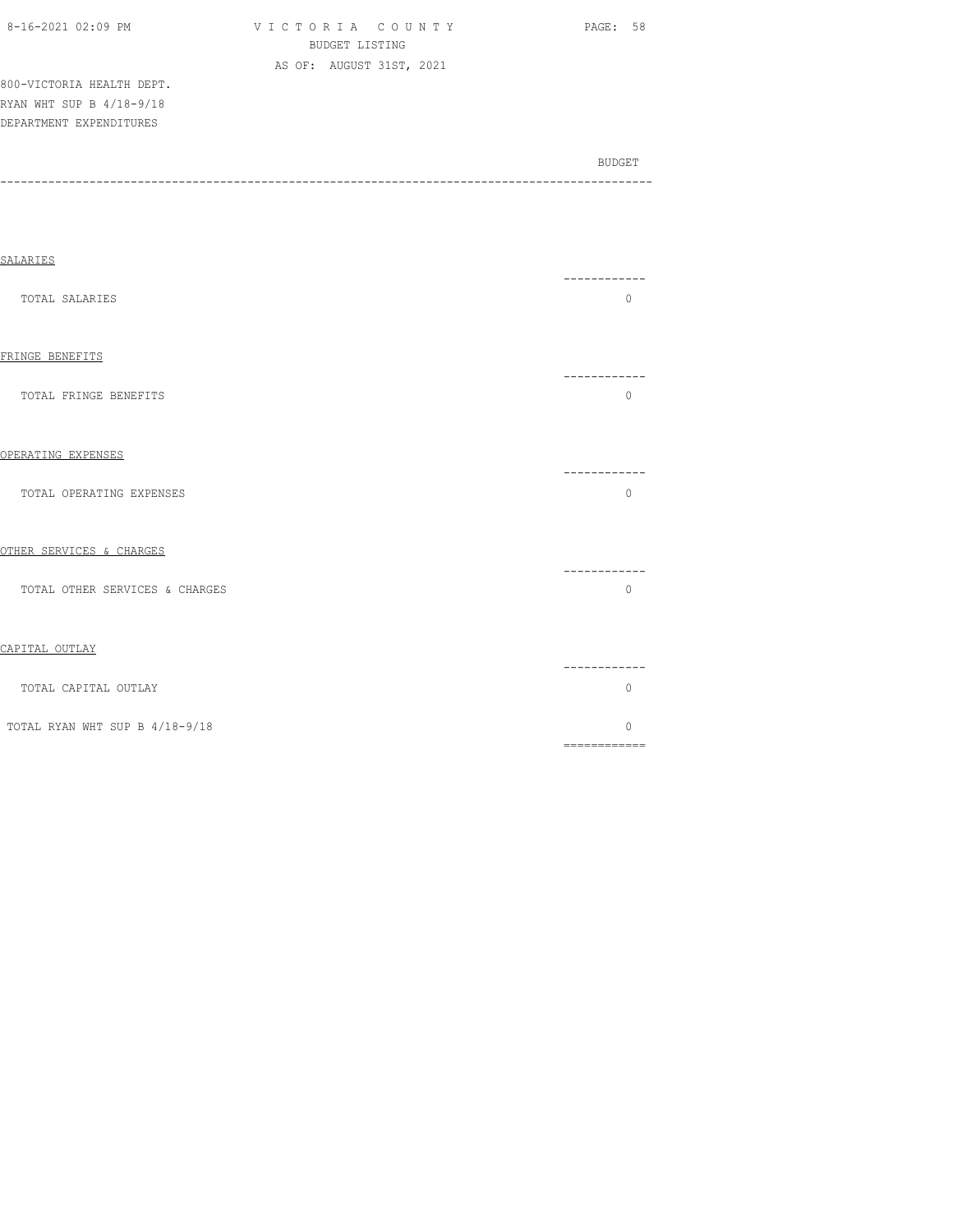| 8-16-2021 02:09 PM        | VICTORIA COUNTY          | PAGE: 59 |
|---------------------------|--------------------------|----------|
|                           | BUDGET LISTING           |          |
|                           | AS OF: AUGUST 31ST, 2021 |          |
| 800-VICTORIA HEALTH DEPT. |                          |          |
| ZOONOSIS FY 8/19-8/20     |                          |          |
| DEPARTMENT EXPENDITURES   |                          |          |
|                           |                          |          |
|                           |                          | BUDGET   |
|                           |                          |          |
|                           |                          |          |
|                           |                          |          |
|                           |                          |          |
|                           |                          |          |
| OPERATING EXPENSES        |                          |          |

| TOTAL OPERATING EXPENSES    |  |
|-----------------------------|--|
| TOTAL ZOONOSIS FY 8/19-8/20 |  |
|                             |  |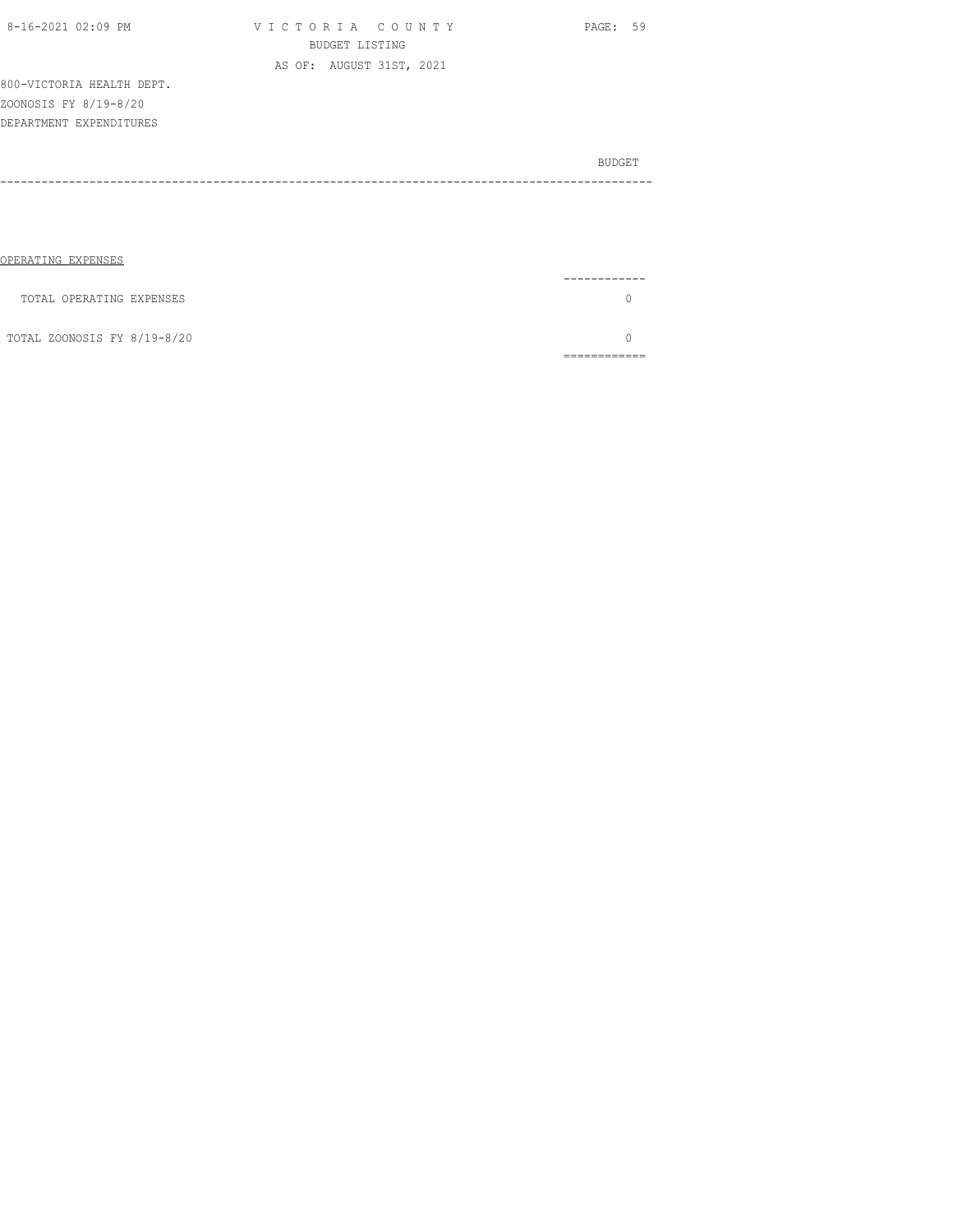| 8-16-2021 02:09 PM        | VICTORIA COUNTY          | PAGE: 60 |  |  |  |
|---------------------------|--------------------------|----------|--|--|--|
| BUDGET LISTING            |                          |          |  |  |  |
|                           | AS OF: AUGUST 31ST, 2021 |          |  |  |  |
| 800-VICTORIA HEALTH DEPT. |                          |          |  |  |  |
| IDCU/SUREB FY 9/19-8/21   |                          |          |  |  |  |
| DEPARTMENT EXPENDITURES   |                          |          |  |  |  |
|                           |                          |          |  |  |  |
|                           |                          |          |  |  |  |

| <b>SALARIES</b>                                                     |                           |
|---------------------------------------------------------------------|---------------------------|
| TOTAL SALARIES                                                      | ------------<br>$\circ$   |
| FRINGE BENEFITS                                                     | ------------              |
| TOTAL FRINGE BENEFITS                                               | 0                         |
| OPERATING EXPENSES                                                  |                           |
| TOTAL OPERATING EXPENSES                                            | ------------<br>$\circ$   |
| OTHER SERVICES & CHARGES                                            |                           |
| TOTAL OTHER SERVICES & CHARGES                                      | ------------<br>$\circ$   |
| CAPITAL OUTLAY                                                      |                           |
| TOTAL CAPITAL OUTLAY                                                | -----------<br>$\circ$    |
| TOTAL IDCU/SUREB FY 9/19-8/21                                       | $\circ$<br>============   |
| *** TOTAL EXPENDITURES ***                                          | 2,516,086<br>============ |
| REVENUE OVER (UNDER) EXPENDITURES                                   | (1, 183, 165)             |
| OTHER FINANCING SOURCES (USES)<br>================================= |                           |
| TRANSFERS IN<br>390-0100 CO. CONTRIBUTIONS/HEALTH DEPT.             |                           |
|                                                                     | 1,195,405<br>------------ |
| TOTAL TRANSFERS IN                                                  | 1,195,405                 |